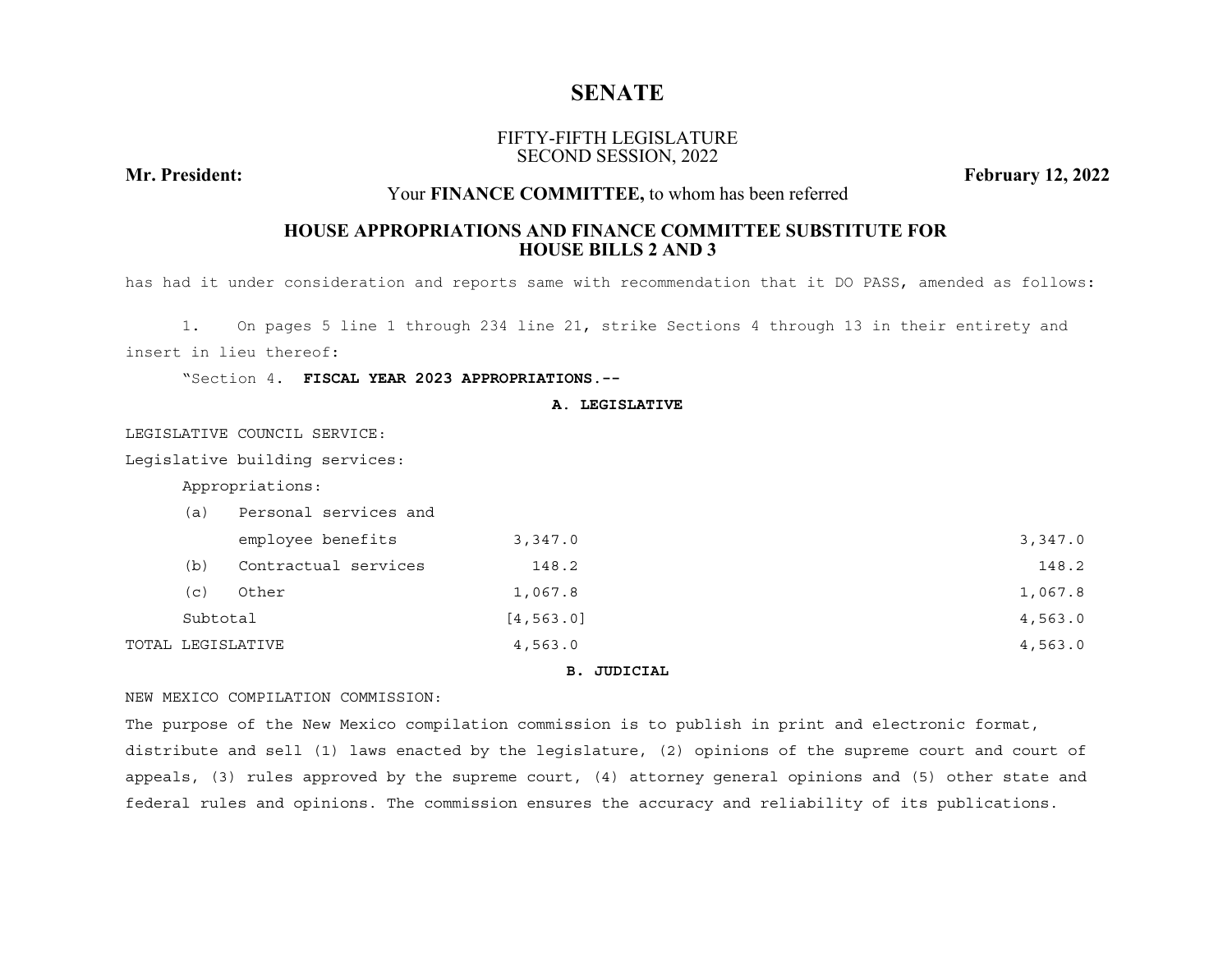| Item                                                                                                      | General<br>Fund | Other<br>State<br>Funds | Intrnl Svc<br>Funds/Inter-<br>Agency Trnsf | Federal<br>Funds | Total/Target |
|-----------------------------------------------------------------------------------------------------------|-----------------|-------------------------|--------------------------------------------|------------------|--------------|
| Appropriations:                                                                                           |                 |                         |                                            |                  |              |
| Operations<br>(a)                                                                                         | 529.9           | 651.6                   | 400.0                                      |                  | 1,581.5      |
| Subtotal                                                                                                  | [529.9]         | [651.6]                 | [400.0]                                    |                  | 1,581.5      |
| JUDICIAL STANDARDS COMMISSION:                                                                            |                 |                         |                                            |                  |              |
| The purpose of the judicial standards commission program is to provide a public review process addressing |                 |                         |                                            |                  |              |
| complaints involving judicial misconduct to preserve the integrity and impartiality of the judicial       |                 |                         |                                            |                  |              |
|                                                                                                           |                 |                         |                                            |                  |              |

process.

Appropriations:

|          | (a) Operations | 932.3   | 932.3 |
|----------|----------------|---------|-------|
| Subtotal |                | [932.3] | 932.3 |

COURT OF APPEALS:

The purpose of the court of appeals program is to provide access to justice, resolve disputes justly and timely and maintain accurate records of legal proceedings that affect rights and legal status to independently protect the rights and liberties guaranteed by the constitutions of New Mexico and the United States.

| Appropriations:       |                                            |                     |         |
|-----------------------|--------------------------------------------|---------------------|---------|
| Operations<br>(a)     | 6,918.1                                    | 1.0                 | 6,919.1 |
| Performance measures: |                                            |                     |         |
| (a) Outcome:          | Age of active pending civil cases, in days |                     | 365     |
| Subtotal              | [6, 918.1]                                 | $\lceil 1.0 \rceil$ | 6,919.1 |
| ------ ---            |                                            |                     |         |

SUPREME COURT:

The purpose of the supreme court program is to provide access to justice, resolve disputes justly and timely and maintain accurate records of legal proceedings that affect rights and legal status to independently protect the rights and liberties guaranteed by the constitutions of New Mexico and the United States.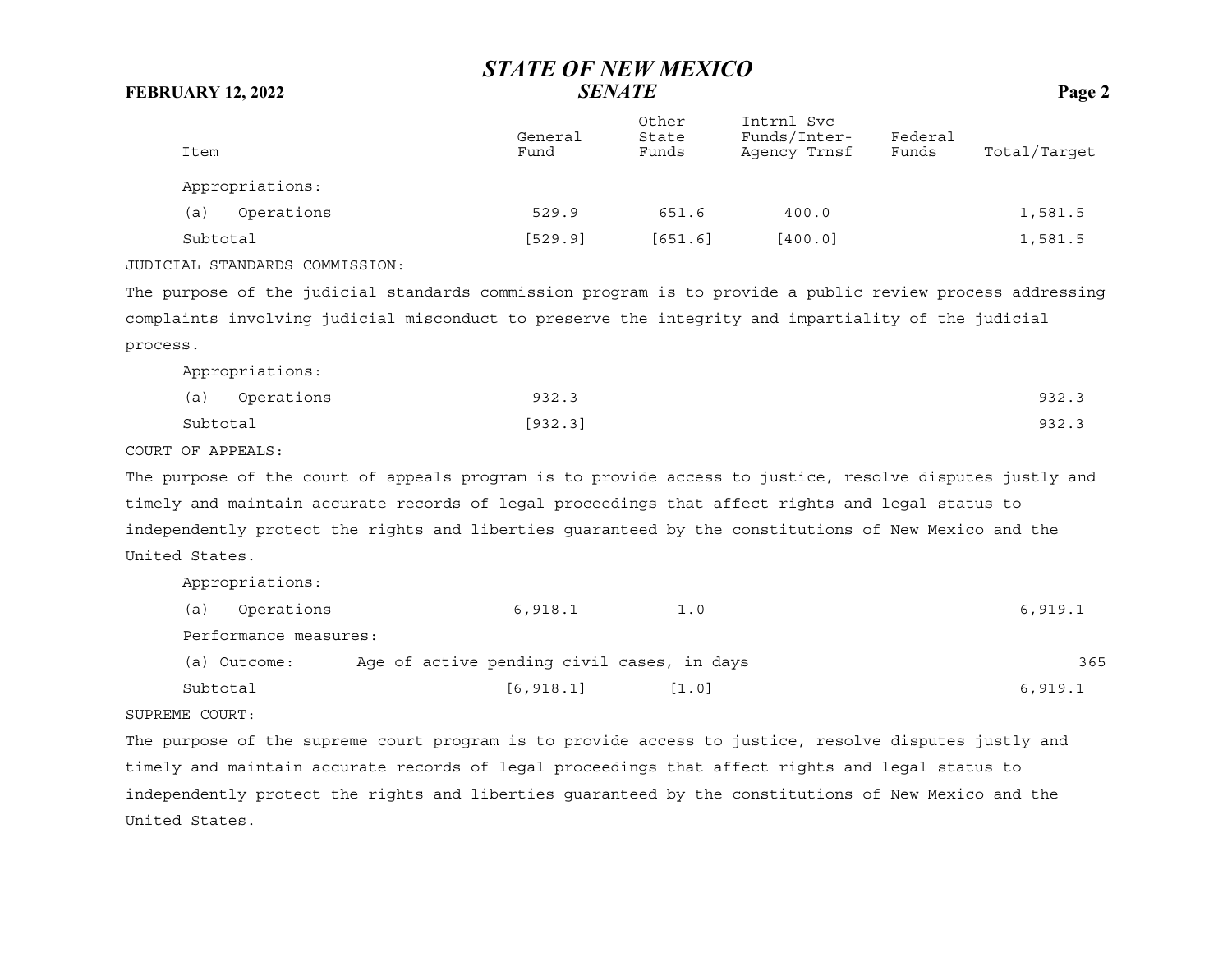| Item                                    | General<br>Fund | Other<br>State<br>Funds | Intrnl Svc<br>Funds/Inter-<br>Agency Trnsf | Federal<br>Funds | Total/Target |
|-----------------------------------------|-----------------|-------------------------|--------------------------------------------|------------------|--------------|
| Appropriations:                         |                 |                         |                                            |                  |              |
| Operations<br>(a)                       | 6,882.1         | 1.5                     |                                            |                  | 6,883.6      |
| Subtotal                                | [6, 882.1]      | [1.5]                   |                                            |                  | 6,883.6      |
| OFFICE OF THE COURTS:<br>ADMINISTRATIVE |                 |                         |                                            |                  |              |

(1) Administrative support:

The purpose of the administrative support program is to provide administrative support to the chief justice, all judicial branch units and the administrative office of the courts so that they can effectively administer the New Mexico court system.

Appropriations:

| (a) | Personal services and |          |         |       |         |          |
|-----|-----------------------|----------|---------|-------|---------|----------|
|     | employee benefits     | 10,110.9 |         |       | 404.9   | 10,515.8 |
| (b) | Contractual services  | 1,780.5  | 474.3   |       | 1,835.4 | 4,090.2  |
| (C) | Other                 | 3,435.5  | 5,934.4 | 313.6 | 90.3    | 9,773.8  |

The general fund appropriations to the administrative support program of the administrative office of the courts include three million five hundred thousand dollars (\$3,500,000) for distribution to district, statewide and metropolitan courts for judge compensation increases.

(2) Statewide judiciary automation:

The purpose of the statewide judicial automation program is to provide development, enhancement, maintenance and support for core court automation and usage skills for appellate, district, magistrate and municipal courts and ancillary judicial agencies.

| (a) | Personal services and |         |         |         |
|-----|-----------------------|---------|---------|---------|
|     | employee benefits     | 4,545.9 | 2,010.4 | 6,556.3 |
| (b) | Contractual services  |         | 907.5   | 907.5   |
| (C) | Other                 | 716.0   | 7,110.7 | 7,826.7 |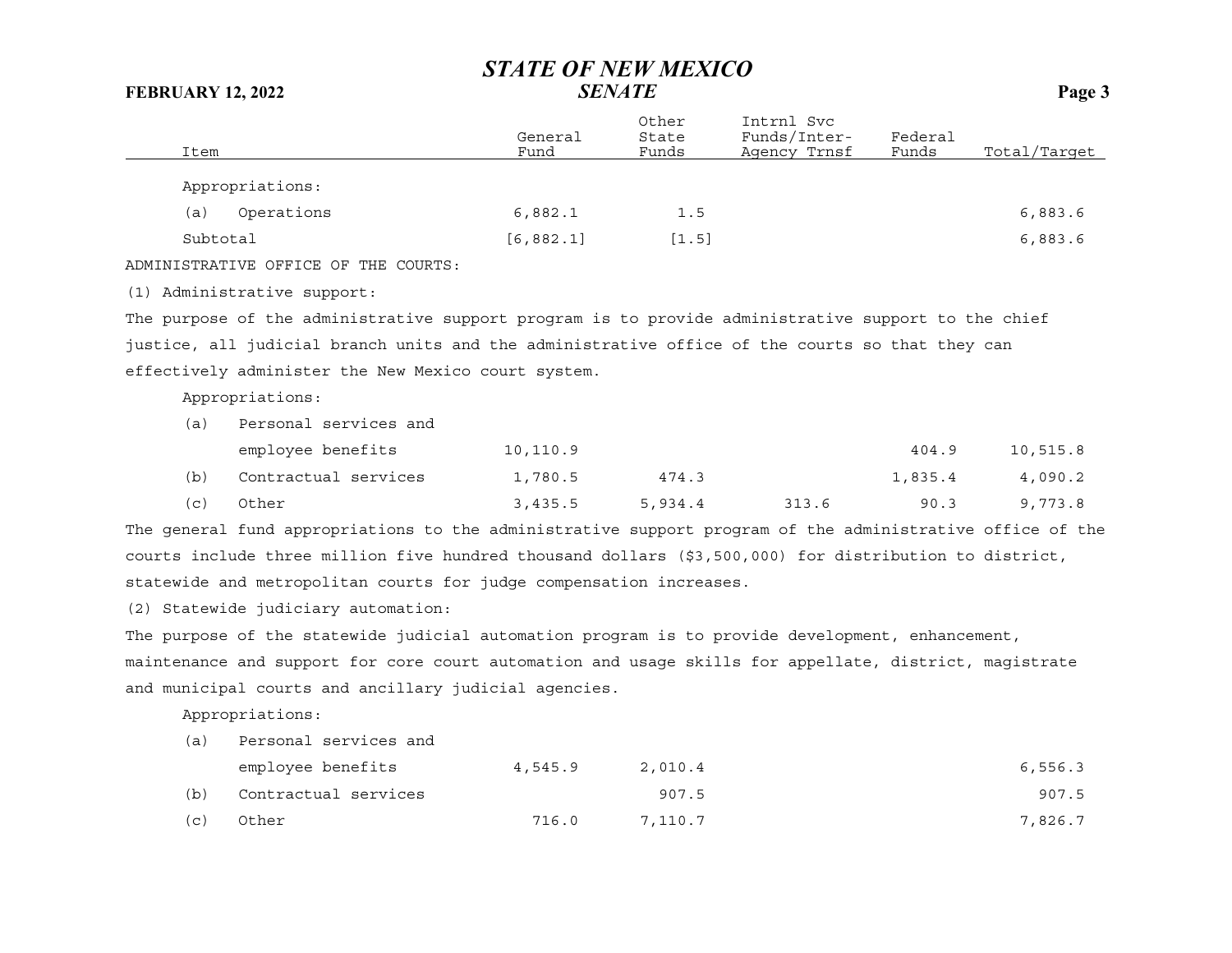Other Intrnl Svc General State Funds/Inter- Federal Item Fund Funds Agency Trnsf Funds Total/Target

(3) Magistrate court:

The purpose of the magistrate court and warrant enforcement program is to provide access to justice, resolve disputes justly and timely and maintain accurate records of legal proceedings that affect rights and legal status in order to independently protect the rights and liberties guaranteed by the constitutions of New Mexico and the United States.

Appropriations:

| (a) | Personal services and |         |         |          |
|-----|-----------------------|---------|---------|----------|
|     | employee benefits     | 1,249.1 | 1,190.4 | 2,439.5  |
| (b) | Contractual services  | 0.2     | 1,172.6 | 1,172.8  |
| (C) | Other                 | 9,278.3 | 1,685.3 | 10,963.6 |

(4) Special court services:

The purpose of the special court services program is to provide court advocates, legal counsel and safe exchanges for children and families; to provide judges pro tem; and to adjudicate water rights disputes so the constitutional rights and safety of citizens, especially children and families, are protected.

| (a) | Pre-trial services        | 1,569.8 |       |       | 1,569.8 |
|-----|---------------------------|---------|-------|-------|---------|
| (b) | Court-appointed special   |         |       |       |         |
|     | advocate                  | 1,398.6 |       |       | 1,398.6 |
| (c) | Supervised visitation     | 849.7   |       |       | 849.7   |
| (d) | Water rights              |         | 501.0 | 381.4 | 882.4   |
| (e) | Court-appointed attorneys | 6,530.5 |       |       | 6,530.5 |
| (f) | Children's mediation      | 277.1   |       |       | 277.1   |
| (g) | Judges pro tem            | 27.5    |       | 41.6  | 69.1    |
| (h) | Access to justice         | 126.3   |       |       | 126.3   |
| (i) | Statewide alternative     |         |       |       |         |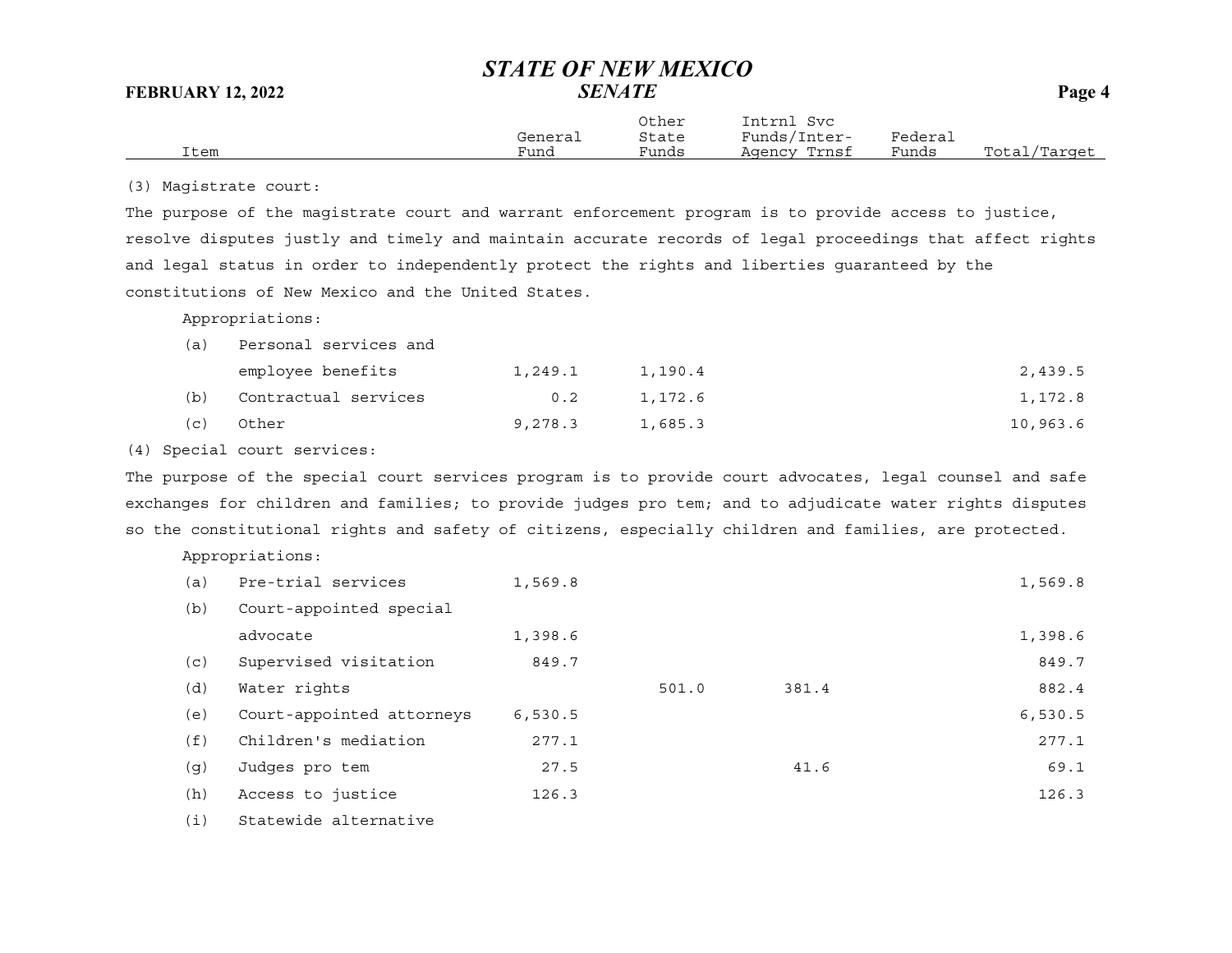| Item     |                    | General<br>Fund | Other<br>State<br>Funds | Intrnl Svc<br>Funds/Inter-<br>Agency Trnsf | Federal<br>Funds | Total/Target |
|----------|--------------------|-----------------|-------------------------|--------------------------------------------|------------------|--------------|
|          | dispute resolution | 196.6           |                         |                                            |                  | 196.6        |
| (j)      | Drug court         | 1,439.3         | 741.4                   | 2,176.5                                    |                  | 4,357.2      |
| (k)      | Adult quardianship | 325.0           |                         |                                            |                  | 325.0        |
| Subtotal |                    | [43, 856.8]     | [21, 728.0]             | [2, 913.1]                                 | [2, 330.6]       | 70,828.5     |

DISTRICT COURTS:

(1) First judicial district:

The purpose of the first judicial district court program, statutorily created in Santa Fe, Rio Arriba and Los Alamos counties, is to provide access to justice, resolve disputes justly and timely and maintain accurate records of legal proceedings that affect rights and legal status to independently protect the rights and liberties guaranteed by the constitutions of New Mexico and the United States.

Appropriations:

(a) Operations 11,191.9 550.3 785.5 12,527.7

(2) Second judicial district:

The purpose of the second judicial district court program, statutorily created in Bernalillo county, is to provide access to justice, resolve disputes justly and timely and maintain accurate records of legal proceedings that affect rights and legal status to independently protect the rights and liberties guaranteed by the constitutions of New Mexico and the United States.

Appropriations:

(a) Operations 27,809.7 3,733.1 1,556.0 298.7 33,397.5 (3) Third judicial district:

The purpose of the third judicial district court program, statutorily created in Dona Ana county, is to provide access to justice, resolve disputes justly and timely and maintain accurate records of legal proceedings that affect rights and legal status to independently protect the rights and liberties guaranteed by the constitutions of New Mexico and the United States.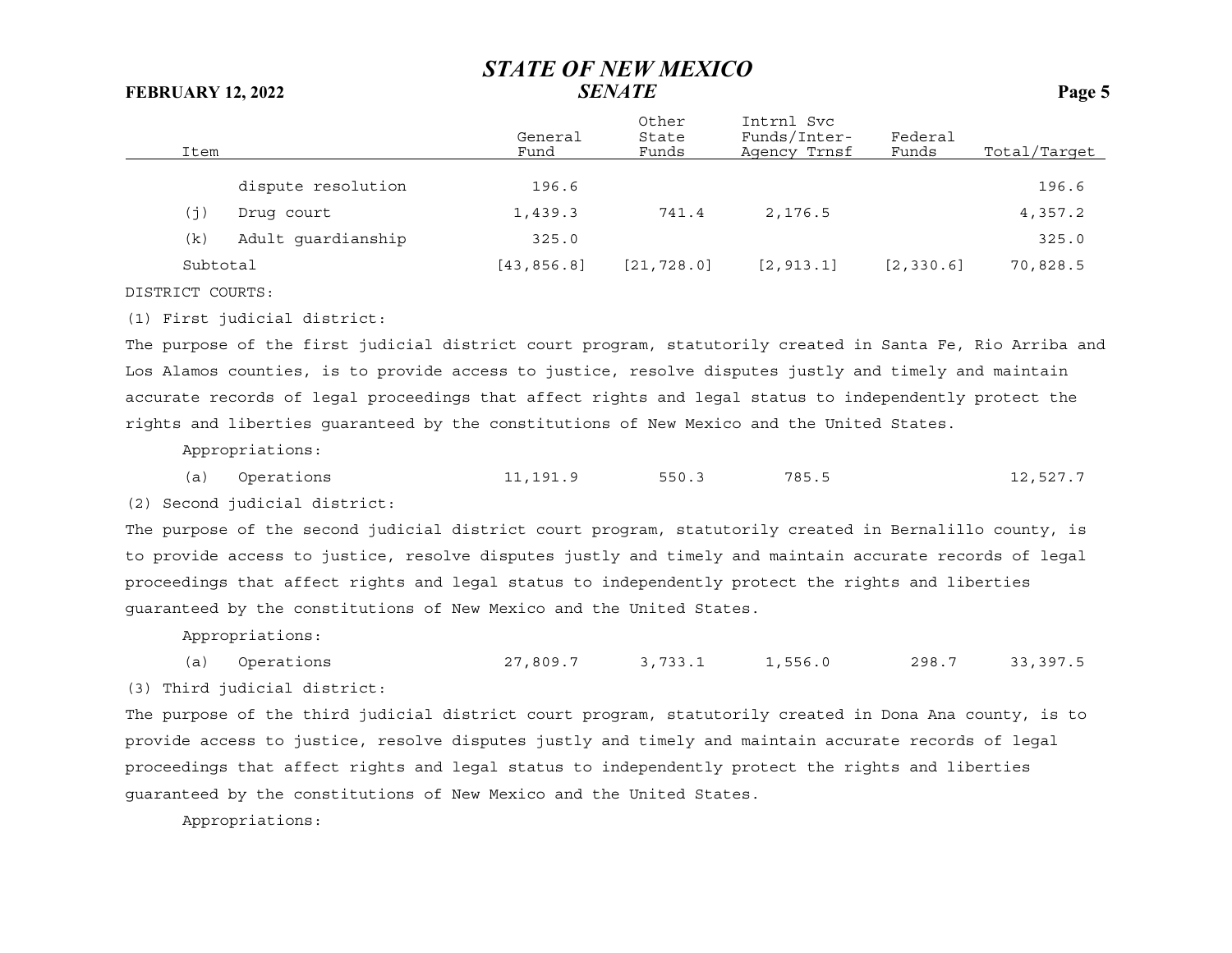Other Intrnl Svc General State Funds/Inter- Federal Item Fund Funds Agency Trnsf Funds Total/Target (a) Operations 10,664.5 244.5 1,219.7 125.0 12,253.7

(4) Fourth judicial district:

The purpose of the fourth judicial district court program, statutorily created in Mora, San Miguel and Guadalupe counties, is to provide access to justice, resolve disputes justly and timely and maintain accurate records of legal proceedings that affect rights and legal status to independently protect the rights and liberties guaranteed by the constitutions of New Mexico and the United States.

Appropriations:

(a) Operations 4,157.1 48.3 259.2 4,464.6

(5) Fifth judicial district:

The purpose of the fifth judicial district court program, statutorily created in Eddy, Chaves and Lea counties, is to provide access to justice, resolve disputes justly and timely and maintain accurate records of legal proceedings that affect rights and legal status to independently protect the rights and liberties guaranteed by the constitutions of New Mexico and the United States.

Appropriations:

(a) Operations 11,400.0 283.4 644.4 12,327.8 The general fund appropriation to the fifth judicial district court includes three hundred six thousand dollars (\$306,000) for an additional judgeship and associated costs contingent on enactment of House Bill 124 or similar legislation of the second session of the fifty-fifth legislature.

(6) Sixth judicial district:

The purpose of the sixth judicial district court program, statutorily created in Grant, Luna and Hidalgo counties, is to provide access to justice, resolve disputes justly and timely and maintain accurate records of legal proceedings that affect rights and legal status to independently protect the rights and liberties guaranteed by the constitutions of New Mexico and the United States.

| (a) Operations<br>5,788.4<br>237.7<br>77<br>7.0 | 6, 103.1 |
|-------------------------------------------------|----------|
|-------------------------------------------------|----------|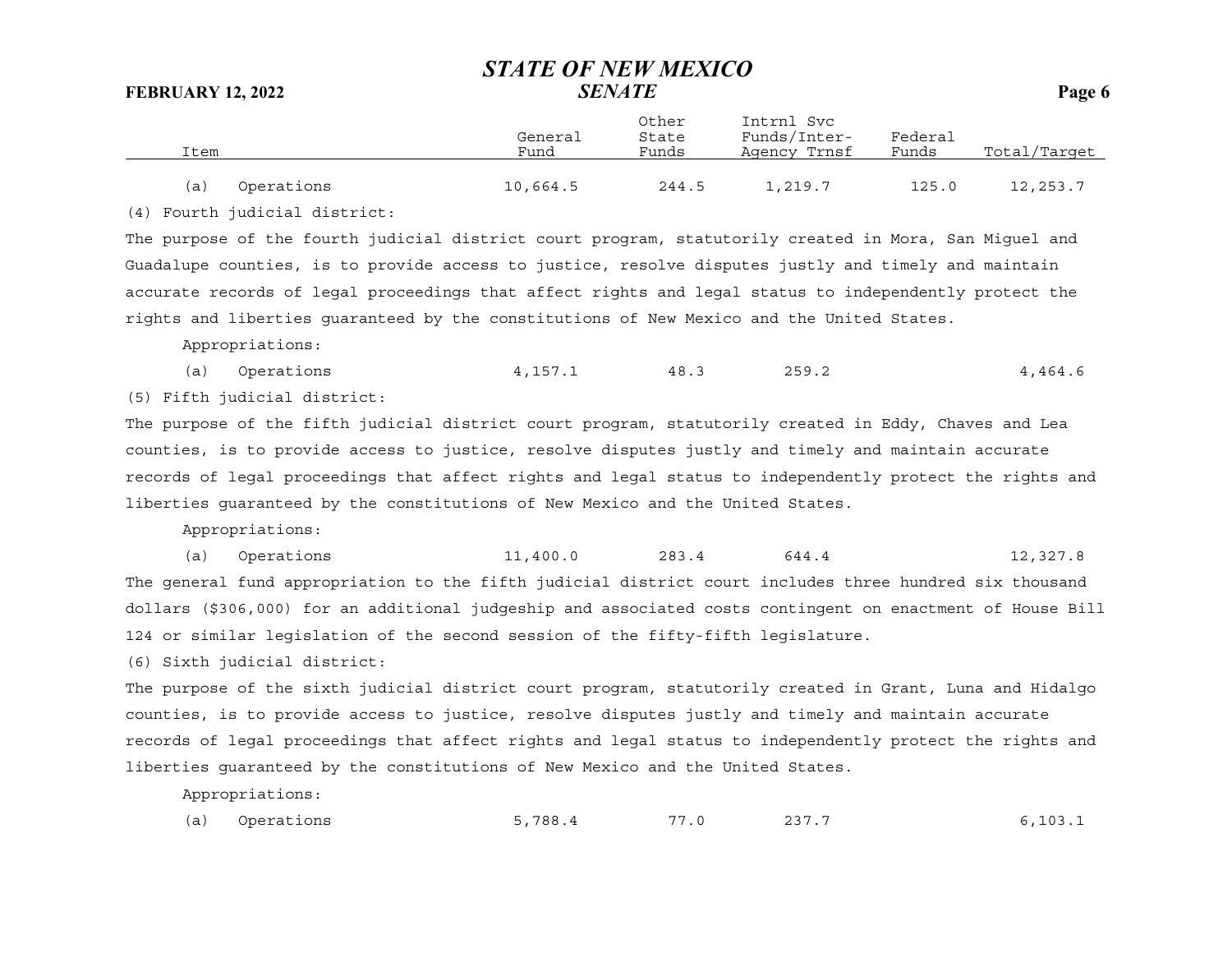|      |         | Other | Intrnl<br>Svc |         |              |
|------|---------|-------|---------------|---------|--------------|
|      | General | State | Funds/Inter-  | Federai |              |
| Item | Fund    | Funds | Agency Trnsf  | Funds   | Total/Target |

(7) Seventh judicial district:

The purpose of the seventh judicial district court program, statutorily created in Torrance, Socorro, Catron and Sierra counties, is to provide access to justice, resolve disputes justly and timely and maintain accurate records of legal proceedings that affect rights and legal status to independently protect the rights and liberties guaranteed by the constitutions of New Mexico and the United States.

Appropriations:

(a) Operations 4,230.6 36.0 476.8 4,743.4

(8) Eighth judicial district:

The purpose of the eighth judicial district court program, statutorily created in Taos, Colfax and Union counties, is to provide access to justice, resolve disputes justly and timely and maintain accurate records of legal proceedings that affect rights and legal status to independently protect the rights and liberties guaranteed by the constitutions of New Mexico and the United States.

Appropriations:

(a) Operations 5,010.6 139.7 223.0 5,373.3

(9) Ninth judicial district:

The purpose of the ninth judicial district court program, statutorily created in Curry and Roosevelt counties, is to provide access to justice, resolve disputes justly and timely and maintain accurate records of legal proceedings that affect rights and legal status to independently protect the rights and liberties guaranteed by the constitutions of New Mexico and the United States.

Appropriations:

(a) Operations 5,422.1 69.0 1,767.3 7,258.4 (10) Tenth judicial district:

The purpose of the tenth judicial district court program, statutorily created in Quay, De Baca and Harding counties, is to provide access to justice, resolve disputes justly and timely and maintain accurate records of legal proceedings that affect rights and legal status to independently protect the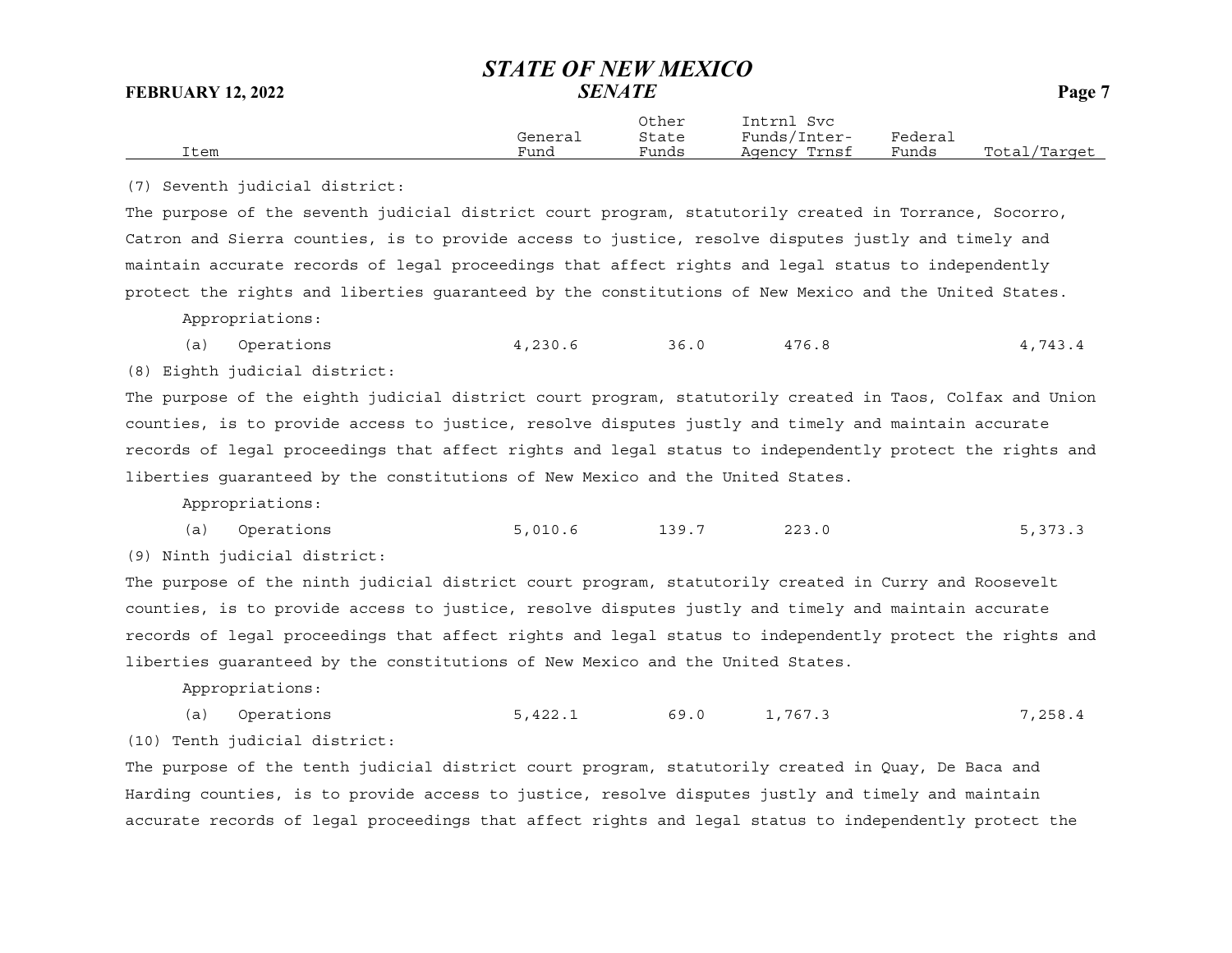Other Intrnl Svc General State Funds/Inter- Federal Item Fund Funds Agency Trnsf Funds Total/Target rights and liberties guaranteed by the constitutions of New Mexico and the United States. Appropriations: (a) Operations 1,905.3 8.4 1,913.7 (11) Eleventh judicial district: The purpose of the eleventh judicial district court program, statutorily created in San Juan and McKinley counties, is to provide access to justice, resolve disputes justly and timely and maintain accurate records of legal proceedings that affect rights and legal status to independently protect the rights and liberties guaranteed by the constitutions of New Mexico and the United States. Appropriations: (a) Operations 11,294.3 409.0 980.6 12,683.9 (12) Twelfth judicial district: The purpose of the twelfth judicial district court program, statutorily created in Otero and Lincoln counties, is to provide access to justice, resolve disputes justly and timely and maintain accurate records of legal proceedings that affect rights and legal status to independently protect the rights and liberties guaranteed by the constitutions of New Mexico and the United States. Appropriations: (a) Operations 5,496.0 137.0 125.5 5,758.5 (13) Thirteenth judicial district: The purpose of the thirteenth judicial district court program, statutorily created in Valencia, Sandoval and Cibola counties, is to provide access to justice, resolve disputes justly and timely and maintain accurate records of legal proceedings that affect rights and legal status to independently protect the rights and liberties guaranteed by the constitutions of New Mexico and the United States. Appropriations: (a) Operations 11,587.6 410.9 932.2 12,930.7 The general fund appropriation to the thirteenth judicial district court includes three hundred six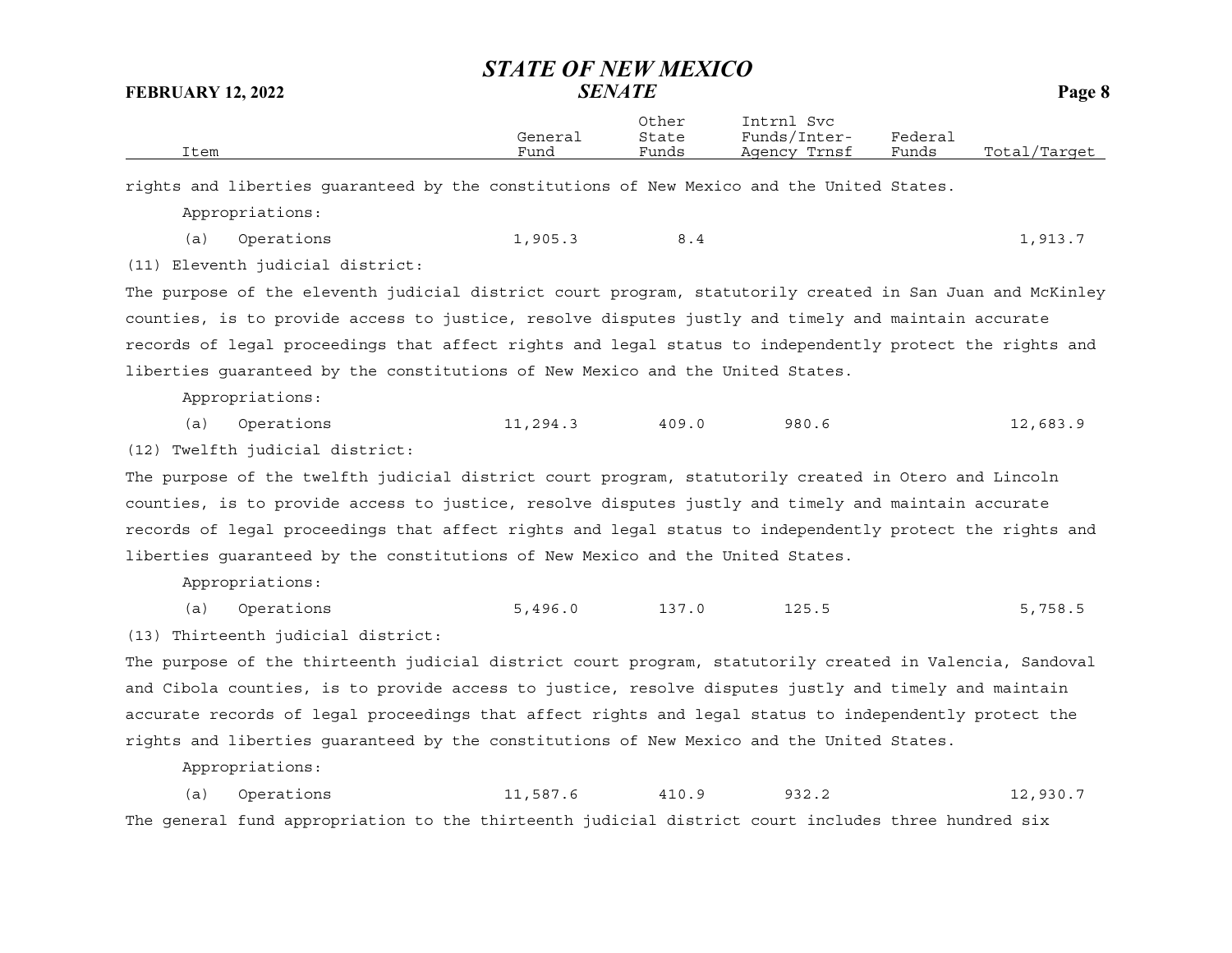Other Intrnl Svc General State Funds/Inter- Federal Item Fund Funds Agency Trnsf Funds Total/Target

thousand dollars (\$306,000) for an additional judgeship and associated costs contingent on enactment of House Bill 124 or similar legislation of the second session of the fifty-fifth legislature.

Subtotal [115,958.1] [6,146.6] [9,207.9] [423.7] 131,736.3 BERNALILLO COUNTY METROPOLITAN COURT:

The purpose of the Bernalillo county metropolitan court program is to provide access to justice, resolve disputes justly and timely and maintain accurate records of legal proceedings that affect rights and legal status to independently protect the rights and liberties guaranteed by the constitutions of New Mexico and the United States.

Appropriations:

| (a) Operations | 26,177.9                   | 2,427.0 | 547.2   | 789.1              | 29,941.2 |
|----------------|----------------------------|---------|---------|--------------------|----------|
| Subtotal       | $[26, 177.9]$ $[2, 427.0]$ |         | [547.2] | $[789.1]$ 29,941.2 |          |

DISTRICT ATTORNEYS:

(1) First judicial district:

The purpose of the prosecution program is to provide litigation, special programs and administrative support for the enforcement of state laws as they pertain to the district attorney and to improve and ensure the protection, safety, welfare and health of the citizens within Santa Fe, Rio Arriba and Los Alamos counties.

Appropriations:

|     | employee benefits    | 6,501.0 | 183.7 | 120.1 | 6,804.8 |
|-----|----------------------|---------|-------|-------|---------|
| (b) | Contractual services | 22.8    |       |       | 22.8    |
| (C) | Other                | 403.0   |       |       | 403.0   |

Performance measures:

(a) Personal services and

(a) Explanatory: Percent of pretrial detention motions granted

(b) Explanatory: Number of pretrial detention motions made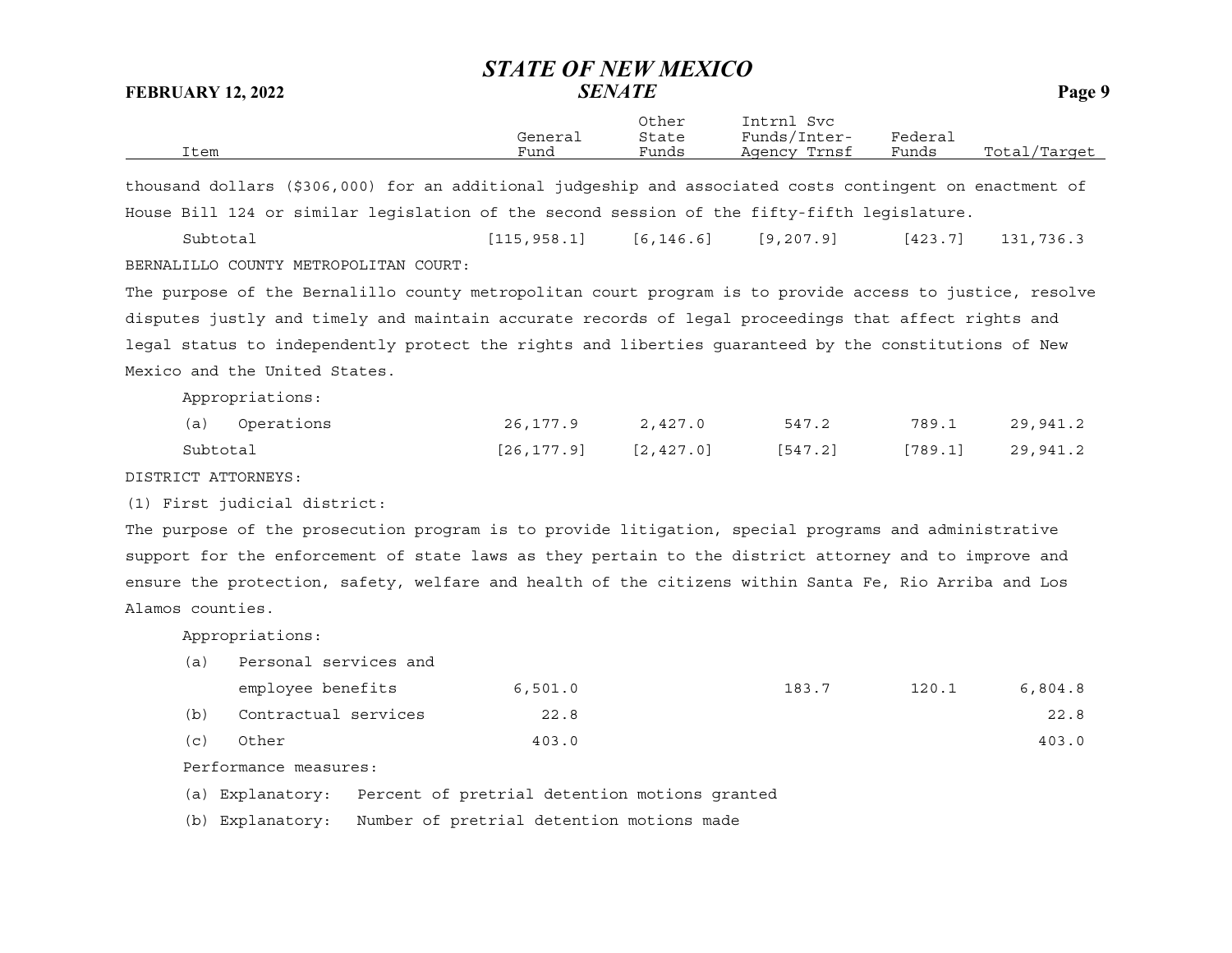|      |         | Other | Intrnl<br>Svc |         |              |
|------|---------|-------|---------------|---------|--------------|
|      | General | State | Funds/Inter-  | Federai |              |
| Item | Fund    | Funds | Agency Trnsf  | Funds   | Total/Target |
|      |         |       |               |         |              |

(2) Second judicial district:

The purpose of the prosecution program is to provide litigation, special programs and administrative support for the enforcement of state laws as they pertain to the district attorney and to improve and ensure the protection, safety, welfare and health of the citizens within Bernalillo county.

Appropriations:

(a) Personal services and

|     | employee benefits    | 23,449.0 | 422.9 | 788.4 | 431.3 | 25,091.6 |
|-----|----------------------|----------|-------|-------|-------|----------|
| (b) | Contractual services | 694.9    |       |       | 225.0 | 919.9    |
| (C) | Other                | 1,903.4  | 25.0  | 169.1 | 41.3  | 2,138.8  |

Performance measures:

- (a) Explanatory: Number of pretrial detention motions made
- (b) Explanatory: Percent of pretrial detention motions granted

(3) Third judicial district:

The purpose of the prosecution program is to provide litigation, special programs and administrative support for the enforcement of state laws as they pertain to the district attorney and to improve and ensure the protection, safety, welfare and health of the citizens within Dona Ana county.

Appropriations:

(a) Personal services and

|     | employee benefits    | 5,415.0 | 150.0 | 61.7 | 340.9 | 5,967.6 |
|-----|----------------------|---------|-------|------|-------|---------|
| (b) | Contractual services | 20.2    |       |      |       | 20.2    |
| (C) | Other                | 269.2   |       |      |       | 269.2   |

Performance measures:

(a) Explanatory: Percent of pretrial detention motions granted

(b) Explanatory: Number of pretrial detention motions made

(4) Fourth judicial district: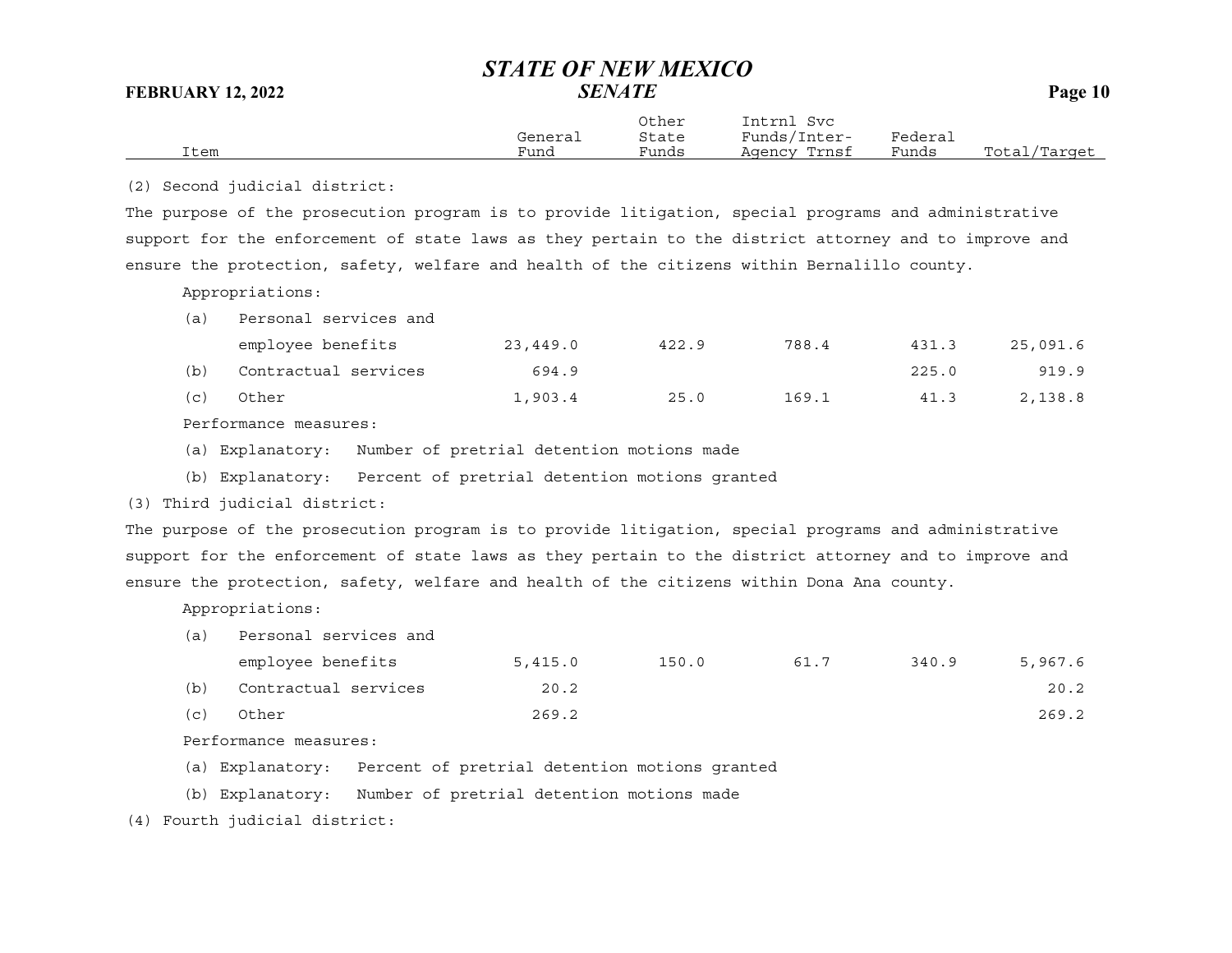Other Intrnl Svc General State Funds/Inter- Federal Item Fund Funds Agency Trnsf Funds Total/Target

The purpose of the prosecution program is to provide litigation, special programs and administrative support for the enforcement of state laws as they pertain to the district attorney and to improve and ensure the protection, safety, welfare and health of the citizens within Mora, San Miguel and Guadalupe counties.

Appropriations:

| (a) | Personal services and |         |         |
|-----|-----------------------|---------|---------|
|     | employee benefits     | 3,502.1 | 3,502.1 |
| (b) | Contractual services  | 78.6    | 78.6    |
| (C) | Other                 | 210.8   | 210.8   |

Performance measures:

- (a) Explanatory: Number of pretrial detention motions made
- (b) Explanatory: Percent of pretrial detention motions granted

(5) Fifth judicial district:

The purpose of the prosecution program is to provide litigation, special programs and administrative support for the enforcement of state laws as they pertain to the district attorney and to improve and ensure the protection, safety, welfare and health of the citizens within Eddy, Lea and Chaves counties.

Appropriations:

(a) Personal services and

|     | employee benefits    | 6,244.9 | 287.7 | 6,532.6 |
|-----|----------------------|---------|-------|---------|
| (b) | Contractual services | 25.6    |       | 25.6    |
| (c) | Other                | 239.4   |       | 239.4   |

Performance measures:

- (a) Explanatory: Percent of pretrial detention motions granted
- (b) Explanatory: Number of pretrial detention motions made

(6) Sixth judicial district: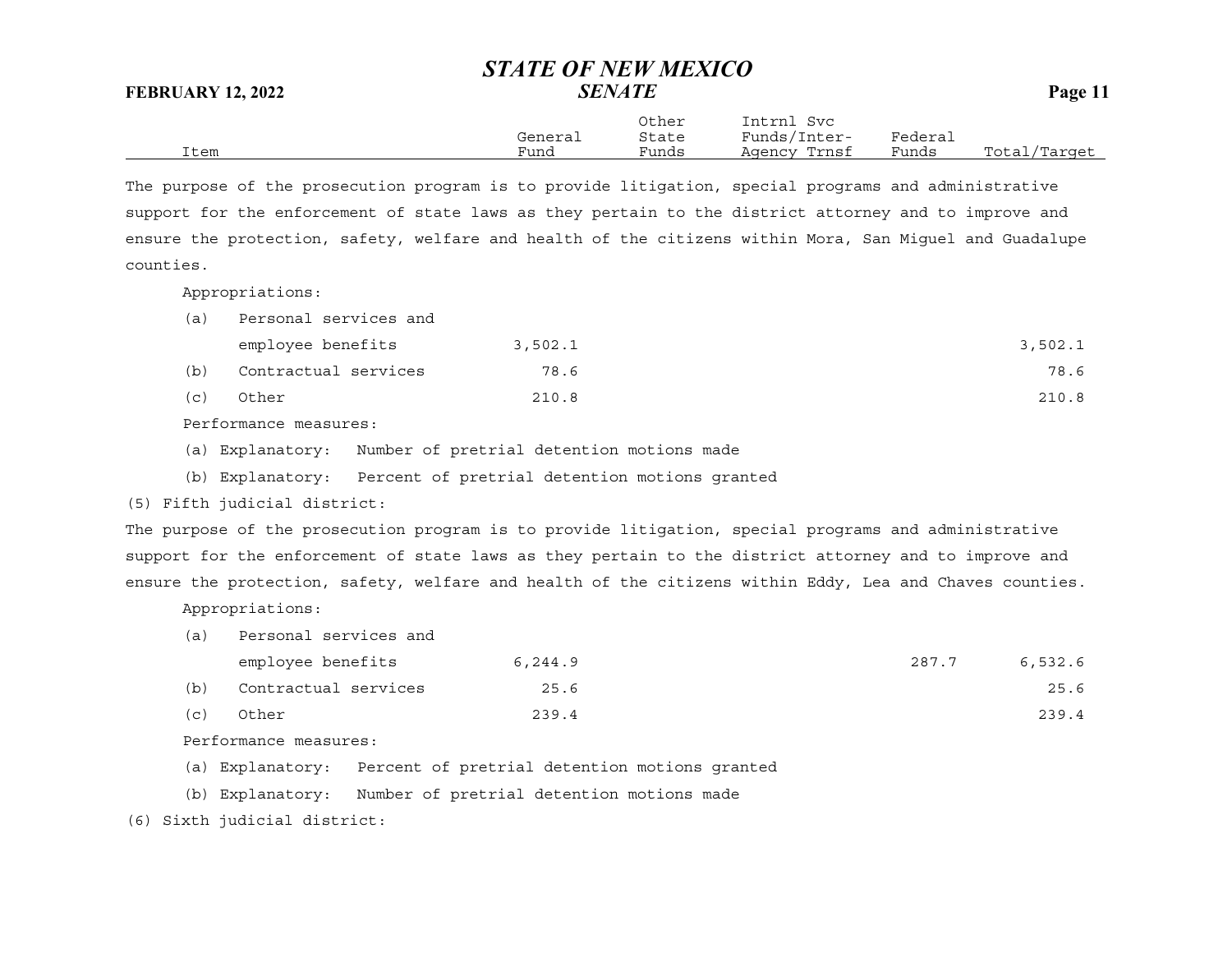Other Intrnl Svc General State Funds/Inter- Federal Item Fund Funds Agency Trnsf Funds Total/Target

The purpose of the prosecution program is to provide litigation, special programs and administrative support for the enforcement of state laws as they pertain to the district attorney and to improve and ensure the protection, safety, welfare and health of the citizens within Grant, Hidalgo and Luna counties.

Appropriations:

(a) Personal services and

|     | employee benefits    | 3,248.1 | 105.3 | 112.8 | 3,466.2 |
|-----|----------------------|---------|-------|-------|---------|
| (b) | Contractual services | 14.2    |       |       | 14.2    |
| (C) | Other                | 278.8   |       |       | 278.8   |

Performance measures:

- (a) Explanatory: Percent of pretrial detention motions granted
- (b) Explanatory: Number of pretrial detention motions made

(7) Seventh judicial district:

The purpose of the prosecution program is to provide litigation, special programs and administrative support for the enforcement of state laws as they pertain to the district attorney and to improve and ensure the protection, safety, welfare and health of the citizens within Catron, Sierra, Socorro and Torrance counties.

Appropriations:

| (a) | Personal services and |         |         |  |  |
|-----|-----------------------|---------|---------|--|--|
|     | employee benefits     | 2,880.1 | 2,880.1 |  |  |
| (b) | Contractual services  | 14.8    | 14.8    |  |  |
| (c) | Other                 | 176.2   | 176.2   |  |  |

Performance measures:

(a) Explanatory: Number of pretrial detention motions made

(b) Explanatory: Percent of pretrial detention motions granted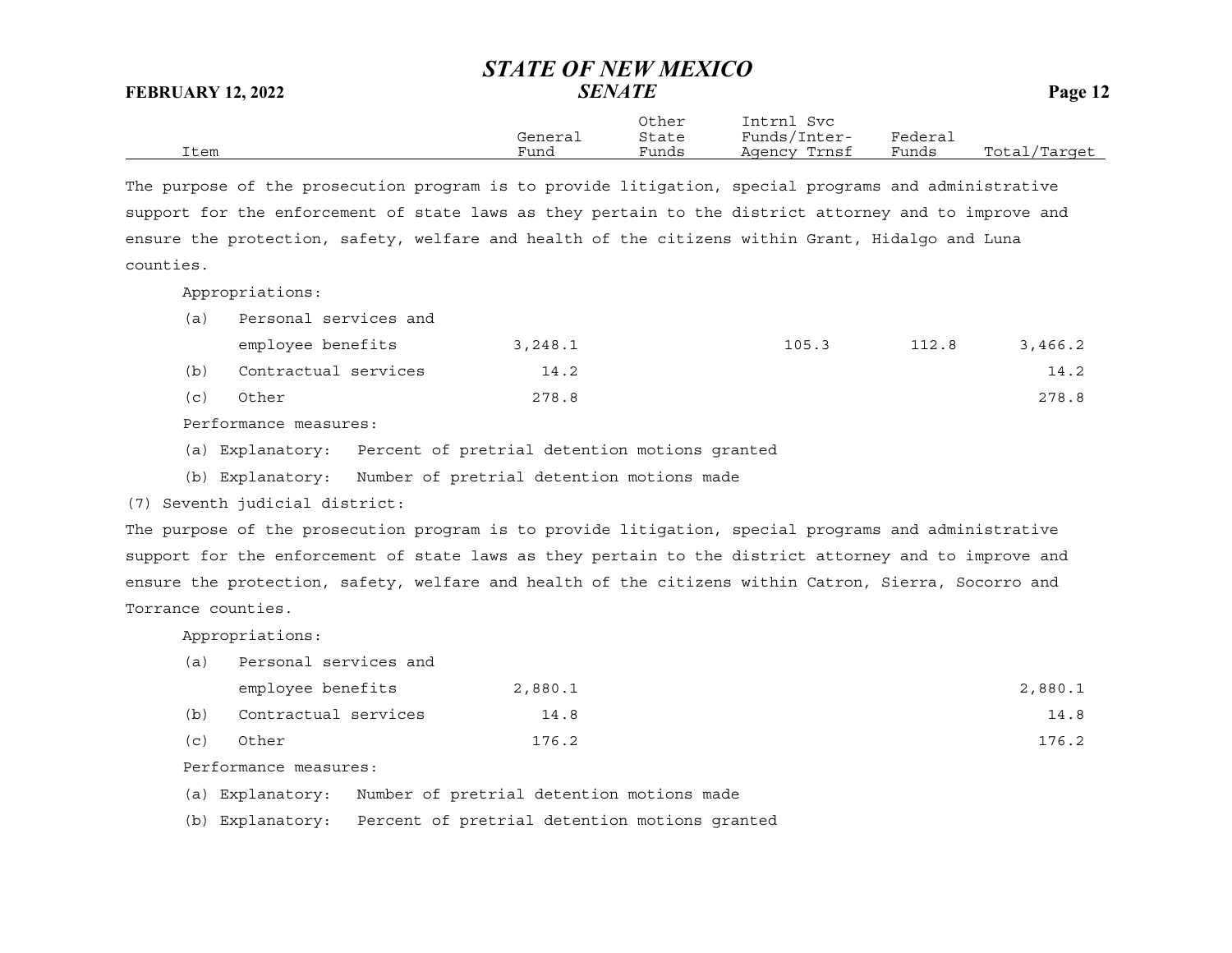| Item |                                                                                                           | General<br>Fund | Other<br>State<br>Funds | Intrnl Svc<br>Funds/Inter-<br>Agency Trnsf | Federal<br>Funds | Total/Target |
|------|-----------------------------------------------------------------------------------------------------------|-----------------|-------------------------|--------------------------------------------|------------------|--------------|
|      | (8) Eighth judicial district:                                                                             |                 |                         |                                            |                  |              |
|      | The purpose of the prosecution program is to provide litigation, special programs and administrative      |                 |                         |                                            |                  |              |
|      | support for the enforcement of state laws as they pertain to the district attorney and to improve and     |                 |                         |                                            |                  |              |
|      | ensure the protection, safety, welfare and health of the citizens within Taos, Colfax and Union counties. |                 |                         |                                            |                  |              |
|      | Appropriations:                                                                                           |                 |                         |                                            |                  |              |
| (a)  | Personal services and                                                                                     |                 |                         |                                            |                  |              |
|      | employee benefits                                                                                         | 3,171.5         |                         |                                            |                  | 3,171.5      |
| (b)  | Contractual services                                                                                      | 74.8            |                         |                                            |                  | 74.8         |
| (c)  | Other                                                                                                     | 162.6           |                         |                                            |                  | 162.6        |
|      | Performance measures:                                                                                     |                 |                         |                                            |                  |              |
|      | Number of pretrial detention motions made<br>(a) Explanatory:                                             |                 |                         |                                            |                  |              |
|      | (b) Explanatory: Percent of pretrial detention motions granted                                            |                 |                         |                                            |                  |              |
|      | (9) Ninth judicial district:                                                                              |                 |                         |                                            |                  |              |
|      | The purpose of the prosecution program is to provide litigation, special programs and administrative      |                 |                         |                                            |                  |              |
|      | support for the enforcement of state laws as they pertain to the district attorney and to improve and     |                 |                         |                                            |                  |              |
|      | ensure the protection, safety, welfare and health of the citizens within Curry and Roosevelt counties.    |                 |                         |                                            |                  |              |
|      | Appropriations:                                                                                           |                 |                         |                                            |                  |              |
| (a)  | Personal services and                                                                                     |                 |                         |                                            |                  |              |
|      | employee benefits                                                                                         | 3,682.5         |                         |                                            |                  | 3,682.5      |
| (b)  | Contractual services                                                                                      | 13.0            |                         |                                            |                  | 13.0         |
| (c)  | Other                                                                                                     | 151.7           |                         |                                            |                  | 151.7        |
|      | Performance measures:                                                                                     |                 |                         |                                            |                  |              |
|      | Percent of pretrial detention motions granted<br>(a) Explanatory:                                         |                 |                         |                                            |                  |              |
|      | Number of pretrial detention motions made<br>(b) Explanatory:                                             |                 |                         |                                            |                  |              |

(10) Tenth judicial district: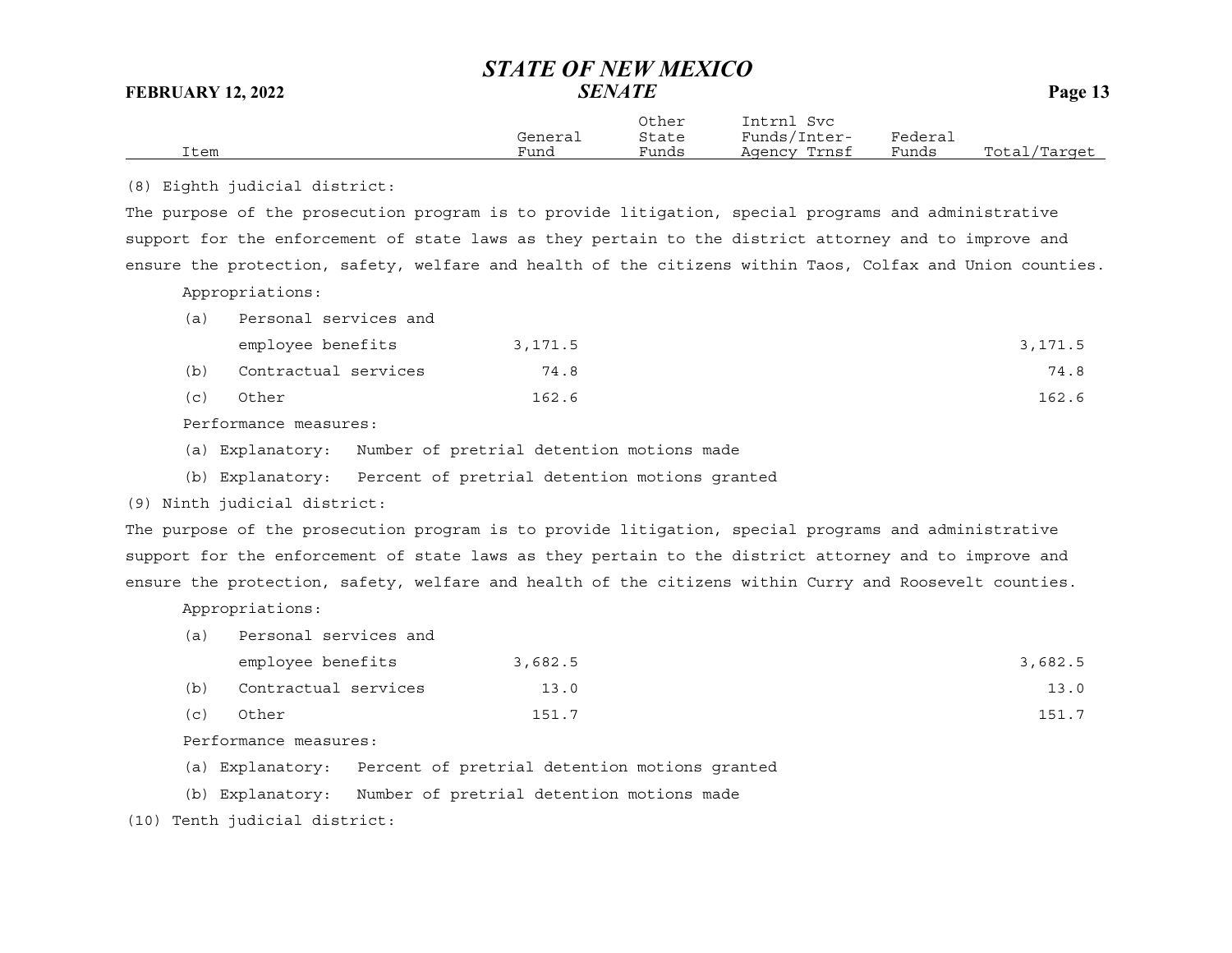Other Intrnl Svc General State Funds/Inter- Federal Item Fund Funds Agency Trnsf Funds Total/Target

The purpose of the prosecution program is to provide litigation, special programs and administrative support for the enforcement of state laws as they pertain to the district attorney and to improve and ensure the protection, safety, welfare and health of the citizens within Quay, Harding and De Baca counties.

Appropriations:

| (a) | Personal services and |         |         |
|-----|-----------------------|---------|---------|
|     | employee benefits     | 1,506.9 | 1,506.9 |
| (b) | Contractual services  | 25.0    | 25.0    |

(c) Other 163.9 163.9

Performance measures:

- (a) Explanatory: Number of pretrial detention motions made
- (b) Explanatory: Percent of pretrial detention motions granted

(11) Eleventh judicial district, division I:

The purpose of the prosecution program is to provide litigation, special programs and administrative support for the enforcement of state laws as they pertain to the district attorney and to improve and ensure the protection, safety, welfare and health of the citizens within San Juan county.

Appropriations:

(a) Personal services and

|     | employee benefits    | 5,194.9 | 97.0 | 234.3 | 5,526.2 |
|-----|----------------------|---------|------|-------|---------|
| (b) | Contractual services | 218.0   |      |       | 218.0   |
| (C) | Other                | 309.4   | 1.0  |       | 310.4   |

Performance measures:

- (a) Explanatory: Percent of pretrial detention motions granted
- (b) Explanatory: Number of pretrial detention motions made

(12) Eleventh judicial district, division II: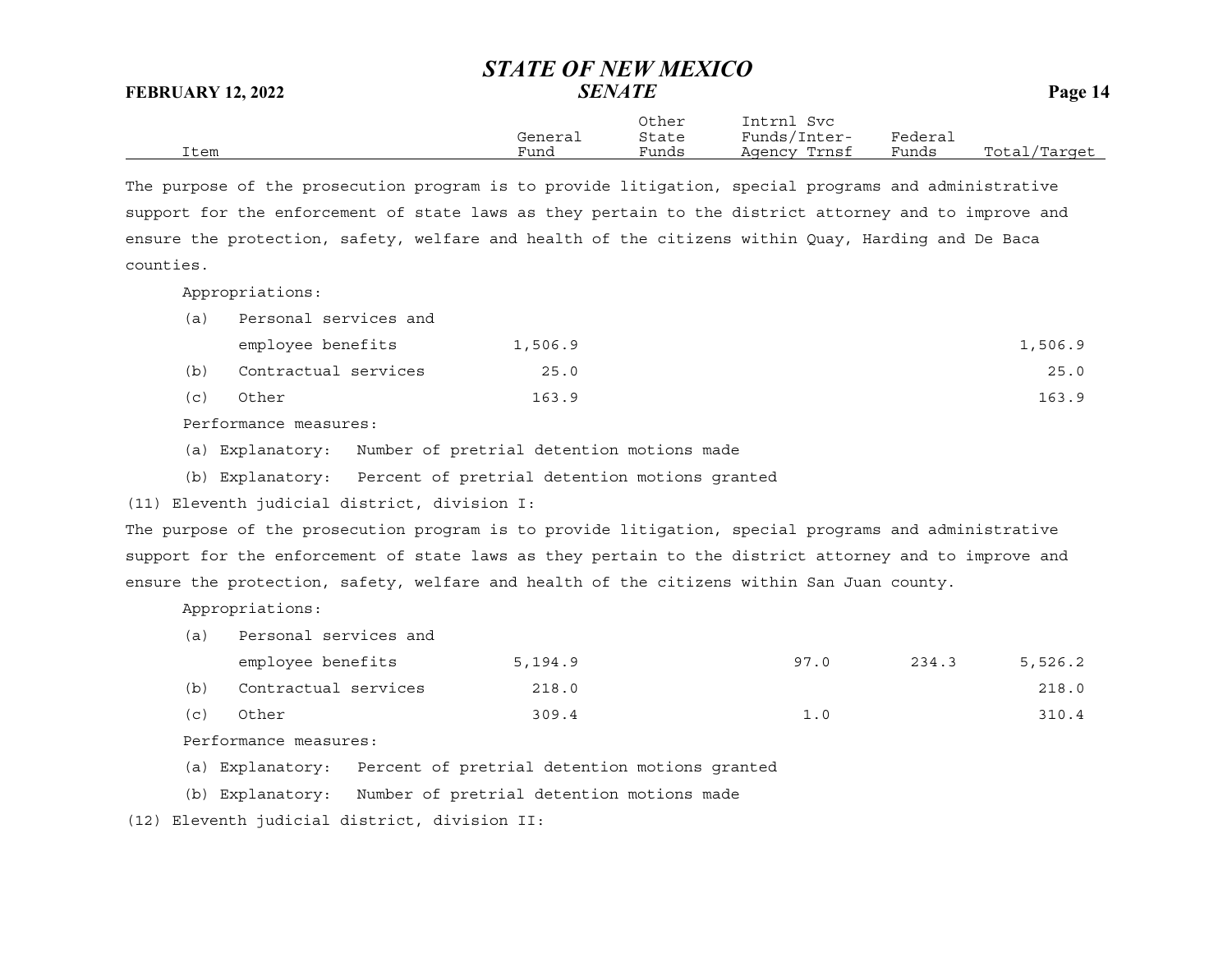Other Intrnl Svc General State Funds/Inter- Federal Item Fund Funds Agency Trnsf Funds Total/Target

The purpose of the prosecution program is to provide litigation, special programs and administrative support for the enforcement of state laws as they pertain to the district attorney and to improve and ensure the protection, safety, welfare and health of the citizens within McKinley county.

Appropriations:

| (a) | Personal services and |         |       |         |  |  |  |
|-----|-----------------------|---------|-------|---------|--|--|--|
|     | employee benefits     | 2,770.7 | 216.5 | 2,987.2 |  |  |  |
| (b) | Contractual services  | 105.9   |       | 105.9   |  |  |  |
| (C) | Other                 | 175.5   |       | 175.5   |  |  |  |

Performance measures:

- (a) Explanatory: Number of pretrial detention motions made
- (b) Explanatory: Percent of pretrial detention motions granted

## (13) Twelfth judicial district:

The purpose of the prosecution program is to provide litigation, special programs and administrative support for the enforcement of state laws as they pertain to the district attorney and to improve and ensure the protection, safety, welfare and health of the citizens within Lincoln and Otero counties.

Appropriations:

(a) Personal services and

|     | employee benefits    | 3,636.8 | 230.0 | 194.8 | 4,061.6 |
|-----|----------------------|---------|-------|-------|---------|
| (b) | Contractual services | 100.0   |       |       | 100.0   |
| (C) | Other                | 299.5   |       |       | 299.5   |

Performance measures:

(a) Explanatory: Number of pretrial detention motions made

- (b) Explanatory: Percent of pretrial detention motions granted
- (14) Thirteenth judicial district:

The purpose of the prosecution program is to provide litigation, special programs and administrative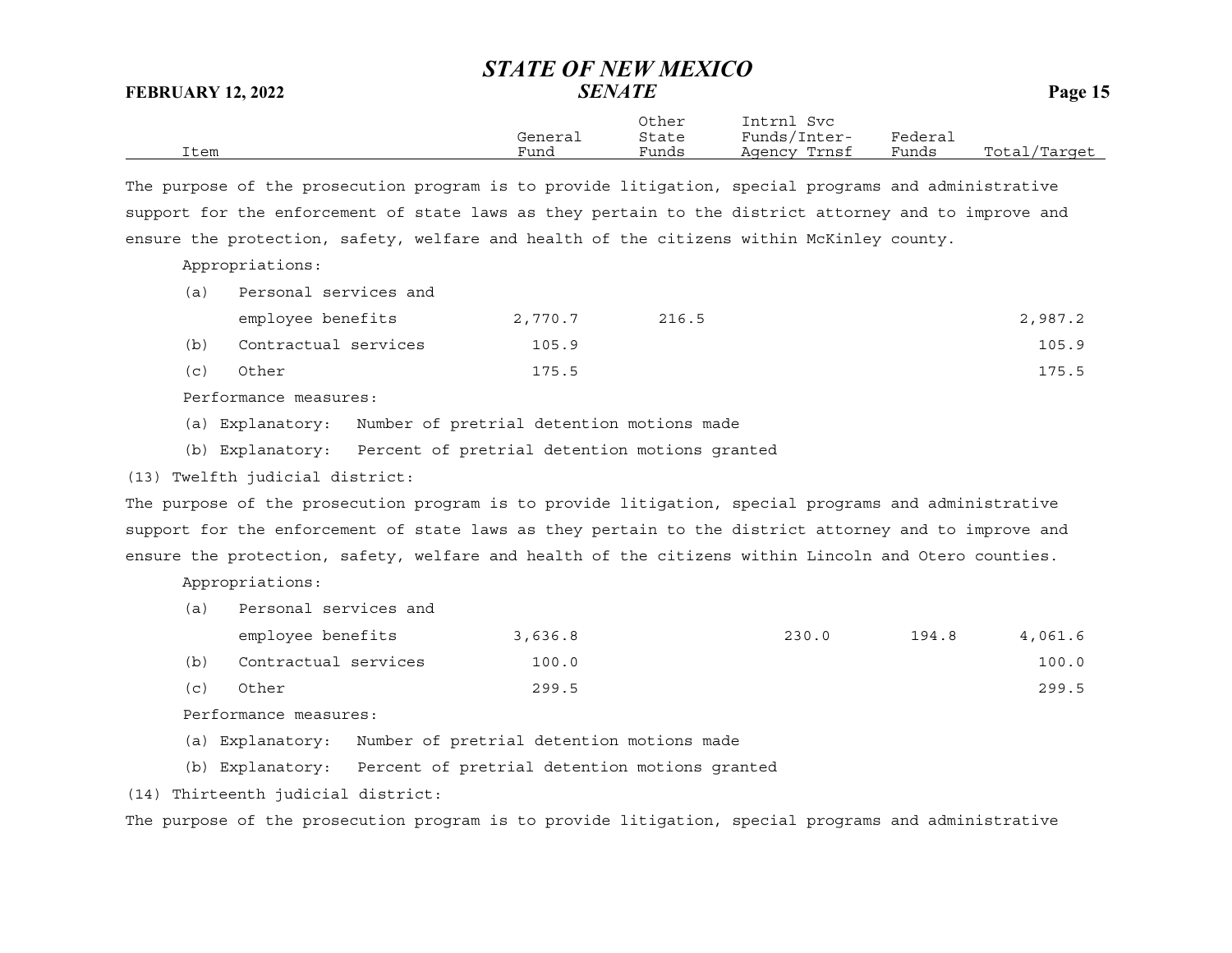|      |         | Other | Intrnl<br>Svc |         |              |
|------|---------|-------|---------------|---------|--------------|
|      | General | State | Funds/Inter-  | Federai |              |
| Item | Fund    | Funds | Agency Trnsf  | Funds   | Total/Target |

support for the enforcement of state laws as they pertain to the district attorney and to improve and ensure the protection, safety, welfare and health of the citizens within Cibola, Sandoval and Valencia counties.

Appropriations:

| (a)        | Personal services and                                                                                                   |                                                                                                                 |       |      |         |
|------------|-------------------------------------------------------------------------------------------------------------------------|-----------------------------------------------------------------------------------------------------------------|-------|------|---------|
|            | employee benefits                                                                                                       | 6,020.0                                                                                                         | 214.5 | 75.0 | 6,309.5 |
| (b)        | Contractual services                                                                                                    | 150.0                                                                                                           | 25.0  |      | 175.0   |
| (c)        | Other                                                                                                                   | 469.0                                                                                                           | 10.0  |      | 479.0   |
|            | Performance measures:                                                                                                   |                                                                                                                 |       |      |         |
| $\sqrt{1}$ | $-1$<br>the contract of the contract of the contract of the contract of the contract of the contract of the contract of | the contract of the contract of the contract of the contract of the contract of the contract of the contract of |       |      |         |

(a) Explanatory: Number of pretrial detention motions made

(b) Explanatory: Percent of pretrial detention motions granted

Subtotal [83,993.7] [1,063.9] [1,636.2] [2,063.2] 88,757.0 ADMINISTRATIVE OFFICE OF THE DISTRICT ATTORNEYS:

(1) Administrative support:

The purpose of the administrative support program is to provide fiscal, human resource, staff development, automation, victim program services and support to all district attorneys' offices in New Mexico and to members of the New Mexico children's safe house network so that they may obtain and access the necessary resources to effectively and efficiently carry out their prosecutorial, investigative and programmatic functions.

| (a)       | Personal services and |           |         |         |
|-----------|-----------------------|-----------|---------|---------|
|           | employee benefits     | 1,598.4   | 99.4    | 1,697.8 |
| (b)       | Contractual services  | 280.4     | 16.9    | 297.3   |
| $(\,c\,)$ | Other                 | 792.2     | 190.3   | 982.5   |
| Subtotal  |                       | [2,671.0] | [306.6] | 2,977.6 |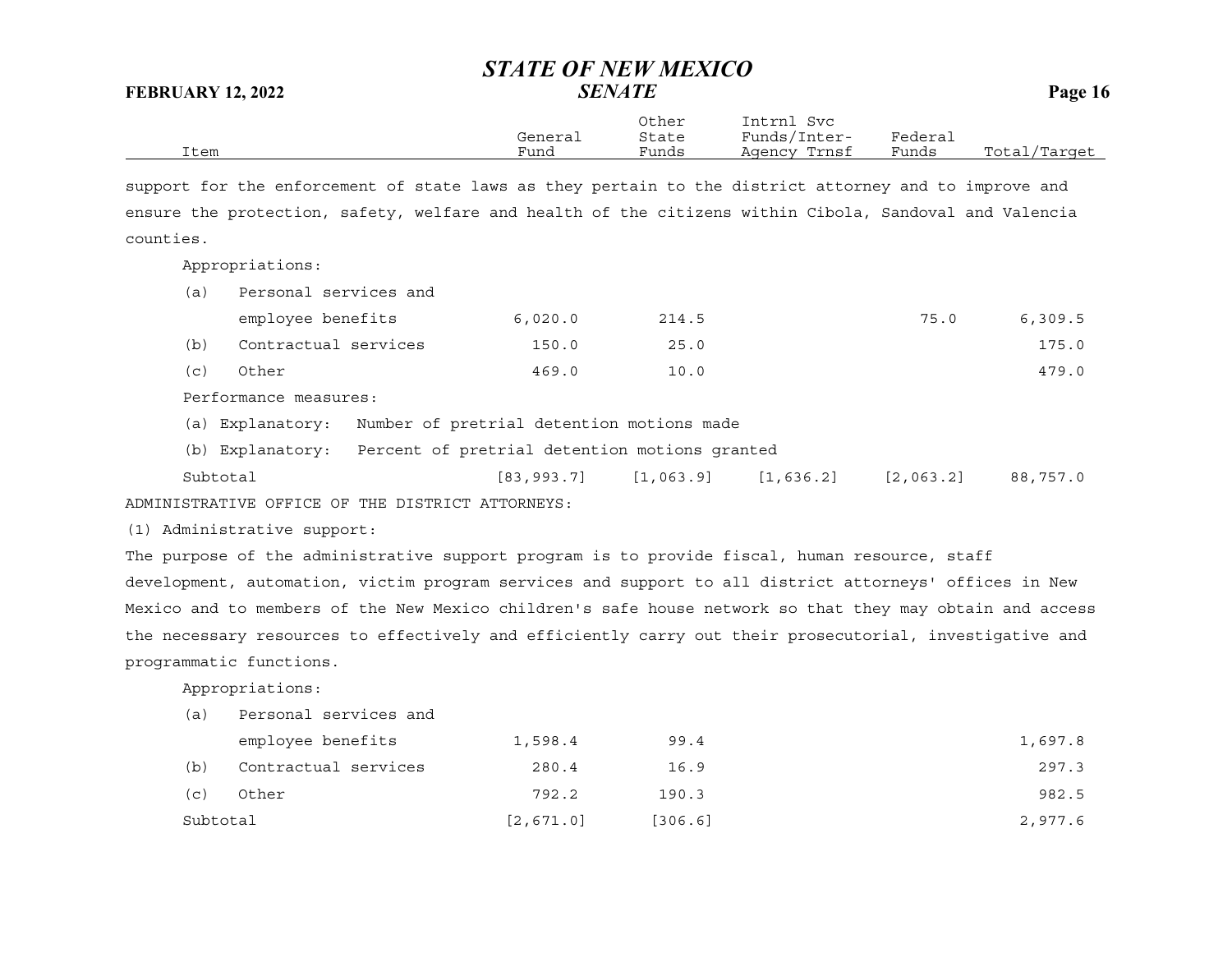|      | General | Other<br>State | Intrnl<br>Svc<br>Funds/Inter- | Federai |              |
|------|---------|----------------|-------------------------------|---------|--------------|
| Item | Funa    | Funds          | Agency Trnsf                  | Funds   | Total/Target |

PUBLIC DEFENDER DEPARTMENT:

(1) Criminal legal services:

The purpose of the criminal legal services program is to provide effective legal representation and advocacy for eligible clients so their liberty and constitutional rights are protected and to serve the community as a partner in assuring a fair and efficient criminal justice system that sustains New Mexico's statutory and constitutional mandate to adequately fund a statewide indigent defense system.

## Appropriations:

|                |                       |                                            | C. GENERAL CONTROL |          |         |           |
|----------------|-----------------------|--------------------------------------------|--------------------|----------|---------|-----------|
| TOTAL JUDICIAL |                       | 348,719.9                                  | 32,929.8           | 15,247.9 | 5,606.6 | 402,504.2 |
| Subtotal       |                       | [60, 800.0]                                | [603.6]            | [543.5]  |         | 61,947.1  |
|                | (a) Output:           | Average cases assigned to attorneys yearly |                    |          |         | 33C       |
|                | Performance measures: |                                            |                    |          |         |           |
| (c)            | Other                 | 5,773.7                                    |                    |          |         | 5,773.7   |
| (b)            | Contractual services  | 15,578.4                                   | 603.6              | 543.5    |         | 16,725.5  |
|                | employee benefits     | 39,447.9                                   |                    |          |         | 39,447.9  |
| (a)            | Personal services and |                                            |                    |          |         |           |

ATTORNEY GENERAL:

(1) Legal services:

The purpose of the legal services program is to deliver quality legal services, including opinions, counsel and representation to state government entities and to enforce state law on behalf of the public so New Mexicans have an open, honest, efficient government and enjoy the protection of state law.

| (a) | Personal services and |          |         |       |          |  |  |  |  |
|-----|-----------------------|----------|---------|-------|----------|--|--|--|--|
|     | employee benefits     | 10,130.1 | 9,000.7 | 848.6 | 19,979.4 |  |  |  |  |
| (b) | Contractual services  | 642.3    | 387.1   | 54.5  | 1,083.9  |  |  |  |  |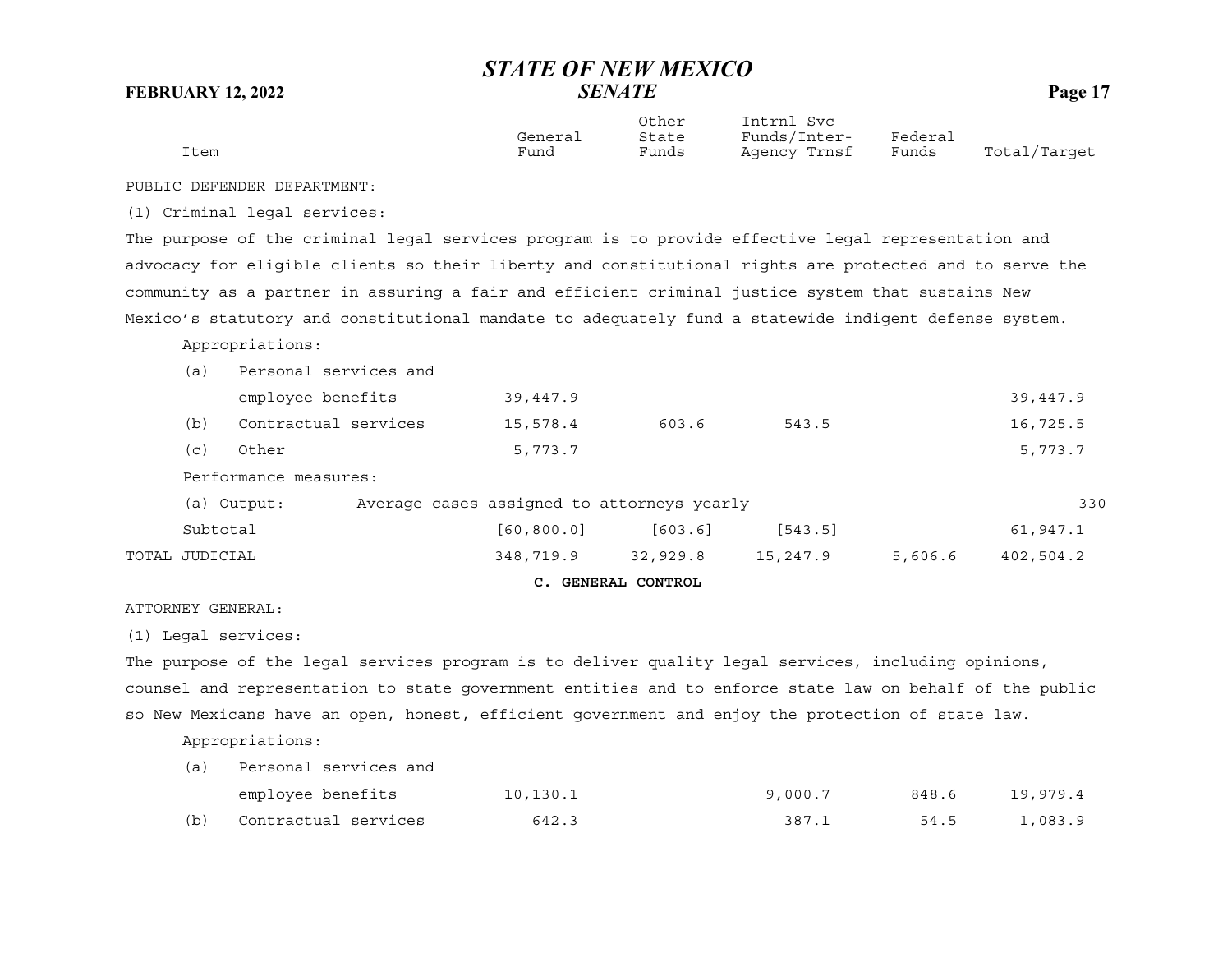|                     |                                                                                                            | General     | Other<br>State | Intrnl Svc<br>Funds/Inter- | Federal    |              |
|---------------------|------------------------------------------------------------------------------------------------------------|-------------|----------------|----------------------------|------------|--------------|
| Item                |                                                                                                            | Fund        | Funds          | Agency Trnsf               | Funds      | Total/Target |
| (c)                 | Other                                                                                                      | 2,746.9     |                | 1,679.9                    | 494.0      | 4,920.8      |
|                     | The internal service/interagency transfers appropriations to the legal services program of the attorney    |             |                |                            |            |              |
|                     | general include eleven million sixty-seven thousand seven hundred dollars (\$11,067,700) from the consumer |             |                |                            |            |              |
|                     | settlement fund of the office of the attorney general.                                                     |             |                |                            |            |              |
| (2) Medicaid fraud: |                                                                                                            |             |                |                            |            |              |
|                     | The purpose of the medicaid fraud program is to investigate and prosecute medicaid provider fraud,         |             |                |                            |            |              |
|                     | recipient abuse and neglect in the medicaid program.                                                       |             |                |                            |            |              |
|                     | Appropriations:                                                                                            |             |                |                            |            |              |
| (a)                 | Personal services and                                                                                      |             |                |                            |            |              |
|                     | employee benefits                                                                                          | 604.4       | 107.1          |                            | 2,136.0    | 2,847.5      |
| (b)                 | Contractual services                                                                                       | 73.7        | 9.8            |                            | 250.5      | 334.0        |
| (c)                 | Other                                                                                                      | 122.0       | 26.7           |                            | 444.8      | 593.5        |
| Subtotal            |                                                                                                            | [14, 319.4] | [143.6]        | [11, 067.7]                | [4, 228.4] | 29,759.1     |
| STATE AUDITOR:      |                                                                                                            |             |                |                            |            |              |
|                     | The purpose of the state auditor program is to audit the financial affairs of every agency annually so     |             |                |                            |            |              |

they can improve accountability and performance and to assure New Mexico citizens that funds are expended properly.

Appropriations:

| (a)      | Personal services and |            |         |         |
|----------|-----------------------|------------|---------|---------|
|          | employee benefits     | 2,855.1    | 750.0   | 3,605.1 |
| (b)      | Contractual services  | 86.0       |         | 86.0    |
| (c)      | Other                 | 518.0      |         | 518.0   |
| Subtotal |                       | [3, 459.1] | [750.0] | 4,209.1 |
|          |                       |            |         |         |

TAXATION AND REVENUE DEPARTMENT:

(1) Tax administration: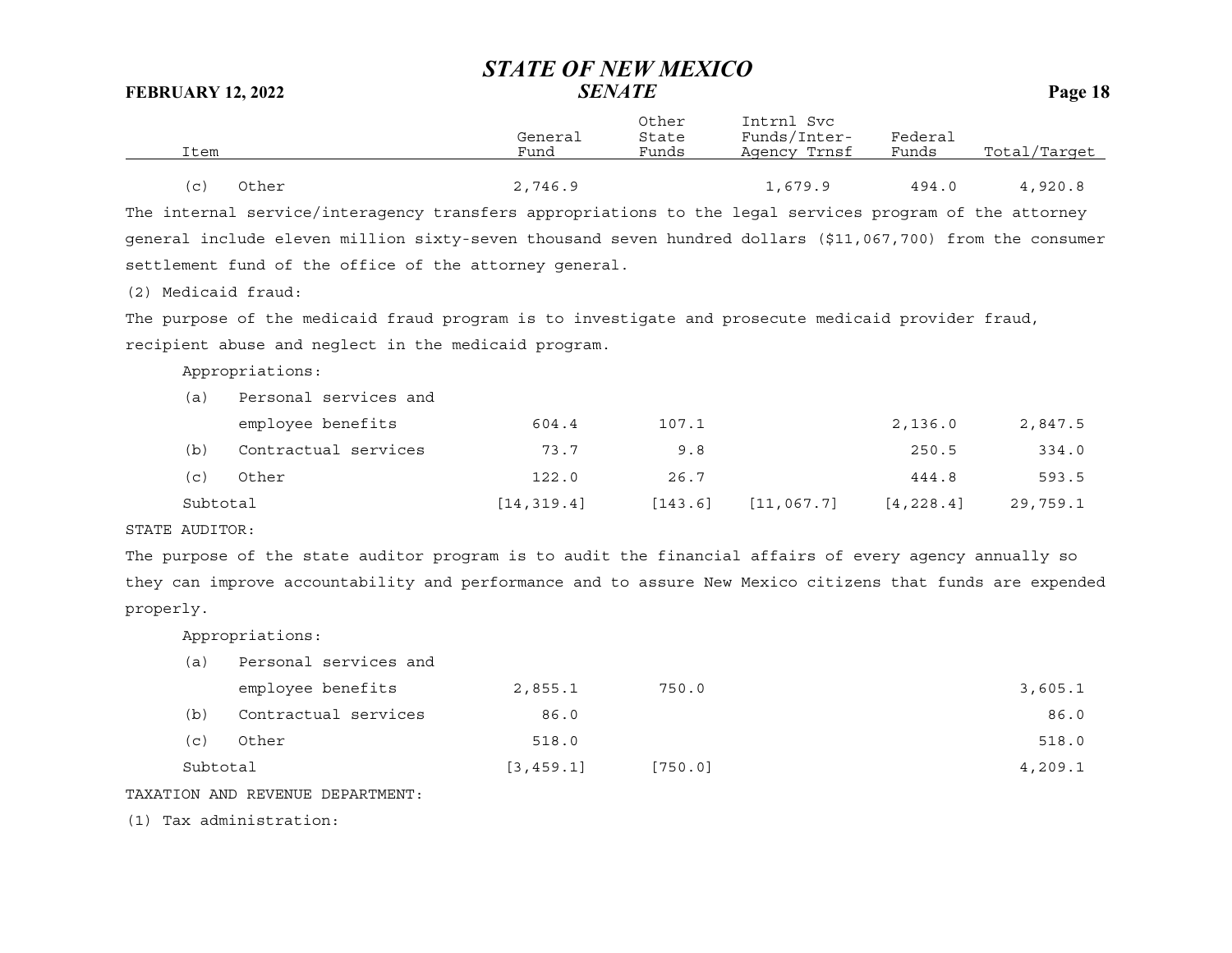Other Intrnl Svc General State Funds/Inter- Federal Item Fund Funds Agency Trnsf Funds Total/Target

The purpose of the tax administration program is to provide registration and licensure requirements for tax programs and to ensure the administration, collection and compliance of state taxes and fees that provide funding for support services for the general public through appropriations.

Appropriations:

| (a) | Personal services and |                                                           |       |         |                 |
|-----|-----------------------|-----------------------------------------------------------|-------|---------|-----------------|
|     | employee benefits     | 23,698.7                                                  | 767.9 | 1,294.7 | 25,761.3        |
| (b) | Contractual services  | 578.2                                                     |       | 28.2    | 606.4           |
| (c) | Other                 | 6.088.9                                                   | 389.6 | 201.5   | 6,680.0         |
|     | Performance measures: |                                                           |       |         |                 |
|     | (a) Outcome:          | Collections as a percent of collectible outstanding       |       |         |                 |
|     |                       | balances from the end of the prior fiscal year            |       |         | 20 <sup>8</sup> |
| (b) | Outcome:              | Collections as a percent of collectible audit assessments |       |         |                 |
|     |                       | generated in the previous fiscal year                     |       |         | 60%             |

(2) Motor vehicle:

The purpose of the motor vehicle program is to register, title and license vehicles, boats and motor vehicle dealers and to enforce operator compliance with the Motor Vehicle Code and federal regulations by conducting tests, investigations and audits.

Appropriations:

| (a)                   | Personal services and |          |          |       |          |
|-----------------------|-----------------------|----------|----------|-------|----------|
|                       | employee benefits     | 14,556.8 | 3,177.5  | 120.8 | 17,855.1 |
| (b)                   | Contractual services  |          | 7,533.1  |       | 7,533.1  |
| $\left( $ C $\right)$ | Other                 |          | 11,775.2 |       | 11,775.2 |
| (d)                   | Other financing uses  |          | 8,094.5  |       | 8,094.5  |

The other state funds appropriations to the motor vehicle program of the taxation and revenue department include eight million dollars (\$8,000,000) from the weight distance tax identification permit fund for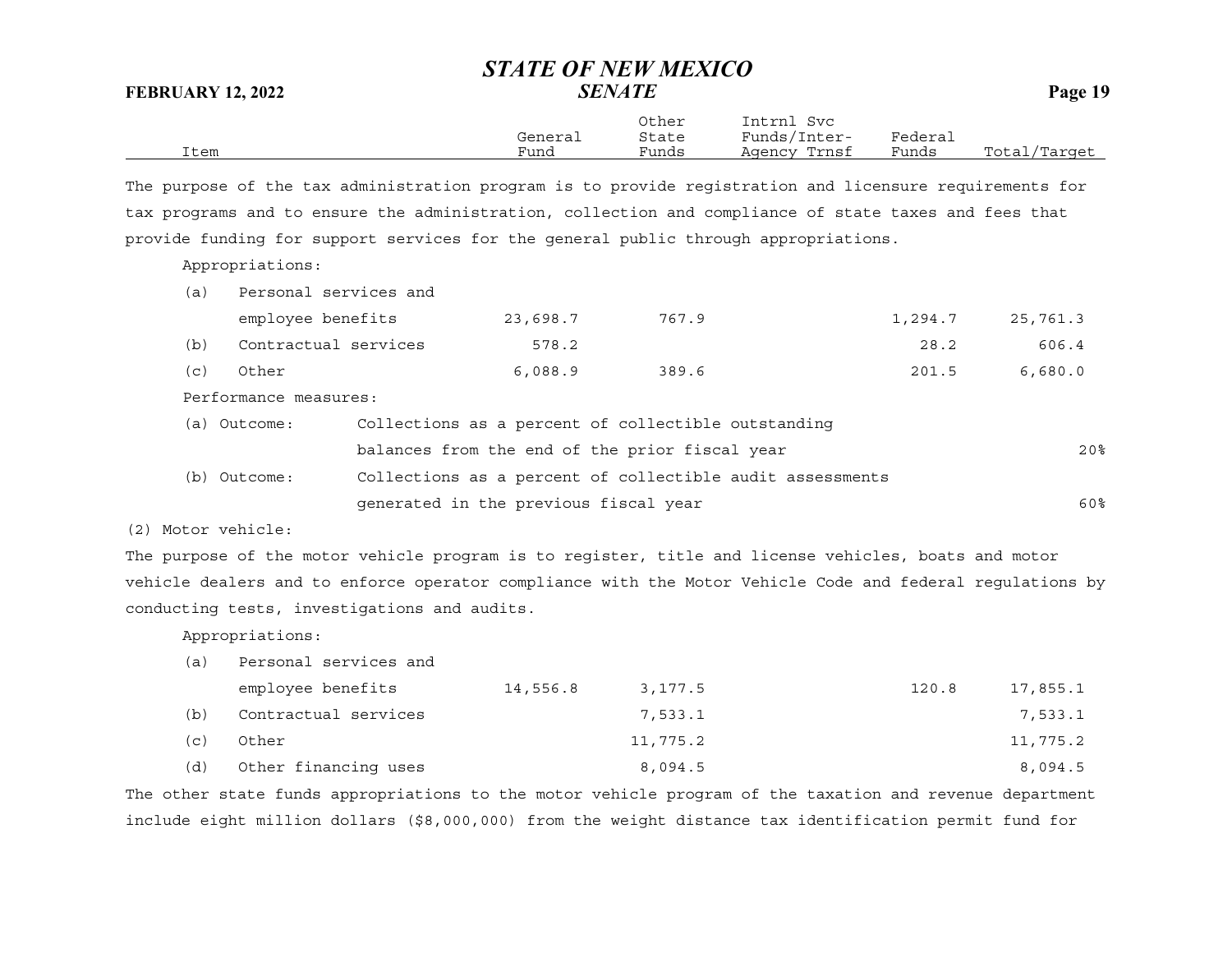|      |         | Other | Intrnl<br>Svc   |                             |                  |
|------|---------|-------|-----------------|-----------------------------|------------------|
|      | General | State | Funds/Inter-    | ${}_{\rm \texttt{Federau}}$ |                  |
| Item | Funa    | Funds | Trnsf<br>Aqency | Funds                       | Total<br>/Target |

the modal program of the department of transportation and ninety-four thousand five hundred dollars (\$94,500) from the weight distance tax identification permit fund for the law enforcement program of the department of public safety.

Performance measures:

| (a) Outcome: | Percent of registered vehicles with liability insurance                     | 92% |
|--------------|-----------------------------------------------------------------------------|-----|
|              | (b) Efficiency: Average call center wait time to reach an agent, in minutes | 10  |
|              | (c) Efficiency: Average wait time in qmatic-equipped offices, in minutes    | 15  |

(3) Property tax:

The purpose of the property tax program is to administer the Property Tax Code, to ensure the fair appraisal of property and to assess property taxes within the state.

Appropriations:

| (a) | Personal services and |         |         |
|-----|-----------------------|---------|---------|
|     | employee benefits     | 3,509.0 | 3,509.0 |
| (b) | Contractual services  | 1,204.1 | 1,204.1 |
| (C) | Other                 | 1,238.7 | 1,238.7 |
|     |                       |         |         |

Performance measures:

(a) Outcome: Percent of total delinquent property taxes recovered 15%

(4) Compliance enforcement:

The purpose of the compliance enforcement program is to support the overall mission of the taxation and revenue department by enforcing criminal statutes relative to the New Mexico Tax Administration Act and other related financial crimes, as they impact New Mexico state taxes, to encourage and achieve voluntary compliance with state tax laws.

Appropriations:

(a) Personal services and employee benefits  $1,480.0$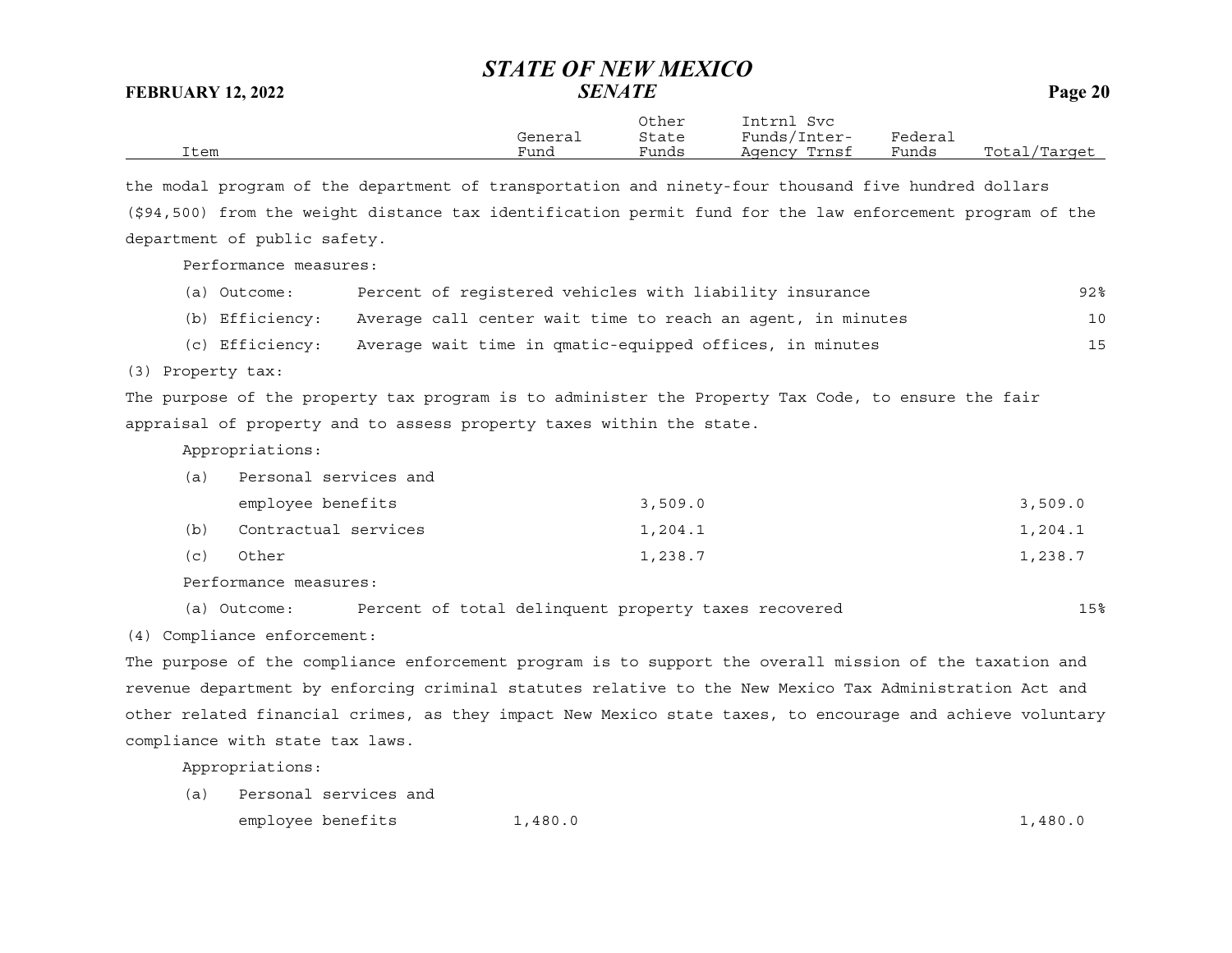| Item |                      | General<br>Fund | Other<br>State<br>Funds | Intrnl Svc<br>Funds/Inter-<br>Agency Trnsf | Federal<br>Funds | Total/Target |
|------|----------------------|-----------------|-------------------------|--------------------------------------------|------------------|--------------|
| (b)  | Contractual services | 9.4             |                         |                                            |                  | 9.4          |
| (c)  | Other                | 279.0           |                         |                                            |                  | 279.0        |

(5) Program support:

The purpose of program support is to provide information system resources, human resource services, finance and accounting services, revenue forecasting and legal services to give agency personnel the resources needed to meet departmental objectives. For the general public, the program conducts hearings for resolving taxpayer protests and provides stakeholders with reliable information regarding the state's tax programs.

Appropriations:

| (a)      | Personal services and |             |             |            |           |
|----------|-----------------------|-------------|-------------|------------|-----------|
|          | employee benefits     | 14,226.0    | 353.3       |            | 14,579.3  |
| (b)      | Contractual services  | 4,443.1     |             |            | 4,443.1   |
| (c)      | Other                 | 2,666.2     |             |            | 2,666.2   |
| Subtotal |                       | [68, 026.3] | [38, 042.9] | [1, 645.2] | 107,714.4 |

STATE INVESTMENT COUNCIL:

(1) State investment:

The purpose of the state investment program is to provide investment management of the state's permanent funds for the citizens of New Mexico to maximize distributions to the state's operating budget while preserving the real value of the funds for future generations of New Mexicans.

Appropriations:

| _ _ |                       |          |          |
|-----|-----------------------|----------|----------|
| (c) | Other                 | 705.7    | 705.7    |
| (b) | Contractual services  | 59,551.2 | 59,551.2 |
|     | employee benefits     | 4,250.6  | 4,250.6  |
| (a) | Personal services and |          |          |

Performance measures: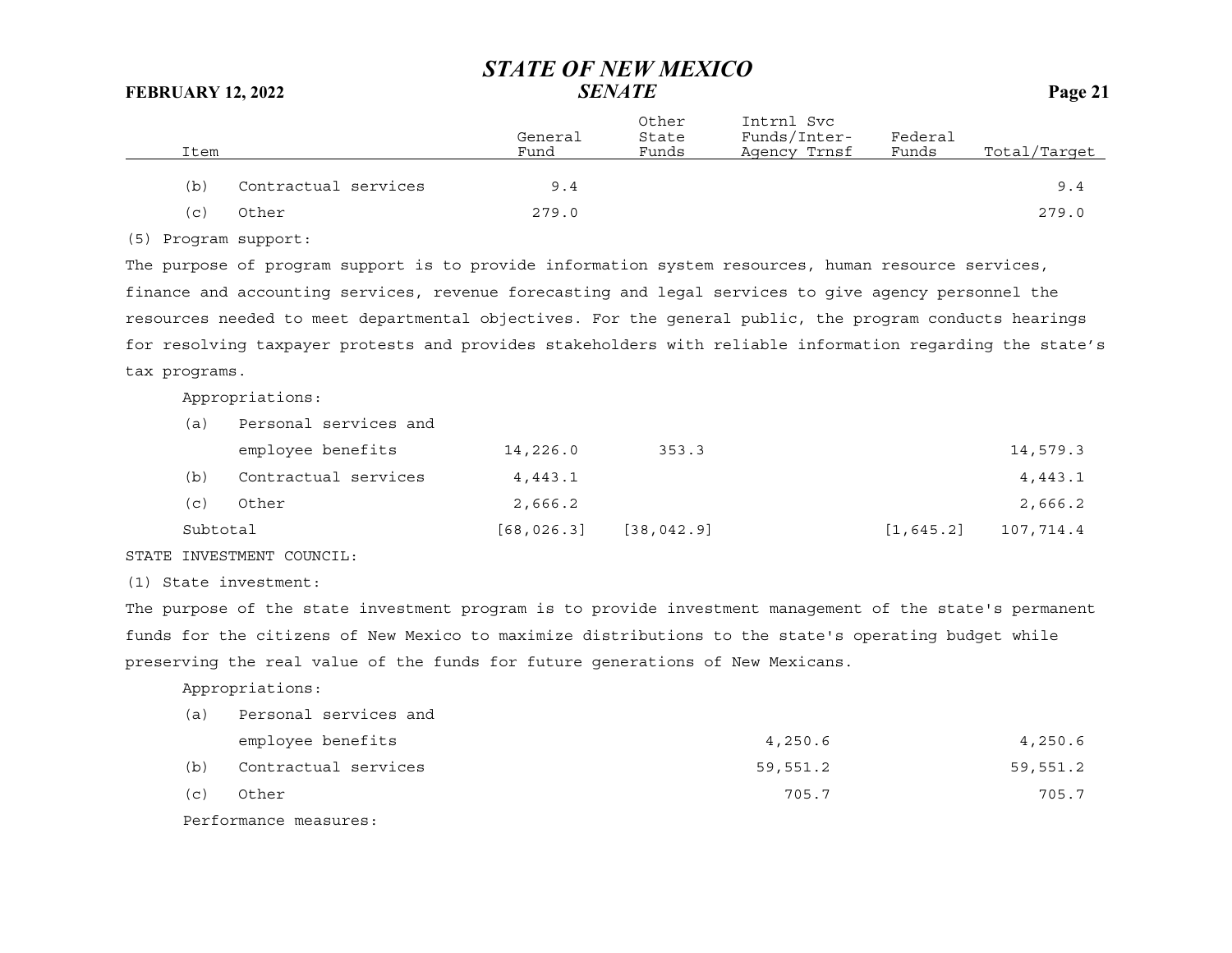| Item |                                 |                                                                                                           | General<br>Fund | Other<br>State<br>Funds | Intrnl Svc<br>Funds/Inter-<br>Agency Trnsf | Federal<br>Funds | Total/Tarqet |
|------|---------------------------------|-----------------------------------------------------------------------------------------------------------|-----------------|-------------------------|--------------------------------------------|------------------|--------------|
|      | (a) Outcome:                    | Five-year annualized investment returns to exceed internal                                                |                 |                         |                                            |                  |              |
|      |                                 | benchmarks, in basis points                                                                               |                 |                         |                                            |                  | 12.5         |
|      | (b) Outcome:                    | Five-year annualized percentile performance ranking in                                                    |                 |                         |                                            |                  |              |
|      |                                 | endowment investment peer universe                                                                        |                 |                         |                                            |                  | 49.8         |
|      | Subtotal                        |                                                                                                           |                 |                         | [64, 507.5]                                |                  | 64,507.5     |
|      | ADMINISTRATIVE HEARINGS OFFICE: |                                                                                                           |                 |                         |                                            |                  |              |
|      | (1) Administrative hearings:    |                                                                                                           |                 |                         |                                            |                  |              |
|      |                                 | The purpose of the administrative hearings program is to adjudicate tax-, property- and motor-vehicle-    |                 |                         |                                            |                  |              |
|      |                                 | related administrative hearings in a fair, efficient and impartial manner independent of the executive    |                 |                         |                                            |                  |              |
|      |                                 | agency that is party to the proceedings.                                                                  |                 |                         |                                            |                  |              |
|      | Appropriations:                 |                                                                                                           |                 |                         |                                            |                  |              |
| (a)  | Personal services and           |                                                                                                           |                 |                         |                                            |                  |              |
|      | employee benefits               |                                                                                                           | 1,564.2         | 165.0                   |                                            |                  | 1,729.2      |
| (b)  | Contractual services            |                                                                                                           | 73.0            |                         |                                            |                  | 73.0         |
| (c)  | Other                           |                                                                                                           | 218.5           |                         | 55.0                                       |                  | 273.5        |
|      |                                 | The other state funds appropriation to the administrative hearings office includes one hundred sixty-five |                 |                         |                                            |                  |              |
|      |                                 | thousand dollars (\$165,000) from the motor vehicle suspense fund.                                        |                 |                         |                                            |                  |              |
|      |                                 | The internal service funds/interagency transfers appropriation to the administrative hearings             |                 |                         |                                            |                  |              |
|      |                                 | office includes fifty thousand dollars (\$50,000) from the human services department for costs of         |                 |                         |                                            |                  |              |
|      |                                 | conducting administrative hearings under the Medicaid Provider and Managed Care Act.                      |                 |                         |                                            |                  |              |
|      | Performance measures:           |                                                                                                           |                 |                         |                                            |                  |              |
|      | (a) Outcome:                    | Percent of hearings for implied consent act cases not held                                                |                 |                         |                                            |                  |              |
|      |                                 | within ninety days due to administrative hearings office                                                  |                 |                         |                                            |                  |              |
|      |                                 | error                                                                                                     |                 |                         |                                            |                  | 0.5%         |

Subtotal [1,855.7] [165.0] [55.0] [55.0] 2,075.7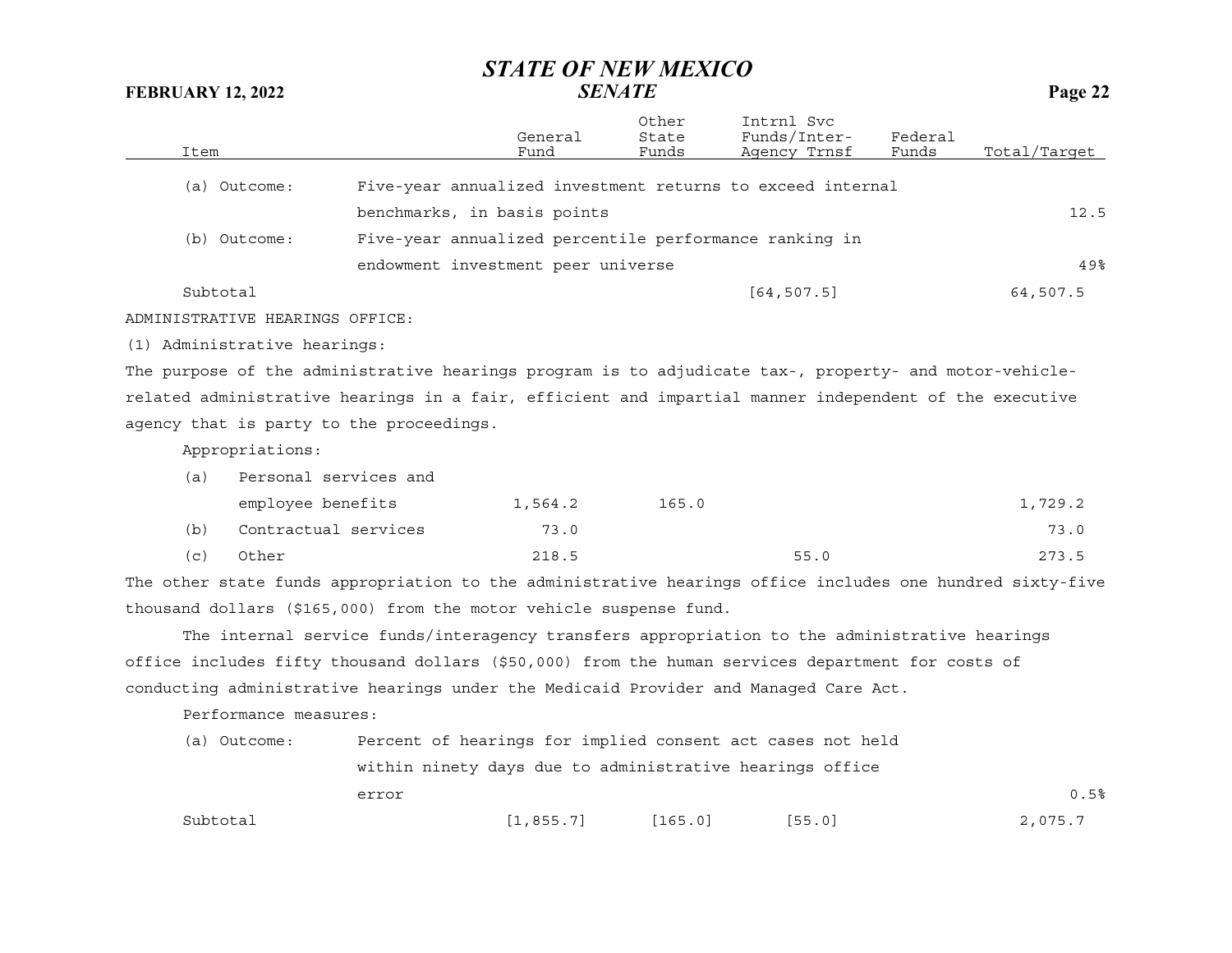|      | General | Other<br>State | Intrnl<br>Svc<br>Funds/Inter- | ${}_{\rm \texttt{Federau}}$ |                  |
|------|---------|----------------|-------------------------------|-----------------------------|------------------|
| Item | Funa    | Funds          | Trnsf<br>Agency               | Funds                       | Total<br>/Tarqet |

DEPARTMENT OF FINANCE AND ADMINISTRATION:

(1) Policy development, fiscal analysis, budget oversight and education accountability: The purpose of the policy development, fiscal analysis, budget oversight and education accountability program is to provide professional and coordinated policy development and analysis and oversight to the governor, the legislature and state agencies so they can advance the state's policies and initiatives using appropriate and accurate data to make informed decisions for the prudent use of the public's tax dollars.

Appropriations:

| (a) | Personal services and |         |         |  |  |  |
|-----|-----------------------|---------|---------|--|--|--|
|     | employee benefits     | 3,564.8 | 3,564.8 |  |  |  |
| (b) | Contractual services  | 363.3   | 363.3   |  |  |  |
| (c) | Other                 | 852.2   | 852.2   |  |  |  |

On certification by the state board of finance pursuant to Section 6-1-2 NMSA 1978 that a critical emergency exists that cannot be addressed by disaster declaration or other emergency or contingency funds, the secretary of the department of finance and administration is authorized to transfer from the general fund operating reserve to the state board of finance emergency fund the amount necessary to meet the emergency. Such transfers shall not exceed an aggregate amount of two million five hundred thousand dollars (\$2,500,000) in fiscal year 2023. Repayments of emergency loans made pursuant to this paragraph shall be deposited in the board of finance emergency fund pursuant to the provisions of Section 6-1-5 NMSA 1978.

Performance measures:

| (a) Outcome: | General fund reserves as a percent of recurring        |     |
|--------------|--------------------------------------------------------|-----|
|              | appropriations                                         | 25% |
| (b) Outcome: | Error rate for the eighteen-month general fund revenue |     |
|              | forecast, excluding oil and gas revenue and corporate  |     |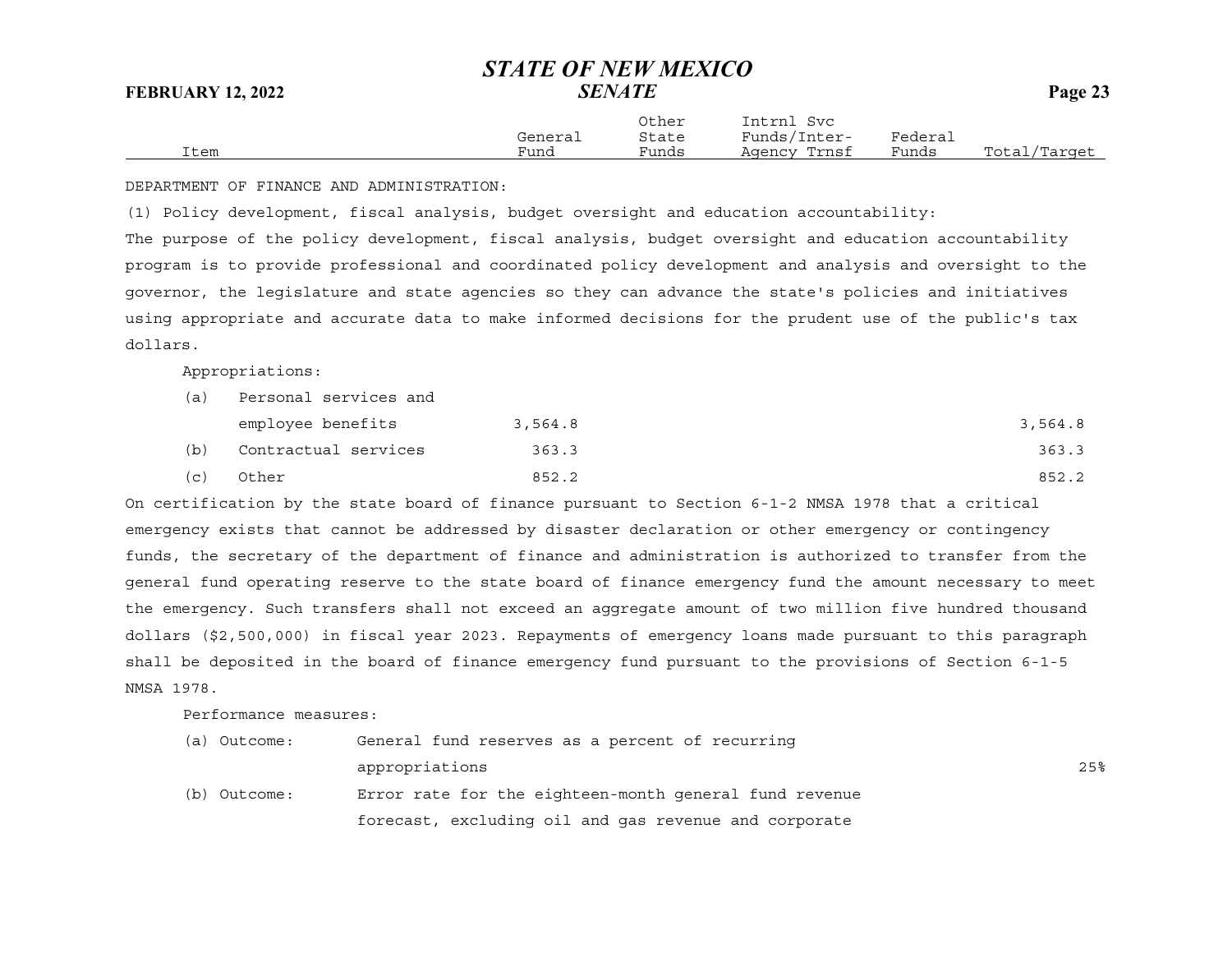| Item                                                                                                      |                       | General<br>Fund | Other<br>State<br>Funds | Intrnl Svc<br>Funds/Inter-<br>Agency Trnsf             | Federal<br>Funds | Total/Tarqet   |
|-----------------------------------------------------------------------------------------------------------|-----------------------|-----------------|-------------------------|--------------------------------------------------------|------------------|----------------|
|                                                                                                           | income taxes          |                 |                         |                                                        |                  | 5 <sup>8</sup> |
| (c) Outcome:                                                                                              |                       |                 |                         | Error rate for the eighteen-month general fund revenue |                  |                |
|                                                                                                           |                       |                 |                         | forecast, including oil and gas revenue and corporate  |                  |                |
|                                                                                                           | income taxes          |                 |                         |                                                        |                  | 5 <sup>°</sup> |
| (2) Community development, local government assistance and fiscal oversight:                              |                       |                 |                         |                                                        |                  |                |
| The purpose of the community development, local government assistance and fiscal oversight program is to  |                       |                 |                         |                                                        |                  |                |
| help counties, municipalities and special districts maintain strong communities through sound fiscal      |                       |                 |                         |                                                        |                  |                |
| advice and oversight, technical assistance, monitoring of project and program progress and timely         |                       |                 |                         |                                                        |                  |                |
| processing of payments, grant agreements and contracts.                                                   |                       |                 |                         |                                                        |                  |                |
| Appropriations:                                                                                           |                       |                 |                         |                                                        |                  |                |
| (a)                                                                                                       | Personal services and |                 |                         |                                                        |                  |                |
|                                                                                                           | employee benefits     | 2,217.5         | 1,297.8                 |                                                        | 393.9            | 3,909.2        |
| (b)                                                                                                       | Contractual services  | 3,478.0         | 1,461.3                 |                                                        | 10.7             | 4,950.0        |
| Other<br>(c)                                                                                              |                       | 87.2            | 32,516.9                |                                                        | 21,350.3         | 53,954.4       |
| (d)                                                                                                       | Other financing uses  |                 | 300.0                   |                                                        |                  | 300.0          |
| The other state funds appropriations to the community development, local government assistance and fiscal |                       |                 |                         |                                                        |                  |                |
| oversight program of the department of finance and administration include twelve million four hundred     |                       |                 |                         |                                                        |                  |                |

oversight program of the department of finance and administration include twelve million four hundred seventy-six thousand dollars (\$12,476,000) from the enhanced 911 fund, twenty-one million five hundred thousand dollars (\$21,500,000) from the local DWI grant fund and one million six hundred thousand dollars (\$1,600,000) from the civil legal services fund.

Performance measures:

(a) Outcome: Number of counties and municipalities local government division assisted during the fiscal year to resolve audit findings and diminish poor audit opinions <sup>11</sup>

(3) Fiscal management and oversight: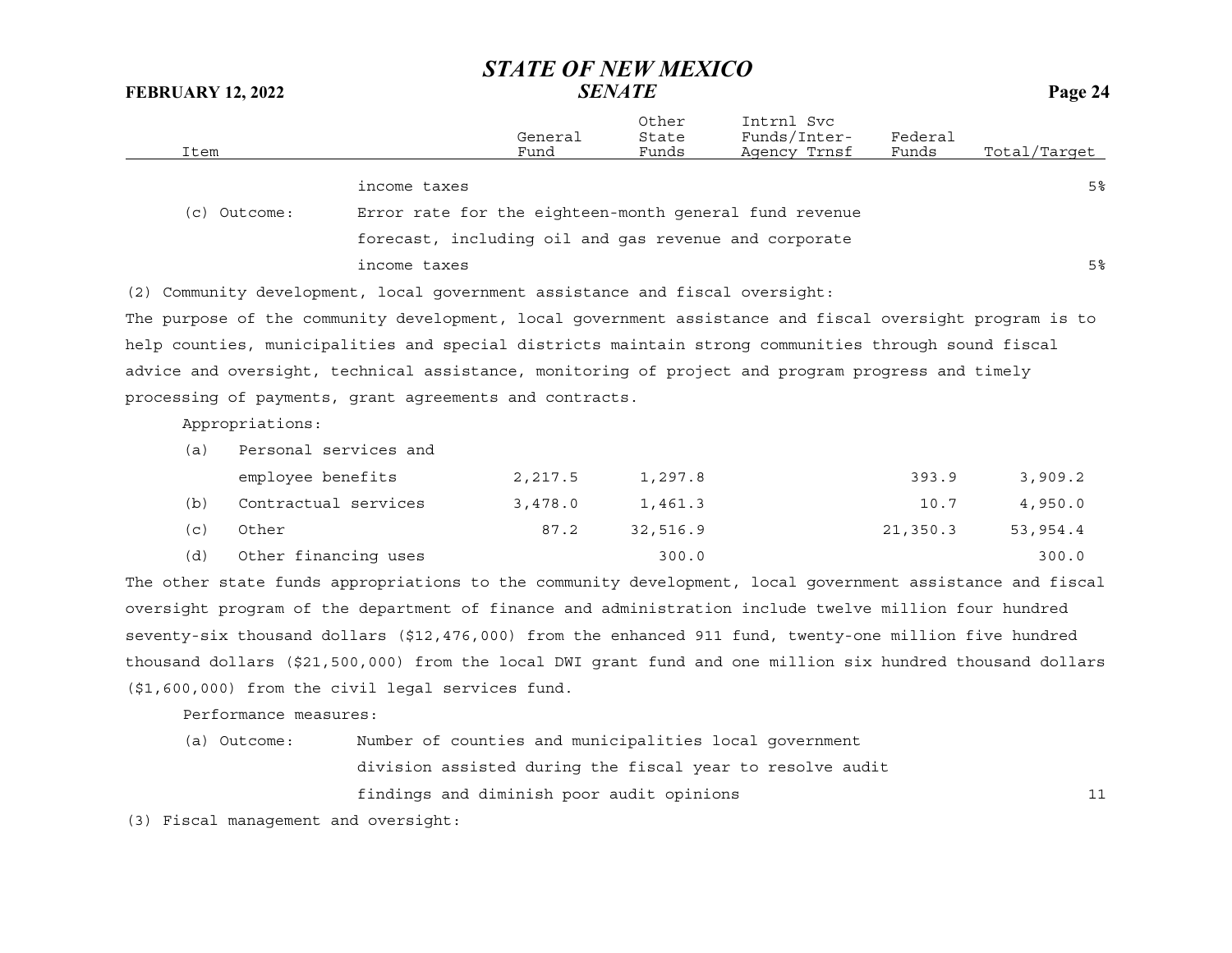|      |         | Other | Intrnl<br>Svc |         |              |
|------|---------|-------|---------------|---------|--------------|
|      | General | State | Funds/Inter-  | Federai |              |
| Item | Funa    | Funds | Agency Trnsf  | Funds   | Total/Target |

The purpose of the fiscal management and oversight program is to provide for and promote financial accountability for public funds throughout state government by providing state agencies and the citizens of New Mexico with timely, accurate and comprehensive information on the financial status and expenditures of the state.

Appropriations:

| (a) | Personal services and |         |          |          |          |
|-----|-----------------------|---------|----------|----------|----------|
|     | employee benefits     | 4,485.4 |          |          | 4,485.4  |
| (b) | Contractual services  | 1,338.7 |          |          | 1,338.7  |
| (C) | Other                 | 257.0   |          |          | 257.0    |
| (d) | Other financing uses  |         | 42,077.0 | 16,250.0 | 58,327.0 |

The internal service funds/interagency transfers appropriation to the fiscal management and oversight program of the department of finance and administration in the other financing uses category includes sixteen million two hundred fifty thousand dollars (\$16,250,000) from the tobacco settlement program fund. The other state funds appropriation to the fiscal management and oversight program of the department of finance and administration in the other financing uses category includes two million two hundred seventy-seven thousand dollars (\$2,277,000) from the tobacco settlement program fund.

The other state funds appropriation to the fiscal management and oversight program of the department of finance and administration in the other financing uses category includes thirty-nine million eight hundred thousand dollars (\$39,800,000) from the county-supported medicaid fund.

Performance measures:

| (a) Efficiency: |              | Percent of vouchered vendor payments processed within five |      |
|-----------------|--------------|------------------------------------------------------------|------|
|                 | working days |                                                            | 100% |
| (b) Output:     |              | Percent of bank accounts reconciled on an annual basis     | 100% |

(4) Program support:

The purpose of program support is to provide other department of finance and administration programs with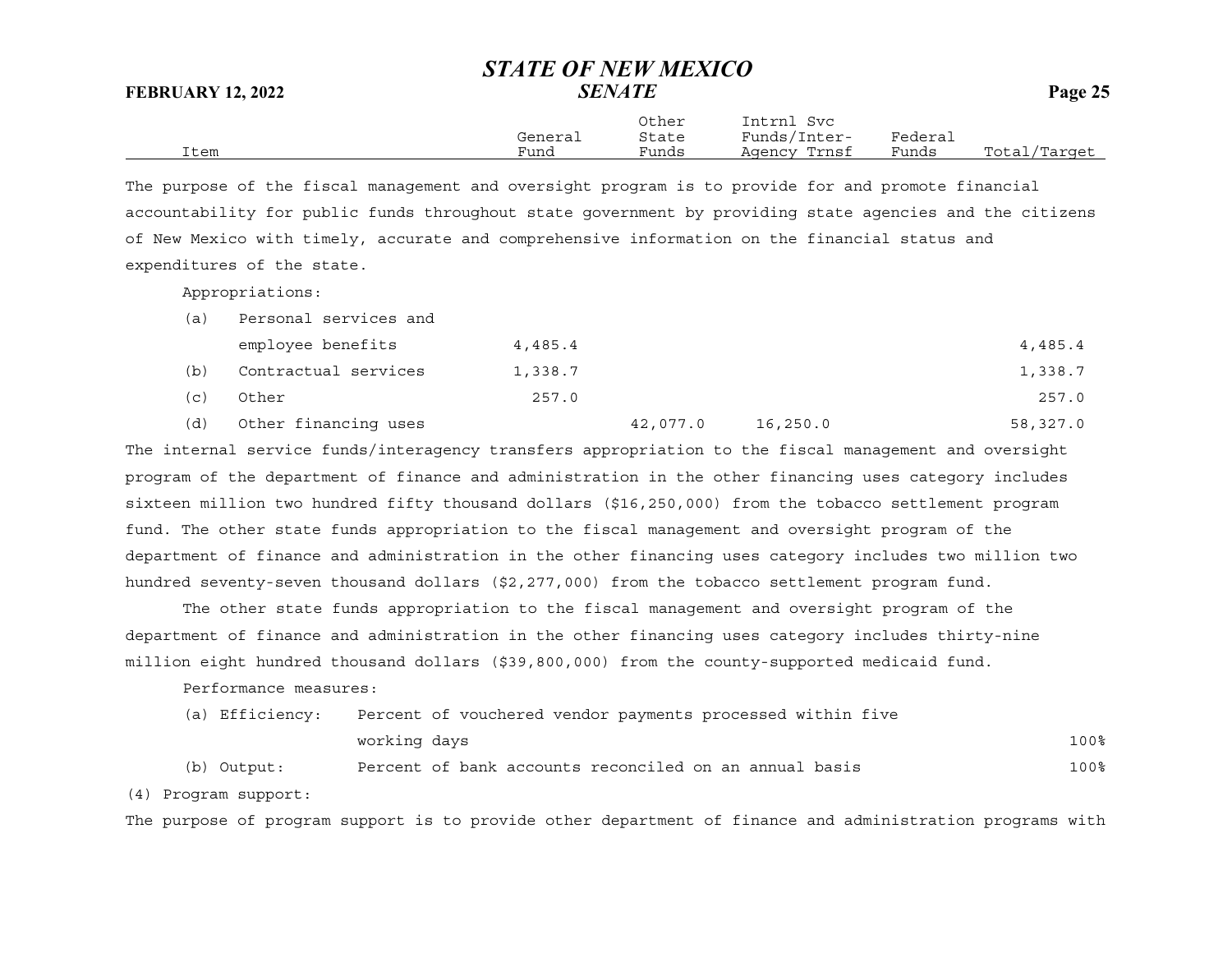Other Intrnl Svc

| Item |                                                                                                        | General<br>Fund | State<br>Funds | Funds/Inter-<br>Agency Trnsf | Federal<br>Funds | Total/Target |
|------|--------------------------------------------------------------------------------------------------------|-----------------|----------------|------------------------------|------------------|--------------|
|      | central direction to agency management processes to ensure consistency, legal compliance and financial |                 |                |                              |                  |              |
|      | integrity, to provide human resources support and to administer the executive's exempt salary plan.    |                 |                |                              |                  |              |
|      | Appropriations:                                                                                        |                 |                |                              |                  |              |
| (a)  | Personal services and                                                                                  |                 |                |                              |                  |              |
|      | employee benefits                                                                                      | 1,681.3         |                |                              |                  | 1,681.3      |
| (b)  | Contractual services                                                                                   | 115.8           |                |                              |                  | 115.8        |
| (c)  | Other                                                                                                  | 228.0           |                |                              |                  | 228.0        |
|      | (5) Dues and membership fees/special appropriations:                                                   |                 |                |                              |                  |              |
|      | Appropriations:                                                                                        |                 |                |                              |                  |              |
| (a)  | Emergency water supply                                                                                 |                 |                |                              |                  |              |
|      | fund                                                                                                   | 109.9           |                |                              |                  | 109.9        |
| (b)  | Fiscal agent contract                                                                                  | 1,064.8         |                |                              |                  | 1,064.8      |
| (c)  | State planning districts                                                                               | 693.0           |                |                              |                  | 693.0        |
| (d)  | Statewide teen court                                                                                   | 17.7            | 120.2          |                              |                  | 137.9        |
| (e)  | Law enforcement                                                                                        |                 |                |                              |                  |              |
|      | protection fund                                                                                        |                 | 15,300.0       |                              |                  | 15,300.0     |
| (f)  | Leasehold community                                                                                    |                 |                |                              |                  |              |
|      | assistance                                                                                             | 120.0           |                |                              |                  | 120.0        |
| (g)  | Acequia and community                                                                                  |                 |                |                              |                  |              |
|      | ditch education program                                                                                | 398.2           |                |                              |                  | 398.2        |
| (h)  | New Mexico acequia                                                                                     |                 |                |                              |                  |              |
|      | commission                                                                                             | 88.1            |                |                              |                  | 88.1         |
|      |                                                                                                        |                 |                |                              |                  |              |

(i) Land grant council 496.9 496.9  $(j)$  Membership and dues  $148.0$ 

(k) County detention of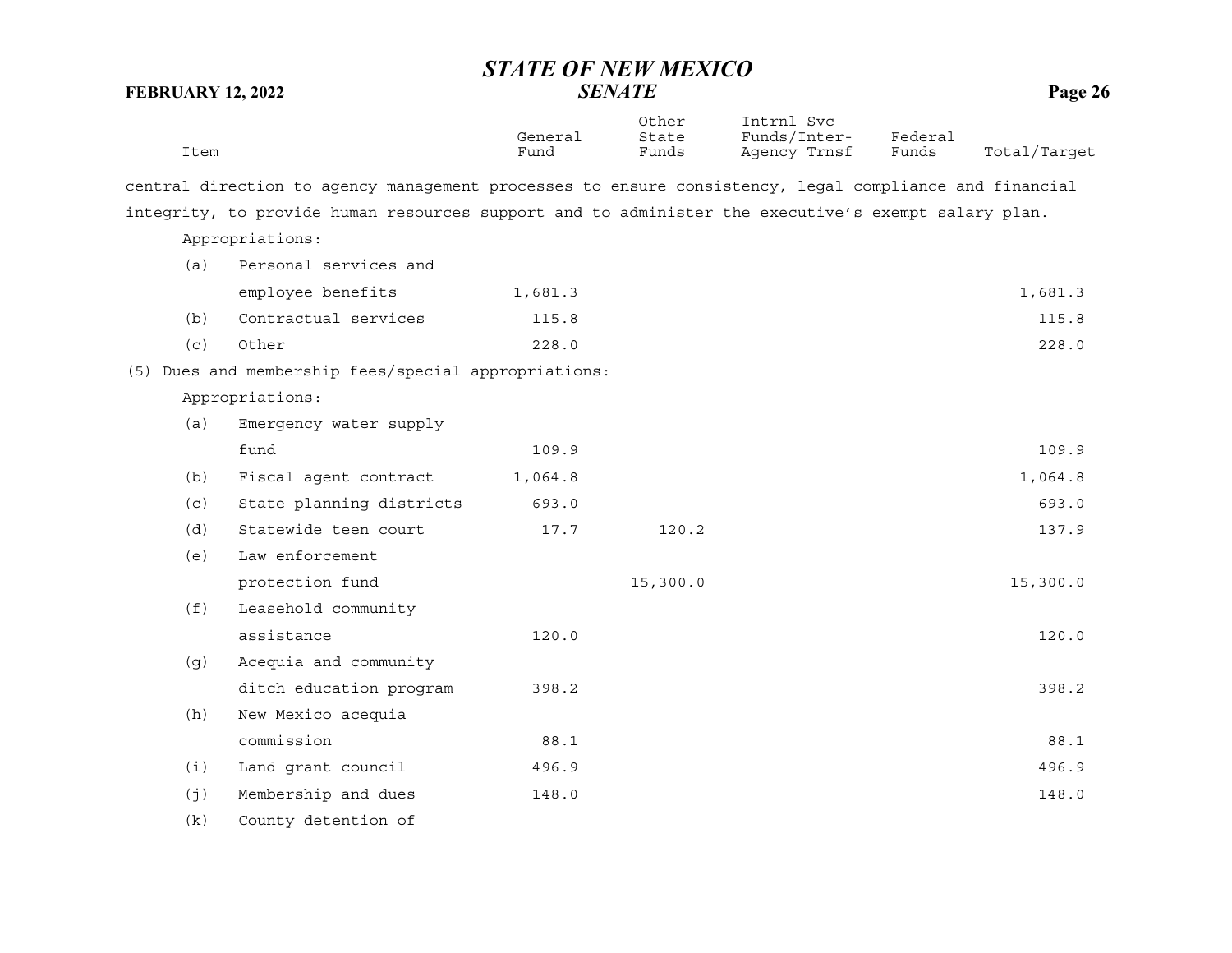|      |         | Other | Intrnl<br>Svc |         |              |
|------|---------|-------|---------------|---------|--------------|
|      | General | State | Funds/Inter-  | Federal |              |
| Item | Fund    | Funds | Agency Trnsf  | Funds   | Total/Target |
|      |         |       |               |         |              |

|  | prisoners |                                                                                                        | 5,000.0 |  |  |  | 5,000.0 |  |
|--|-----------|--------------------------------------------------------------------------------------------------------|---------|--|--|--|---------|--|
|  |           | The department of finance and administration shall not distribute a general fund appropriation made in |         |  |  |  |         |  |

items (a) through (i) and item (k) to a New Mexico agency or local public body that is not current on its audit or financial reporting or otherwise in compliance with the Audit Act.

The other state funds appropriations to the dues and membership fees/special appropriations program of the department of finance and administration include two hundred thousand dollars (\$200,000) from the law enforcement protection fund for the statewide law enforcement program of the department of public safety to implement the Law Enforcement Training Act contingent on enactment of House Bill 86 or similar legislation of the second session of the fifty-fifth legislature to expand allowable uses of the law enforcement protection fund to include costs related to the implementation of the Law Enforcement Training Act incurred by the department of public safety.

Subtotal [26,805.8] [93,073.2] [16,250.0] [21,754.9] 157,883.9 PUBLIC SCHOOL INSURANCE AUTHORITY:

(1) Benefits:

The purpose of the benefits program is to provide an effective health insurance package to educational employees and their eligible family members so they can be protected against catastrophic financial losses due to medical problems, disability or death.

Appropriations:

| (a) | Contractual services  | 354,086.7                                                   | 354,086.7 |
|-----|-----------------------|-------------------------------------------------------------|-----------|
| (b) | Other financing uses  | 728.2                                                       | 728.2     |
|     | Performance measures: |                                                             |           |
|     | (a) Outcome:          | Percent change in per-member health claim costs             | 4.6%      |
|     | (b) Outcome:          | Percent change in medical premium as compared with industry |           |
|     | average               |                                                             | 4.5%      |
|     |                       |                                                             |           |

(2) Risk: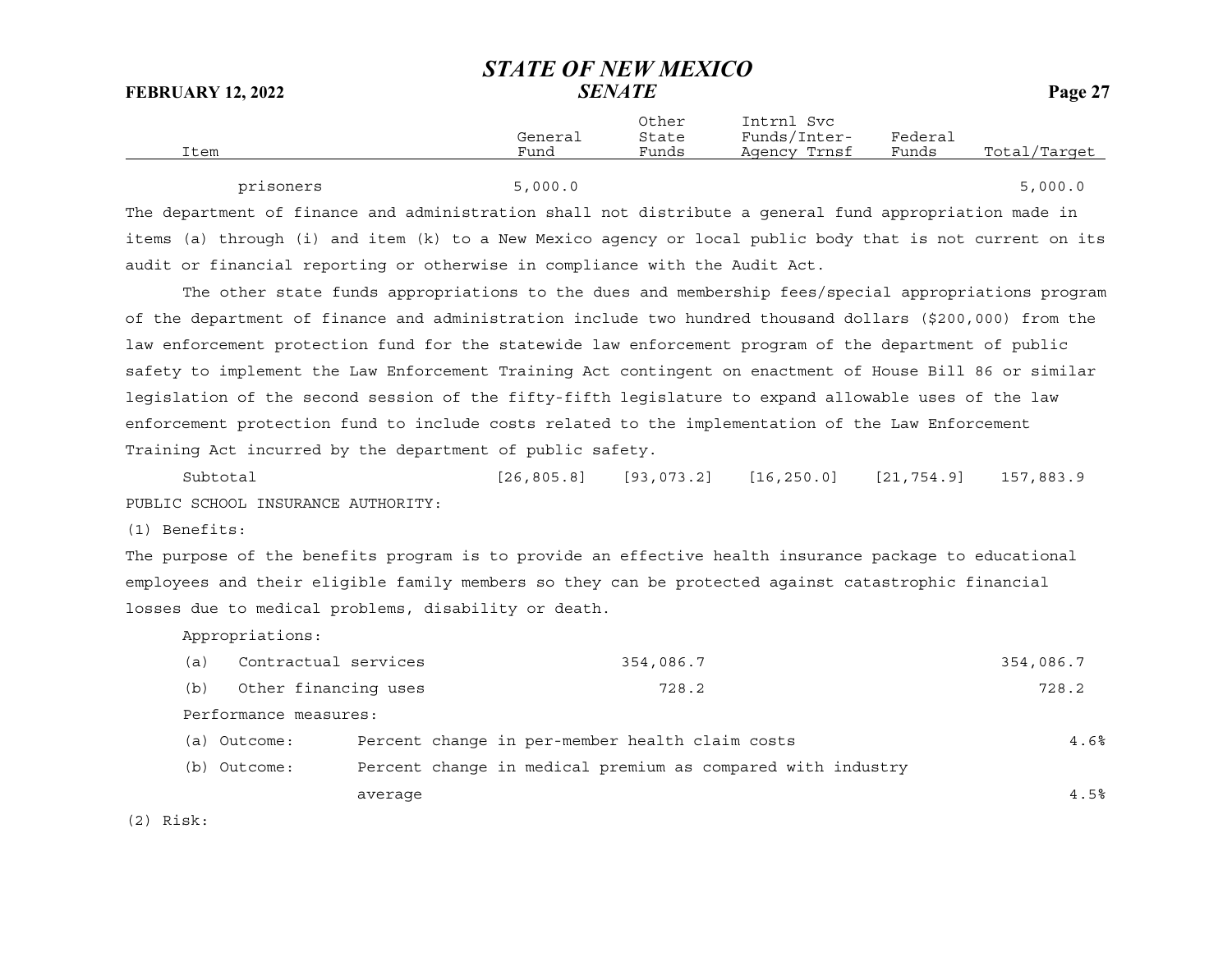|      |         | Other | Intrnl<br>Svc      |         |                  |
|------|---------|-------|--------------------|---------|------------------|
|      | General | State | Funds/I.<br>Inter- | Federai |                  |
| Item | Funa    | Funds | Trnsf<br>Agency    | Funds   | Total<br>/Target |

The purpose of the risk program is to provide economical and comprehensive property, liability and workers' compensation programs to educational entities so they are protected against injury and loss.

Appropriations:

| (a)              | Contractual services  |                                                                              | 86,489.0 | 86,489.0 |
|------------------|-----------------------|------------------------------------------------------------------------------|----------|----------|
| (b)              | Other financing uses  |                                                                              | 728.3    | 728.3    |
|                  | Performance measures: |                                                                              |          |          |
|                  |                       | (a) Explanatory: Total dollar amount of excess insurance claims for          |          |          |
|                  |                       | property, in thousands                                                       |          |          |
|                  |                       | (b) Explanatory: Total dollar amount of excess insurance claims for          |          |          |
|                  |                       | liability, in thousands                                                      |          |          |
|                  |                       | (c) Explanatory: Total dollar amount of excess insurance claims for workers' |          |          |
|                  |                       | compensation, in thousands                                                   |          |          |
| Program support: |                       |                                                                              |          |          |

The purpose of program support is to provide administrative support for the benefits and risk programs and to assist the agency in delivering services to its constituents.

Appropriations:

 $(3)$ 

| (a) | Personal services and |         |         |
|-----|-----------------------|---------|---------|
|     | employee benefits     | 1,180.8 | 1,180.8 |
| (b) | Contractual services  | 90.4    | 90.4    |
| (c) | Other                 | 185.3   | 185.3   |

Any unexpended balances in program support of the New Mexico public school insurance authority remaining at the end of fiscal year 2023 shall revert in equal amounts to the benefits program and risk program.

Subtotal [442,032.2] [1,456.5] 443,488.7 RETIREE HEALTH CARE AUTHORITY:

(1) Healthcare benefits administration: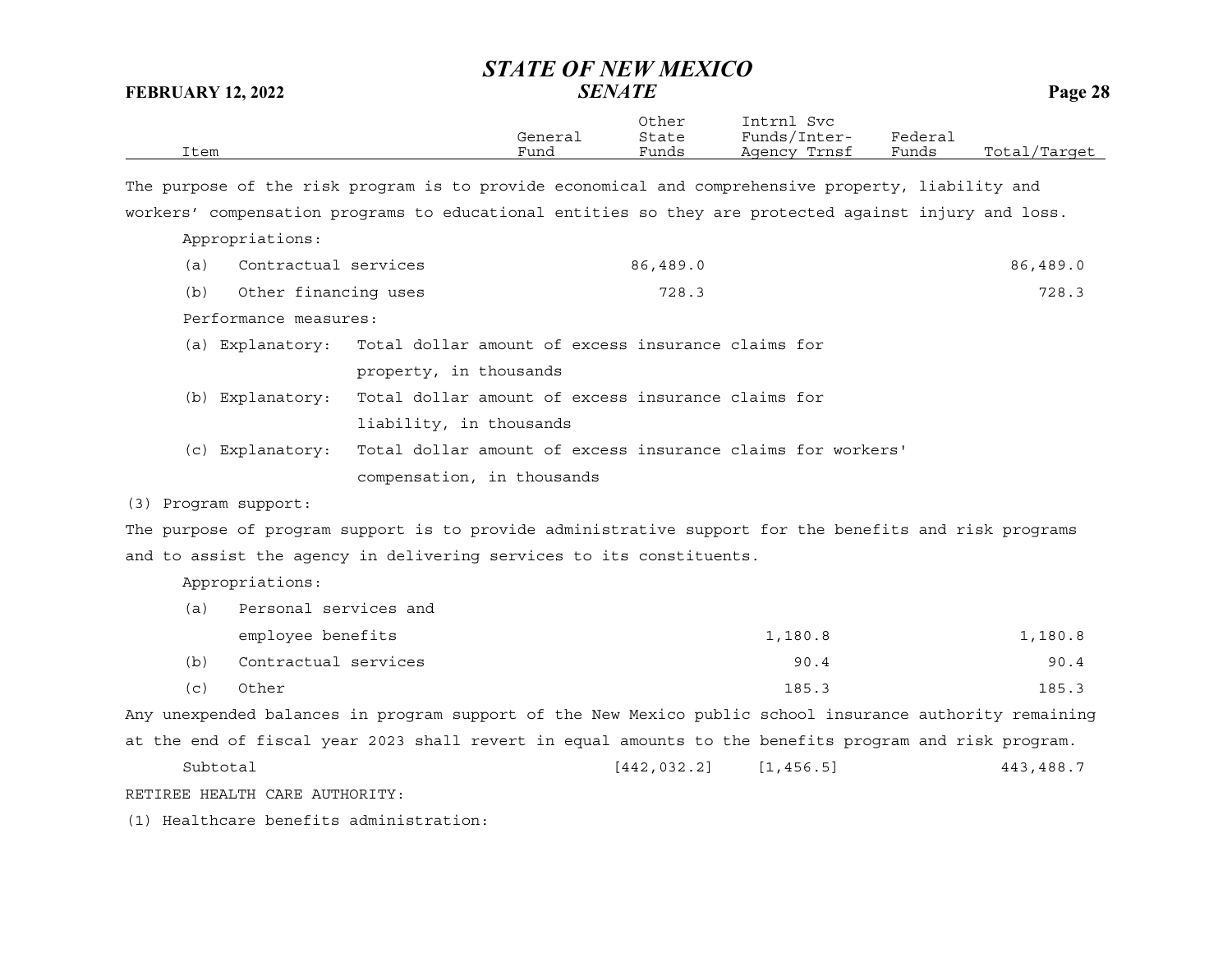|      |         | Other | Intrnl<br>Svc |         |              |
|------|---------|-------|---------------|---------|--------------|
|      | General | State | Funds/Inter-  | Federai |              |
| Item | Funa    | Funds | Agency Trnsf  | Funds   | Total/Target |

The purpose of the healthcare benefits administration program is to provide fiscally solvent core group and optional healthcare benefits and life insurance to current and future eligible retirees and their dependents so they may access covered and available core group and optional healthcare benefits and life insurance benefits when they need them.

Appropriations:

| (a) | Contractual services | 376,926.7 | 376,926.7 |
|-----|----------------------|-----------|-----------|
| (b) | Other                | 45.0      | 45.0      |
| (C) | Other financing uses | 3,412.8   | 3,412.8   |

Performance measures:

(a) Output: Minimum number of years of positive fund balance 30

(2) Program support:

The purpose of program support is to provide administrative support for the healthcare benefits administration program to assist the agency in delivering its services to its constituents.

Appropriations:

| (a) | Personal services and |         |         |  |  |  |  |  |  |
|-----|-----------------------|---------|---------|--|--|--|--|--|--|
|     | employee benefits     | 2,150.9 | 2,150.9 |  |  |  |  |  |  |
| (b) | Contractual services  | 674.9   | 674.9   |  |  |  |  |  |  |
| (c) | Other                 | 587.0   | 587.0   |  |  |  |  |  |  |

Any unexpended balances in program support of the retiree health care authority remaining at the end of fiscal year 2023 shall revert to the healthcare benefits administration program.

```
Subtotal [380,384.5] [3,412.8] 383,797.3
```
GENERAL SERVICES DEPARTMENT:

(1) Employee group health benefits:

The purpose of the employee group health benefits program is to effectively administer comprehensive health-benefit plans to state and local government employees.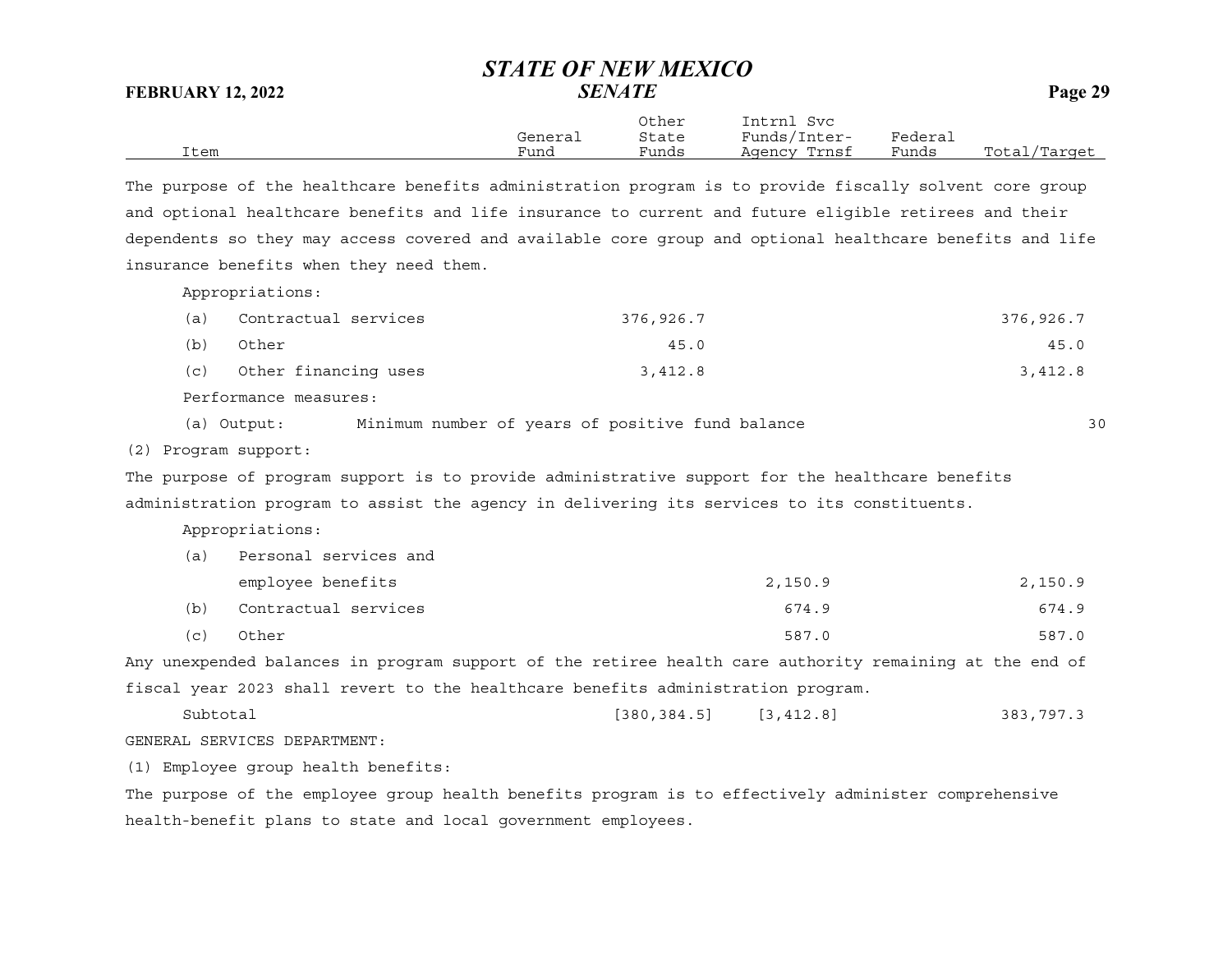| Item                        |                                                          | General<br>Fund | Other<br>State<br>Funds | Intrnl Svc<br>Funds/Inter-<br>Agency Trnsf | Federal<br>Funds | Total/Target   |
|-----------------------------|----------------------------------------------------------|-----------------|-------------------------|--------------------------------------------|------------------|----------------|
| Appropriations:             |                                                          |                 |                         |                                            |                  |                |
| Contractual services<br>(a) |                                                          |                 | 23, 282.5               |                                            |                  | 23, 282.5      |
| (b)<br>Other                |                                                          |                 | 398,210.8               |                                            |                  | 398,210.8      |
| Performance measures:       |                                                          |                 |                         |                                            |                  |                |
| (a) Outcome:                | Percent change in state employee medical premium         |                 |                         |                                            |                  | 5%             |
| (b) Outcome:                | Percent change in the average per-member per-month total |                 |                         |                                            |                  |                |
|                             | healthcare cost                                          |                 |                         |                                            |                  | 5 <sup>°</sup> |
| (c) Efficiency:             | Annual loss ratio for the health benefits fund           |                 |                         |                                            |                  | 98%            |
| (d) Explanatory:            | Projected year-end fund balance of the health benefits   |                 |                         |                                            |                  |                |
|                             | fund, in thousands                                       |                 |                         |                                            |                  |                |

(2) Risk management:

The purpose of the risk management program is to protect the state's assets against property, public liability, workers' compensation, state unemployment compensation, local public bodies unemployment compensation and surety bond losses so agencies can perform their missions in an efficient and responsive manner.

Appropriations:

| (a) | Personal services and |         |         |
|-----|-----------------------|---------|---------|
|     | employee benefits     | 4,692.2 | 4,692.2 |
| (b) | Contractual services  | 150.0   | 150.0   |
| (c) | Other                 | 389.7   | 389.7   |
| (d) | Other financing uses  | 4,076.0 | 4,076.0 |

Any unexpended balances in the risk management program of the general services department remaining at the end of fiscal year 2023 shall revert to the public liability fund, public property reserve fund, workers' compensation retention fund, state unemployment compensation fund, local public body unemployment compensation fund and group self-insurance fund based on the proportion of each individual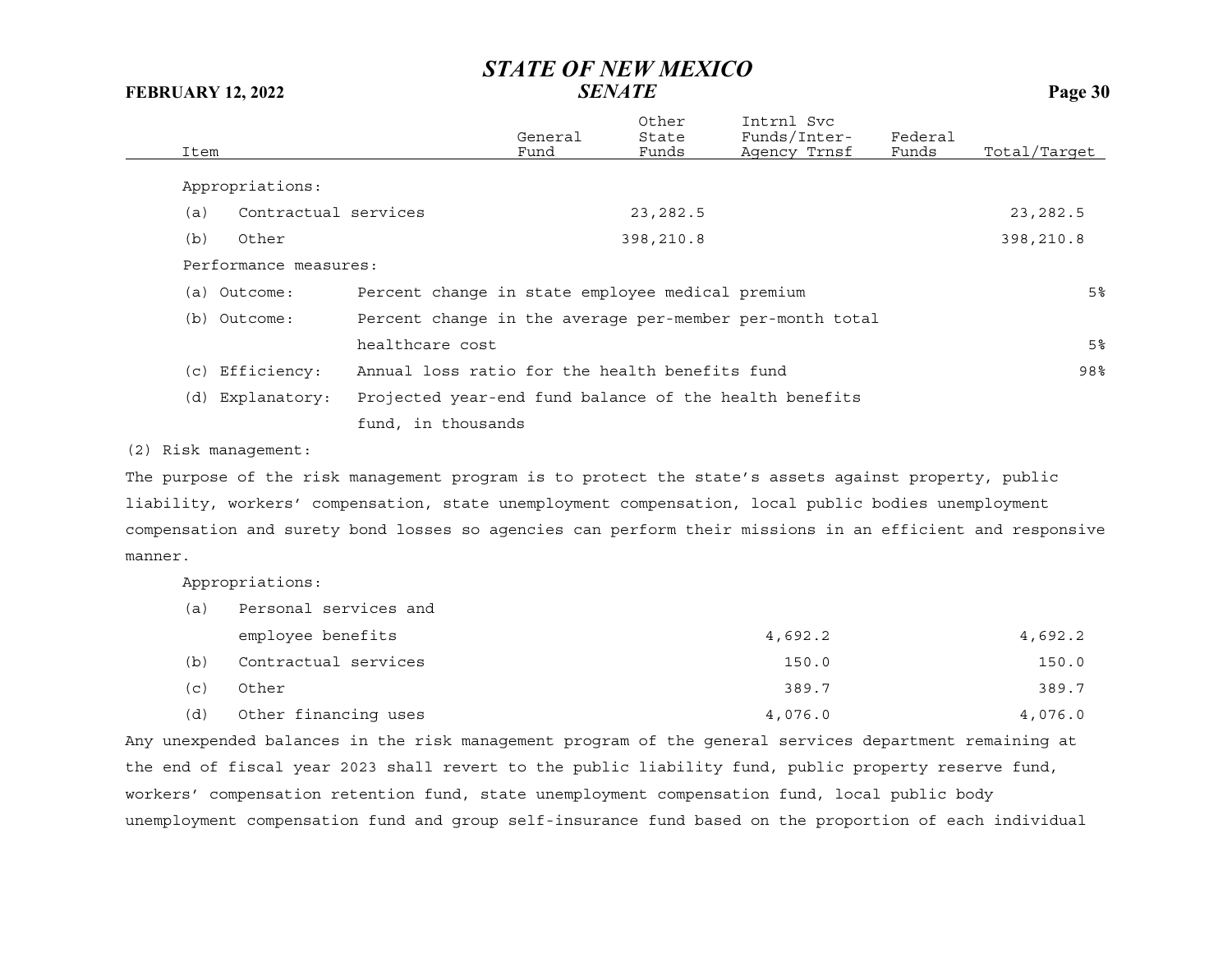|      | General | Other<br>State | Intrnl<br>Svc<br>Funds/Inter- | Federai |              |
|------|---------|----------------|-------------------------------|---------|--------------|
| Item | Fund    | Funds          | Agency Trnsf                  | Funds   | Total/Target |

fund's assessment for the risk management program.

(3) Risk management funds:

The purpose of the risk management funds is to provide public liability, public property and workers' compensation coverage to state agencies and employees.

Appropriations:

| (a) | Public liability               | 48,023.5 | 48,023.5 |
|-----|--------------------------------|----------|----------|
| (b) | Surety bond                    | 55.0     | 55.0     |
| (c) | Public property reserve        | 15,780.5 | 15,780.5 |
| (d) | Local public body unemployment |          |          |
|     | compensation reserve           | 3,090.0  | 3,090.0  |
| (e) | Workers' compensation          |          |          |
|     | retention                      | 22,958.1 | 22,958.1 |
| (f) | State unemployment             |          |          |
|     | compensation                   | 12,100.0 | 12,100.0 |

The other state funds appropriations to the public liability fund and the workers' compensation retention fund include sufficient funding to pay costs of providing liability and workers' compensation insurance coverage to members of the New Mexico mounted patrol.

Performance measures:

- (a) Explanatory: Projected financial position of the public property fund
- (b) Explanatory: Projected financial position of the workers' compensation fund
- (c) Explanatory: Projected financial position of the public liability fund

(4) State printing services:

The purpose of the state printing services program is to provide cost-effective printing and publishing services for governmental agencies.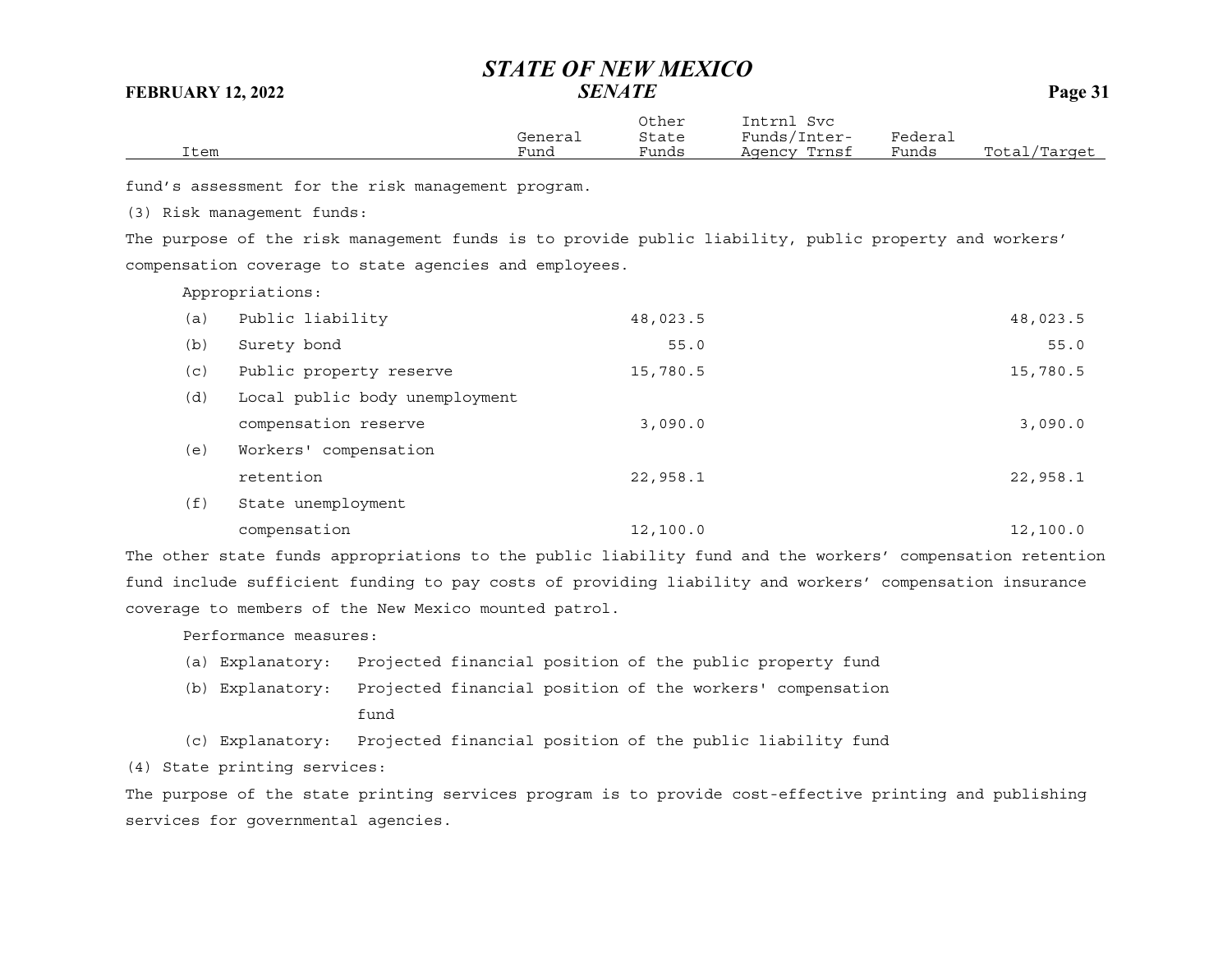| Item    |                                                                                                       | General<br>Fund | Other<br>State<br>Funds | Intrnl Svc<br>Funds/Inter-<br>Agency Trnsf                 | Federal<br>Funds | Total/Tarqet    |
|---------|-------------------------------------------------------------------------------------------------------|-----------------|-------------------------|------------------------------------------------------------|------------------|-----------------|
|         | Appropriations:                                                                                       |                 |                         |                                                            |                  |                 |
| (a)     | Personal services and                                                                                 |                 |                         |                                                            |                  |                 |
|         | employee benefits                                                                                     |                 | 543.9                   |                                                            |                  | 543.9           |
| (b)     | Contractual services                                                                                  |                 | 60.0                    |                                                            |                  | 60.0            |
| (c)     | Other                                                                                                 |                 | 1,338.6                 |                                                            |                  | 1,338.6         |
| (d)     | Other financing uses                                                                                  |                 | 57.4                    |                                                            |                  | 57.4            |
|         | Performance measures:                                                                                 |                 |                         |                                                            |                  |                 |
|         | (a) Output:                                                                                           |                 |                         | Percent of state printing revenue exceeding expenditures   |                  | 4%              |
|         | (5) Facilities management:                                                                            |                 |                         |                                                            |                  |                 |
|         | The purpose of the facilities management division program is to provide employees and the public with |                 |                         |                                                            |                  |                 |
|         | effective property management so agencies can perform their missions in an efficient and responsive   |                 |                         |                                                            |                  |                 |
| manner. |                                                                                                       |                 |                         |                                                            |                  |                 |
|         | Appropriations:                                                                                       |                 |                         |                                                            |                  |                 |
| (a)     | Personal services and                                                                                 |                 |                         |                                                            |                  |                 |
|         | employee benefits                                                                                     | 9,302.1         |                         |                                                            |                  | 9,302.1         |
| (b)     | Contractual services                                                                                  | 285.6           |                         |                                                            |                  | 285.6           |
| (c)     | Other                                                                                                 | 6,793.5         |                         |                                                            |                  | 6,793.5         |
| (d)     | Other financing uses                                                                                  | 200.0           |                         |                                                            |                  | 200.0           |
|         | Performance measures:                                                                                 |                 |                         |                                                            |                  |                 |
|         | (a) Outcome:                                                                                          |                 |                         | Percent of new office space leases achieving adopted space |                  |                 |
|         | standards                                                                                             |                 |                         |                                                            |                  | 90 <sub>8</sub> |

(6) Transportation services:

The purpose of the transportation services program is to provide centralized and effective administration of the state's motor pool and aircraft transportation services so agencies can perform their missions in an efficient and responsive manner.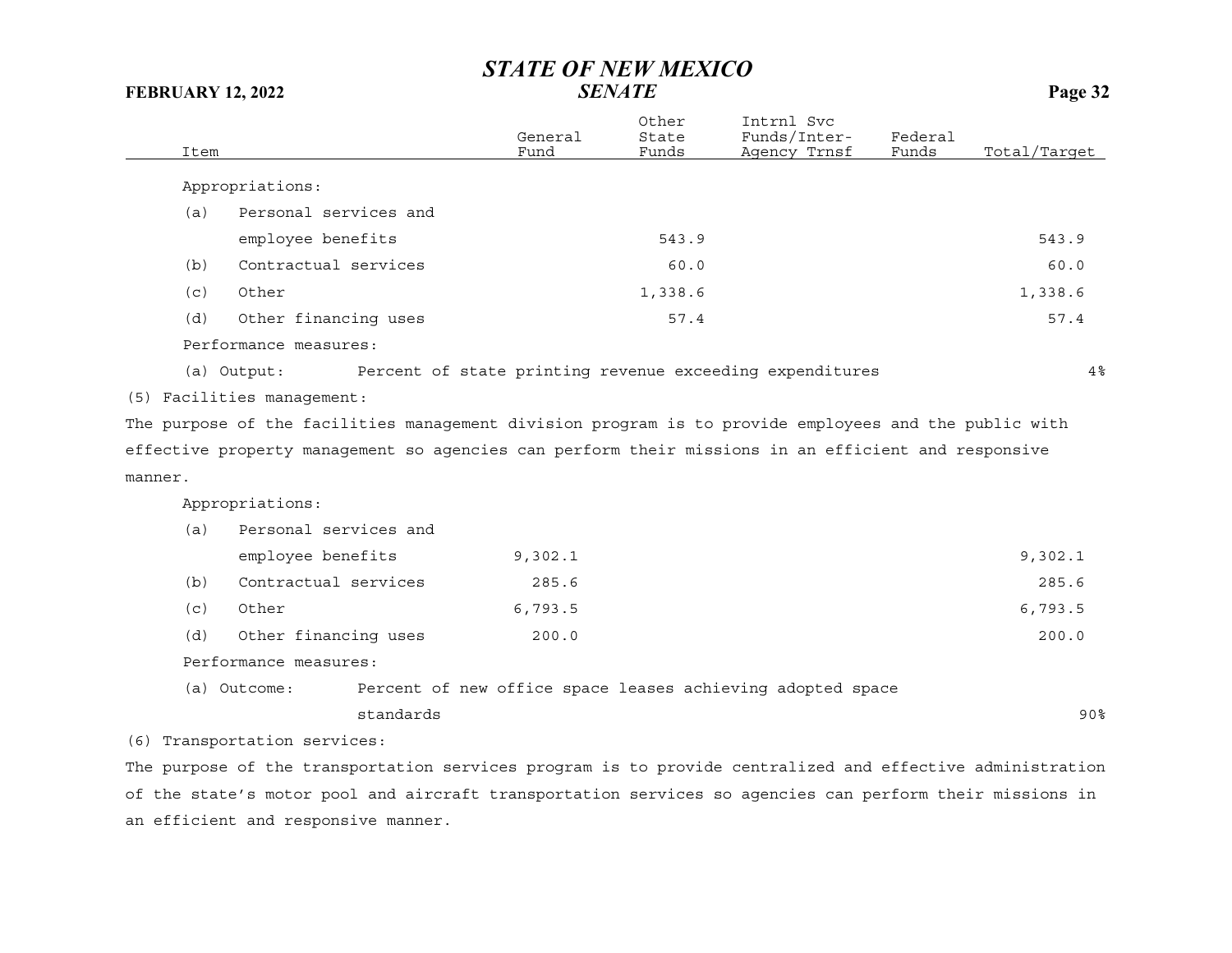| Item |                                                                                                           | General<br>Fund | Other<br>State<br>Funds | Intrnl Svc<br>Funds/Inter-<br>Agency Trnsf                   | Federal<br>Funds | Total/Target |
|------|-----------------------------------------------------------------------------------------------------------|-----------------|-------------------------|--------------------------------------------------------------|------------------|--------------|
|      | Appropriations:                                                                                           |                 |                         |                                                              |                  |              |
| (a)  | Personal services and                                                                                     |                 |                         |                                                              |                  |              |
|      | employee benefits                                                                                         | 257.2           |                         |                                                              |                  |              |
|      |                                                                                                           |                 | 2,019.3                 |                                                              |                  | 2,276.5      |
| (b)  | Contractual services                                                                                      | 2.3             | 200.5                   |                                                              |                  | 202.8        |
| (c)  | Other                                                                                                     | 245.2           | 6,684.5                 |                                                              |                  | 6,929.7      |
| (d)  | Other financing uses                                                                                      | 28.5            | 361.6                   |                                                              |                  | 390.1        |
|      | Performance measures:                                                                                     |                 |                         |                                                              |                  |              |
|      | (a) Outcome:                                                                                              |                 |                         | Percent of leased vehicles used 750 miles per month or daily |                  | 70%          |
|      | (7) Procurement services:                                                                                 |                 |                         |                                                              |                  |              |
|      | The purpose of the procurement services program is to provide a procurement process for tangible property |                 |                         |                                                              |                  |              |
|      | for government entities to ensure compliance with the Procurement Code so agencies can perform their      |                 |                         |                                                              |                  |              |
|      |                                                                                                           |                 |                         |                                                              |                  |              |
|      | missions in an efficient and responsive manner.                                                           |                 |                         |                                                              |                  |              |
|      | Appropriations:                                                                                           |                 |                         |                                                              |                  |              |
| (a)  | Personal services and                                                                                     |                 |                         |                                                              |                  |              |
|      | employee benefits                                                                                         | 719.2           | 1,472.4                 |                                                              |                  | 2,191.6      |
| (b)  | Contractual services                                                                                      |                 | 29.0                    |                                                              |                  | 29.0         |
| (c)  | Other                                                                                                     | 8.1             | 182.4                   |                                                              |                  | 190.5        |
| (d)  | Other financing uses                                                                                      |                 | 73.9                    |                                                              |                  | 73.9         |
|      | Performance measures:                                                                                     |                 |                         |                                                              |                  |              |
|      | (a) Output:                                                                                               |                 |                         | Average number of days for completion of contract review     |                  | 5            |
|      |                                                                                                           |                 |                         |                                                              |                  |              |
|      | (8) Program support:                                                                                      |                 |                         |                                                              |                  |              |
|      | The purpose of program support is to provide leadership and policy direction, establish department        |                 |                         |                                                              |                  |              |
|      |                                                                                                           |                 |                         |                                                              |                  |              |

procedures, manage program performance, oversee department human resources and finances and provide information technology business solutions.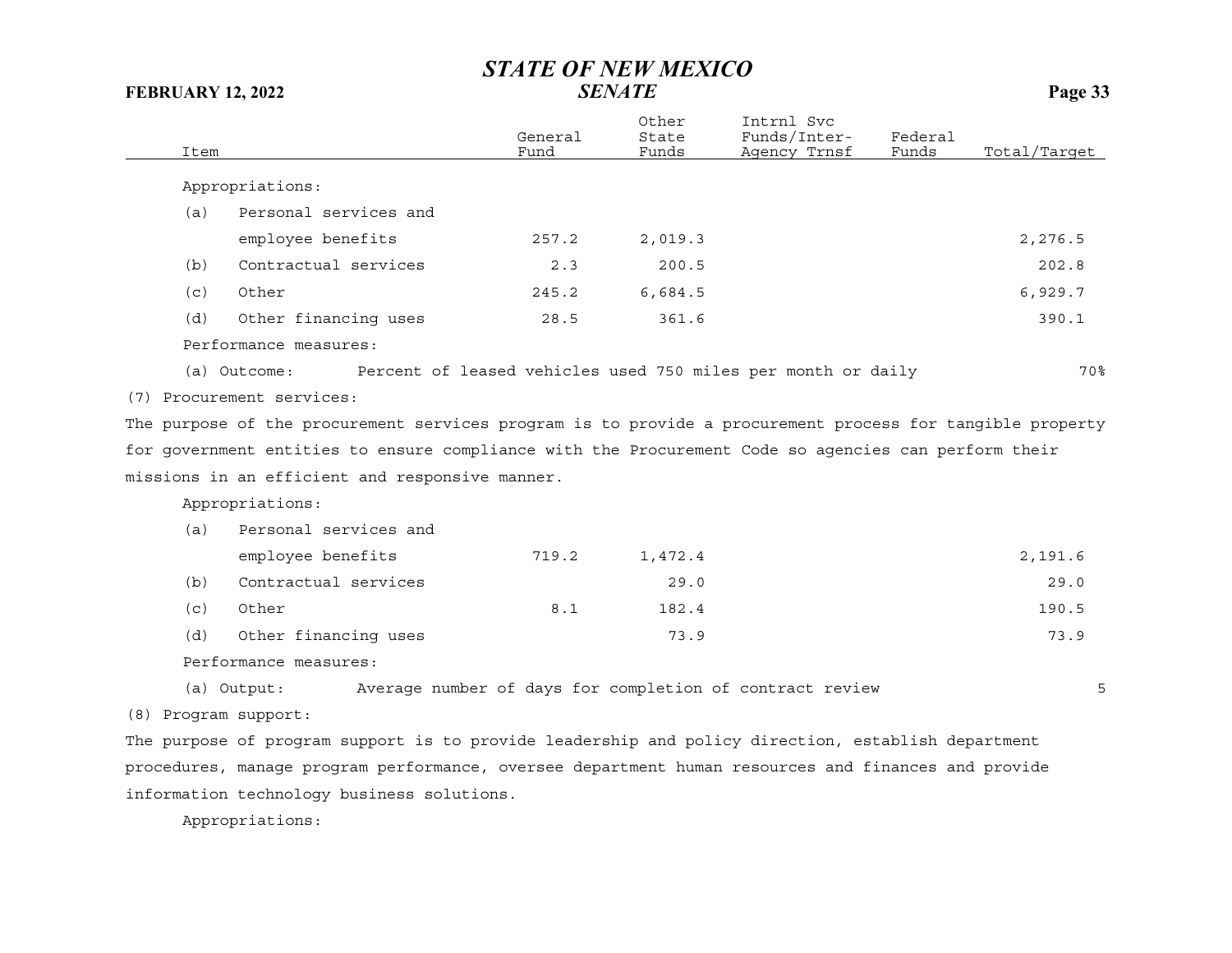|      |                                   |                                                                                                          | General     | Other<br>State | Intrnl Svc<br>Funds/Inter- | Federal |              |
|------|-----------------------------------|----------------------------------------------------------------------------------------------------------|-------------|----------------|----------------------------|---------|--------------|
| Item |                                   |                                                                                                          | Fund        | Funds          | Agency Trnsf               | Funds   | Total/Target |
| (a)  | Personal services and             |                                                                                                          |             |                |                            |         |              |
|      | employee benefits                 |                                                                                                          |             |                | 3,377.1                    |         | 3,377.1      |
| (b)  | Contractual services              |                                                                                                          |             |                | 563.5                      |         | 563.5        |
| (c)  | Other                             |                                                                                                          |             |                | 856.8                      |         | 856.8        |
|      |                                   | Any unexpended balances in program support of the general services department remaining at the end of    |             |                |                            |         |              |
|      |                                   | fiscal year 2023 shall revert to the procurement services, state printing services, risk management,     |             |                |                            |         |              |
|      |                                   | facilities management and transportation services programs based on the proportion of each individual    |             |                |                            |         |              |
|      |                                   | program's assessment for program support.                                                                |             |                |                            |         |              |
|      | Subtotal                          |                                                                                                          | [17, 841.7] | [536, 523.9]   | [14, 105.3]                |         | 568,470.9    |
|      | EDUCATIONAL RETIREMENT BOARD:     |                                                                                                          |             |                |                            |         |              |
|      | (1) Educational retirement:       |                                                                                                          |             |                |                            |         |              |
|      |                                   | The purpose of the educational retirement program is to provide secure retirement benefits to active and |             |                |                            |         |              |
|      |                                   | retired members so they can have secure monthly benefits when their careers are finished.                |             |                |                            |         |              |
|      | Appropriations:                   |                                                                                                          |             |                |                            |         |              |
| (a)  | Personal services and             |                                                                                                          |             |                |                            |         |              |
|      | employee benefits                 |                                                                                                          |             | 8, 214.0       |                            |         | 8, 214.0     |
| (b)  | Contractual services              |                                                                                                          |             | 20,000.0       |                            |         | 20,000.0     |
| (c)  | Other                             |                                                                                                          |             | 1,819.1        |                            |         | 1,819.1      |
|      | Performance measures:             |                                                                                                          |             |                |                            |         |              |
|      | (a) Outcome:                      | Funding period of unfunded actuarial accrued liability, in                                               |             |                |                            |         |              |
|      |                                   | years                                                                                                    |             |                |                            |         | 30           |
|      | (b) Explanatory:                  | Ten-year performance ranking in a national peer survey of                                                |             |                |                            |         |              |
|      |                                   | public plans                                                                                             |             |                |                            |         |              |
|      | Subtotal                          |                                                                                                          |             | [30, 033.1]    |                            |         | 30,033.1     |
|      | NEW MEXICO SENTENCING COMMISSION: |                                                                                                          |             |                |                            |         |              |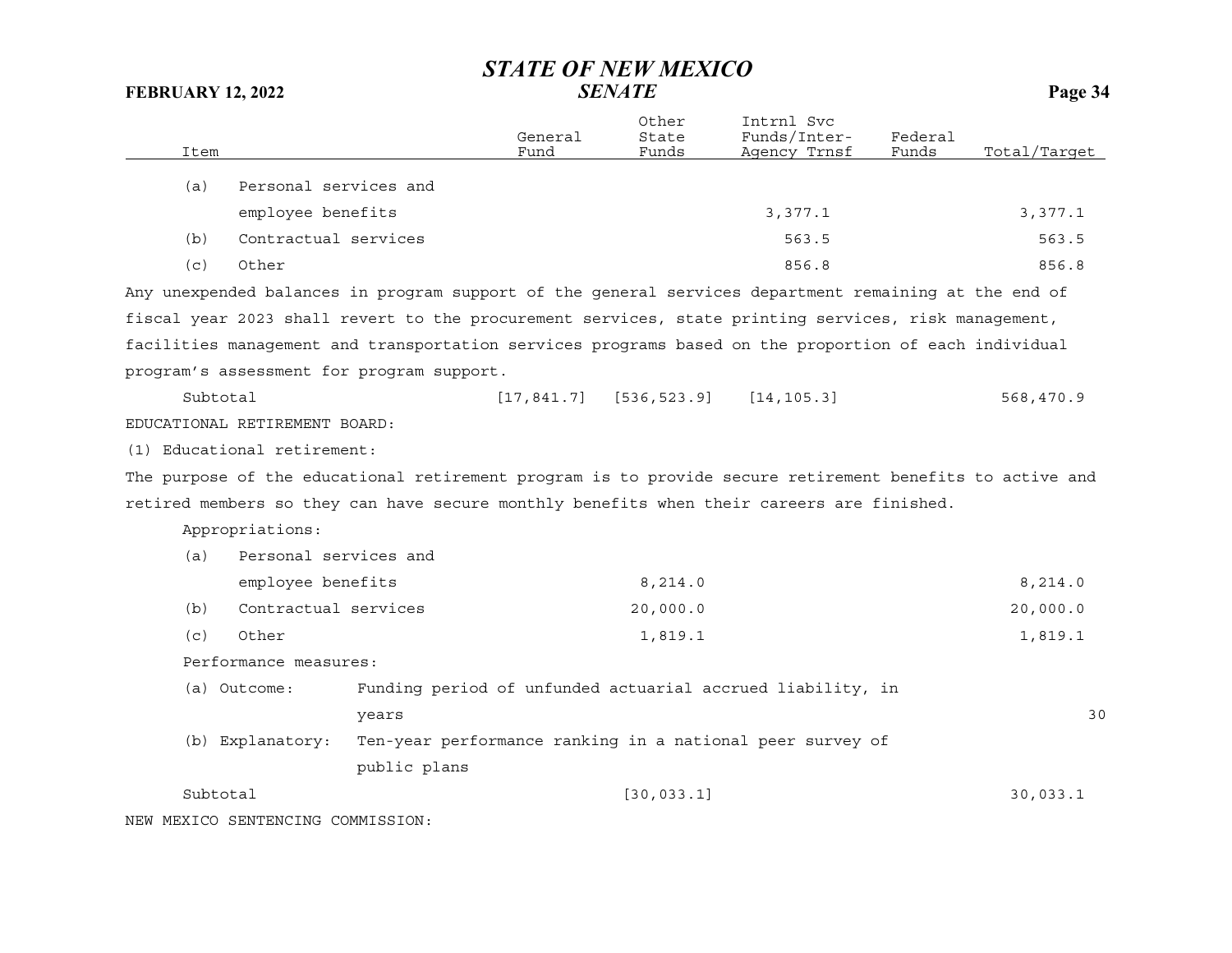Other Intrnl Svc General State Funds/Inter- Federal Item Fund Funds Agency Trnsf Funds Total/Target

The purpose of the New Mexico sentencing commission is to provide information, analysis, recommendations and assistance from a coordinated cross-agency perspective to the three branches of government and interested citizens so they have the resources they need to make policy decisions that benefit the criminal and juvenile justice systems.

Appropriations:

| (a)      | Contractual services | 1,055.6    | 52.0   | 1,107.6 |
|----------|----------------------|------------|--------|---------|
| (b)      | Other                | 333.0      |        | 333.0   |
| Subtotal |                      | [1, 388.6] | [52.0] | 1,440.6 |

## GOVERNOR:

(1) Executive management and leadership:

The purpose of the executive management and leadership program is to provide appropriate management and leadership to the executive branch of government to allow for a more efficient and effective operation of the agencies within that branch of government on behalf of the citizens of the state.

Appropriations:

| (a) | Personal services and |         |         |  |  |  |
|-----|-----------------------|---------|---------|--|--|--|
|     | employee benefits     | 4,580.9 | 4,580.9 |  |  |  |
| (b) | Contractual services  | 86.0    | 86.0    |  |  |  |
| (c) | Other                 | 507.4   | 507.4   |  |  |  |

The general fund appropriation to the office of the governor in the other category includes ninety-six thousand dollars (\$96,000) for the governor's contingency fund.

Subtotal [5,174.3] 5,174.3

LIEUTENANT GOVERNOR:

(1) State ombudsman:

The purpose of the state ombudsman program is to facilitate and promote cooperation and understanding between the citizens of New Mexico and the agencies of state government, refer any complaints or special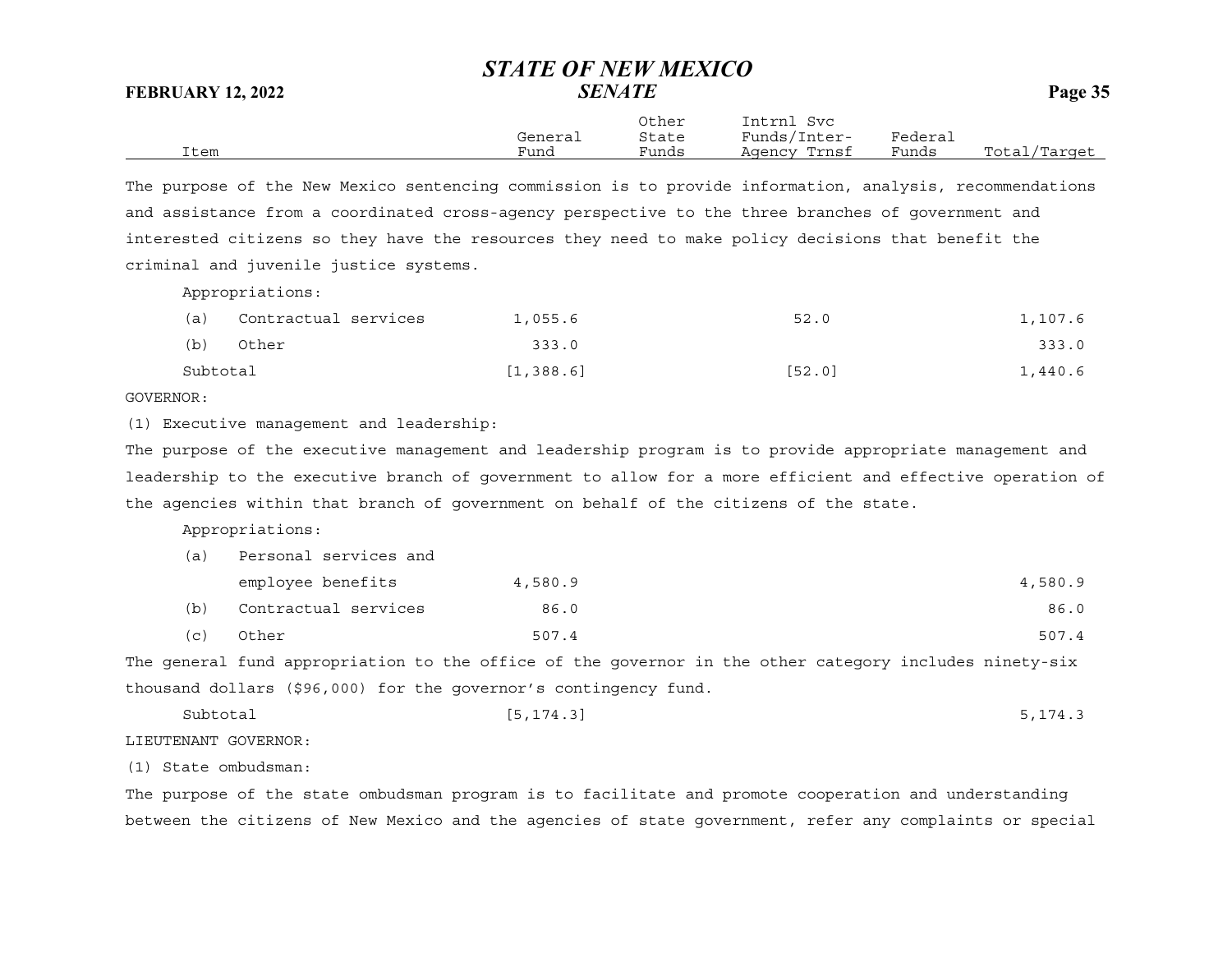| Item             |                                       |                                                                                                           | General<br>Fund | Other<br>State<br>Funds | Intrnl Svc<br>Funds/Inter-<br>Agency Trnsf                | Federal<br>Funds | Total/Target |
|------------------|---------------------------------------|-----------------------------------------------------------------------------------------------------------|-----------------|-------------------------|-----------------------------------------------------------|------------------|--------------|
|                  |                                       | problems citizens may have to the proper entities, keep records of activities and submit an annual report |                 |                         |                                                           |                  |              |
| to the governor. |                                       |                                                                                                           |                 |                         |                                                           |                  |              |
|                  | Appropriations:                       |                                                                                                           |                 |                         |                                                           |                  |              |
| (a)              | Personal services and                 |                                                                                                           |                 |                         |                                                           |                  |              |
|                  | employee benefits                     |                                                                                                           | 455.7           |                         |                                                           |                  | 455.7        |
| (b)              | Contractual services                  |                                                                                                           | 36.9            |                         |                                                           |                  | 36.9         |
| (c)              | Other                                 |                                                                                                           | 92.3            |                         |                                                           |                  | 92.3         |
|                  | Subtotal                              |                                                                                                           | [584.9]         |                         |                                                           |                  | 584.9        |
|                  | DEPARTMENT OF INFORMATION TECHNOLOGY: |                                                                                                           |                 |                         |                                                           |                  |              |
|                  |                                       | (1) Compliance and project management:                                                                    |                 |                         |                                                           |                  |              |
|                  |                                       | The purpose of the compliance and project management program is to provide information technology         |                 |                         |                                                           |                  |              |
|                  |                                       | strategic planning, oversight and consulting services to New Mexico government agencies so they can       |                 |                         |                                                           |                  |              |
|                  |                                       | improve services provided to New Mexico citizens.                                                         |                 |                         |                                                           |                  |              |
|                  | Appropriations:                       |                                                                                                           |                 |                         |                                                           |                  |              |
| (a)              | Personal services and                 |                                                                                                           |                 |                         |                                                           |                  |              |
|                  | employee benefits                     |                                                                                                           | 1,618.6         | 113.8                   |                                                           |                  | 1,732.4      |
| (b)              | Contractual services                  |                                                                                                           |                 | 1,021.5                 |                                                           |                  | 1,021.5      |
| (c)              | Other                                 |                                                                                                           |                 | 130.8                   |                                                           |                  | 130.8        |
| (d)              | Other financing uses                  |                                                                                                           |                 | 173.1                   |                                                           |                  | 173.1        |
|                  | Performance measures:                 |                                                                                                           |                 |                         |                                                           |                  |              |
|                  | (a) Outcome:                          | Percent of information technology professional service                                                    |                 |                         |                                                           |                  |              |
|                  |                                       | contracts greater than one million dollars in value                                                       |                 |                         |                                                           |                  |              |
|                  |                                       | reviewed within seven business days                                                                       |                 |                         |                                                           |                  | 95%          |
|                  | (b) Outcome:                          | Percent of information technology professional service                                                    |                 |                         |                                                           |                  |              |
|                  |                                       |                                                                                                           |                 |                         | contracts less than one million dollars in value reviewed |                  |              |
|                  |                                       |                                                                                                           |                 |                         |                                                           |                  |              |
|                  |                                       |                                                                                                           |                 |                         |                                                           |                  |              |
|                  |                                       |                                                                                                           |                 |                         |                                                           |                  |              |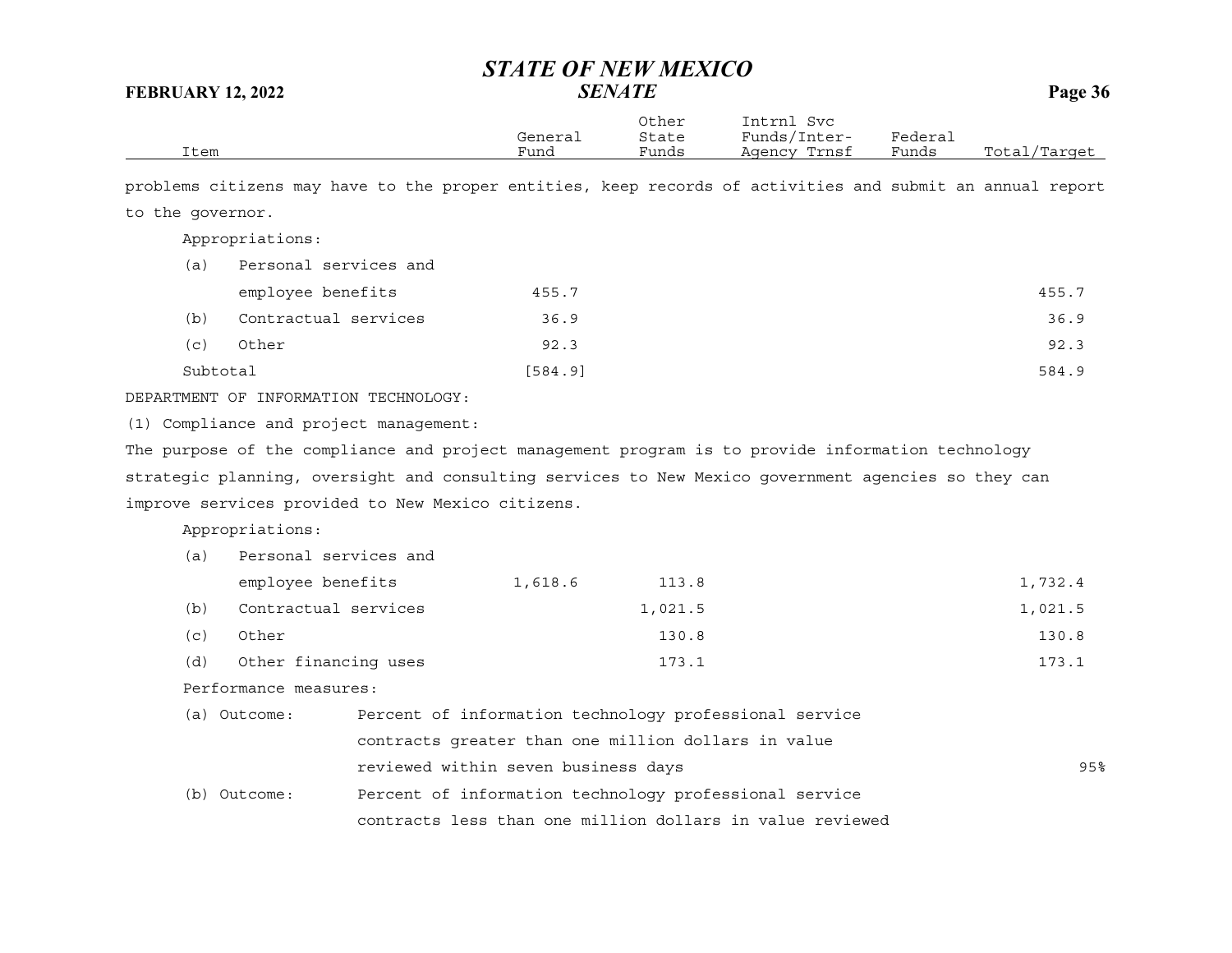| Item |                                     |                                            | General<br>Fund                                     | Other<br>State<br>Funds | Intrnl Svc<br>Funds/Inter-<br>Agency Trnsf                                                          | Federal<br>Funds | Total/Target |
|------|-------------------------------------|--------------------------------------------|-----------------------------------------------------|-------------------------|-----------------------------------------------------------------------------------------------------|------------------|--------------|
|      |                                     | within five business days                  |                                                     |                         |                                                                                                     |                  | 99%          |
|      | (2) Enterprise services:            |                                            |                                                     |                         |                                                                                                     |                  |              |
|      |                                     |                                            |                                                     |                         | The purpose of the enterprise services program is to provide reliable and secure infrastructure for |                  |              |
|      |                                     |                                            |                                                     |                         | voice, radio, video and data communications through the state's enterprise data center and          |                  |              |
|      | telecommunications network.         |                                            |                                                     |                         |                                                                                                     |                  |              |
|      | Appropriations:                     |                                            |                                                     |                         |                                                                                                     |                  |              |
| (a)  | Personal services and               |                                            |                                                     |                         |                                                                                                     |                  |              |
|      | employee benefits                   |                                            |                                                     | 10,849.5                |                                                                                                     |                  | 10,849.5     |
| (b)  | Contractual services                |                                            |                                                     | 5,587.4                 |                                                                                                     |                  | 5,587.4      |
| (c)  | Other                               |                                            |                                                     | 33,933.4                |                                                                                                     |                  | 33, 933.4    |
| (d)  | Other financing uses                |                                            |                                                     | 8,134.5                 |                                                                                                     |                  | 8, 134.5     |
|      | Performance measures:               |                                            |                                                     |                         |                                                                                                     |                  |              |
|      | (a) Outcome:                        |                                            |                                                     |                         | Percent of service desk incidents resolved within the                                               |                  |              |
|      |                                     |                                            | timeframe specified for their priority level        |                         |                                                                                                     |                  | 99%          |
|      | (b) Output:                         |                                            |                                                     |                         | Number of independent vulnerability scans of information                                            |                  |              |
|      |                                     |                                            | technology assets identifying potential cyber risks |                         |                                                                                                     |                  | 4            |
|      |                                     | (3) Equipment replacement revolving funds: |                                                     |                         |                                                                                                     |                  |              |
|      | Appropriations:                     |                                            |                                                     |                         |                                                                                                     |                  |              |
| (a)  | Other                               |                                            |                                                     | 2,419.8                 | 8,134.5                                                                                             |                  | 10,554.3     |
|      | (4) Broadband access and expansion: |                                            |                                                     |                         |                                                                                                     |                  |              |
|      | Appropriations:                     |                                            |                                                     |                         |                                                                                                     |                  |              |
| (a)  | Personal services and               |                                            |                                                     |                         |                                                                                                     |                  |              |
|      | employee benefits                   |                                            | 608.7                                               |                         |                                                                                                     |                  | 608.7        |
| (b)  | Contractual services                |                                            | 125.0                                               |                         |                                                                                                     |                  | 125.0        |
| (c)  | Other                               |                                            | 79.3                                                |                         |                                                                                                     |                  | 79.3         |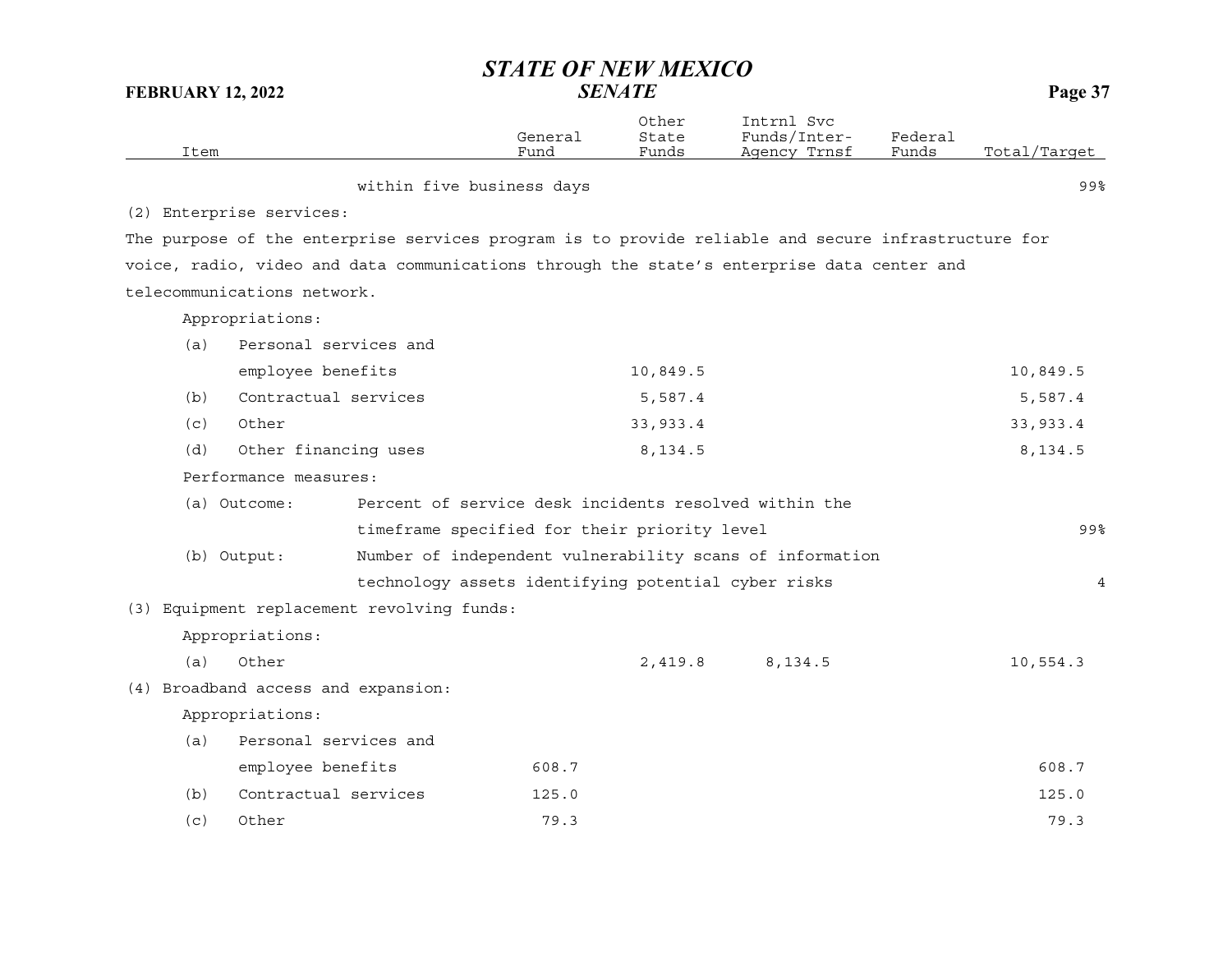| Item                                                                                                     | General<br>Fund | Other<br>State<br>Funds | Intrnl Svc<br>Funds/Inter-<br>Agency Trnsf | Federal<br>Funds | Total/Target |
|----------------------------------------------------------------------------------------------------------|-----------------|-------------------------|--------------------------------------------|------------------|--------------|
| (5) Program support:                                                                                     |                 |                         |                                            |                  |              |
| The purpose of program support is to provide management and ensure cost recovery and allocation services |                 |                         |                                            |                  |              |
| through leadership, policies, procedures and administrative support for the department.                  |                 |                         |                                            |                  |              |
| Appropriations:                                                                                          |                 |                         |                                            |                  |              |
| Personal services and<br>(a)                                                                             |                 |                         |                                            |                  |              |
| employee benefits                                                                                        |                 | 3,433.3                 | 173.1                                      |                  | 3,606.4      |
| Contractual services<br>(b)                                                                              |                 | 46.0                    |                                            |                  | 46.0         |
| Other<br>(c)                                                                                             |                 | 305.7                   |                                            |                  | 305.7        |
| Performance measures:                                                                                    |                 |                         |                                            |                  |              |
| Percent of enterprise services achieving a cost recovery<br>(a) Outcome:                                 |                 |                         |                                            |                  |              |
| rate within ten percent of breaking even                                                                 |                 |                         |                                            |                  | 95%          |
| Subtotal                                                                                                 | [2, 431.6]      | [66, 148.8]             | [8, 307.6]                                 |                  | 76,888.0     |
| PUBLIC EMPLOYEES RETIREMENT ASSOCIATION:                                                                 |                 |                         |                                            |                  |              |
| (1) Pension administration:                                                                              |                 |                         |                                            |                  |              |
| The purpose of the pension administration program is to provide information, retirement benefits and an  |                 |                         |                                            |                  |              |
| actuarially sound fund to association members so they can receive the defined benefit they are entitled  |                 |                         |                                            |                  |              |
| to when they retire from public service.                                                                 |                 |                         |                                            |                  |              |

Appropriations:

| (a) | Personal services and |      |          |          |
|-----|-----------------------|------|----------|----------|
|     | employee benefits     | 46.1 | 8,328.0  | 8,374.1  |
| (b) | Contractual services  |      | 25,968.8 | 25,968.8 |
| (C) | Other                 | 3.7  | 3,553.6  | 3,557.3  |

Performance measures:

(a) Outcome: Funding period of unfunded actuarial accrued liability, in

years 30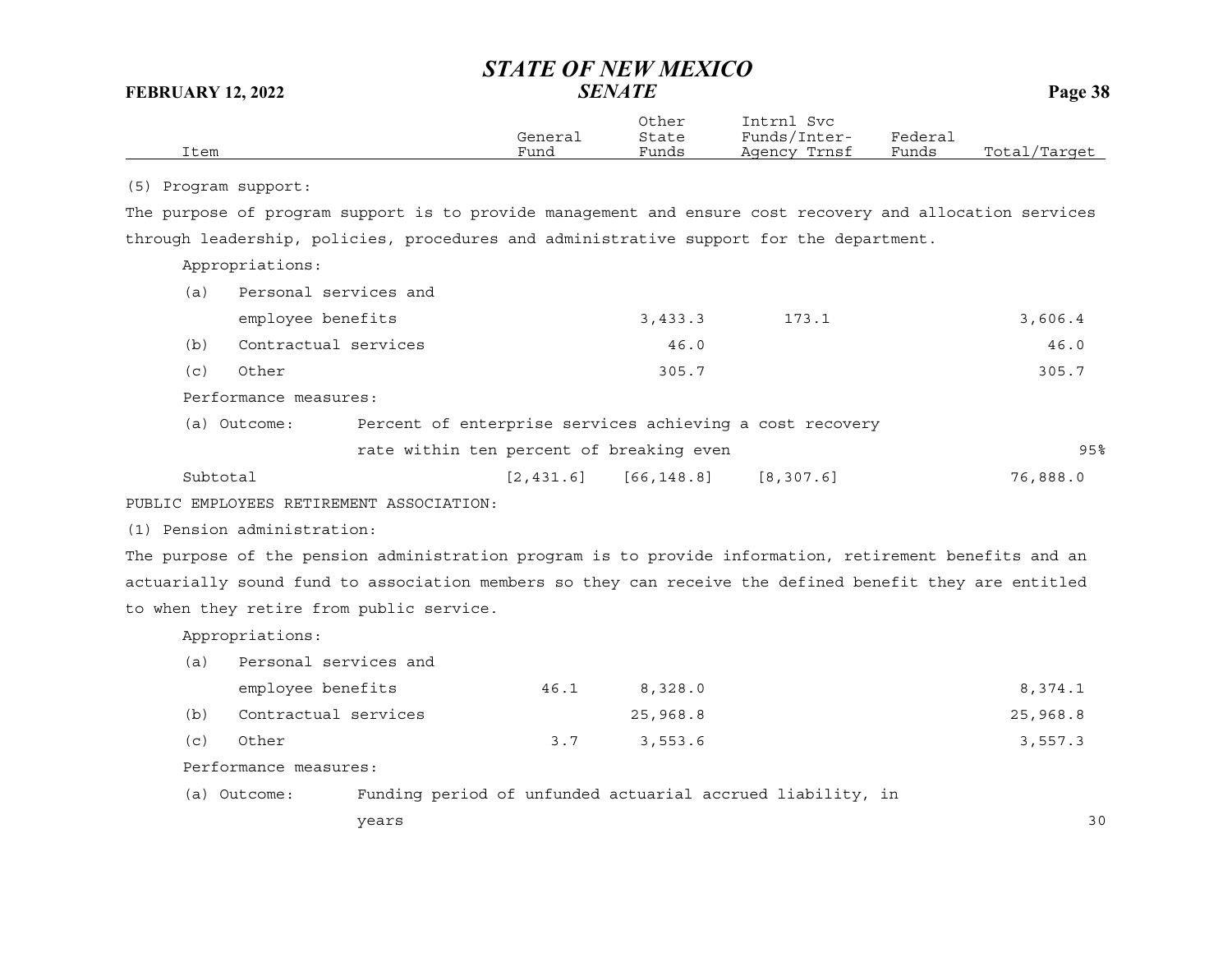| Item                                                                                                      | General<br>Fund | Other<br>State<br>Funds | Intrnl Svc<br>Funds/Inter-<br>Agency Trnsf | Federal<br>Funds | Total/Target |
|-----------------------------------------------------------------------------------------------------------|-----------------|-------------------------|--------------------------------------------|------------------|--------------|
| Average rate of net return over the last five years<br>(b) Explanatory:                                   |                 |                         |                                            |                  |              |
| Subtotal                                                                                                  | [49.8]          | [37, 850.4]             |                                            |                  | 37,900.2     |
| STATE COMMISSION OF PUBLIC RECORDS:                                                                       |                 |                         |                                            |                  |              |
| (1) Records, information and archival management:                                                         |                 |                         |                                            |                  |              |
| The purpose of the records, information and archival management program is to develop, implement and      |                 |                         |                                            |                  |              |
| provide tools, methodologies and services for use by, and for the benefit of, government agencies,        |                 |                         |                                            |                  |              |
| historical record repositories and the public so the state can effectively create, preserve, protect and  |                 |                         |                                            |                  |              |
| properly dispose of records, facilitate their use and understanding and protect the interests of the      |                 |                         |                                            |                  |              |
| citizens of New Mexico.                                                                                   |                 |                         |                                            |                  |              |
| Appropriations:                                                                                           |                 |                         |                                            |                  |              |
| Personal services and<br>(a)                                                                              |                 |                         |                                            |                  |              |
| employee benefits                                                                                         | 2,368.5         |                         |                                            |                  | 2,368.5      |
| Contractual services<br>(b)                                                                               | 67.4            |                         |                                            | 16.3             | 83.7         |
| Other<br>(C)                                                                                              | 79.3            | 253.7                   |                                            | 23.7             | 356.7        |
| Subtotal                                                                                                  | [2, 515.2]      | [253.7]                 |                                            | [40.0]           | 2,808.9      |
| SECRETARY OF STATE:                                                                                       |                 |                         |                                            |                  |              |
| (1) Administration and operations:                                                                        |                 |                         |                                            |                  |              |
| The purpose of the administration and operations program is to provide operational services to commercial |                 |                         |                                            |                  |              |
| and business entities and citizens, including administration of notary public commissions, uniform        |                 |                         |                                            |                  |              |
| commercial code filings, trademark registrations and partnerships, and to provide administrative services |                 |                         |                                            |                  |              |
| needed to carry out elections.                                                                            |                 |                         |                                            |                  |              |
| Appropriations:                                                                                           |                 |                         |                                            |                  |              |
| Personal services and<br>(a)                                                                              |                 |                         |                                            |                  |              |
| employee benefits                                                                                         | 3,248.4         |                         |                                            |                  | 3,248.4      |

(b) Contractual services 189.2 189.2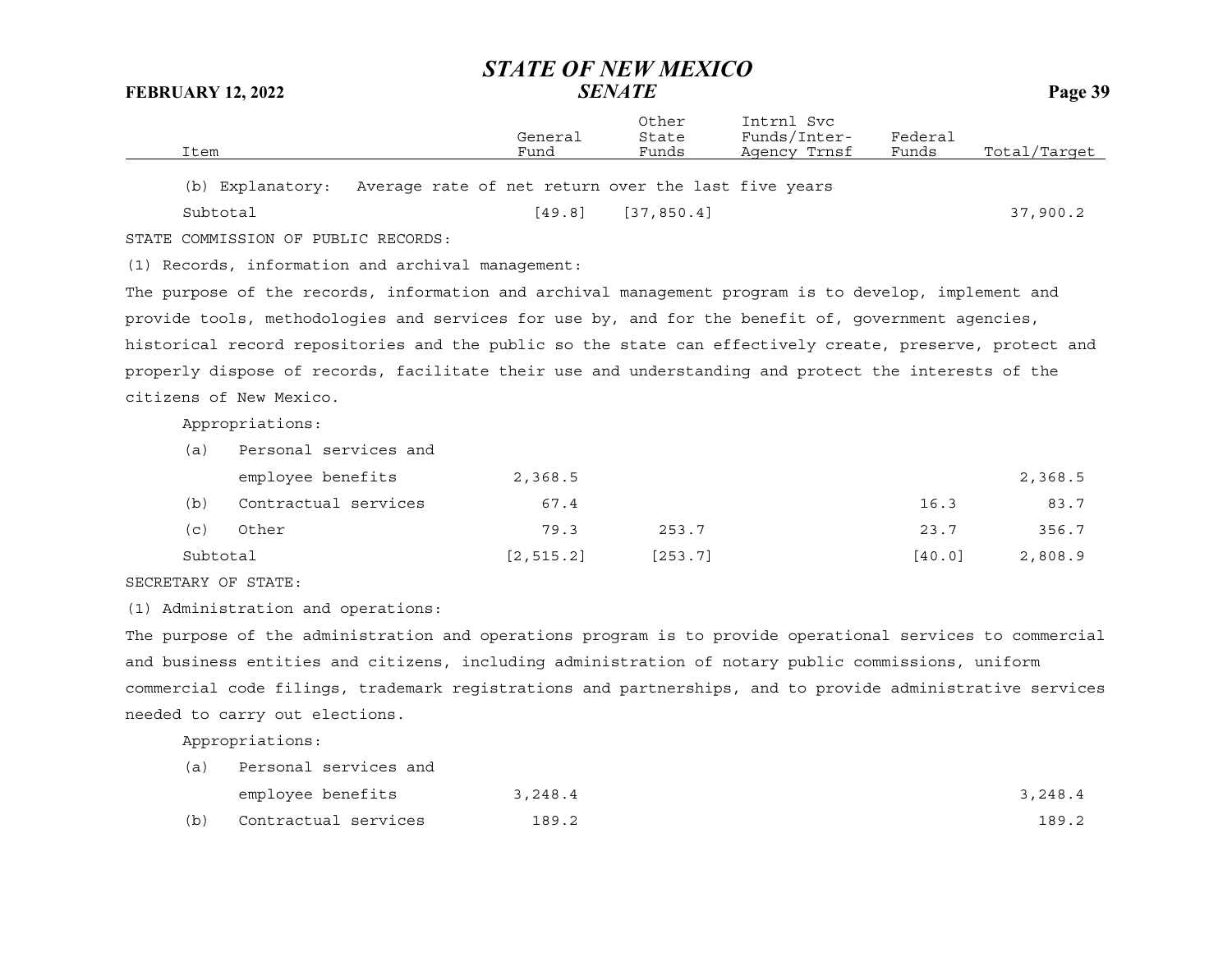|                  |                       | General                                                                                                | Other<br>State | Intrnl Svc<br>Funds/Inter- | Federal |              |
|------------------|-----------------------|--------------------------------------------------------------------------------------------------------|----------------|----------------------------|---------|--------------|
| Item             |                       | Fund                                                                                                   | Funds          | Agency Trnsf               | Funds   | Total/Target |
| (c)              | Other                 | 610.0                                                                                                  | 65.0           |                            |         | 675.0        |
| $(2)$ Elections: |                       |                                                                                                        |                |                            |         |              |
|                  |                       | The purpose of the elections program is to provide voter education and information on election law and |                |                            |         |              |
|                  |                       | government ethics to citizens, public officials and candidates so they can comply with state law.      |                |                            |         |              |
|                  | Appropriations:       |                                                                                                        |                |                            |         |              |
| (a)              | Personal services and |                                                                                                        |                |                            |         |              |
|                  | employee benefits     | 1,623.7                                                                                                |                |                            |         | 1,623.7      |
| (b)              | Contractual services  | 649.9                                                                                                  | 164.4          |                            |         | 814.3        |
| (c)              | Other                 | 7,592.2                                                                                                | 491.3          |                            |         | 8,083.5      |
|                  | Performance measures: |                                                                                                        |                |                            |         |              |
|                  | (a) Outcome:          | Percent of eligible voters registered to vote                                                          |                |                            |         | 87%          |
|                  | (b) Outcome:          | Percent of reporting individuals in compliance with                                                    |                |                            |         |              |
|                  |                       | campaign finance reporting requirements                                                                |                |                            |         | 99%          |
|                  | Subtotal              | [13, 913.4]                                                                                            | [720.7]        |                            |         | 14,634.1     |

PERSONNEL BOARD:

(1) Human resource management:

The purpose of the human resource management program is to provide a merit-based system in partnership with state agencies, appropriate compensation, human resource accountability and employee development that meets the evolving needs of the agencies, employees, applicants and the public so economy and efficiency in the management of state affairs may be provided while protecting the interest of the public.

Appropriations:

| (a) | Personal services and |         |         |
|-----|-----------------------|---------|---------|
|     | employee benefits     | 3,523.2 | 3,523.2 |
| (b) | Contractual services  | 76.0    | 76.0    |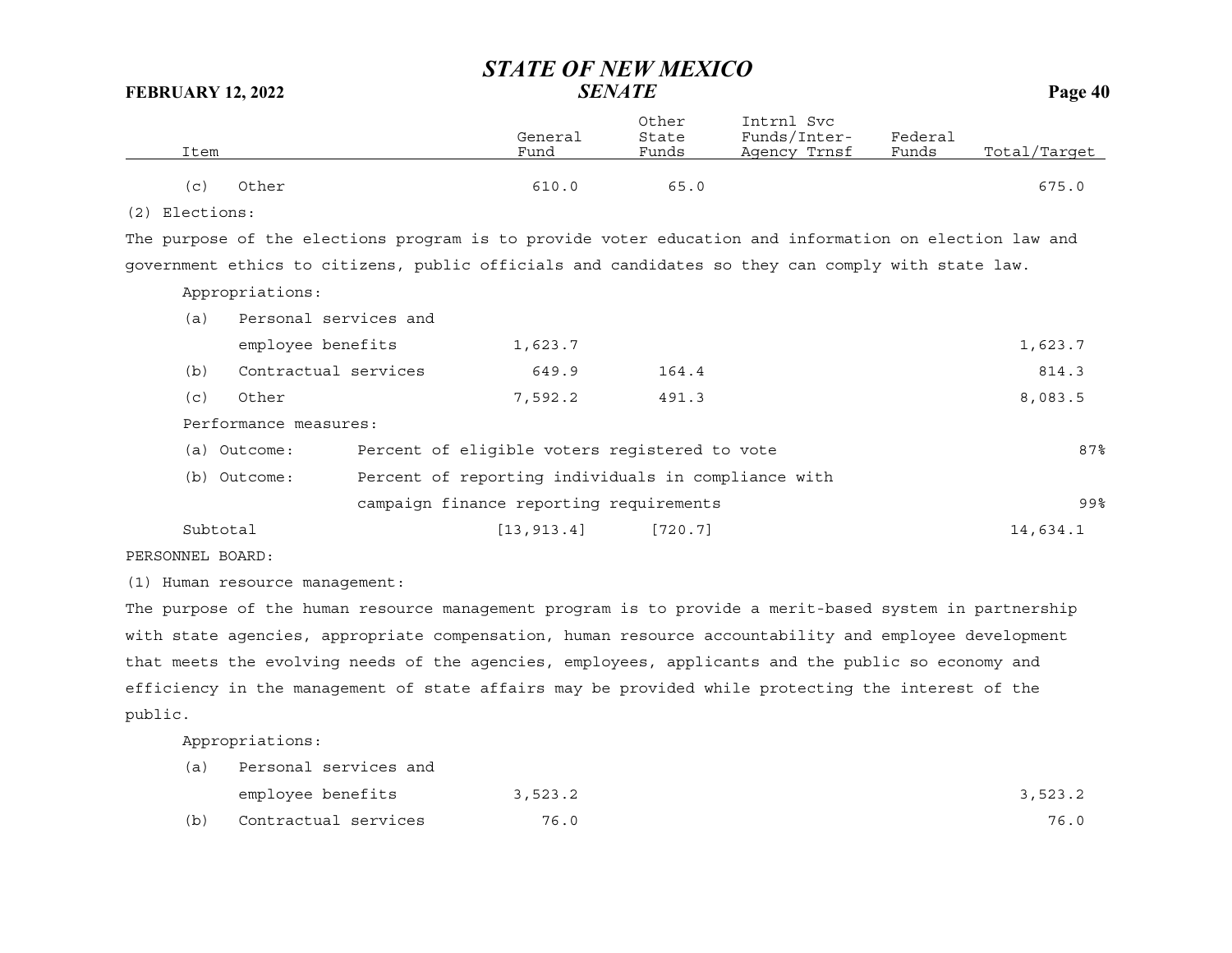|                  |                                         |                                                                                                         | General    | Other<br>State | Intrnl Svc<br>Funds/Inter- | Federal |              |
|------------------|-----------------------------------------|---------------------------------------------------------------------------------------------------------|------------|----------------|----------------------------|---------|--------------|
| Item             |                                         |                                                                                                         | Fund       | Funds          | Agency Trnsf               | Funds   | Total/Tarqet |
| (c)              | Other                                   |                                                                                                         | 234.9      |                |                            |         | 234.9        |
|                  | Performance measures:                   |                                                                                                         |            |                |                            |         |              |
|                  | (a) Explanatory:                        | Average number of days to fill a position from the date of                                              |            |                |                            |         |              |
|                  |                                         | posting                                                                                                 |            |                |                            |         |              |
|                  | (b) Explanatory:                        | Classified service vacancy rate                                                                         |            |                |                            |         |              |
|                  | (c) Explanatory:                        | Number of salary increases awarded                                                                      |            |                |                            |         |              |
|                  | (d) Explanatory:                        | Average classified service employee total compensation                                                  |            |                |                            |         |              |
|                  | (e) Explanatory:                        | Cost of overtime pay                                                                                    |            |                |                            |         |              |
|                  | Subtotal                                |                                                                                                         | [3, 834.1] |                |                            |         | 3,834.1      |
|                  | PUBLIC EMPLOYEES LABOR RELATIONS BOARD: |                                                                                                         |            |                |                            |         |              |
|                  |                                         | The purpose of the public employee labor relations board is to assure all state and local public body   |            |                |                            |         |              |
|                  |                                         | employees have the option to organize and bargain collectively with their employer.                     |            |                |                            |         |              |
|                  | Appropriations:                         |                                                                                                         |            |                |                            |         |              |
| (a)              | Personal services and                   |                                                                                                         |            |                |                            |         |              |
|                  | employee benefits                       |                                                                                                         | 179.1      |                |                            |         | 179.1        |
| (b)              | Contractual services                    |                                                                                                         | 19.0       |                |                            |         | 19.0         |
| (c)              | Other                                   |                                                                                                         | 57.0       |                |                            |         | 57.0         |
|                  | Subtotal                                |                                                                                                         | [255.1]    |                |                            |         | 255.1        |
| STATE TREASURER: |                                         |                                                                                                         |            |                |                            |         |              |
|                  |                                         | The purpose of the state treasurer program is to provide a financial environment that maintains maximum |            |                |                            |         |              |
|                  |                                         | accountability for receipt, investment and disbursement of public funds to protect the financial        |            |                |                            |         |              |
|                  | interests of New Mexico citizens.       |                                                                                                         |            |                |                            |         |              |

Appropriations:

(a) Personal services and employee benefits 2,881.9 361.0 2.0 3,244.9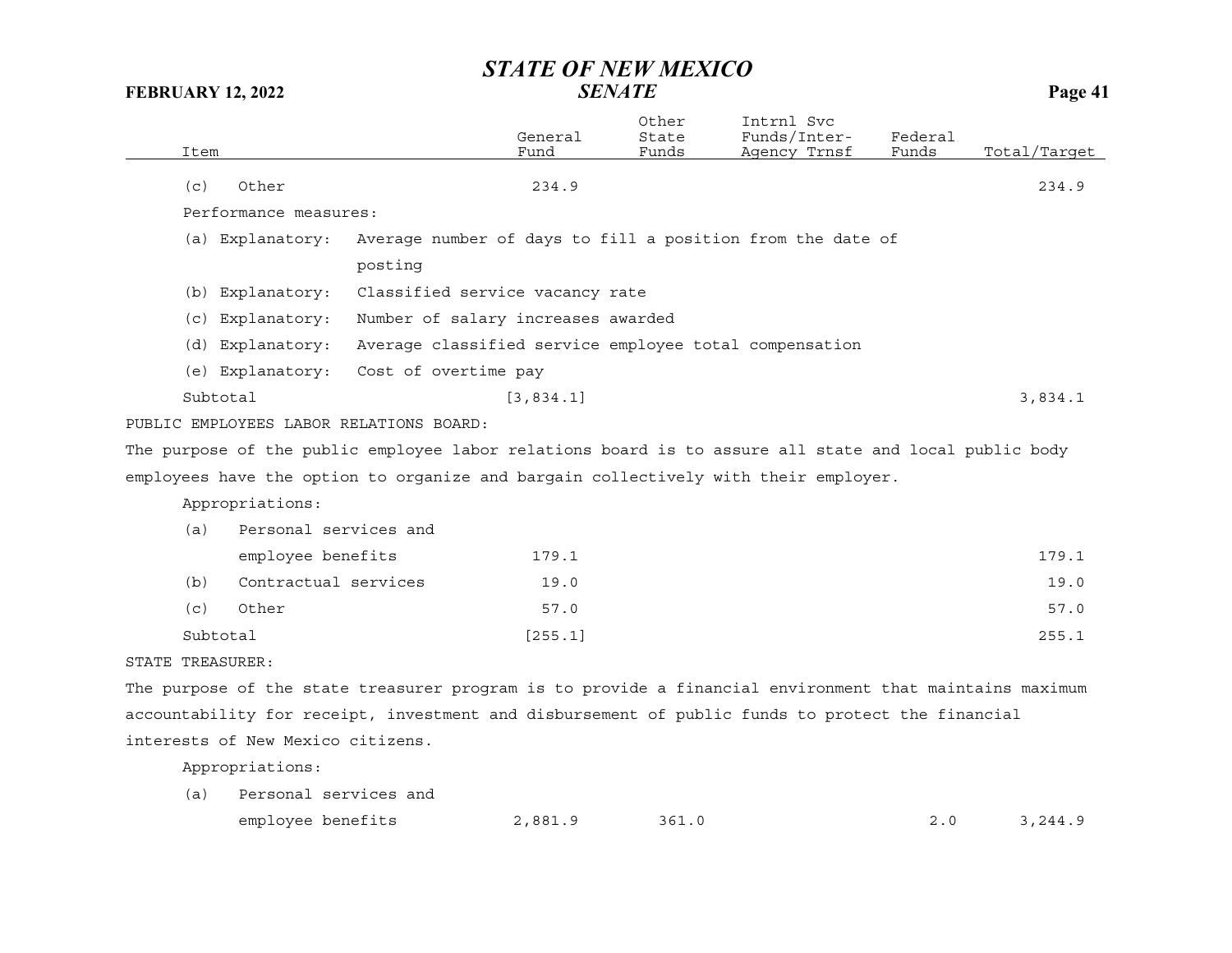|            | Item     |                                    |                                                                                                           | General<br>Fund | Other<br>State<br>Funds                                    | Intrnl Svc<br>Funds/Inter-<br>Agency Trnsf | Federal<br>Funds    | Total/Target         |
|------------|----------|------------------------------------|-----------------------------------------------------------------------------------------------------------|-----------------|------------------------------------------------------------|--------------------------------------------|---------------------|----------------------|
|            | (b)      | Contractual services               |                                                                                                           | 393.5           | 29.0                                                       |                                            |                     | 422.5                |
|            | (c)      | Other                              |                                                                                                           | 717.2           |                                                            |                                            |                     | 717.2                |
|            |          | Performance measures:              |                                                                                                           |                 |                                                            |                                            |                     |                      |
|            |          | (a) Outcome:                       |                                                                                                           |                 | One-year annualized investment return on general fund core |                                            |                     |                      |
|            |          |                                    |                                                                                                           |                 | portfolio to exceed internal benchmarks, in basis points   |                                            |                     | 10                   |
|            | Subtotal |                                    |                                                                                                           | [3, 992.6]      | [390.0]                                                    |                                            | $\lceil 2.0 \rceil$ | 4,384.6              |
|            |          | TOTAL GENERAL CONTROL              |                                                                                                           |                 | 166,447.6 1,626,512.0                                      | 119,214.4                                  |                     | 27,670.5 1,939,844.5 |
|            |          |                                    |                                                                                                           |                 | D. COMMERCE AND INDUSTRY                                   |                                            |                     |                      |
|            |          | BOARD OF EXAMINERS FOR ARCHITECTS: |                                                                                                           |                 |                                                            |                                            |                     |                      |
|            |          | (1) Architectural registration:    |                                                                                                           |                 |                                                            |                                            |                     |                      |
|            |          |                                    | The purpose of the board of examiners for architects is to regulate, through enforcement and licensing,   |                 |                                                            |                                            |                     |                      |
|            |          |                                    | the professional conduct of architects to protect the health, safety and welfare of the general public of |                 |                                                            |                                            |                     |                      |
| the state. |          |                                    |                                                                                                           |                 |                                                            |                                            |                     |                      |
|            |          | Appropriations:                    |                                                                                                           |                 |                                                            |                                            |                     |                      |
|            | (a)      | Personal services and              |                                                                                                           |                 |                                                            |                                            |                     |                      |
|            |          | employee benefits                  |                                                                                                           |                 | 345.4                                                      |                                            |                     | 345.4                |
|            | (b)      | Contractual services               |                                                                                                           |                 | 46.7                                                       |                                            |                     | 46.7                 |
|            | (c)      | Other                              |                                                                                                           |                 | 83.3                                                       |                                            |                     | 83.3                 |
|            | Subtotal |                                    |                                                                                                           |                 | $[475.4]$                                                  |                                            |                     | 475.4                |
|            |          |                                    |                                                                                                           |                 |                                                            |                                            |                     |                      |

### STATE ETHICS COMMISSION:

The purpose of the New Mexico ethics commission is to receive, investigate and adjudicate complaints against public officials, public employees, candidates, those subject to the Campaign Reporting Act, government contractors, lobbyists and lobbyists' employers and to ensure that public ethics laws are clear, comprehensive and effective.

Appropriations: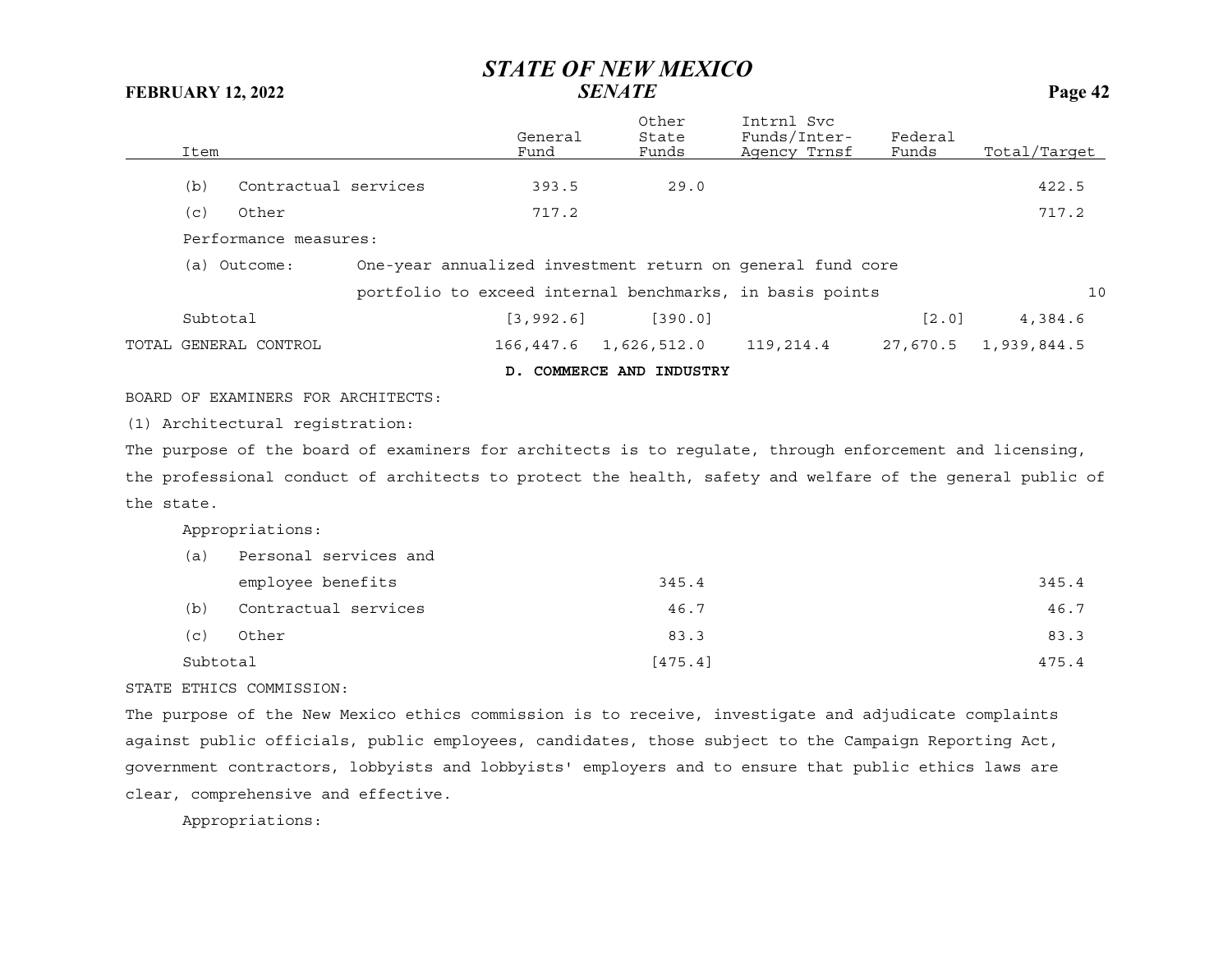| Item     |                       | General<br>Fund | Other<br>State<br>Funds | Intrnl Svc<br>Funds/Inter-<br>Agency Trnsf | Federal<br>Funds | Total/Target |
|----------|-----------------------|-----------------|-------------------------|--------------------------------------------|------------------|--------------|
| (a)      | Personal services and |                 |                         |                                            |                  |              |
|          | employee benefits     | 881.7           |                         |                                            |                  | 881.7        |
| (b)      | Contractual services  | 200.0           |                         |                                            |                  | 200.0        |
| (c)      | Other                 | 111.8           |                         |                                            |                  | 111.8        |
| Subtotal |                       | [1, 193.5]      |                         |                                            |                  | 1,193.5      |

BORDER AUTHORITY:

(1) Border development:

The purpose of the border development program is to encourage and foster trade development in the state by developing port facilities and infrastructure at international ports of entry to attract new industries and business to the New Mexico border and to assist industries, businesses and the traveling public in their efficient and effective use of ports and related facilities.

Appropriations:

| (a)        | Personal services and |       |                                                                                                                                                                                                                                    |       |
|------------|-----------------------|-------|------------------------------------------------------------------------------------------------------------------------------------------------------------------------------------------------------------------------------------|-------|
|            | employee benefits     | 385.5 |                                                                                                                                                                                                                                    | 385.5 |
| (b)        | Contractual services  | 19.8  | 24.0                                                                                                                                                                                                                               | 43.8  |
| (c)        | Other                 | 33.1  | 84.7                                                                                                                                                                                                                               | 117.8 |
|            | Performance measures: |       |                                                                                                                                                                                                                                    |       |
| $\sqrt{2}$ | $\sim$                |       | $\mathcal{L}$ and the set of the set of the set of the set of the set of the set of the set of the set of the set of the set of the set of the set of the set of the set of the set of the set of the set of the set of the set of |       |

| Outcome:<br>(a) | Annual trade share of New Mexico ports within the west  |           |
|-----------------|---------------------------------------------------------|-----------|
|                 | Texas and New Mexico region                             | 50%       |
| Outcome:<br>(b) | Number of commercial and noncommercial vehicles passing |           |
|                 | through New Mexico ports                                | 1,100,000 |
| Subtotal        | [438.4]<br>[108.7]                                      | 547.1     |

TOURISM DEPARTMENT:

(1) Marketing and promotion:

The purpose of the marketing and promotion program is to produce and provide collateral, editorial and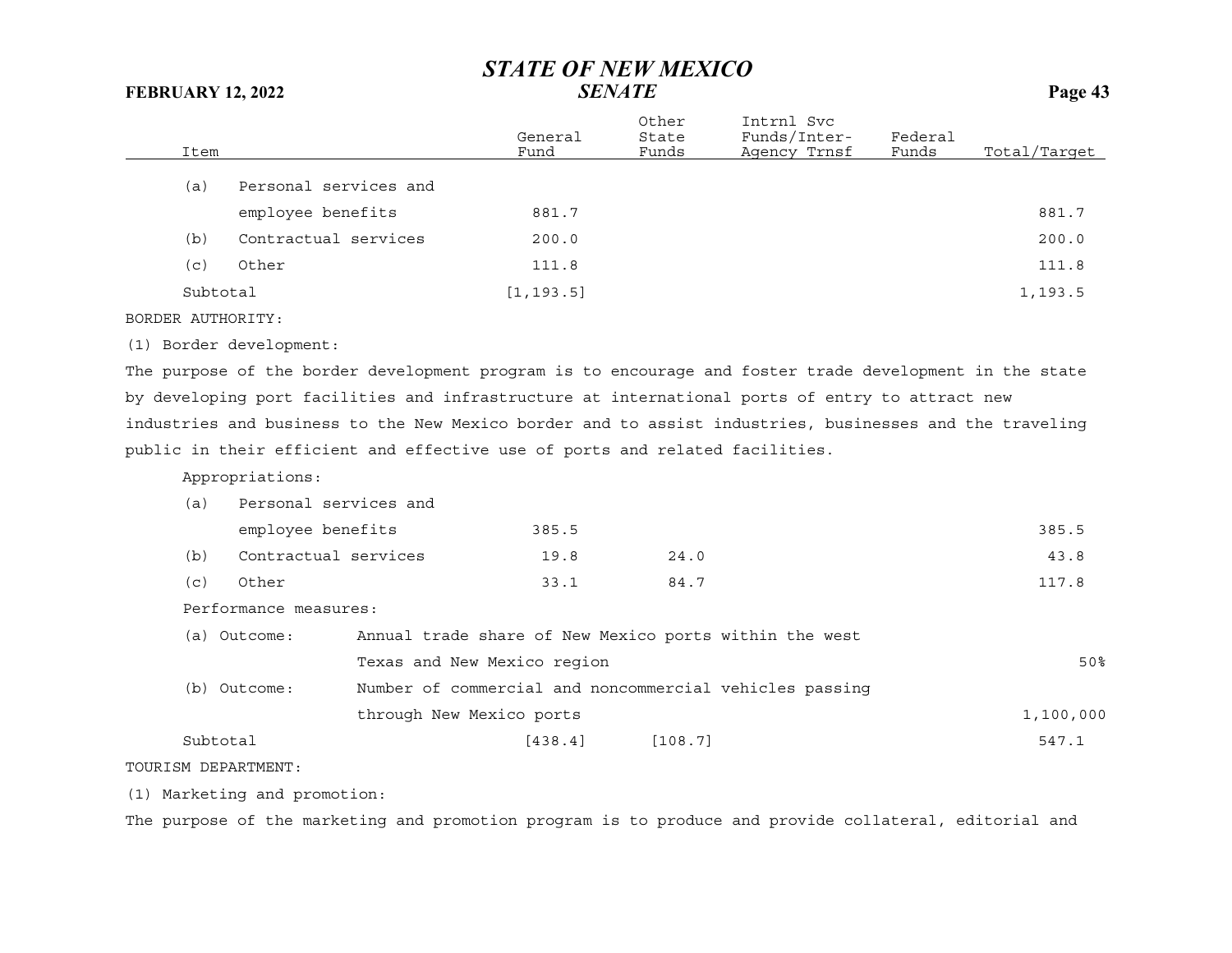| Item                                                                                                     |                                                          | General<br>Fund | Other<br>State<br>Funds | Intrnl Svc<br>Funds/Inter-<br>Agency Trnsf | Federal<br>Funds | Total/Target |
|----------------------------------------------------------------------------------------------------------|----------------------------------------------------------|-----------------|-------------------------|--------------------------------------------|------------------|--------------|
| special events for the consumer and trade industry so they may increase their awareness of New Mexico as |                                                          |                 |                         |                                            |                  |              |
| a premier tourist destination.                                                                           |                                                          |                 |                         |                                            |                  |              |
| Appropriations:                                                                                          |                                                          |                 |                         |                                            |                  |              |
| Personal services and<br>(a)                                                                             |                                                          |                 |                         |                                            |                  |              |
| employee benefits                                                                                        |                                                          | 525.3           |                         |                                            |                  | 525.3        |
| Contractual services<br>(b)                                                                              |                                                          | 1,387.2         | 30.0                    |                                            |                  | 1,417.2      |
| (c)<br>Other                                                                                             |                                                          | 14,676.1        |                         |                                            |                  | 14,676.1     |
| Performance measures:                                                                                    |                                                          |                 |                         |                                            |                  |              |
| (a) Outcome:                                                                                             | Percent change in New Mexico leisure and hospitality     |                 |                         |                                            |                  |              |
|                                                                                                          | employment                                               |                 |                         |                                            |                  | 3%           |
| (b) Output:                                                                                              | Percent change in year-over-year visitor spending        |                 |                         |                                            |                  | 3%           |
| (2) Tourism development:                                                                                 |                                                          |                 |                         |                                            |                  |              |
| The purpose of the tourism development program is to provide constituent services for communities,       |                                                          |                 |                         |                                            |                  |              |
| regions and other entities so they may identify their needs and assistance can be provided to locate     |                                                          |                 |                         |                                            |                  |              |
| resources to fill those needs, whether internal or external to the organization.                         |                                                          |                 |                         |                                            |                  |              |
| Appropriations:                                                                                          |                                                          |                 |                         |                                            |                  |              |
| Personal services and<br>(a)                                                                             |                                                          |                 |                         |                                            |                  |              |
| employee benefits                                                                                        |                                                          | 668.2           | 384.2                   |                                            |                  | 1,052.4      |
| Contractual services<br>(b)                                                                              |                                                          | 3.5             | 2.6                     |                                            |                  | 6.1          |
| Other<br>(c)                                                                                             |                                                          | 560.4           | 1,060.1                 |                                            |                  | 1,620.5      |
| Performance measures:                                                                                    |                                                          |                 |                         |                                            |                  |              |
| (a) Output:                                                                                              | Number of entities participating in collaborative        |                 |                         |                                            |                  |              |
|                                                                                                          | applications for the cooperative marketing grant program |                 |                         |                                            |                  | 140          |
| (3) New Mexico magazine:                                                                                 |                                                          |                 |                         |                                            |                  |              |
| The purpose of the New Mexico magazine program is to produce a monthly magazine and ancillary products   |                                                          |                 |                         |                                            |                  |              |
|                                                                                                          |                                                          |                 |                         |                                            |                  |              |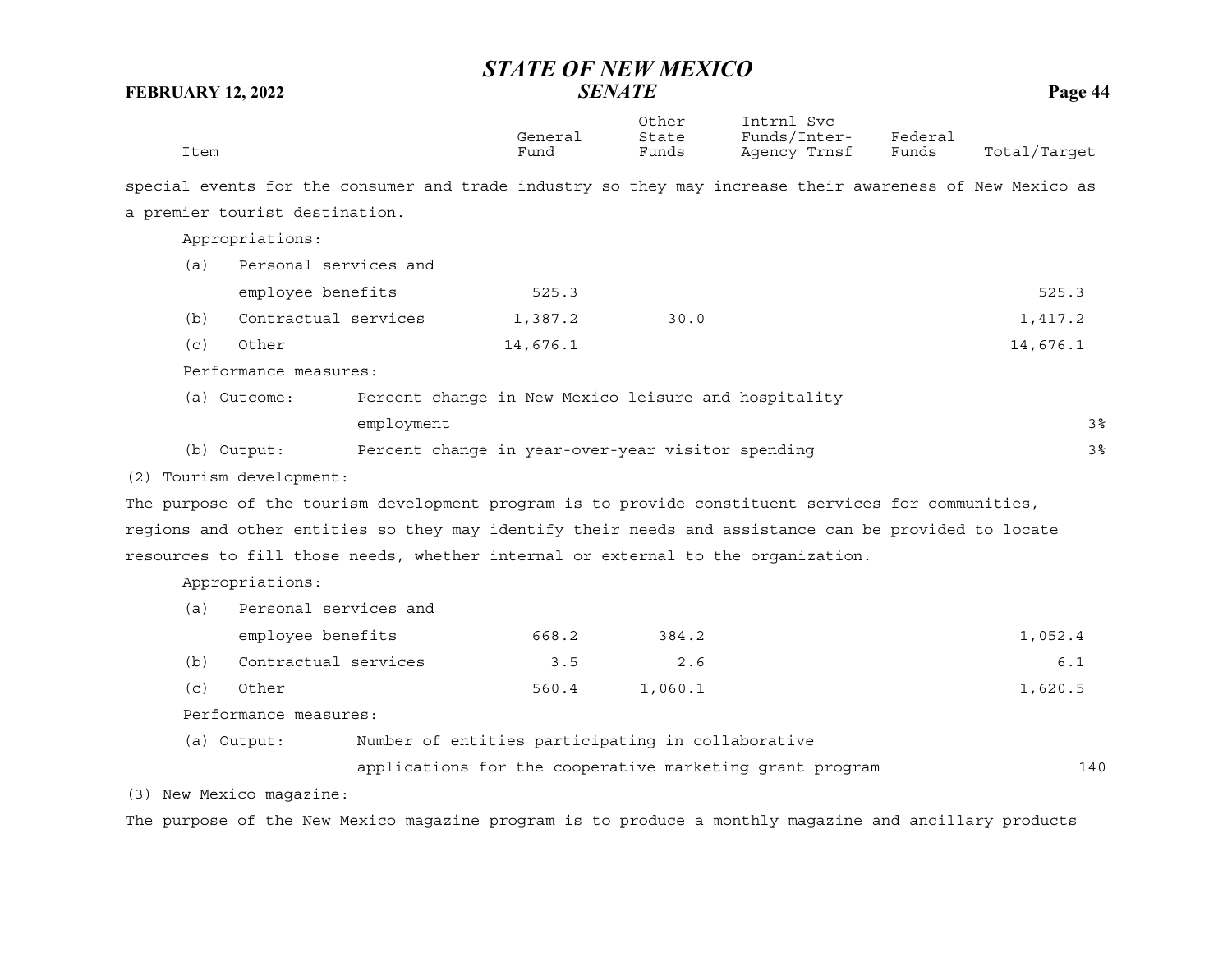|      | General | Other<br>State | Intrnl<br>Svc<br>Funds/Inter- | Federal |              |
|------|---------|----------------|-------------------------------|---------|--------------|
| Item | Fund    | Funds          | Agency Trnsf                  | Funds   | Total/Target |

for a state and global audience so the audience can learn about New Mexico from a cultural, historical and educational perspective.

Appropriations:

| (a)  | Personal services and |         |         |
|------|-----------------------|---------|---------|
|      | employee benefits     | 1,018.8 | 1,018.8 |
| (b)  | Contractual services  | 830.0   | 830.0   |
| (c)  | Other                 | 1,393.6 | 1,393.6 |
| $ -$ |                       |         |         |

Performance measures:

|  | (a) Output: | True adventure quide advertising revenue |  |  |  | \$445,000 |
|--|-------------|------------------------------------------|--|--|--|-----------|
|--|-------------|------------------------------------------|--|--|--|-----------|

| (b) Output:<br>Advertising revenue per issue, in thousands |  | \$75 |
|------------------------------------------------------------|--|------|
|------------------------------------------------------------|--|------|

(4) Program support:

The purpose of program support is to provide administrative assistance to support the department's programs and personnel so they may be successful in implementing and reaching their strategic initiatives and maintaining full compliance with state rules and regulations.

Appropriations:

| Subtotal |                       | [19, 386, 7] | [4, 719.3] | 24,106.0 |
|----------|-----------------------|--------------|------------|----------|
| (c)      | Other                 | 142.5        |            | 142.5    |
| (b)      | Contractual services  | 32.5         |            | 32.5     |
|          | employee benefits     | 1,391.0      |            | 1,391.0  |
| (a)      | Personal services and |              |            |          |

ECONOMIC DEVELOPMENT DEPARTMENT:

(1) Economic development:

The purpose of the economic development program is to assist communities in preparing for their role in the new economy, focusing on high-quality job creation and improved infrastructure so New Mexicans can increase their wealth and improve their quality of life.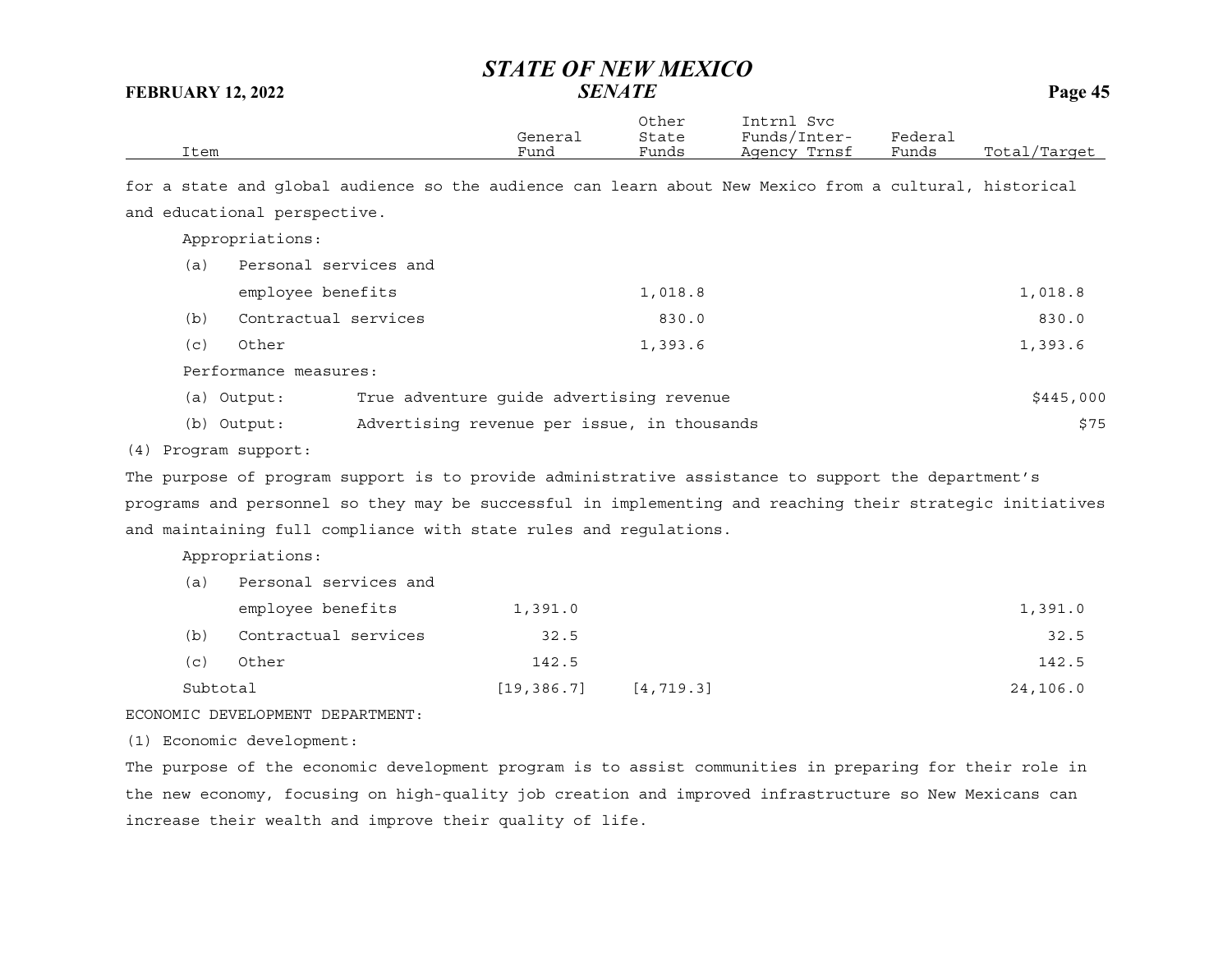|             |                         |                                                     | General | Other<br>State | Intrnl Svc<br>Funds/Inter-                                                                              | Federal |              |
|-------------|-------------------------|-----------------------------------------------------|---------|----------------|---------------------------------------------------------------------------------------------------------|---------|--------------|
| Item        |                         |                                                     | Fund    | Funds          | Agency Trnsf                                                                                            | Funds   | Total/Target |
|             | Appropriations:         |                                                     |         |                |                                                                                                         |         |              |
| (a)         | Personal services and   |                                                     |         |                |                                                                                                         |         |              |
|             | employee benefits       |                                                     | 2,344.2 |                |                                                                                                         | 200.0   | 2,544.2      |
| (b)         | Contractual services    |                                                     | 1,709.0 |                |                                                                                                         |         | 1,709.0      |
| (c)         | Other                   |                                                     | 7,322.7 |                |                                                                                                         |         | 7,322.7      |
|             | Performance measures:   |                                                     |         |                |                                                                                                         |         |              |
|             | (a) Outcome:            |                                                     |         |                | Number of workers trained by the job training incentive                                                 |         |              |
|             |                         | program                                             |         |                |                                                                                                         |         | 2,000        |
|             | (b) Outcome:            | Number of rural jobs created                        |         |                |                                                                                                         |         | 1,320        |
|             | (c) Output:             |                                                     |         |                | Number of jobs created through the use of Local Economic                                                |         |              |
|             |                         | Development Act funds                               |         |                |                                                                                                         |         | 3,000        |
|             | (d) Outcome:            | Number of jobs created through business relocations |         |                |                                                                                                         |         |              |
|             |                         | facilitated by the New Mexico economic development  |         |                |                                                                                                         |         |              |
|             |                         | partnership                                         |         |                |                                                                                                         |         | 2,250        |
| $(2)$ Film: |                         |                                                     |         |                |                                                                                                         |         |              |
|             |                         |                                                     |         |                | The purpose of the film program is to maintain the core business for the film location services and     |         |              |
|             |                         |                                                     |         |                | stimulate growth in digital film media to maintain the economic vitality of New Mexico's film industry. |         |              |
|             | Appropriations:         |                                                     |         |                |                                                                                                         |         |              |
| (a)         | Personal services and   |                                                     |         |                |                                                                                                         |         |              |
|             | employee benefits       |                                                     | 771.5   |                |                                                                                                         |         | 771.5        |
| (b)         | Contractual services    |                                                     | 53.4    |                |                                                                                                         |         | 53.4         |
| (c)         | Other                   |                                                     | 78.9    |                |                                                                                                         |         | 78.9         |
|             | Performance measures:   |                                                     |         |                |                                                                                                         |         |              |
|             | (a) Outcome:            |                                                     |         |                | Direct spending by film industry productions, in millions                                               |         | \$530        |
|             | (3) Outdoor recreation: |                                                     |         |                |                                                                                                         |         |              |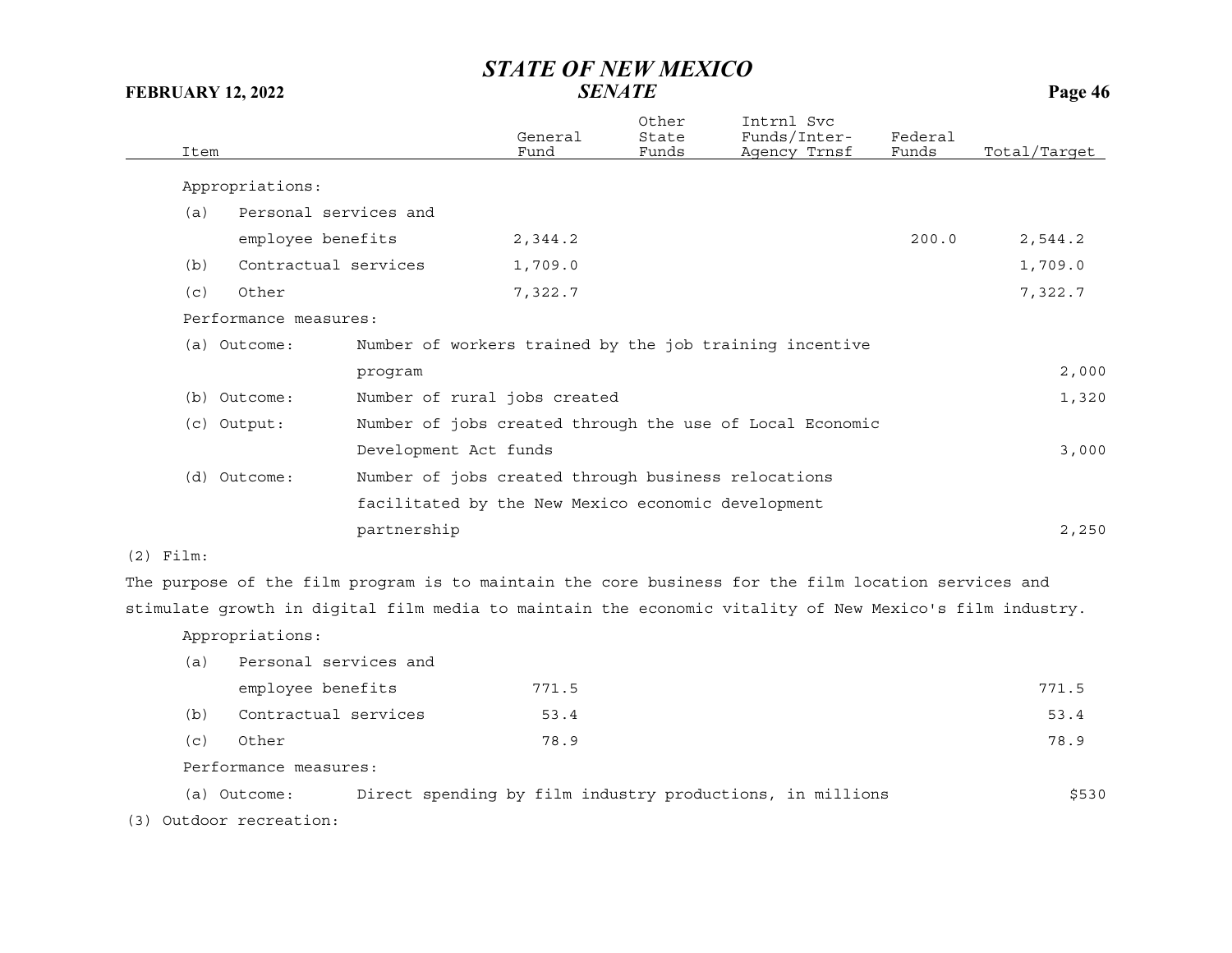| Item |                                                                                                          | General<br>Fund | Other<br>State<br>Funds | Intrnl Svc<br>Funds/Inter-<br>Agency Trnsf | Federal<br>Funds | Total/Target |
|------|----------------------------------------------------------------------------------------------------------|-----------------|-------------------------|--------------------------------------------|------------------|--------------|
|      | Appropriations:                                                                                          |                 |                         |                                            |                  |              |
| (a)  | Personal services and                                                                                    |                 |                         |                                            |                  |              |
|      | employee benefits                                                                                        | 323.8           |                         |                                            |                  | 323.8        |
| (b)  | Contractual services                                                                                     | 25.0            |                         |                                            |                  | 25.0         |
| (c)  | Other                                                                                                    | 582.0           |                         |                                            |                  | 582.0        |
|      |                                                                                                          |                 |                         |                                            |                  |              |
|      | (4) Program support:                                                                                     |                 |                         |                                            |                  |              |
|      | The purpose of program support is to provide central direction to agency management processes and fiscal |                 |                         |                                            |                  |              |
|      | support to agency programs to ensure consistency, continuity and legal compliance.                       |                 |                         |                                            |                  |              |
|      | Appropriations:                                                                                          |                 |                         |                                            |                  |              |
| (a)  | Personal services and                                                                                    |                 |                         |                                            |                  |              |
|      | employee benefits                                                                                        | 2,020.6         |                         |                                            |                  | 2,020.6      |
| (b)  | Contractual services                                                                                     | 1,223.3         |                         |                                            |                  | 1,223.3      |
| (C)  | Other                                                                                                    | 482.0           |                         |                                            |                  | 482.0        |
|      | Subtotal                                                                                                 | [16, 936.4]     |                         |                                            | [200.0]          | 17, 136.4    |
|      | REGULATION AND LICENSING DEPARTMENT:                                                                     |                 |                         |                                            |                  |              |
|      | (1) Construction industries:                                                                             |                 |                         |                                            |                  |              |
|      | The purpose of the construction industries program is to provide code compliance oversight; issue        |                 |                         |                                            |                  |              |
|      | licenses, permits and citations; perform inspections; administer exams; process complaints; and enforce  |                 |                         |                                            |                  |              |
|      | laws, rules and regulations relating to general construction and manufactured housing standards to       |                 |                         |                                            |                  |              |
|      | industry professionals.                                                                                  |                 |                         |                                            |                  |              |
|      | Appropriations:                                                                                          |                 |                         |                                            |                  |              |
| (a)  | Personal services and                                                                                    |                 |                         |                                            |                  |              |
|      | employee benefits                                                                                        | 8,288.5         | 242.7                   | 200.0                                      | 25.0             | 8,756.2      |
| (b)  | Contractual services                                                                                     | 416.7           | 50.3                    |                                            |                  | 467.0        |
|      |                                                                                                          |                 |                         |                                            |                  |              |
| (c)  | Other                                                                                                    | 1,207.5         | 46.3                    |                                            |                  | 1,253.8      |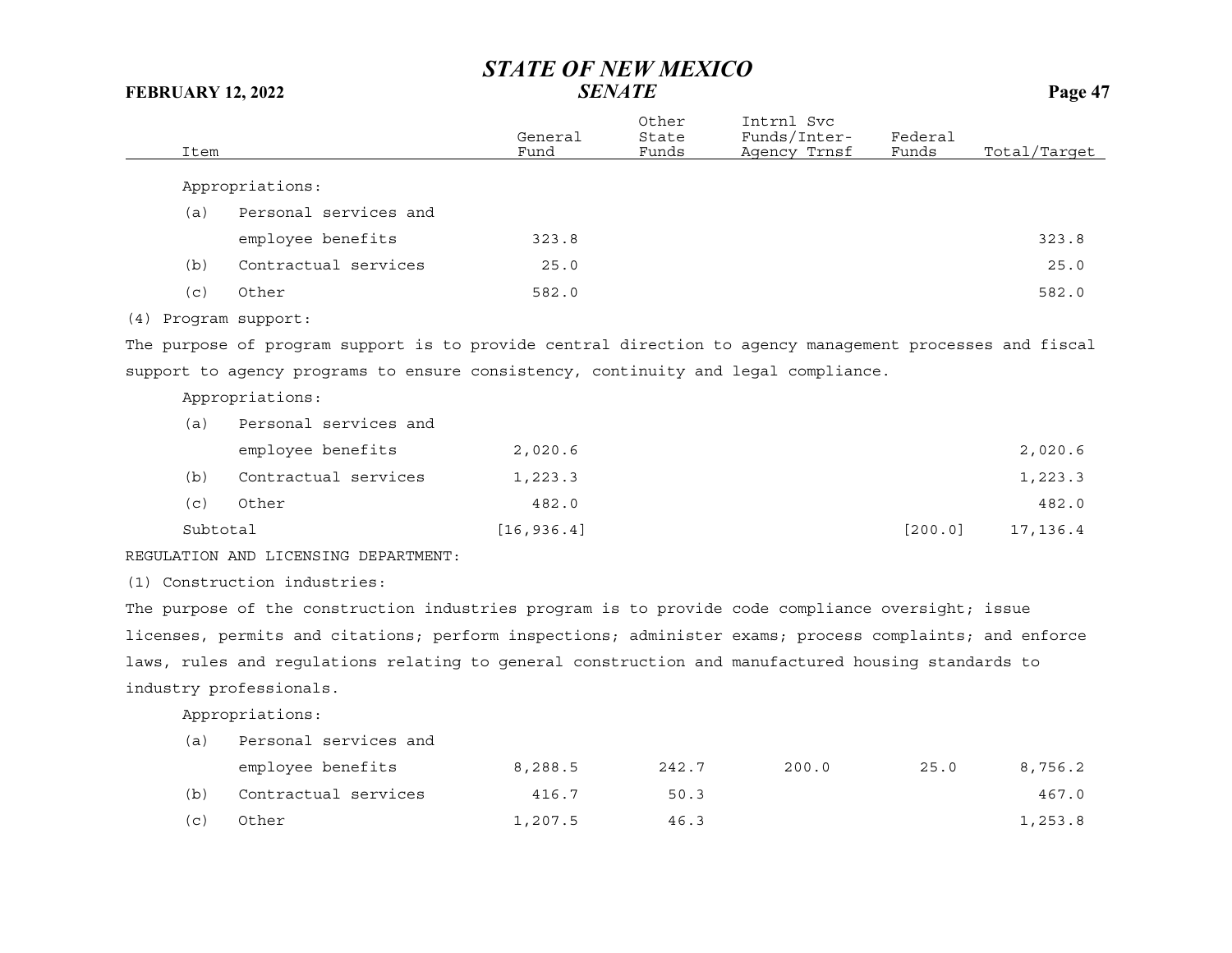|      |                             |                                            | General | Other<br>State | Intrnl Svc<br>Funds/Inter-                                                                              | Federal |              |
|------|-----------------------------|--------------------------------------------|---------|----------------|---------------------------------------------------------------------------------------------------------|---------|--------------|
| Item |                             |                                            | Fund    | Funds          | Agency Trnsf                                                                                            | Funds   | Total/Target |
| (d)  | Other financing uses        |                                            | 147.2   |                |                                                                                                         |         | 147.2        |
|      | Performance measures:       |                                            |         |                |                                                                                                         |         |              |
|      | (a) Outcome:                |                                            |         |                | Percent of commercial plans reviewed within ten working days                                            |         | 92%          |
|      | (b) Outcome:                |                                            |         |                | Percent of residential plans reviewed within five working                                               |         |              |
|      |                             | days                                       |         |                |                                                                                                         |         | 95%          |
|      | $(c)$ Output:               |                                            |         |                | Time to final action, referral or dismissal of complaint,                                               |         |              |
|      |                             | in months                                  |         |                |                                                                                                         |         | 8            |
|      | (2) Financial institutions: |                                            |         |                |                                                                                                         |         |              |
|      |                             |                                            |         |                | The purpose of the financial institutions and securities program is to issue charters and licenses;     |         |              |
|      |                             |                                            |         |                | perform examinations; investigate complaints; enforce laws, rules and regulations; and promote investor |         |              |
|      |                             |                                            |         |                | protection and confidence so capital formation is maximized and a secure financial infrastructure is    |         |              |
|      |                             | available to support economic development. |         |                |                                                                                                         |         |              |
|      | Appropriations:             |                                            |         |                |                                                                                                         |         |              |
| (a)  | Personal services and       |                                            |         |                |                                                                                                         |         |              |
|      | employee benefits           |                                            | 84.0    | 1,075.7        | 2,000.0                                                                                                 |         | 3,159.7      |
| (b)  | Contractual services        |                                            |         | 82.2           |                                                                                                         |         | 82.2         |
| (c)  | Other                       |                                            |         | 559.9          |                                                                                                         |         | 559.9        |
| (d)  | Other financing uses        |                                            |         | 261.5          |                                                                                                         |         | 261.5        |
|      |                             |                                            |         |                | The internal service funds/interagency transfers appropriation to the financial institutions program of |         |              |
|      |                             |                                            |         |                | the requlation and licensing department includes four hundred forty-six thousand five hundred dollars   |         |              |
|      |                             |                                            |         |                | (\$446,500) from the mortgage regulatory fund for the general operations of the financial institutions  |         |              |

program.

Performance measures:

(a) Outcome: Percent of completed applications processed within ninety days by type of application examples of the set of the set of the set of the set of the set of the set of the s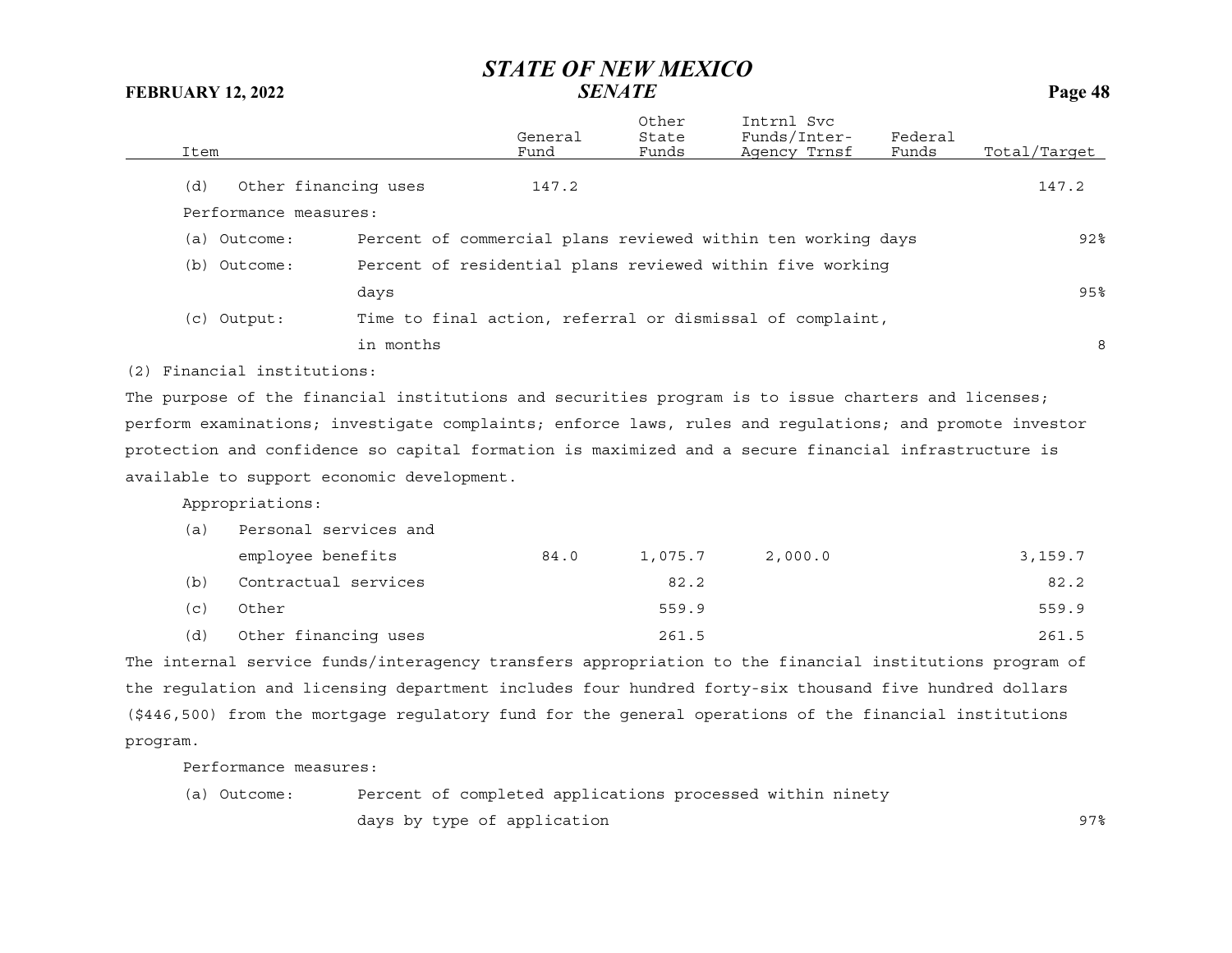|      |         | Other | Intrnl<br>Svc      |         |                  |
|------|---------|-------|--------------------|---------|------------------|
|      | General | State | Funds/I.<br>Inter- | Federai |                  |
| Item | Funa    | Funds | Trnsf<br>Agency    | Funds   | Total<br>/Target |

(3) Alcohol and gaming:

The purpose of the alcohol and gaming program is to regulate the sale, service and public consumption of alcoholic beverages and, in cooperation with the department of public safety, enforce the Liquor Control Act to protect the health, safety and welfare of the citizens of and visitors to New Mexico.

Appropriations:

| (a) | Personal services and |                            |                                                           |         |
|-----|-----------------------|----------------------------|-----------------------------------------------------------|---------|
|     | employee benefits     | 937.7                      | 225.0                                                     | 1,162.7 |
| (b) | Contractual services  | 13.3                       |                                                           | 13.3    |
| (c) | Other                 | 77.1                       | 75.0                                                      | 152.1   |
|     | Performance measures: |                            |                                                           |         |
|     | (a) Output:           |                            | Number of days to resolve an administrative citation that |         |
|     |                       | does not require a hearing |                                                           | 110     |
|     | (b) Outcome:          |                            | Number of days to issue a restaurant beer and wine liquor |         |
|     | license               |                            |                                                           | 110     |

(4) Securities:

The purpose of the securities program is to protect the integrity of the capital markets in New Mexico by setting standards for licensed professionals, investigating complaints, educating the public and enforcing the law.

Appropriations:

| (a) | Personal services and |      |         |         |
|-----|-----------------------|------|---------|---------|
|     | employee benefits     | 61.8 | 1,245.4 | 1,307.2 |
| (b) | Contractual services  | 4.0  | 70.0    | 74.0    |
| (c) | Other                 | 70.0 | 313.4   | 383.4   |
| (d) | Other financing uses  |      | 252.2   | 252.2   |
|     |                       |      |         |         |

(5) Boards and commissions: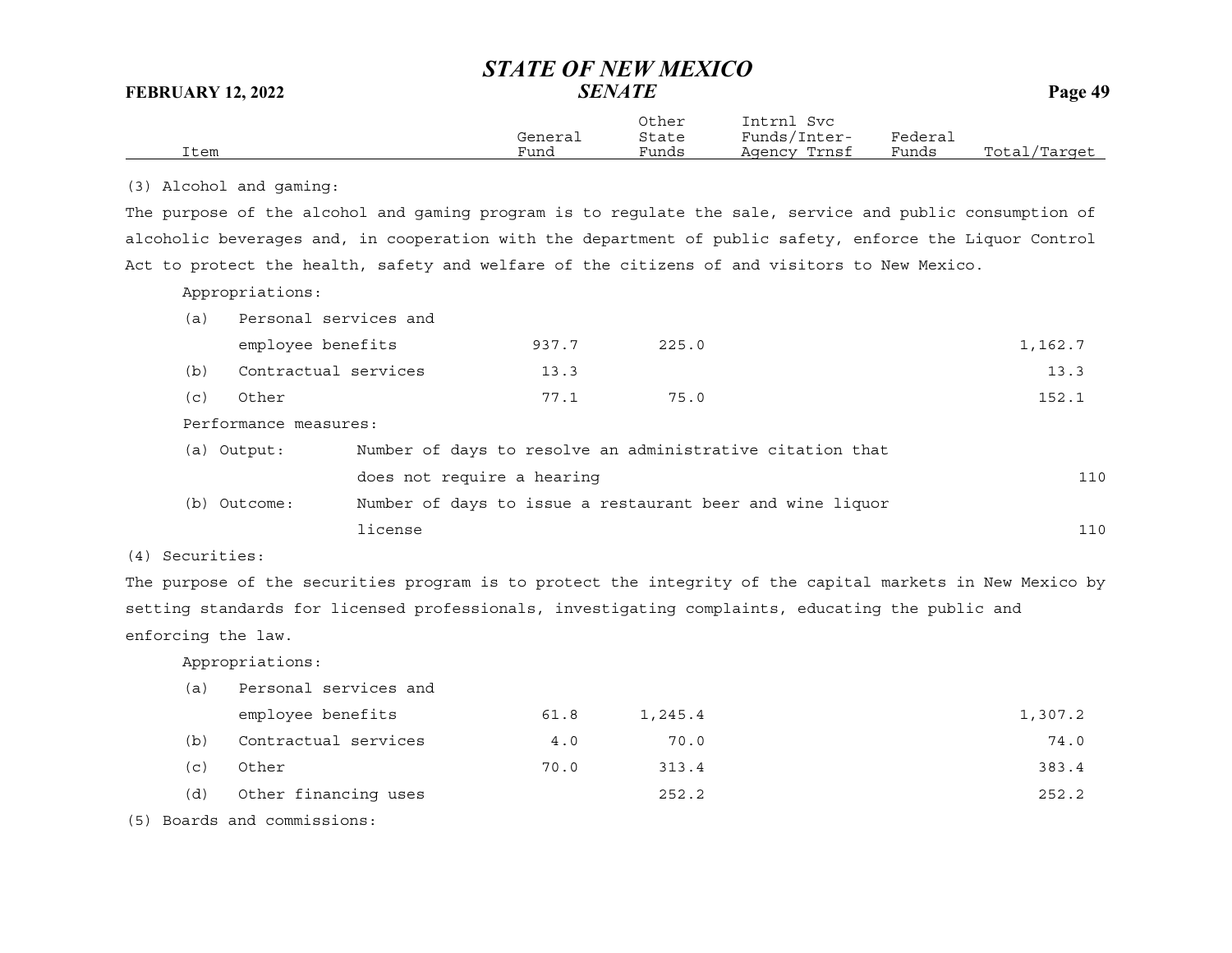| Item |                       | General<br>Fund | Other<br>State<br>Funds | Intrnl Svc<br>Funds/Inter-<br>Agency Trnsf | Federal<br>Funds | Total/Target |
|------|-----------------------|-----------------|-------------------------|--------------------------------------------|------------------|--------------|
|      | Appropriations:       |                 |                         |                                            |                  |              |
| (a)  | Personal services and |                 |                         |                                            |                  |              |
|      | employee benefits     | 31.1            | 184.2                   | 5,873.3                                    |                  | 6,088.6      |
| (b)  | Contractual services  |                 | 547.7                   |                                            |                  | 547.7        |
| (c)  | Other                 |                 | 1,631.0                 |                                            |                  | 1,631.0      |
| (d)  | Other financing uses  |                 | 7,802.6                 | 640.3                                      |                  | 8,442.9      |
| (6)  | Manufactured housing: |                 |                         |                                            |                  |              |
|      | Appropriations:       |                 |                         |                                            |                  |              |
| (a)  | Personal services and |                 |                         |                                            |                  |              |
|      | employee benefits     | 200.0           | 1,014.7                 |                                            | 25.0             | 1,239.7      |
| (b)  | Contractual services  |                 | 82.5                    |                                            |                  | 82.5         |
| (c)  | Other                 |                 | 187.8                   |                                            |                  | 187.8        |

The other state funds appropriations to the manufactured housing program of the regulation and licensing department in the personal services and employee benefits category include two hundred eight-five thousand dollars (\$285,000) from the mortgage regulatory fund.

The other state funds appropriations to the manufactured housing program of the regulation and licensing department in the personal services and employee benefits category include two hundred thousand dollars (\$200,000) from the securities enforcement and investor education fund.

(7) Cannabis control division:

Appropriations:

| (a) | Personal services and |         |         |         |
|-----|-----------------------|---------|---------|---------|
|     | employee benefits     | 2,496.0 |         | 2,496.0 |
| (b) | Contractual services  | 371.7   | 283.5   | 655.2   |
| (c) | Other                 | 250.0   | 400.0   | 650.0   |
| (d) | Other financing uses  |         | 2,516.5 | 2,516.5 |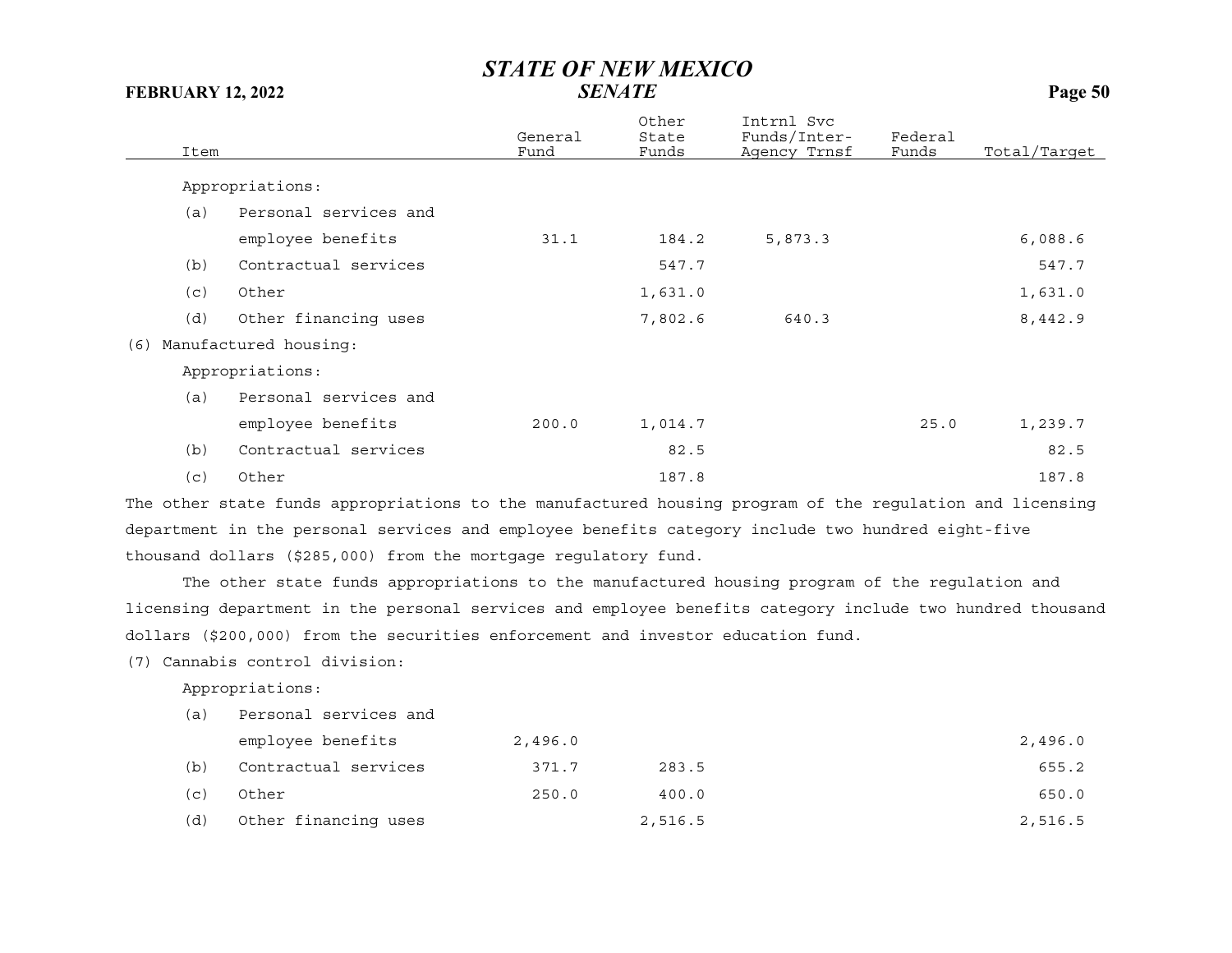Other Intrnl Svc General State Funds/Inter- Federal Item Fund Funds Agency Trnsf Funds Total/Target

The other state funds appropriation to the cannabis control division of the regulation and licensing department includes two million five hundred sixteen thousand five hundred dollars (\$2,516,500) from cannabis licensing fees for the operations of the medical cannabis program of the department of health.

(8) Program support:

The purpose of program support is to provide leadership and centralized direction, financial management, information systems support and human resources support for all agency organizations in compliance with governing regulations, statutes and procedures so they can license qualified applicants, verify compliance with statutes and resolve or mediate consumer complaints.

Appropriations:

| (a)      | Personal services and |             |             |             |        |          |
|----------|-----------------------|-------------|-------------|-------------|--------|----------|
|          | employee benefits     | 846.4       |             | 1,819.3     |        | 2,665.7  |
| (b)      | Contractual services  | 31.1        |             | 509.6       |        | 540.7    |
| (c)      | Other                 | 128.2       |             | 605.5       |        | 733.7    |
| Subtotal |                       | [15, 662.3] | [19, 150.1] | [11, 648.0] | [50.0] | 46,510.4 |

PUBLIC REGULATION COMMISSION:

(1) Policy and regulation:

The purpose of the policy and regulation program is to fulfill the constitutional and legislative mandates regarding regulated industries through rulemaking, adjudications and policy initiatives to ensure the provisions of adequate and reliable services at fair, just and reasonable rates so the interests of the consumers and regulated industries are balanced to promote and protect the public interest.

Appropriations:

| (a) | Personal services and |         |       |         |
|-----|-----------------------|---------|-------|---------|
|     | employee benefits     | 6,152.4 | 284.2 | 6,436.6 |
| (b) | Contractual services  | 656.8   |       | 656.8   |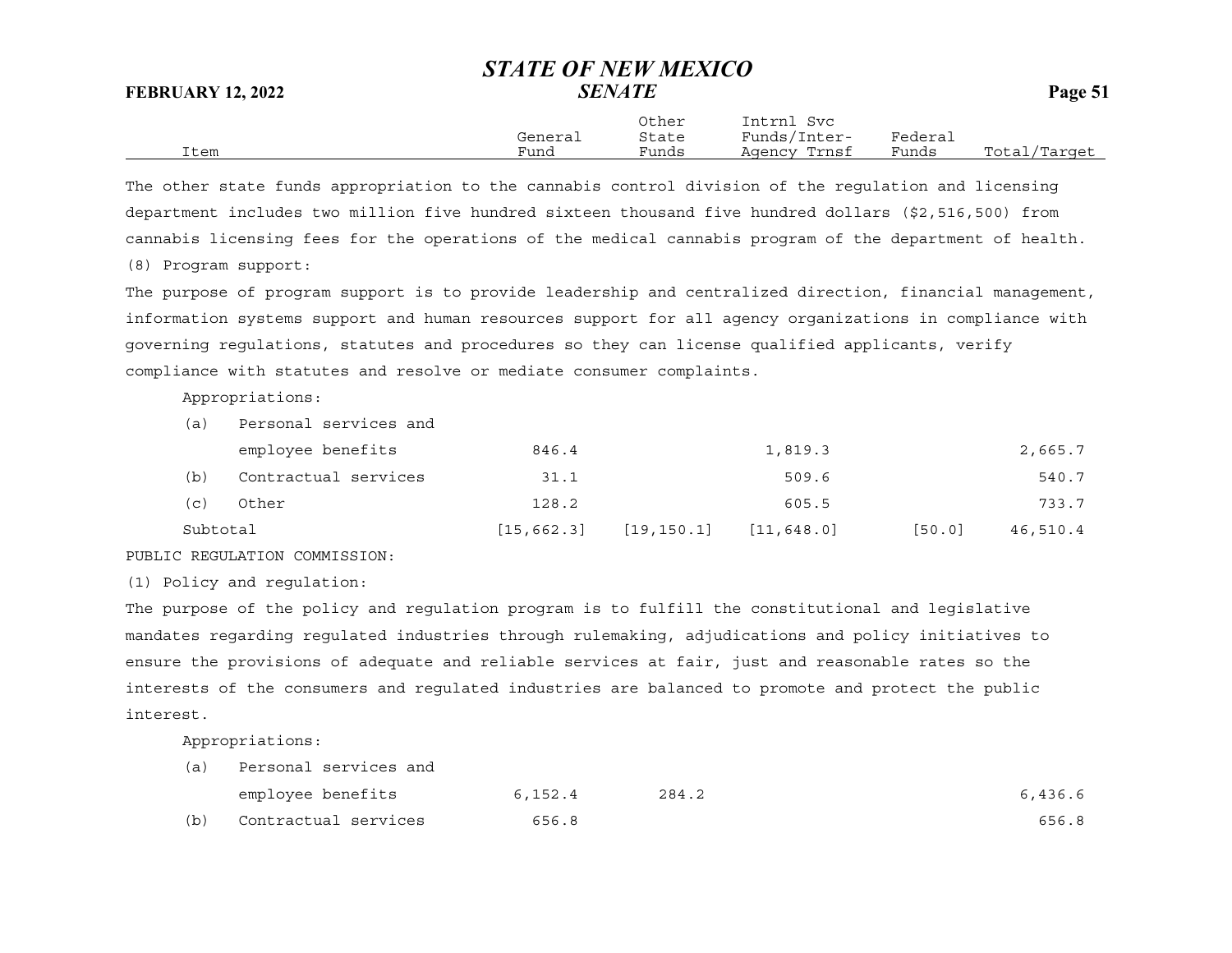| Item               |                                                                                                           | General<br>Fund | Other<br>State<br>Funds | Intrnl Svc<br>Funds/Inter-<br>Agency Trnsf                 | Federal<br>Funds | Total/Target |
|--------------------|-----------------------------------------------------------------------------------------------------------|-----------------|-------------------------|------------------------------------------------------------|------------------|--------------|
| (c)                | Other                                                                                                     | 761.7           |                         |                                                            |                  | 761.7        |
|                    | Performance measures:                                                                                     |                 |                         |                                                            |                  |              |
|                    | (a) Output:                                                                                               |                 |                         | Number of total carrier inspections (household goods, bus, |                  |              |
|                    | taxi, ambulance, tow and rail) performed by staff                                                         |                 |                         |                                                            |                  | 400          |
| (2) Public safety: |                                                                                                           |                 |                         |                                                            |                  |              |
|                    | The purpose of the public safety program is to provide services and resources to the appropriate entities |                 |                         |                                                            |                  |              |
|                    | to enhance their ability to protect the public from fire and pipeline hazards and other risk as assigned  |                 |                         |                                                            |                  |              |
|                    | to the public requlation commission.                                                                      |                 |                         |                                                            |                  |              |
|                    | Appropriations:                                                                                           |                 |                         |                                                            |                  |              |
| (a)                | Personal services and                                                                                     |                 |                         |                                                            |                  |              |
|                    | employee benefits                                                                                         |                 | 505.1                   |                                                            | 772.1            | 1,277.2      |
| (b)                | Contractual services                                                                                      |                 | 82.4                    |                                                            |                  | 82.4         |
| (c)                | Other                                                                                                     |                 | 135.4                   |                                                            | 127.5            | 262.9        |
| (3)                | Program support:                                                                                          |                 |                         |                                                            |                  |              |
|                    | The purpose of program support is to provide administrative support and direction to ensure consistency,  |                 |                         |                                                            |                  |              |
|                    | compliance, financial integrity and fulfillment of the agency mission.                                    |                 |                         |                                                            |                  |              |
|                    | Appropriations:                                                                                           |                 |                         |                                                            |                  |              |
| (a)                | Personal services and                                                                                     |                 |                         |                                                            |                  |              |
|                    | employee benefits                                                                                         | 2,363.6         | 607.2                   |                                                            |                  | 2,970.8      |
| (b)                | Contractual services                                                                                      | 98.3            |                         |                                                            |                  | 98.3         |
| (c)                | Other                                                                                                     | 461.2           |                         |                                                            |                  | 461.2        |
| Subtotal           |                                                                                                           | [10, 494.0]     | [1, 614.3]              |                                                            | [899.6]          | 13,007.9     |
|                    | OFFICE OF SUPERINTENDENT OF INSURANCE:                                                                    |                 |                         |                                                            |                  |              |

(1) Insurance policy:

The purpose of the insurance policy program is to ensure easy public access to reliable insurance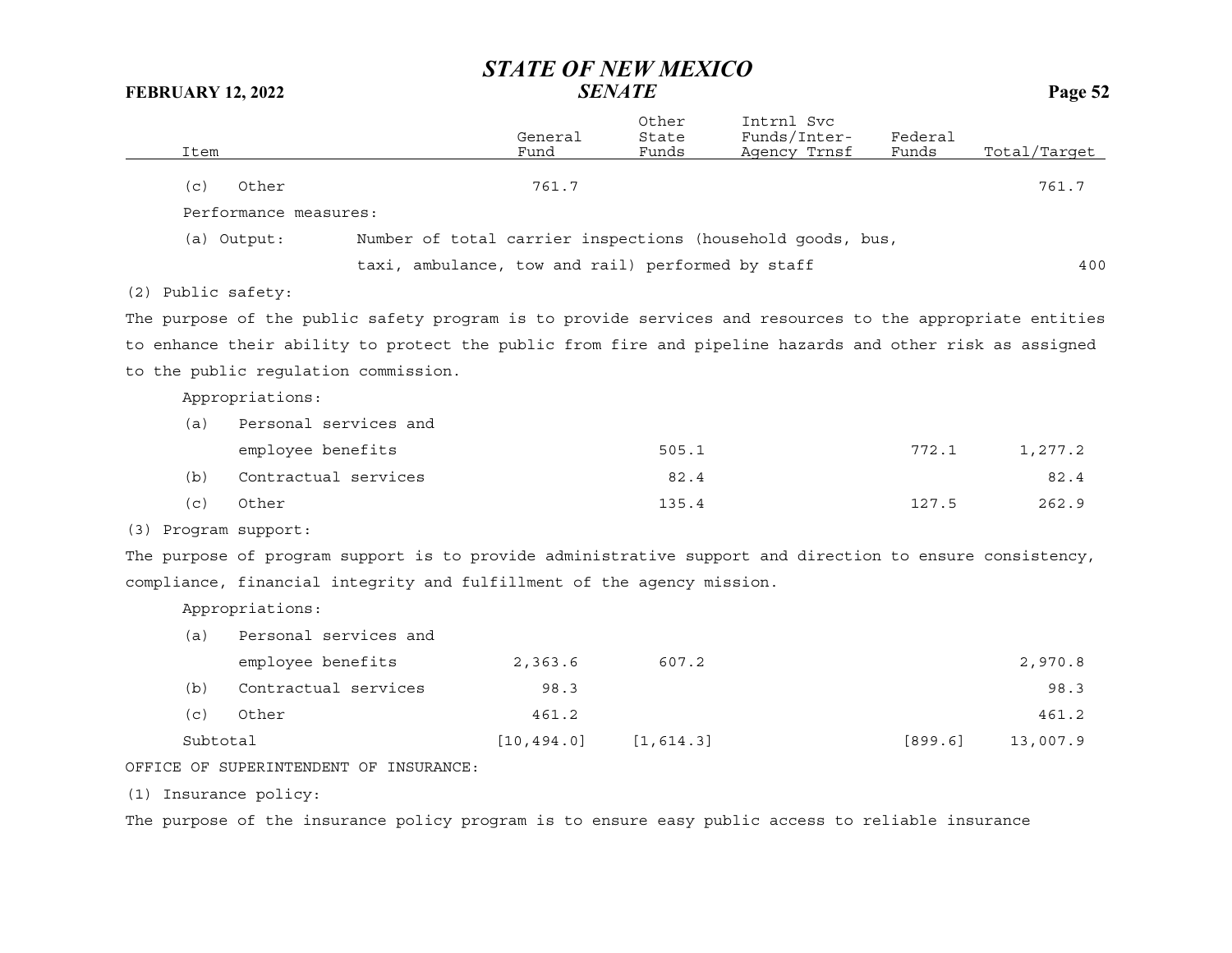| <b>FEBRUARY 12, 2022</b> |                                                                                                          | <b>STATE OF NEW MEXICO</b> | <b>SENATE</b>           |                                            |                  | Page 53      |
|--------------------------|----------------------------------------------------------------------------------------------------------|----------------------------|-------------------------|--------------------------------------------|------------------|--------------|
| Item                     |                                                                                                          | General<br>Fund            | Other<br>State<br>Funds | Intrnl Svc<br>Funds/Inter-<br>Agency Trnsf | Federal<br>Funds | Total/Target |
|                          | products that meet consumers' needs and are underwritten by dependable, reputable, financially sound     |                            |                         |                                            |                  |              |
|                          | companies that charge fair rates and are represented by trustworthy, qualified agents, while promoting a |                            |                         |                                            |                  |              |
|                          | positive competitive business climate.                                                                   |                            |                         |                                            |                  |              |
|                          | Appropriations:                                                                                          |                            |                         |                                            |                  |              |
| (a)                      | Personal services and                                                                                    |                            |                         |                                            |                  |              |
|                          | employee benefits                                                                                        |                            | 3,654.1                 | 6, 187.0                                   |                  | 9,841.1      |
| (b)                      | Contractual services                                                                                     |                            | 505.8                   | 1,951.4                                    |                  | 2,457.2      |
| (c)                      | Other                                                                                                    |                            | 944.1                   | 888.0                                      |                  | 1,832.1      |
| (d)                      | Other financing uses                                                                                     |                            | 616.8                   |                                            |                  | 616.8        |
|                          | (2) Patient's compensation fund:                                                                         |                            |                         |                                            |                  |              |
|                          | Appropriations:                                                                                          |                            |                         |                                            |                  |              |
| (a)                      | Personal services and                                                                                    |                            |                         |                                            |                  |              |
|                          | employee benefits                                                                                        |                            | 37.2                    |                                            |                  | 37.2         |
| (b)                      | Contractual services                                                                                     |                            | 596.2                   |                                            |                  | 596.2        |
| (c)                      | Other                                                                                                    |                            | 27,544.4                |                                            |                  | 27,544.4     |
| (d)                      | Other financing uses                                                                                     |                            | 816.5                   |                                            |                  | 816.5        |
| (3)                      | Special revenues:                                                                                        |                            |                         |                                            |                  |              |
|                          | Appropriations:                                                                                          |                            |                         |                                            |                  |              |
| (a)                      | Other financing uses                                                                                     |                            | 8,249.1                 |                                            |                  | 8,249.1      |
| Subtotal                 |                                                                                                          |                            | [42, 964.2]             | [9,026.4]                                  |                  | 51,990.6     |
| MEDICAL BOARD:           |                                                                                                          |                            |                         |                                            |                  |              |

(1) Licensing and certification:

The purpose of the licensing and certification program is to provide regulation and licensure to healthcare providers regulated by the New Mexico medical board and to ensure competent and ethical medical care to consumers.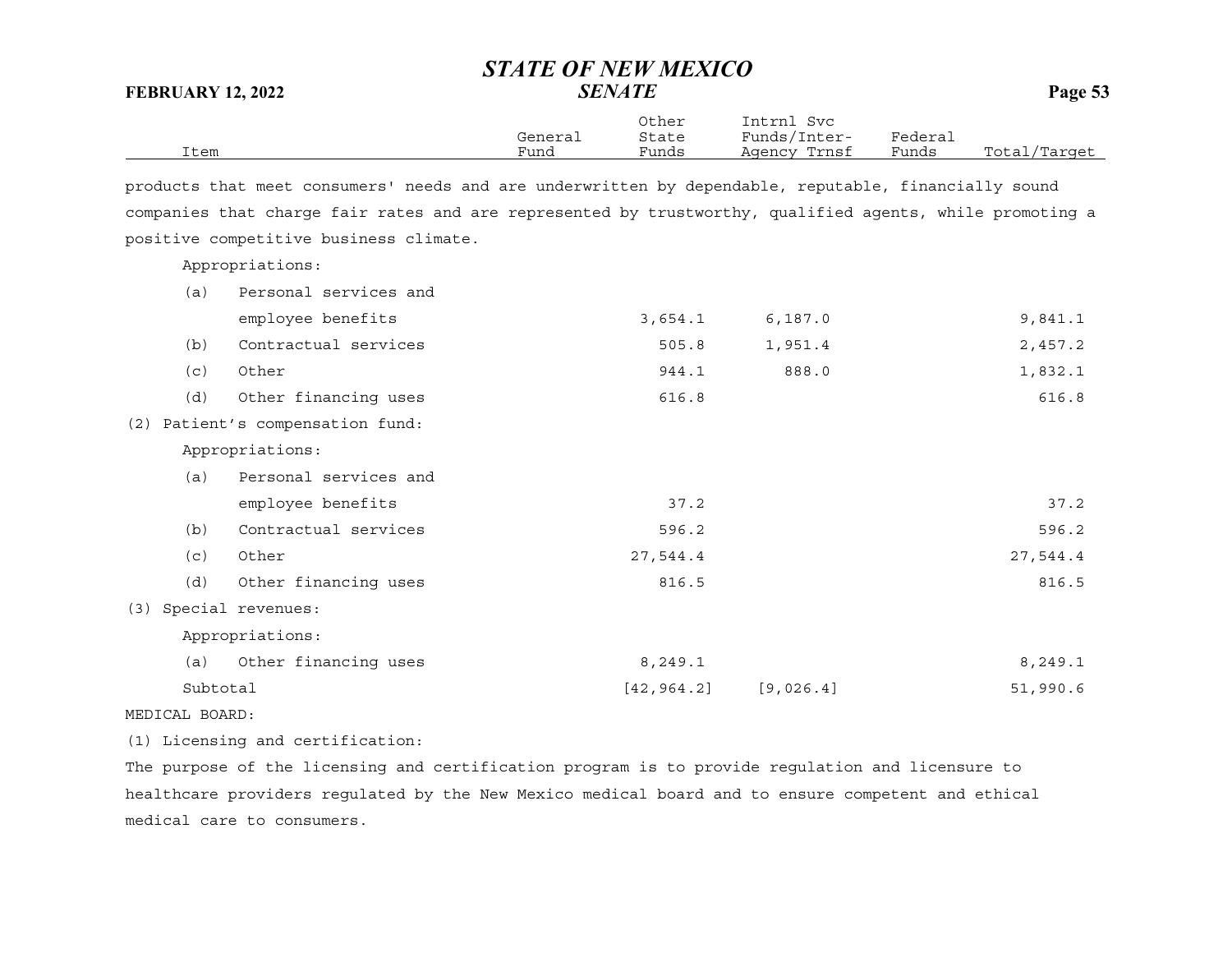|          |                       |                 |                         |                                            |                  | o            |
|----------|-----------------------|-----------------|-------------------------|--------------------------------------------|------------------|--------------|
| Item     |                       | General<br>Fund | Other<br>State<br>Funds | Intrnl Svc<br>Funds/Inter-<br>Agency Trnsf | Federal<br>Funds | Total/Target |
|          | Appropriations:       |                 |                         |                                            |                  |              |
| (a)      | Personal services and |                 |                         |                                            |                  |              |
|          | employee benefits     |                 | 1,625.9                 |                                            |                  | 1,625.9      |
| (b)      | Contractual services  |                 | 650.0                   |                                            |                  | 650.0        |
| (c)      | Other                 |                 | 424.1                   |                                            |                  | 424.1        |
| Subtotal |                       |                 | [2, 700.0]              |                                            |                  | 2,700.0      |

BOARD OF NURSING:

(1) Licensing and certification:

The purpose of the licensing and certification program is to provide regulations to nurses, hemodialysis technicians, medication aides and their education and training programs so they provide competent and professional healthcare services to consumers.

Appropriations:

| (a)      | Personal services and |                            |                                                           |         |
|----------|-----------------------|----------------------------|-----------------------------------------------------------|---------|
|          | employee benefits     |                            | 2,212.2                                                   | 2,212.2 |
| (b)      | Contractual services  |                            | 54.4                                                      | 54.4    |
| (c)      | Other                 |                            | 954.6                                                     | 954.6   |
| (d)      | Other financing uses  | 50.0                       |                                                           |         |
|          | Performance measures: |                            |                                                           |         |
|          | (a) Explanatory:      |                            | Number of certified registered nurse anesthetist licenses |         |
|          |                       | active on June 30          |                                                           |         |
|          | (b) Output:           |                            | Number of advanced practice nurses contacted regarding    |         |
|          |                       |                            | high-risk prescribing and prescription monitoring program |         |
|          |                       |                            | compliance, based on the pharmacy board's prescription    |         |
|          |                       | monitoring program reports |                                                           | 300     |
| Subtotal |                       |                            | [3, 271, 2]                                               | 3.271.2 |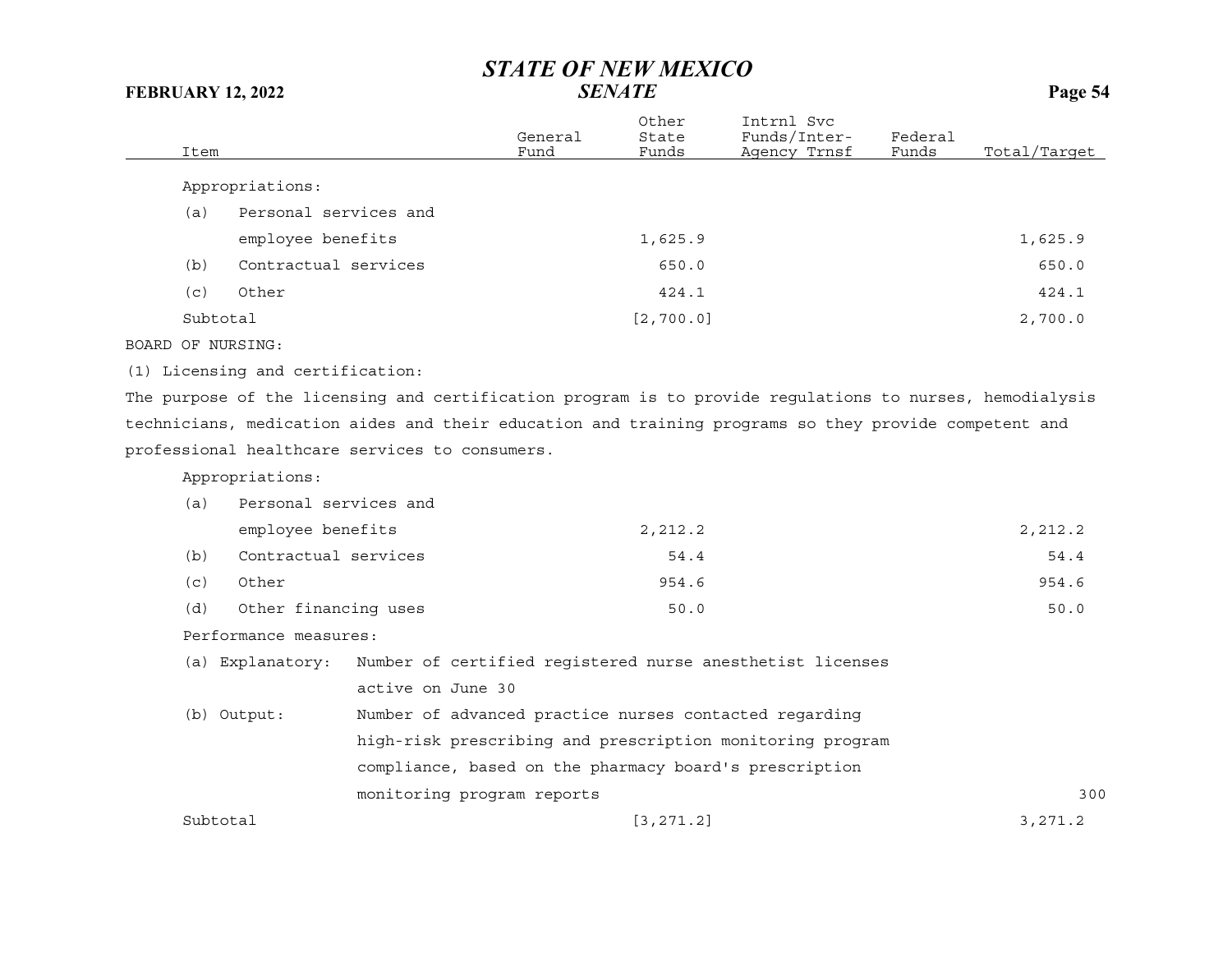| Item       |                                                                                                         | General<br>Fund | Other<br>State<br>Funds | Intrnl Svc<br>Funds/Inter-<br>Agency Trnsf | Federal<br>Funds | Total/Target |
|------------|---------------------------------------------------------------------------------------------------------|-----------------|-------------------------|--------------------------------------------|------------------|--------------|
|            | NEW MEXICO STATE FAIR:                                                                                  |                 |                         |                                            |                  |              |
|            | The purpose of the state fair program is to promote the New Mexico state fair as a year-round operation |                 |                         |                                            |                  |              |
|            | with venues, events and facilities that provide for greater use of the assets of the agency.            |                 |                         |                                            |                  |              |
|            | Appropriations:                                                                                         |                 |                         |                                            |                  |              |
| (a)        | Personal services and                                                                                   |                 |                         |                                            |                  |              |
|            | employee benefits                                                                                       |                 | 7,700.0                 |                                            |                  | 7,700.0      |
| (b)        | Contractual services                                                                                    | 100.0           | 3,160.0                 |                                            |                  | 3, 260.0     |
| (c)        | Other                                                                                                   | 100.0           | 3,430.0                 |                                            |                  | 3,530.0      |
|            | The general fund appropriations to the New Mexico state fair include two hundred thousand dollars       |                 |                         |                                            |                  |              |
|            | (\$200,000) for the African American performing arts center foundation.                                 |                 |                         |                                            |                  |              |
|            | Performance measures:                                                                                   |                 |                         |                                            |                  |              |
|            | Number of paid attendees at annual state fair event<br>(a) Output:                                      |                 |                         |                                            |                  | 430,000      |
| Subtotal   |                                                                                                         | [200.0]         | [14, 290.0]             |                                            |                  | 14,490.0     |
|            | STATE BOARD OF LICENSURE FOR PROFESSIONAL                                                               |                 |                         |                                            |                  |              |
|            | ENGINEERS AND PROFESSIONAL SURVEYORS:                                                                   |                 |                         |                                            |                  |              |
|            | (1) Regulation and licensing:                                                                           |                 |                         |                                            |                  |              |
|            | The purpose of the regulation and licensing program is to regulate the practices of engineering and     |                 |                         |                                            |                  |              |
|            | surveying in the state as they relate to the welfare of the public in safeguarding life, health and     |                 |                         |                                            |                  |              |
|            | property and to provide consumers with licensed professional engineers and licensed professional        |                 |                         |                                            |                  |              |
| surveyors. |                                                                                                         |                 |                         |                                            |                  |              |
|            | Appropriations:                                                                                         |                 |                         |                                            |                  |              |
| (a)        | Personal services and                                                                                   |                 |                         |                                            |                  |              |
|            | employee benefits                                                                                       |                 | 629.3                   |                                            |                  | 629.3        |
| (b)        | Contractual services                                                                                    |                 | 296.1                   |                                            |                  | 296.1        |
| (c)        | Other                                                                                                   |                 | 318.9                   |                                            |                  | 318.9        |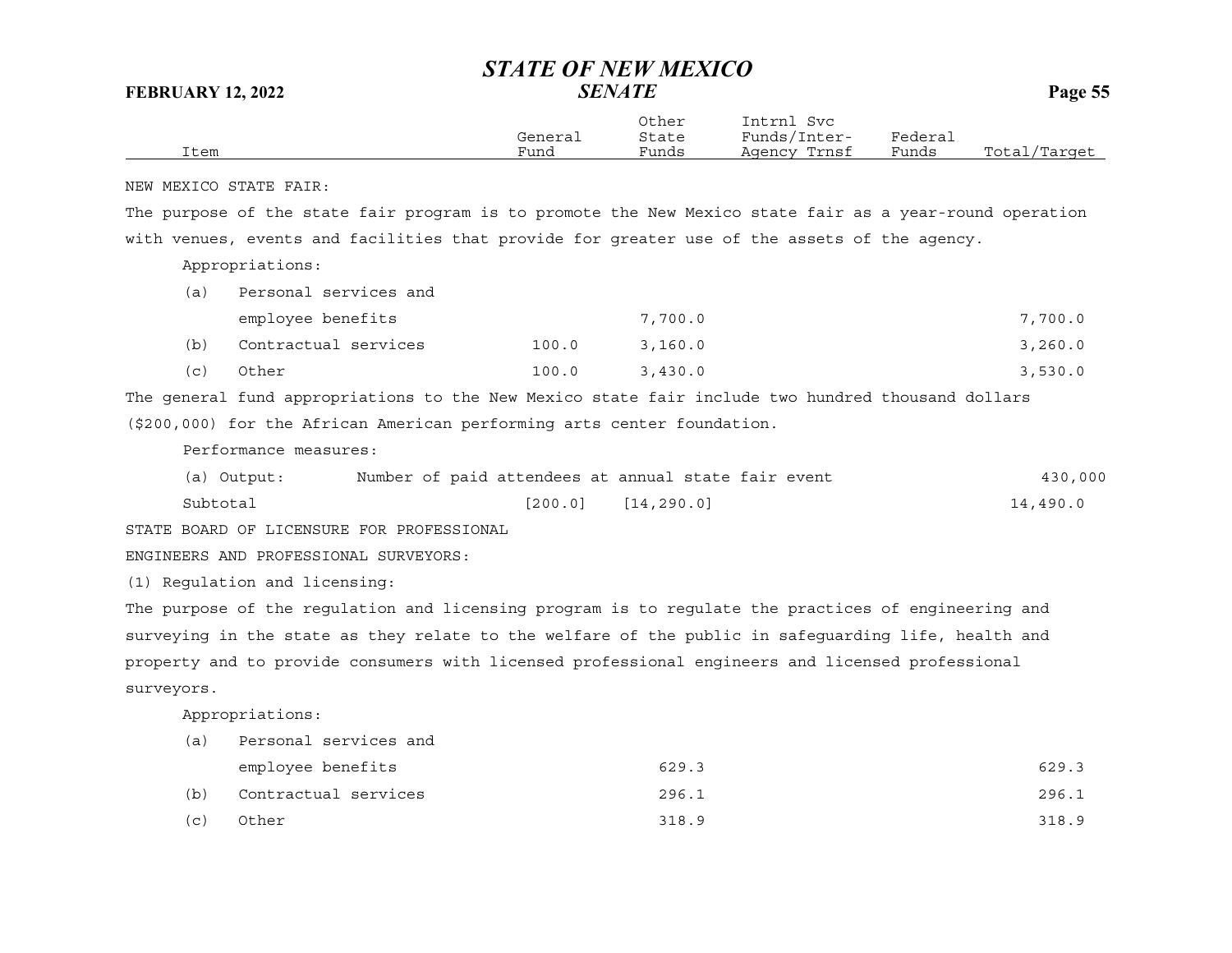| Item     | General<br>Fund | Other<br>State<br>Funds | Intrnl Svc<br>Funds/Inter-<br>Agency Trnsf | Federal<br>Funds | Total/Target |
|----------|-----------------|-------------------------|--------------------------------------------|------------------|--------------|
| Subtotal |                 | [1, 244.3]              |                                            |                  | l,244.3      |

GAMING CONTROL BOARD:

(1) Gaming control:

The purpose of the gaming control board is to provide strictly regulated gaming activities and to promote responsible gaming to the citizens of New Mexico so they can attain a strong level of confidence in the board's administration of gambling laws and assurance the state has competitive gaming free from criminal and corruptive elements and influences.

Appropriations:

| (a)      | Personal services and |            |         |
|----------|-----------------------|------------|---------|
|          | employee benefits     | 4,188.0    | 4,188.0 |
| (b)      | Contractual services  | 65.3       | 65.3    |
| (c)      | Other                 | 1,630.0    | 1,630.0 |
| Subtotal |                       | [5, 883.3] | 5,883.3 |

STATE RACING COMMISSION:

(1) Horse racing regulation:

The purpose of the horse racing regulation program is to provide regulation in an equitable manner to New Mexico's parimutuel horse racing industry and to protect the interest of wagering patrons and the state of New Mexico in a manner that promotes a climate of economic prosperity for horsemen, horse owners and racetrack management.

Appropriations:

| (a) | Personal services and |         |       |       |         |
|-----|-----------------------|---------|-------|-------|---------|
|     | employee benefits     | 1,650.5 |       |       | 1,650.5 |
| (b) | Contractual services  | 569.9   | 300.0 | 700.0 | 1,569.9 |
| (c) | Other                 | 256.3   |       |       | 256.3   |

Performance measures: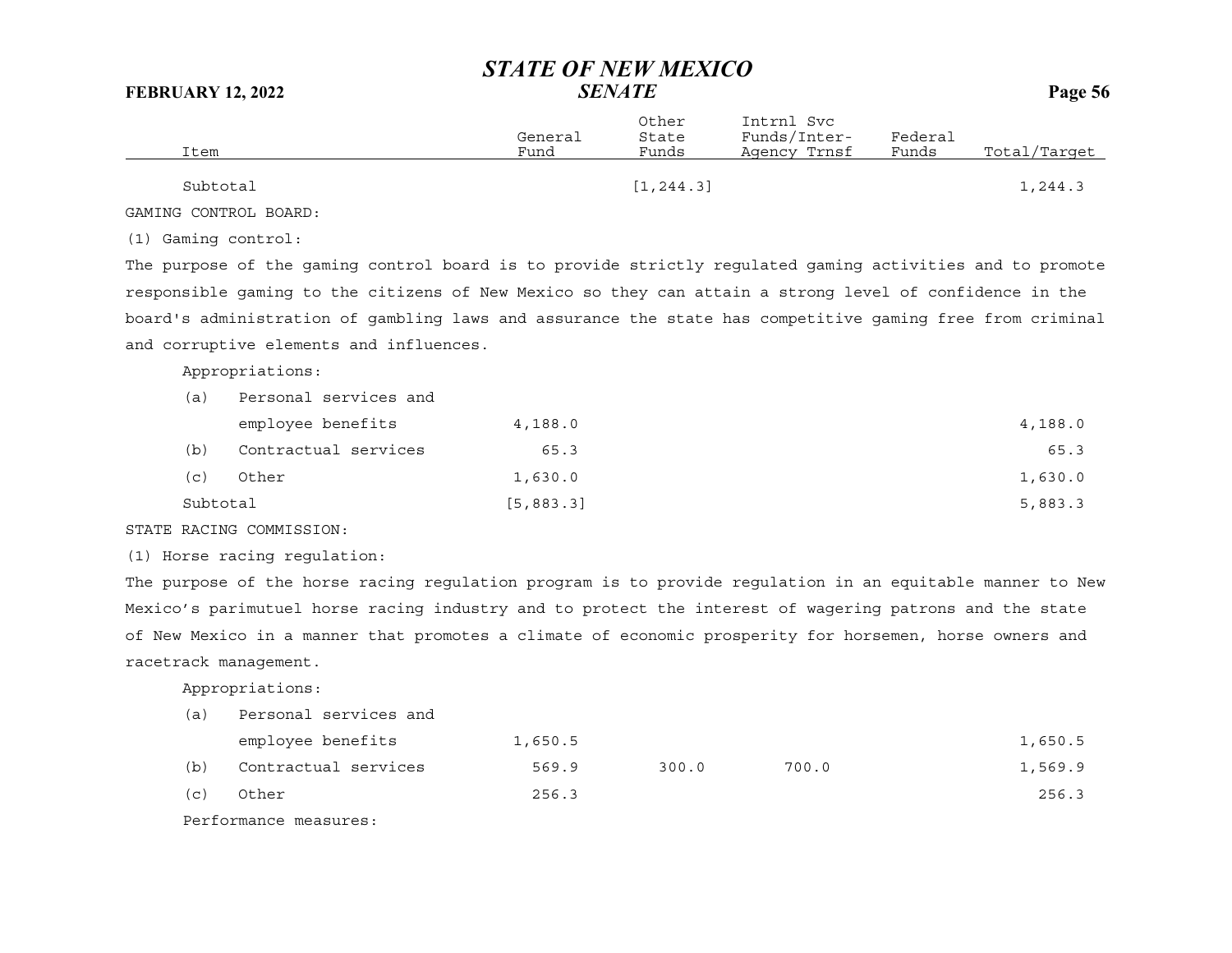| Item |                               |                                                               | General<br>Fund | Other<br>State<br>Funds | Intrnl Svc<br>Funds/Inter-<br>Agency Trnsf                                                               | Federal<br>Funds | Total/Target   |
|------|-------------------------------|---------------------------------------------------------------|-----------------|-------------------------|----------------------------------------------------------------------------------------------------------|------------------|----------------|
|      | (a) Outcome:                  |                                                               |                 |                         | Percent of equine samples testing positive for illegal                                                   |                  |                |
|      |                               | substances                                                    |                 |                         |                                                                                                          |                  | 1 <sup>°</sup> |
|      |                               |                                                               |                 |                         |                                                                                                          |                  |                |
|      | (b) Explanatory:              |                                                               |                 |                         | Amount collected from parimutuel revenues, in millions                                                   |                  |                |
|      | (c) Explanatory:              | Number of horse fatalities per one thousand starts            |                 |                         |                                                                                                          |                  |                |
|      | Subtotal                      |                                                               | [2, 476.7]      | [300.0]                 | [700.0]                                                                                                  |                  | 3,476.7        |
|      | BOARD OF VETERINARY MEDICINE: |                                                               |                 |                         |                                                                                                          |                  |                |
|      |                               | (1) Veterinary licensing and regulatory:                      |                 |                         |                                                                                                          |                  |                |
|      |                               |                                                               |                 |                         | The purpose of the veterinary licensing and regulatory program is to regulate the profession of          |                  |                |
|      |                               |                                                               |                 |                         | veterinary medicine in accordance with the Veterinary Practice Act and to promote continuous improvement |                  |                |
|      |                               | in veterinary practices and management to protect the public. |                 |                         |                                                                                                          |                  |                |
|      | Appropriations:               |                                                               |                 |                         |                                                                                                          |                  |                |
| (a)  | Personal services and         |                                                               |                 |                         |                                                                                                          |                  |                |
|      | employee benefits             |                                                               |                 | 243.0                   |                                                                                                          |                  | 243.0          |
| (b)  | Contractual services          |                                                               |                 | 139.3                   |                                                                                                          |                  | 139.3          |
| (c)  | Other                         |                                                               |                 | 43.1                    |                                                                                                          |                  | 43.1           |
|      | Subtotal                      |                                                               |                 | [425.4]                 |                                                                                                          |                  | 425.4          |
|      |                               | CUMBRES AND TOLTEC SCENIC RAILROAD COMMISSION:                |                 |                         |                                                                                                          |                  |                |
|      |                               |                                                               |                 |                         | The purpose of the Cumbres and Toltec scenic railroad commission is to provide railroad excursions       |                  |                |
|      |                               | through, into and over the scenic San Juan mountains          |                 |                         |                                                                                                          |                  |                |
|      | Appropriations:               |                                                               |                 |                         |                                                                                                          |                  |                |
| (a)  | Personal services and         |                                                               |                 |                         |                                                                                                          |                  |                |
|      | employee benefits             |                                                               | 121.2           |                         |                                                                                                          |                  | 121.2          |
| (b)  | Contractual services          |                                                               | 232.1           | 5,967.0                 |                                                                                                          |                  | 6, 199.1       |
| (c)  | Other                         |                                                               | 9.5             |                         |                                                                                                          |                  | 9.5            |
|      | Performance measures:         |                                                               |                 |                         |                                                                                                          |                  |                |
|      |                               |                                                               |                 |                         |                                                                                                          |                  |                |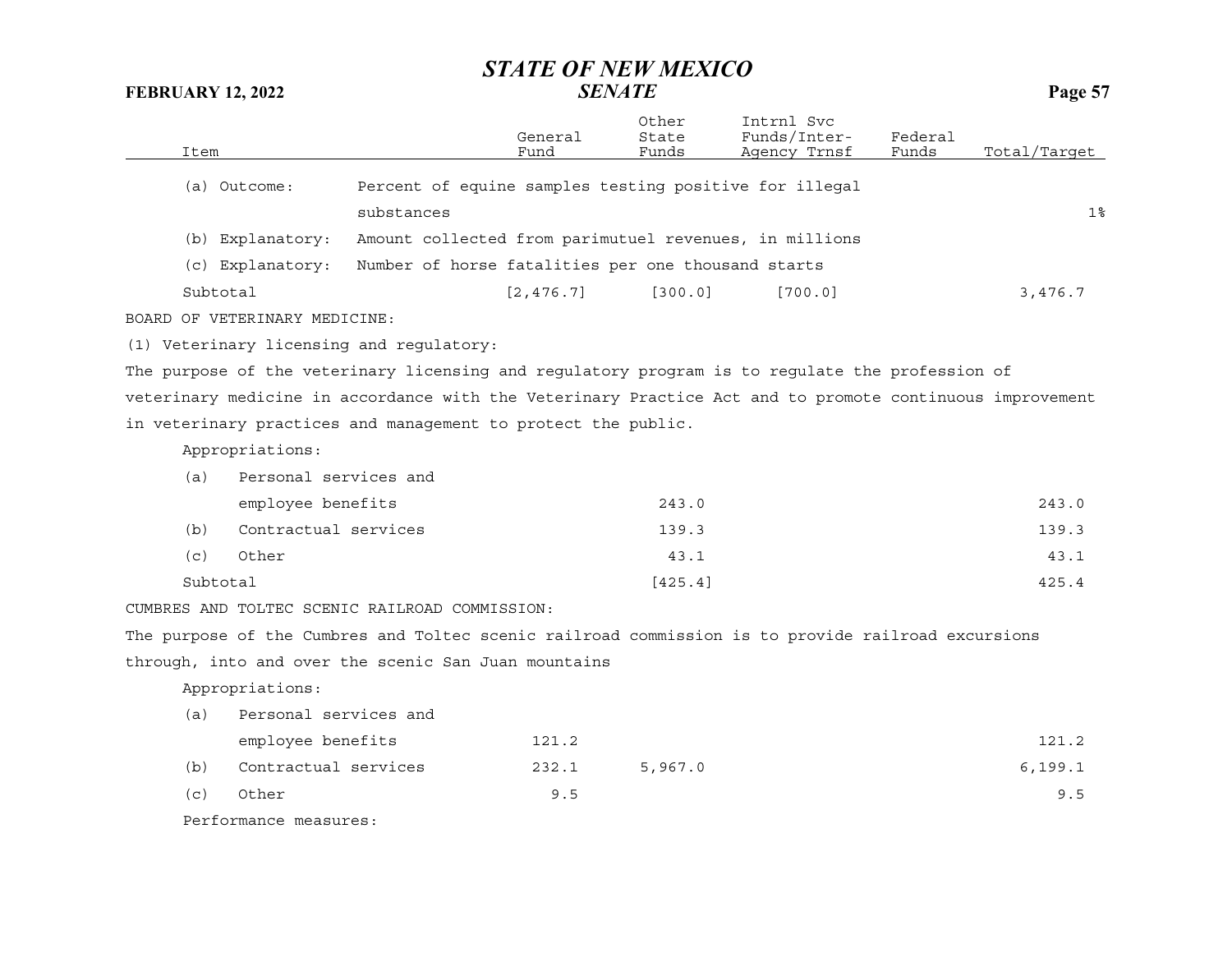|              | General                    | Other<br>State | Intrnl Svc<br>Funds/Inter- | Federal |              |
|--------------|----------------------------|----------------|----------------------------|---------|--------------|
| Item         | Fund                       | Funds          | Agency Trnsf               | Funds   | Total/Target |
| (a) Outcome: | Total number of passengers |                |                            |         | 37,654       |
|              |                            |                |                            |         |              |
| Subtotal     | [362.8]                    | [5, 967.0]     |                            |         | 6,329.8      |

OFFICE OF MILITARY BASE PLANNING AND SUPPORT:

The purpose of the office of military base planning and support is to provide advice to the governor and lieutenant governor on New Mexico's four military installations, to work with community support groups, to ensure that state initiatives are complementary of community actions and to identify and address appropriate state-level issues that will contribute to the long-term viability of New Mexico military installations.

Appropriations:

| (a)      | Personal services and |         |       |
|----------|-----------------------|---------|-------|
|          | employee benefits     | 187.0   | 187.0 |
| (b)      | Contractual services  | 79.2    | 79.2  |
| (c)      | Other                 | 30.0    | 30.0  |
| Subtotal |                       | [296.2] | 296.2 |

### SPACEPORT AUTHORITY:

The purpose of the spaceport authority is to finance, design, develop, construct, equip and safely operate spaceport America and thereby generate significant high technology economic development throughout the state.

Appropriations:

| (a) | Personal services and |         |         |         |
|-----|-----------------------|---------|---------|---------|
|     | employee benefits     | 2,561.1 | 46.2    | 2,607.3 |
| (b) | Contractual services  | 1,128.0 | 4,510.1 | 5,638.1 |
| (c) | Other                 | 101.8   | 2,302.7 | 2,404.5 |
|     |                       |         |         |         |

Performance measures:

(a) Output: Number of aerospace customers and tenants 20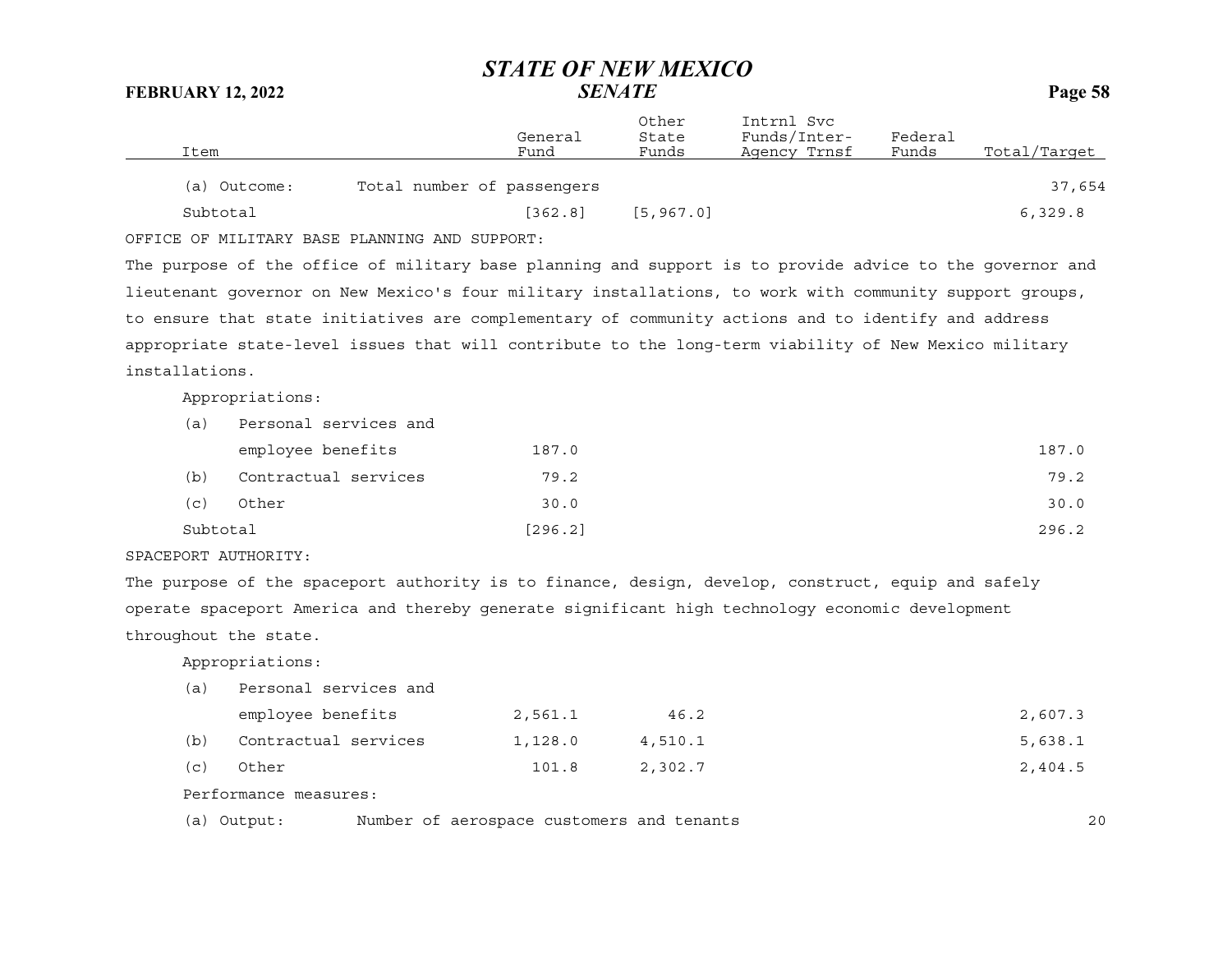| Item                        | General<br>Fund | Other<br>State<br>Funds | Intrnl Svc<br>Funds/Inter-<br>Agency Trnsf | Federal<br>Funds | Total/Target |
|-----------------------------|-----------------|-------------------------|--------------------------------------------|------------------|--------------|
| Subtotal                    | [3, 790.9]      | [6, 859, 0]             |                                            |                  | 10,649.9     |
| TOTAL COMMERCE AND INDUSTRY | 77,121.2        | 104,088.9               | 21,374.4                                   | 1,149.6          | 203,734.1    |

**E. AGRICULTURE, ENERGY AND NATURAL RESOURCES**

CULTURAL AFFAIRS DEPARTMENT:

(1) Museums and historic sites:

The purpose of the museums and historic sites program is to develop and enhance the quality of state museums and monuments by providing the highest standards in exhibitions, performances and programs showcasing the arts, history and science of New Mexico and cultural traditions worldwide.

Appropriations:

| (a) | Personal services and |          |         |      |      |          |
|-----|-----------------------|----------|---------|------|------|----------|
|     | employee benefits     | 19,853.3 | 2,498.6 | 25.0 | 63.6 | 22,440.5 |
| (b) | Contractual services  | 623.0    | 461.9   |      |      | 1,084.9  |
| (c) | Other                 | 4,287.3  | 1,591.3 |      |      | 5,878.6  |

Performance measures:

| (a) Outcome: | Number of people served through programs and services       |             |
|--------------|-------------------------------------------------------------|-------------|
|              | offered by museums and historic sites                       | 1,550,000   |
| (b) Outcome: | Amount of earned revenue from admissions, rentals and other |             |
|              | activity                                                    | \$4,310,000 |

(2) Preservation:

The purpose of the preservation program is to identify, study and protect New Mexico's unique cultural resources, including its archaeological sites, architectural and engineering achievements, cultural landscapes and diverse heritage.

Appropriations:

| (a) Personal services and |       |       |       |       |         |  |  |
|---------------------------|-------|-------|-------|-------|---------|--|--|
| employee benefits         | 786.6 | 894.9 | 140.7 | 825.8 | 2,648.0 |  |  |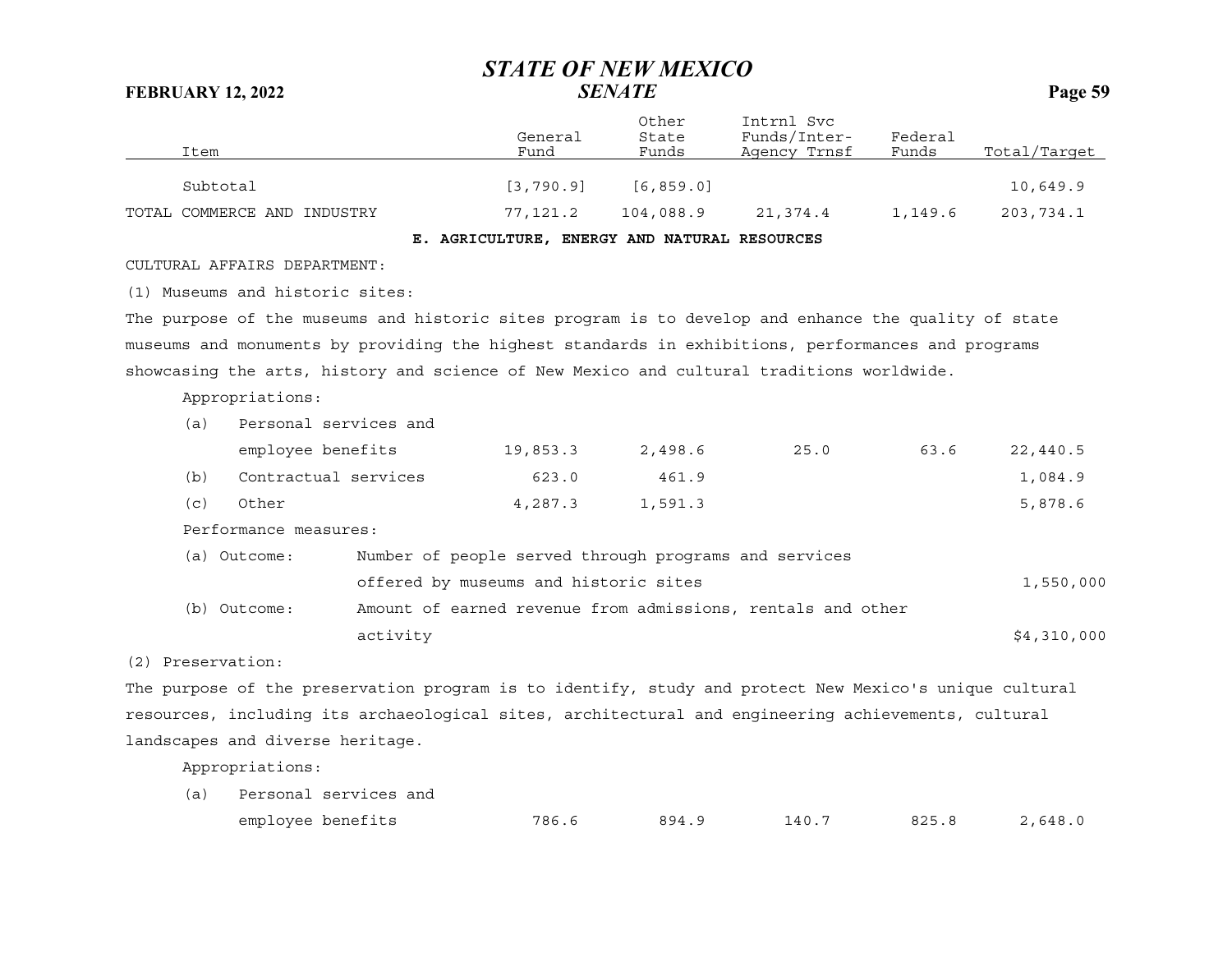Other Intrnl Svc

| Item |                      | General<br>Fund | State<br>Funds | Funds/Inter-<br>Agency Trnsf | Federal<br>Funds | Total/Target |
|------|----------------------|-----------------|----------------|------------------------------|------------------|--------------|
| (b)  | Contractual services |                 | 169.6          | 18.2                         | 125.6            | 313.4        |
| (C)  | Other                | 71.8            | 176.6          | 19.4                         | 225.3            | 493.1        |

The other state funds appropriations to the preservation program of the cultural affairs department include one million dollars (\$1,000,000) from the department of transportation for archaeological studies as needed for highway projects.

(3) Library services:

The purpose of the library services program is to empower libraries to support the educational, economic and health goals of their communities and to deliver direct library and information services to those who need them.

Appropriations:

| (a)   | Personal services and |         |       |       |         |
|-------|-----------------------|---------|-------|-------|---------|
|       | employee benefits     | 2,114.2 |       | 741.9 | 2,856.1 |
| (b)   | Contractual services  | 74.1    |       | 7.8   | 81.9    |
| ( C ) | Other                 | 1,675.1 | 201.0 | 901.5 | 2,777.6 |

Performance measures:

| (a) Output: |  | Number of library transactions using electronic resources |  |  |           |
|-------------|--|-----------------------------------------------------------|--|--|-----------|
|             |  | funded by the New Mexico state library                    |  |  | 5,815,000 |

(4) Arts:

The purpose of the arts program is to preserve, enhance and develop the arts in New Mexico through partnerships, public awareness and education.

Appropriations:

| (a) | Personal services and |       |       |         |  |  |
|-----|-----------------------|-------|-------|---------|--|--|
|     | employee benefits     | 724.6 | 168.5 | 893.1   |  |  |
| (b) | Contractual services  | 745.0 | 398.1 | 1,143.1 |  |  |
| (c) | Other                 | 123.4 | 49.9  | 173.3   |  |  |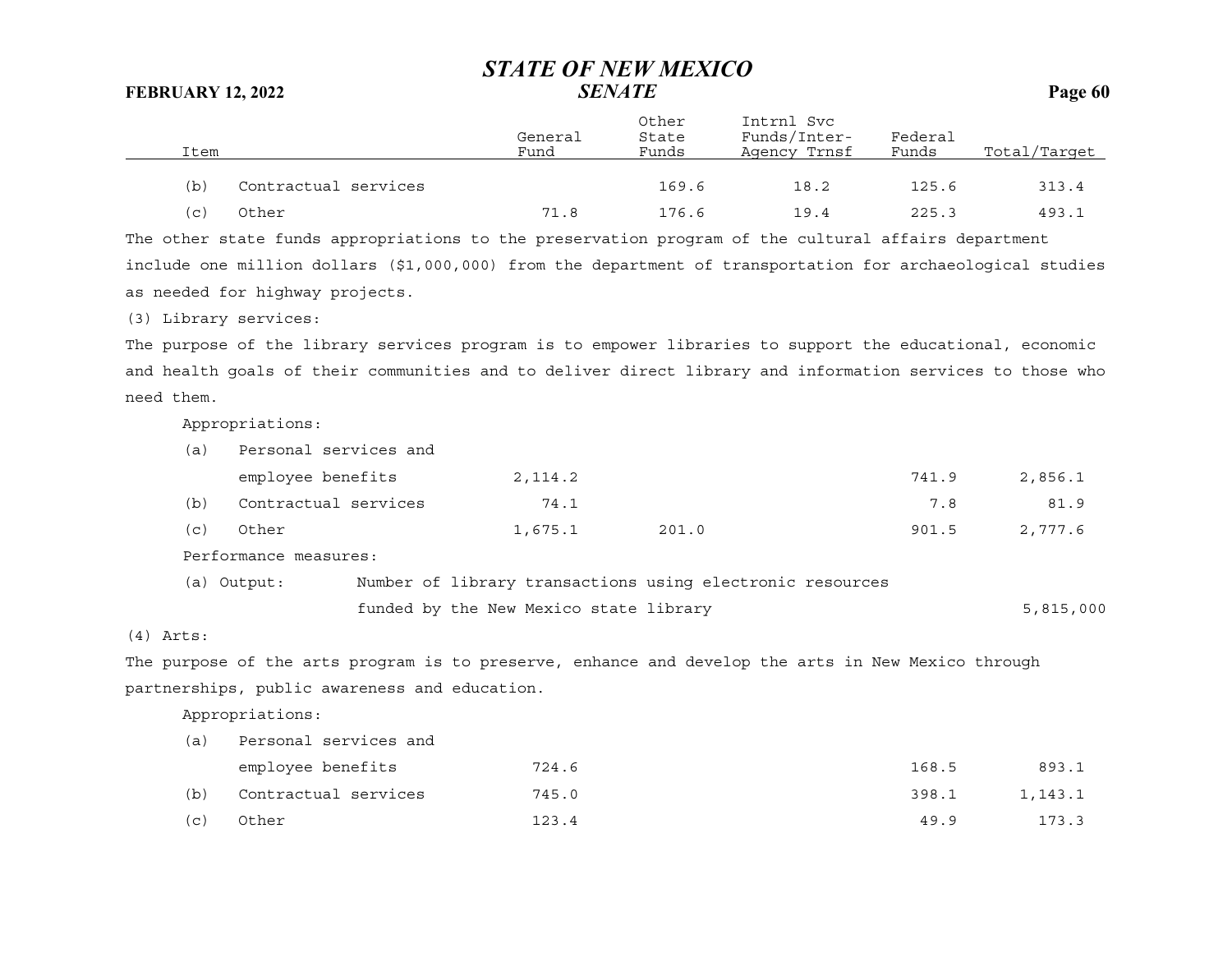|          |                                                                                                          | General     | Other<br>State | Intrnl Svc<br>Funds/Inter- | Federal    |              |
|----------|----------------------------------------------------------------------------------------------------------|-------------|----------------|----------------------------|------------|--------------|
| Item     |                                                                                                          | Fund        | Funds          | Agency Trnsf               | Funds      | Total/Target |
|          | (5) Program support:                                                                                     |             |                |                            |            |              |
|          | The purpose of program support is to deliver effective, efficient, high-quality services in concert with |             |                |                            |            |              |
|          | the core agenda of the governor.                                                                         |             |                |                            |            |              |
|          | Appropriations:                                                                                          |             |                |                            |            |              |
| (a)      | Personal services and                                                                                    |             |                |                            |            |              |
|          | employee benefits                                                                                        | 3,681.9     |                |                            |            | 3,681.9      |
| (b)      | Contractual services                                                                                     | 378.0       | 35.9           |                            |            | 413.9        |
| (c)      | Other                                                                                                    | 284.2       |                |                            |            | 284.2        |
| Subtotal |                                                                                                          | [35, 422.5] | [6, 029.8]     | [203.3]                    | [3, 508.0] | 45, 163.6    |
|          | NEW MEXICO LIVESTOCK BOARD:                                                                              |             |                |                            |            |              |
|          | (1) Livestock inspection:                                                                                |             |                |                            |            |              |
|          | The purpose of the livestock inspection program is to protect the livestock industry from loss of        |             |                |                            |            |              |
|          | livestock by theft or straying and to help control the spread of dangerous livestock diseases.           |             |                |                            |            |              |
|          | Appropriations:                                                                                          |             |                |                            |            |              |
| (a)      | Personal services and                                                                                    |             |                |                            |            |              |
|          | employee benefits                                                                                        | 1,407.8     | 4,078.0        |                            |            | 5,485.8      |
| (b)      | Contractual services                                                                                     | 100.0       | 166.4          |                            |            | 266.4        |
| (c)      | Other                                                                                                    | 709.8       | 902.6          |                            |            | 1,612.4      |
|          | (2) Meat inspection:                                                                                     |             |                |                            |            |              |
|          | Appropriations:                                                                                          |             |                |                            |            |              |
| (a)      | Personal services and                                                                                    |             |                |                            |            |              |
|          | employee benefits                                                                                        | 782.1       |                |                            |            | 782.1        |
| (b)      | Contractual services                                                                                     | 8.4         |                |                            |            | 8.4          |
| (c)      | Other                                                                                                    | 174.4       |                |                            |            | 174.4        |
| Subtotal |                                                                                                          | [3, 182.5]  | [5, 147.0]     |                            |            | 8,329.5      |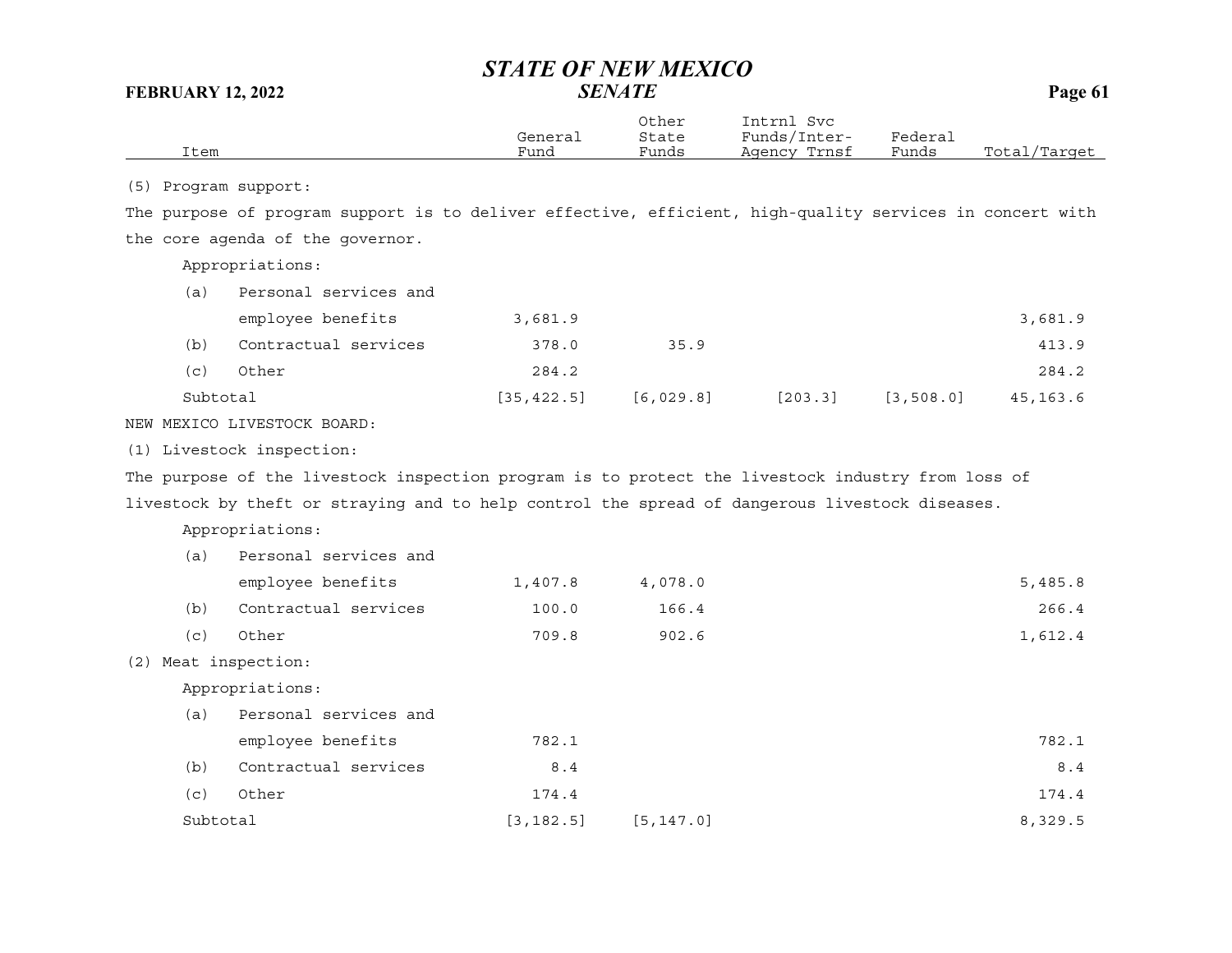| Item                  |                              |                                                                                                          | General<br>Fund | Other<br>State<br>Funds | Intrnl Svc<br>Funds/Inter-<br>Agency Trnsf | Federal<br>Funds | Total/Target |
|-----------------------|------------------------------|----------------------------------------------------------------------------------------------------------|-----------------|-------------------------|--------------------------------------------|------------------|--------------|
|                       | DEPARTMENT OF GAME AND FISH: |                                                                                                          |                 |                         |                                            |                  |              |
| (1) Field operations: |                              |                                                                                                          |                 |                         |                                            |                  |              |
|                       |                              | The purpose of the field operations program is to promote and assist the implementation of law           |                 |                         |                                            |                  |              |
|                       |                              | enforcement, habitat and public outreach programs throughout the state.                                  |                 |                         |                                            |                  |              |
|                       | Appropriations:              |                                                                                                          |                 |                         |                                            |                  |              |
| (a)                   | Personal services and        |                                                                                                          |                 |                         |                                            |                  |              |
|                       | employee benefits            |                                                                                                          |                 | 7,986.3                 |                                            | 312.4            | 8,298.7      |
| (b)                   | Contractual services         |                                                                                                          |                 | 128.7                   |                                            |                  | 128.7        |
| (c)                   | Other                        |                                                                                                          |                 | 2,472.9                 |                                            |                  | 2,472.9      |
|                       | Performance measures:        |                                                                                                          |                 |                         |                                            |                  |              |
|                       | (a) Output:                  | Number of conservation officer hours spent in the field                                                  |                 |                         |                                            |                  |              |
|                       |                              | checking for compliance                                                                                  |                 |                         |                                            |                  | 56,000       |
|                       | (2) Conservation services:   |                                                                                                          |                 |                         |                                            |                  |              |
|                       |                              | The purpose of the conservation services program is to provide information and technical guidance to any |                 |                         |                                            |                  |              |
|                       |                              | person wishing to conserve and enhance wildlife habitat and recover indigenous species of threatened and |                 |                         |                                            |                  |              |
| endangered wildlife.  |                              |                                                                                                          |                 |                         |                                            |                  |              |

Appropriations:

(a) Personal services and employee benefits 6,082.3 6,969.6 13,051.9 (b) Contractual services 1,532.0 2,346.3 3,878.3 (c) Other 3,800.3 4,948.6 8,748.9 (d) Other financing uses 182.3 182.3

The other state funds appropriation to the conservation services program of the department of game and fish in the other financing uses category includes one hundred thousand dollars (\$100,000) from the game protection fund for Ute dam operations and eighty-two thousand three hundred dollars (\$82,300) from the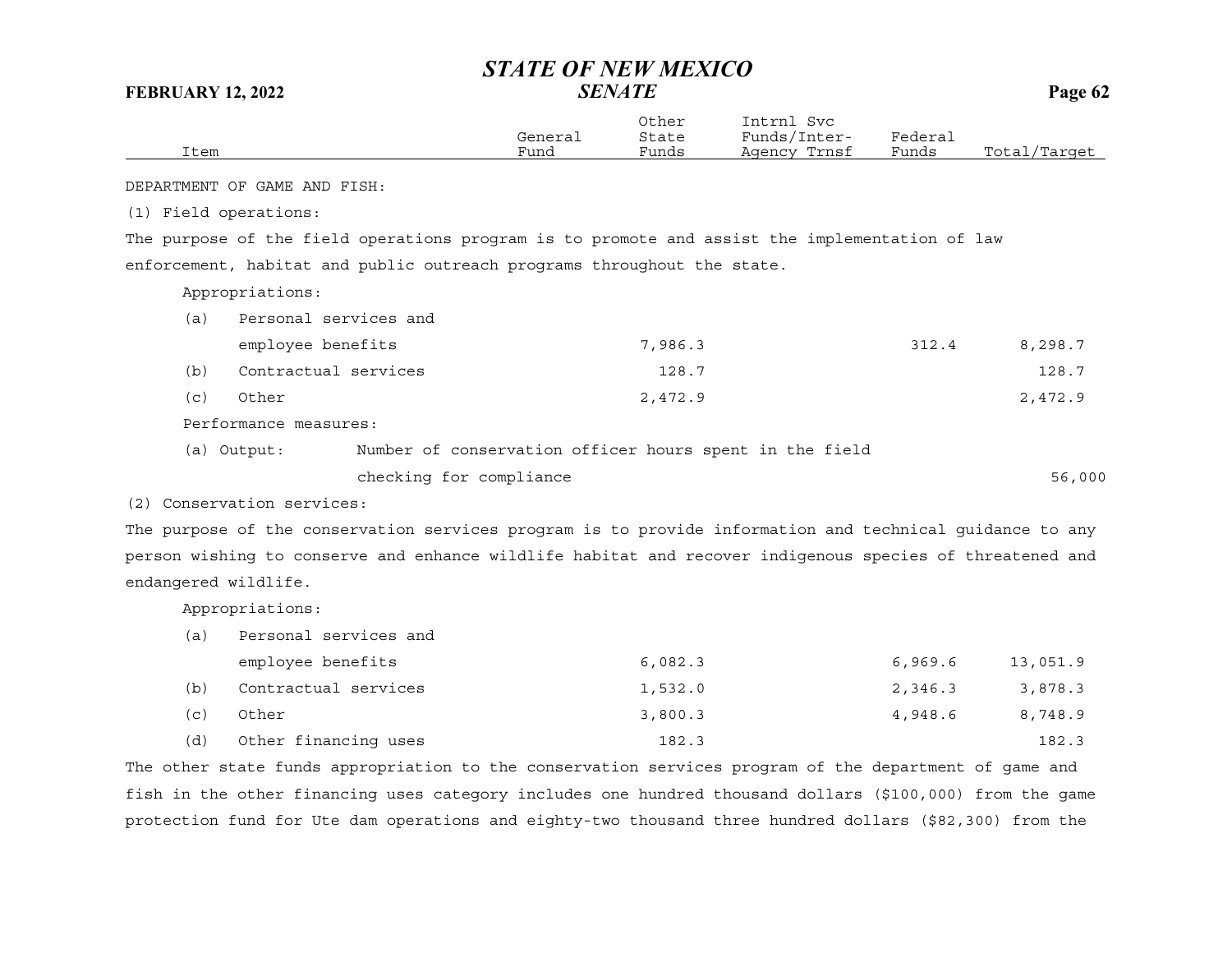|      |         | Other | Intrnl<br>Svc |         |              |
|------|---------|-------|---------------|---------|--------------|
|      | General | State | Funds/Inter-  | Federai |              |
| Item | Fund    | Funds | Agency Trnsf  | Funds   | Total/Target |

game protection fund for Eagle Nest dam operations for the interstate stream compact compliance and water development program of the state engineer. Any unexpended balances remaining at the end of the fiscal year 2023 from these appropriations shall revert to the game protection fund.

Performance measures:

| (a) Outcome: | Number of elk licenses offered on an annual basis in New |         |
|--------------|----------------------------------------------------------|---------|
|              | Mexico                                                   | 35,000  |
| (b) Outcome: | Percent of public hunting licenses drawn by New Mexico   |         |
|              | resident hunters                                         | 84%     |
| (c) Output:  | Annual output of fish from the department's hatchery     |         |
|              | system, in pounds                                        | 660,000 |

(3) Wildlife depredation and nuisance abatement:

The purpose of the wildlife depredation and nuisance abatement program is to provide complaint administration and intervention processes to private landowners, leaseholders and other New Mexicans so they may be relieved of, and precluded from, property damage and annoyances or risks to public safety caused by protected wildlife.

Appropriations:

| a.  | Personal services and |       |       |
|-----|-----------------------|-------|-------|
|     | employee benefits     | 355.2 | 355.2 |
| (b) | Contractual services  | 156.7 | 156.7 |
| (C) | Other                 | 612.1 | 612.1 |
|     |                       |       |       |

Performance measures:

| (a) Outcome: | Percent of depredation complaints resolved within the |     |
|--------------|-------------------------------------------------------|-----|
|              | mandated one-year timeframe                           | 96% |

(4) Program support:

The purpose of program support is to provide an adequate and flexible system of direction, oversight,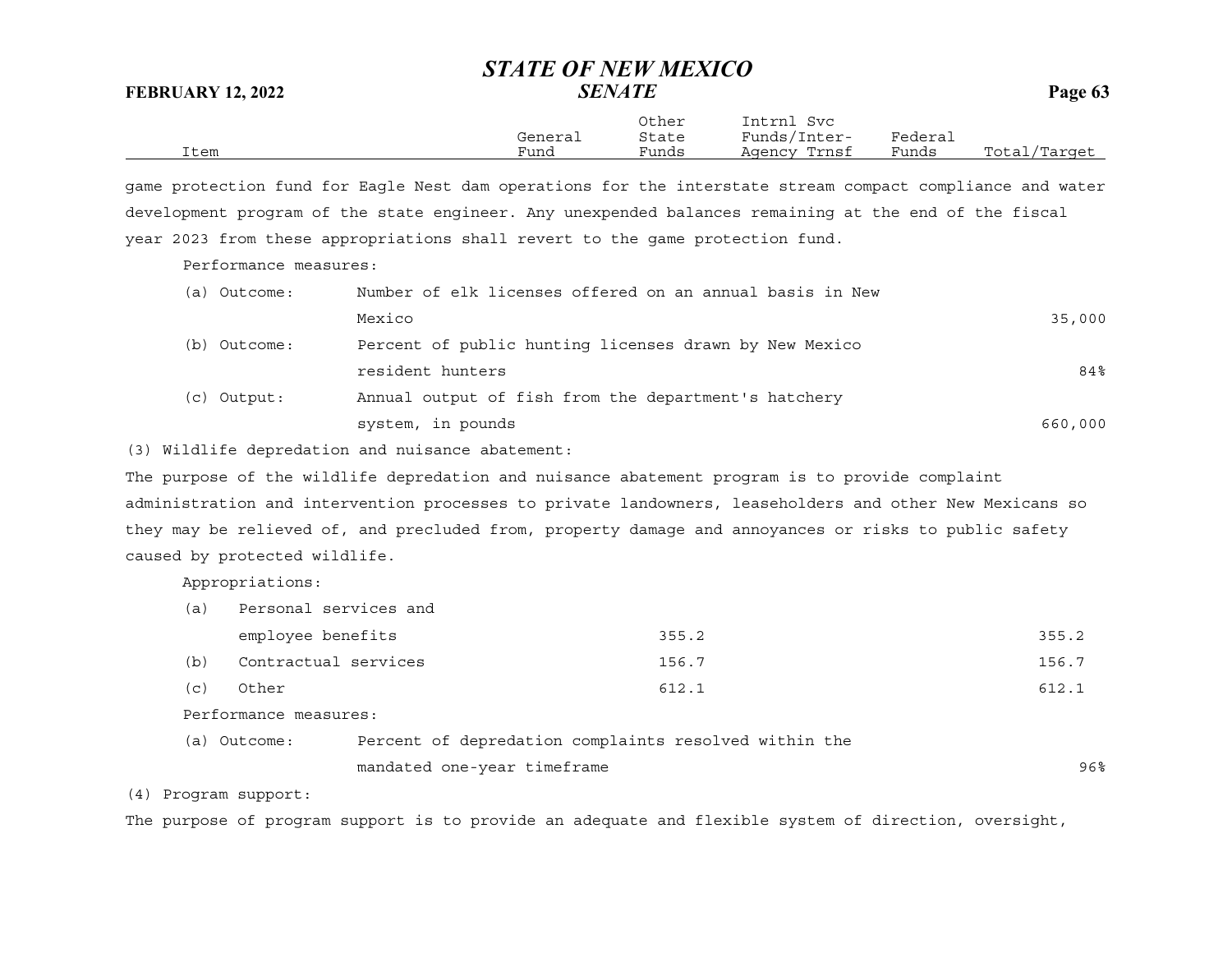| Item                 |  | General<br>Fund                                                                                      | Other<br>State<br>Funds | Intrnl Svc<br>Funds/Inter-<br>Agency Trnsf | Federal<br>Funds | Total/Target |
|----------------------|--|------------------------------------------------------------------------------------------------------|-------------------------|--------------------------------------------|------------------|--------------|
|                      |  | accountability and support to all divisions so they may successfully attain planned outcomes for all |                         |                                            |                  |              |
| department programs. |  |                                                                                                      |                         |                                            |                  |              |

Appropriations:

| (a)      | Personal services and |             |             |          |
|----------|-----------------------|-------------|-------------|----------|
|          | employee benefits     | 4,351.5     | 399.2       | 4,750.7  |
| (b)      | Contractual services  | 612.0       |             | 612.0    |
| (c)      | Other                 | 3,299.5     |             | 3, 299.5 |
| Subtotal |                       | [31, 571.8] | [14, 976.1] | 46,547.9 |

ENERGY, MINERALS AND NATURAL RESOURCES DEPARTMENT:

(1) Energy conservation and management:

The purpose of the energy conservation and management program is to develop and implement clean energy programs to decrease per capita energy consumption; use New Mexico's substantial renewable energy resources; minimize local, regional and global air emissions; lessen dependence on foreign oil and reduce in-state water demands associated with fossil-fueled electrical generation.

Appropriations:

| (a) | Personal services and |         |       |       |         |
|-----|-----------------------|---------|-------|-------|---------|
|     | employee benefits     | 1,378.6 |       | 794.1 | 2,172.7 |
| (b) | Contractual services  | 265.1   | 227.4 | 155.2 | 647.7   |
| (C) | Other                 | 60.7    |       | 929.0 | 989.7   |

(2) Healthy forests:

The purpose of the healthy forests program is to promote the health of New Mexico's forest lands by managing wildfires, mitigating urban-interface fire threats and providing stewardship of private and state forest lands and associated watersheds.

Appropriations:

(a) Personal services and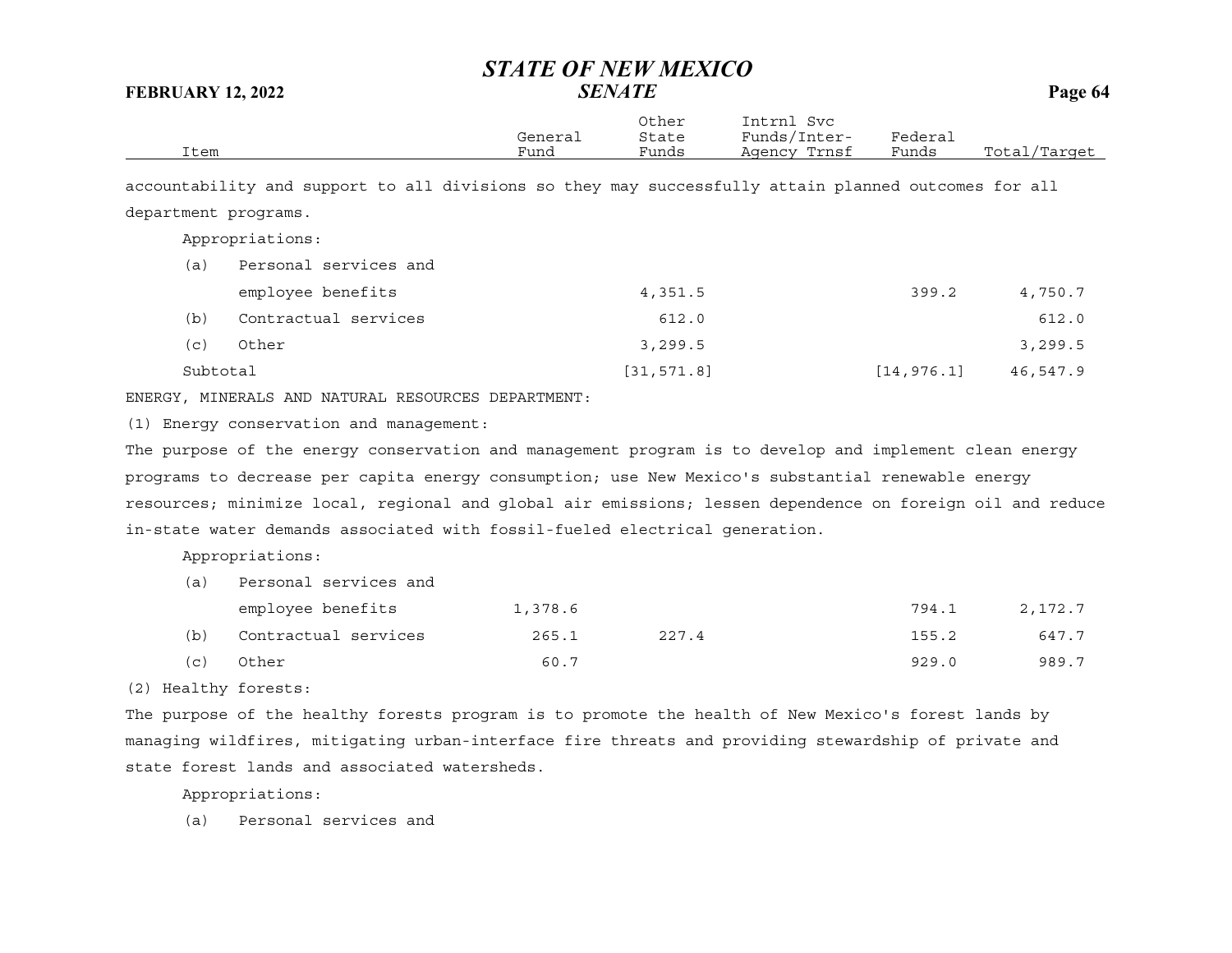| Item             |                       |                                                                                                                                                                                                                                                                                                             | General<br>Fund                                     | Other<br>State<br>Funds     | Intrnl Svc<br>Funds/Inter-<br>Agency Trnsf                                                                | Federal<br>Funds | Total/Target |
|------------------|-----------------------|-------------------------------------------------------------------------------------------------------------------------------------------------------------------------------------------------------------------------------------------------------------------------------------------------------------|-----------------------------------------------------|-----------------------------|-----------------------------------------------------------------------------------------------------------|------------------|--------------|
|                  | employee benefits     |                                                                                                                                                                                                                                                                                                             | 3,705.8                                             | 222.8                       |                                                                                                           | 3,880.3          | 7,808.9      |
| (b)              | Contractual services  |                                                                                                                                                                                                                                                                                                             | 25.5                                                | 47.0                        | 1,500.0                                                                                                   | 770.0            | 2,342.5      |
| (c)              | Other                 |                                                                                                                                                                                                                                                                                                             | 685.9                                               | 307.3                       | 500.0                                                                                                     | 5,743.7          | 7,236.9      |
| (d)              | Other financing uses  |                                                                                                                                                                                                                                                                                                             |                                                     | 56.2                        |                                                                                                           |                  | 56.2         |
|                  | Performance measures: |                                                                                                                                                                                                                                                                                                             |                                                     |                             |                                                                                                           |                  |              |
|                  | (a) Output:           |                                                                                                                                                                                                                                                                                                             | Number of nonfederal wildland firefighters provided |                             |                                                                                                           |                  |              |
|                  |                       |                                                                                                                                                                                                                                                                                                             |                                                     |                             | professional and technical incident command system training                                               |                  | 1,500        |
|                  | (b) Output:           |                                                                                                                                                                                                                                                                                                             | Number of acres treated in New Mexico's forests and |                             |                                                                                                           |                  |              |
|                  |                       | watersheds                                                                                                                                                                                                                                                                                                  |                                                     |                             |                                                                                                           |                  | 14,750       |
| (3) State parks: |                       |                                                                                                                                                                                                                                                                                                             |                                                     |                             |                                                                                                           |                  |              |
|                  |                       |                                                                                                                                                                                                                                                                                                             |                                                     |                             | The purpose of the state parks program is to create the best recreational opportunities possible in state |                  |              |
|                  |                       |                                                                                                                                                                                                                                                                                                             |                                                     |                             | parks by preserving cultural and natural resources, continuously improving facilities and providing       |                  |              |
|                  |                       | quality, fun activities and to do it all efficiently.                                                                                                                                                                                                                                                       |                                                     |                             |                                                                                                           |                  |              |
|                  | Appropriations:       |                                                                                                                                                                                                                                                                                                             |                                                     |                             |                                                                                                           |                  |              |
| (a)              | Personal services and |                                                                                                                                                                                                                                                                                                             |                                                     |                             |                                                                                                           |                  |              |
|                  | employee benefits     |                                                                                                                                                                                                                                                                                                             | 9,085.9                                             | 2,606.4                     |                                                                                                           | 480.5            | 12,172.8     |
| (b)              | Contractual services  |                                                                                                                                                                                                                                                                                                             | 40.0                                                | 1,053.1                     |                                                                                                           | 925.0            | 2,018.1      |
| (c)              | Other                 |                                                                                                                                                                                                                                                                                                             | 343.3                                               | 8,672.6                     | 1,044.0                                                                                                   | 3,280.0          | 13,339.9     |
| (d)              | Other financing uses  |                                                                                                                                                                                                                                                                                                             |                                                     | 1,155.1                     |                                                                                                           |                  | 1,155.1      |
|                  |                       | $\mathbf{a}$ , $\mathbf{a}$ , $\mathbf{a}$ , $\mathbf{a}$ , $\mathbf{a}$ , $\mathbf{a}$ , $\mathbf{a}$ , $\mathbf{a}$ , $\mathbf{a}$ , $\mathbf{a}$ , $\mathbf{a}$ , $\mathbf{a}$ , $\mathbf{a}$ , $\mathbf{a}$ , $\mathbf{a}$ , $\mathbf{a}$ , $\mathbf{a}$ , $\mathbf{a}$ , $\mathbf{a}$ , $\mathbf{a}$ , |                                                     | $\sim$ $\sim$ $\sim$ $\sim$ |                                                                                                           |                  |              |

The general fund appropriations to the state parks program of the energy, minerals and natural resources department include seventy-five thousand dollars (\$75,000) to support Rio Grande trail commission efforts to define viable path routes, mitigate challenges and establish the Rio Grande trail to run the length of the state from Colorado to Texas.

Performance measures:

(a) Explanatory: Number of visitors to state parks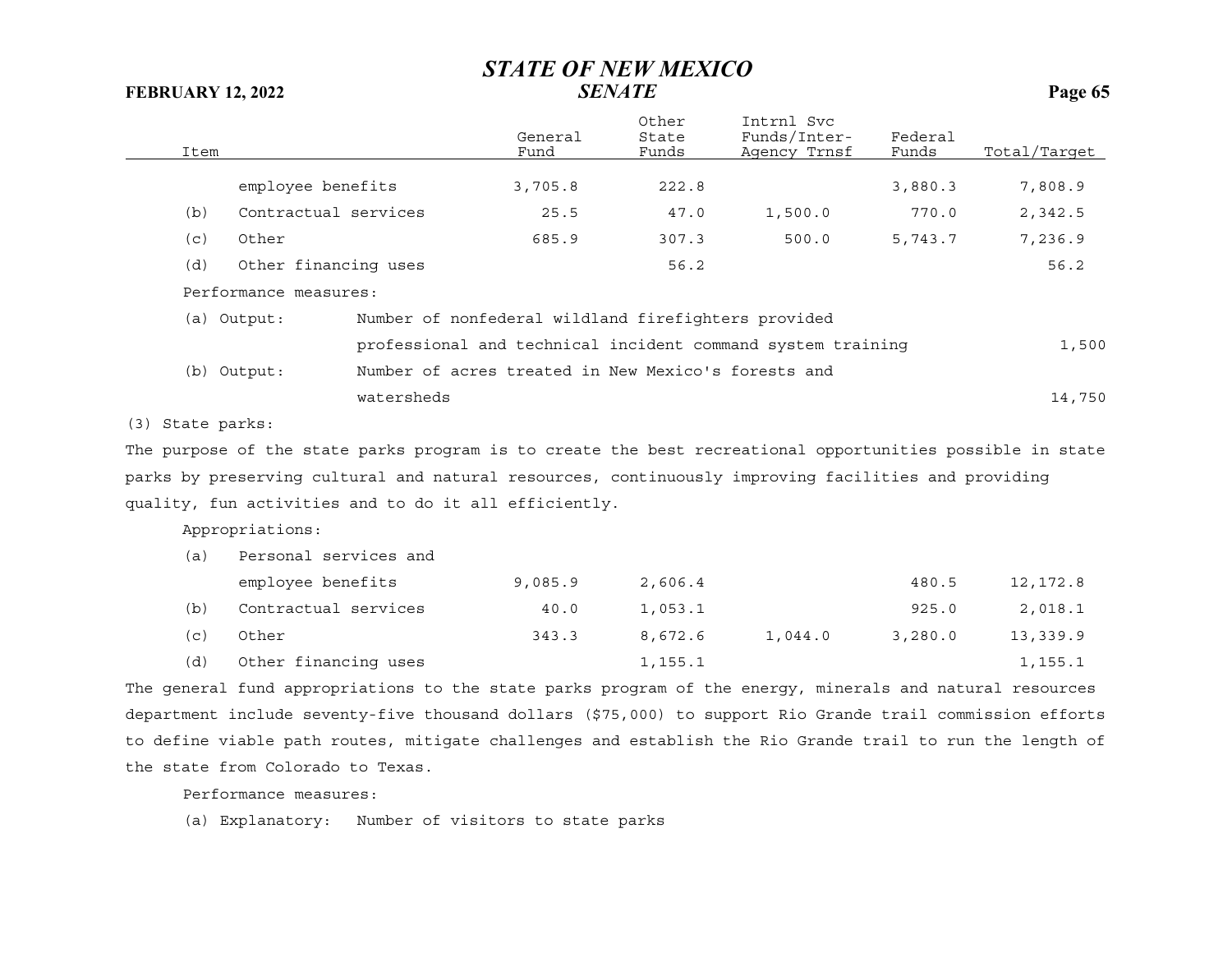|      |         | Other | Intrnl<br>Svc     |                             |                  |
|------|---------|-------|-------------------|-----------------------------|------------------|
|      | General | State | Funds/I<br>Inter- | ${}_{\rm \texttt{Federau}}$ |                  |
| Item | Fund    | Funds | Trnsf<br>Agencv   | Funds                       | Total<br>/Target |

(b) Explanatory: Amount of self-generated revenue per visitor, in dollars

(4) Mine reclamation:

The purpose of the mine reclamation program is to implement the state laws that regulate the operation and reclamation of hard rock and coal mining facilities and to reclaim abandoned mine sites.

Appropriations:

| al) | Personal services and |       |       |      |         |         |  |  |  |
|-----|-----------------------|-------|-------|------|---------|---------|--|--|--|
|     | employee benefits     | 681.2 | 539.0 | 79.2 | 1,821.5 | 3,120.9 |  |  |  |
| (b) | Contractual services  | 1.9   | 28.8  |      | 5,206.3 | 5,237.0 |  |  |  |
| (c) | Other                 | 30.7  | 88.7  | 17.9 | 378.4   | 515.7   |  |  |  |
| (d) | Other financing uses  |       | 48.2  |      |         | 48.2    |  |  |  |

(5) Oil and gas conservation:

The purpose of the oil and gas conservation program is to assure the conservation and responsible development of oil and gas resources through professional, dynamic regulation.

Appropriations:

| (a) | Personal services and |         |         |       |         |
|-----|-----------------------|---------|---------|-------|---------|
|     | employee benefits     | 6,258.7 | 153.3   | 239.2 | 6,651.2 |
| (b) | Contractual services  | 622.6   | 3,397.1 | 450.0 | 4,469.7 |
| (c) | Other                 | 281.8   | 927.2   | 113.3 | 1,322.3 |
| (d) | Other financing uses  |         | 299.7   |       | 299.7   |

Performance measures:

| (a) Output: | Number of inspections of oil and gas wells and associated |        |
|-------------|-----------------------------------------------------------|--------|
|             | facilities                                                | 34,000 |
| (b) Output: | Number of abandoned wells properly plugged                | 50     |

(6) Program leadership and support:

The purpose of the program leadership and support program is to provide leadership, set policy and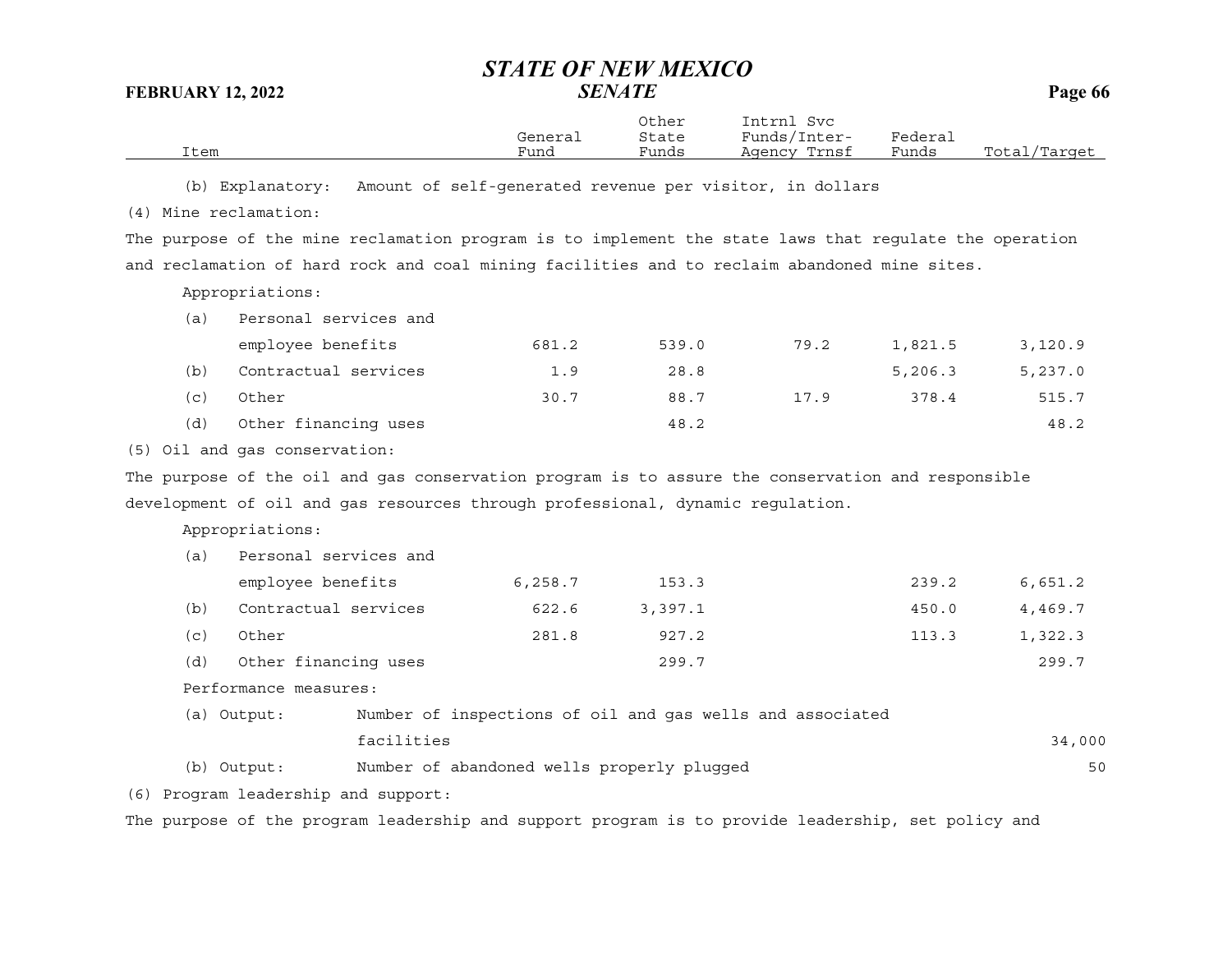| Item     |                                                                                                          | General<br>Fund                   | Other<br>State<br>Funds | Intrnl Svc<br>Funds/Inter-<br>Agency Trnsf | Federal<br>Funds | Total/Target |
|----------|----------------------------------------------------------------------------------------------------------|-----------------------------------|-------------------------|--------------------------------------------|------------------|--------------|
|          | provide support for every division in achieving their goals.                                             |                                   |                         |                                            |                  |              |
|          | Appropriations:                                                                                          |                                   |                         |                                            |                  |              |
| (a)      | Personal services and                                                                                    |                                   |                         |                                            |                  |              |
|          | employee benefits                                                                                        | 3,356.2                           |                         | 945.8                                      | 710.9            | 5,012.9      |
| (b)      | Contractual services                                                                                     | 171.6                             |                         | 25.6                                       | 7.0              | 204.2        |
| (c)      | Other                                                                                                    | 67.0                              |                         | 168.8                                      | 149.6            | 385.4        |
| Subtotal |                                                                                                          | [27, 062.5]                       | [19, 829.9]             | [4, 281.3]                                 | [26, 034.0]      | 77,207.7     |
|          | YOUTH CONSERVATION CORPS:                                                                                |                                   |                         |                                            |                  |              |
|          | The purpose of the youth conservation corps is to provide funding for the employment of New Mexicans     |                                   |                         |                                            |                  |              |
|          | between the ages of fourteen and twenty-five to work on projects that will improve New Mexico's natural, |                                   |                         |                                            |                  |              |
|          | cultural, historical and agricultural resources.                                                         |                                   |                         |                                            |                  |              |
|          | Appropriations:                                                                                          |                                   |                         |                                            |                  |              |
| (a)      | Personal services and                                                                                    |                                   |                         |                                            |                  |              |
|          | employee benefits                                                                                        |                                   | 176.9                   |                                            |                  | 176.9        |
| (b)      | Contractual services                                                                                     |                                   | 4,805.8                 |                                            |                  | 4,805.8      |
| (c)      | Other                                                                                                    |                                   | 80.1                    |                                            |                  | 80.1         |
| (d)      | Other financing uses                                                                                     |                                   | 125.0                   |                                            |                  | 125.0        |
|          | Performance measures:                                                                                    |                                   |                         |                                            |                  |              |
|          | (a) Output:                                                                                              | Number of youth employed annually |                         |                                            |                  | 840          |
| Subtotal |                                                                                                          |                                   | [5, 187.8]              |                                            |                  | 5,187.8      |
|          | INTERTRIBAL CEREMONIAL OFFICE:                                                                           |                                   |                         |                                            |                  |              |

The purpose of the intertribal ceremonial office is to aid in the planning, coordination and development of a successful intertribal ceremonial event in coordination with the Native American population.

Appropriations:

(a) Personal services and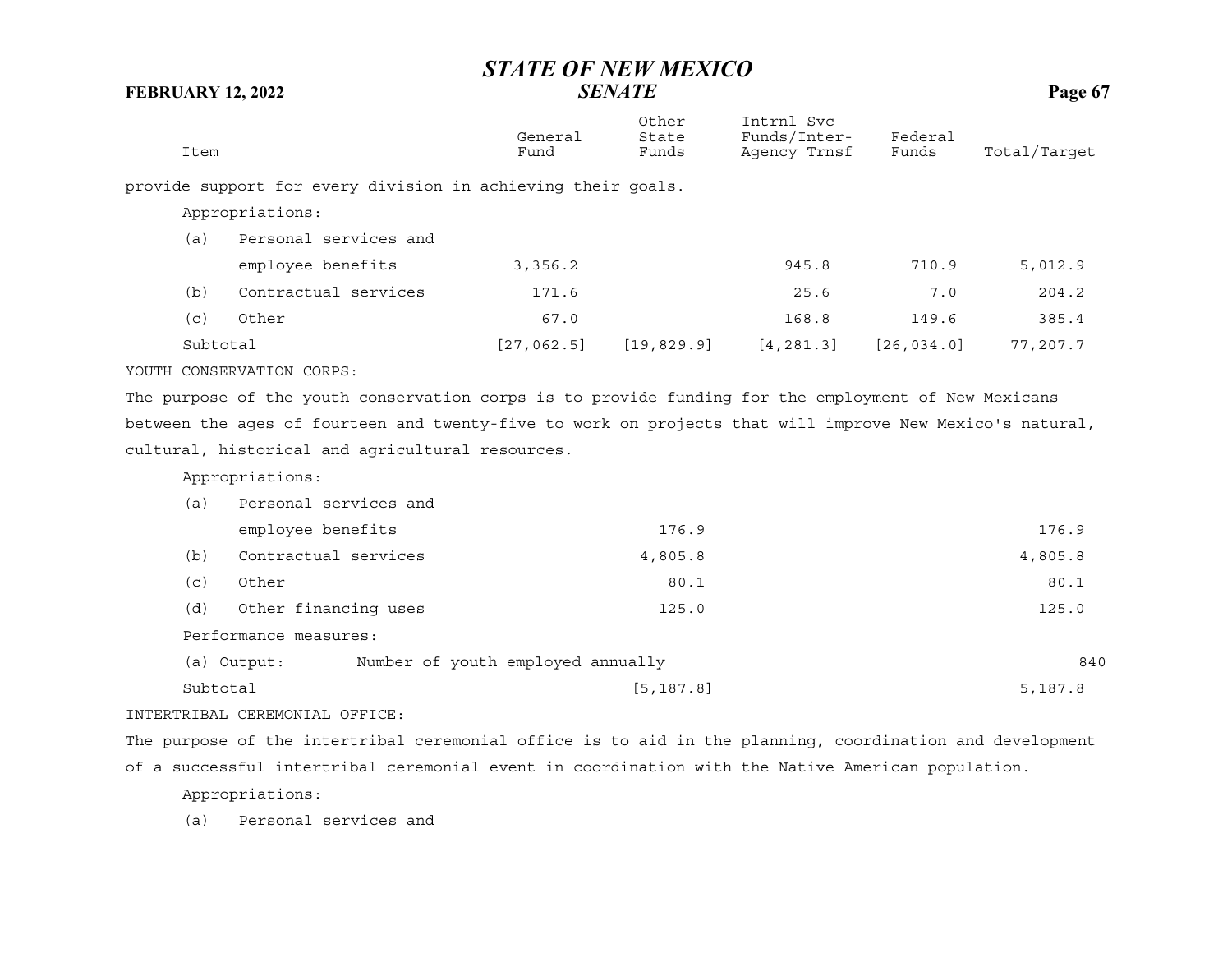|          |                               |              | General                                                                                                 | Other<br>State | Intrnl Svc<br>Funds/Inter- | Federal |              |
|----------|-------------------------------|--------------|---------------------------------------------------------------------------------------------------------|----------------|----------------------------|---------|--------------|
| Item     |                               |              | Fund                                                                                                    | Funds          | Agency Trnsf               | Funds   | Total/Target |
|          | employee benefits             |              | 76.2                                                                                                    |                |                            |         | 76.2         |
| (b)      | Contractual services          |              | 134.8                                                                                                   |                |                            |         | 134.8        |
| (c)      | Other                         |              | 111.0                                                                                                   |                |                            |         | 111.0        |
|          | Performance measures:         |              |                                                                                                         |                |                            |         |              |
|          | (a) Outcome:                  |              | Percent of operating revenue from sources other than the                                                |                |                            |         |              |
|          |                               | qeneral fund |                                                                                                         |                |                            |         | 85%          |
| Subtotal |                               |              | [322.0]                                                                                                 |                |                            |         | 322.0        |
|          | COMMISSIONER OF PUBLIC LANDS: |              |                                                                                                         |                |                            |         |              |
|          | (1) Land trust stewardship:   |              |                                                                                                         |                |                            |         |              |
|          |                               |              | The purpose of the land trust stewardship program is to generate sustainable revenue from state trust   |                |                            |         |              |
|          |                               |              | lands to support public education and other beneficiary institutions and to build partnerships with all |                |                            |         |              |
|          |                               |              | New Mexicans to conserve, protect and maintain the highest level of stewardship for these lands so that |                |                            |         |              |
|          |                               |              | they may be a significant legacy for generations to come.                                               |                |                            |         |              |
|          | Appropriations:               |              |                                                                                                         |                |                            |         |              |
|          |                               |              |                                                                                                         |                |                            |         |              |

(a) Personal services and employee benefits 15,562.5 15,562.5 (b) Contractual services 2,739.5 2,739.5 (c) Other 2,371.2 2,371.2

The commissioner of public lands is authorized to hold in suspense amounts eligible, because of the sale of state royalty interests, for tax credits under Section 29 of the Internal Revenue Code above those amounts required by law to be transferred to the land grant permanent fund. The commissioner may expend as much of the money so held in suspense, as well as additional money held in escrow accounts resulting from the sales and money held in fund balances, as is necessary to re-purchase the royalty interests pursuant to the agreements.

Performance measures: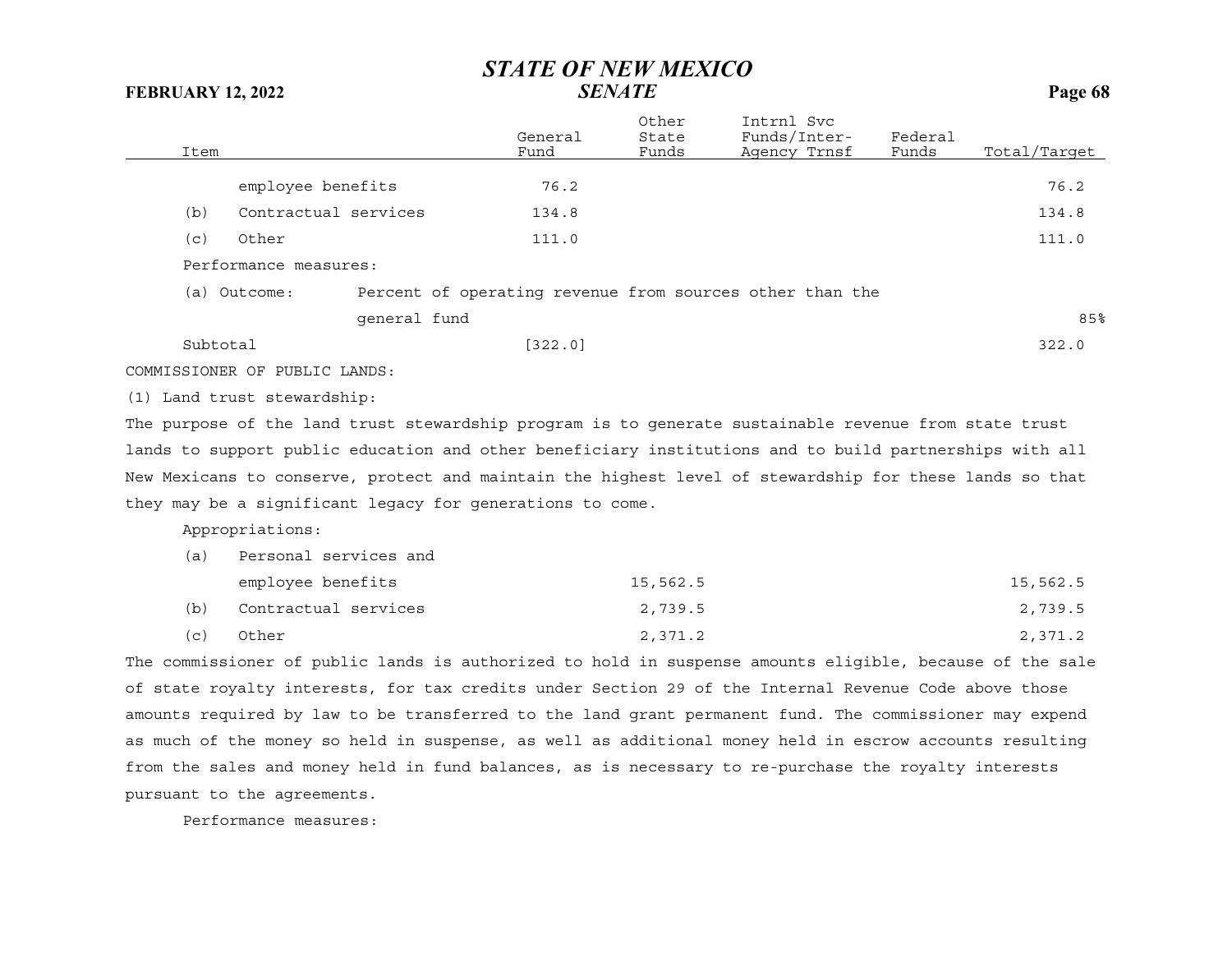|              |                                                           | General | Other<br>State | Intrnl Svc<br>Funds/Inter- | Federal |              |
|--------------|-----------------------------------------------------------|---------|----------------|----------------------------|---------|--------------|
| Item         |                                                           | Fund    | Funds          | Agency Trnsf               | Funds   | Total/Target |
| (a) Outcome: | Dollars generated through oil and natural gas audit       |         |                |                            |         |              |
|              | activities, in millions                                   |         |                |                            |         | \$3          |
| (b) Output:  | Average income per acre from oil, natural gas and mining  |         |                |                            |         |              |
|              | activities, in dollars                                    |         |                |                            |         | \$375        |
| (c) Output:  | Number of acres treated to achieve desired conditions for |         |                |                            |         |              |
|              | future sustainability                                     |         |                |                            |         | 25,000       |
| Subtotal     |                                                           |         | [20, 673.2]    |                            |         | 20,673.2     |
|              |                                                           |         |                |                            |         |              |

STATE ENGINEER:

(1) Water resource allocation:

The purpose of the water resource allocation program is to provide for efficient use of the available surface and underground waters of the state so any person can maintain their quality of life and to provide safety inspections of all nonfederal dams within the state so owners and operators of such dams can operate the dams safely.

Appropriations:

| (a) | Personal services and |          |       |       |          |  |  |  |  |
|-----|-----------------------|----------|-------|-------|----------|--|--|--|--|
|     | employee benefits     | 13,409.4 | 534.7 | 50.0  | 13,994.1 |  |  |  |  |
| (b) | Contractual services  | 220.5    |       | 406.0 | 626.5    |  |  |  |  |
| (c) | Other                 | 1,118.8  | 126.2 | 267.9 | 1,512.9  |  |  |  |  |

The internal service funds/interagency transfers appropriations to the water resource allocation program of the state engineer include seven hundred twenty-three thousand nine hundred dollars (\$723,900) from the irrigation works construction fund.

Performance measures:

| (a) Output: | Average number of unprotested new and pending applications |  |  |  |  |
|-------------|------------------------------------------------------------|--|--|--|--|
|             | processed per month                                        |  |  |  |  |
|             |                                                            |  |  |  |  |

(b) Outcome: Number of transactions abstracted annually into the water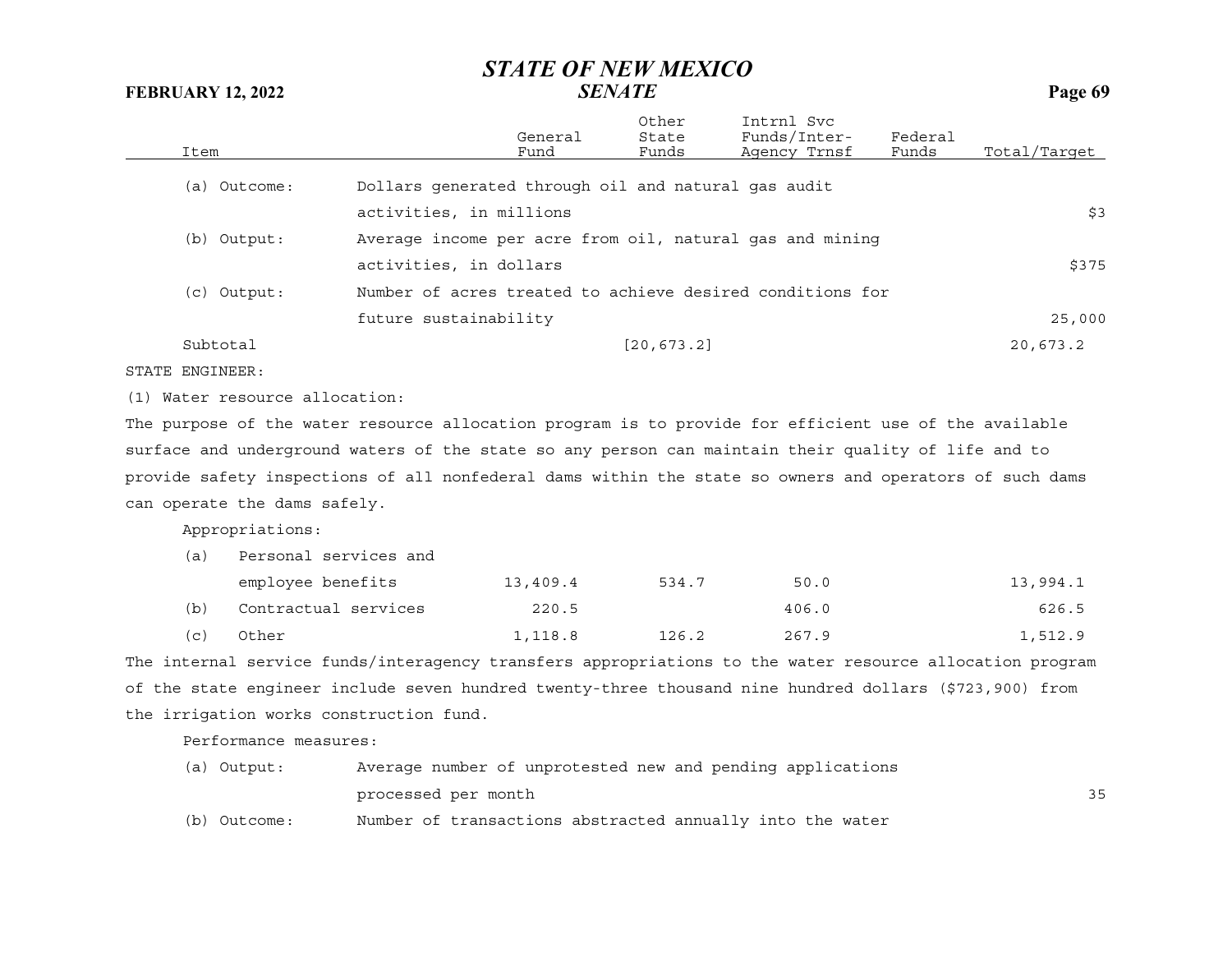|      | General | Other<br>State | Intrnl<br>Svc<br>Funds/Inter- | Federai |              |
|------|---------|----------------|-------------------------------|---------|--------------|
| Item | Fund    | Funds          | Agency Trnsf                  | Funds   | Total/Target |

administration technical engineering resource system

### database

e 20,000 and 20,000 and 20,000 and 20,000 and 20,000 and 20,000 and 20,000 and 20,000 and 20,000 and 20,000 and 20,000 and 20,000 and 20,000 and 20,000 and 20,000 and 20,000 and 20,000 and 20,000 and 20,000 and 20,000 and

(2) Interstate stream compact compliance and water development:

The purpose of the interstate stream compact compliance and water development program is to provide resolution of federal and interstate water issues and to develop water resources and stream systems for the people of New Mexico so they can have maximum sustained beneficial use of available water resources.

Appropriations:

| (a) | Personal services and |         |       |         |         |
|-----|-----------------------|---------|-------|---------|---------|
|     | employee benefits     | 2,531.9 | 78.2  | 2,814.7 | 5,424.8 |
| (b) | Contractual services  |         | 1.5   | 4.477.2 | 4,478.7 |
| (C) | Other                 | 320.5   | 800.5 | 1,667.2 | 2,788.2 |

The internal service funds/interagency transfers appropriations to the interstate stream compact compliance and water development program of the state engineer include six hundred fifty-two thousand dollars (\$652,000) from the New Mexico unit fund.

The internal service funds/interagency transfers appropriations to the interstate stream compact compliance and water development program include six million six hundred sixty-three thousand two hundred dollars (\$6,663,200) from the irrigation works construction fund, seven hundred thirteen thousand two hundred dollars (\$713,200) from the improvement of the Rio Grande income fund, one hundred thousand dollars (\$100,000) from the game protection fund for Ute dam operations and eighty-two thousand three hundred dollars (\$82,300) from the game protection fund for Eagle Nest dam operations. Any unexpended balances remaining at the end of fiscal year 2023 from these appropriations shall revert to the appropriate fund.

Revenue from the sale of water to United States government agencies by New Mexico for the emergency drought water agreement and from contractual reimbursements associated with the interstate stream compact compliance and water development program of the state engineer is appropriated to the interstate stream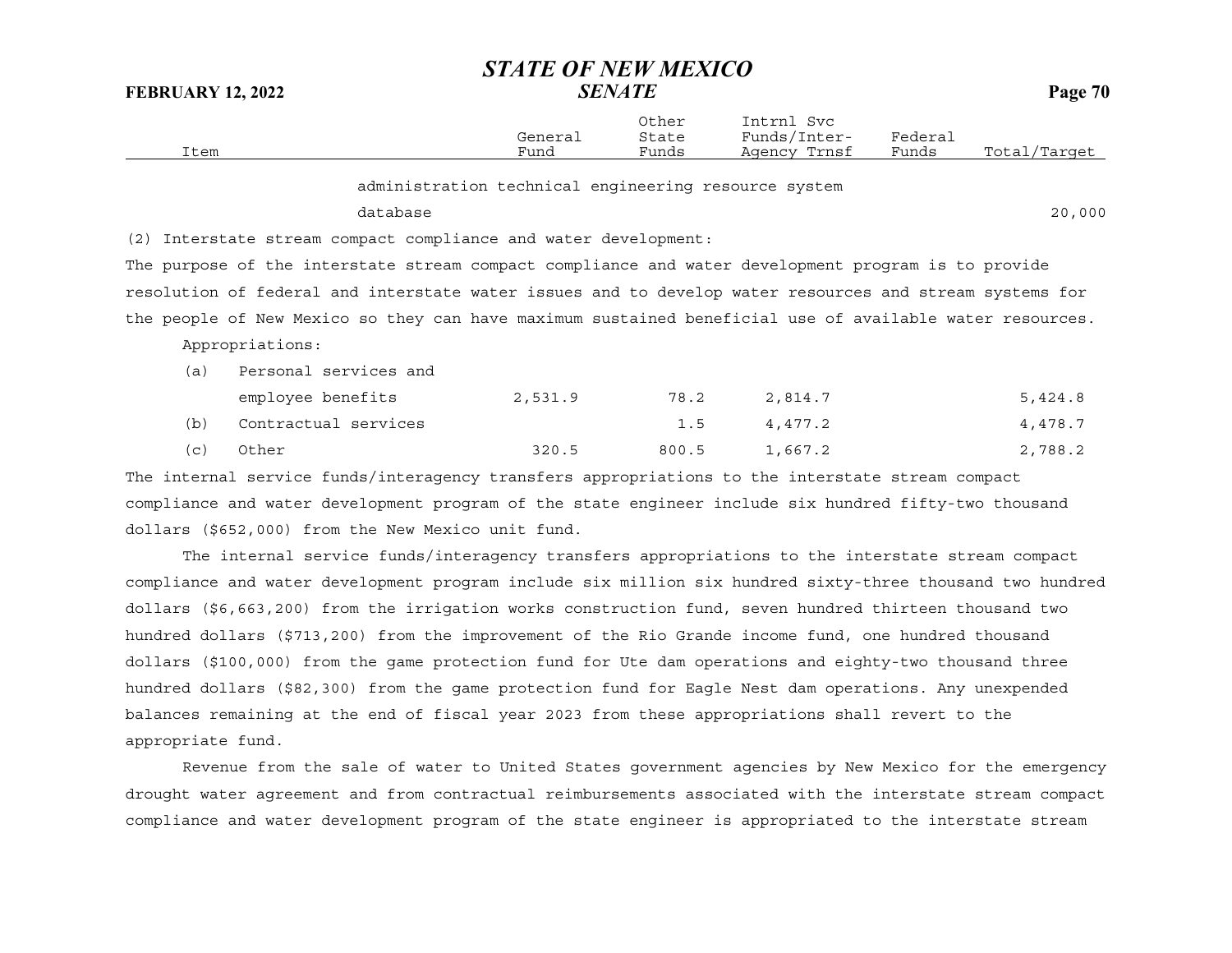Other Intrnl Svc General State Funds/Inter- Federal Item Fund Funds Agency Trnsf Funds Total/Target

compact compliance and water development program to be used per the agreement with the United States bureau of reclamation.

The interstate stream commission's authority to make loans for irrigation improvements includes five hundred thousand dollars (\$500,000) for loans to irrigation districts, conservancy districts and soil and water conservation districts for re-loan to farmers for implementation of water conservation improvements.

Performance measures:

| (a) Outcome: | Cumulative state-line delivery credit per the Pecos river   |     |
|--------------|-------------------------------------------------------------|-----|
|              | compact and amended decree at the end of the calendar year, |     |
|              | in acre-feet                                                | > 0 |
| (b) Outcome: | Cumulative state-line delivery credit per the Rio Grande    |     |
|              | compact at the end of the calendar year, in acre-feet       | > 0 |

(3) Litigation and adjudication:

The purpose of the litigation and adjudication program is to obtain a judicial determination and definition of water rights within each stream system and underground basin to effectively perform water rights administration and meet interstate stream obligations.

Appropriations:

(a) Personal services and

|     | employee benefits    | 1,881.1 | 1,867.0 | 1,501.8 | 5,249.9 |
|-----|----------------------|---------|---------|---------|---------|
| (b) | Contractual services | 568.3   |         | 1,067.5 | 1,635.8 |
| (C) | Other                | 436.1   |         |         | 436.1   |
| (d) | Other financing uses |         | 80.0    |         | 80.0    |

The internal service funds/interagency transfers appropriations to the litigation and adjudication program of the state engineer include one million four hundred eighty-two thousand five hundred dollars (\$1,482,500) from the irrigation works construction fund and one million eighty-six thousand eight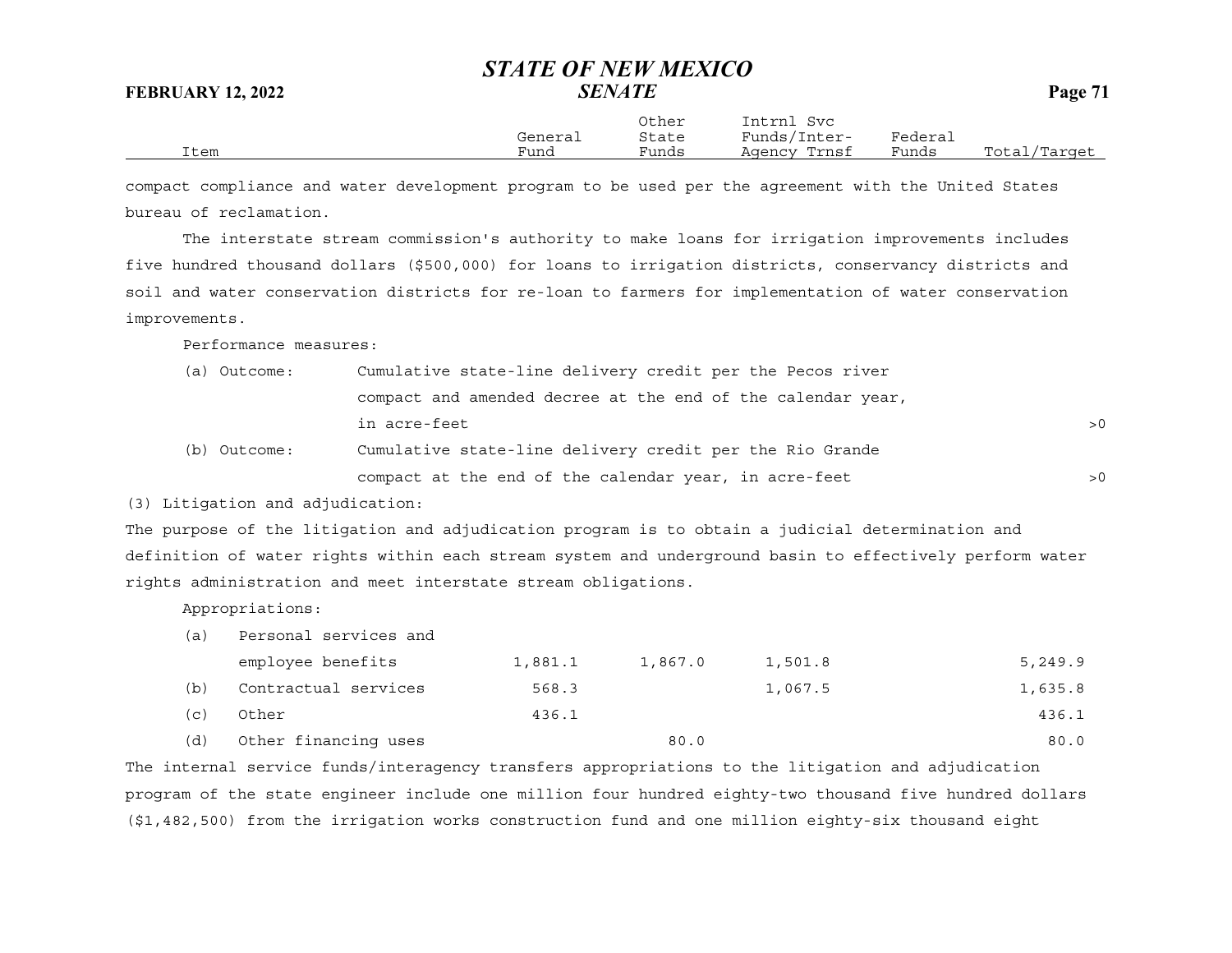|      | General | Other<br>State | Intrnl<br>Svc<br>Funds/Inter- | Federai |              |
|------|---------|----------------|-------------------------------|---------|--------------|
| Item | Fund    | Funds          | Agency Trnsf                  | Funds   | Total/Target |

hundred dollars (\$1,086,800) from the improvement of the Rio Grande income fund.

The other state funds appropriations to the litigation and adjudication program of the state engineer include one million nine hundred forty-seven thousand dollars (\$1,947,000) from the water project fund pursuant to Section 72-4A-9 NMSA 1978.

Performance measures:

|  | (a) Outcome: |  |  |  |  |  |  | Number of offers to defendants in adjudications | 3 O C |
|--|--------------|--|--|--|--|--|--|-------------------------------------------------|-------|
|--|--------------|--|--|--|--|--|--|-------------------------------------------------|-------|

(b) Outcome: Percent of all water rights with judicial determinations 76%

(4) Program support:

The purpose of program support is to provide necessary administrative support to the agency programs so they may be successful in reaching their goals and objectives.

Appropriations:

|                   | (a)      | Personal services and         |             |            |              |          |           |
|-------------------|----------|-------------------------------|-------------|------------|--------------|----------|-----------|
|                   |          | employee benefits             | 3,472.9     |            |              |          | 3,472.9   |
|                   | (b)      | Contractual services          | 219.7       |            |              |          | 219.7     |
|                   | (c)      | Other                         | 817.4       |            |              |          | 817.4     |
|                   | Subtotal |                               | [24, 996.6] | [3, 488.1] | [12, 252, 3] |          | 40,737.0  |
|                   |          | TOTAL AGRICULTURE, ENERGY AND |             |            |              |          |           |
| NATURAL RESOURCES |          |                               | 90,986.1    | 91,927.6   | 16,736.9     | 44,518.1 | 244,168.7 |

**F. HEALTH, HOSPITALS AND HUMAN SERVICES**

OFFICE OF AFRICAN AMERICAN AFFAIRS:

(1) Public awareness:

The purpose of the public awareness program is to provide information and advocacy services to all New Mexicans and to empower African Americans of New Mexico to improve their quality of life.

Appropriations:

(a) Personal services and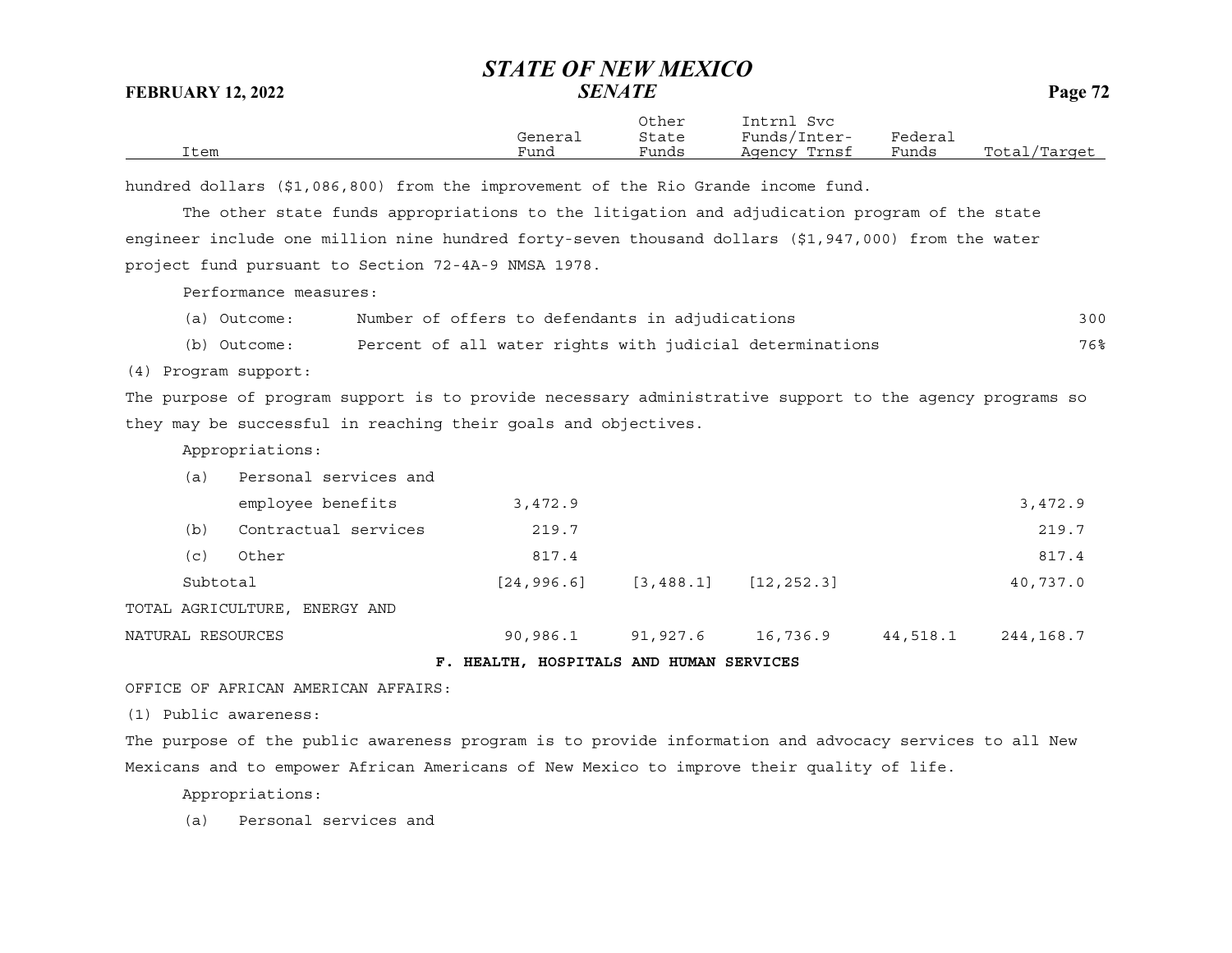| Item     |                      | General<br>Fund | Other<br>State<br>Funds | Intrnl Svc<br>Funds/Inter-<br>Agency Trnsf | Federal<br>Funds | Total/Target |
|----------|----------------------|-----------------|-------------------------|--------------------------------------------|------------------|--------------|
|          | employee benefits    | 673.2           |                         |                                            |                  | 673.2        |
| (b)      | Contractual services | 115.0           |                         |                                            |                  | 115.0        |
| (c)      | Other                | 121.4           |                         |                                            |                  | 121.4        |
| Subtotal |                      | [909.6]         |                         |                                            |                  | 909.6        |
|          |                      |                 |                         |                                            |                  |              |

COMMISSION FOR DEAF AND HARD-OF-HEARING PERSONS:

(1) Deaf and hard-of-hearing:

The purpose of the deaf and hard-of-hearing program is to serve as a dynamic resource that will enhance the quality of life for deaf and hard-of-hearing citizens of New Mexico by being the recognized advocate on important issues impacting the deaf and hard-of-hearing community, the proactive provider of innovative programs and services and the statewide umbrella and information clearinghouse for interested individuals, organizations, agencies and institutions.

Appropriations:

| (a) | Personal services and |       |       |         |  |  |  |  |
|-----|-----------------------|-------|-------|---------|--|--|--|--|
|     | employee benefits     | 475.1 | 645.3 | 1,120.4 |  |  |  |  |
| (b) | Contractual services  | 711.1 | 418.2 | 1,129.3 |  |  |  |  |
| (C) | Other                 |       | 282.1 | 282.1   |  |  |  |  |
| (d) | Other financing uses  |       | 116.5 | 116.5   |  |  |  |  |

The general fund appropriation to the deaf and hard-of-hearing program of the commission for deaf and hard-of-hearing persons in the contractual services category includes four hundred fifty-six thousand four hundred dollars (\$456,400) for deaf and deaf-blind support service provider programs.

The internal service funds/interagency transfers appropriation to the deaf and hard-of-hearing program of the commission for deaf and hard-of-hearing persons in the other financing uses category includes ninety-one thousand five hundred dollars (\$91,500) to transfer to the rehabilitation services program of the division of vocational rehabilitation to match with federal funds to provide deaf and hard-of-hearing rehabilitation services and twenty-five thousand dollars (\$25,000) to transfer to the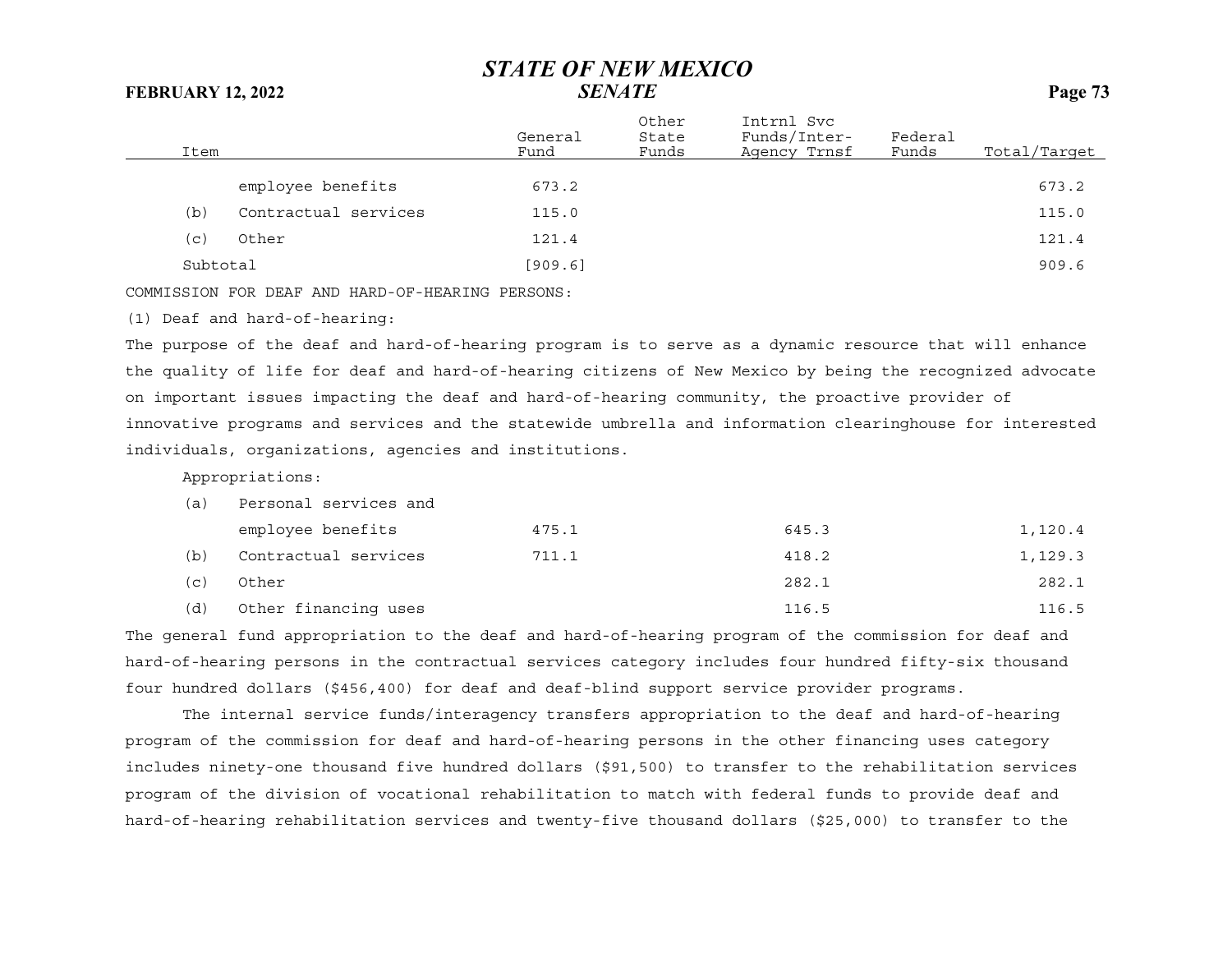|                |                                                                                                           | General    | Other<br>State | Intrnl Svc<br>Funds/Inter-                              | Federal |              |
|----------------|-----------------------------------------------------------------------------------------------------------|------------|----------------|---------------------------------------------------------|---------|--------------|
| Item           |                                                                                                           | Fund       | Funds          | Agency Trnsf                                            | Funds   | Total/Target |
|                | signed language interpreting practices board of the regulation and licensing department for interpreter   |            |                |                                                         |         |              |
|                | licensure services.                                                                                       |            |                |                                                         |         |              |
|                | Performance measures:                                                                                     |            |                |                                                         |         |              |
|                | (a) Output:                                                                                               |            |                | Number of accessible technology equipment distributions |         | 1,070        |
|                | Subtotal                                                                                                  | [1, 186.2] |                | [1, 462.1]                                              |         | 2,648.3      |
|                | MARTIN LUTHER KING, JR. COMMISSION:                                                                       |            |                |                                                         |         |              |
|                | The purpose of the Martin Luther King, Jr. commission is to promote Martin Luther King, Jr.'s nonviolent  |            |                |                                                         |         |              |
|                | principles and philosophy to the people of New Mexico through remembrance, celebration and action so that |            |                |                                                         |         |              |
|                | everyone gets involved in making a difference toward the improvement of interracial cooperation and       |            |                |                                                         |         |              |
|                | reduction of youth violence in our communities.                                                           |            |                |                                                         |         |              |
|                | Appropriations:                                                                                           |            |                |                                                         |         |              |
| (a)            | Personal services and                                                                                     |            |                |                                                         |         |              |
|                | employee benefits                                                                                         | 183.2      |                |                                                         |         | 183.2        |
| (b)            | Contractual services                                                                                      | 27.8       |                |                                                         |         | 27.8         |
| (c)            | Other                                                                                                     | 116.9      |                |                                                         |         | 116.9        |
|                | Subtotal                                                                                                  | [327.9]    |                |                                                         |         | 327.9        |
|                | COMMISSION FOR THE BLIND:                                                                                 |            |                |                                                         |         |              |
|                | (1) Blind services:                                                                                       |            |                |                                                         |         |              |
|                | The purpose of the blind services program is to assist blind or visually impaired citizens of New Mexico  |            |                |                                                         |         |              |
|                | to achieve economic and social equality so they can have independence based on their personal interests   |            |                |                                                         |         |              |
| and abilities. |                                                                                                           |            |                |                                                         |         |              |
|                | Appropriations:                                                                                           |            |                |                                                         |         |              |
| (a)            | Personal services and                                                                                     |            |                |                                                         |         |              |
|                | employee benefits                                                                                         | 1,715.0    | 176.7          | 261.0                                                   | 3,644.7 | 5,797.4      |
| (b)            | Contractual services                                                                                      | 29.8       |                |                                                         | 129.5   | 159.3        |
|                |                                                                                                           |            |                |                                                         |         |              |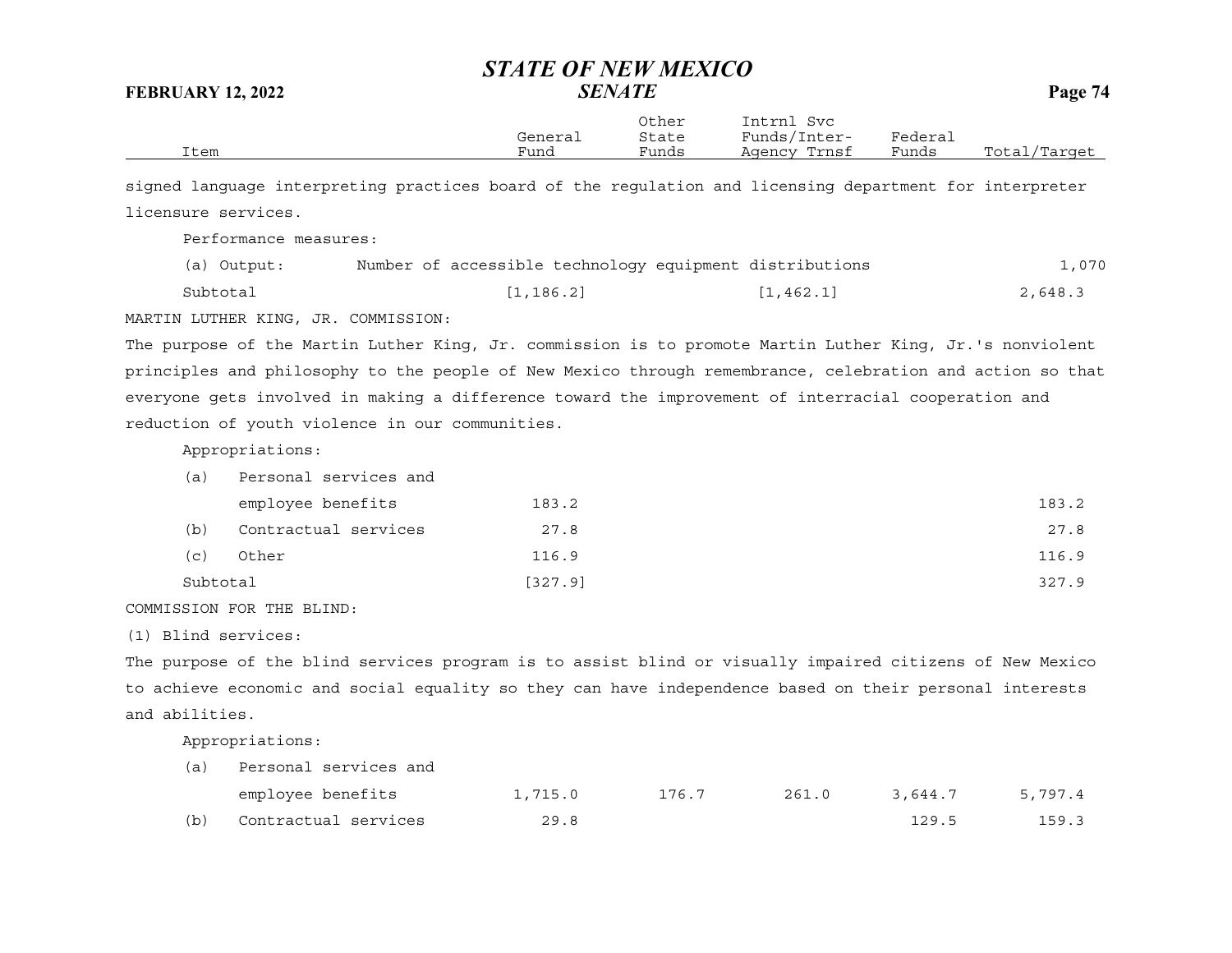| Item                |                      | General<br>Fund | Other<br>State<br>Funds | Intrnl Svc<br>Funds/Inter-<br>Agency Trnsf | Federal<br>Funds | Total/Target |
|---------------------|----------------------|-----------------|-------------------------|--------------------------------------------|------------------|--------------|
| $\left( $ $\right)$ | Other                | 451.7           | 8,016.6                 |                                            | 1,841.1          | 10,309.4     |
| (d)                 | Other financing uses | 107.1           |                         |                                            |                  | 107.1        |

The general fund appropriation to the blind services program of the commission for the blind in the other financing uses category includes one hundred seven thousand one hundred dollars (\$107,100) to transfer to the rehabilitation services program of the division of vocational rehabilitation to match with federal funds to provide rehabilitation services for the disabled.

The internal service funds/interagency transfers appropriation to the blind services program of the commission for the blind includes two hundred thousand dollars (\$200,000) from the division of vocational rehabilitation to provide services to the blind or visually impaired citizens of New Mexico.

Any unexpended balances in the commission for the blind remaining at the end of fiscal year 2023 from appropriations made from the general fund shall not revert.

Performance measures:

| (a) Outcome: | Average hourly wage for the blind or visually impaired  |            |             |         |             |          |
|--------------|---------------------------------------------------------|------------|-------------|---------|-------------|----------|
|              | person                                                  |            |             |         |             | \$16.50  |
| (b) Outcome: | Number of people who avoided or delayed moving into a   |            |             |         |             |          |
|              | nursing home or assisted living facility as a result of |            |             |         |             |          |
|              | receiving independent living services                   |            |             |         |             | 125      |
| Subtotal     |                                                         | [2, 303.6] | [8, 193, 3] | [261.0] | [5, 615, 3] | 16,373.2 |
|              |                                                         |            |             |         |             |          |

INDIAN AFFAIRS DEPARTMENT:

(1) Indian affairs:

The purpose of the Indian affairs program is to coordinate intergovernmental and interagency programs concerning tribal governments and the state.

Appropriations:

(a) Personal services and employee benefits 2,132.1 2,132.1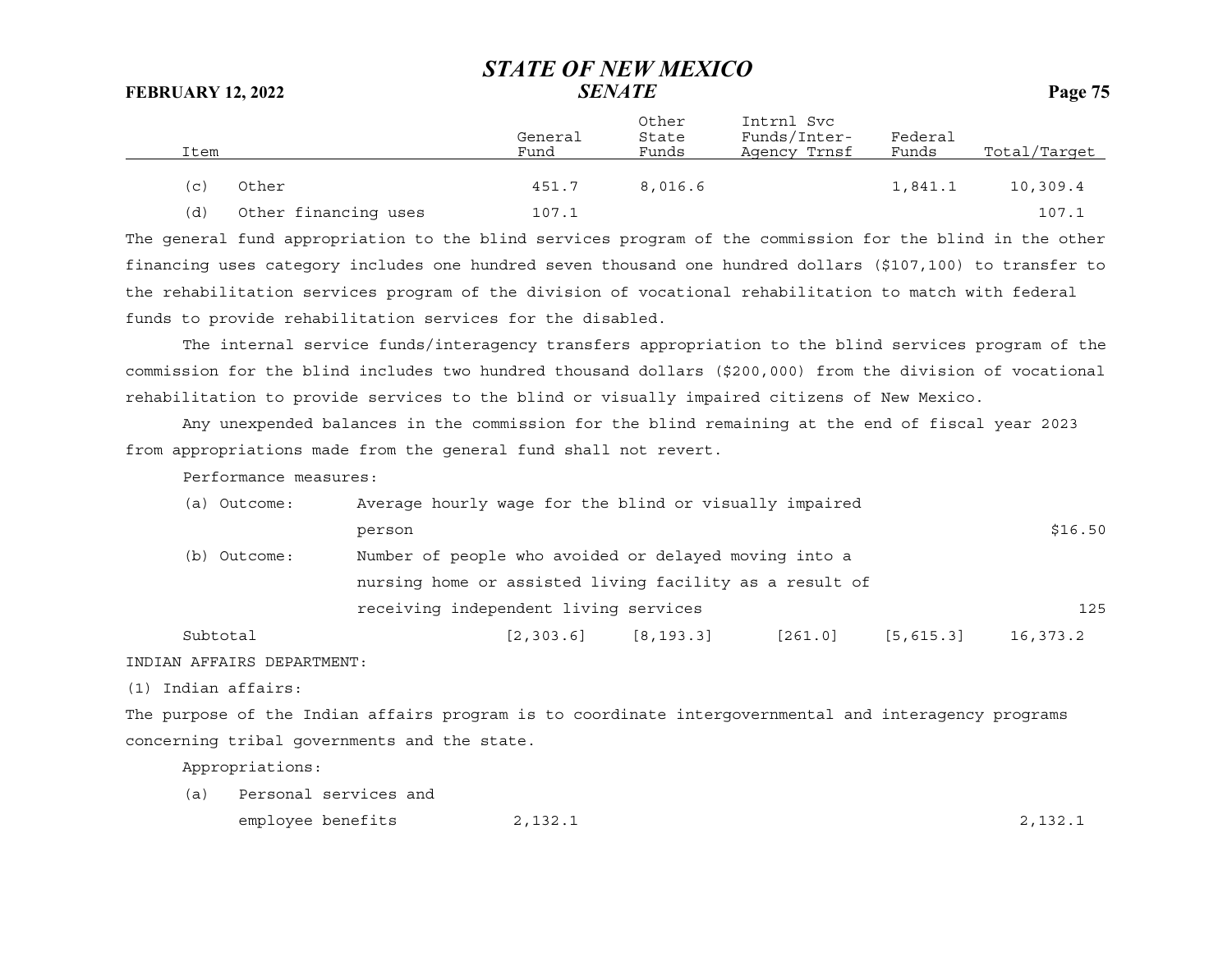|      |                                                                                                           | General    | Other<br>State | Intrnl Svc<br>Funds/Inter- | Federal |              |
|------|-----------------------------------------------------------------------------------------------------------|------------|----------------|----------------------------|---------|--------------|
| Item |                                                                                                           | Fund       | Funds          | Agency Trnsf               | Funds   | Total/Target |
| (b)  | Contractual services                                                                                      | 530.1      |                |                            |         | 530.1        |
| (c)  | Other                                                                                                     | 817.7      |                | 249.3                      |         | 1,067.0      |
|      | The internal service funds/interagency transfers appropriation to the Indian affairs program of the       |            |                |                            |         |              |
|      | Indian affairs department includes two hundred forty-nine thousand three hundred dollars (\$249,300) from |            |                |                            |         |              |
|      | the tobacco settlement program fund for tobacco cessation and prevention programs for Native American     |            |                |                            |         |              |
|      | communities throughout the state.                                                                         |            |                |                            |         |              |
|      | Subtotal                                                                                                  | [3, 479.9] |                | [249.3]                    |         | 3,729.2      |
|      | EARLY CHILDHOOD EDUCATION AND CARE DEPARTMENT:                                                            |            |                |                            |         |              |
| (1)  | Support and intervention:                                                                                 |            |                |                            |         |              |
|      | Appropriations:                                                                                           |            |                |                            |         |              |
| (a)  | Personal services and                                                                                     |            |                |                            |         |              |
|      | employee benefits                                                                                         | 1,060.3    | 507.0          | 1,143.3                    | 894.7   | 3,605.3      |
| (b)  | Contractual services                                                                                      | 12,693.3   | 58.9           | 10,000.0                   | 6,490.4 | 29,242.6     |
| (c)  | Other                                                                                                     | 21,381.4   | 1,390.1        | 1,456.7                    | 805.7   | 25,033.9     |
| (d)  | Other financing uses                                                                                      | 10,901.6   |                |                            |         | 10,901.6     |
|      | The internal service funds/interagency transfers appropriations to the support and intervention program   |            |                |                            |         |              |
|      | of the early childhood education and care department include five million dollars (\$5,000,000) from the  |            |                |                            |         |              |
|      | federal temporary assistance for needy families block grant for home-visiting services.                   |            |                |                            |         |              |
|      | Performance measures:                                                                                     |            |                |                            |         |              |

| (a) Outcome: | Percent of children enrolled in home visiting for longer |       |
|--------------|----------------------------------------------------------|-------|
|              | than six months that receive reqular well child exams as |       |
|              | recommended by the American academy of pediatrics        | 80%   |
| (b) Output:  | Average annual number of home visits per family          | 12    |
| (c) Outcome: | Number of families enrolled in centennial home visiting  | 1,500 |

(2) Early childhood education and care: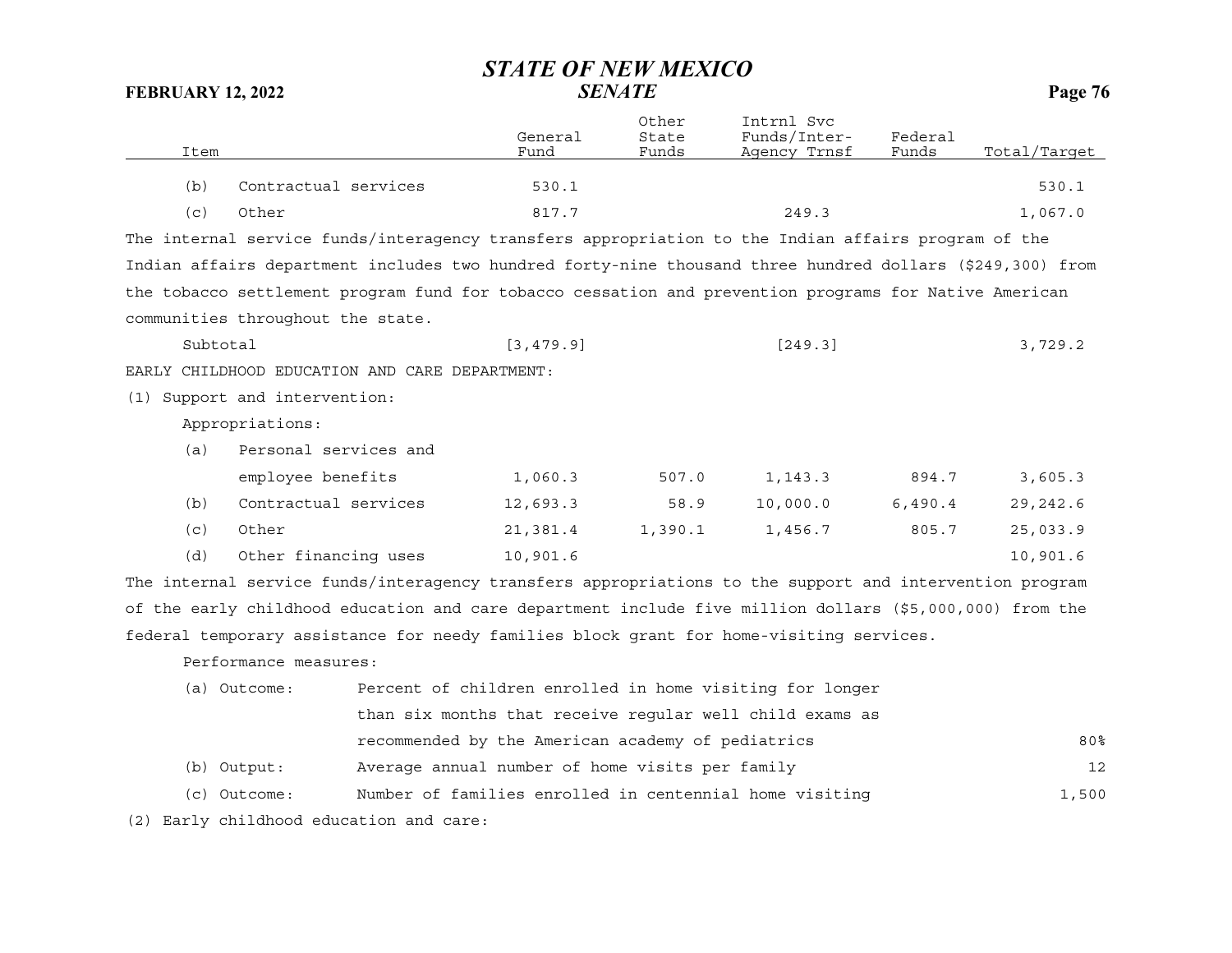| Item |                                     |                                                                                                           | General<br>Fund | Other<br>State<br>Funds | Intrnl Svc<br>Funds/Inter-<br>Agency Trnsf | Federal<br>Funds | Total/Target    |
|------|-------------------------------------|-----------------------------------------------------------------------------------------------------------|-----------------|-------------------------|--------------------------------------------|------------------|-----------------|
|      | Appropriations:                     |                                                                                                           |                 |                         |                                            |                  |                 |
| (a)  | Personal services and               |                                                                                                           |                 |                         |                                            |                  |                 |
|      | employee benefits                   |                                                                                                           | 199.6           |                         |                                            | 8,357.5          | 8,557.1         |
| (b)  | Contractual services                |                                                                                                           | 364.3           |                         |                                            | 2,934.5          | 3,298.8         |
| (c)  | Other                               |                                                                                                           | 50,609.4        | 1,100.0                 | 31,827.5                                   | 175,703.8        | 259,240.7       |
|      |                                     | The internal service funds/interagency transfers appropriation to the early childhood education and care  |                 |                         |                                            |                  |                 |
|      |                                     | program of the early childhood education and care department includes thirty-one million five hundred     |                 |                         |                                            |                  |                 |
|      |                                     | twenty-seven thousand five hundred dollars (\$31,527,500) from the federal temporary assistance for needy |                 |                         |                                            |                  |                 |
|      | families block grant for childcare. |                                                                                                           |                 |                         |                                            |                  |                 |
|      | Performance measures:               |                                                                                                           |                 |                         |                                            |                  |                 |
|      | (a) Outcome:                        | Percent of children enrolled for at least six months in the                                               |                 |                         |                                            |                  |                 |
|      |                                     | state-funded New Mexico prekindergarten program who score                                                 |                 |                         |                                            |                  |                 |
|      |                                     | at first step for kindergarten or higher on the fall                                                      |                 |                         |                                            |                  |                 |
|      |                                     | observation kindergarten observation tool                                                                 |                 |                         |                                            |                  | 75%             |
|      | (b) Outcome:                        | Percent of infants and toddlers participating in the                                                      |                 |                         |                                            |                  |                 |
|      |                                     | childcare assistance program enrolled in childcare programs                                               |                 |                         |                                            |                  |                 |
|      |                                     | with four or five stars                                                                                   |                 |                         |                                            |                  | 40 <sub>8</sub> |
|      |                                     | (3) Policy research and quality initiatives:                                                              |                 |                         |                                            |                  |                 |
|      | Appropriations:                     |                                                                                                           |                 |                         |                                            |                  |                 |
| (a)  | Personal services and               |                                                                                                           |                 |                         |                                            |                  |                 |
|      | employee benefits                   |                                                                                                           | 965.4           |                         |                                            | 1,378.5          | 2,343.9         |
| (b)  | Contractual services                |                                                                                                           | 11,312.9        |                         | 4,000.0                                    | 2,686.8          | 17,999.7        |
| (c)  | Other                               |                                                                                                           | 96.7            |                         | 600.0                                      |                  | 696.7           |
|      | Performance measures:               |                                                                                                           |                 |                         |                                            |                  |                 |

(a) Outcome: Percent of licensed childcare providers participating in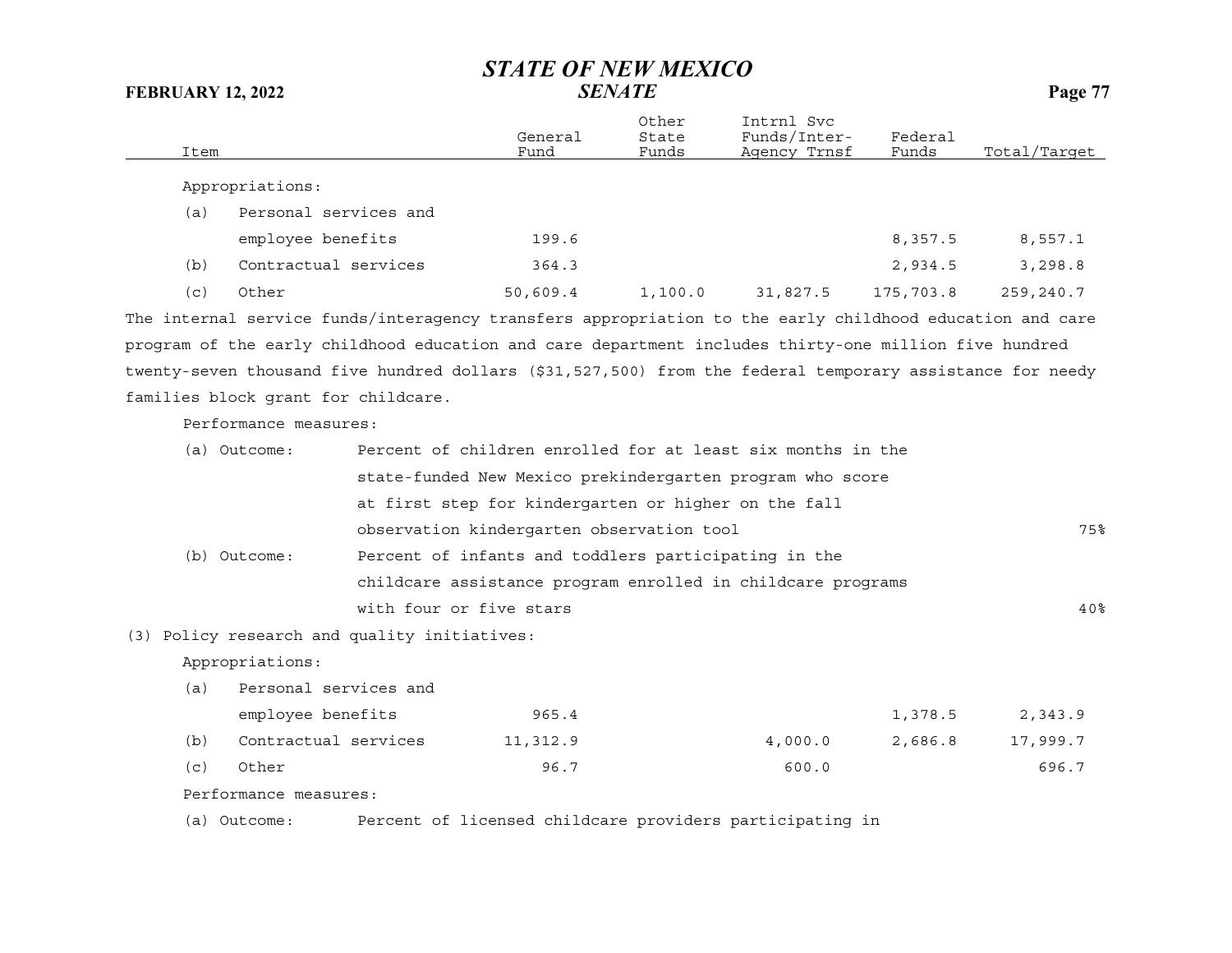| Item |                          | General<br>Fund           | Other<br>State<br>Funds | Intrnl Svc<br>Funds/Inter-<br>Agency Trnsf                | Federal<br>Funds | Total/Target |
|------|--------------------------|---------------------------|-------------------------|-----------------------------------------------------------|------------------|--------------|
|      |                          |                           |                         | focus tiered quality rating and improvement system at the |                  |              |
|      |                          | four- and five-star level |                         |                                                           |                  | 50%          |
| (4)  | Public pre-kindergarten: |                           |                         |                                                           |                  |              |
|      | Appropriations:          |                           |                         |                                                           |                  |              |
| (a)  | Personal services and    |                           |                         |                                                           |                  |              |
|      | employee benefits        | 1,018.5                   |                         |                                                           |                  | 1,018.5      |
| (b)  | Contractual services     | 20,327.2                  | 1,800.0                 | 21,865.4                                                  |                  | 43,992.6     |
| (c)  | Other                    | 13, 184.5                 |                         | 3, 104.1                                                  |                  | 16,288.6     |
| (d)  | Other financing uses     | 43, 145. 1                | 3,500.0                 | 8,334.6                                                   |                  | 54,979.7     |
|      |                          |                           |                         |                                                           |                  |              |

The internal service funds/interagency transfer appropriations to the pre-kindergarten program of the early childhood education and care department include seventeen million six hundred thousand dollars (\$17,600,000) from the federal temporary assistance for needy families block grant: fourteen million one hundred thousand dollars (\$14,100,000) for private pre-kindergarten, and three million five hundred thousand dollars (\$3,500,000) for public pre-kindergarten.

The public pre-kindergarten program of the early childhood education and care department shall prioritize awards of pre-kindergarten programs at school districts and charter schools that also provide K-5 plus programs approved by the public education department.

The other state funds appropriation to the pre-kindergarten program of the early childhood education and care department in the other financing uses category includes three million five hundred thousand dollars (\$3,500,000) for teacher salary increases in pre-kindergarten programs at school districts and charter schools from the early childhood care and education fund. The amount is contingent on enactment of Senate Bill 118 or similar legislation in the second session of the fifty-fifth legislature amending Section 9-24-1 NMSA 1978.

The other state funds appropriation to the pre-kindergarten program of the early childhood education and care department in the contractual services category includes one million eight hundred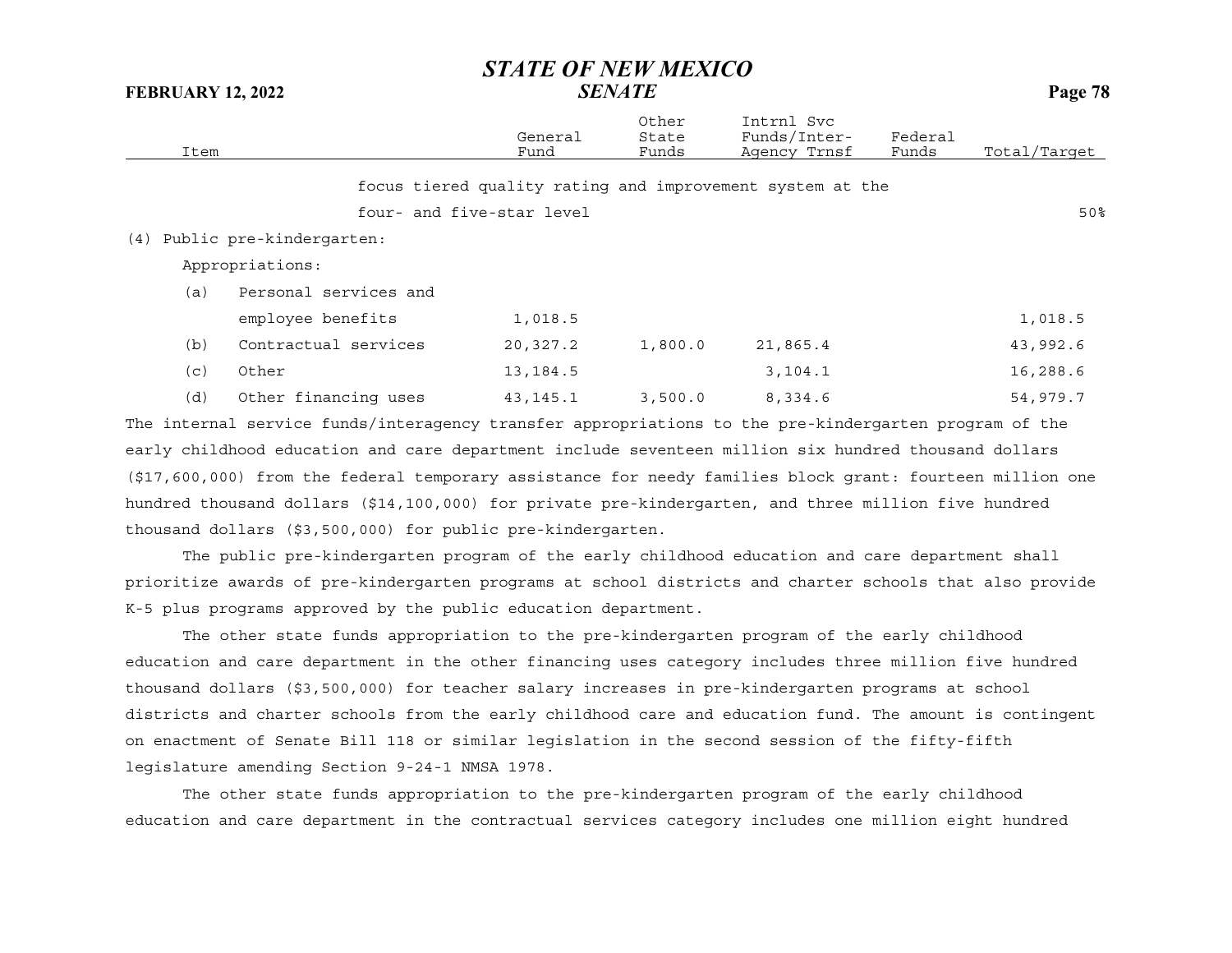| <b>FEBRUARY 12, 2022</b>                                                                                  | этлте от неп мемсо                                      | <b>SENATE</b>           |                                            |                  | Page 79      |
|-----------------------------------------------------------------------------------------------------------|---------------------------------------------------------|-------------------------|--------------------------------------------|------------------|--------------|
| Item                                                                                                      | General<br>Fund                                         | Other<br>State<br>Funds | Intrnl Svc<br>Funds/Inter-<br>Agency Trnsf | Federal<br>Funds | Total/Target |
| thousand dollars (\$1,800,000) for pre-kindergarten from the early childhood care and education fund. The |                                                         |                         |                                            |                  |              |
| amount is contingent on enactment of Senate Bill 118 or similar legislation in the second session of the  |                                                         |                         |                                            |                  |              |
| fifty-fifth legislature amending Section 9-24-1 NMSA 1978.                                                |                                                         |                         |                                            |                  |              |
| Performance measures:                                                                                     |                                                         |                         |                                            |                  |              |
| (a) Outcome:                                                                                              | Percentage of children who participated in a New Mexico |                         |                                            |                  |              |
|                                                                                                           | pre-k program, for at least nine months, that are       |                         |                                            |                  |              |
|                                                                                                           | proficient in math in kindergarten                      |                         |                                            |                  | 37%          |
| (b) Outcome:                                                                                              | Percentage of children who participated in a New Mexico |                         |                                            |                  |              |
|                                                                                                           | pre-k program for at least nine months, that are        |                         |                                            |                  |              |
|                                                                                                           | proficient in literacy in kindergarten                  |                         |                                            |                  | 32%          |
| Program support:<br>(4)                                                                                   |                                                         |                         |                                            |                  |              |
| Appropriations:                                                                                           |                                                         |                         |                                            |                  |              |
| Personal services and<br>(a)                                                                              |                                                         |                         |                                            |                  |              |
| employee benefits                                                                                         | 4,735.4                                                 |                         | 135.0                                      | 1,777.6          | 6,648.0      |
| Contractual services<br>(b)                                                                               | 1,325.4                                                 | 144.0                   | 2,075.0                                    | 2,440.1          | 5,984.5      |
| (c)<br>Other                                                                                              | 1,791.6                                                 | 58.5                    | 85.9                                       | 333.5            | 2,269.5      |
| Subtotal                                                                                                  | [195, 112.6]                                            | [8, 558.5]              | [84, 627.5]                                | [203, 803.1]     | 492,101.7    |
| AGING AND LONG-TERM SERVICES DEPARTMENT:                                                                  |                                                         |                         |                                            |                  |              |

*STATE OF NEW MEXICO*

(1) Consumer and elder rights:

The purpose of the consumer and elder rights program is to provide current information, assistance, counseling, education and support to older individuals and people with disabilities, residents of longterm care facilities and their families and caregivers that allow them to protect their rights and make informed choices about quality services.

Appropriations:

(a) Personal services and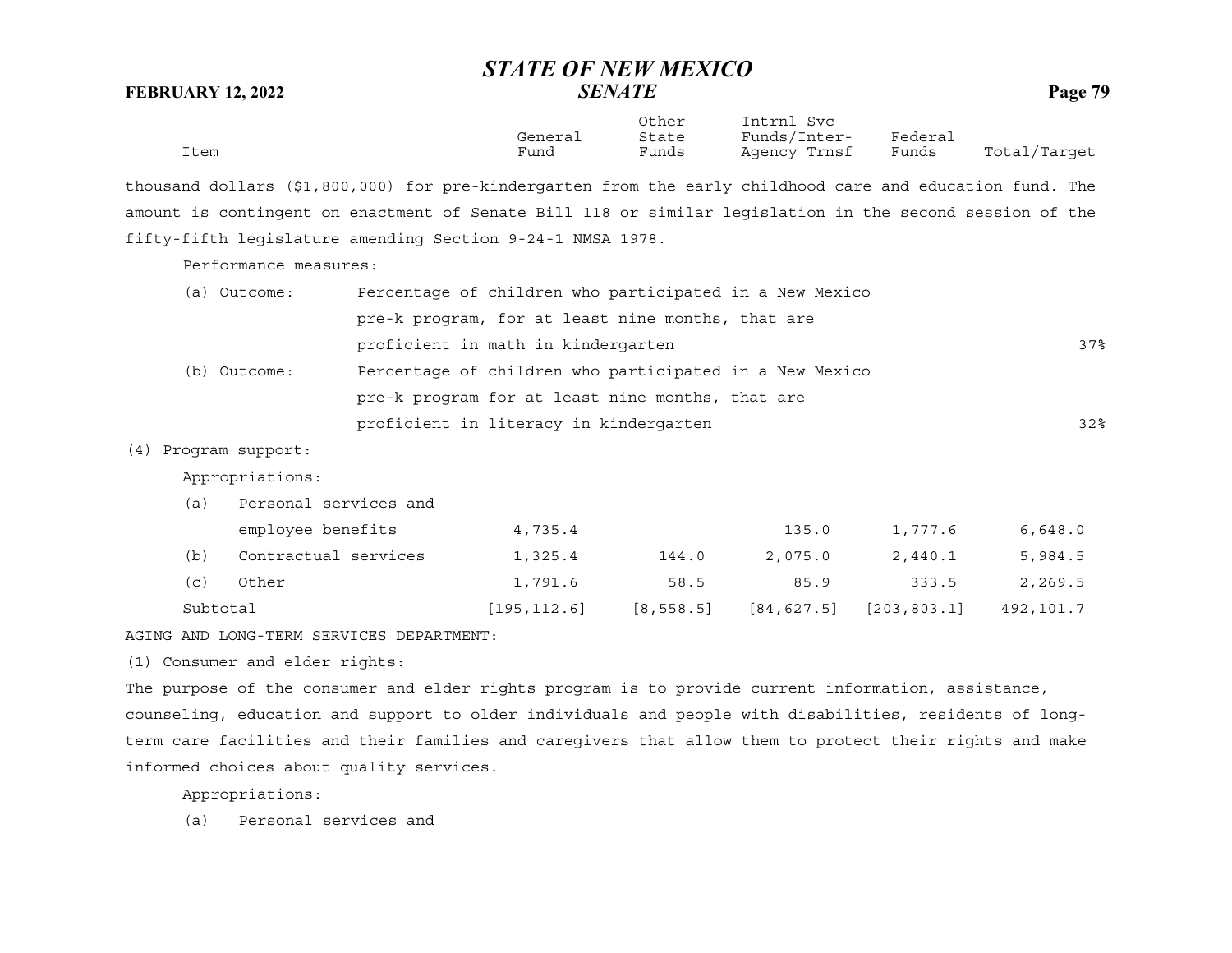| Item |                       | General<br>Fund                                       | Other<br>State<br>Funds | Intrnl Svc<br>Funds/Inter-<br>Agency Trnsf             | Federal<br>Funds | Total/Target |
|------|-----------------------|-------------------------------------------------------|-------------------------|--------------------------------------------------------|------------------|--------------|
|      | employee benefits     | 1,487.3                                               |                         | 1,300.0                                                | 1,030.6          | 3,817.9      |
| (b)  | Contractual services  | 10.0                                                  |                         |                                                        | 442.8            | 452.8        |
| (C)  | Other                 | 244.6                                                 |                         |                                                        | 485.4            | 730.0        |
|      | Performance measures: |                                                       |                         |                                                        |                  |              |
|      | (a) Quality:          | Percent of calls to the aging and disability resource |                         |                                                        |                  |              |
|      |                       | center answered by a live operator                    |                         |                                                        |                  | 90%          |
|      | (b) Outcome:          |                                                       |                         | Percent of residents who remained in the community six |                  |              |
|      |                       | months following a nursing home care transition       |                         |                                                        |                  | 90%          |
|      |                       |                                                       |                         |                                                        |                  |              |

(2) Aging network:

The purpose of the aging network program is to provide supportive social and nutrition services for older individuals and persons with disabilities so they can remain independent and involved in their communities and to provide training, education and work experience to older individuals so they can enter or re-enter the workforce and receive appropriate income and benefits.

Appropriations:

| (a) | Personal services and |          |      |          |          |  |  |  |  |
|-----|-----------------------|----------|------|----------|----------|--|--|--|--|
|     | employee benefits     | 843.8    | 34.5 | 555.3    | 1,433.6  |  |  |  |  |
| (b) | Contractual services  | 1,735.1  | 10.0 | 307.6    | 2,052.7  |  |  |  |  |
| (C) | Other                 | 31,042.5 | 71.3 | 10,834.9 | 41,948.7 |  |  |  |  |

The general fund appropriation to the aging network program of the aging and long-term services department in the other category shall allow for an additional twelve and one-half percent distribution from the department of finance and administration for initial payments to aging network providers at the beginning of the fiscal year.

Any unexpended balances remaining in the aging network from the conference on aging at the end of fiscal year 2023 from appropriations made from other state funds for the conference on aging shall not revert to the general fund.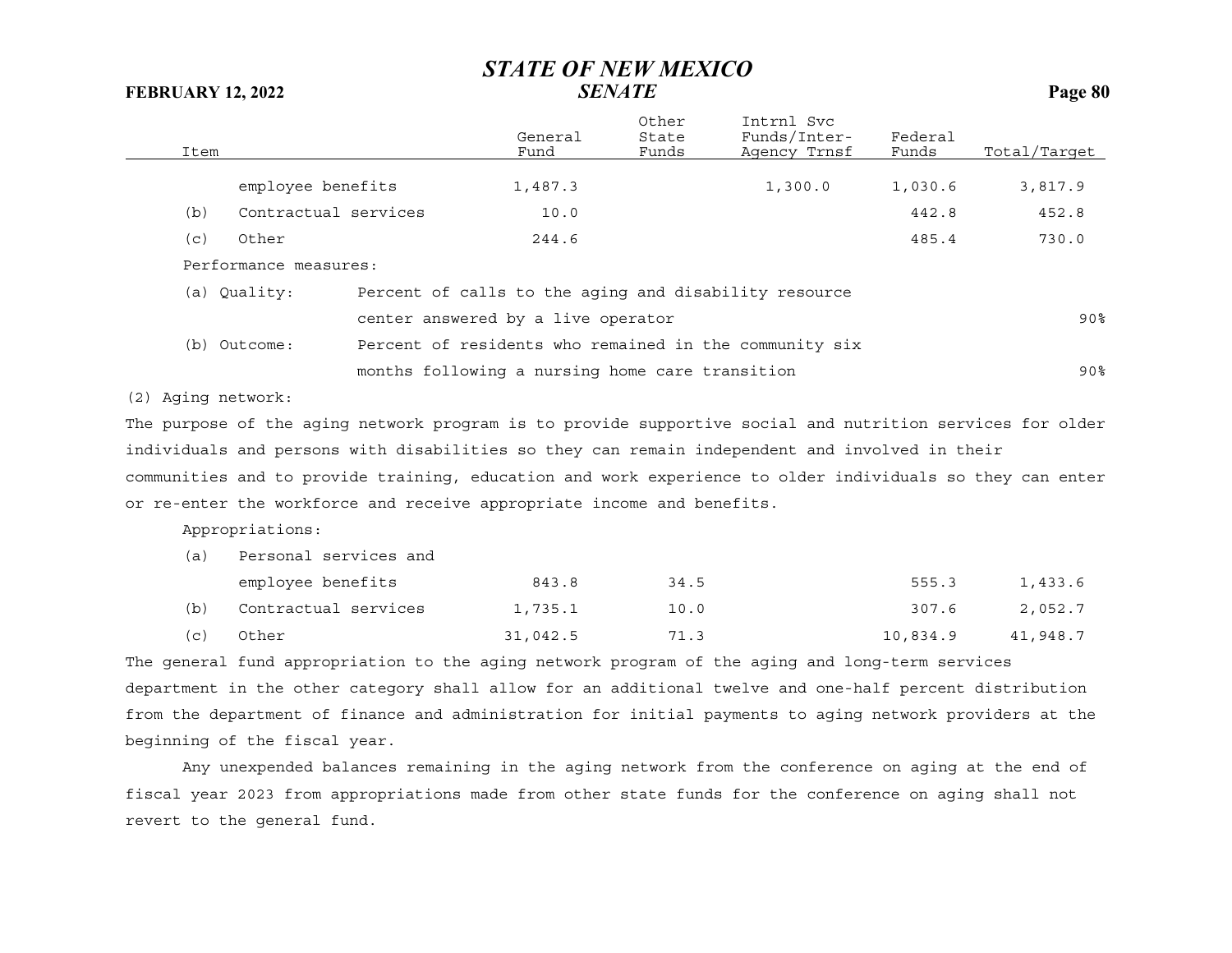|      |         | Other | Intrnl<br>Svc   |         |                  |
|------|---------|-------|-----------------|---------|------------------|
|      | General | State | Funds/Inter-    | Federai |                  |
| Item | Funa    | Funds | Trnsf<br>Agency | Funds   | Total<br>/Target |

Any unexpended balances remaining from the tax refund contribution senior fund, which provides for the provision of the supplemental senior services throughout the state, at the end of fiscal year 2023 shall not revert to the general fund.

Performance measures:

(a) Outcome: Number of hours of caregiver support provided 444,000 (b) Output: Number of hours of service provided by senior volunteers, statewide1,638,000

(3) Adult protective services:

The purpose of the adult protective services program is to investigate allegations of abuse, neglect and exploitation of seniors and adults with disabilities and provide in-home support services to adults at high risk of repeat neglect.

Appropriations:

| (a) | Personal services and |         |         |          |
|-----|-----------------------|---------|---------|----------|
|     | employee benefits     | 7,808.1 | 2,200.0 | 10,008.1 |
| (b) | Contractual services  | 1,242.3 | 2,176.3 | 3,418.6  |
| (C) | Other                 | 721.4   |         | 721.4    |

Performance measures:

| (a) Outcome: | Percent of emergency or priority one investigations in     |     |
|--------------|------------------------------------------------------------|-----|
|              | which a caseworker makes initial face-to-face contact with |     |
|              | the alleged victim within prescribed timeframes            | 99% |

(4) Program support:

The purpose of program support is to provide clerical, record-keeping and administrative support in the areas of personnel, budget, procurement and contracting to agency staff, outside contractors and external control agencies to implement and manage programs.

Appropriations: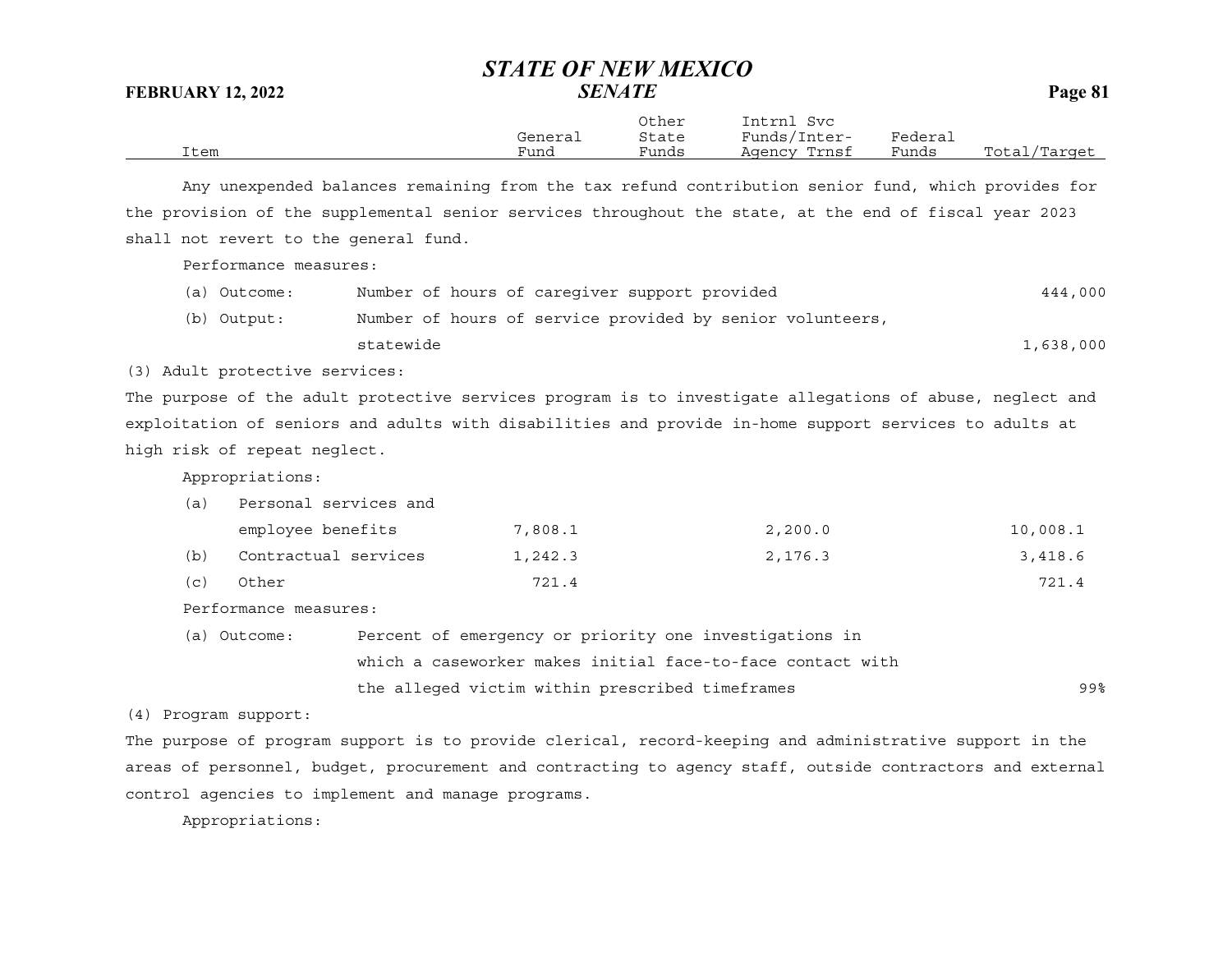| Item     |                            | General<br>Fund | Other<br>State<br>Funds | Intrnl Svc<br>Funds/Inter-<br>Agency Trnsf | Federal<br>Funds | Total/Target |
|----------|----------------------------|-----------------|-------------------------|--------------------------------------------|------------------|--------------|
| (a)      | Personal services and      |                 |                         |                                            |                  |              |
|          | employee benefits          | 4,060.8         |                         |                                            | 121.9            | 4,182.7      |
| (b)      | Contractual services       | 190.2           | 2,553.0                 |                                            |                  | 2,743.2      |
| (c)      | Other                      | 2,056.9         |                         |                                            |                  | 2,056.9      |
| Subtotal |                            | [51, 443.0]     | [2, 668.8]              | [5, 676.3]                                 | [13, 778.5]      | 73,566.6     |
|          | HUMAN SERVICES DEPARTMENT: |                 |                         |                                            |                  |              |
|          | (1) Medical assistance:    |                 |                         |                                            |                  |              |

The purpose of the medical assistance program is to provide the necessary resources and information to enable low-income individuals to obtain either free or low-cost healthcare.

Appropriations:

| (a) | Personal services and |             |           |       |                                   |           |
|-----|-----------------------|-------------|-----------|-------|-----------------------------------|-----------|
|     | employee benefits     | 5,569.7     |           |       | 8,953.5                           | 14,523.2  |
| (b) | Contractual services  | 22,791.9    | 1,727.4   | 759.9 | 77,651.1                          | 102,930.3 |
| (C) | Other                 | 1,111,541.9 | 132,281.0 |       | 279,012.4 5,564,272.5 7,087,107.8 |           |

The appropriations to the medical assistance program of the human services department assume the state will receive an enhanced federal medical assistance percentage rate for those enrolled in the expansion adult category through fiscal year 2023 as provided for in the federal Patient Protection and Affordable Care Act, as amended by the Health Care and Education Reconciliation Act of 2010. Should the federal government reduce or rescind the federal medical assistance percentage rates established by the federal Patient Protection and Affordable Care Act, the human services department shall reduce or rescind eligibility for the new adult category.

The internal service funds/interagency transfers appropriation to the medical assistance program of the human services department in the other category includes one million two hundred fifty-five thousand four hundred dollars (\$1,255,400) from the tobacco settlement program fund for the breast and cervical cancer treatment program, five million three hundred thirteen thousand nine hundred dollars (\$5,313,900)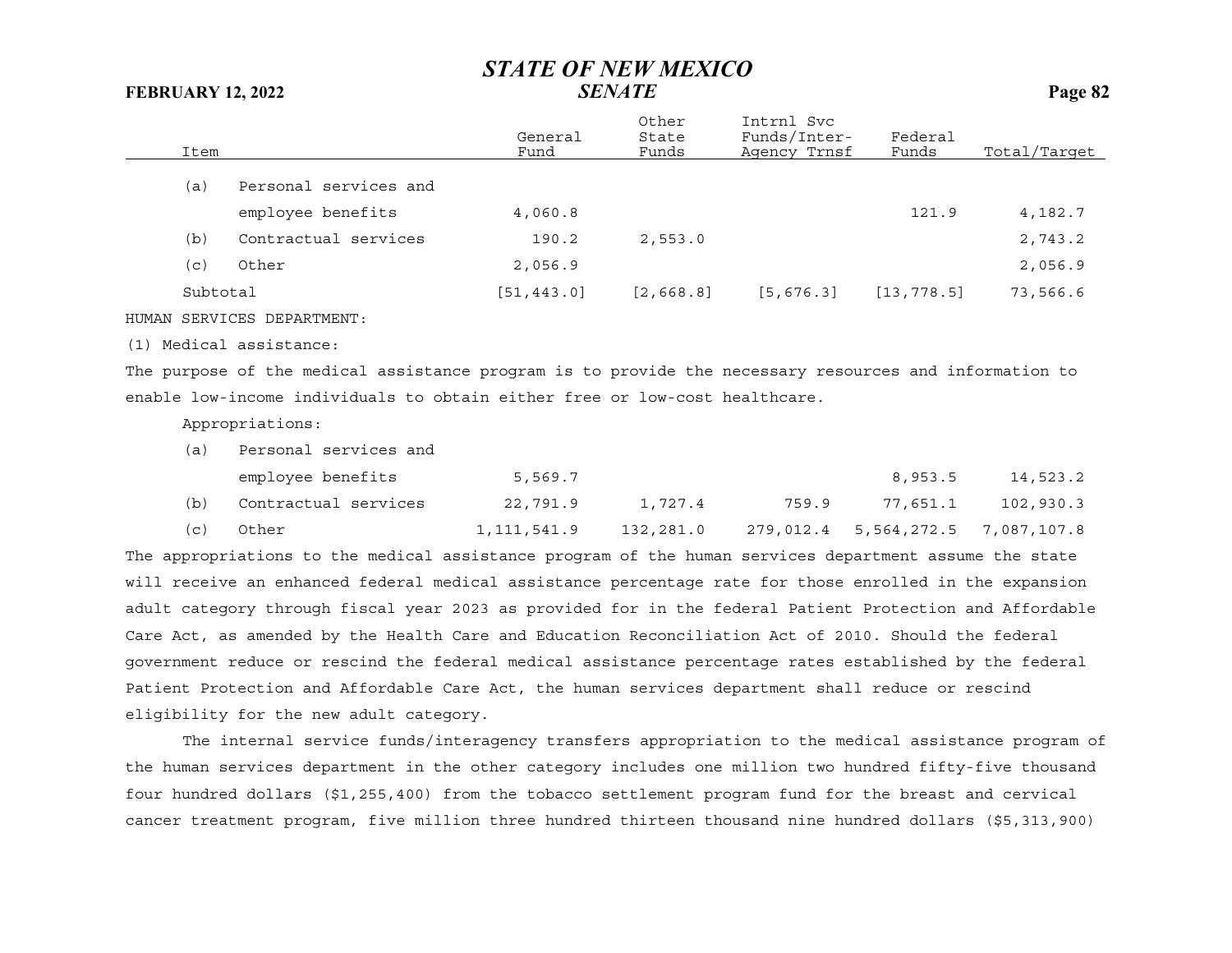|      |         | Other | Intrnl<br>Svc |         |              |
|------|---------|-------|---------------|---------|--------------|
|      | General | State | Funds/Inter-  | Federai |              |
| Item | Fund    | Funds | Agency Trnsf  | Funds   | Total/Target |

from the tobacco settlement program fund for medicaid programs and two million two hundred seventy-seven thousand dollars (\$2,277,000) from tobacco settlement program fund balances for medicaid programs.

The internal service funds/interagency transfers appropriations to the medical assistance program of the human services department include thirty-six million two hundred eighteen thousand dollars (\$36,218,000) from the county-supported medicaid fund.

The other state funds appropriations to the medical assistance program of the human services department include thirty-five million four hundred sixty-five thousand dollars (\$35,465,000) from the health care facility fund and thirty-one million seven hundred fifty-five thousand dollars (\$31,755,000) from the health care affordability fund.

The general fund appropriation to the medical assistance program of the human services department in the other category includes eleven million dollars (\$11,000,000) for increasing medicaid hospital provider rates.

The general fund appropriation to the medical assistance program of the human services department in the other category includes forty million dollars (\$40,000,000) contingent on the department of finance and administration certifying that the federal public health emergency declaration is not renewed in the third quarter of calendar year 2022 and forty million dollars (\$40,000,000) contingent on the department of finance and administration certifying that the federal public health emergency declaration is not renewed in the fourth quarter of calendar year 2022.

Performance measures:

| (a) Outcome: | Percent of children ages two to twenty years enrolled in |     |
|--------------|----------------------------------------------------------|-----|
|              | medicaid manaqed care who had at least one dental visit  |     |
|              | during the measurement year                              | 72% |

(b) Explanatory: Percent of infants and children in medicaid managed care who had six or more well-child visits in the first fifteen months of life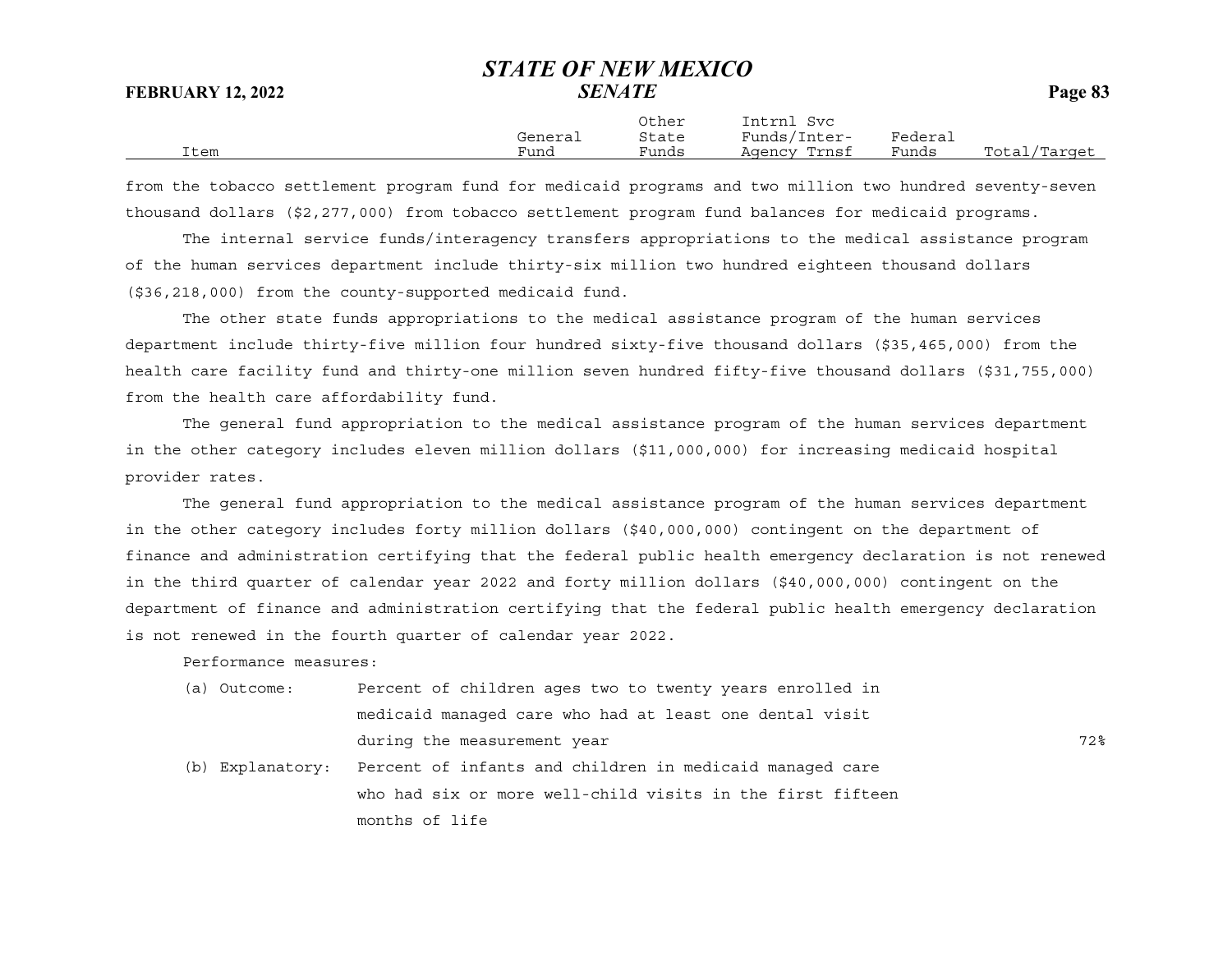| Item |                                 |                                                                                                           | General<br>Fund | Other<br>State<br>Funds | Intrnl Svc<br>Funds/Inter-<br>Agency Trnsf | Federal<br>Funds | Total/Tarqet |
|------|---------------------------------|-----------------------------------------------------------------------------------------------------------|-----------------|-------------------------|--------------------------------------------|------------------|--------------|
|      | (c) Outcome:                    | Percent of children and adolescents in medicaid managed                                                   |                 |                         |                                            |                  |              |
|      |                                 | care ages three to twenty-one years who had one or more                                                   |                 |                         |                                            |                  |              |
|      |                                 | well-care visits during the measurement year                                                              |                 |                         |                                            |                  | 88%          |
|      | (d) Outcome:                    | Percentage of members eighteen to seventy-five years of age                                               |                 |                         |                                            |                  |              |
|      |                                 | in medicaid managed care with diabetes, types 1 and 2,                                                    |                 |                         |                                            |                  |              |
|      |                                 | whose HbAlc was >9 percent during the measurement year                                                    |                 |                         |                                            |                  | 86%          |
|      | (e) Outcome:                    | Percent of adults in medicaid managed care age eighteen and                                               |                 |                         |                                            |                  |              |
|      |                                 | over readmitted to a hospital within thirty days of                                                       |                 |                         |                                            |                  |              |
|      |                                 | discharge                                                                                                 |                 |                         |                                            |                  | 8%           |
|      | (f) Outcome:                    | Percent of medicaid managed care member deliveries who                                                    |                 |                         |                                            |                  |              |
|      |                                 | received a prenatal care visit in the first trimester or                                                  |                 |                         |                                            |                  |              |
|      |                                 | within forty-two days of eligibility                                                                      |                 |                         |                                            |                  | 83%          |
|      | (2) Medicaid behavioral health: |                                                                                                           |                 |                         |                                            |                  |              |
|      |                                 | The purpose of the medicaid behavioral health program is to provide the necessary resources and           |                 |                         |                                            |                  |              |
|      |                                 | information to enable low-income individuals to obtain either free or low-cost behavioral healthcare.     |                 |                         |                                            |                  |              |
|      | Appropriations:                 |                                                                                                           |                 |                         |                                            |                  |              |
| (a)  | Other                           |                                                                                                           | 143,787.0       |                         |                                            | 559,518.0        | 703,305.0    |
|      |                                 | The general fund appropriation to the medicaid behavioral health program of the human services department |                 |                         |                                            |                  |              |
|      |                                 | includes fifty thousand dollars (\$50,000) to transfer to the administrative hearings office to support   |                 |                         |                                            |                  |              |
|      | medicaid hearing officers.      |                                                                                                           |                 |                         |                                            |                  |              |
|      | Performance measures:           |                                                                                                           |                 |                         |                                            |                  |              |
|      | (a) Outcome:                    | Percent of readmissions to same level of care or higher for                                               |                 |                         |                                            |                  |              |
|      |                                 | children or youth discharged from residential treatment                                                   |                 |                         |                                            |                  |              |
|      |                                 | centers and inpatient care                                                                                |                 |                         |                                            |                  | 5%           |
|      | (b) Output:                     | Number of individuals served annually in substance use or                                                 |                 |                         |                                            |                  |              |
|      |                                 |                                                                                                           |                 |                         |                                            |                  |              |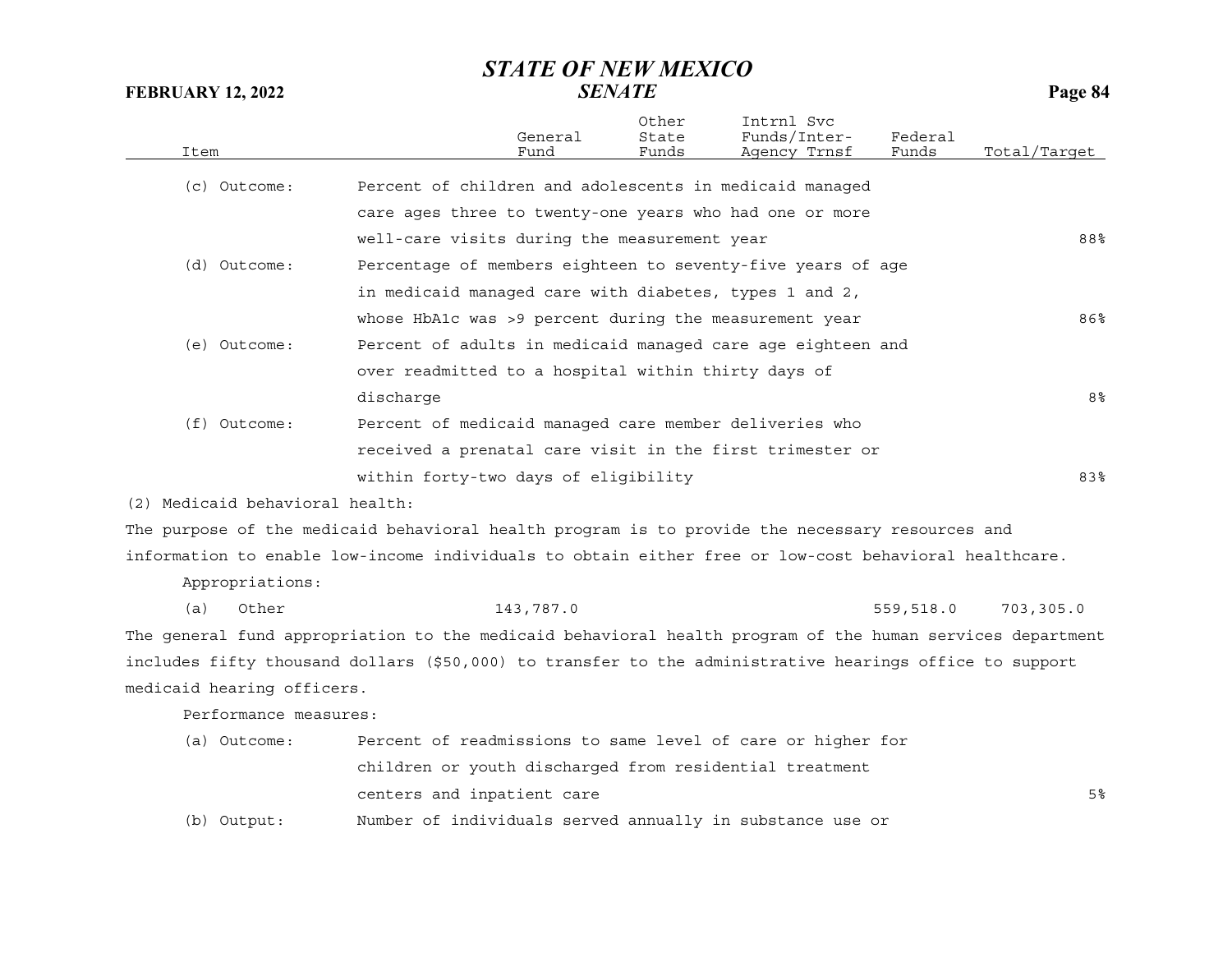| Item                                                                                               |                       | General<br>Fund                                             | Other<br>State<br>Funds | Intrnl Svc<br>Funds/Inter-<br>Agency Trnsf | Federal<br>Funds | Total/Target |
|----------------------------------------------------------------------------------------------------|-----------------------|-------------------------------------------------------------|-------------------------|--------------------------------------------|------------------|--------------|
|                                                                                                    |                       | mental health programs administered through the behavioral  |                         |                                            |                  |              |
|                                                                                                    |                       | health collaborative and medicaid programs                  |                         |                                            |                  | 200,000      |
| $(c)$ Outcome:                                                                                     |                       | Percent of adults with mental illness or substance use      |                         |                                            |                  |              |
|                                                                                                    |                       | disorders receiving medicaid behavioral health services who |                         |                                            |                  |              |
|                                                                                                    |                       | have housing needs who receive assistance with their        |                         |                                            |                  |              |
|                                                                                                    | housing needs         |                                                             |                         |                                            |                  | 58%          |
| $(3)$ Income support:                                                                              |                       |                                                             |                         |                                            |                  |              |
| The purpose of the income support program is to provide cash assistance and supportive services to |                       |                                                             |                         |                                            |                  |              |
| eligible low-income families so they can achieve self-sufficiency. Eligibility requirements are    |                       |                                                             |                         |                                            |                  |              |
| established by state law within broad federal statutory quidelines.                                |                       |                                                             |                         |                                            |                  |              |
| Appropriations:                                                                                    |                       |                                                             |                         |                                            |                  |              |
| (a)                                                                                                | Personal services and |                                                             |                         |                                            |                  |              |
| employee benefits                                                                                  |                       | 20,914.4                                                    |                         |                                            | 45,454.3         | 66,368.7     |

|     | embrovee neuerres    | <b>ム い , ノ エ ェ 、 エ</b> |      | ュファエンエ・フ | 00,000.1            |
|-----|----------------------|------------------------|------|----------|---------------------|
| (b) | Contractual services | 8,477.1                |      | 34,249.7 | 42,726.8            |
| (C) | Other                | 26,360.1               | 60.8 |          | 946,909.2 973,330.1 |

The federal funds appropriations to the income support program of the human services department include eleven million five hundred seven thousand seven hundred dollars (\$11,507,700) from the federal temporary assistance for needy families block grant for administration of the New Mexico Works Act.

The appropriations to the income support program of the human services department include eightyseven thousand one hundred dollars (\$87,100) from the general fund and fifty million six hundred ninetyfive thousand six hundred dollars (\$50,695,600) from the federal temporary assistance for needy families block grant to provide cash assistance grants to participants as defined in the New Mexico Works Act, including wage subsidies for participants, two clothing allowances per year, diversion payments and state-funded payments to aliens.

The federal funds appropriations to the income support program of the human services department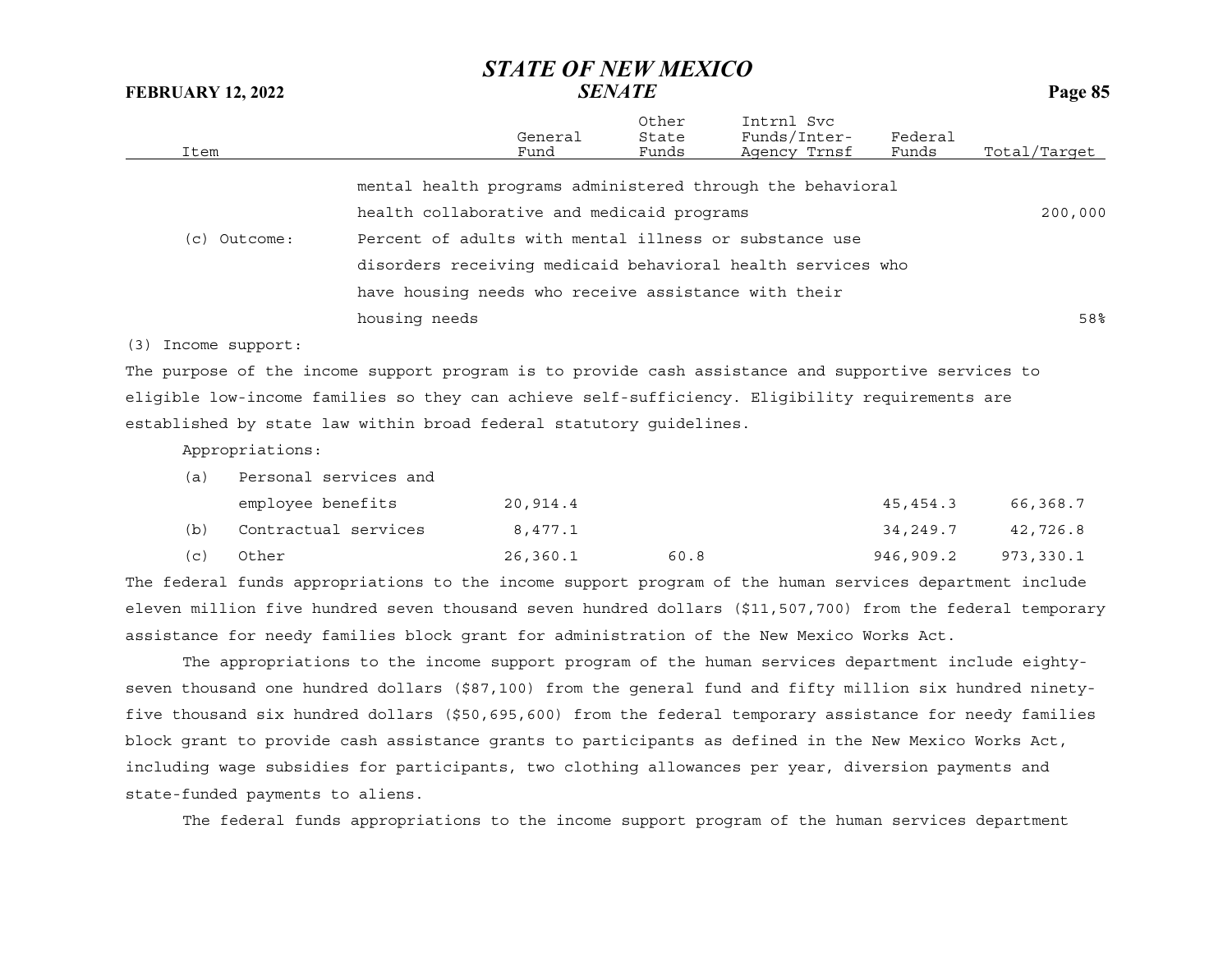|      |         | Other | Intrnl<br>Svc |         |              |
|------|---------|-------|---------------|---------|--------------|
|      | General | State | Funds/Inter-  | Federai |              |
| Item | Funa    | Funds | Agency Trnsf  | Funds   | Total/Target |

include sixteen million six hundred forty-eight thousand three hundred dollars (\$16,648,300) from the federal temporary assistance for needy families block grant for job training and placement and jobrelated transportation services, employment-related costs and a transitional employment program. The funds for the transitional employment program and the wage subsidy program may be used interchangeably.

The federal funds appropriations to the income support program of the human services department include thirty-one million five hundred twenty-seven thousand five hundred dollars (\$31,527,500) from the federal temporary assistance for needy families block grant for transfer to the early childhood education and care department for childcare programs, five million dollars (\$5,000,000) for home-visiting programs and seventeen million six hundred thousand dollars (\$17,600,000) for prekindergarten.

The federal funds appropriations to the income support program of the human services department include nine hundred thousand dollars (\$900,000) from the federal temporary assistance for needy families block grant for transfer to the children, youth and families department for a supportive housing project.

The appropriations to the income support program of the human services department include seven million two hundred twenty thousand dollars (\$7,220,000) from the general fund and three million eighty thousand three hundred dollars (\$3,080,300) from federal funds for general assistance.

Any unexpended balances remaining at the end of fiscal year 2023 from the other state funds appropriations derived from reimbursements received from the social security administration for the general assistance program shall not revert.

Performance measures:

| (a) Outcome: | Percent of all parent participants who meet temporary    |     |
|--------------|----------------------------------------------------------|-----|
|              | assistance for needy families federal work participation |     |
|              | requirements                                             | 50% |
| (b) Outcome: | Percent of temporary assistance for needy families       |     |
|              | two-parent recipients meeting federal work participation |     |
|              | requirements                                             | 60% |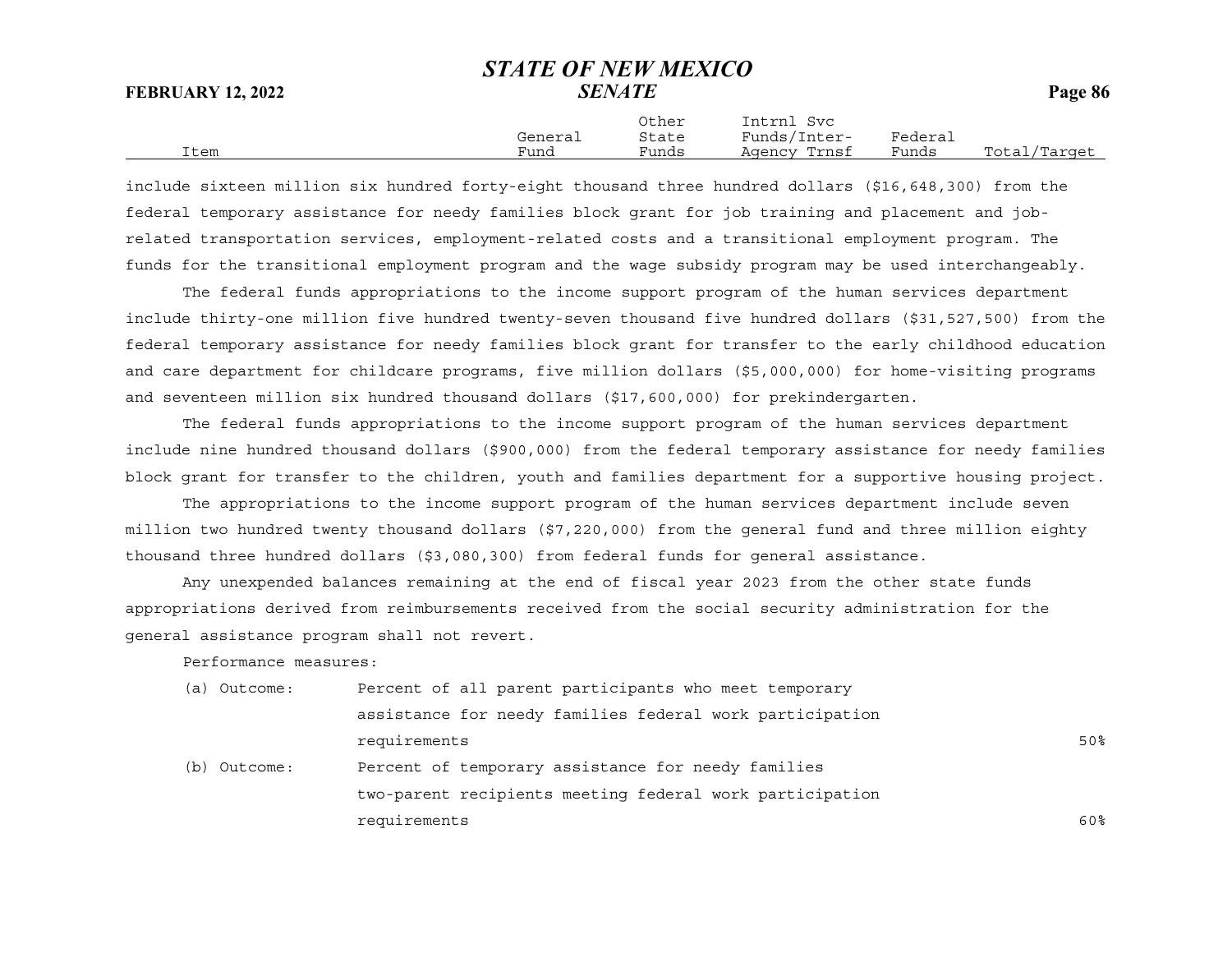|                                 | General | Other<br>State | Intrnl Svc<br>Funds/Inter- | Federal |              |
|---------------------------------|---------|----------------|----------------------------|---------|--------------|
| Item                            | Fund    | Funds          | Agency Trnsf               | Funds   | Total/Target |
| (4) Behavioral health services: |         |                |                            |         |              |

The purpose of the behavioral health services program is to lead and oversee the provision of an integrated and comprehensive behavioral health prevention and treatment system so the program fosters recovery and supports the health and resilience of all New Mexicans.

Appropriations:

| (a) Personal services and    |       |                                                                                                                                                                                                                                |  |
|------------------------------|-------|--------------------------------------------------------------------------------------------------------------------------------------------------------------------------------------------------------------------------------|--|
| المطلوع معمال المعدوم المسمر | 2.275 | $1.001$ $1.107$ $1.107$ $1.107$ $1.107$ $1.107$ $1.107$ $1.107$ $1.107$ $1.107$ $1.107$ $1.107$ $1.107$ $1.107$ $1.107$ $1.107$ $1.107$ $1.107$ $1.107$ $1.107$ $1.107$ $1.107$ $1.107$ $1.107$ $1.107$ $1.107$ $1.107$ $1.10$ |  |

|     | employee benefits    | 3,375.8  | 1,091.5  | 4,467.3  |
|-----|----------------------|----------|----------|----------|
| (b) | Contractual services | 48,020.3 | 28,091.6 | 76,111.9 |
| (C) | Other                | 889.6    | 678.0    | 1,567.6  |

Performance measures:

| (a) Outcome: | Percent of individuals discharged from inpatient facilities |     |
|--------------|-------------------------------------------------------------|-----|
|              | who receive follow-up services at thirty days               | 60% |
| (b) Outcome: | Percent of people with a diagnosis of alcohol or drug       |     |
|              | dependency who initiated treatment and received two or more |     |
|              | additional services within thirty days of the initial visit | 38% |
| (c) Outcome: | Percent of adults diagnosed with major depression who       |     |
|              | remained on an antidepressant medication for at least one   |     |
|              | hundred eighty days                                         | 39% |
| (d) Outcome: | Percent of medicaid members released from inpatient         |     |
|              | psychiatric hospitalization stays of four or more days who  |     |
|              | receive seven-day follow-up visits into community-based     |     |
|              | behavioral health                                           | 52% |
|              |                                                             |     |

(5) Child support enforcement:

The purpose of the child support enforcement program is to provide location, establishment and collection services for custodial parents and their children; to ensure that all court orders for support payments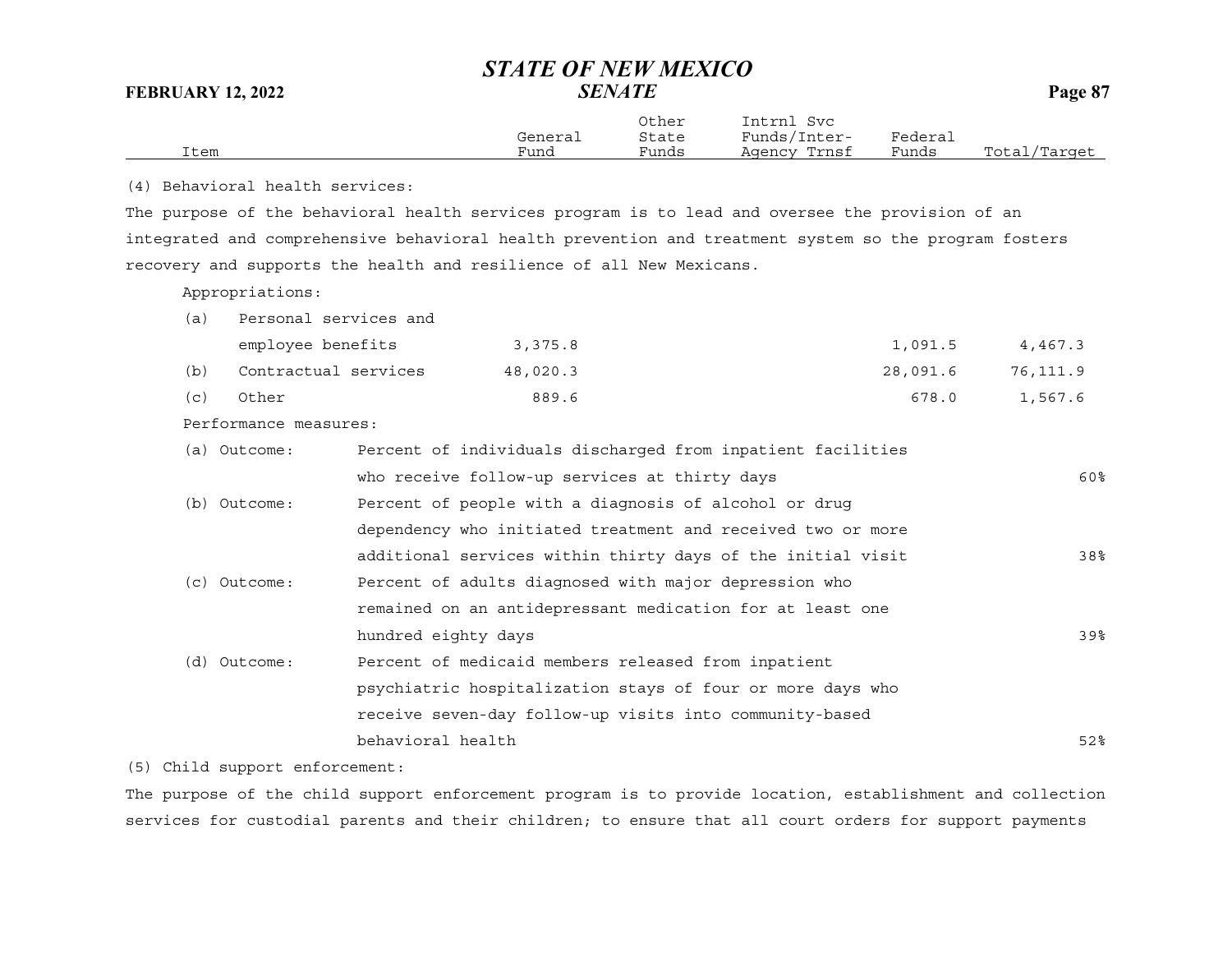| Item                                                                                                     | General<br>Fund                                         | Other<br>State<br>Funds | Intrnl Svc<br>Funds/Inter-<br>Agency Trnsf | Federal<br>Funds | Total/Target |
|----------------------------------------------------------------------------------------------------------|---------------------------------------------------------|-------------------------|--------------------------------------------|------------------|--------------|
| are being met to maximize child support collections; and to reduce public assistance rolls.              |                                                         |                         |                                            |                  |              |
| Appropriations:                                                                                          |                                                         |                         |                                            |                  |              |
| (a)<br>Personal services and                                                                             |                                                         |                         |                                            |                  |              |
| employee benefits                                                                                        | 6,426.9                                                 | 815.3                   |                                            | 13,947.1         | 21,189.3     |
| Contractual services<br>(b)                                                                              | 2,182.7                                                 | 276.9                   |                                            | 4,742.8          | 7,202.4      |
| (c)<br>Other                                                                                             | 1,495.6                                                 | 189.7                   |                                            | 3,229.1          | 4,914.4      |
| Performance measures:                                                                                    |                                                         |                         |                                            |                  |              |
| (a) Outcome:                                                                                             | Amount of child support collected, in millions          |                         |                                            |                  | \$145        |
| (b) Outcome:                                                                                             | Percent of current support owed that is collected       |                         |                                            |                  | 60%          |
| (c) Outcome:                                                                                             | Percent of cases with support orders                    |                         |                                            |                  | 85%          |
| (d) Explanatory:                                                                                         | Percent of noncustodial parents paying support to total |                         |                                            |                  |              |
|                                                                                                          | cases with support orders                               |                         |                                            |                  |              |
| Program support:<br>(6)                                                                                  |                                                         |                         |                                            |                  |              |
| The purpose of program support is to provide overall leadership, direction and administrative support to |                                                         |                         |                                            |                  |              |
| each agency program and to assist it in achieving its programmatic goals.                                |                                                         |                         |                                            |                  |              |
| Appropriations:                                                                                          |                                                         |                         |                                            |                  |              |
| Personal services and<br>(a)                                                                             |                                                         |                         |                                            |                  |              |
| employee benefits                                                                                        | 5, 290.2                                                | 302.7                   |                                            | 12,461.3         | 18,054.2     |
| Contractual services<br>(b)                                                                              | 11,428.2                                                | 665.2                   | 2,300.0                                    | 27,382.4         | 41,775.8     |
| Other<br>(c)                                                                                             | 4,473.8                                                 | 243.5                   |                                            | 10,012.5         | 14,729.8     |
| Subtotal                                                                                                 | [1, 423, 025.2]                                         | [136, 562.5]            | $[282, 072.3]$ $[7, 338, 644.6]$           |                  | 9,180,304.6  |
| WORKFORCE SOLUTIONS DEPARTMENT:                                                                          |                                                         |                         |                                            |                  |              |
| (1) Unemployment insurance:                                                                              |                                                         |                         |                                            |                  |              |

The purpose of the unemployment insurance program is to administer an array of demand-driven workforce development services to prepare New Mexicans to meet the needs of business.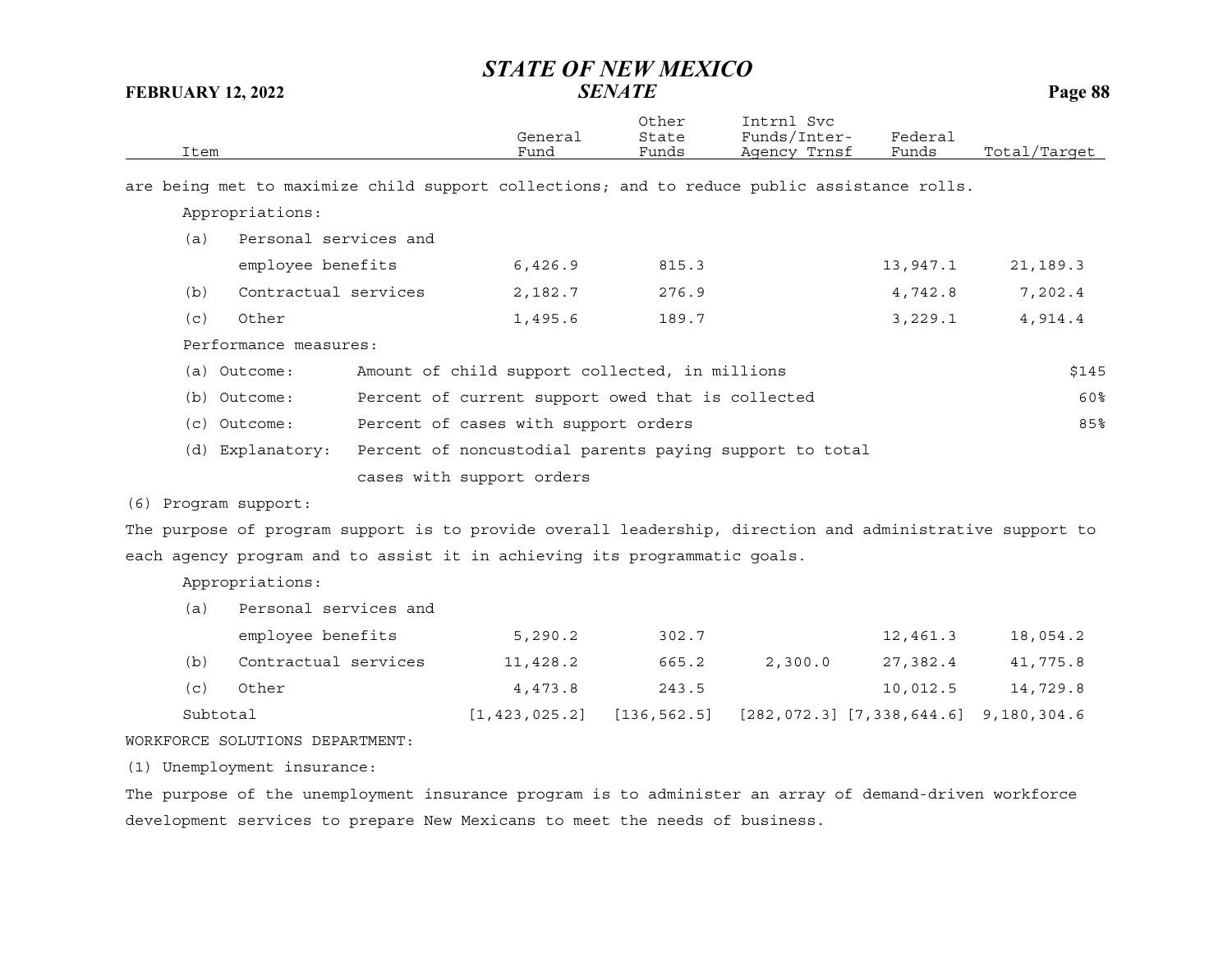| Item                  |                                                                                                        | General<br>Fund                                       | Other<br>State<br>Funds | Intrnl Svc<br>Funds/Inter-<br>Agency Trnsf                  | Federal<br>Funds | Total/Target |
|-----------------------|--------------------------------------------------------------------------------------------------------|-------------------------------------------------------|-------------------------|-------------------------------------------------------------|------------------|--------------|
| Appropriations:       |                                                                                                        |                                                       |                         |                                                             |                  |              |
| (a)                   | Personal services and                                                                                  |                                                       |                         |                                                             |                  |              |
|                       | employee benefits                                                                                      | 1,139.5                                               |                         | 796.8                                                       | 8,920.5          | 10,856.8     |
| (b)                   | Contractual services                                                                                   |                                                       |                         | 21.4                                                        | 1,233.6          | 1,255.0      |
| Other<br>(c)          |                                                                                                        |                                                       |                         |                                                             | 1,995.6          | 1,995.6      |
| Performance measures: |                                                                                                        |                                                       |                         |                                                             |                  |              |
| (a) Output:           |                                                                                                        |                                                       |                         | Percent of eligible unemployment insurance claims issued a  |                  |              |
|                       |                                                                                                        |                                                       |                         | determination within twenty-one days from the date of claim |                  | 80%          |
| (b) Output:           |                                                                                                        |                                                       |                         | Average wait time to speak to a customer service agent in   |                  |              |
|                       |                                                                                                        |                                                       |                         | the unemployment insurance operation center to file a new   |                  |              |
|                       |                                                                                                        | unemployment insurance claim, in minutes              |                         |                                                             |                  | 18:0         |
| (c) Output:           |                                                                                                        |                                                       |                         | Average wait time to speak to a customer service agent in   |                  |              |
|                       |                                                                                                        | the unemployment insurance operation center to file a |                         |                                                             |                  |              |
|                       |                                                                                                        | weekly certification, in minutes                      |                         |                                                             |                  | 15:0         |
| (2) Labor relations:  |                                                                                                        |                                                       |                         |                                                             |                  |              |
|                       | The purpose of the labor relations program is to provide employment rights information and other work- |                                                       |                         |                                                             |                  |              |
|                       | site-based assistance to employers and employees.                                                      |                                                       |                         |                                                             |                  |              |
| Appropriations:       |                                                                                                        |                                                       |                         |                                                             |                  |              |
| (a)                   | Personal services and                                                                                  |                                                       |                         |                                                             |                  |              |
|                       | employee benefits                                                                                      | 2,464.1                                               |                         | 170.0                                                       | 171.1            | 2,805.2      |
| (b)                   | Contractual services                                                                                   | 68.1                                                  |                         |                                                             | 76.7             | 144.8        |
| Other<br>(c)          |                                                                                                        | 25.0                                                  |                         | 229.5                                                       | 197.9            | 452.4        |
| Performance measures: |                                                                                                        |                                                       |                         |                                                             |                  |              |
| (a) Output:           |                                                                                                        |                                                       |                         | Percent of discrimination claims investigated and issued a  |                  |              |
|                       |                                                                                                        | determination within two hundred days                 |                         |                                                             |                  | 60%          |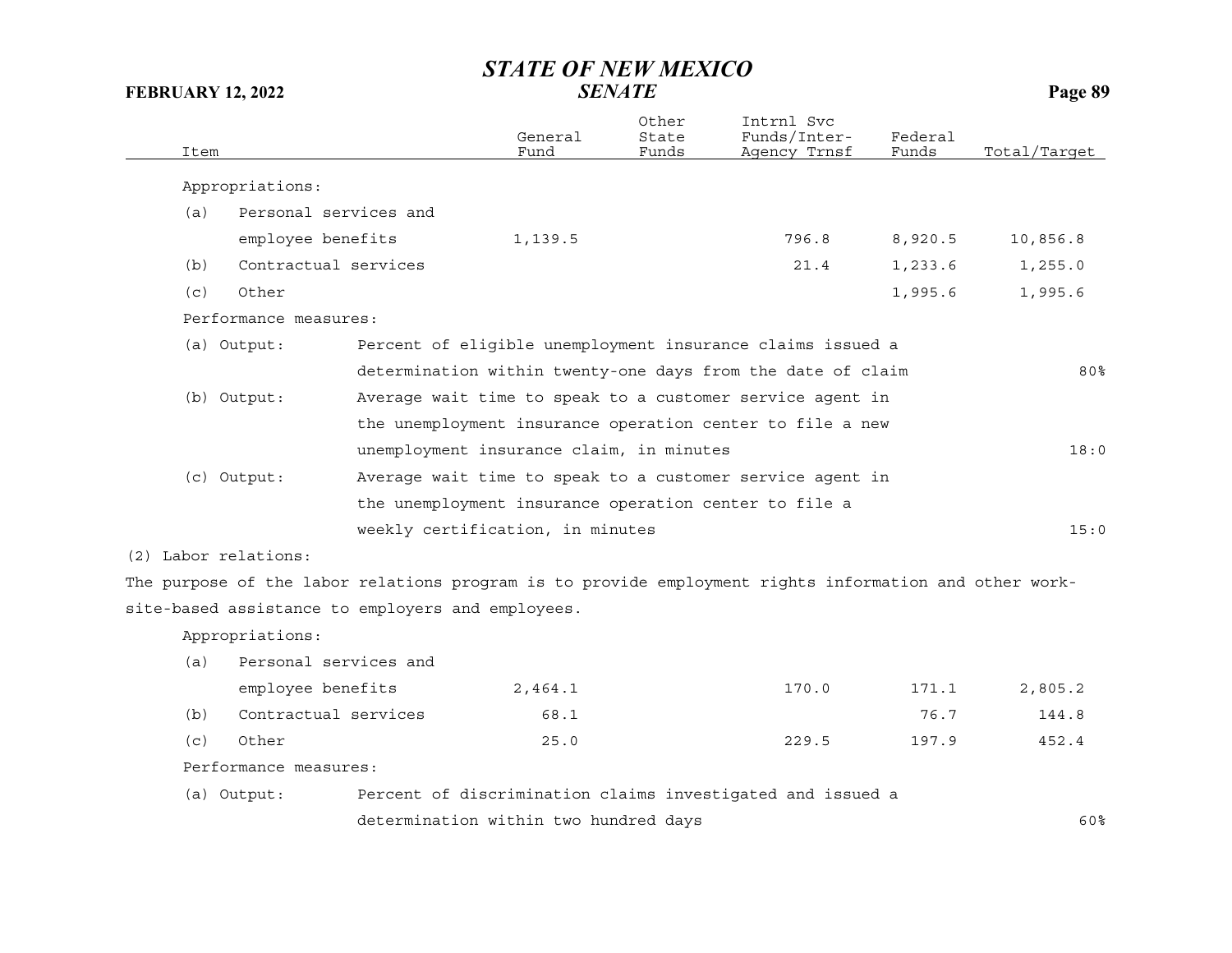| Item |                                 | General<br>Fund                                                                                        | Other<br>State<br>Funds | Intrnl Svc<br>Funds/Inter-<br>Agency Trnsf | Federal<br>Funds | Total/Target |
|------|---------------------------------|--------------------------------------------------------------------------------------------------------|-------------------------|--------------------------------------------|------------------|--------------|
|      | (3) Workforce technology:       |                                                                                                        |                         |                                            |                  |              |
|      |                                 | The purpose of the workforce technology program is to provide and maintain customer-focused, effective |                         |                                            |                  |              |
|      |                                 | and innovative information technology services for the department and its service providers.           |                         |                                            |                  |              |
|      | Appropriations:                 |                                                                                                        |                         |                                            |                  |              |
| (a)  | Personal services and           |                                                                                                        |                         |                                            |                  |              |
|      | employee benefits               | 811.5                                                                                                  |                         | 67.0                                       | 3,488.7          | 4,367.2      |
| (b)  | Contractual services            | 3,137.9                                                                                                |                         | 1,651.9                                    | 7,210.2          | 12,000.0     |
| (c)  | Other                           | 1,412.4                                                                                                |                         | 665.5                                      | 6,922.1          | 9,000.0      |
|      | Performance measures:           |                                                                                                        |                         |                                            |                  |              |
|      | (a) Outcome:                    | Percent of time the unemployment framework for automated                                               |                         |                                            |                  |              |
|      |                                 | claims and tax services are available during scheduled                                                 |                         |                                            |                  |              |
|      |                                 | uptime                                                                                                 |                         |                                            |                  | 99%          |
|      | (4) Employment services:        |                                                                                                        |                         |                                            |                  |              |
|      |                                 | The purpose of the employment services program is to provide standardized business solution strategies |                         |                                            |                  |              |
|      |                                 | and labor market information through the New Mexico public workforce system that is responsive to the  |                         |                                            |                  |              |
|      | needs of New Mexico businesses. |                                                                                                        |                         |                                            |                  |              |
|      | Appropriations:                 |                                                                                                        |                         |                                            |                  |              |
| (a)  | Personal services and           |                                                                                                        |                         |                                            |                  |              |
|      | employee benefits               | 358.1                                                                                                  |                         | 7,179.0                                    | 7,071.3          | 14,608.4     |
| (b)  | Contractual services            |                                                                                                        | 9.1                     | 190.0                                      | 1,558.3          | 1,757.4      |
| (c)  | Other                           | 155.7                                                                                                  |                         | 8,743.3                                    | 5,897.4          | 14,796.4     |

The internal service funds/interagency transfers appropriations to the employment services program of the workforce solutions department include one million dollars (\$1,000,000) from the workers' compensation administration fund of the workers' compensation administration.

Performance measures: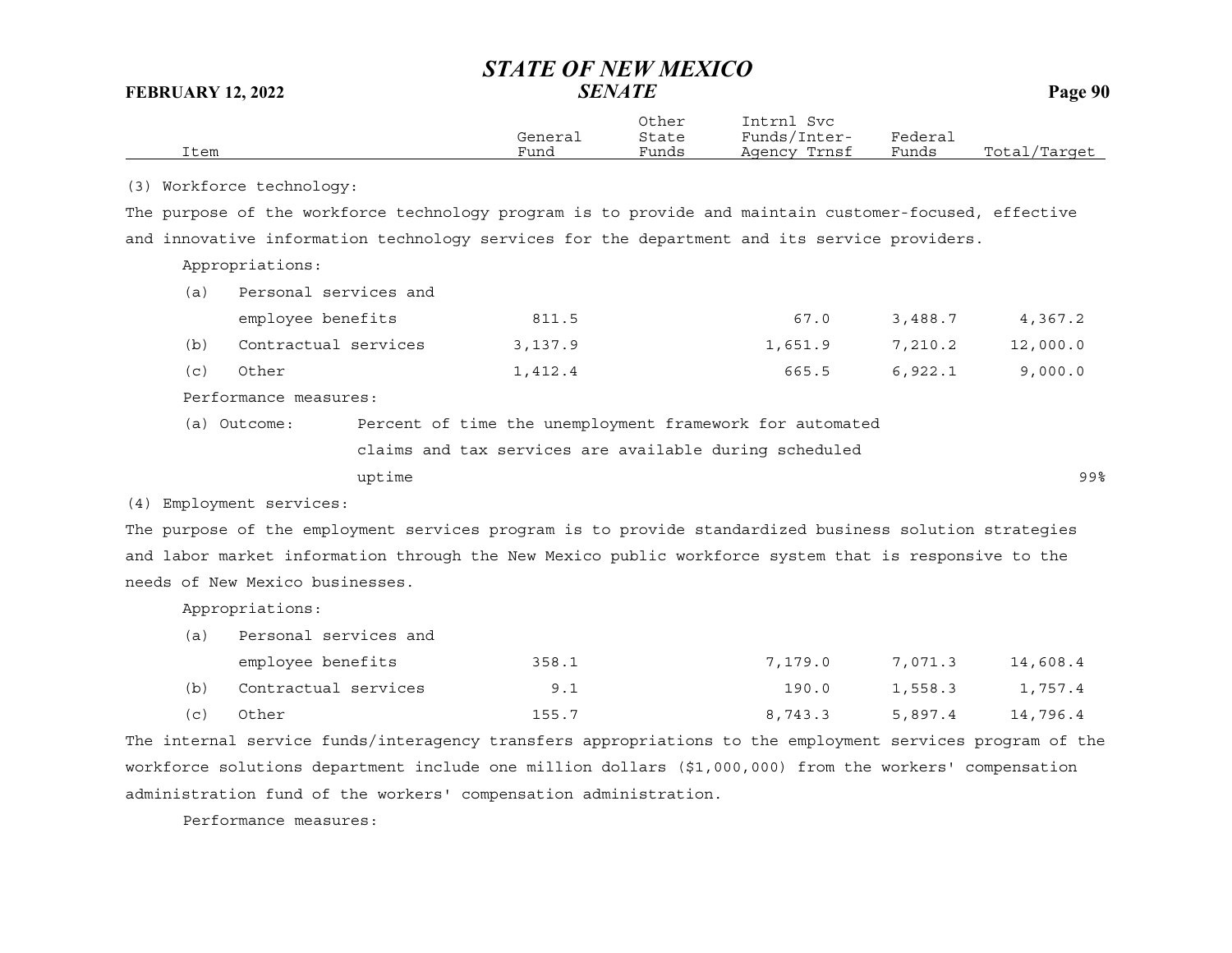| Item                 |                                       |                                                                                                          | General<br>Fund | Other<br>State<br>Funds | Intrnl Svc<br>Funds/Inter-<br>Agency Trnsf | Federal<br>Funds | Total/Target |
|----------------------|---------------------------------------|----------------------------------------------------------------------------------------------------------|-----------------|-------------------------|--------------------------------------------|------------------|--------------|
|                      | (a) Outcome:                          | Percent of unemployed individuals employed after receiving                                               |                 |                         |                                            |                  |              |
|                      |                                       | employment services in a connections office                                                              |                 |                         |                                            |                  | 60%          |
|                      | (b) Outcome:                          | Average six-month earnings of individuals entering                                                       |                 |                         |                                            |                  |              |
|                      |                                       | employment after receiving employment services in a                                                      |                 |                         |                                            |                  |              |
|                      |                                       | connections office                                                                                       |                 |                         |                                            |                  | \$14,000     |
|                      | $(c)$ Output:                         | Percent of audited apprenticeship programs deemed compliant                                              |                 |                         |                                            |                  | 75%          |
| (5) Program support: |                                       |                                                                                                          |                 |                         |                                            |                  |              |
|                      |                                       | The purpose of program support is to provide overall leadership, direction and administrative support to |                 |                         |                                            |                  |              |
|                      |                                       | each agency program to achieve organizational goals and objectives.                                      |                 |                         |                                            |                  |              |
|                      | Appropriations:                       |                                                                                                          |                 |                         |                                            |                  |              |
| (a)                  | Personal services and                 |                                                                                                          |                 |                         |                                            |                  |              |
|                      | employee benefits                     |                                                                                                          | 268.5           |                         | 975.9                                      | 6,708.5          | 7,952.9      |
| (b)                  | Contractual services                  |                                                                                                          |                 |                         | 90.6                                       | 1,089.0          | 1,179.6      |
| (c)                  | Other                                 |                                                                                                          |                 |                         | 210.4                                      | 33,578.8         | 33,789.2     |
| Subtotal             |                                       |                                                                                                          | [9, 849.9]      |                         | [20, 991.3]                                | [86, 119.7]      | 116,960.9    |
|                      | WORKERS' COMPENSATION ADMINISTRATION: |                                                                                                          |                 |                         |                                            |                  |              |
|                      |                                       | (1) Workers' compensation administration:                                                                |                 |                         |                                            |                  |              |
|                      |                                       | The purpose of the workers' compensation administration program is to assure the quick and efficient     |                 |                         |                                            |                  |              |
|                      |                                       | delivery of indemnity and medical benefits to injured and disabled workers at a reasonable cost to       |                 |                         |                                            |                  |              |
| employers.           |                                       |                                                                                                          |                 |                         |                                            |                  |              |
|                      | Appropriations:                       |                                                                                                          |                 |                         |                                            |                  |              |
| (a)                  | Personal services and                 |                                                                                                          |                 |                         |                                            |                  |              |
|                      | employee benefits                     |                                                                                                          |                 | 8,750.7                 |                                            |                  | 8,750.7      |
| (b)                  | Contractual services                  |                                                                                                          |                 | 315.0                   |                                            |                  | 315.0        |
| (c)                  | Other                                 |                                                                                                          |                 | 1,428.3                 |                                            |                  | 1,428.3      |
|                      |                                       |                                                                                                          |                 |                         |                                            |                  |              |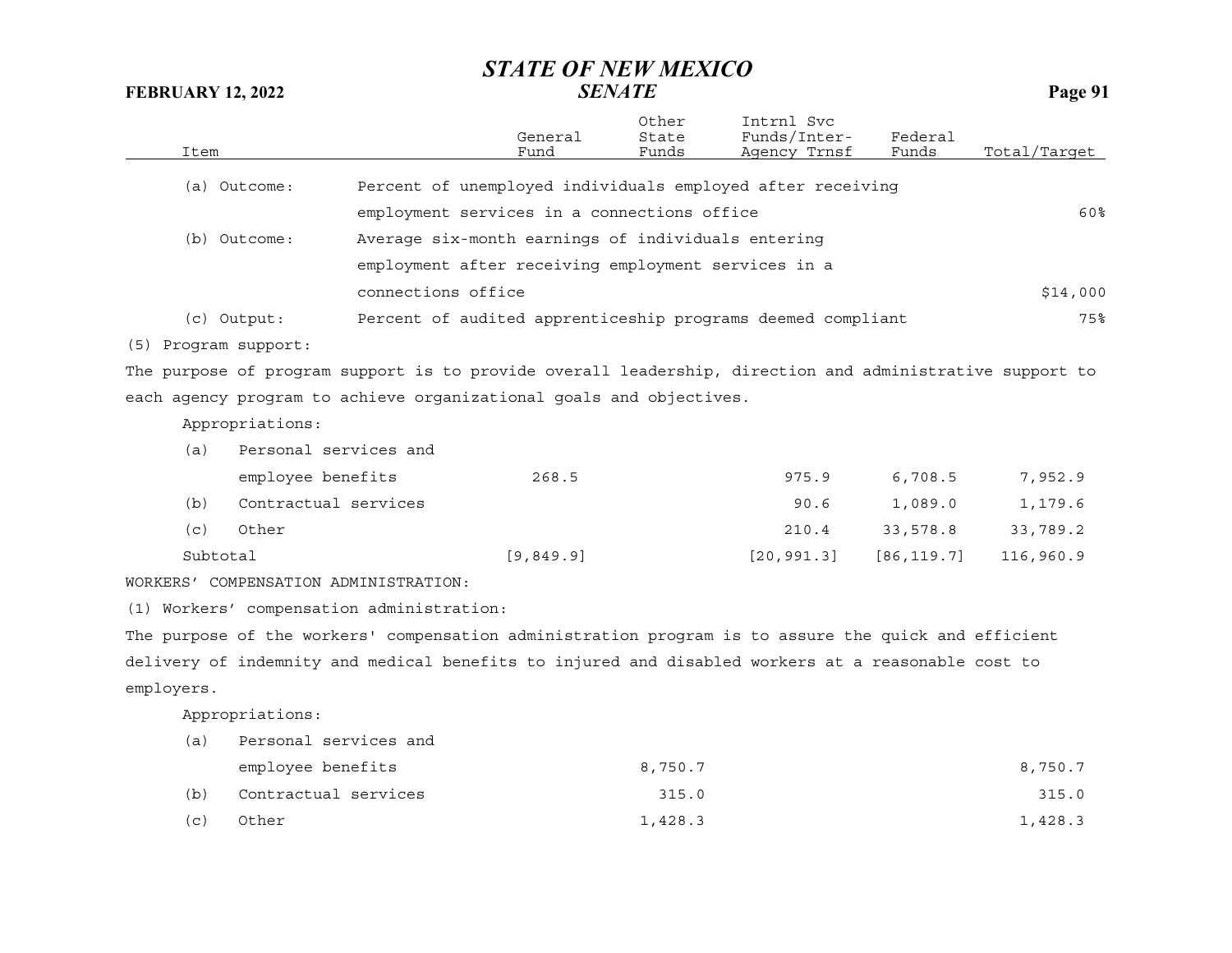|          |                                       |                                                                                                         | General | Other<br>State | Intrnl Svc<br>Funds/Inter- | Federal |              |
|----------|---------------------------------------|---------------------------------------------------------------------------------------------------------|---------|----------------|----------------------------|---------|--------------|
| Item     |                                       |                                                                                                         | Fund    | Funds          | Agency Trnsf               | Funds   | Total/Target |
| (d)      | Other financing uses                  |                                                                                                         |         | 1,000.0        |                            |         | 1,000.0      |
|          |                                       | The other state funds appropriation to the workers' compensation administration program of the workers' |         |                |                            |         |              |
|          |                                       | compensation administration in the other financing uses category includes one million dollars           |         |                |                            |         |              |
|          |                                       | (\$1,000,000) from the workers' compensation administration fund for the employment services program of |         |                |                            |         |              |
|          | the workforce solutions department.   |                                                                                                         |         |                |                            |         |              |
|          | Performance measures:                 |                                                                                                         |         |                |                            |         |              |
|          | (a) Outcome:                          | Rate of serious injuries and illnesses caused by workplace                                              |         |                |                            |         |              |
|          |                                       | conditions per one hundred workers                                                                      |         |                |                            |         | 0.6          |
|          | (b) Outcome:                          | Percent of employers determined to be in compliance with                                                |         |                |                            |         |              |
|          |                                       | insurance requirements of the Workers' Compensation Act                                                 |         |                |                            |         |              |
|          |                                       | after initial investigations                                                                            |         |                |                            |         | 98%          |
|          | (2) Uninsured employers' fund:        |                                                                                                         |         |                |                            |         |              |
|          | Appropriations:                       |                                                                                                         |         |                |                            |         |              |
| (a)      | Personal services and                 |                                                                                                         |         |                |                            |         |              |
|          | employee benefits                     |                                                                                                         |         | 361.2          |                            |         | 361.2        |
| (b)      | Contractual services                  |                                                                                                         |         | 70.0           |                            |         | 70.0         |
| (c)      | Other                                 |                                                                                                         |         | 500.0          |                            |         | 500.0        |
| Subtotal |                                       |                                                                                                         |         | [12, 425.2]    |                            |         | 12,425.2     |
|          | DIUICION OU UOCARIONAI DUUADIIIRATION |                                                                                                         |         |                |                            |         |              |

DIVISION OF VOCATIONAL REHABILITATION:

(1) Rehabilitation services:

The purpose of the rehabilitation services program is to promote opportunities for people with disabilities to become more independent and productive by empowering individuals with disabilities so they may maximize their employment, economic self-sufficiency, independence and inclusion and integration into society.

Appropriations: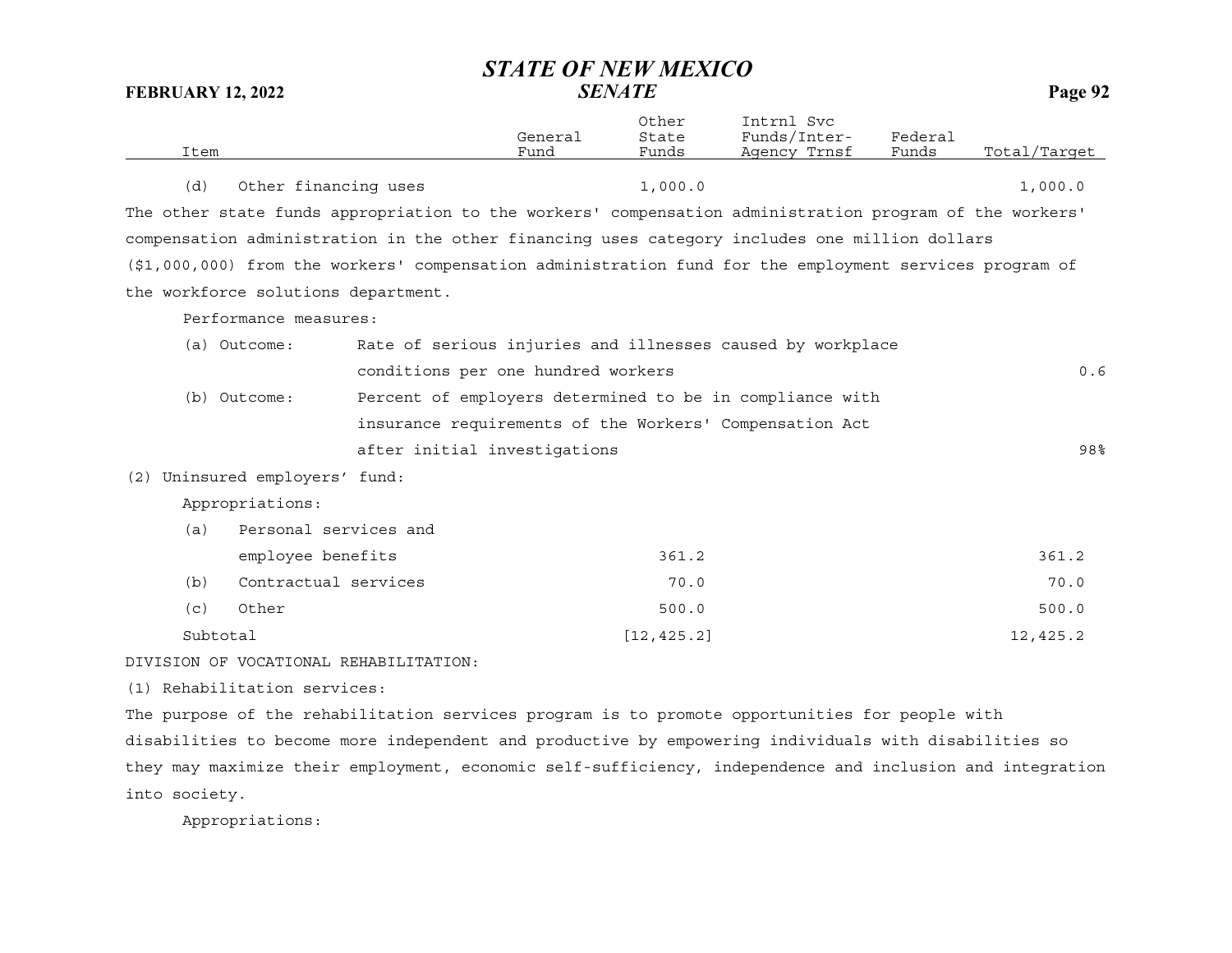| Item |                       | General<br>Fund | Other<br>State<br>Funds | Intrnl Svc<br>Funds/Inter-<br>Agency Trnsf | Federal<br>Funds | Total/Target |
|------|-----------------------|-----------------|-------------------------|--------------------------------------------|------------------|--------------|
| (a)  | Personal services and |                 |                         |                                            |                  |              |
|      | employee benefits     | 2,343.4         |                         |                                            | 8,659.3          | 11,002.7     |
| (b)  | Contractual services  |                 |                         |                                            | 3,300.0          | 3,300.0      |
| (c)  | Other                 | 3,482.1         |                         | 191.5                                      | 9,229.8          | 12,903.4     |
| (d)  | Other financing uses  |                 |                         |                                            | 200.0            | 200.0        |

The general fund appropriation to the rehabilitation services program of the division of vocational rehabilitation in the other category includes five hundred thousand dollars (\$500,000) to provide adult vocational rehabilitation services.

The internal service funds/interagency transfers appropriation to the rehabilitation services program of the division of vocational rehabilitation in the other category includes one hundred thousand dollars (\$100,000) from the commission for the blind to match with federal funds to provide rehabilitation services to blind or visually impaired New Mexicans.

The internal service funds/interagency transfers appropriation to the rehabilitation services program of the division of vocational rehabilitation in the other category includes ninety-one thousand five hundred dollars (\$91,500) to match with federal funds to support and enhance deaf and hard-ofhearing rehabilitation services.

The federal funds appropriation to the rehabilitation services program of the division of vocational rehabilitation in the other financing uses category includes two hundred thousand dollars (\$200,000) for the independent living program of the commission for the blind to provide services to blind or visually impaired New Mexicans.

Performance measures:

| (a) Outcome: | Number of clients achieving suitable employment for a     |     |
|--------------|-----------------------------------------------------------|-----|
|              | minimum of ninety days                                    | 750 |
| (b) Outcome: | Percent of clients achieving suitable employment outcomes |     |
|              | of all cases closed after receiving planned services      | 45% |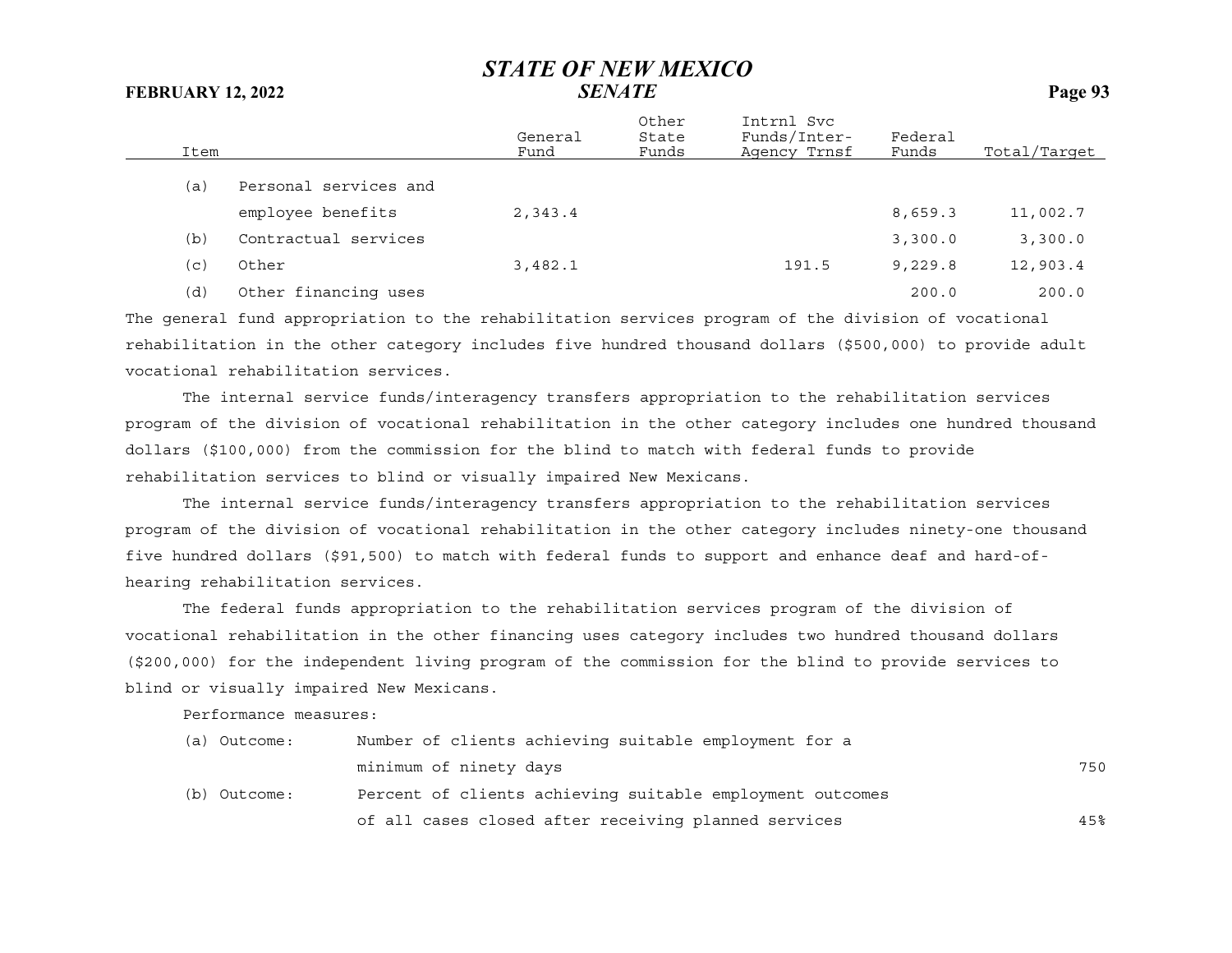|      | General | Other<br>State | Intrnl<br>Svc<br>Funds/Inter- | Federai |              |
|------|---------|----------------|-------------------------------|---------|--------------|
| Item | Fund    | Funds          | Agency Trnsf                  | Funds   | Total/Target |

(2) Independent living services:

The purpose of the independent living services program is to increase access for individuals with disabilities to technologies and services needed for various applications in learning, working and home management.

Appropriations:

| (a) | Contractual services     |       |     | 51.5          | 51.5 |
|-----|--------------------------|-------|-----|---------------|------|
| (b) | Other                    | 642.2 | 7.1 | 780.2 1,429.5 |      |
|     | (c) Other financing uses |       |     | 61.0          | 61.0 |

The internal service funds/interagency transfers appropriation to the independent living services program of the division of vocational rehabilitation in the other category includes seven thousand one hundred dollars (\$7,100) from the commission for the blind to match with federal funds to provide independent living services to blind or visually impaired New Mexicans.

The federal funds appropriation to the independent living services program of the division of vocational rehabilitation in the other financing uses category includes sixty-one thousand dollars (\$61,000) for the independent living program of the commission for the blind to provide services to blind or visually impaired New Mexicans.

Performance measures:

|  | (a) Output: |  |  |  | Number of independent living plans developed | 750 |
|--|-------------|--|--|--|----------------------------------------------|-----|
|--|-------------|--|--|--|----------------------------------------------|-----|

(b) Output: Number of individuals served for independent living 765

(3) Disability determination:

The purpose of the disability determination program is to produce accurate and timely eligibility determinations to social security disability applicants so they may receive benefits.

Appropriations:

(a) Personal services and employee benefits 7,835.2 7,835.2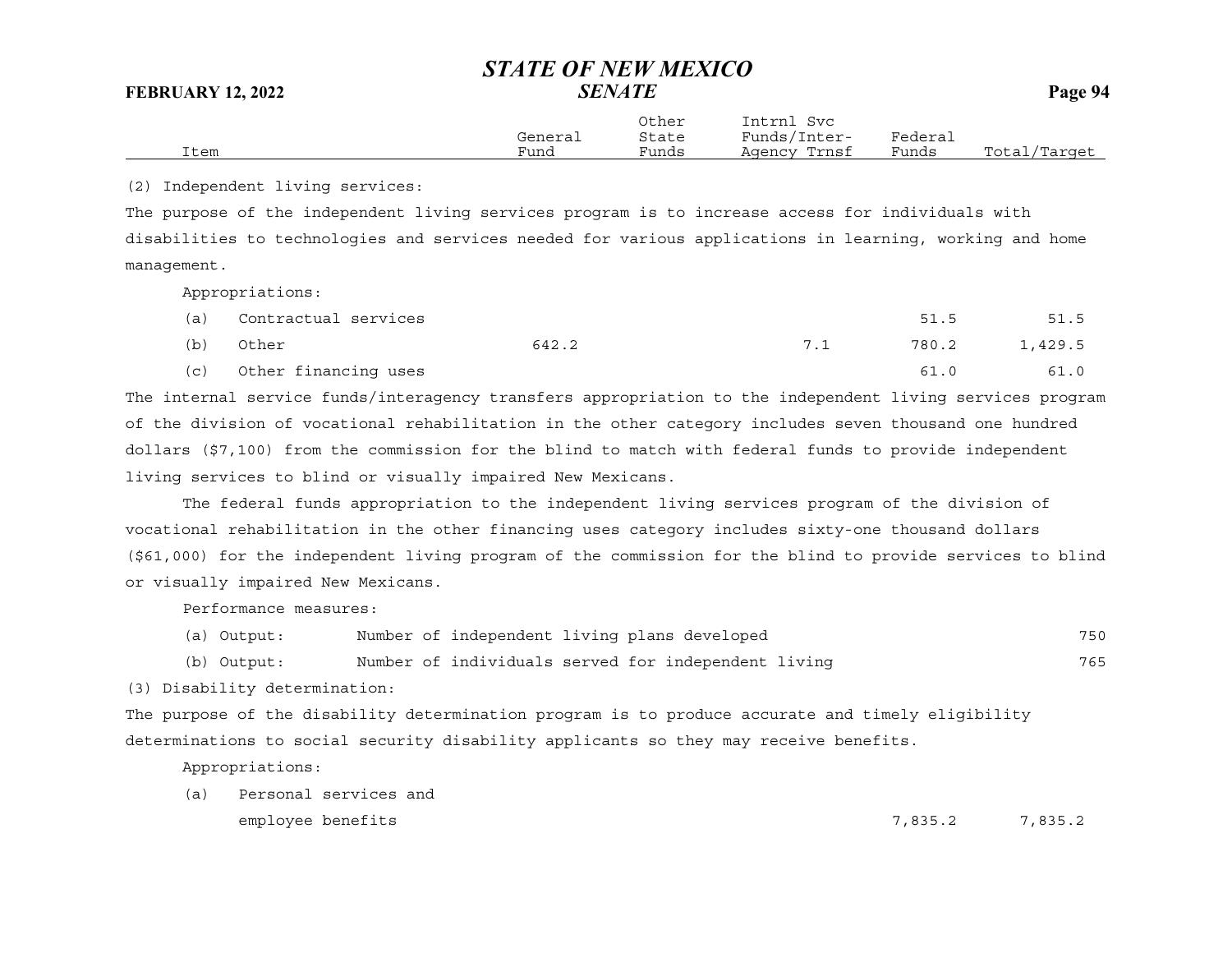| Item  |                                                   |       | General<br>Fund | Other<br>State<br>Funds | Intrnl Svc<br>Funds/Inter-<br>Agency Trnsf                                                                | Federal<br>Funds | Total/Target |
|-------|---------------------------------------------------|-------|-----------------|-------------------------|-----------------------------------------------------------------------------------------------------------|------------------|--------------|
|       |                                                   |       |                 |                         |                                                                                                           |                  |              |
| (b)   | Contractual services                              |       |                 |                         |                                                                                                           | 4,057.0          | 4,057.0      |
| (c)   | Other                                             |       |                 |                         |                                                                                                           | 4,990.8          | 4,990.8      |
|       | Performance measures:                             |       |                 |                         |                                                                                                           |                  |              |
|       | (a) Efficiency:                                   |       |                 |                         | Average number of days for completing an initial disability                                               |                  |              |
|       |                                                   | claim |                 |                         |                                                                                                           |                  | 100          |
|       | (4) Administrative services:                      |       |                 |                         |                                                                                                           |                  |              |
|       |                                                   |       |                 |                         | The purpose of the administration services program is to provide leadership, policy development,          |                  |              |
|       |                                                   |       |                 |                         | financial analysis, budgetary control, information technology services, administrative support and legal  |                  |              |
|       |                                                   |       |                 |                         | services to the division of vocational rehabilitation. The administration services program function is to |                  |              |
|       |                                                   |       |                 |                         | ensure the division of vocational rehabilitation achieves a high level of accountability and excellence   |                  |              |
|       | in services provided to the people of New Mexico. |       |                 |                         |                                                                                                           |                  |              |
|       | Appropriations:                                   |       |                 |                         |                                                                                                           |                  |              |
| (a)   | Personal services and                             |       |                 |                         |                                                                                                           |                  |              |
|       | employee benefits                                 |       |                 |                         |                                                                                                           | 3,736.4          | 3,736.4      |
| (b)   | Contractual services                              |       |                 |                         |                                                                                                           | 235.9            | 235.9        |
| (c)   | Other                                             |       |                 |                         |                                                                                                           | 1,029.9          | 1,029.9      |
|       |                                                   |       |                 |                         | Any unexpended balances in the division of vocational rehabilitation remaining at the end of fiscal year  |                  |              |
|       |                                                   |       |                 |                         | 2023 from appropriations made from the general fund shall not revert and may be expended in fiscal year   |                  |              |
| 2024. |                                                   |       |                 |                         |                                                                                                           |                  |              |
|       | Subtotal                                          |       | [6, 467.7]      |                         | [198.6]                                                                                                   | [44, 167.0]      | 50,833.3     |
|       | GOVERNOR'S COMMISSION ON DISABILITY:              |       |                 |                         |                                                                                                           |                  |              |
|       | (1) Governor's commission on disability:          |       |                 |                         |                                                                                                           |                  |              |
|       |                                                   |       |                 |                         |                                                                                                           |                  |              |

The purpose of the governor's commission on disability program is to promote policies and programs that focus on common issues faced by New Mexicans with disabilities, regardless of type of disability, age or other factors. The commission educates state administrators, legislators and the general public on the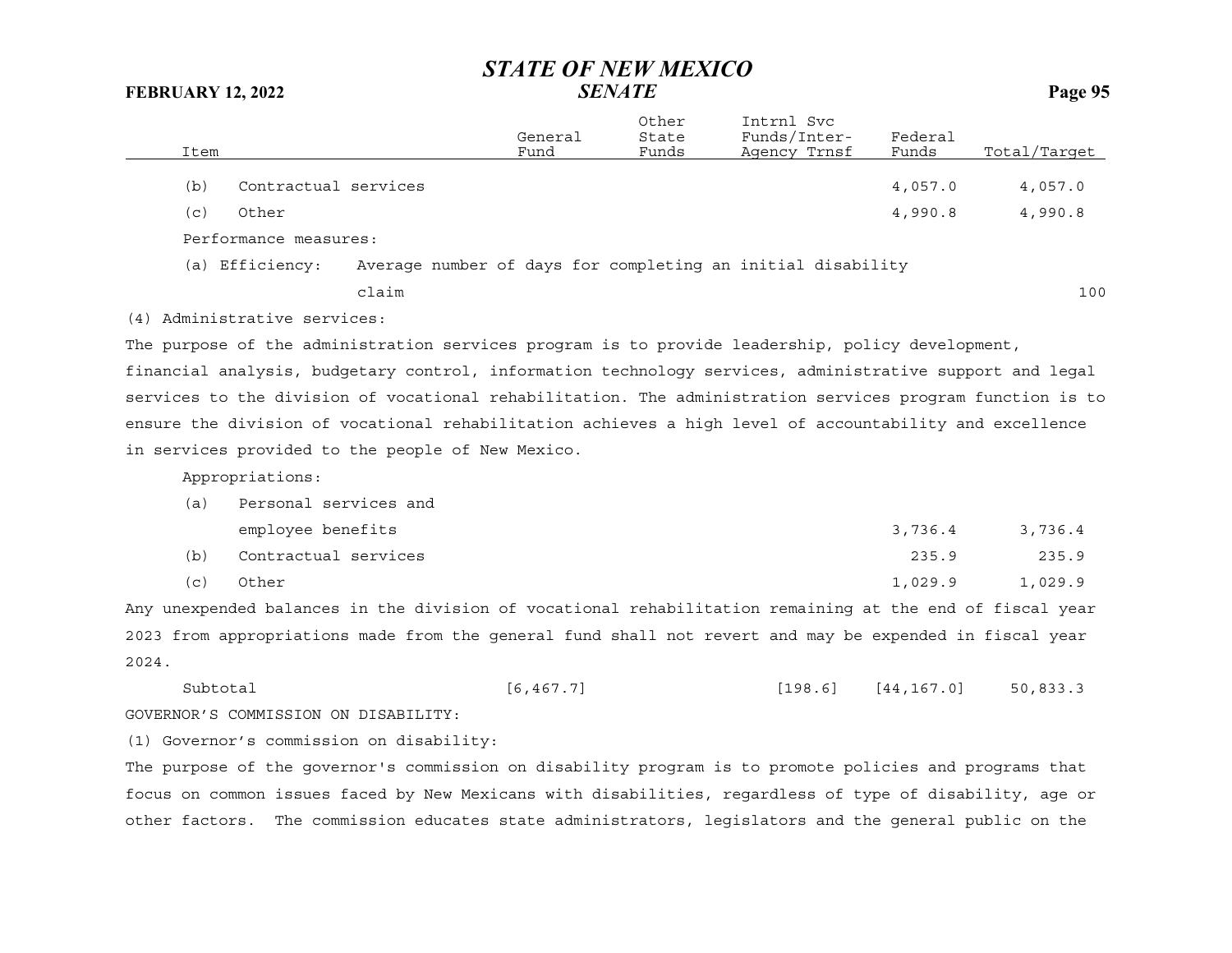|      |         | Other | Intrnl<br>Svc |         |              |
|------|---------|-------|---------------|---------|--------------|
|      | General | State | Funds/Inter-  | Federai |              |
| Item | Fund    | Funds | Agency Trnsf  | Funds   | Total/Target |

issues facing New Mexicans with disabilities, especially as they relate to federal Americans with Disabilities Act directives, building codes, disability technologies and disability culture so they can improve the quality of life of New Mexicans with disabilities.

Appropriations:

| (a) | Personal services and              |                       |       |                                                                                                           |       |         |
|-----|------------------------------------|-----------------------|-------|-----------------------------------------------------------------------------------------------------------|-------|---------|
|     | employee benefits                  |                       | 739.0 |                                                                                                           | 284.3 | 1,023.3 |
| (b) | Contractual services               |                       | 52.4  |                                                                                                           | 157.6 | 210.0   |
| (c) | Other                              |                       | 389.4 | 100.0                                                                                                     | 101.3 | 590.7   |
|     | Performance measures:              |                       |       |                                                                                                           |       |         |
|     | (a) Outcome:                       |                       |       | Percent of requested architectural plan reviews and site                                                  |       |         |
|     |                                    | inspections completed |       |                                                                                                           |       | 98%     |
|     | (2) Brain injury advisory council: |                       |       |                                                                                                           |       |         |
|     |                                    |                       |       | The purpose of the brain injury advisory council program is to provide quidance on the use and            |       |         |
|     |                                    |                       |       | implementation of programs provided through the human services department's brain injury services fund so |       |         |
|     |                                    |                       |       |                                                                                                           |       |         |

the department may align service delivery with needs identified by the brain injury community.

Appropriations:

| (a)         | Personal services and |            |         |         |         |
|-------------|-----------------------|------------|---------|---------|---------|
|             | employee benefits     | 76.6       |         |         | 76.6    |
| (b)         | Contractual services  | 57.1       |         |         | 57.1    |
| $\subset$ ) | Other                 | 74.5       |         |         | 74.5    |
| Subtotal    |                       | [1, 389.0] | [100.0] | [543.2] | 2,032.2 |

DEVELOPMENTAL DISABILITIES COUNCIL:

(1) Developmental disabilities council:

The purpose of the developmental disabilities council program is to provide and produce opportunities for persons with disabilities so they may realize their dreams and potential and become integrated members of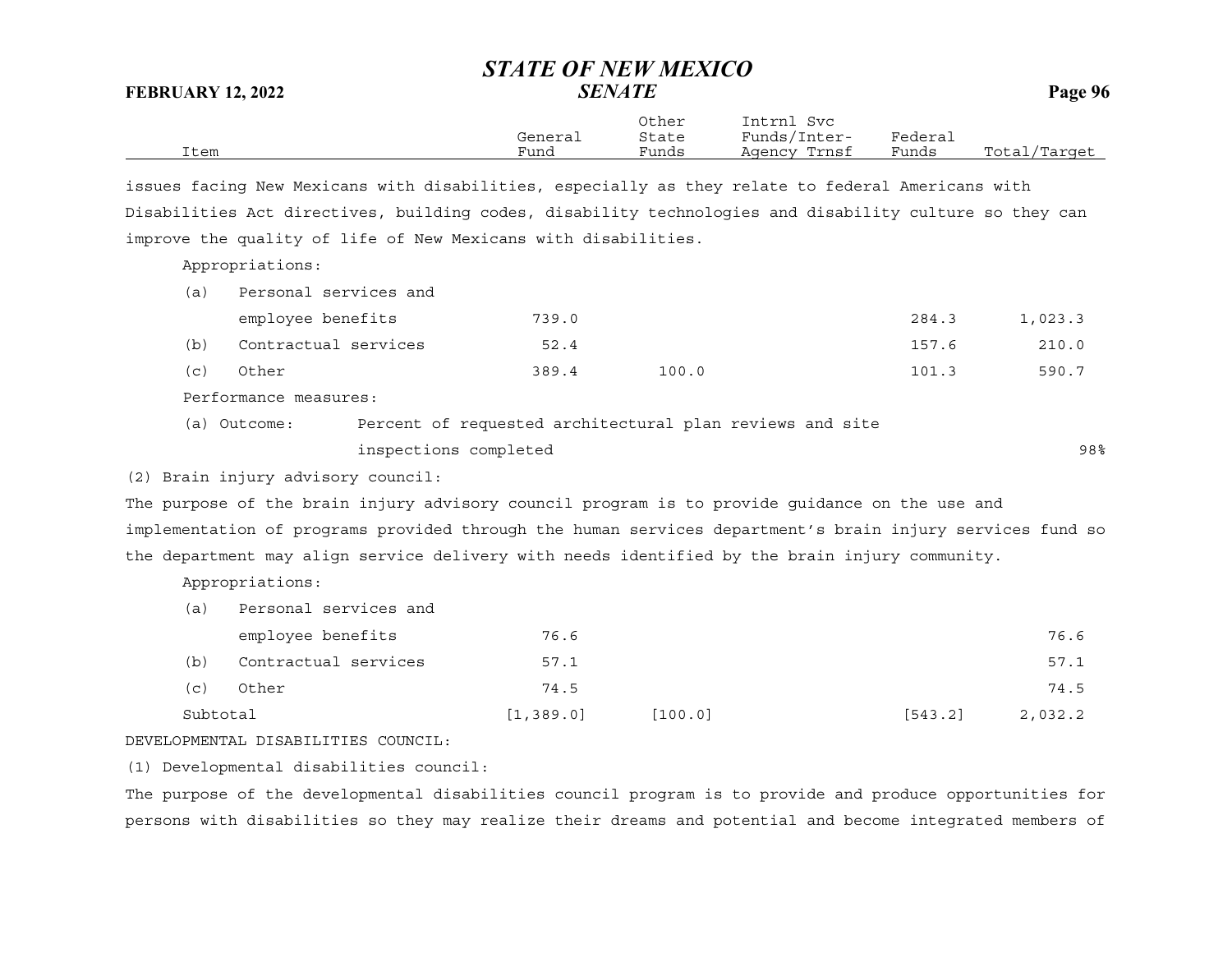| Item            |                                    | General<br>Fund                                 | Other<br>State<br>Funds | Intrnl Svc<br>Funds/Inter-<br>Agency Trnsf                                                             | Federal<br>Funds | Total/Target |
|-----------------|------------------------------------|-------------------------------------------------|-------------------------|--------------------------------------------------------------------------------------------------------|------------------|--------------|
| society.        |                                    |                                                 |                         |                                                                                                        |                  |              |
|                 |                                    |                                                 |                         |                                                                                                        |                  |              |
|                 | Appropriations:                    |                                                 |                         |                                                                                                        |                  |              |
| (a)             | Personal services and              |                                                 |                         |                                                                                                        |                  |              |
|                 | employee benefits                  | 767.1                                           |                         |                                                                                                        | 120.1            | 887.2        |
| (b)             | Contractual services               |                                                 |                         |                                                                                                        | 324.0            | 324.0        |
| (c)             | Other                              | 271.8                                           |                         | 75.0                                                                                                   | 86.1             | 432.9        |
|                 | (2) Office of guardianship:        |                                                 |                         |                                                                                                        |                  |              |
|                 |                                    |                                                 |                         | The purpose of the office of guardianship is to enter into, monitor and enforce guardianship contracts |                  |              |
|                 |                                    |                                                 |                         | for income-eligible persons and to help file, investigate and resolve complaints about guardianship    |                  |              |
|                 |                                    |                                                 |                         | services provided by contractors to maintain the dignity, safety and security of the indigent and      |                  |              |
|                 | incapacitated adults of the state. |                                                 |                         |                                                                                                        |                  |              |
|                 | Appropriations:                    |                                                 |                         |                                                                                                        |                  |              |
| (a)             | Personal services and              |                                                 |                         |                                                                                                        |                  |              |
|                 | employee benefits                  | 754.7                                           |                         |                                                                                                        |                  | 754.7        |
| (b)             | Contractual services               | 5,299.2                                         |                         | 550.0                                                                                                  |                  | 5,849.2      |
| (c)             | Other                              | 450.6                                           |                         |                                                                                                        |                  | 450.6        |
|                 | Performance measures:              |                                                 |                         |                                                                                                        |                  |              |
|                 | (a) Outcome:                       | Number of guardianship investigations completed |                         |                                                                                                        |                  | 10           |
|                 | (b) Outcome:                       | Average amount of time spent on wait list       |                         |                                                                                                        |                  | 9:0          |
|                 | Subtotal                           | [7, 543.4]                                      |                         | [625.0]                                                                                                | [530.2]          | 8,698.6      |
|                 | MINERS' HOSPITAL OF NEW MEXICO:    |                                                 |                         |                                                                                                        |                  |              |
| (1) Healthcare: |                                    |                                                 |                         |                                                                                                        |                  |              |

The purpose of the healthcare program is to provide quality acute care, long-term care and related health services to the beneficiaries of the miners' trust fund of New Mexico and the people of the region so they can maintain optimal health and quality of life.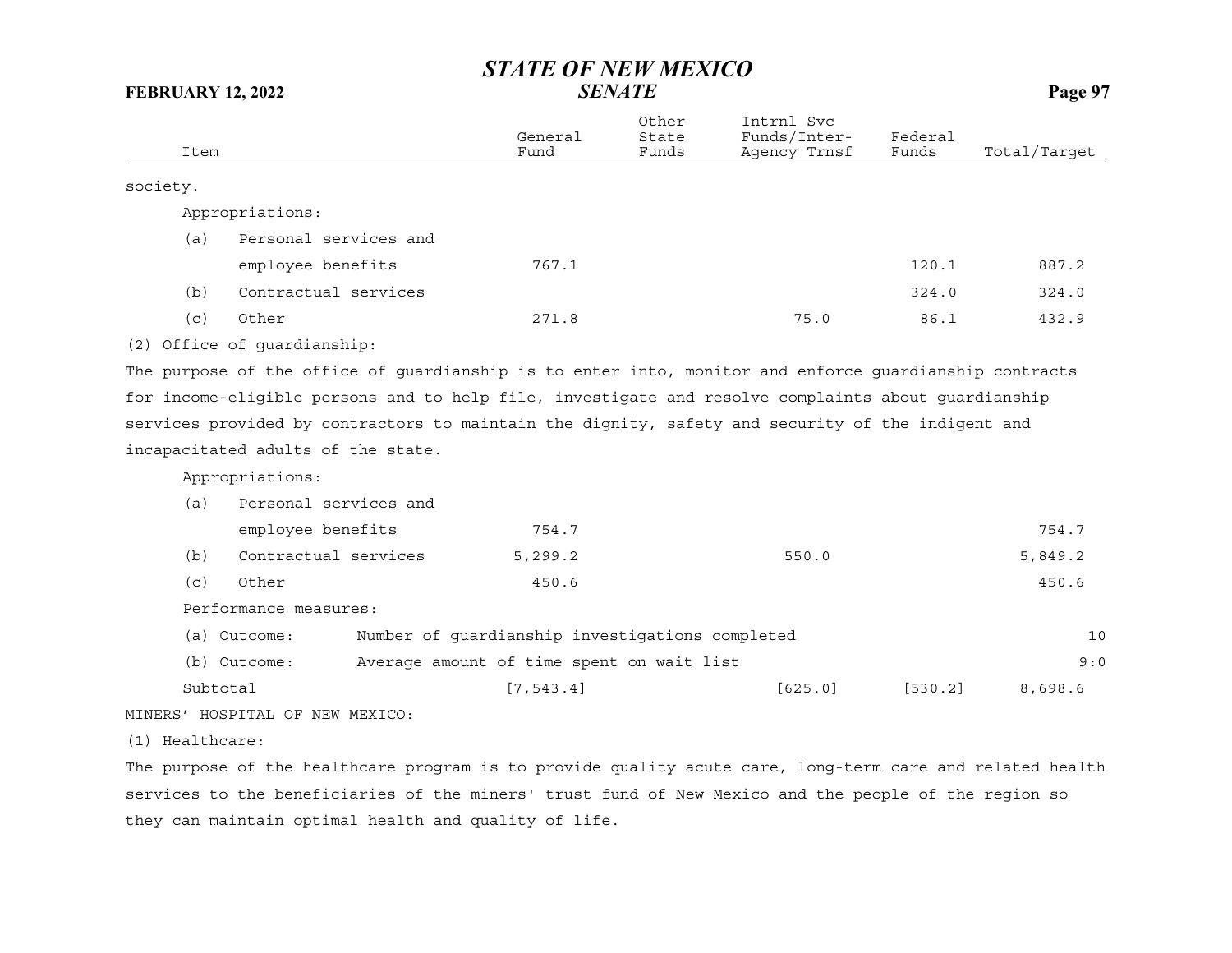| Item                |                                                                                                        | General<br>Fund                                       | Other<br>State<br>Funds | Intrnl Svc<br>Funds/Inter-<br>Agency Trnsf                  | Federal<br>Funds | Total/Tarqet   |
|---------------------|--------------------------------------------------------------------------------------------------------|-------------------------------------------------------|-------------------------|-------------------------------------------------------------|------------------|----------------|
|                     | Appropriations:                                                                                        |                                                       |                         |                                                             |                  |                |
| (a)                 | Personal services and                                                                                  |                                                       |                         |                                                             |                  |                |
|                     | employee benefits                                                                                      |                                                       | 7,776.0                 | 4,806.0                                                     | 9,186.0          | 21,768.0       |
| (b)                 | Contractual services                                                                                   |                                                       | 3,282.0                 | 3,000.0                                                     | 6, 280.0         | 12,562.0       |
| (c)                 | Other                                                                                                  |                                                       | 7,378.0                 |                                                             | 292.0            | 7,670.0        |
|                     | The internal service funds/interagency transfers appropriations to the healthcare program of miners'   |                                                       |                         |                                                             |                  |                |
|                     | hospital of New Mexico include seven million eight hundred six thousand dollars (\$7,806,000) from the |                                                       |                         |                                                             |                  |                |
| miners' trust fund. |                                                                                                        |                                                       |                         |                                                             |                  |                |
|                     | Performance measures:                                                                                  |                                                       |                         |                                                             |                  |                |
|                     | (a) Outcome:                                                                                           |                                                       |                         | Percent of occupancy at nursing home based on licensed beds |                  | 50%            |
|                     | (b) Quality:                                                                                           | Percent of patients readmitted to the hospital within |                         |                                                             |                  |                |
|                     |                                                                                                        | thirty days with the same or similar diagnosis        |                         |                                                             |                  | 2 <sup>°</sup> |
| Subtotal            |                                                                                                        |                                                       | [18, 436.0]             | [7, 806.0]                                                  | [15, 758.0]      | 42,000.0       |
|                     | DEPARTMENT OF HEALTH:                                                                                  |                                                       |                         |                                                             |                  |                |
| (1) Public health:  |                                                                                                        |                                                       |                         |                                                             |                  |                |
|                     | The purpose of the public health program is to provide a coordinated system of community-based public  |                                                       |                         |                                                             |                  |                |
|                     | health services focusing on disease prevention and health promotion to improve health status, reduce   |                                                       |                         |                                                             |                  |                |
|                     | disparities and ensure timely access to quality, culturally competent healthcare.                      |                                                       |                         |                                                             |                  |                |
|                     | Appropriations:                                                                                        |                                                       |                         |                                                             |                  |                |
| (a)                 | Personal services and                                                                                  |                                                       |                         |                                                             |                  |                |
|                     | employee benefits                                                                                      | 22,509.6                                              | 2,962.8                 | 2,962.3                                                     | 34,366.6         | 62,801.3       |
| (b)                 | Contractual services                                                                                   | 20,197.3                                              | 6,925.2                 | 13,647.2                                                    | 18,395.2         | 59,164.9       |
| (c)                 | Other                                                                                                  | 14,860.2                                              | 33,729.2                | 479.8                                                       | 38,490.0         | 87,559.2       |
| (d)                 | Other financing uses                                                                                   | 462.3                                                 |                         |                                                             |                  | 462.3          |

The internal service funds/interagency transfers appropriation to the public health program of the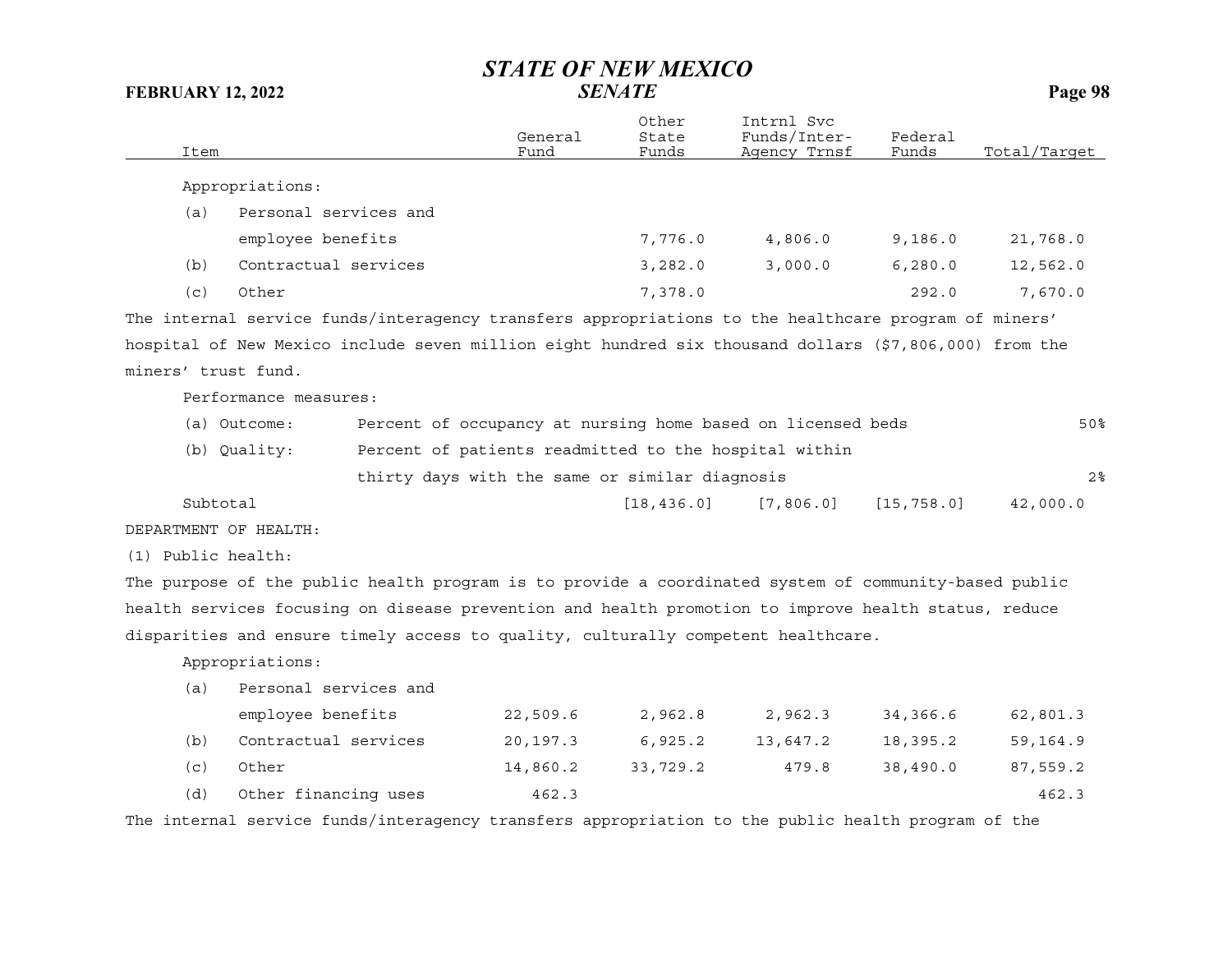Other Intrnl Svc General State Funds/Inter- Federal Item Fund Funds Agency Trnsf Funds Total/Target

department of health includes five million four hundred thirty-five thousand two hundred dollars (\$5,435,200) from the tobacco settlement program fund for smoking cessation and prevention programs, seven hundred fifteen thousand five hundred dollars (\$715,500) from the tobacco settlement program fund for diabetes prevention and control services, two hundred ninety-three thousand dollars (\$293,000) from the tobacco settlement program fund for human immunodeficiency virus/acquired immune deficiency syndrome prevention services and medicine and one hundred twenty-eight thousand six hundred dollars (\$128,600) from the tobacco settlement program fund for breast and cervical cancer screening.

The other state funds appropriation to the public health program of the department of health includes two million four hundred thousand dollars (\$2,400,000) from the early childhood care and education fund. The amount is contingent on enactment of Senate Bill 118 or similar legislation in the second session of the fifty-fifth legislature amending Section 9-24-1 NMSA 1978.

Performance measures:

| (a) Quality: | Percent of female New Mexico department of health's public  |        |
|--------------|-------------------------------------------------------------|--------|
|              | health office family planning clients, ages fifteen to      |        |
|              | nineteen, who were provided most or moderately effective    |        |
|              | contraceptives                                              | 88%    |
| (b) Quality: | Percent of school-based health centers funded by the        |        |
|              | department of health that demonstrate improvement in their  |        |
|              | primary care or behavioral healthcare focus area            | $95\%$ |
| (c) Outcome: | Percent of preschoolers ages nineteen to thirty-five months |        |
|              | indicated as being fully immunized                          | 65%    |

(2) Epidemiology and response:

The purpose of the epidemiology and response program is to monitor health, provide health information, prevent disease and injury, promote health and healthy behaviors, respond to public health events, prepare for health emergencies and provide emergency medical and vital registration services to New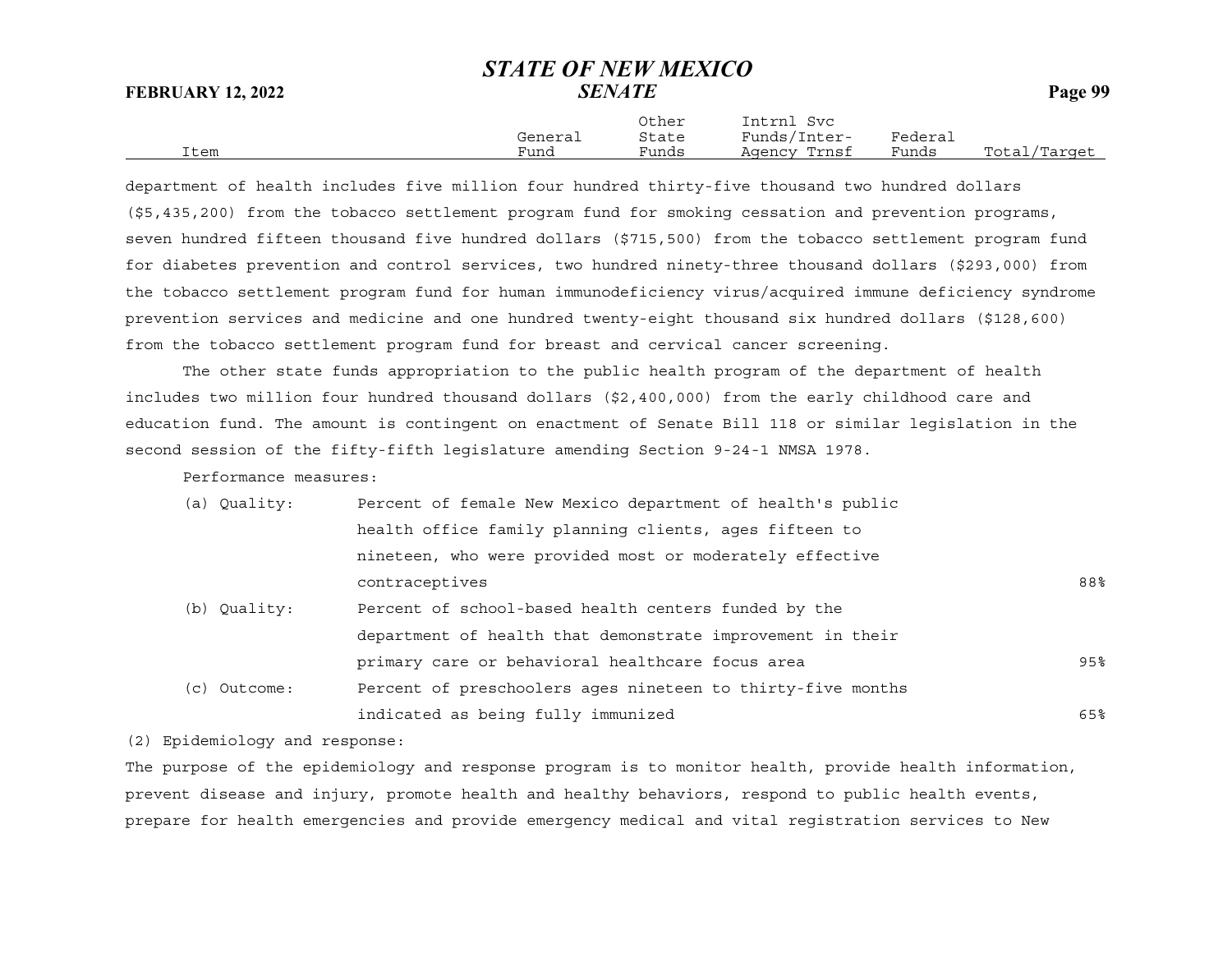|           | Item |                            |                                                                                                           | General<br>Fund | Other<br>State<br>Funds | Intrnl Svc<br>Funds/Inter-<br>Agency Trnsf                   | Federal<br>Funds | Total/Target   |
|-----------|------|----------------------------|-----------------------------------------------------------------------------------------------------------|-----------------|-------------------------|--------------------------------------------------------------|------------------|----------------|
| Mexicans. |      |                            |                                                                                                           |                 |                         |                                                              |                  |                |
|           |      | Appropriations:            |                                                                                                           |                 |                         |                                                              |                  |                |
|           | (a)  | Personal services and      |                                                                                                           |                 |                         |                                                              |                  |                |
|           |      | employee benefits          |                                                                                                           | 5,189.2         | 301.6                   | 330.2                                                        | 28,049.5         | 33,870.5       |
|           | (b)  | Contractual services       |                                                                                                           | 2,335.1         | 248.9                   | 105.0                                                        | 72,945.8         | 75,634.8       |
|           | (c)  | Other                      |                                                                                                           | 4,835.3         | 93.6                    | 55.0                                                         | 13,068.0         | 18,051.9       |
|           |      | Performance measures:      |                                                                                                           |                 |                         |                                                              |                  |                |
|           |      | (a) Explanatory:           |                                                                                                           |                 |                         | Drug overdose death rate per one hundred thousand population |                  |                |
|           |      | (b) Explanatory:           | Alcohol-related death rate per one hundred thousand                                                       |                 |                         |                                                              |                  |                |
|           |      |                            | population                                                                                                |                 |                         |                                                              |                  |                |
|           |      | (c) Outcome:               |                                                                                                           |                 |                         | Percent of opioid patients also prescribed benzodiazepines   |                  | 5 <sup>8</sup> |
|           |      | (3) Laboratory services:   |                                                                                                           |                 |                         |                                                              |                  |                |
|           |      |                            | The purpose of the laboratory services program is to provide laboratory analysis and scientific expertise |                 |                         |                                                              |                  |                |
|           |      |                            | for policy development for tax-supported public health, environment and toxicology programs in the state  |                 |                         |                                                              |                  |                |
|           |      |                            | of New Mexico and to provide timely identification of threats to the health of New Mexicans.              |                 |                         |                                                              |                  |                |
|           |      | Appropriations:            |                                                                                                           |                 |                         |                                                              |                  |                |
|           | (a)  | Personal services and      |                                                                                                           |                 |                         |                                                              |                  |                |
|           |      | employee benefits          |                                                                                                           | 5,983.9         | 1,247.8                 | 119.1                                                        | 2,487.4          | 9,838.2        |
|           | (b)  | Contractual services       |                                                                                                           | 440.0           | 30.0                    | 33.5                                                         | 58.7             | 562.2          |
|           | (c)  | Other                      |                                                                                                           | 2,055.9         | 396.7                   | 624.4                                                        | 2,062.3          | 5, 139.3       |
|           |      | (4) Facilities management: |                                                                                                           |                 |                         |                                                              |                  |                |
|           |      |                            | The purpose of the facilities management program is to provide oversight for department of health         |                 |                         |                                                              |                  |                |
|           |      |                            | facilities that provide health and behavioral healthcare services, including mental health, substance     |                 |                         |                                                              |                  |                |

abuse, nursing home and rehabilitation programs in both facility- and community-based settings, and serve as the safety net for the citizens of New Mexico.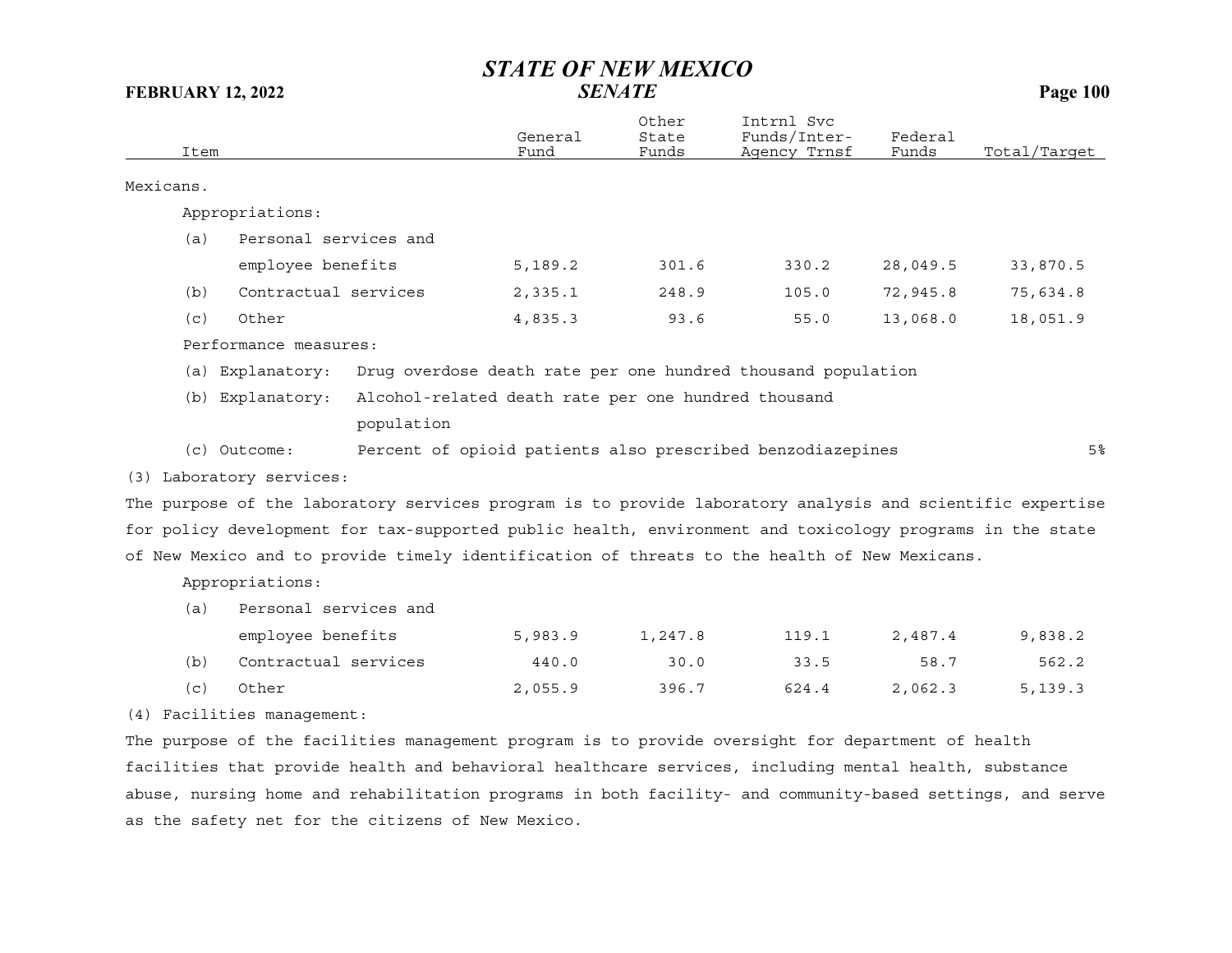| Item                                                                                                  |                   | General<br>Fund          | Other<br>State<br>Funds | Intrnl Svc<br>Funds/Inter-<br>Agency Trnsf                 | Federal<br>Funds | Total/Target   |
|-------------------------------------------------------------------------------------------------------|-------------------|--------------------------|-------------------------|------------------------------------------------------------|------------------|----------------|
| Appropriations:                                                                                       |                   |                          |                         |                                                            |                  |                |
| Personal services and<br>(a)                                                                          |                   |                          |                         |                                                            |                  |                |
| employee benefits                                                                                     |                   | 52,785.6                 | 58,959.1                | 1,748.6                                                    | 9,192.9          | 122,686.2      |
| Contractual services<br>(b)                                                                           |                   | 3,602.9                  | 10,695.0                | 650.3                                                      | 1,198.4          | 16, 146.6      |
| Other<br>(c)                                                                                          |                   | 12,284.5                 | 13,983.6                | 3,949.1                                                    | 2,519.6          | 32,736.8       |
| Performance measures:                                                                                 |                   |                          |                         |                                                            |                  |                |
| (a) Efficiency:                                                                                       |                   |                          |                         | Percent of eligible third-party revenue collected at all   |                  |                |
|                                                                                                       | agency facilities |                          |                         |                                                            |                  | 93%            |
| (b) Quality:                                                                                          |                   |                          |                         | Number of significant medication errors per one hundred    |                  |                |
|                                                                                                       | patients          |                          |                         |                                                            |                  | $\overline{c}$ |
| (c) Efficiency:                                                                                       |                   | Percent of beds occupied |                         |                                                            |                  | 75%            |
| (5) Developmental disabilities support:                                                               |                   |                          |                         |                                                            |                  |                |
| The purpose of the developmental disabilities support program is to administer a statewide system of  |                   |                          |                         |                                                            |                  |                |
| community-based services and support to improve the quality of life and increase the independence and |                   |                          |                         |                                                            |                  |                |
| interdependence of individuals with developmental disabilities and children with or at risk for       |                   |                          |                         |                                                            |                  |                |
| developmental delay or disability and their families.                                                 |                   |                          |                         |                                                            |                  |                |
| Appropriations:                                                                                       |                   |                          |                         |                                                            |                  |                |
| Personal services and<br>(a)                                                                          |                   |                          |                         |                                                            |                  |                |
| employee benefits                                                                                     |                   | 7,551.4                  |                         | 6,427.7                                                    |                  | 13,979.1       |
| Contractual services<br>(b)                                                                           |                   | 9,900.8                  | 25.0                    | 1,451.3                                                    |                  | 11,377.1       |
| (c)<br>Other                                                                                          |                   | 8,742.6                  | 280.0                   | 1,670.9                                                    |                  | 10,693.5       |
| (d)<br>Other financing uses                                                                           |                   | 156,858.4                |                         |                                                            |                  | 156,858.4      |
| Performance measures:                                                                                 |                   |                          |                         |                                                            |                  |                |
| (a) Explanatory:                                                                                      |                   |                          |                         | Number of individuals receiving developmental disabilities |                  |                |
|                                                                                                       | waiver services   |                          |                         |                                                            |                  |                |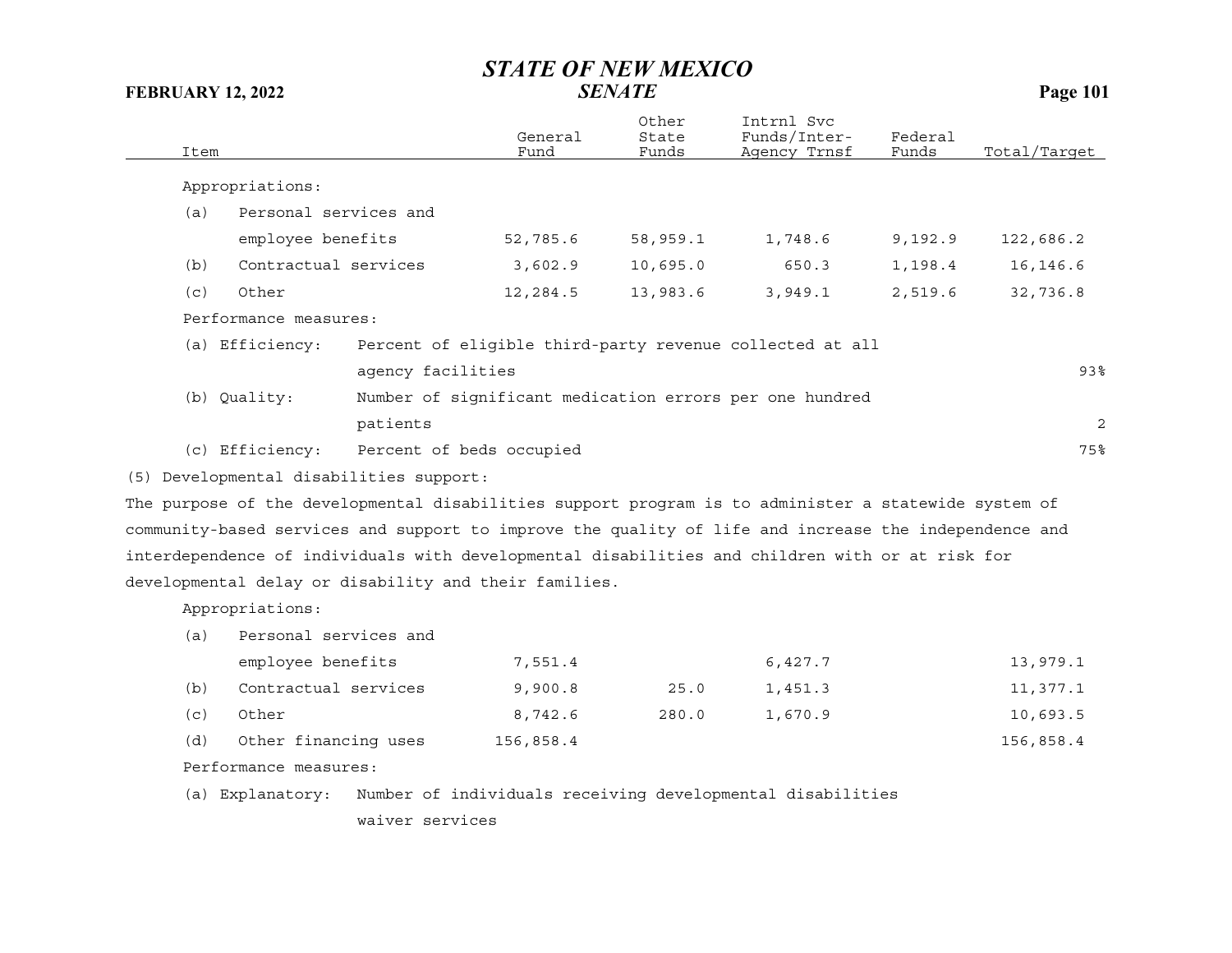|      |         | Other | Intrnl<br>Svc   |                             |                  |
|------|---------|-------|-----------------|-----------------------------|------------------|
|      | General | State | Funds/Inter-    | ${}_{\rm \texttt{Federau}}$ |                  |
| Item | Funa    | Funds | Trnsf<br>Aqency | Funds                       | Total<br>/Target |

(b) Explanatory: Number of individuals on the developmental disabilities

waiver waiting list

(6) Health certification, licensing and oversight:

The purpose of the health certification, licensing and oversight program is to provide health facility licensing and certification surveys, community-based oversight and contract compliance surveys and a statewide incident management system so that people in New Mexico have access to quality healthcare and that vulnerable populations are safe from abuse, neglect and exploitation.

Appropriations:

|  |  | Personal services and | (a) |
|--|--|-----------------------|-----|
|--|--|-----------------------|-----|

|     | employee benefits    | 5,735.5 | 1,788.0 | 4,749.9 | 2,100.0 | 14,373.4 |
|-----|----------------------|---------|---------|---------|---------|----------|
| (b) | Contractual services | 650.0   | 153.0   | 150.0   | 50.0    | 1,003.0  |
| (C) | Other                | 521.1   | 115.0   | 598.5   | 500.0   | 1,734.6  |

Performance measures:

(a) Explanatory: Abuse rate for developmental disability waiver and mi via waiver clients

(b) Explanatory: Re-abuse rate for developmental disabilities waiver and mi via waiver clients

(c) Quality: Percent of abuse, neglect and exploitation investigations completed according to established timelines 86%

(7) Medical cannabis:

The purpose of the medical cannabis program is to provide qualified patients with the means to legally and beneficially consume medical cannabis in a regulated system for alleviating symptoms caused by debilitating medical conditions and their medical treatments and to regulate a system of production and distribution of medical cannabis to ensure an adequate supply.

Appropriations: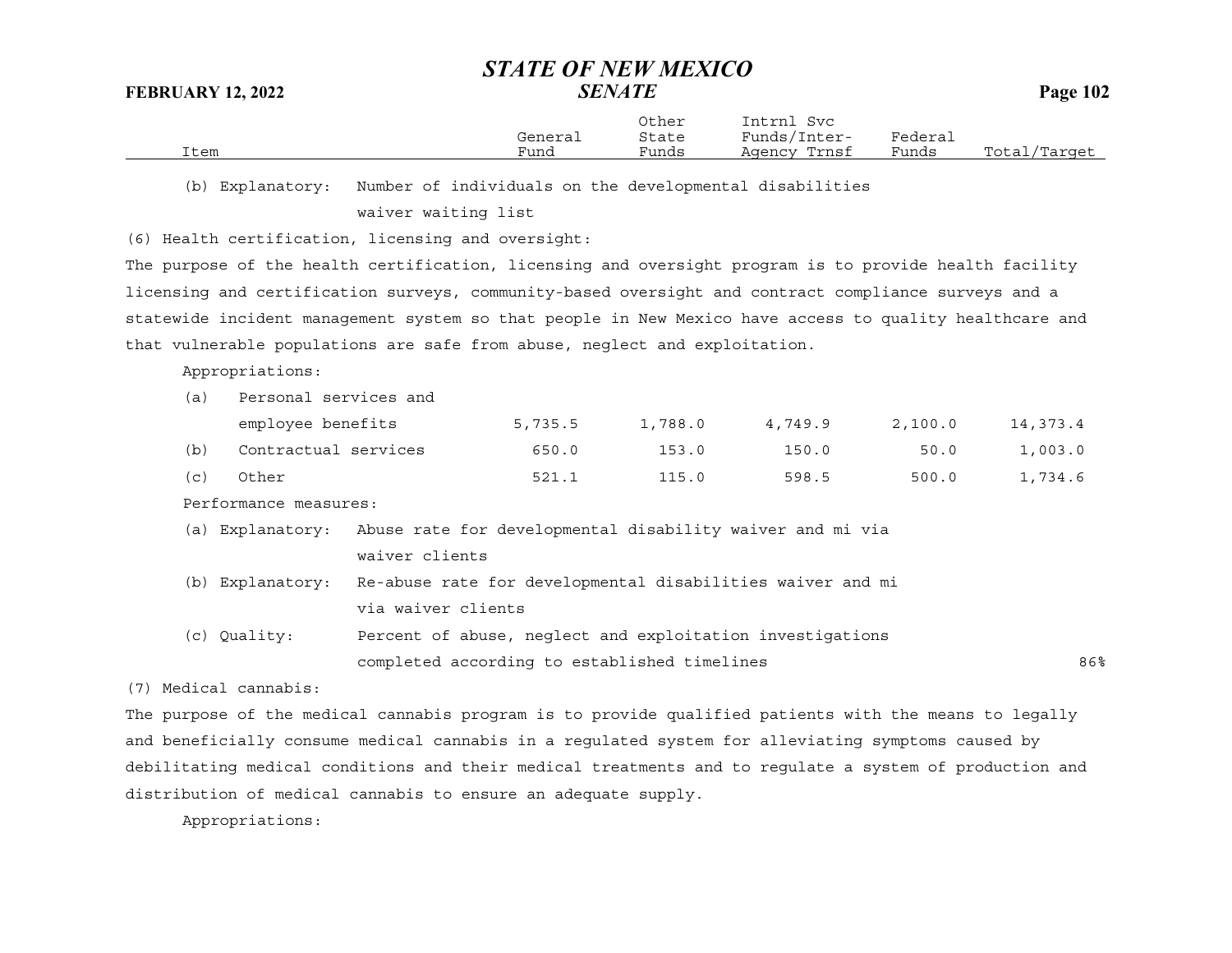|     | Item |                       | General<br>Fund | Other<br>State<br>Funds | Intrnl Svc<br>Funds/Inter-<br>Agency Trnsf | Federal<br>Funds | Total/Target |
|-----|------|-----------------------|-----------------|-------------------------|--------------------------------------------|------------------|--------------|
|     | (a)  | Personal services and |                 |                         |                                            |                  |              |
|     |      | employee benefits     |                 |                         | 1,609.0                                    |                  | 1,609.0      |
|     | (b)  | Contractual services  |                 |                         | 570.5                                      |                  | 570.5        |
|     | (c)  | Other                 |                 |                         | 337.0                                      |                  | 337.0        |
| (8) |      | Administration:       |                 |                         |                                            |                  |              |

The purpose of the administration program is to provide leadership, policy development, information technology, administrative and legal support to the department of health so it achieves a high level of accountability and excellence in services provided to the people of New Mexico.

Appropriations:

| (a)      | Personal services and |              |              |             |              |           |
|----------|-----------------------|--------------|--------------|-------------|--------------|-----------|
|          | employee benefits     | 5,581.5      |              | 700.0       | 5,547.3      | 11,828.8  |
| (b)      | Contractual services  | 134.3        |              | 161.3       | 771.2        | 1,066.8   |
| (C)      | Other                 | 398.7        |              | 104.6       | 1,086.6      | 1,589.9   |
| Subtotal |                       | [343, 616.1] | [131, 934.5] | [43, 235.2] | [232, 889.5] | 751,675.3 |

### DEPARTMENT OF ENVIRONMENT:

(1) Resource protection:

The purpose of the resource protection program is to monitor and provide regualtory oversight of the generation, storage, transportation and disposal of wastes in New Mexico. The program also oversees the investigation and cleanup of environmental contamination covered by the Resource Conservation and Recovery Act.

Appropriations:

| (a) | Personal services and |         |         |         |          |  |  |  |
|-----|-----------------------|---------|---------|---------|----------|--|--|--|
|     | employee benefits     | 1,873.3 | 7,429.0 | 2,858.0 | 12,160.3 |  |  |  |
| (b) | Contractual services  | 2.9     | 1,210.4 | 1,866.0 | 3,079.3  |  |  |  |
| (C) | Other                 | 285.1   | 1,018.2 | 749.1   | 2,052.4  |  |  |  |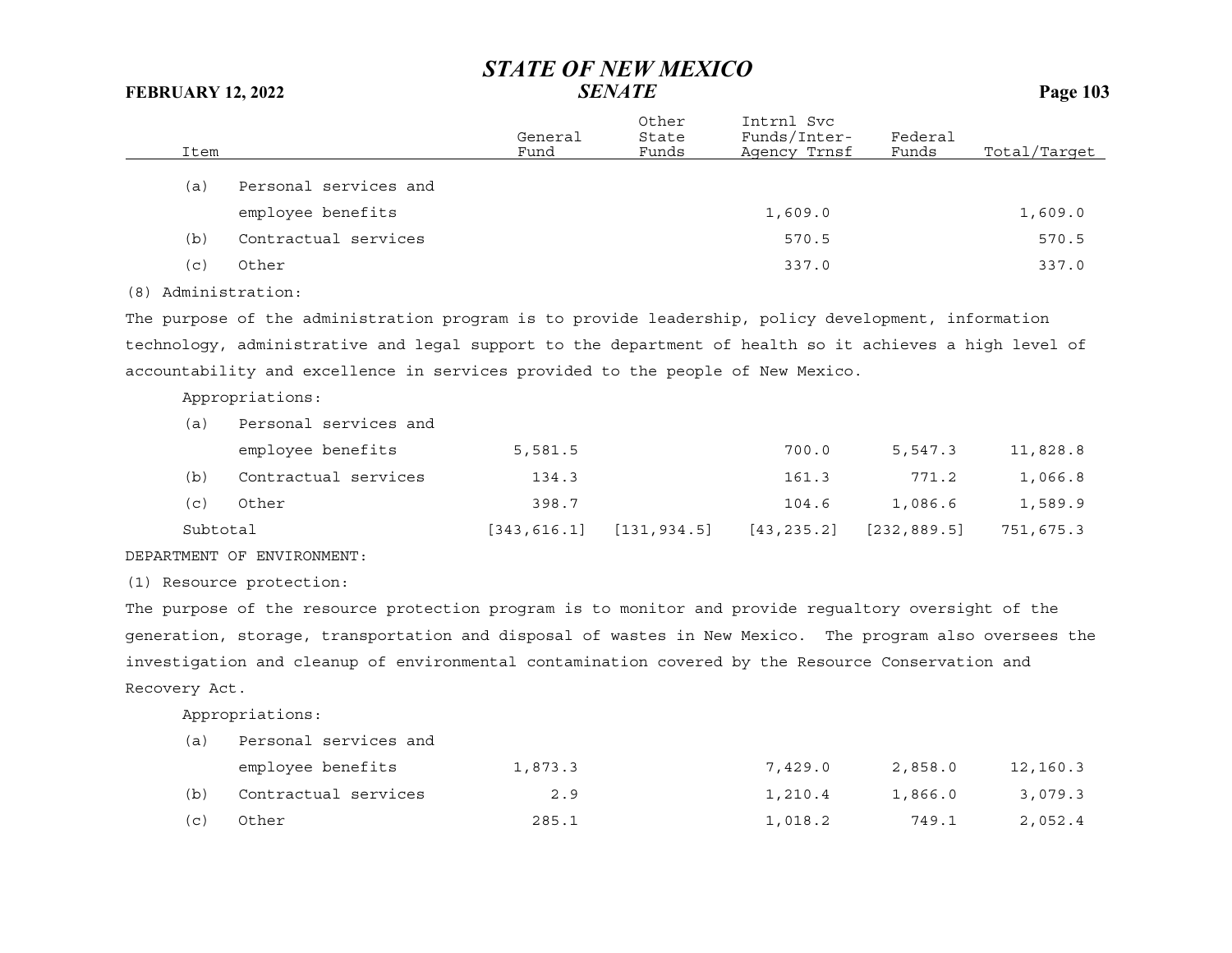| Item                                                                                                    |                       | General<br>Fund                                             | Other<br>State<br>Funds | Intrnl Svc<br>Funds/Inter-<br>Agency Trnsf | Federal<br>Funds | Total/Target |
|---------------------------------------------------------------------------------------------------------|-----------------------|-------------------------------------------------------------|-------------------------|--------------------------------------------|------------------|--------------|
| Performance measures:                                                                                   |                       |                                                             |                         |                                            |                  |              |
| (a) Outcome:                                                                                            |                       | Percent of hazardous waste facilities in compliance         |                         |                                            |                  | 85%          |
| (b) Outcome:                                                                                            |                       | Percent of solid and infectious waste management facilities |                         |                                            |                  |              |
|                                                                                                         | in compliance         |                                                             |                         |                                            |                  | 85%          |
| (2) Water protection:                                                                                   |                       |                                                             |                         |                                            |                  |              |
| The purpose of the water protection program is to protect and preserve the ground, surface and drinking |                       |                                                             |                         |                                            |                  |              |
| water resources of the state for present and future generations. The program also helps New Mexico      |                       |                                                             |                         |                                            |                  |              |
| communities develop sustainable and secure water, waste water and solid waste infrastructure through    |                       |                                                             |                         |                                            |                  |              |
| funding, technical assistance and project oversight.                                                    |                       |                                                             |                         |                                            |                  |              |
| Appropriations:                                                                                         |                       |                                                             |                         |                                            |                  |              |
| (a)                                                                                                     | Personal services and |                                                             |                         |                                            |                  |              |
|                                                                                                         | employee benefits     | 3,977.0                                                     | 100.0                   | 4,750.6                                    | 7,929.3          | 16,756.9     |
| (b)                                                                                                     | Contractual services  | 942.8                                                       |                         | 3,344.7                                    | 7,431.2          | 11,718.7     |
| Other<br>(c)                                                                                            |                       | 158.7                                                       |                         | 1,437.7                                    | 3,258.1          | 4,854.5      |
| (d)                                                                                                     | Other financing uses  |                                                             |                         |                                            | 97.1             | 97.1         |
| Performance measures:                                                                                   |                       |                                                             |                         |                                            |                  |              |
| (a) Output:                                                                                             |                       | Number of nonpoint source impaired waterbodies restored by  |                         |                                            |                  |              |
|                                                                                                         |                       | the department relative to the number of impaired water     |                         |                                            |                  |              |
|                                                                                                         | bodies                |                                                             |                         |                                            |                  | 1:377        |
| (b) Outcome:                                                                                            |                       | Percent of ground water permittees in compliance            |                         |                                            |                  | 85%          |

(3) Environmental protection:

The purpose of the environmental protection program is to ensure New Mexicans breathe healthy air, to protect public health and the environment through specific programs that provide regulatory oversight of food service and food processing facilities, on-site treatment and disposal of liquid wastes, public swimming pools and baths and medical radiation and radiological technologists certification and to ensure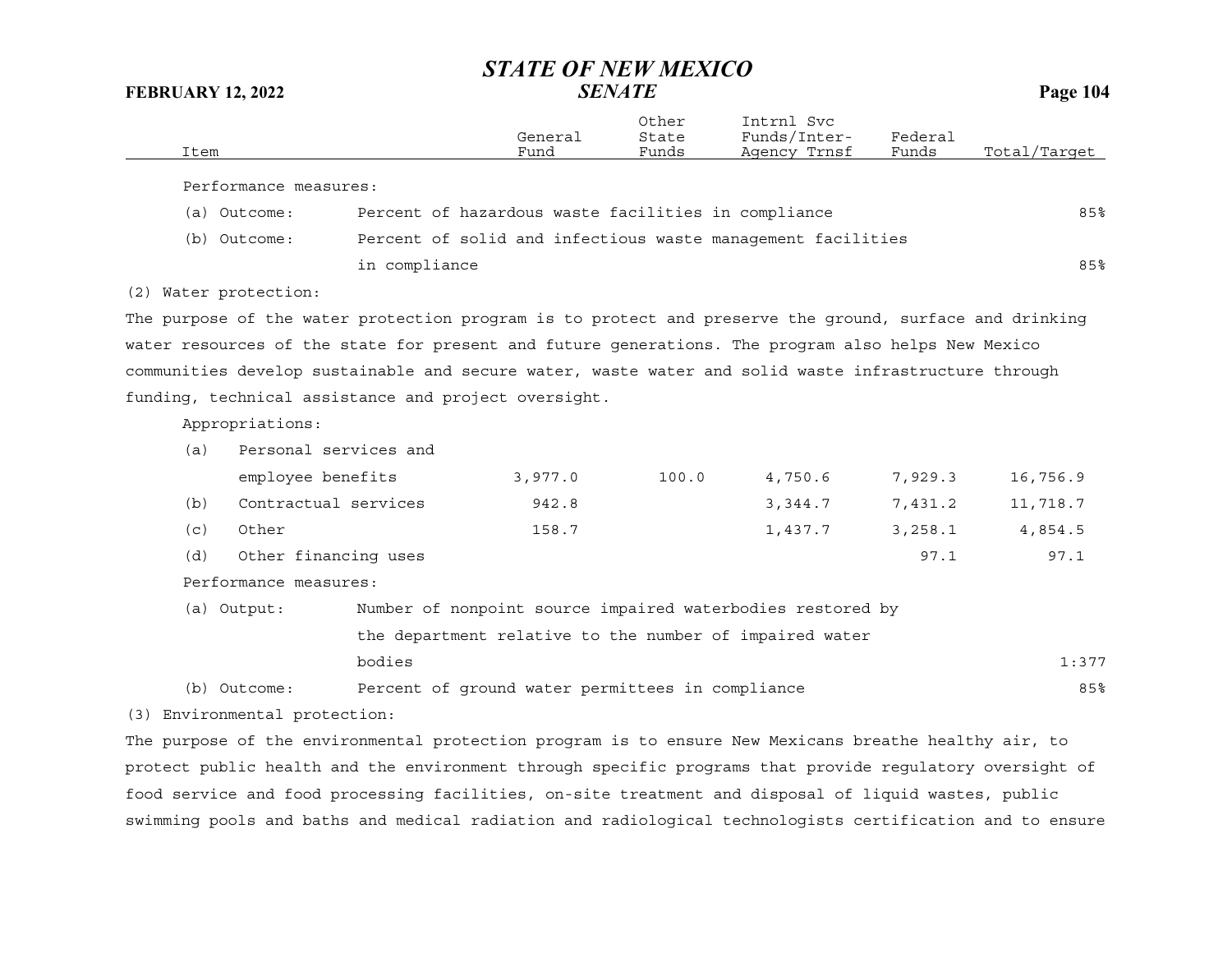| Item         |                                                                                                         |                                        | General<br>Fund | Other<br>State<br>Funds | Intrnl Svc<br>Funds/Inter-<br>Agency Trnsf                 | Federal<br>Funds | Total/Target |
|--------------|---------------------------------------------------------------------------------------------------------|----------------------------------------|-----------------|-------------------------|------------------------------------------------------------|------------------|--------------|
|              | every employee has safe and healthful working conditions.                                               |                                        |                 |                         |                                                            |                  |              |
|              | Appropriations:                                                                                         |                                        |                 |                         |                                                            |                  |              |
| (a)          | Personal services and                                                                                   |                                        |                 |                         |                                                            |                  |              |
|              | employee benefits                                                                                       |                                        | 6,322.3         |                         | 13,488.6                                                   | 2,340.5          | 22, 151.4    |
| (b)          | Contractual services                                                                                    |                                        | 210.0           |                         | 1,136.1                                                    | 775.6            | 2,121.7      |
| Other<br>(c) |                                                                                                         |                                        | 1,402.9         |                         | 2,572.0                                                    | 1,814.5          | 5,789.4      |
|              | Performance measures:                                                                                   |                                        |                 |                         |                                                            |                  |              |
|              | (a) Outcome:                                                                                            |                                        |                 |                         | Percent of the population breathing air meeting federal    |                  |              |
|              |                                                                                                         | health standards                       |                 |                         |                                                            |                  | 95%          |
|              | (b) Outcome:                                                                                            |                                        |                 |                         | Employers that did not meet occupational health and safety |                  |              |
|              |                                                                                                         | requirements for at least one standard |                 |                         |                                                            |                  | 55%          |
|              | (4) Resource management:                                                                                |                                        |                 |                         |                                                            |                  |              |
|              | The purpose of the resource management program is to provide overall leadership, administrative, legal  |                                        |                 |                         |                                                            |                  |              |
|              | and information management support to all programs within the department. This support allows the       |                                        |                 |                         |                                                            |                  |              |
|              | department to operate in the most responsible, efficient and effective manner so the public can receive |                                        |                 |                         |                                                            |                  |              |
|              | the information it needs to hold the department accountable.                                            |                                        |                 |                         |                                                            |                  |              |
|              | Appropriations:                                                                                         |                                        |                 |                         |                                                            |                  |              |
| (a)          | Personal services and                                                                                   |                                        |                 |                         |                                                            |                  |              |
|              | employee benefits                                                                                       |                                        | 2,536.1         | 220.8                   | 2,792.7                                                    | 1,897.5          | 7,447.1      |
| (b)          | Contractual services                                                                                    |                                        | 477.3           |                         | 135.7                                                      | 114.1            | 727.1        |
| (c)          | Other                                                                                                   |                                        | 384.0           | 79.2                    | 681.7                                                      | 328.7            | 1,473.6      |
|              | (5) Special revenue funds:                                                                              |                                        |                 |                         |                                                            |                  |              |
|              | Appropriations:                                                                                         |                                        |                 |                         |                                                            |                  |              |
| (a)          | Contractual services                                                                                    |                                        |                 | 4,990.0                 |                                                            |                  | 4,990.0      |
| (b)          | Other                                                                                                   |                                        |                 | 11,170.0                |                                                            | 7,780.0          | 18,950.0     |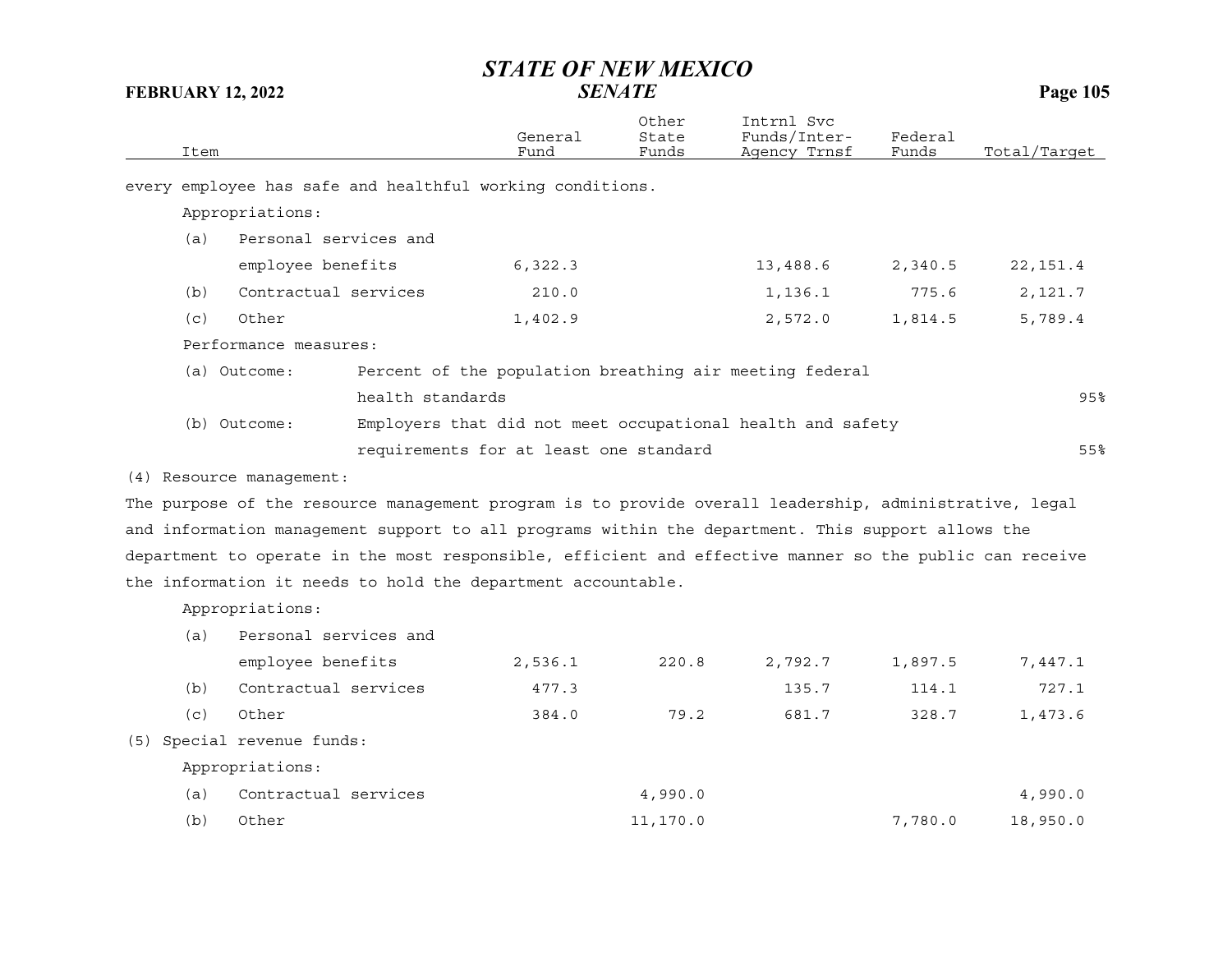| Item     |                                                                                                         | General<br>Fund | Other<br>State<br>Funds | Intrnl Svc<br>Funds/Inter-<br>Agency Trnsf | Federal<br>Funds | Total/Target |
|----------|---------------------------------------------------------------------------------------------------------|-----------------|-------------------------|--------------------------------------------|------------------|--------------|
|          |                                                                                                         |                 |                         |                                            |                  |              |
| (c)      | Other financing uses                                                                                    |                 | 38,803.0                |                                            |                  | 38,803.0     |
| Subtotal |                                                                                                         | [18, 572.4]     | [55, 363.0]             | [39, 997.4]                                | [39, 239.7]      | 153, 172.5   |
|          | OFFICE OF THE NATURAL RESOURCES TRUSTEE:                                                                |                 |                         |                                            |                  |              |
|          | (1) Natural resource damage assessment and restoration:                                                 |                 |                         |                                            |                  |              |
|          | The purpose of the natural resources trustee program is to restore or replace natural resources injured |                 |                         |                                            |                  |              |
|          | or lost due to releases of hazardous substances or oil into the environment.                            |                 |                         |                                            |                  |              |
|          | Appropriations:                                                                                         |                 |                         |                                            |                  |              |
| (a)      | Personal services and                                                                                   |                 |                         |                                            |                  |              |
|          | employee benefits                                                                                       | 589.0           |                         |                                            |                  | 589.0        |
| (b)      | Contractual services                                                                                    |                 | 4,500.0                 |                                            |                  | 4,500.0      |
| (c)      | Other                                                                                                   | 34.6            |                         |                                            |                  | 34.6         |
| Subtotal |                                                                                                         | [623.6]         | [4, 500.0]              |                                            |                  | 5, 123.6     |
|          | VETERANS' SERVICES DEPARTMENT:                                                                          |                 |                         |                                            |                  |              |
|          |                                                                                                         |                 |                         |                                            |                  |              |

(1) Veterans' services:

The purpose of the veterans' services program is to carry out the mandates of the New Mexico legislature and the governor to provide information and assistance to veterans and their eligible dependents to obtain the benefits to which they are entitled to improve their quality of life.

Appropriations:

| (a) | Personal services and |         |       |       |         |
|-----|-----------------------|---------|-------|-------|---------|
|     | employee benefits     | 4,551.3 |       | 391.4 | 4,942.7 |
| (b) | Contractual services  | 231.8   | 95.0  | 119.8 | 446.6   |
| (c) | Other                 | 913.7   | 155.0 | 203.5 | 1,272.2 |

Performance measures:

(a) Quality: Percent of veterans surveyed who rate the services provided

by the agency as satisfactory or above 95%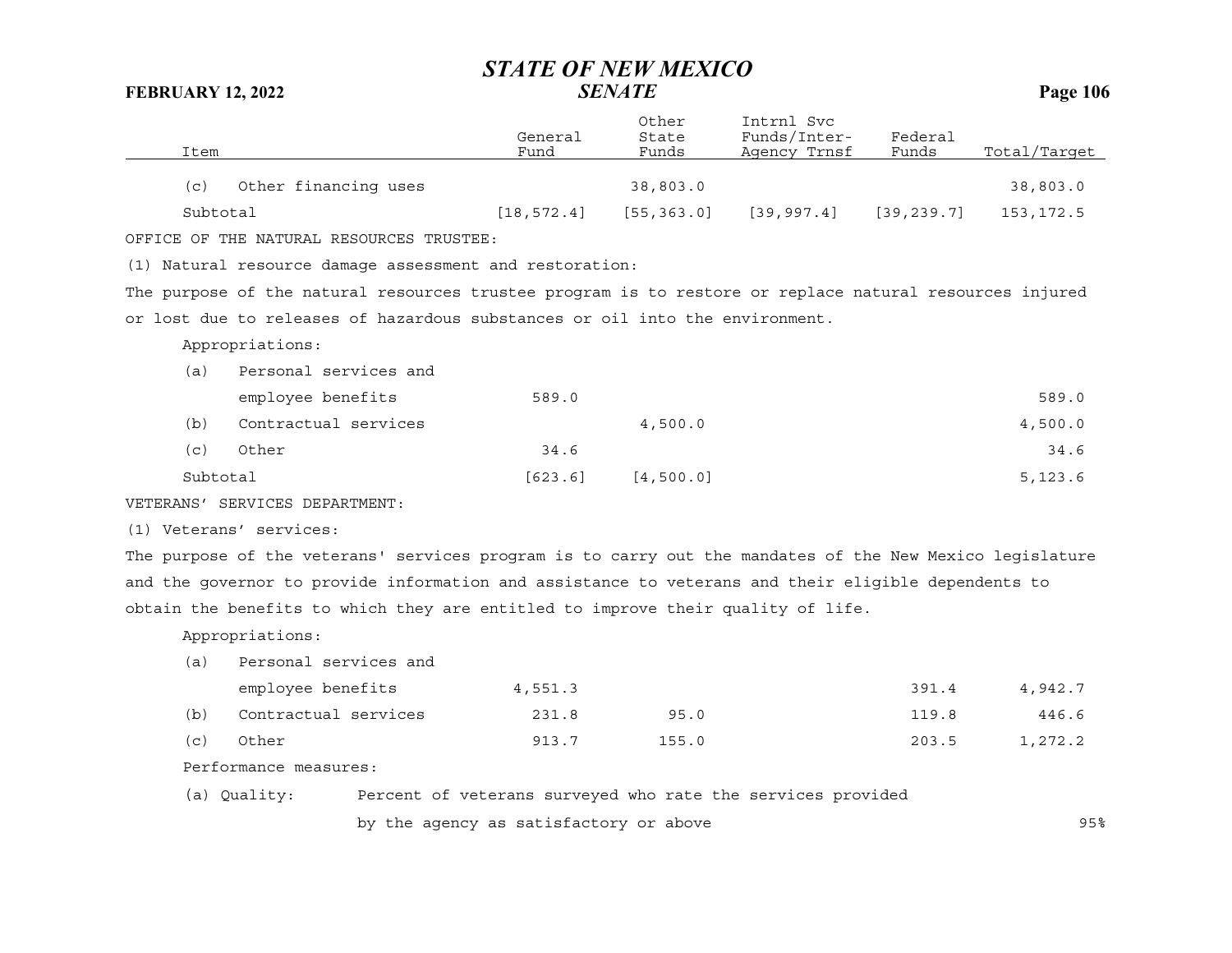| Item                                                                                                      |                                                       | General<br>Fund | Other<br>State<br>Funds | Intrnl Svc<br>Funds/Inter-<br>Agency Trnsf                   | Federal<br>Funds | Total/Target |
|-----------------------------------------------------------------------------------------------------------|-------------------------------------------------------|-----------------|-------------------------|--------------------------------------------------------------|------------------|--------------|
| (b) Explanatory:                                                                                          | Number of veterans and families of veterans served by |                 |                         |                                                              |                  |              |
|                                                                                                           | veterans' services department field offices           |                 |                         |                                                              |                  |              |
|                                                                                                           |                                                       |                 |                         |                                                              |                  |              |
| Subtotal                                                                                                  |                                                       | [5,696.8]       | [250.0]                 |                                                              | [714.7]          | 6,661.5      |
| CHILDREN, YOUTH AND FAMILIES DEPARTMENT:                                                                  |                                                       |                 |                         |                                                              |                  |              |
| (1) Juvenile justice facilities:                                                                          |                                                       |                 |                         |                                                              |                  |              |
| The purpose of the juvenile justice facilities program is to provide rehabilitative services to youth     |                                                       |                 |                         |                                                              |                  |              |
| committed to the department, including medical, educational, mental health and other services that will   |                                                       |                 |                         |                                                              |                  |              |
| support their rehabilitation.                                                                             |                                                       |                 |                         |                                                              |                  |              |
| Appropriations:                                                                                           |                                                       |                 |                         |                                                              |                  |              |
| Personal services and<br>(a)                                                                              |                                                       |                 |                         |                                                              |                  |              |
| employee benefits                                                                                         |                                                       | 48,537.2        | 5,277.9                 |                                                              | 80.0             | 53,895.1     |
| Contractual services<br>(b)                                                                               |                                                       | 10,280.6        | 477.5                   | 423.9                                                        | 327.6            | 11,509.6     |
| Other<br>(c)                                                                                              |                                                       | 6,874.4         | 26.0                    |                                                              | 52.4             | 6,952.8      |
| Performance measures:                                                                                     |                                                       |                 |                         |                                                              |                  |              |
| (a) Outcome:                                                                                              |                                                       |                 |                         | Percent of youth discharged from active field supervision    |                  |              |
|                                                                                                           |                                                       |                 |                         | who did not recidivate in the following two-year time period |                  | 80%          |
| (b) Outcome:                                                                                              |                                                       |                 |                         | Percent of youth discharged from a secure facility who did   |                  |              |
|                                                                                                           | not recidivate in the following two year time period  |                 |                         |                                                              |                  | 55%          |
| $(c)$ Output:                                                                                             |                                                       |                 |                         | Number of physical assaults in juvenile justice facilities   |                  | 245          |
| (2) Protective services:                                                                                  |                                                       |                 |                         |                                                              |                  |              |
| The purpose of the protective services program is to receive and investigate referrals of child abuse and |                                                       |                 |                         |                                                              |                  |              |
|                                                                                                           |                                                       |                 |                         |                                                              |                  |              |

neglect and provide family preservation and treatment and legal services to vulnerable children and their families to ensure their safety and well-being.

Appropriations:

(a) Personal services and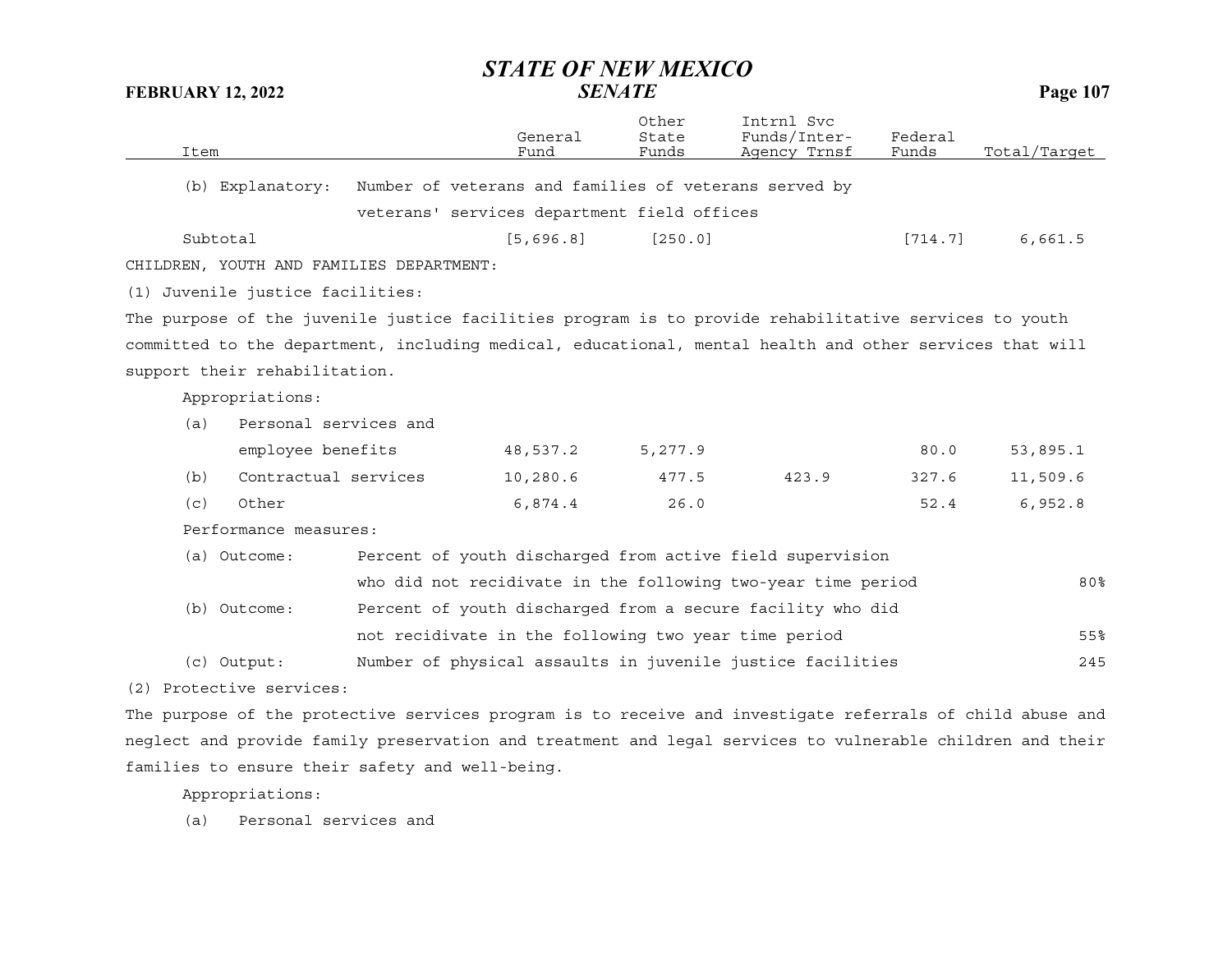| Item |                      | General<br>Fund | Other<br>State<br>Funds | Intrnl Svc<br>Funds/Inter-<br>Agency Trnsf | Federal<br>Funds | Total/Target |
|------|----------------------|-----------------|-------------------------|--------------------------------------------|------------------|--------------|
|      | employee benefits    | 56,128.5        |                         | 1,151.6                                    | 17,214.6         | 74,494.7     |
| (b)  | Contractual services | 27,382.7        | 243.4                   | 900.0                                      | 16,052.7         | 44,578.8     |
| (c)  | Other                | 22,800.8        | 1,647.0                 | 237.8                                      | 53,531.1         | 78,216.7     |

The general fund appropriation to the protective services program of the children, youth and families department in the contractual services category includes two million dollars (\$2,000,000) for evidencebased child maltreatment prevention and early intervention services.

The internal service funds/interagency transfers appropriation to the protective services program of the children, youth and families department includes nine hundred thousand dollars (\$900,000) from the federal temporary assistance for needy families block grant to New Mexico for supportive housing.

Performance measures:

| (a) Output:    | Turnover rate for protective service workers                | 25%             |
|----------------|-------------------------------------------------------------|-----------------|
| (b) Outcome:   | Percent of children in foster care for more than eight days |                 |
|                | who achieve permanency within twelve months of entry into   |                 |
|                | foster care                                                 | 30 <sup>8</sup> |
| (c) Outcome:   | Percent of maltreatment victimizations per one hundred      |                 |
|                | thousand days in foster care                                | 8%              |
| (d) Outcome:   | Percent of children in foster care for twenty-four months   |                 |
|                | at the start of a twelve-month period who achieve           |                 |
|                | permanency within that twelve months                        | 32%             |
| (e) Outcome:   | Percent of children in foster care for twelve to            |                 |
|                | twenty-three months at the start of a twelve-month period   |                 |
|                | who achieve permanency within that twelve months            | 35%             |
| $(f)$ Outcome: | Percent of children who were victims of a substantiated     |                 |
|                | maltreatment report during a twelve-month period who were   |                 |
|                | victims of another substantiated maltreatment allegation    |                 |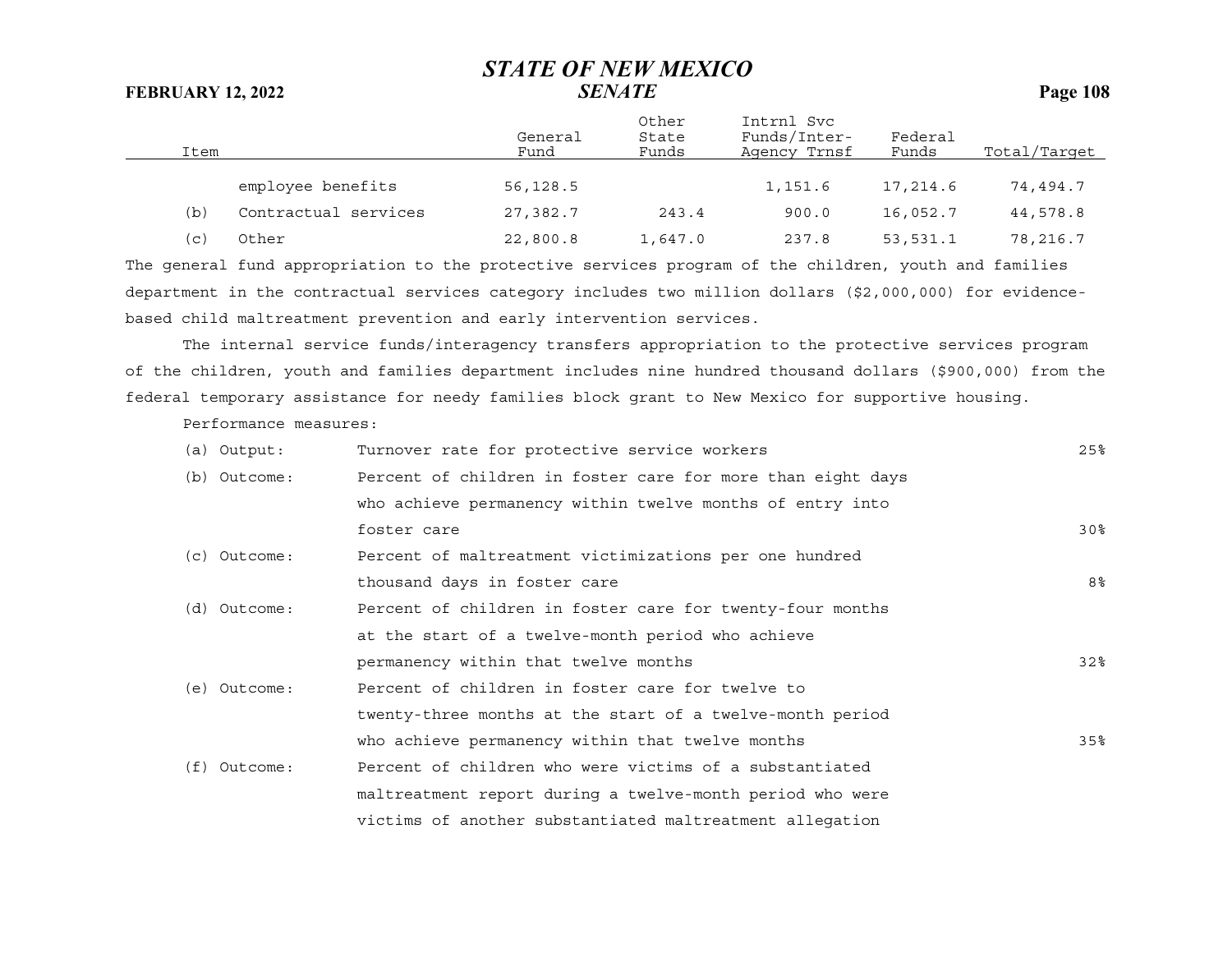# *STATE OF NEW MEXICO*

| <b>FEBRUARY 12, 2022</b>                                                                                 | <i>SENATE</i>   |                         | <b>Page 109</b>                                             |                  |              |
|----------------------------------------------------------------------------------------------------------|-----------------|-------------------------|-------------------------------------------------------------|------------------|--------------|
| Item                                                                                                     | General<br>Fund | Other<br>State<br>Funds | Intrnl Svc<br>Funds/Inter-<br>Agency Trnsf                  | Federal<br>Funds | Total/Target |
|                                                                                                          |                 |                         |                                                             |                  |              |
| within twelve months of their initial report                                                             |                 |                         |                                                             |                  | 9%           |
| (3) Behavioral health services:                                                                          |                 |                         |                                                             |                  |              |
| The purpose of the behavioral health services program is to provide coordination and management of       |                 |                         |                                                             |                  |              |
| behavioral health policy, programs and services for children.                                            |                 |                         |                                                             |                  |              |
| Appropriations:                                                                                          |                 |                         |                                                             |                  |              |
| Personal services and<br>(a)                                                                             |                 |                         |                                                             |                  |              |
| employee benefits                                                                                        | 8,553.7         |                         | 1,063.4                                                     | 656.7            | 10,273.8     |
| (b)<br>Contractual services                                                                              | 35,005.0        | 600.0                   | 1,031.7                                                     | 7,197.4          | 43,834.1     |
| (c)<br>Other                                                                                             | 580.6           |                         |                                                             | 119.4            | 700.0        |
| The internal service funds/interagency transfers appropriation to the behavioral health services program |                 |                         |                                                             |                  |              |
| of the children, youth and families department in the contractual services category includes one million |                 |                         |                                                             |                  |              |
| dollars (\$1,000,000) from the early childhood care and education fund for domestic violence treatment   |                 |                         |                                                             |                  |              |
| programs contingent on enactment of Senate Bill 118 or similar legislation in the second session of the  |                 |                         |                                                             |                  |              |
| fifty-fifth legislature amending Section 9-24-1 NMSA 1978.                                               |                 |                         |                                                             |                  |              |
| Performance measures:                                                                                    |                 |                         |                                                             |                  |              |
| (a) Outcome:                                                                                             |                 |                         | Percent of infants served by infant mental health teams     |                  |              |
|                                                                                                          |                 |                         | with a team recommendation for reunification who have not   |                  |              |
| had additional substantiated referrals to protective                                                     |                 |                         |                                                             |                  |              |
| services                                                                                                 |                 |                         |                                                             |                  | $90\%$       |
| (b) Output:<br>Percent of department-involved youth in the estimated                                     |                 |                         |                                                             |                  |              |
|                                                                                                          |                 |                         | target population who are receiving services from community |                  |              |
| behavioral health clinicians                                                                             |                 |                         |                                                             |                  | 75%          |
| (4) Program support:                                                                                     |                 |                         |                                                             |                  |              |

The purpose of program support is to provide the direct services divisions with functional and administrative support so they may provide client services consistent with the department's mission and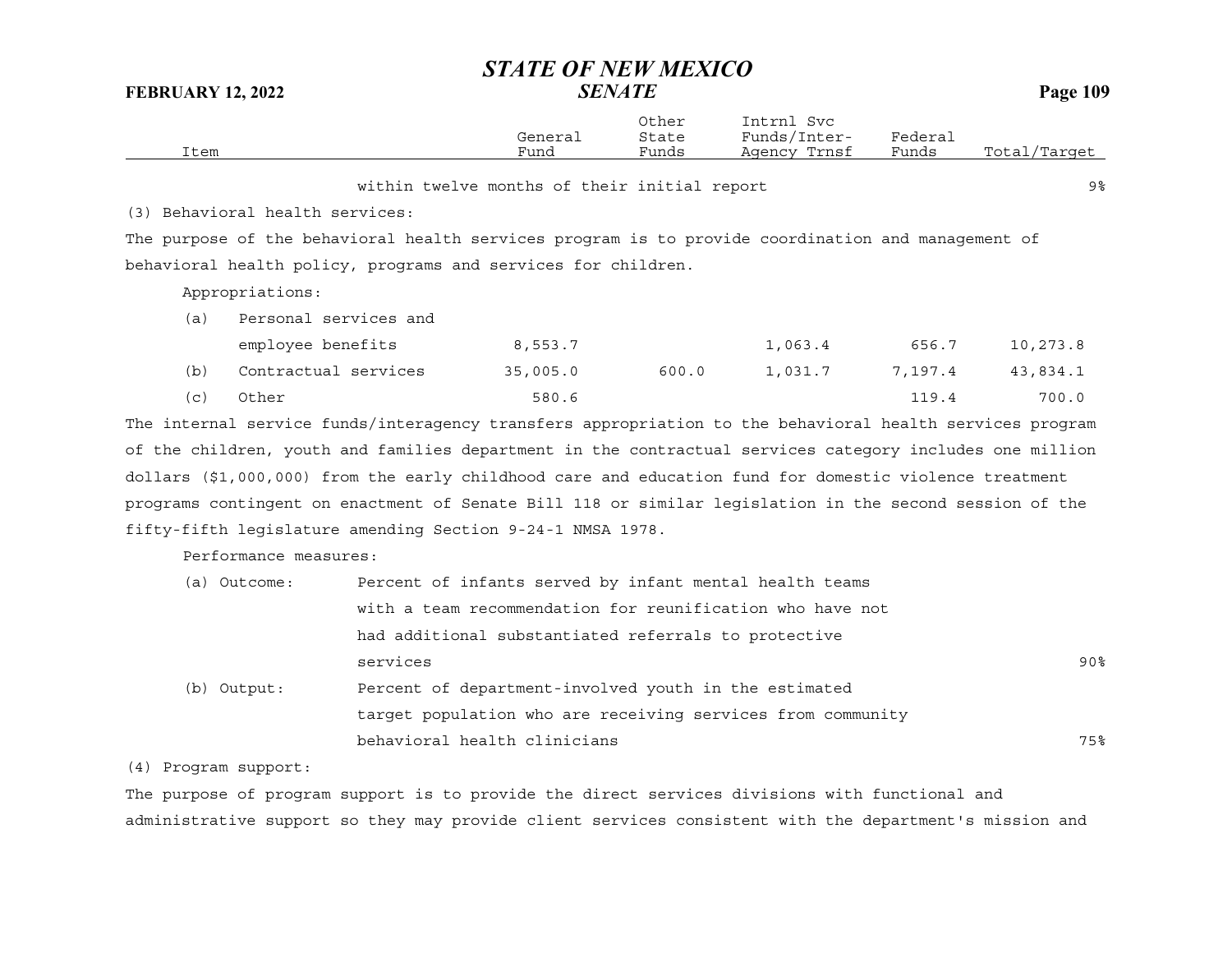|          |                                                                | General      | Other<br>State | Intrnl Svc<br>Funds/Inter- | Federal      |                          |
|----------|----------------------------------------------------------------|--------------|----------------|----------------------------|--------------|--------------------------|
| Item     |                                                                | Fund         | Funds          | Agency Trnsf               | Funds        | Total/Target             |
|          | also support the development and professionalism of employees. |              |                |                            |              |                          |
|          | Appropriations:                                                |              |                |                            |              |                          |
| (a)      | Personal services and                                          |              |                |                            |              |                          |
|          | employee benefits                                              | 9,490.3      | 823.0          |                            | 3,443.8      | 13,757.1                 |
| (b)      | Contractual services                                           | 114.6        |                | 204.0                      | 2,186.7      | 2,505.3                  |
| (c)      | Other                                                          | 4,280.8      |                |                            | 1,677.6      | 5,958.4                  |
| Subtotal |                                                                | [230, 029.2] | [9,094.8]      | [5, 012.4]                 | [102, 540.0] | 346,676.4                |
|          | TOTAL HEALTH, HOSPITALS AND HUMAN                              | 2,301,576.1  | 388,086.6      | 492,214.4                  |              | 8,084,343.5 11,266,220.6 |
| SERVICES |                                                                |              |                |                            |              |                          |

#### **G. PUBLIC SAFETY**

#### DEPARTMENT OF MILITARY AFFAIRS:

(1) National guard support:

The purpose of the national guard support program is to provide administrative, fiscal, personnel, facility construction and maintenance support to the New Mexico national guard in maintaining a high degree of readiness to respond to state and federal missions and to supply an experienced force to protect the public, provide direction for youth and improve the quality of life for New Mexicans.

Appropriations:

(a) Personal services and

|     | employee benefits    | 4,014.8 |       |       | 7,770.3  | 11,785.1 |
|-----|----------------------|---------|-------|-------|----------|----------|
| (b) | Contractual services | 476.8   | 10.9  | 146.9 | 2,767.9  | 3,402.5  |
| (C) | Other                | 3,098.2 | 110.4 |       | 10,330.4 | 13,539.0 |

The general fund appropriations to the department of military affairs include five hundred thousand dollars (\$500,000) for a job challenge academy program contingent on certification by the department of finance and administration that federal matching funds of at least one million five hundred thousand dollars (\$1,500,000) have been secured.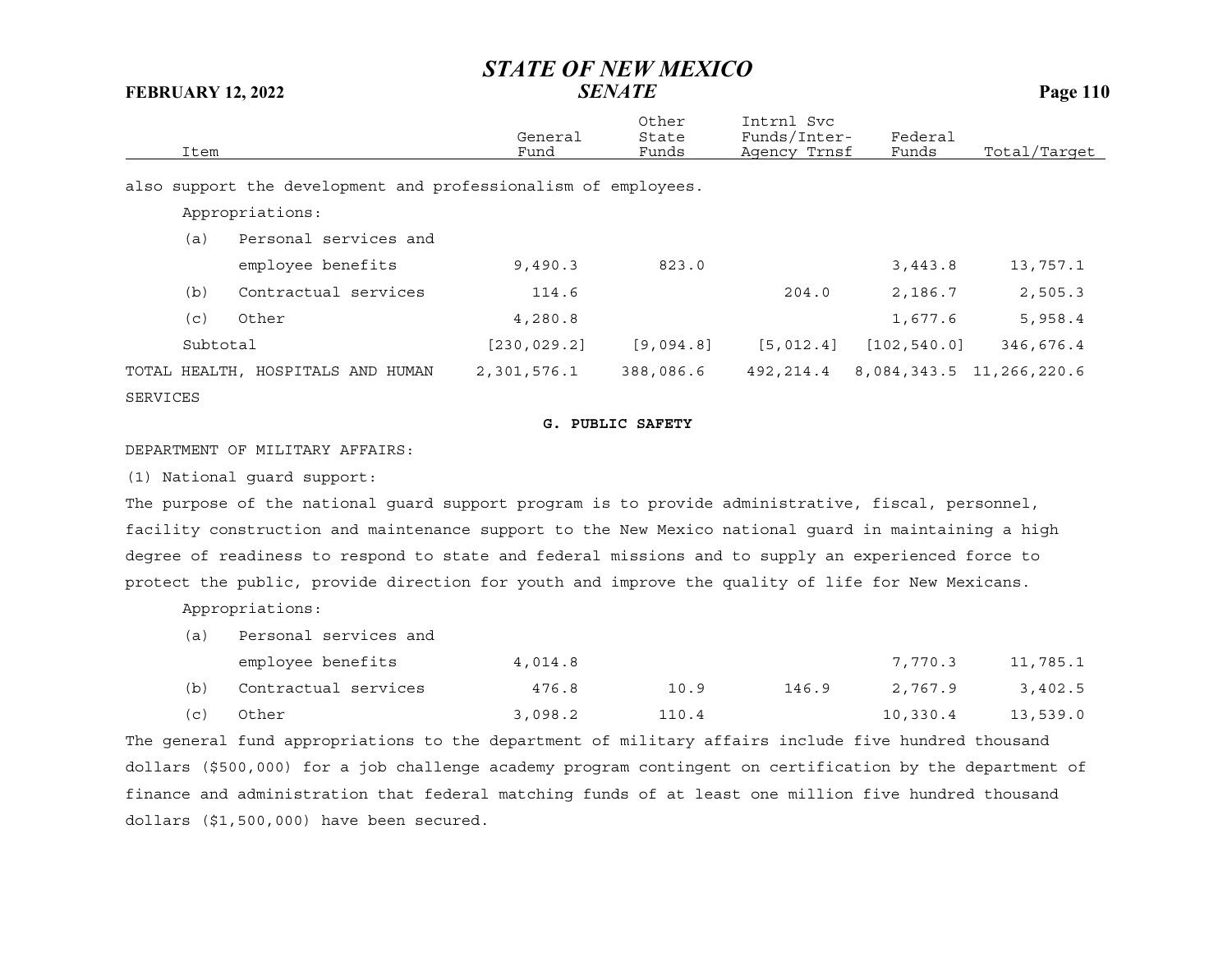| Item          |                                        |                                                                                                          | General<br>Fund | Other<br>State<br>Funds | Intrnl Svc<br>Funds/Inter-<br>Agency Trnsf | Federal<br>Funds | Total/Target |
|---------------|----------------------------------------|----------------------------------------------------------------------------------------------------------|-----------------|-------------------------|--------------------------------------------|------------------|--------------|
|               | Performance measures:                  |                                                                                                          |                 |                         |                                            |                  |              |
|               | (a) Outcome:                           | Percent strength of the New Mexico national guard                                                        |                 |                         |                                            |                  | 98%          |
|               | (b) Outcome:                           | Percent of New Mexico national quard youth challenge                                                     |                 |                         |                                            |                  |              |
|               |                                        |                                                                                                          |                 |                         |                                            |                  |              |
|               |                                        | academy graduates who earn a high school equivalency                                                     |                 |                         |                                            |                  |              |
|               |                                        | credential                                                                                               |                 |                         |                                            |                  | 69%          |
|               | Subtotal                               |                                                                                                          | [7, 589.8]      | [121.3]                 | [146.9]                                    | [20, 868.6]      | 28,726.6     |
| PAROLE BOARD: |                                        |                                                                                                          |                 |                         |                                            |                  |              |
|               | (1) Adult parole:                      |                                                                                                          |                 |                         |                                            |                  |              |
|               |                                        | The purpose of the adult parole program is to provide and establish parole conditions and guidelines for |                 |                         |                                            |                  |              |
|               |                                        | inmates and parolees so they may reintegrate back into the community as law-abiding citizens.            |                 |                         |                                            |                  |              |
|               | Appropriations:                        |                                                                                                          |                 |                         |                                            |                  |              |
| (a)           | Personal services and                  |                                                                                                          |                 |                         |                                            |                  |              |
|               | employee benefits                      |                                                                                                          | 446.2           |                         |                                            |                  | 446.2        |
| (b)           | Contractual services                   |                                                                                                          | 9.0             |                         |                                            |                  | 9.0          |
| (c)           | Other                                  |                                                                                                          | 150.1           |                         |                                            |                  | 150.1        |
|               | Performance measures:                  |                                                                                                          |                 |                         |                                            |                  |              |
|               | (a) Efficiency:                        | Percent of revocation hearings held within thirty days of a                                              |                 |                         |                                            |                  |              |
|               |                                        | parolee's return to the corrections department                                                           |                 |                         |                                            |                  | 98%          |
|               | Subtotal                               |                                                                                                          | [605.3]         |                         |                                            |                  | 605.3        |
|               |                                        |                                                                                                          |                 |                         |                                            |                  |              |
|               | JUVENILE PUBLIC SAFETY ADVISORY BOARD: |                                                                                                          |                 |                         |                                            |                  |              |
|               |                                        | The purpose of the juvenile public safety advisory board is to monitor each youth's rehabilitative       |                 |                         |                                            |                  |              |
|               |                                        | process through therapy and support services to assure a low risk for reoffending or revictimizing the   |                 |                         |                                            |                  |              |
| community.    |                                        |                                                                                                          |                 |                         |                                            |                  |              |

Appropriations:

|  | (a) Other |  | $\cdot$ 6 |
|--|-----------|--|-----------|
|--|-----------|--|-----------|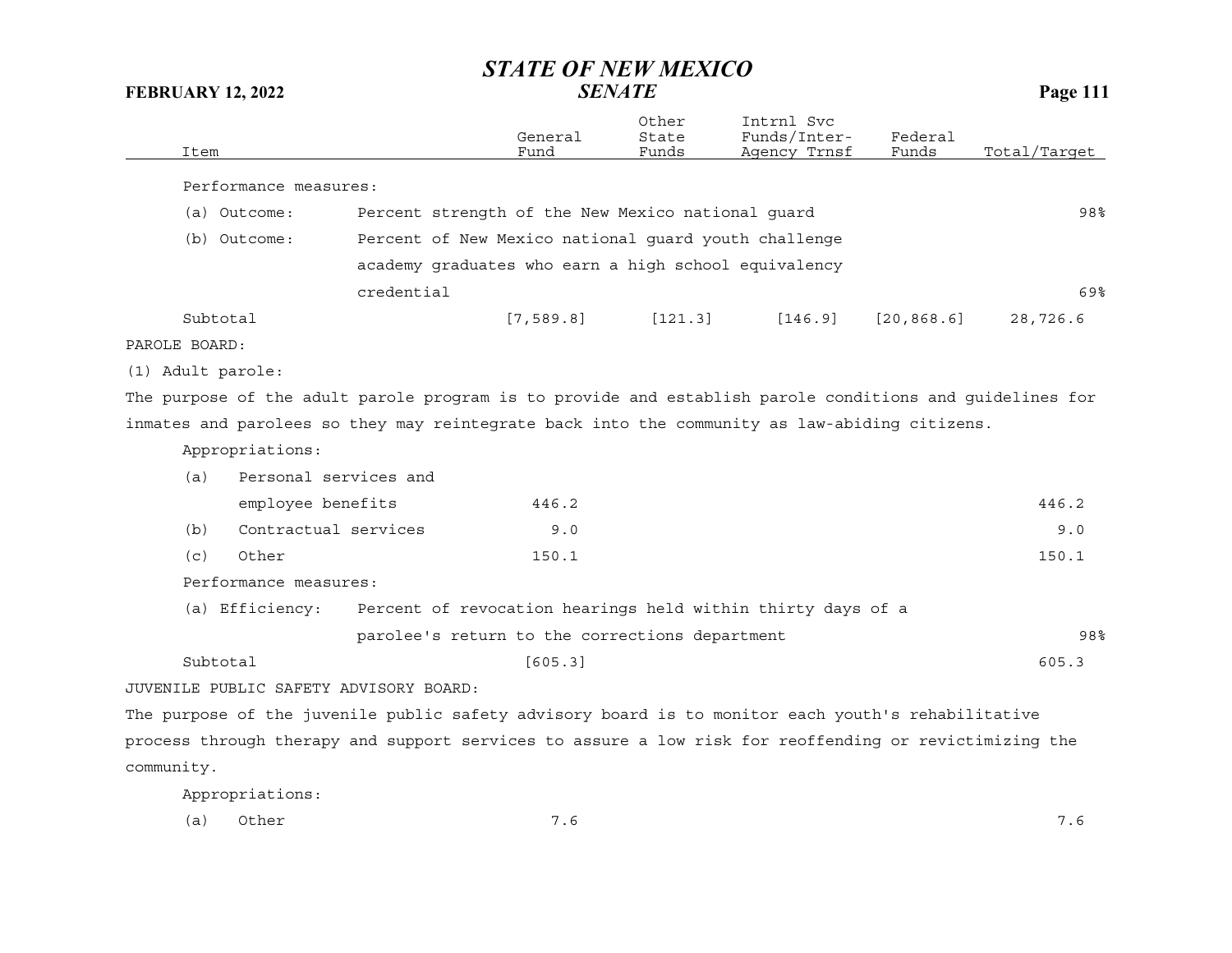Other Intrnl Svc General State Funds/Inter- Federal Item Fund Funds Agency Trnsf Funds Total/Target  ${\rm Subtotal}$  . The contract of  $[7.6]$  and  $[7.6]$  . The contract of  $[7.6]$  and  $[7.6]$ 

CORRECTIONS DEPARTMENT:

(1) Inmate management and control:

The purpose of the inmate management and control program is to incarcerate in a humane, professionally sound manner offenders sentenced to prison and to provide safe and secure prison operations. This includes quality hiring and in-service training of correctional officers, protecting the public from escape risks and protecting prison staff, contractors and inmates from violence exposure to the extent possible within budgetary resources.

Appropriations:

| (a)          |                                                                                             |           |                                                                                                                   |                                                                                                                                                                                                                                                                                                                                                                                                                     |            |
|--------------|---------------------------------------------------------------------------------------------|-----------|-------------------------------------------------------------------------------------------------------------------|---------------------------------------------------------------------------------------------------------------------------------------------------------------------------------------------------------------------------------------------------------------------------------------------------------------------------------------------------------------------------------------------------------------------|------------|
|              |                                                                                             | 395.4     | 18,748.9                                                                                                          | 17.5                                                                                                                                                                                                                                                                                                                                                                                                                | 134, 131.1 |
|              | 62,262.8                                                                                    |           | 25.2                                                                                                              |                                                                                                                                                                                                                                                                                                                                                                                                                     | 62, 288.0  |
| Other        | 85,696.1                                                                                    | 295.6     | 121.9                                                                                                             |                                                                                                                                                                                                                                                                                                                                                                                                                     | 86,113.6   |
|              |                                                                                             |           |                                                                                                                   |                                                                                                                                                                                                                                                                                                                                                                                                                     |            |
| (a) Outcome: |                                                                                             |           |                                                                                                                   |                                                                                                                                                                                                                                                                                                                                                                                                                     | 20%        |
| (b) Outcome: |                                                                                             |           |                                                                                                                   |                                                                                                                                                                                                                                                                                                                                                                                                                     | 20%        |
| (c) Output:  |                                                                                             |           |                                                                                                                   |                                                                                                                                                                                                                                                                                                                                                                                                                     |            |
|              |                                                                                             |           |                                                                                                                   |                                                                                                                                                                                                                                                                                                                                                                                                                     | 10         |
| (d) Output:  |                                                                                             |           |                                                                                                                   |                                                                                                                                                                                                                                                                                                                                                                                                                     |            |
|              |                                                                                             |           |                                                                                                                   |                                                                                                                                                                                                                                                                                                                                                                                                                     | 3          |
| (e) Outcome: |                                                                                             |           |                                                                                                                   |                                                                                                                                                                                                                                                                                                                                                                                                                     |            |
|              |                                                                                             |           |                                                                                                                   |                                                                                                                                                                                                                                                                                                                                                                                                                     | 3%         |
| Outcome:     |                                                                                             |           |                                                                                                                   |                                                                                                                                                                                                                                                                                                                                                                                                                     |            |
|              |                                                                                             |           |                                                                                                                   |                                                                                                                                                                                                                                                                                                                                                                                                                     | 3%         |
|              | Personal services and<br>employee benefits<br>Contractual services<br>Performance measures: | 114,969.3 | requiring off-site medical treatment<br>requiring off-site medical treatment<br>past their scheduled release date | Vacancy rate of correctional officers in public facilities<br>Vacancy rate of correctional officers in private facilities<br>Number of inmate-on-inmate assaults resulting in injury<br>Number of inmate-on-staff assaults resulting in injury<br>Percent of release-eligible female inmates still<br>incarcerated past their scheduled release date<br>Percent of release-eligible male inmates still incarcerated |            |

(2) Corrections industries: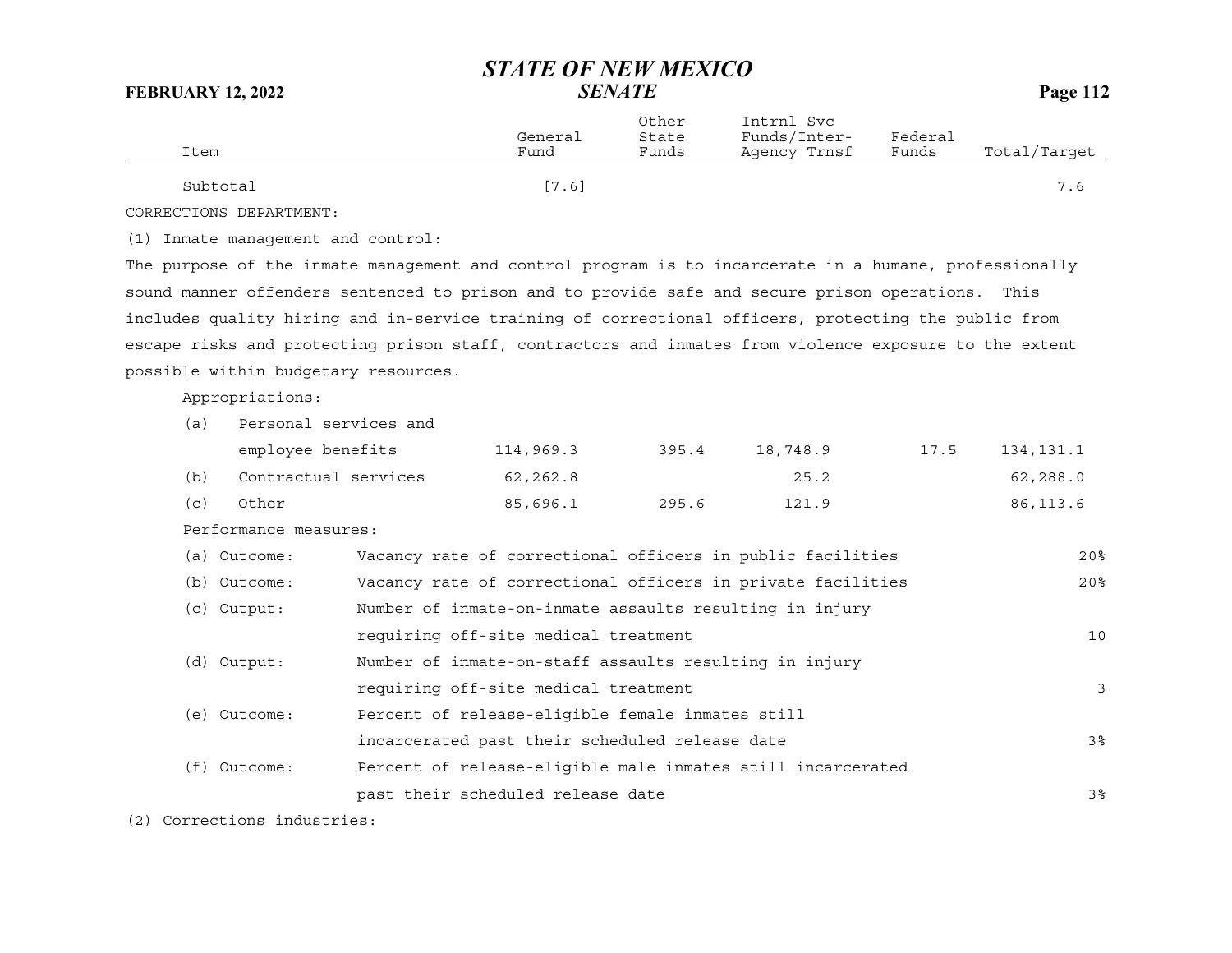|      |         | Other | Intrnl<br>Svc |         |              |
|------|---------|-------|---------------|---------|--------------|
|      | General | State | Funds/Inter-  | Federai |              |
| Item | Fund    | Funds | Agency Trnsf  | Funds   | Total/Target |

The purpose of the corrections industries program is to provide training and work experience opportunities for inmates to instill a quality work ethic and to prepare them to perform effectively in an employment position and to reduce idle time of inmates while in prison.

Appropriations:

| (a) | Personal services and |         |         |
|-----|-----------------------|---------|---------|
|     | employee benefits     | 1,878.2 | 1,878.2 |
| (b) | Contractual services  | 51.4    | 51.4    |
| (c) | Other                 | 3,726.9 | 3,726.9 |
|     |                       |         |         |

Performance measures:

(a) Output: Percent of inmates receiving vocational or educational training assigned to corrections industries 25%

(3) Community offender management:

The purpose of the community offender management program is to provide programming and supervision to offenders on probation and parole, with emphasis on high-risk offenders, to better ensure the probability of them becoming law-abiding citizens, to protect the public from undue risk and to provide intermediate sanctions and post-incarceration support services as a cost-effective alternative to incarceration.

Appropriations:

(a) Personal services and

| employee benefits |                      | 21,797.0 |         | 21,797.0 |
|-------------------|----------------------|----------|---------|----------|
| (b)               | Contractual services | 1,419.7  | 920.0   | 2,339.7  |
| (C)               | Other                | 3,655.9  | 1,976.4 | 5,632.3  |

The general fund appropriation to the community offender management program of the corrections department in the personal services and employee benefits category includes one million dollars (\$1,000,000) to administer risk-needs assessments to all offenders under supervision.

Performance measures: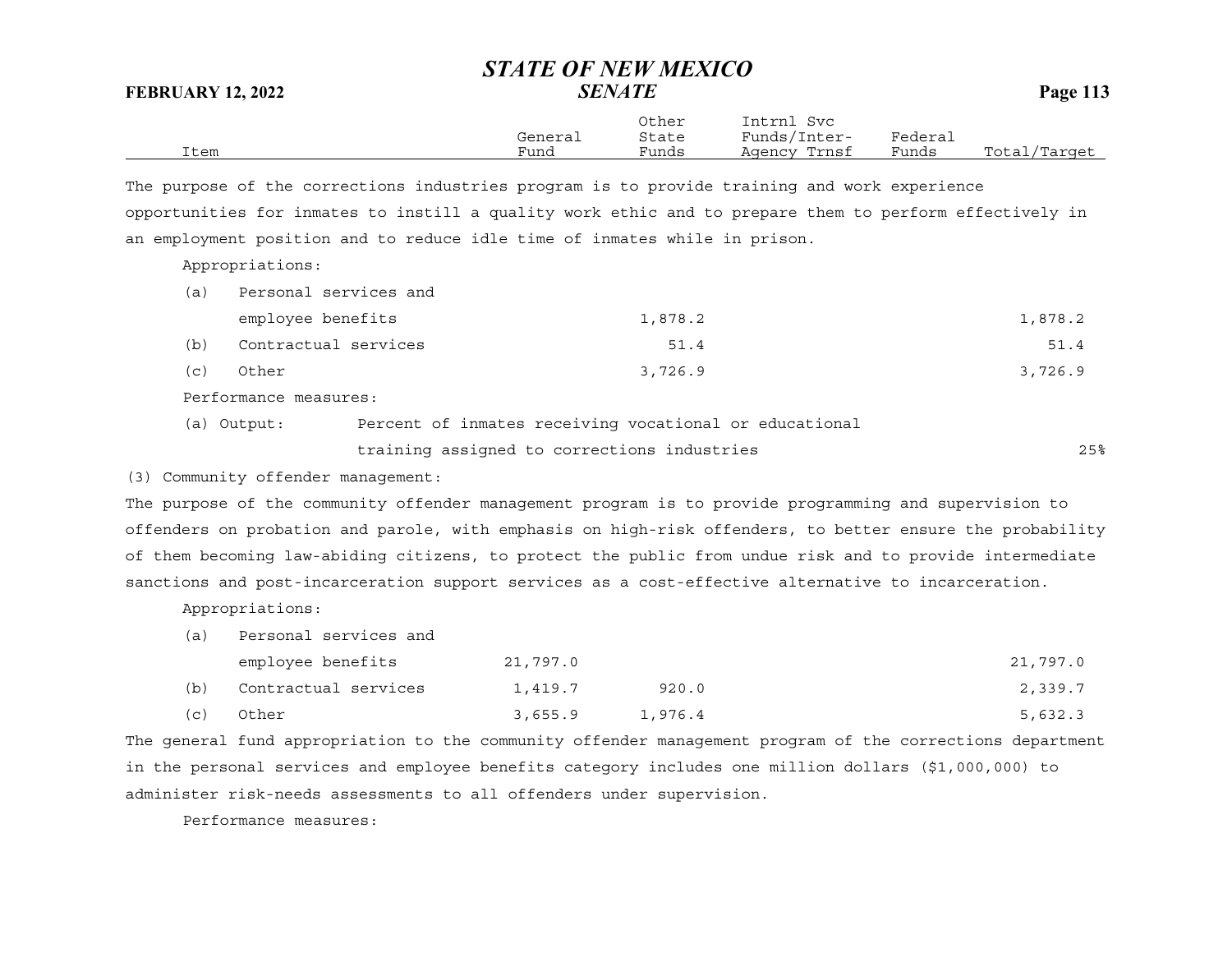|      |              |                                                             | General | Other<br>State | Intrnl Svc<br>Funds/Inter- | Federal |                 |
|------|--------------|-------------------------------------------------------------|---------|----------------|----------------------------|---------|-----------------|
| Item |              |                                                             | Fund    | Funds          | Agency Trnsf               | Funds   | Total/Target    |
|      | (a) Outcome: | Percent of prisoners reincarcerated within thirty-six       |         |                |                            |         |                 |
|      |              | months due to technical parole violations                   |         |                |                            |         | 20 <sub>8</sub> |
|      | (b) Outcome: | Percent of contacts per month made with high-risk offenders |         |                |                            |         |                 |
|      |              | in the community                                            |         |                |                            |         | 97%             |
|      | (c) Quality: | Average standard caseload per probation and parole officer  |         |                |                            |         | 90              |
|      | (d) Output:  | Percent of graduates from the men's recovery center who are |         |                |                            |         |                 |
|      |              | reincarcerated within thirty-six months                     |         |                |                            |         | 23%             |
|      | (e) Output:  | Percent of graduates from the women's recovery center who   |         |                |                            |         |                 |
|      |              | are reincarcerated within thirty-six months                 |         |                |                            |         | 20 <sub>8</sub> |
| (f)  | Outcome:     | Vacancy rate of probation and parole officers               |         |                |                            |         | 15%             |
|      |              |                                                             |         |                |                            |         |                 |

#### (4) Reentry:

The purpose of the reentry program is to facilitate the rehabilitative process by providing programming options and services to promote the successful reintegration of incarcerated individuals into the community. By building educational, cognitive, life skills, vocational programs and pre- and post-release services around sound research into best correctional practices and incorporating community stakeholders throughout the effort, the reentry program removes or reduces barriers to incarcerated persons living productively in society, thereby reducing recidivism and furthering the public safety mission of the New Mexico corrections department.

Appropriations:

(a) Personal services and

|     | employee benefits    | 9,496.4  |       | 226.0 | 9,722.4  |
|-----|----------------------|----------|-------|-------|----------|
| (b) | Contractual services | 12,649.6 | 300.0 | 30.0  | 12,979.6 |
| (c) | Other                | 631.6    | 1.5   | 112.2 | 745.3    |

The general fund appropriations to the reentry program of the corrections department include ten million seven hundred thousand dollars (\$10,700,000) to implement evidence-based programming.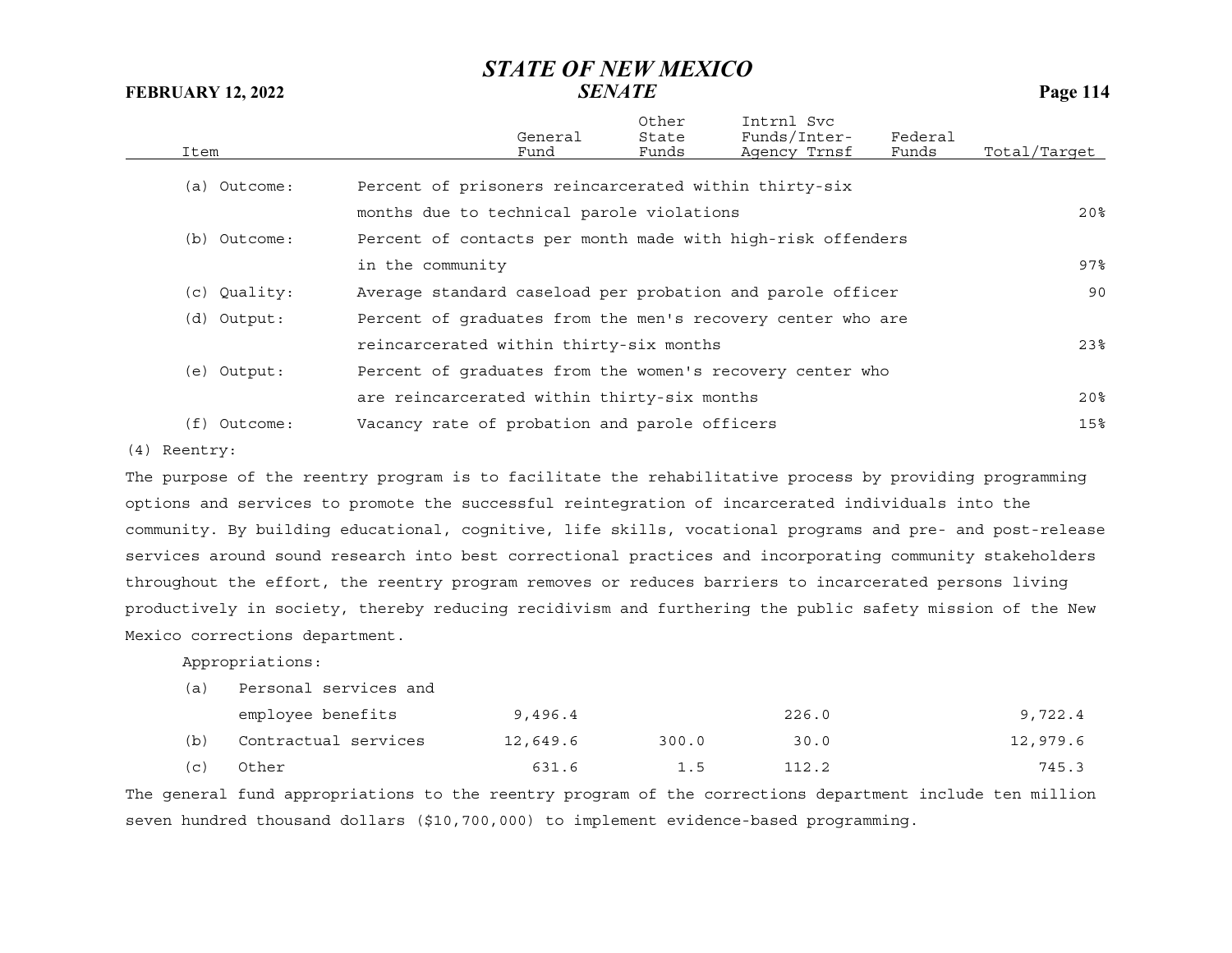| Item                  |                        | General<br>Fund                                      | Other<br>State<br>Funds | Intrnl Svc<br>Funds/Inter-<br>Agency Trnsf                   | Federal<br>Funds | Total/Target    |
|-----------------------|------------------------|------------------------------------------------------|-------------------------|--------------------------------------------------------------|------------------|-----------------|
| Performance measures: |                        |                                                      |                         |                                                              |                  |                 |
| (a) Output:           |                        | Percent of eligible inmates who earn a high school   |                         |                                                              |                  |                 |
|                       | equivalency credential |                                                      |                         |                                                              |                  | 80 <sub>8</sub> |
| (b) Explanatory:      |                        |                                                      |                         | Percent of participating inmates who have completed adult    |                  |                 |
|                       | basic education        |                                                      |                         |                                                              |                  |                 |
| $(c)$ Outcome:        |                        |                                                      |                         | Percent of prisoners reincarcerated within thirty-six        |                  |                 |
|                       |                        | months due to new charges or pending charges         |                         |                                                              |                  | 17%             |
| (d) Explanatory:      |                        | Percent of residential drug abuse program graduates  |                         |                                                              |                  |                 |
|                       |                        | reincarcerated within thirty-six months of release   |                         |                                                              |                  |                 |
| (e) Outcome:          |                        | Percent of sex offenders reincarcerated on a new sex |                         |                                                              |                  |                 |
|                       |                        |                                                      |                         | offense conviction within thirty-six months of release on    |                  |                 |
|                       |                        | the previous sex offense conviction                  |                         |                                                              |                  | 5%              |
| $(f)$ Outcome:        |                        |                                                      |                         | Percent of prisoners reincarcerated within thirty-six months |                  | 40 <sup>8</sup> |
| (q) Outcome:          |                        | Percent of eligible inmates enrolled in educational, |                         |                                                              |                  |                 |
|                       |                        | cognitive, vocational and college programs           |                         |                                                              |                  | 60%             |
| (h) Output:           |                        | Number of inmates who earn a high school equivalency |                         |                                                              |                  |                 |
|                       | credential             |                                                      |                         |                                                              |                  | 165             |
|                       |                        |                                                      |                         |                                                              |                  |                 |

(5) Program support:

The purpose of program support is to provide quality administrative support and oversight to the department operating units to ensure a clean audit, effective budget, personnel management and costeffective management information system services.

Appropriations:

| (a) | Personal services and |          |          |
|-----|-----------------------|----------|----------|
|     | employee benefits     | 11,363.4 | 11,363.4 |
| (b) | Contractual services  | 208.2    | 208.2    |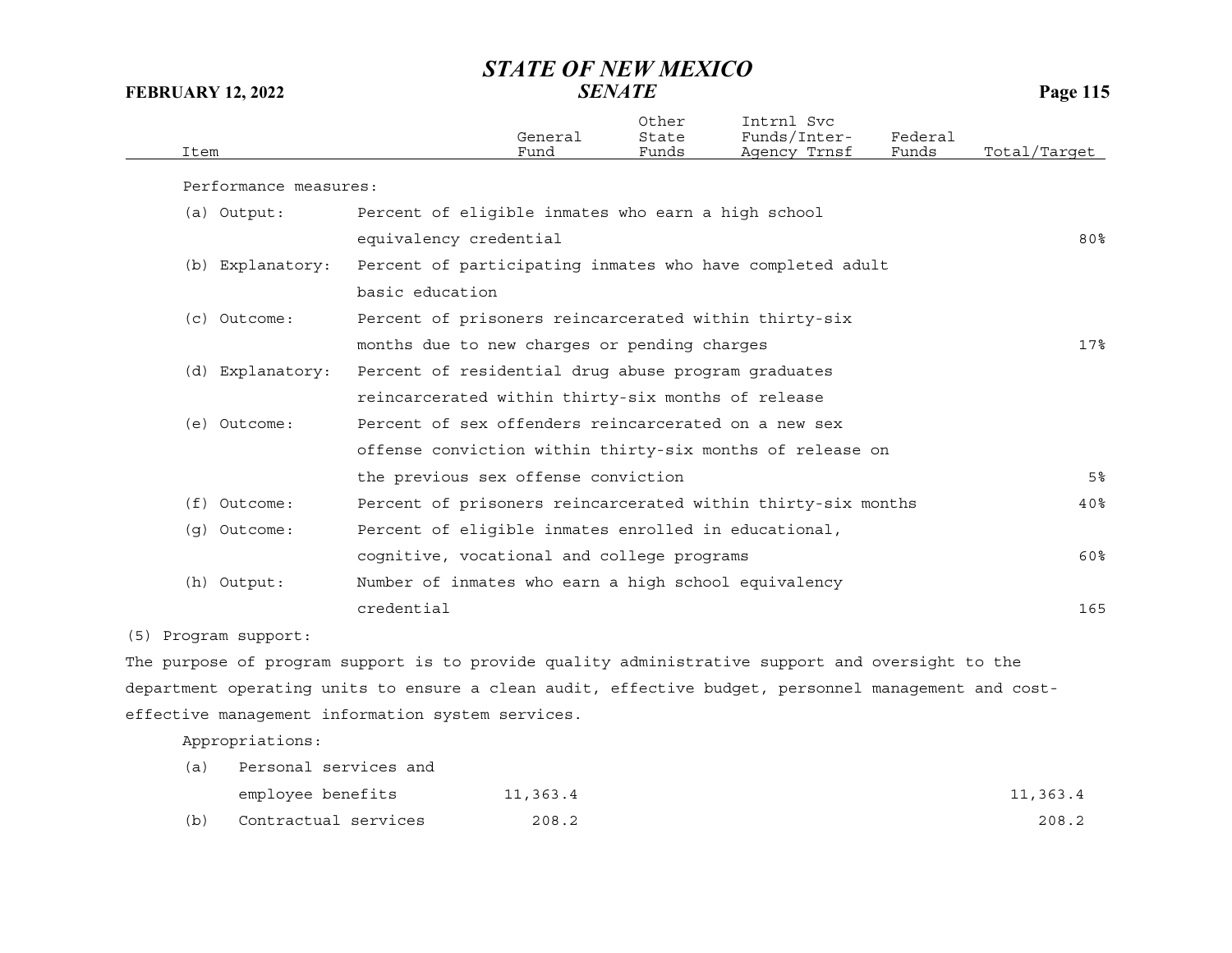|          | Item     |                                      |                 | General<br>Fund                                                                                            | Other<br>State<br>Funds | Intrnl Svc<br>Funds/Inter-<br>Agency Trnsf | Federal<br>Funds | Total/Target |
|----------|----------|--------------------------------------|-----------------|------------------------------------------------------------------------------------------------------------|-------------------------|--------------------------------------------|------------------|--------------|
|          |          |                                      |                 |                                                                                                            |                         |                                            |                  |              |
|          | (c)      | Other                                |                 | 2,559.1                                                                                                    | 154.8                   | 28.6                                       |                  | 2,742.5      |
|          | Subtotal |                                      |                 | [326, 709.1]                                                                                               | [9, 700.2]              | [19, 292.8]                                | [17.5]           | 355,719.6    |
|          |          | CRIME VICTIMS REPARATION COMMISSION: |                 |                                                                                                            |                         |                                            |                  |              |
|          |          | (1) Victim compensation:             |                 |                                                                                                            |                         |                                            |                  |              |
|          |          |                                      |                 | The purpose of the victim compensation program is to provide financial assistance and information to       |                         |                                            |                  |              |
|          |          |                                      |                 | victims of violent crime in New Mexico so they can receive services to restore their lives.                |                         |                                            |                  |              |
|          |          | Appropriations:                      |                 |                                                                                                            |                         |                                            |                  |              |
|          | (a)      | Personal services and                |                 |                                                                                                            |                         |                                            |                  |              |
|          |          | employee benefits                    |                 | 1,170.2                                                                                                    |                         |                                            | 123.4            | 1,293.6      |
|          | (b)      | Contractual services                 |                 | 29.9                                                                                                       |                         |                                            | 6.0              | 35.9         |
|          | (c)      | Other                                |                 | 735.6                                                                                                      | 956.0                   |                                            | 953.7            | 2,645.3      |
|          |          |                                      |                 | The other state funds appropriation to the victim compensation program of the crime victims reparation     |                         |                                            |                  |              |
|          |          |                                      |                 | commission in the other category includes nine hundred fifty-six thousand dollars (\$956,000) for care and |                         |                                            |                  |              |
| support. |          |                                      |                 |                                                                                                            |                         |                                            |                  |              |
|          |          | Performance measures:                |                 |                                                                                                            |                         |                                            |                  |              |
|          |          | (a) Explanatory:                     |                 | Average compensation paid to individual victims using                                                      |                         |                                            |                  |              |
|          |          |                                      | federal funding |                                                                                                            |                         |                                            |                  |              |
|          |          | (b) Explanatory:                     |                 | Average compensation paid to individual victims using state                                                |                         |                                            |                  |              |
|          |          |                                      | funding         |                                                                                                            |                         |                                            |                  |              |
|          |          |                                      |                 |                                                                                                            |                         |                                            |                  |              |

(2) Grant administration:

The purpose of the grant administration program is to provide funding and training to nonprofit providers and public agencies so they can provide services to victims of crime.

Appropriations:

(a) Personal services and employee benefits 85.9 557.1 643.0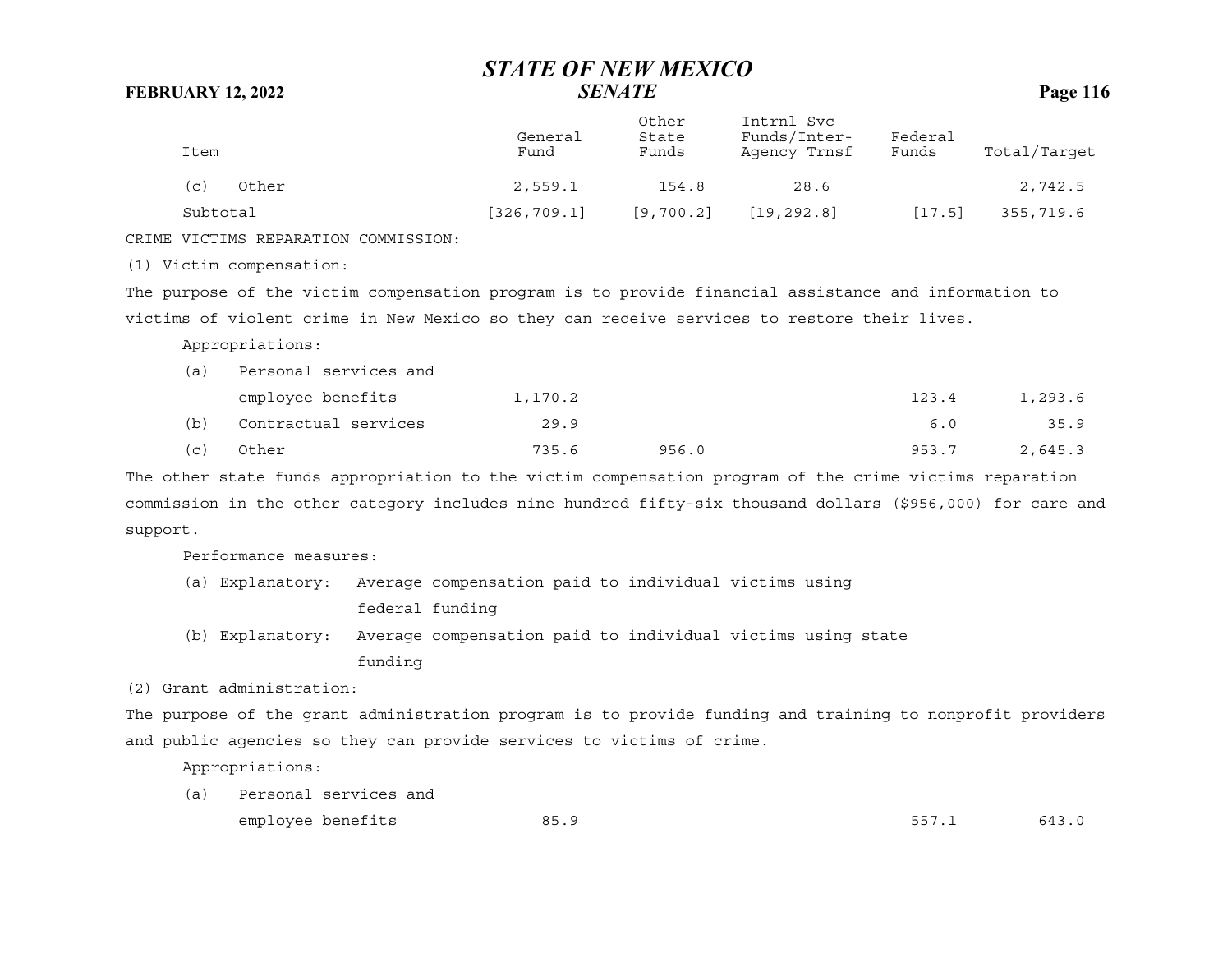| Item |                      | General<br>Fund | Other<br>State<br>Funds | Intrnl Svc<br>Funds/Inter-<br>Agency Trnsf | Federal<br>Funds | Total/Target |
|------|----------------------|-----------------|-------------------------|--------------------------------------------|------------------|--------------|
| (b)  | Contractual services | 6,859.0         | 1,300.0                 |                                            | 25.0             | 8.184.0      |
| (c)  | Other                | 150.4           |                         |                                            | 13,353.5         | 13,503.9     |

The other state funds appropriation to the grant administration program of the crime victims reparation commission in the contractual services category includes one million three hundred thousand dollars (\$1,300,000) to provide services for child victims and child advocacy centers from the early childhood education and care fund contingent on enactment of Senate Bill 118 or similar legislation in the second session of the fifty-fifth legislature.

Performance measures:

| (a) Explanatory: Number of sexual assault service provider programs                                |                                   |  |  |  |
|----------------------------------------------------------------------------------------------------|-----------------------------------|--|--|--|
|                                                                                                    | receiving state funding statewide |  |  |  |
| 71. A commitment compared and annual control of the commitment of the commitment of the commitment |                                   |  |  |  |

(b) Explanatory: Number of sexual assault survivors who received services through state-funded victim services provider programs statewide

Subtotal [9,031.0] [2,256.0] [15,018.7] 26,305.7

DEPARTMENT OF PUBLIC SAFETY:

(1) Law enforcement:

The purpose of the law enforcement program is to provide the highest quality of law enforcement services to the public and ensure a safer state.

Appropriations:

(a) Personal services and

|     | employee benefits    | 97,933.1 | 1,405.2 | 3,102.4 | 5.845.1 | 108,285.8 |
|-----|----------------------|----------|---------|---------|---------|-----------|
| (b) | Contractual services | 1,423.4  |         | 100.0   | 820.5   | 2,343.9   |
| (C) | Other                | 23,417.2 | 1,397.5 | 1,197.3 | 1,838.5 | 27,850.5  |

The other state funds appropriation to the personal services and employee benefits category of the law enforcement program of the department of public safety includes five hundred twenty thousand two hundred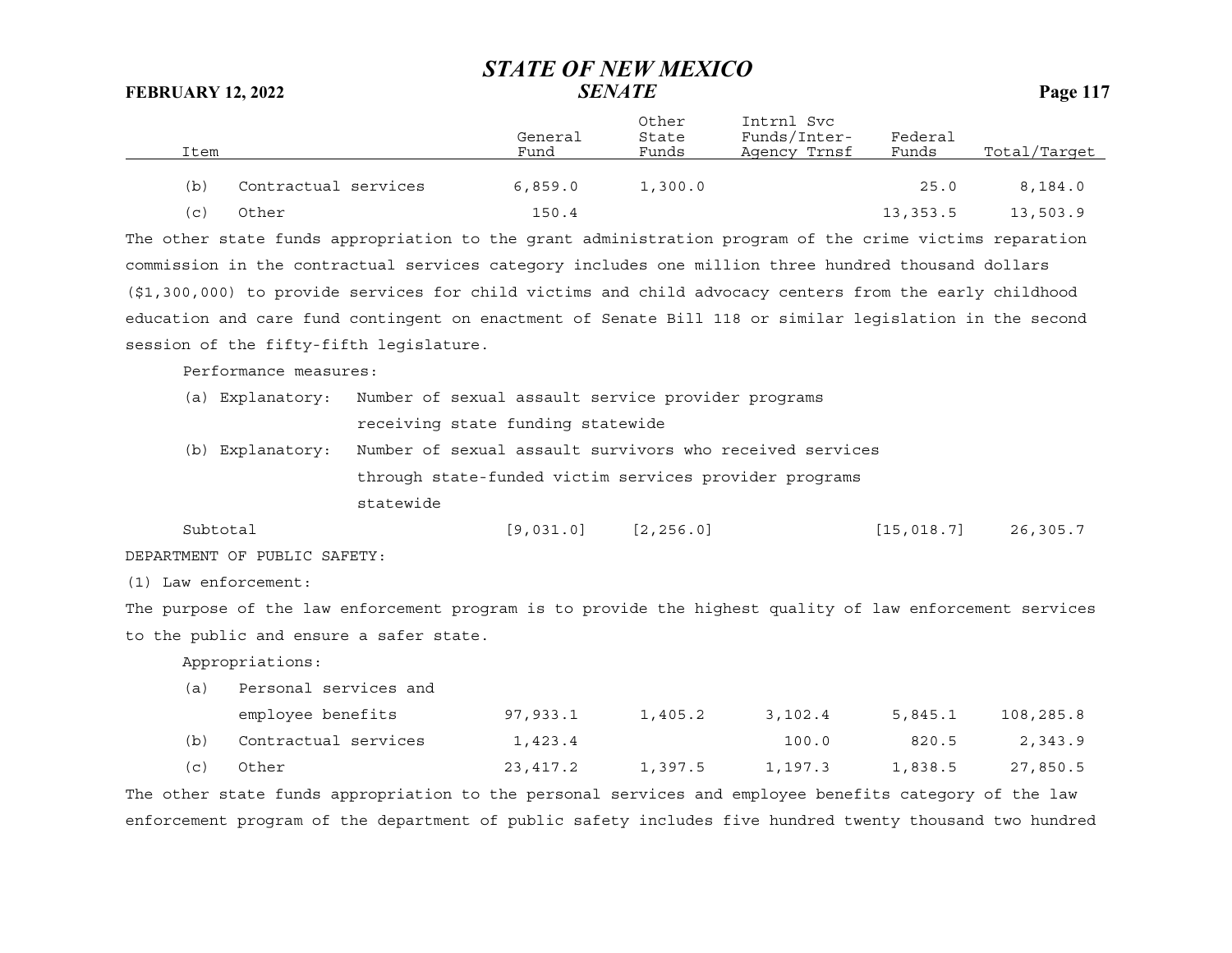Other Intrnl Svc General State Funds/Inter- Federal Item Fund Funds Agency Trnsf Funds Total/Target

dollars (\$520,200) from the law enforcement retention fund contingent on enactment of House Bill 86 or similar legislation of the second session of the fifty-fifth legislature creating the law enforcement retention fund.

The internal service funds/interagency transfers appropriations to the law enforcement program of the department of public safety include ninety-four thousand five hundred dollars (\$94,500) from the weight distance tax identification permit fund. Any unexpended balances in the motor transportation bureau of the law enforcement program of the department of public safety remaining at the end of fiscal year 2023 from appropriations made from the weight distance tax identification permit fund shall revert to the weight distance tax identification permit fund.

Performance measures:

|  | (a) Explanatory: Number of proactive special investigations unit operations |  |
|--|-----------------------------------------------------------------------------|--|
|  | to reduce driving while intoxicated and alcohol-related                     |  |
|  | crime                                                                       |  |

- (b) Explanatory: Percent of total crime scenes processed for other law enforcement agencies
- (c) Explanatory: Graduation rate of the New Mexico state police recruit school
- (d) Output: Number of driving-while-intoxicated saturation patrols conductedd and  $2,200$
- (e) Explanatory: Turnover rate of commissioned state police officers
- (f) Explanatory: Number of drug-related investigations conducted by narcotics agents
- (g) Explanatory: Vacancy rate of commissioned state police officers
- (h) Output: Number of commercial motor vehicle safety inspections conducted80,000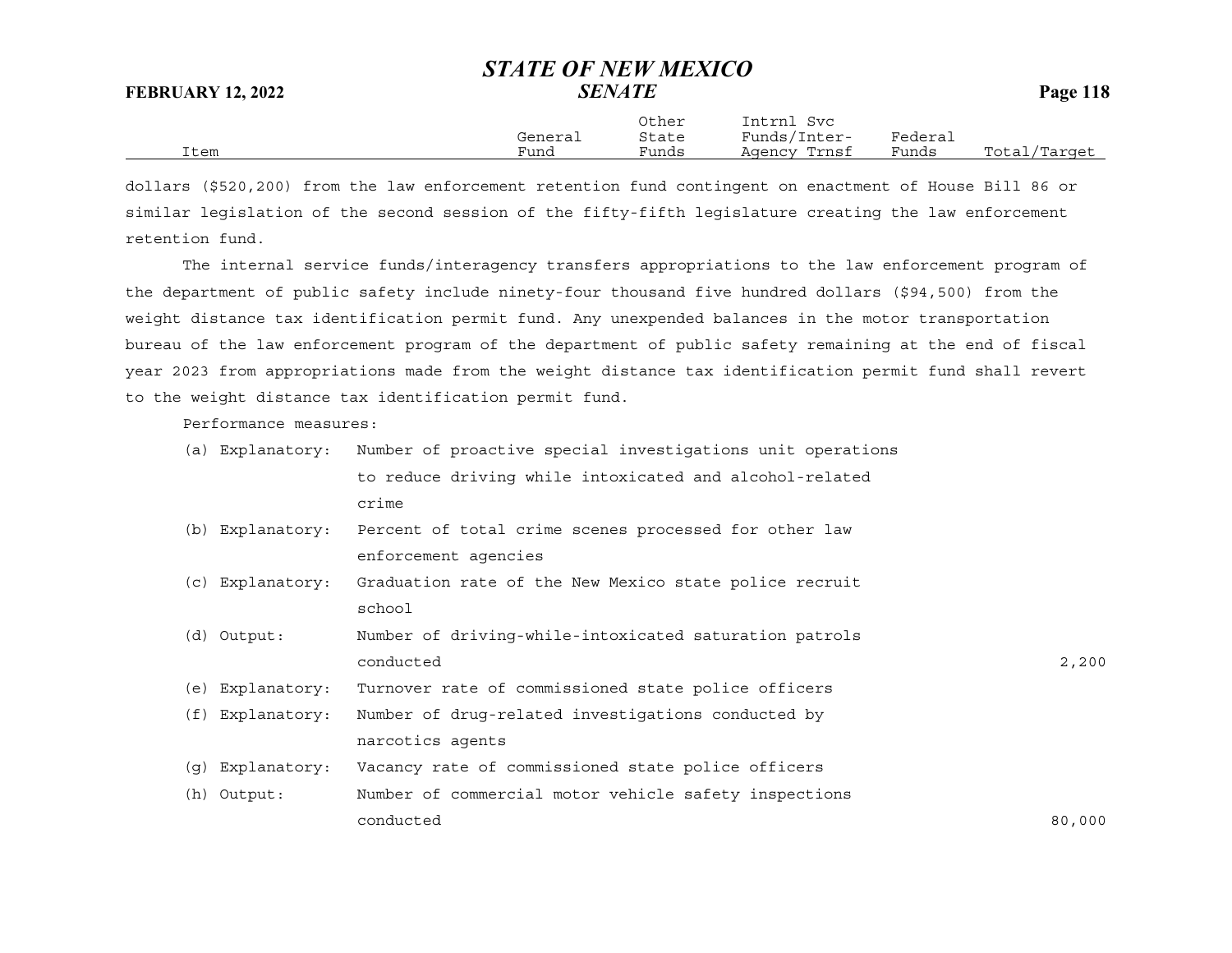|      |         | Other | Intrnl<br>Svc |         |              |
|------|---------|-------|---------------|---------|--------------|
|      | General | State | Funds/Inter-  | Federai |              |
| Item | Fund    | Funds | Agency Trnsf  | Funds   | Total/Target |

(2) Statewide law enforcement support program:

The purpose of the statewide law enforcement support program is to promote a safe and secure environment for the state of New Mexico through intelligently led policing practices, vital scientific and technical support, current and relevant training and innovative leadership for the law enforcement community.

Appropriations:

| (a) | Personal services and |          |         |       |       |          |
|-----|-----------------------|----------|---------|-------|-------|----------|
|     | employee benefits     | 11,253.6 | 2,499.9 | 421.5 | 747.1 | 14,922.1 |
| (b) | Contractual services  | 918.7    | 1,362.0 | 130.0 | 814.3 | 3,225.0  |
| (c) | Other                 | 3,940.0  | 3,054.6 | 386.0 | 674.0 | 8,054.6  |

The general fund appropriations to the statewide law enforcement support program of the department of public safety include one million forty-three thousand one hundred dollars (\$1,043,100) for costs related to the operation and activities of the law enforcement academy board or other primary entity responsible for law enforcement officer certification.

The internal service funds/interagency transfers appropriations to the statewide law enforcement support program of the department of public safety include two hundred thousand dollars (\$200,000) from the law enforcement protection fund to implement the Law Enforcement Training Act contingent on enactment of legislation of the second session of the fifty-fifth legislature to expand allowable uses of the law enforcement protection fund to include costs related to the implementation of the Law Enforcement Training Act incurred by the department of public safety.

Performance measures:

| (a) Outcome:     | Percent of forensic evidence cases completed             | 100%     |
|------------------|----------------------------------------------------------|----------|
| (b) Explanatory: | Number of expungements processed                         |          |
| (c) Outcome:     | Number of sexual assault examination kits not completed  |          |
|                  | within one hundred eighty days of receipt of the kits by |          |
|                  | the forensic laboratory                                  | $\Omega$ |
|                  |                                                          |          |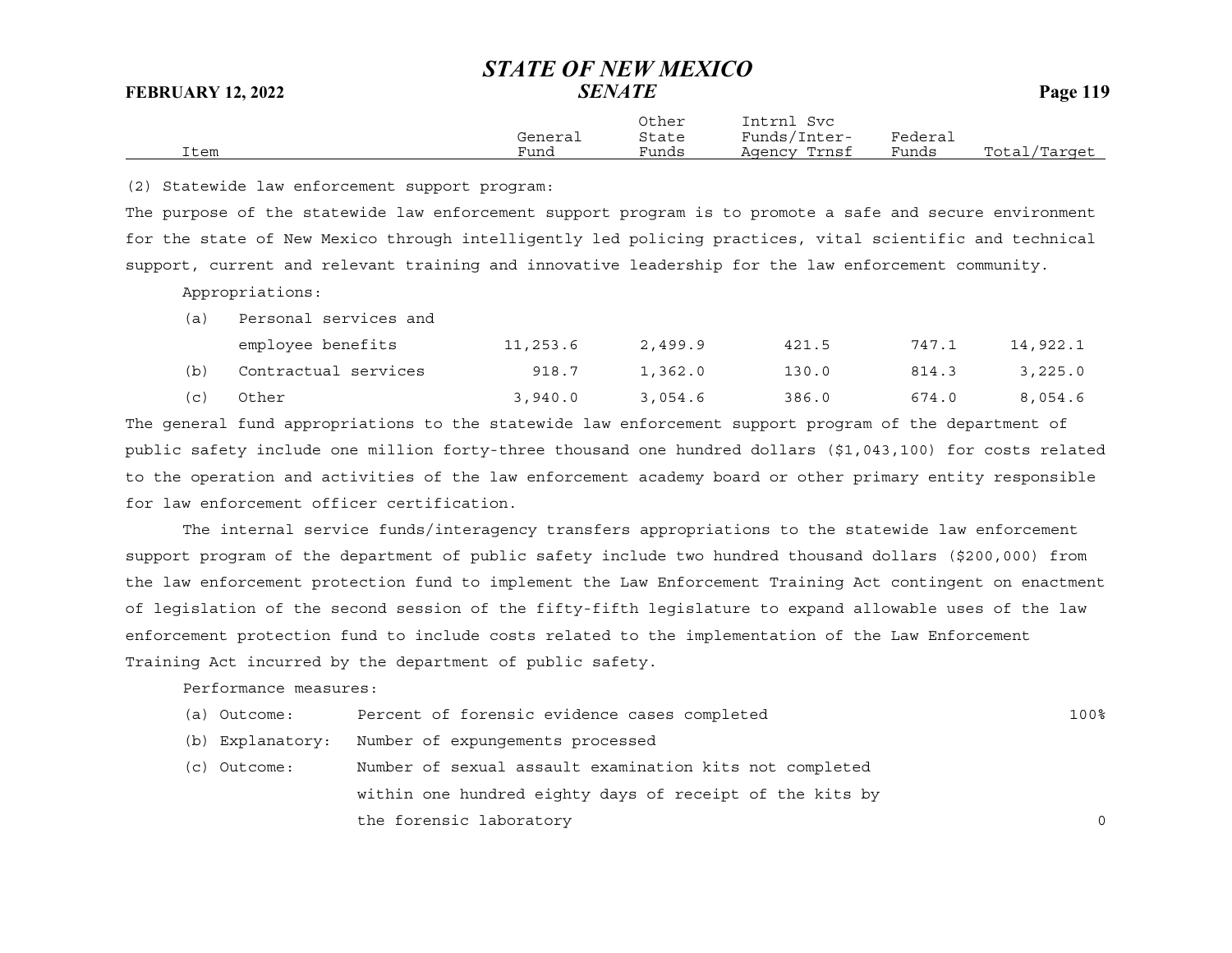|                      |                                                                                                           | General                                                     | Other<br>State | Intrnl Svc<br>Funds/Inter- | Federal     |              |
|----------------------|-----------------------------------------------------------------------------------------------------------|-------------------------------------------------------------|----------------|----------------------------|-------------|--------------|
| Item                 |                                                                                                           | Fund                                                        | Funds          | Agency Trnsf               | Funds       | Total/Target |
| (3) Program support: |                                                                                                           |                                                             |                |                            |             |              |
|                      | The purpose of program support is to manage the agency's financial resources, assist in attracting and    |                                                             |                |                            |             |              |
|                      | retaining a quality workforce and provide sound legal advice and a clean, pleasant working environment.   |                                                             |                |                            |             |              |
|                      | Appropriations:                                                                                           |                                                             |                |                            |             |              |
| (a)                  | Personal services and                                                                                     |                                                             |                |                            |             |              |
|                      | employee benefits                                                                                         | 4,724.9                                                     |                | 20.0                       | 524.4       | 5,269.3      |
| (b)                  | Contractual services                                                                                      | 149.2                                                       |                | 5.0                        | 150.0       | 304.2        |
| (c)                  | Other                                                                                                     | 526.6                                                       |                | 5.0                        | 2,853.6     | 3,385.2      |
| Subtotal             |                                                                                                           | [144, 286.7]                                                | [9, 719.2]     | [5, 367.2]                 | [14, 267.5] | 173,640.6    |
|                      | HOMELAND SECURITY AND EMERGENCY MANAGEMENT DEPARTMENT:                                                    |                                                             |                |                            |             |              |
|                      | (1) Homeland security and emergency management program:                                                   |                                                             |                |                            |             |              |
|                      | The purpose of the homeland security and emergency management program is to provide for and coordinate an |                                                             |                |                            |             |              |
|                      | integrated, statewide, comprehensive emergency management system for New Mexico, including all agencies,  |                                                             |                |                            |             |              |
|                      | branches and levels of government for the citizens of New Mexico.                                         |                                                             |                |                            |             |              |
|                      | Appropriations:                                                                                           |                                                             |                |                            |             |              |
| (a)                  | Personal services and                                                                                     |                                                             |                |                            |             |              |
|                      | employee benefits                                                                                         | 2,480.6                                                     | 9.4            | 101.1                      | 3,793.3     | 6,384.4      |
| (b)                  | Contractual services                                                                                      | 293.7                                                       |                |                            | 1,330.8     | 1,624.5      |
| (c)                  | Other                                                                                                     | 533.0                                                       | 33.8           | 19.1                       | 14,619.3    | 15,205.2     |
|                      | Performance measures:                                                                                     |                                                             |                |                            |             |              |
|                      | (a) Outcome:                                                                                              | Number of recommendations from federal grant monitoring     |                |                            |             |              |
|                      |                                                                                                           | visits older than six months unresolved at the close of the |                |                            |             |              |
|                      | fiscal year                                                                                               |                                                             |                |                            |             | 3            |
|                      | (2) State fire marshal's office:                                                                          |                                                             |                |                            |             |              |
|                      | The purpose of the state fire marshal's office program is to provide services and resources to the        |                                                             |                |                            |             |              |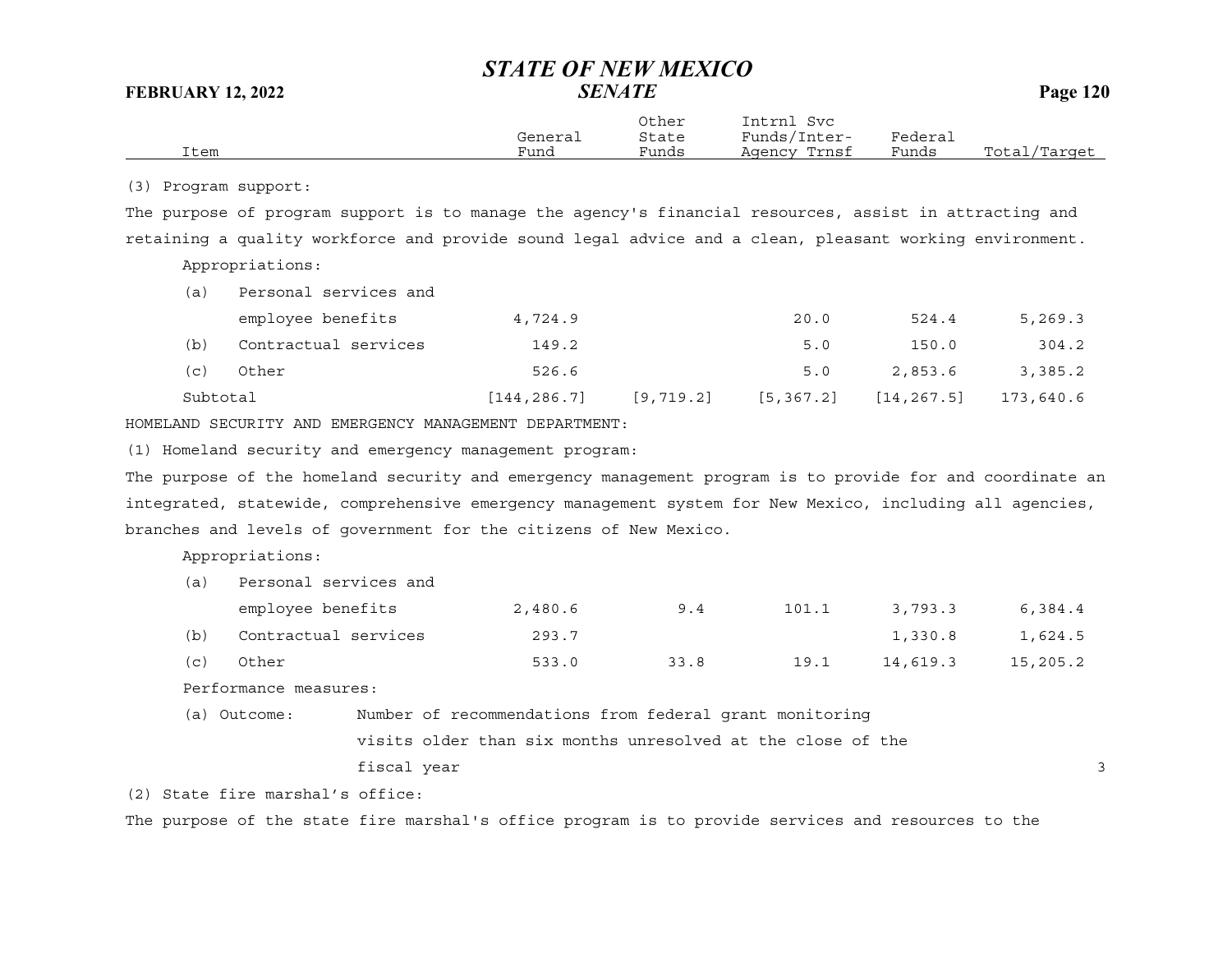| Item |                 |                       | General<br>Fund | Other<br>State<br>Funds | Intrnl Svc<br>Funds/Inter-<br>Agency Trnsf                                             | Federal<br>Funds | Total/Target |
|------|-----------------|-----------------------|-----------------|-------------------------|----------------------------------------------------------------------------------------|------------------|--------------|
|      |                 |                       |                 |                         | appropriate entities to enhance their ability to protect the public from fire hazards. |                  |              |
|      | Appropriations: |                       |                 |                         |                                                                                        |                  |              |
| a    |                 | Personal services and |                 |                         |                                                                                        |                  |              |

|     | employee benefits    | 3,351.8  | 3,351.8  |
|-----|----------------------|----------|----------|
| (b) | Contractual services | 505.1    | 505.1    |
| (C) | Other                | 91,411.0 | 91,411.0 |

The other state funds appropriations to the state fire marshal's office program of the homeland security and emergency management department include four million nine hundred seventy-one thousand three hundred dollars (\$4,971,300) from the fire protection fund for administration and operations of the state fire marshal's office. Any unexpended balances in the state fire marshal's office program of the homeland security and emergency management department at the end of fiscal year 2023 shall revert to the fire protection fund.

Performance measures:

|                     |        |                                                           | H. TRANSPORTATION |          |              |           |  |
|---------------------|--------|-----------------------------------------------------------|-------------------|----------|--------------|-----------|--|
| TOTAL PUBLIC SAFETY |        | 491,536.8                                                 | 117,107.8         | 24,927.1 | 69,915.7     | 703,487.4 |  |
| Subtotal            |        | [3, 307, 3]                                               | [95, 311, 1]      | [120.2]  | [19, 743, 4] | 118,482.0 |  |
|                     | rating |                                                           |                   |          |              | 4         |  |
| (b) Outcome:        |        | Average statewide fire district insurance service office  |                   |          |              |           |  |
|                     |        | fire protection fund distributions on schedule            |                   |          |              |           |  |
| (a) Outcome:        |        | Percent of local government recipients that receive their |                   |          |              |           |  |

#### DEPARTMENT OF TRANSPORTATION:

(1) Project design and construction:

The purpose of the project design and construction program is to provide improvements and additions to the state's highway infrastructure to serve the interest of the general public. These improvements include those activities directly related to highway planning, design and construction necessary for a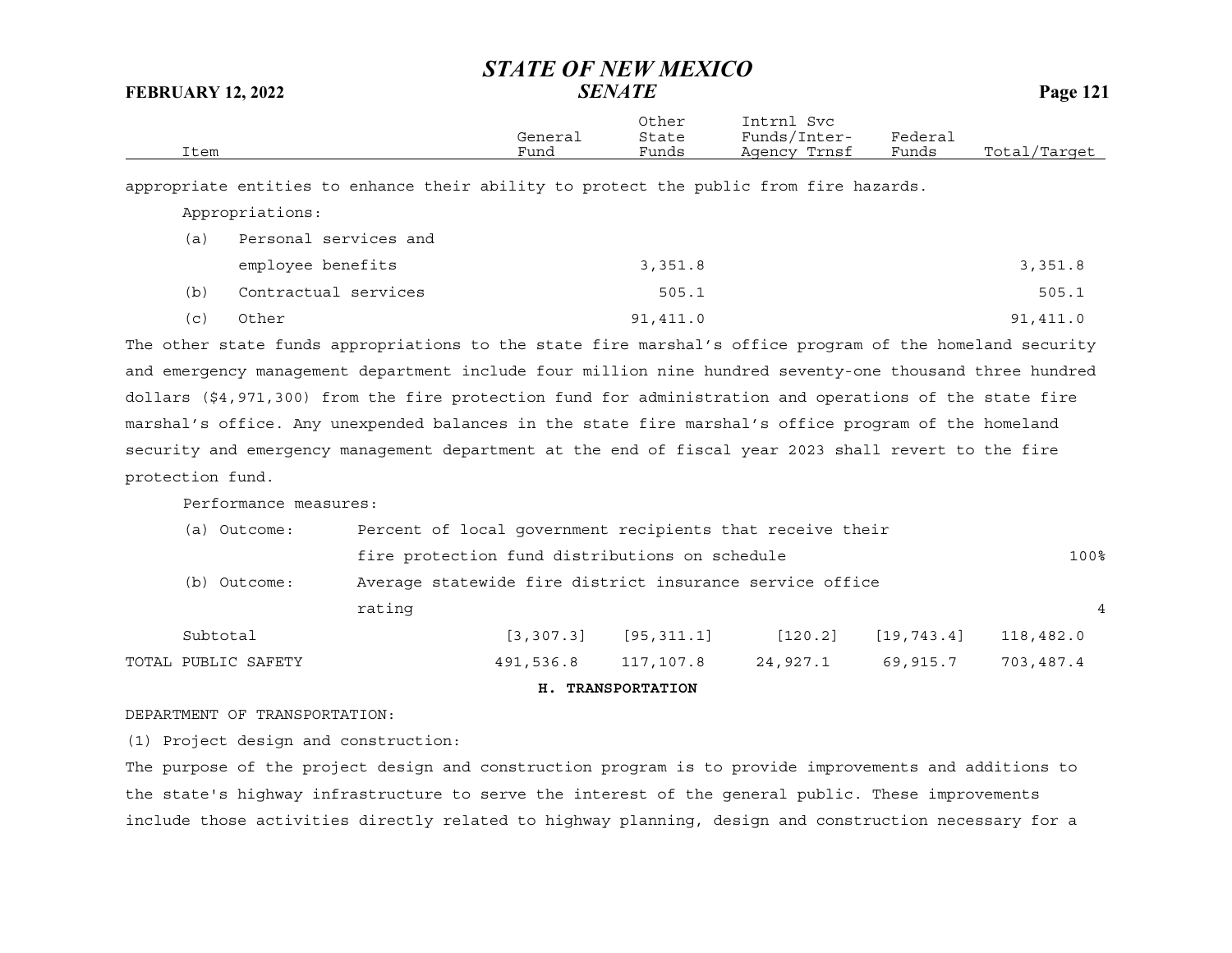| Item |                                                                                                         | General<br>Fund | Other<br>State<br>Funds | Intrnl Svc<br>Funds/Inter-<br>Agency Trnsf | Federal<br>Funds | Total/Target   |
|------|---------------------------------------------------------------------------------------------------------|-----------------|-------------------------|--------------------------------------------|------------------|----------------|
|      | complete system of highways in the state.                                                               |                 |                         |                                            |                  |                |
|      | Appropriations:                                                                                         |                 |                         |                                            |                  |                |
| (a)  | Personal services and                                                                                   |                 |                         |                                            |                  |                |
|      | employee benefits                                                                                       |                 | 26,972.2                |                                            | 1,873.3          | 28,845.5       |
| (b)  | Contractual services                                                                                    |                 | 126, 115.3              |                                            | 354,051.2        | 480,166.5      |
| (c)  | Other                                                                                                   |                 | 136,087.5               |                                            | 127,075.5        | 263, 163.0     |
|      | Performance measures:                                                                                   |                 |                         |                                            |                  |                |
|      | Percent of projects in production let to bid as scheduled<br>(a) Outcome:                               |                 |                         |                                            |                  | 75%            |
|      | Percent of final cost-over-bid amount, less gross receipts<br>(b) Quality:                              |                 |                         |                                            |                  |                |
|      | tax, on highway construction projects                                                                   |                 |                         |                                            |                  | 3 <sup>°</sup> |
|      | (c) Outcome:<br>Percent of projects completed according to schedule                                     |                 |                         |                                            |                  | $90\%$         |
|      | (2) Highway operations:                                                                                 |                 |                         |                                            |                  |                |
|      | The highway operations program is responsible for maintaining and providing improvements to the state's |                 |                         |                                            |                  |                |
|      | highway infrastructure that serves the interest of the general public. The maintenance and improvements |                 |                         |                                            |                  |                |
|      | include, but are not limited to, those activities directly related to preserving roadway integrity and  |                 |                         |                                            |                  |                |
|      | maintaining open highway access throughout the state system. Some examples include, bridge maintenance  |                 |                         |                                            |                  |                |
|      | and inspection, snow removal, chip sealing, erosion repair, right-of-way mowing, and litter pick up,    |                 |                         |                                            |                  |                |
|      | among numerous other activities.                                                                        |                 |                         |                                            |                  |                |
|      | Appropriations:                                                                                         |                 |                         |                                            |                  |                |
| (a)  | Personal services and                                                                                   |                 |                         |                                            |                  |                |

|     | employee benefits    | 119,532.6 | 3,000.0 | 122,532.6 |
|-----|----------------------|-----------|---------|-----------|
| (b) | Contractual services | 77,969.4  |         | 77,969.4  |
| (c) | Other                | 108,220.2 |         | 108,220.2 |

Performance measures:

(a) Output: Number of statewide pavement lane miles preserved 3,500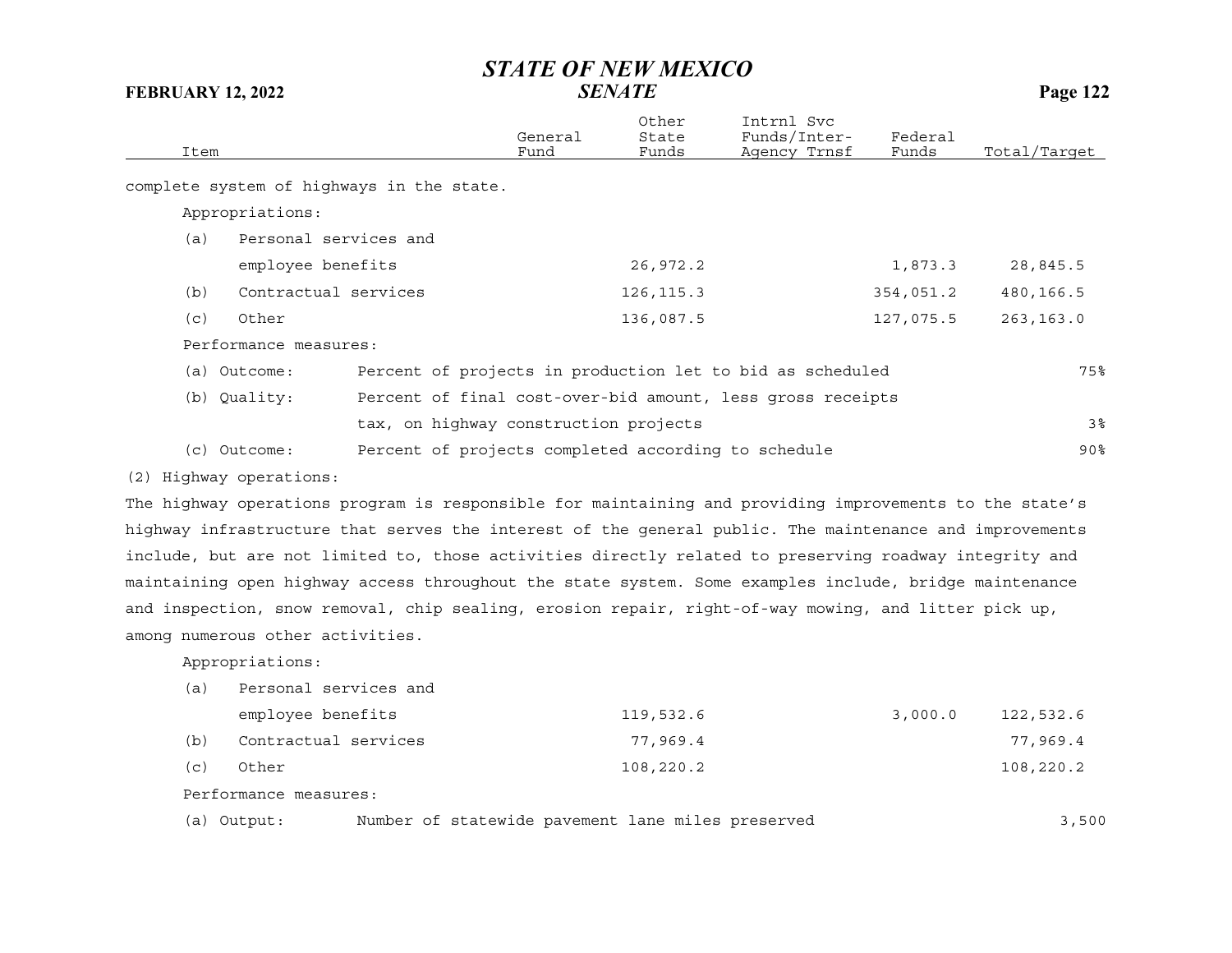| Item         |                       |                                                                                                         | General<br>Fund | Other<br>State<br>Funds | Intrnl Svc<br>Funds/Inter-<br>Agency Trnsf                 | Federal<br>Funds | Total/Target |
|--------------|-----------------------|---------------------------------------------------------------------------------------------------------|-----------------|-------------------------|------------------------------------------------------------|------------------|--------------|
|              | (b) Outcome:          | Percent of interstate lane miles rated fair or better                                                   |                 |                         |                                                            |                  | 91%          |
|              |                       |                                                                                                         |                 |                         |                                                            |                  |              |
|              | (c) Outcome:          |                                                                                                         |                 |                         | Number of combined systemwide lane miles in poor condition |                  | 6,925        |
|              | (d) Outcome:          |                                                                                                         |                 |                         | Percent of bridges in fair, or better, condition based on  |                  |              |
|              |                       | deck area                                                                                               |                 |                         |                                                            |                  | 95%          |
|              | (3) Program support:  |                                                                                                         |                 |                         |                                                            |                  |              |
|              |                       | The purpose of program support is to provide management and administration of financial and human       |                 |                         |                                                            |                  |              |
|              |                       | resources, custody and maintenance of information and property and the management of construction and   |                 |                         |                                                            |                  |              |
|              | maintenance projects. |                                                                                                         |                 |                         |                                                            |                  |              |
|              | Appropriations:       |                                                                                                         |                 |                         |                                                            |                  |              |
| (a)          | Personal services and |                                                                                                         |                 |                         |                                                            |                  |              |
|              | employee benefits     |                                                                                                         |                 | 28,336.3                |                                                            |                  | 28,336.3     |
| (b)          | Contractual services  |                                                                                                         |                 | 7,060.7                 |                                                            |                  | 7,060.7      |
| (c)          | Other                 |                                                                                                         |                 | 13, 147.5               |                                                            |                  | 13, 147.5    |
|              |                       |                                                                                                         |                 |                         |                                                            |                  |              |
|              | Performance measures: |                                                                                                         |                 |                         |                                                            |                  |              |
|              |                       | (a) Explanatory: Vacancy rate of all programs                                                           |                 |                         |                                                            |                  |              |
| $(4)$ Modal: |                       |                                                                                                         |                 |                         |                                                            |                  |              |
|              |                       | The purpose of the modal program is to provide federal grants management and oversight of programs with |                 |                         |                                                            |                  |              |
|              |                       | dedicated revenues, including transit and rail, traffic safety and aviation.                            |                 |                         |                                                            |                  |              |
|              | Appropriations:       |                                                                                                         |                 |                         |                                                            |                  |              |
| (a)          | Personal services and |                                                                                                         |                 |                         |                                                            |                  |              |
|              | employee benefits     |                                                                                                         |                 | 4,020.2                 | 4,269.9                                                    | 1,374.4          | 9,664.5      |
| (b)          | Contractual services  |                                                                                                         |                 | 20,320.4                | 2,030.1                                                    | 11,527.3         | 33,877.8     |
| (c)          | Other                 |                                                                                                         |                 | 7,946.7                 | 2,000.0                                                    | 22,116.0         | 32,062.7     |

The internal service funds/interagency transfers appropriations to the modal program of the department of transportation include eight million dollars (\$8,000,000) from the weight distance tax identification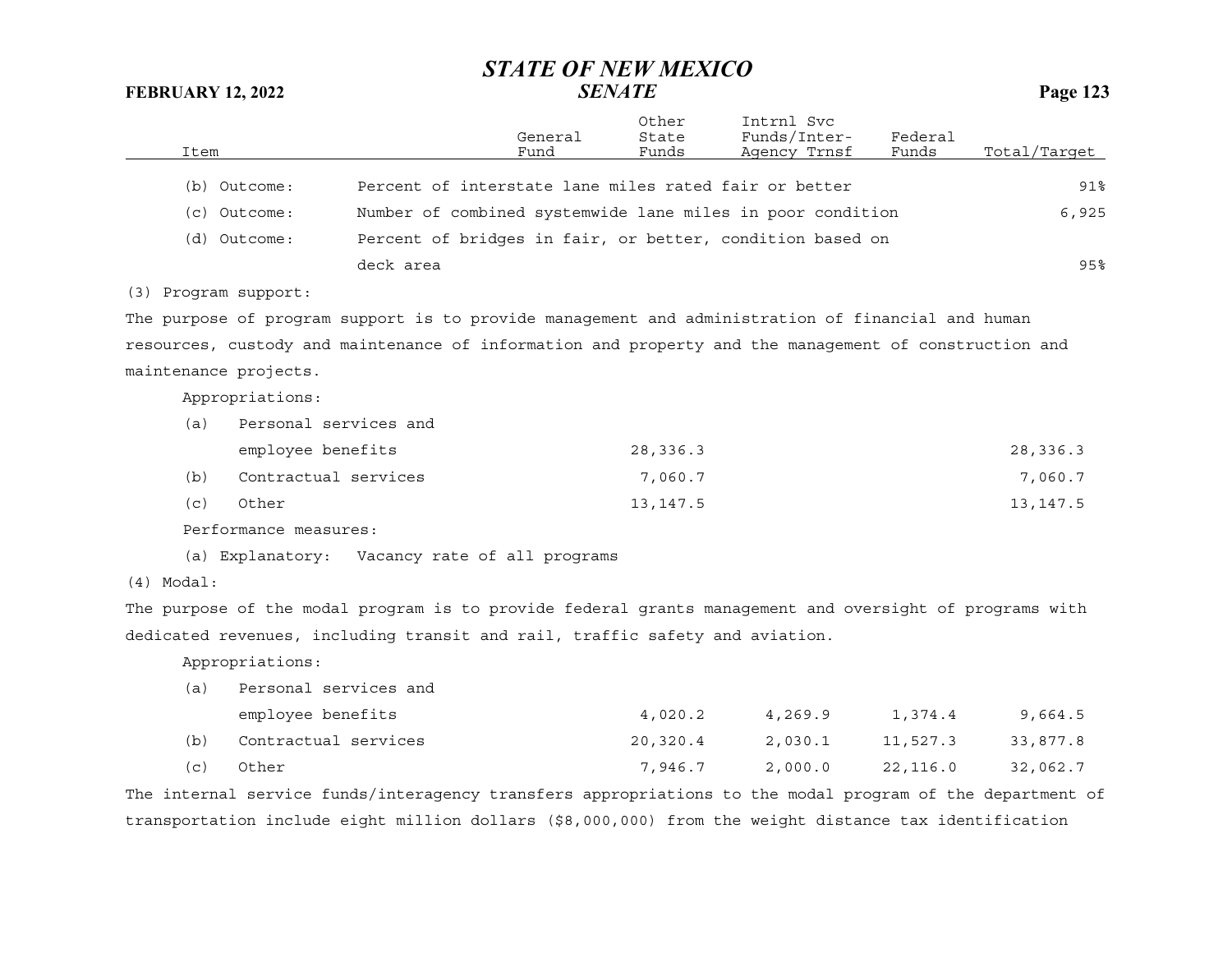|      | General | Other<br>State | Intrnl<br>Svc<br>Funds/Inter- | Federal |              |
|------|---------|----------------|-------------------------------|---------|--------------|
| Item | Fund    | Funds          | Agency Trnsf                  | Funds   | Total/Target |

permit fund to hire full-time employees, purchase equipment for commercial truck permitting and maintain and fund capital improvements for the ports of entry facilities.

Performance measures:

| (a) Outcome:                                                 | Number of traffic fatalities |             |         |                                       | 400                   |
|--------------------------------------------------------------|------------------------------|-------------|---------|---------------------------------------|-----------------------|
| Number of alcohol-related traffic fatalities<br>(b) Outcome: |                              |             |         |                                       | 150                   |
| Subtotal                                                     |                              | [675,729.0] |         | $[8,300.0]$ $[521,017.7]$ 1,205,046.7 |                       |
| TOTAL TRANSPORTATION                                         |                              | 675,729.0   | 8,300.0 |                                       | 521,017.7 1,205,046.7 |

**I. OTHER EDUCATION**

#### PUBLIC EDUCATION DEPARTMENT:

The purpose of the public education department is to provide a public education to all students. The secretary of public education is responsible to the governor for the operation of the department. It is the secretary's duty to manage all operations of the department and to administer and enforce the laws with which the secretary or the department is charged. To do this, the department is focusing on leadership and support, productivity, building capacity, accountability, communication and fiscal responsibility.

Appropriations:

| a)  | Personal services and |          |         |      |          |          |  |  |  |  |
|-----|-----------------------|----------|---------|------|----------|----------|--|--|--|--|
|     | employee benefits     | 15,910.4 | 3,308.8 | 45.0 | 7,603.4  | 26,867.6 |  |  |  |  |
| (b) | Contractual services  | 2,427.7  | 1,120.4 |      | 19,631.9 | 23,180.0 |  |  |  |  |
| (C) | Other                 | 1,125.3  | 603.8   |      | 3,572.1  | 5,301.2  |  |  |  |  |

Performance measures:

| (a) Outcome: | Number of local education agencies and charter schools |     |
|--------------|--------------------------------------------------------|-----|
|              | audited for funding formula components and program     |     |
|              | compliance annually                                    | 3 C |

(b) Explanatory: Number of eligible children served in state-funded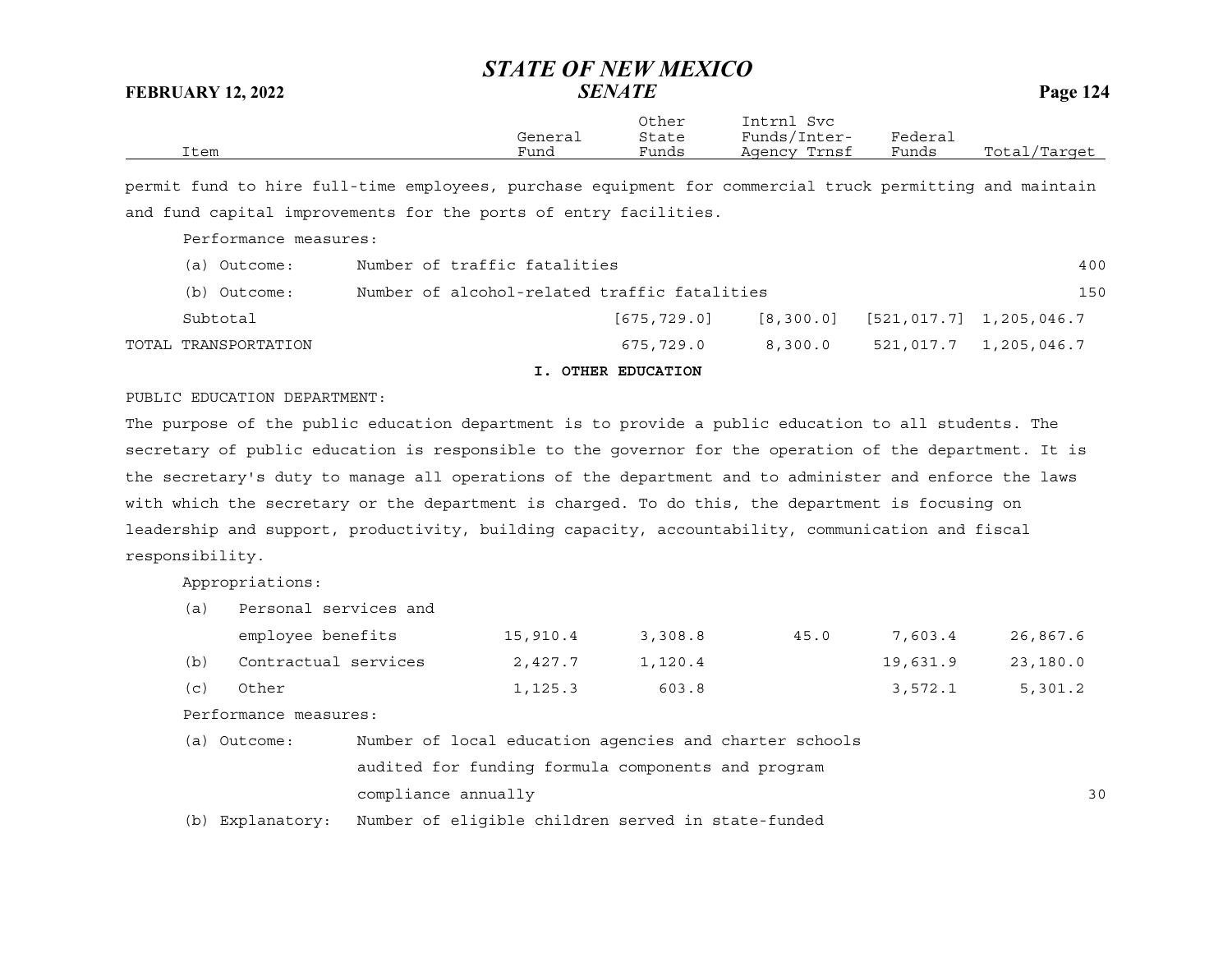| Item |                                  |                                                            | General<br>Fund | Other<br>State<br>Funds | Intrnl Svc<br>Funds/Inter-<br>Agency Trnsf | Federal<br>Funds | Total/Target |
|------|----------------------------------|------------------------------------------------------------|-----------------|-------------------------|--------------------------------------------|------------------|--------------|
|      |                                  | prekindergarten                                            |                 |                         |                                            |                  |              |
|      | (c) Explanatory:                 | Number of eligible children served in K-5 plus             |                 |                         |                                            |                  |              |
|      | (d) Outcome:                     | Percent of students in K-5 plus meeting benchmark on early |                 |                         |                                            |                  |              |
|      |                                  | reading skills                                             |                 |                         |                                            |                  | 75%          |
|      | Subtotal                         |                                                            | [19, 463.4]     | [5,033.0]               | [45.0]                                     | [30, 807.4]      | 55, 348.8    |
|      | REGIONAL EDUCATION COOPERATIVES: |                                                            |                 |                         |                                            |                  |              |
|      | Appropriations:                  |                                                            |                 |                         |                                            |                  |              |
| (a)  | Northwest                        |                                                            | 110.0           | 3,284.0                 | 15.6                                       | 1,861.0          | 5,270.6      |
| (b)  | Northeast                        |                                                            | 110.0           | 300.0                   |                                            | 795.5            | 1,205.5      |
| (c)  | Lea county                       |                                                            | 110.0           | 2,900.0                 | 2,000.0                                    | 6, 100.0         | 11,110.0     |
| (d)  | Pecos valley                     |                                                            | 110.0           | 2,780.9                 | 107.5                                      |                  | 2,998.4      |
| (e)  | Southwest                        |                                                            | 110.0           | 16,500.0                | 38.0                                       | 230.0            | 16,878.0     |
| (f)  | Central                          |                                                            | 110.0           | 11, 124.2               | 47.3                                       |                  |              |
|      |                                  |                                                            |                 |                         |                                            | 1,145.0          | 12,426.5     |
| (g)  | High plains                      |                                                            | 110.0           | 7,130.3                 |                                            | 421.2            | 7,661.5      |
| (h)  | Clovis                           |                                                            | 110.0           | 800.0                   |                                            | 2,000.0          | 2,910.0      |
| (i)  | Ruidoso                          |                                                            | 110.0           | 8,145.3                 | 252.3                                      | 2,703.5          | 11,211.1     |
| (j)  | Four corners                     |                                                            | 110.0           |                         |                                            |                  | 110.0        |
|      | Subtotal                         |                                                            | [1, 100.0]      | [52, 964.7]             | [2, 460.7]                                 | [15, 256.2]      | 71,781.6     |
|      |                                  | PUBLIC EDUCATION DEPARTMENT SPECIAL APPROPRIATIONS:        |                 |                         |                                            |                  |              |
|      | Appropriations:                  |                                                            |                 |                         |                                            |                  |              |
| (a)  |                                  | Early literacy and reading                                 |                 |                         |                                            |                  |              |
|      | support                          |                                                            | 8,000.0         | 3,500.0                 |                                            |                  | 11,500.0     |
| (b)  |                                  | Indigenous, multilingual,                                  |                 |                         |                                            |                  |              |
|      |                                  | multicultural and special                                  |                 |                         |                                            |                  |              |
|      | education                        |                                                            | 5,100.0         |                         |                                            |                  | 5,100.0      |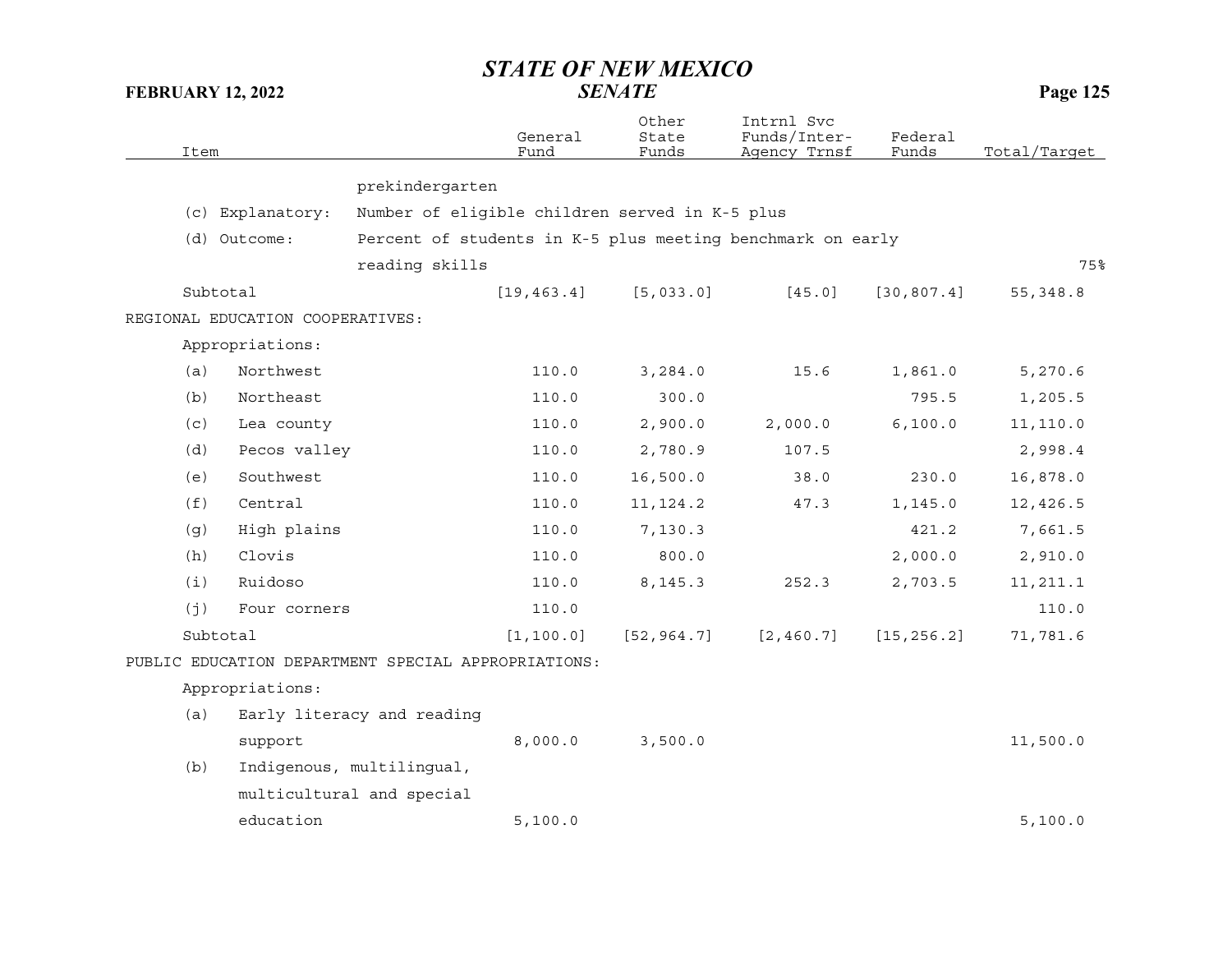| Item |                          | General<br>Fund | Other<br>State<br>Funds | Intrnl Svc<br>Funds/Inter-<br>Agency Trnsf | Federal<br>Funds | Total/Target |
|------|--------------------------|-----------------|-------------------------|--------------------------------------------|------------------|--------------|
| (c)  | Principals professional  |                 |                         |                                            |                  |              |
|      | development              | 2,500.0         |                         |                                            |                  | 2,500.0      |
| (d)  | Teachers professional    |                 |                         |                                            |                  |              |
|      | development              | 3,000.0         |                         |                                            |                  | 3,000.0      |
| (e)  | Graduation, reality and  |                 |                         |                                            |                  |              |
|      | dual-role skills         | 650.0           |                         |                                            |                  | 650.0        |
| (f)  | National board           |                 |                         |                                            |                  |              |
|      | certification assistance |                 | 500.0                   |                                            |                  | 500.0        |
| (g)  | Advanced placement test  |                 |                         |                                            |                  |              |
|      | assistance               | 1,000.0         |                         |                                            |                  | 1,000.0      |
| (h)  | Student nutrition and    |                 |                         |                                            |                  |              |
|      | wellness                 | 2,400.0         |                         |                                            |                  | 2,400.0      |
| (i)  | Science, technology,     |                 |                         |                                            |                  |              |
|      | engineering, arts and    |                 |                         |                                            |                  |              |
|      | math initiative          | 3,000.0         |                         |                                            |                  | 3,000.0      |
| (j)  | At-risk interventions    |                 |                         |                                            |                  |              |
|      | for students             | 10,000.0        | 5,000.0                 |                                            |                  | 15,000.0     |
| (k)  | Outdoor classroom        |                 |                         |                                            |                  |              |
|      | initiatives              | 500.0           |                         |                                            |                  | 500.0        |

The public education department shall prioritize special appropriation awards to school districts or charter schools that implement K-5 plus or extended learning time programs for all eligible students.

The other state funds appropriation to the public education department for early literacy and reading support is from the public education reform fund.

A school district or charter school may submit an application to the public education department for an allocation from the teachers professional development appropriation to support mentorship and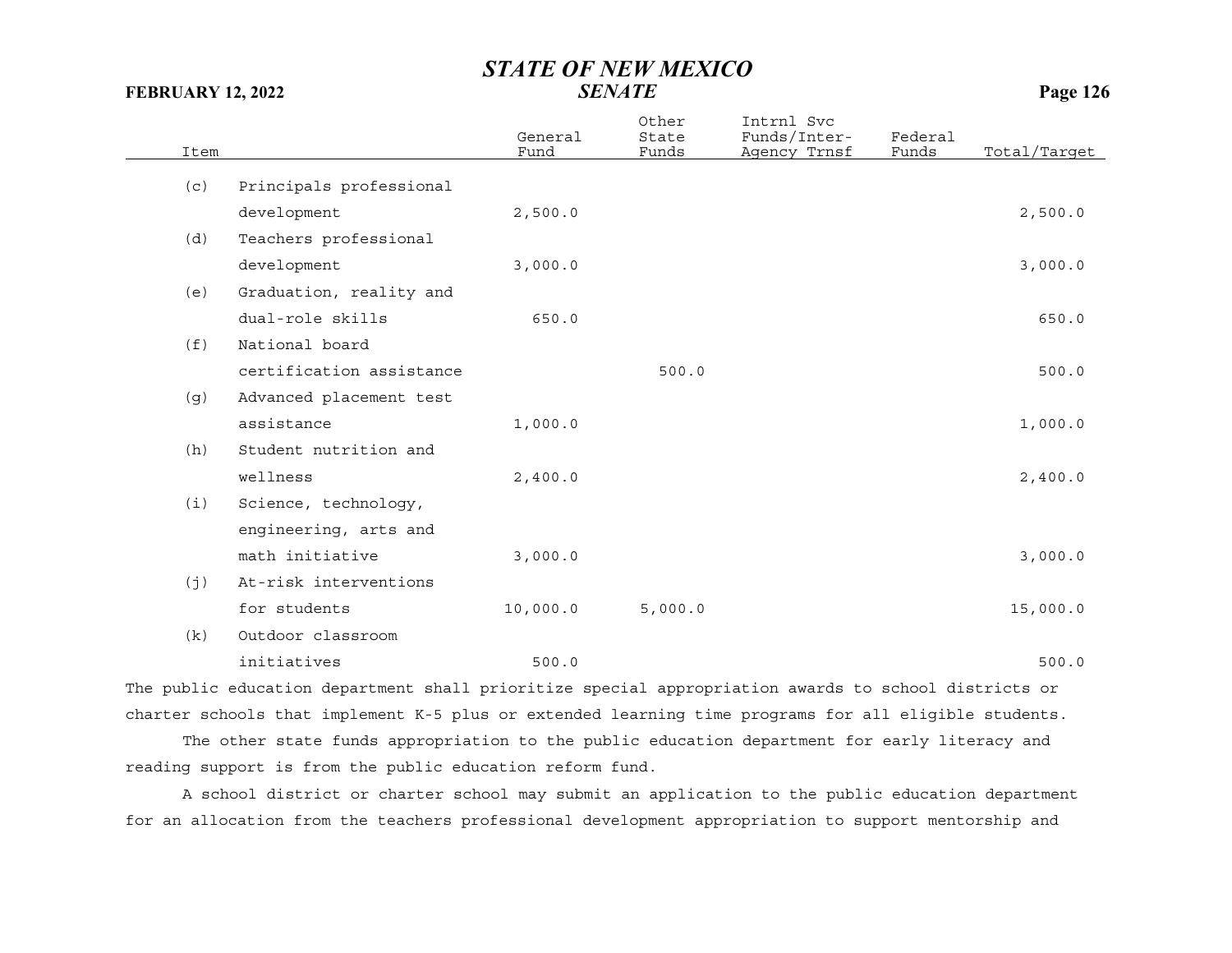Other Intrnl Svc General State Funds/Inter- Federal Item Fund Funds Agency Trnsf Funds Total/Target

professional development for teachers. The public education department shall prioritize awards to school districts or charter schools that budget the portion of the state equalization guarantee distribution attributable to meeting requirements of Section 22-10A-9 NMSA 1978 and providing targeted and ongoing professional development for purposes of new teacher mentorship, case management, tutoring, data-guided instruction, coaching or other evidence-based practices that improve student outcomes. The public education department shall not make an award to a school district or charter school that does not submit an approved educational plan pursuant to Section 22-8-6 NMSA 1978 or an approved teacher mentorship program pursuant to Section 22-10A-9 NMSA 1978.

The general fund appropriation to the public education department for student nutrition and wellness shall be used for grants to school districts and charter schools for nutrition and wellness programs, including grants pursuant to Sections 22-13-13.2 and 22-13C-8 NMSA 1978.

The other state funds appropriation to the public education department for national board certification assistance is from the national board certification scholarship fund.

The general fund appropriation to the public education department for at-risk interventions for students shall be prioritized to schools with the highest family income index pursuant to Section 22-8F-3 NMSA 1978 that provide supplemental, evidence-based services for at-risk students.

The other state funds appropriation to the public education department for at-risk interventions for students is from the public education reform fund.

Any unexpended balances in special appropriations to the public education department remaining at the end of fiscal year 2023 from appropriations made from the general fund shall revert to the general fund.

Any unexpended balances in special appropriations to the public education department remaining at the end of fiscal year 2023 from appropriations made from the public education reform fund shall revert to the public education reform fund.

Subtotal [36,150.0] [9,000.0] 45,150.0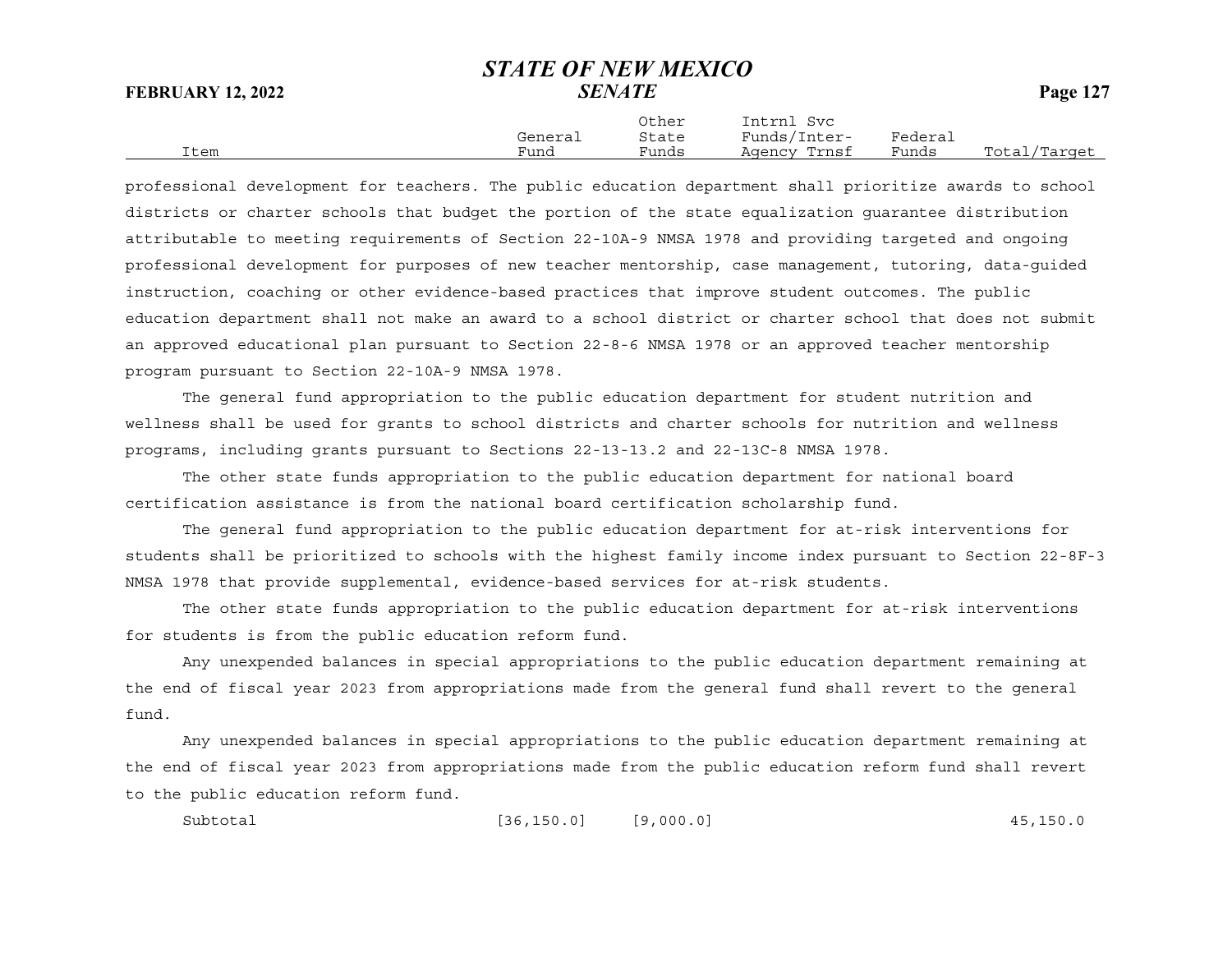|      |         | Other | Intrnl<br>Svc |         |              |
|------|---------|-------|---------------|---------|--------------|
|      | General | State | Funds/Inter-  | Federai |              |
| Item | Fund    | Funds | Agency Trnsf  | Funds   | Total/Target |

PUBLIC SCHOOL FACILITIES AUTHORITY:

The purpose of the public school facilities oversight program is to oversee public school facilities in all eighty-nine school districts ensuring correct and prudent planning, building and maintenance using state funds and ensuring adequacy of all facilities in accordance with public education department approved educational programs.

Appropriations:

| (a)                   | Personal services and |                                                             |          |            |         |          |           |
|-----------------------|-----------------------|-------------------------------------------------------------|----------|------------|---------|----------|-----------|
|                       | employee benefits     |                                                             |          | 4,699.7    |         |          | 4,699.7   |
| (b)                   | Contractual services  |                                                             |          | 105.6      |         |          | 105.6     |
| (c)                   | Other                 |                                                             |          | 1,268.7    |         |          | 1,268.7   |
| Performance measures: |                       |                                                             |          |            |         |          |           |
|                       | (a) Explanatory:      | Statewide public school facility condition index measured   |          |            |         |          |           |
|                       |                       | on December 31 of prior calendar year                       |          |            |         |          |           |
|                       | (b) Explanatory:      | Statewide public school facility maintenance assessment     |          |            |         |          |           |
|                       |                       | report score measured on December 31 of prior calendar year |          |            |         |          |           |
| Subtotal              |                       |                                                             |          | [6, 074.0] |         |          | 6,074.0   |
|                       | TOTAL OTHER EDUCATION |                                                             | 56,713.4 | 73,071.7   | 2,505.7 | 46,063.6 | 178,354.4 |

#### **J. HIGHER EDUCATION**

On approval of the higher education department, the state budget division of the department of finance and administration may approve increases in budgets of agencies in this subsection whose other state funds exceed amounts specified, with the exception of the policy development and institutional financial oversight program of the higher education department. In approving budget increases, the director of the state budget division shall advise the legislature through its officers and appropriate committees, in writing, of the justification for the approval.

On approval of the higher education department and in consultation with the legislative finance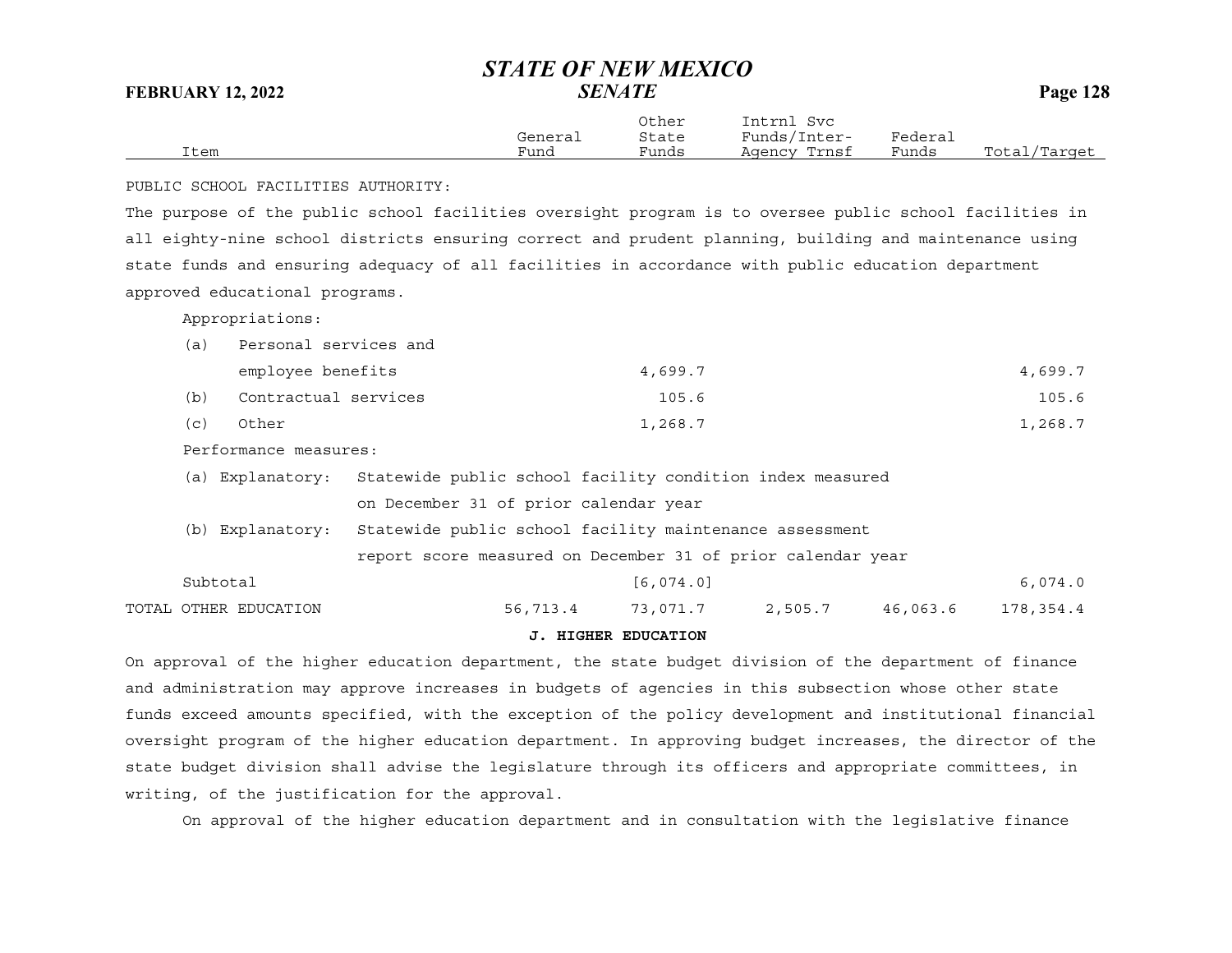Other Intrnl Svc General State Funds/Inter- Federal Item Fund Funds Agency Trnsf Funds Total/Target

committee, the state budget division of the department of finance and administration may reduce general fund appropriations, up to three percent, to institutions whose lower level common courses are not completely transferrable or accepted among public colleges and universities in New Mexico.

The secretary of higher education shall work with institutions whose enrollment has declined by more than fifty percent within the past five academic years on a plan to improve enrollment, collaborate or merge with other institutions, and reduce expenditures accordingly and submit an annual report to the legislative finance committee.

The department of finance and administration shall, as directed by the secretary of higher education, withhold from an educational institution or program that the higher education department places under an enhanced fiscal oversight program a portion, up to ten percent, of the institution's or program's general fund allotments. On written notice by the secretary of higher education that the institution or program has made sufficient progress toward satisfying the requirements imposed by the higher education department under the enhanced fiscal oversight program, the department of finance and administration shall release the withheld allotments. Money withheld in accordance with this provision and not released at the end of fiscal year 2023 shall revert to the general fund. The secretary of the department of finance and administration shall advise the legislature through its officers and appropriate committees, in writing, of the status of all withheld allotments.

Except as otherwise provided, any unexpended balances remaining at the end of fiscal year 2023 shall not revert to the general fund.

#### HIGHER EDUCATION DEPARTMENT:

(1) Policy development and institutional financial oversight:

The purpose of the policy development and institutional financial oversight program is to provide a continuous process of statewide planning and oversight within the department's statutory authority for the state higher education system and to ensure both the efficient use of state resources and progress in implementing a statewide agenda.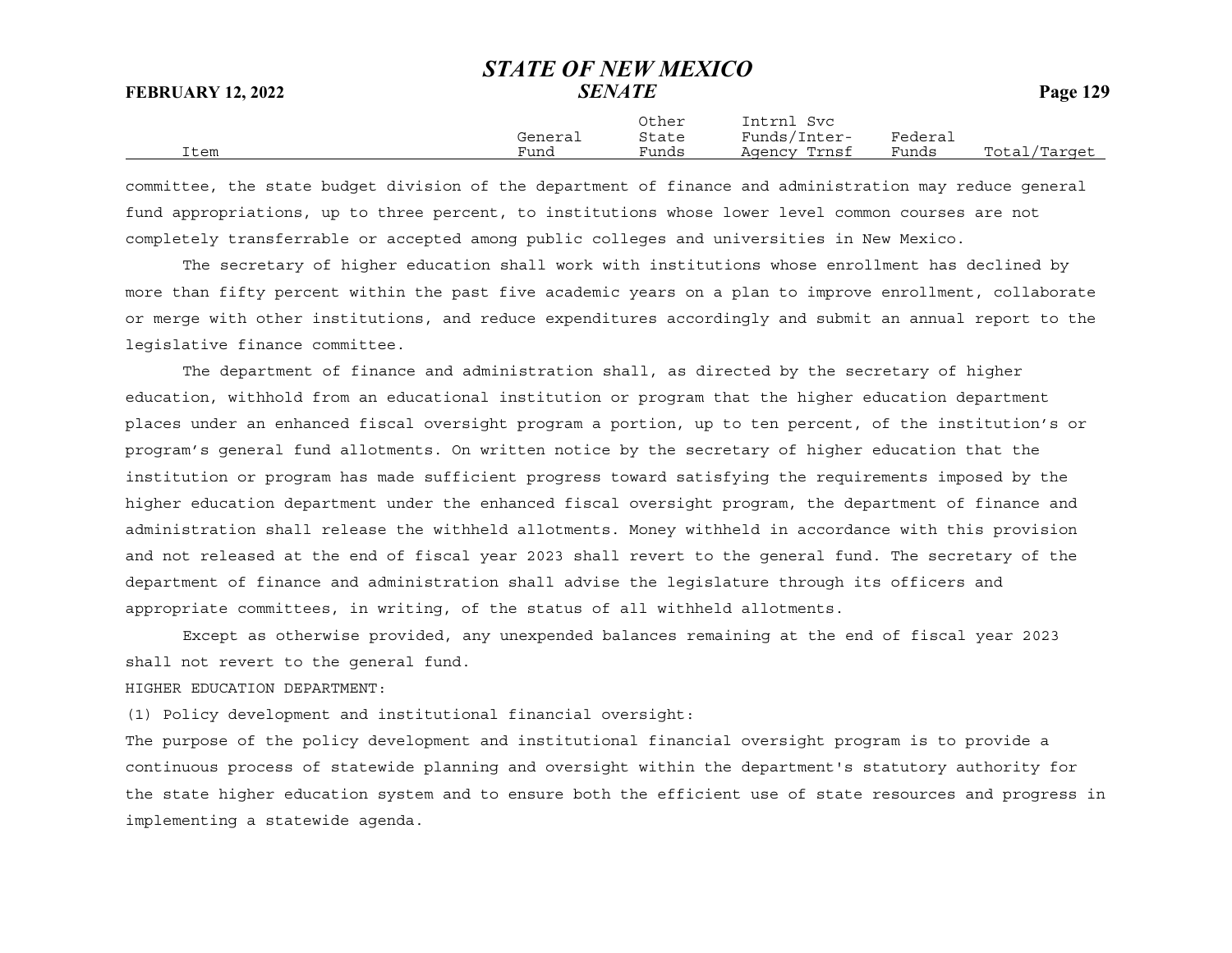| Item |                       | General<br>Fund | Other<br>State<br>Funds | Intrnl Svc<br>Funds/Inter-<br>Agency Trnsf | Federal<br>Funds | Total/Target |
|------|-----------------------|-----------------|-------------------------|--------------------------------------------|------------------|--------------|
|      | Appropriations:       |                 |                         |                                            |                  |              |
| (a)  | Personal services and |                 |                         |                                            |                  |              |
|      | employee benefits     | 3,298.6         | 321.0                   | 43.3                                       | 1,365.1          | 5,028.0      |
| (b)  | Contractual services  | 980.4           | 50.0                    |                                            | 500.0            | 1,530.4      |
| (c)  | Other                 | 9,807.9         | 160.0                   |                                            | 8,634.9          | 18,602.8     |

The general fund appropriation to the policy development and institutional financial oversight program of the higher education department in the other category includes six million seven hundred thousand dollars (\$6,700,000) to provide adults with education services and materials and access to high school equivalency tests, one hundred twenty-six thousand one hundred dollars (\$126,100) for workforce development programs at community colleges that primarily educate and retrain recently displaced workers, seven hundred sixty-one thousand one hundred dollars (\$761,100) for the high skills program, eighty-four thousand five hundred dollars (\$84,500) for English-learner teacher preparation and two hundred sixtythree thousand nine hundred dollars (\$263,900) to the tribal college dual-credit program fund.

The general fund appropriation to the policy development and institutional financial oversight program of the higher education department in the contractual services category includes seven hundred fifty thousand dollars (\$750,000) for an adult literacy program.

Any unexpended balances in the policy development and institutional financial oversight program of the higher education department remaining at the end of fiscal year 2023 from appropriations made from the general fund shall revert to the general fund.

The department of finance and administration shall, as directed by the secretary of higher education, withhold one percent of instruction and general funding from each research university, comprehensive college or university, branch community college and independent community college until the secretary of the higher education department, after consultation with the legislative finance committee, certifies receipt of an enrollment management plan with specific quantifiable performance goals to increase enrollments at each university or college.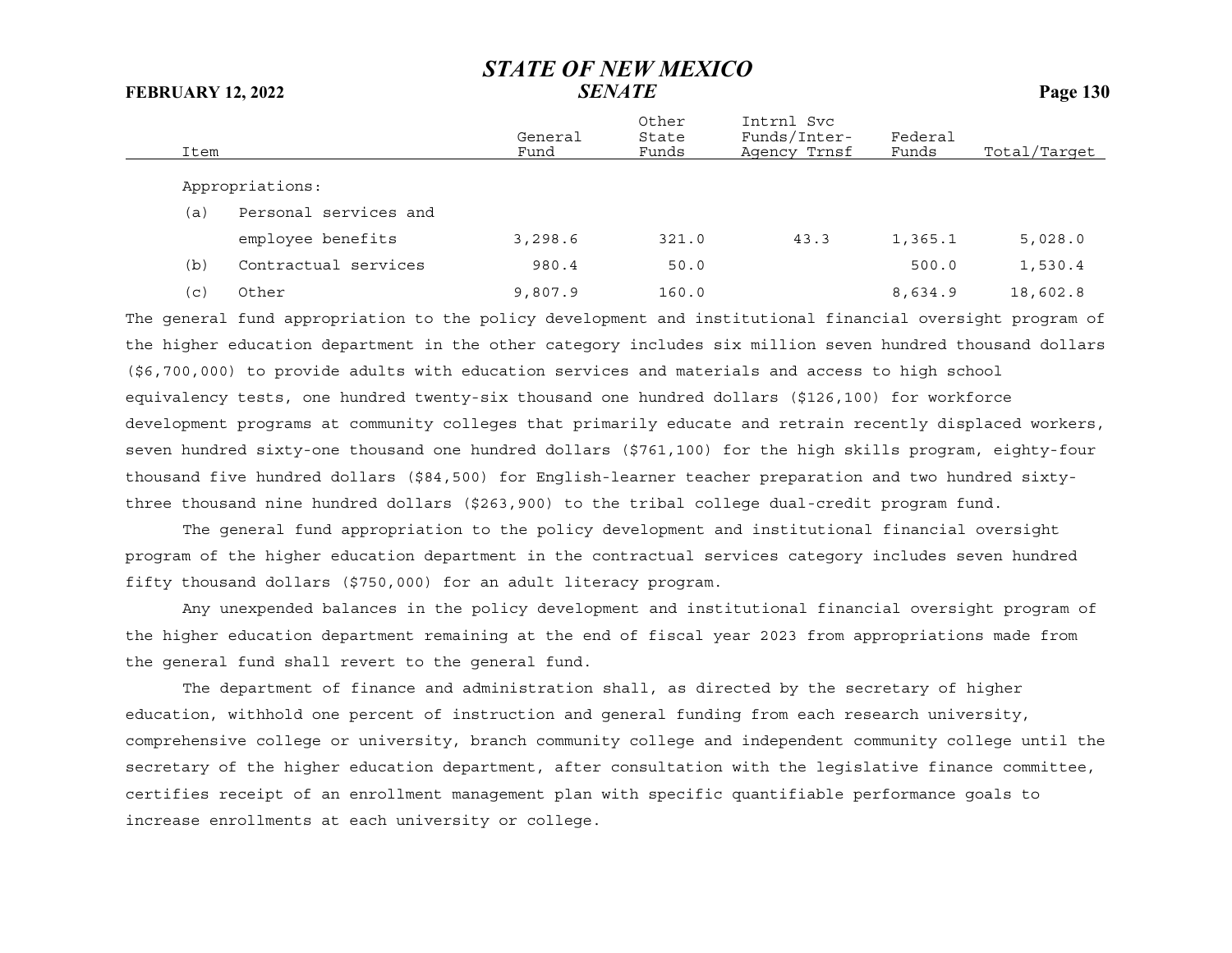|      |         | Other | Intrnl<br>Svc |         |              |
|------|---------|-------|---------------|---------|--------------|
|      | General | State | Funds/Inter-  | Federai |              |
| Item | Fund    | Funds | Agency Trnsf  | Funds   | Total/Target |

The general fund appropriation to the policy development and institutional financial oversight program of the higher education department in the other category includes two hundred fifty thousand dollars (\$250,000) for the administration of an external diploma program.

Performance measures:

| (a) Outcome: | Percent of unemployed adult education students obtaining  |     |
|--------------|-----------------------------------------------------------|-----|
|              | employment two quarters after exit                        | 35% |
| (b) Outcome: | Percent of adult education high school equivalency        |     |
|              | test-takers who earn a high school equivalency credential | 81% |
| (c) Outcome: | Percent of high-school-equivalency graduates entering     |     |
|              | postsecondary degree or certificate programs              | 45% |

(2) Student financial aid:

The purpose of the student financial aid program is to provide access, affordability and opportunities for success in higher education to students and their families so all New Mexicans may benefit from postsecondary education and training beyond high school.

Appropriations:

| (a) | Contractual services | 20.0     |          |          |       | 20.0     |
|-----|----------------------|----------|----------|----------|-------|----------|
| (b) | Other                | 21,009.5 | 10,000.0 | 43,100.0 | 300.0 | 74,409.5 |

The other state funds appropriation to the student financial aid program of the higher education department in the other category includes five million dollars (\$5,000,000) from the teacher preparation affordability scholarship program and five million dollars (\$5,000,000) from the teacher loan repayment fund.

(3) The opportunity scholarship:

Appropriations:

| (a) | Other | 12,000.0 | 12,000.0 |
|-----|-------|----------|----------|
|     |       |          |          |

The general fund appropriation to the opportunity scholarship program of the higher education department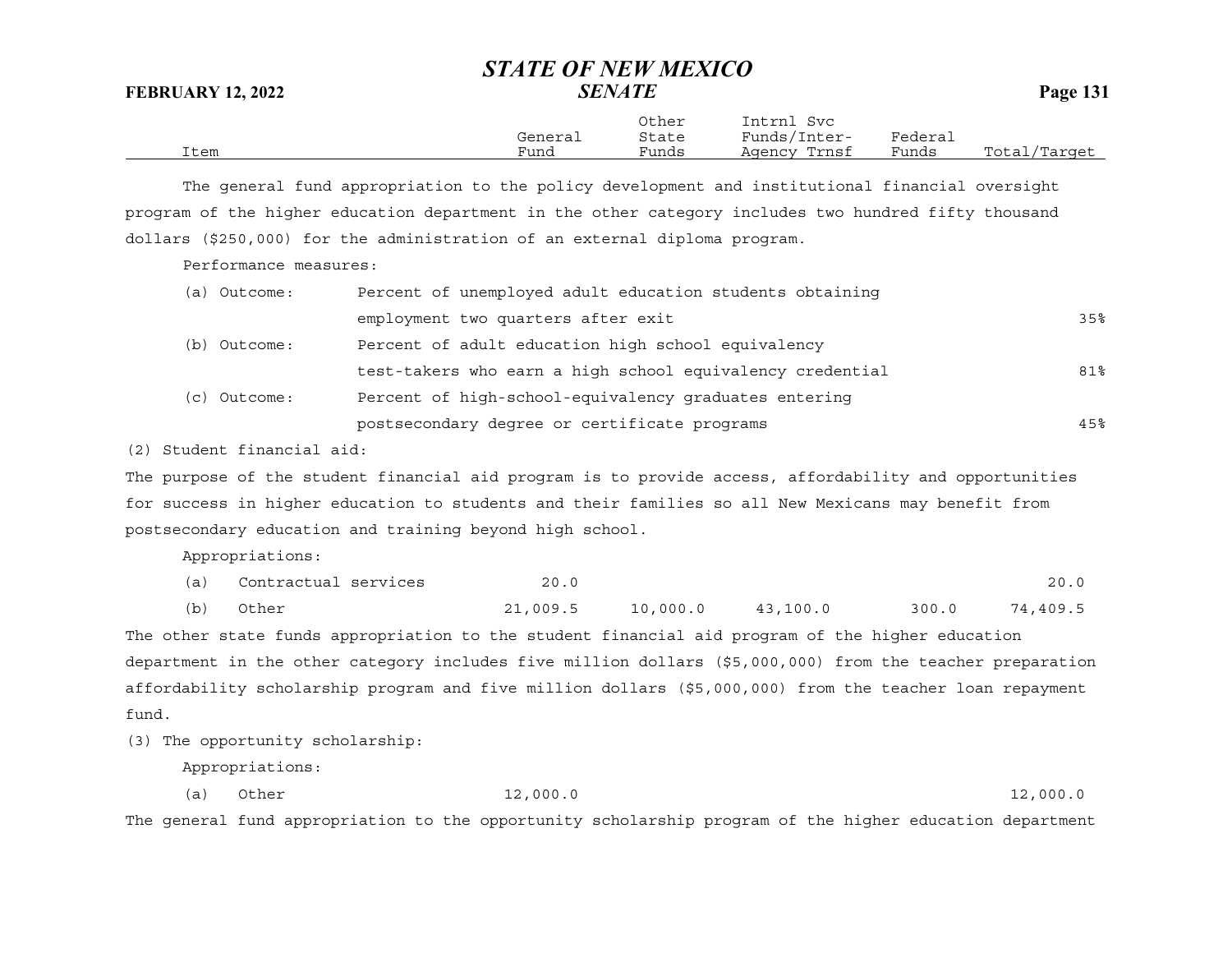|      |         | Other | Intrnl<br>Svc |         |              |
|------|---------|-------|---------------|---------|--------------|
|      | General | State | Funds/Inter-  | Federai |              |
| Item | Fund    | Funds | Agency Trnsf  | Funds   | Total/Target |

in the other category includes twelve million dollars (\$12,000,000) for an opportunity scholarship program in fiscal year 2023 for students attending a public post-secondary educational institution or tribal college. The scholarship shall pay tuition and fees for New Mexico residents enrolled at least half-time at a public post-secondary educational institution or tribal college who are seeking an associate degree or a credit-bearing, workforce-aligned certificate as defined by the higher education department. Scholarships may be awarded for a maximum of sixty credit hours in an amount not to exceed one hundred percent of tuition and fees, before legislative lottery scholarships have been applied.

The opportunity scholarship program shall prioritize financial aid for qualified students as defined in Subsection I. (1) of Section 21-21N-2 NMSA 1978. The higher education department shall provide a written report summarizing the opportunity scholarship's finances, student participation and sustainability to the department of finance and administration and the legislative finance committee by November 1, 2022. Any unexpended balances remaining at the end of fiscal year 2023 from appropriations made from the general fund shall revert to the general fund.

Subtotal [47,116.4] [10,531.0] [43,143.3] [10,800.0] 111,590.7 UNIVERSITY OF NEW MEXICO:

(1) Main campus:

The purpose of the instruction and general program is to provide education services designed to meet the intellectual, educational and quality of life goals associated with the ability to enter the workforce, compete and advance in the new economy and contribute to social advancement through informed citizenship.

Appropriations:

| (a)            | Other                   |           | 149,549.0 | 137,828.0 | 287,377.0 |
|----------------|-------------------------|-----------|-----------|-----------|-----------|
| (b)            | Instruction and general |           |           |           |           |
|                | purposes                | 203,767.7 | 176,179.0 | 3,807.0   | 383,753.7 |
| $(\mathtt{c})$ | Athletics               | 5,936.2   | 26,860.0  | 31.0      | 32,827.2  |
| (d)            | Educational television  | 1,023.6   | 5,032.0   | 2,982.0   | 9,037.6   |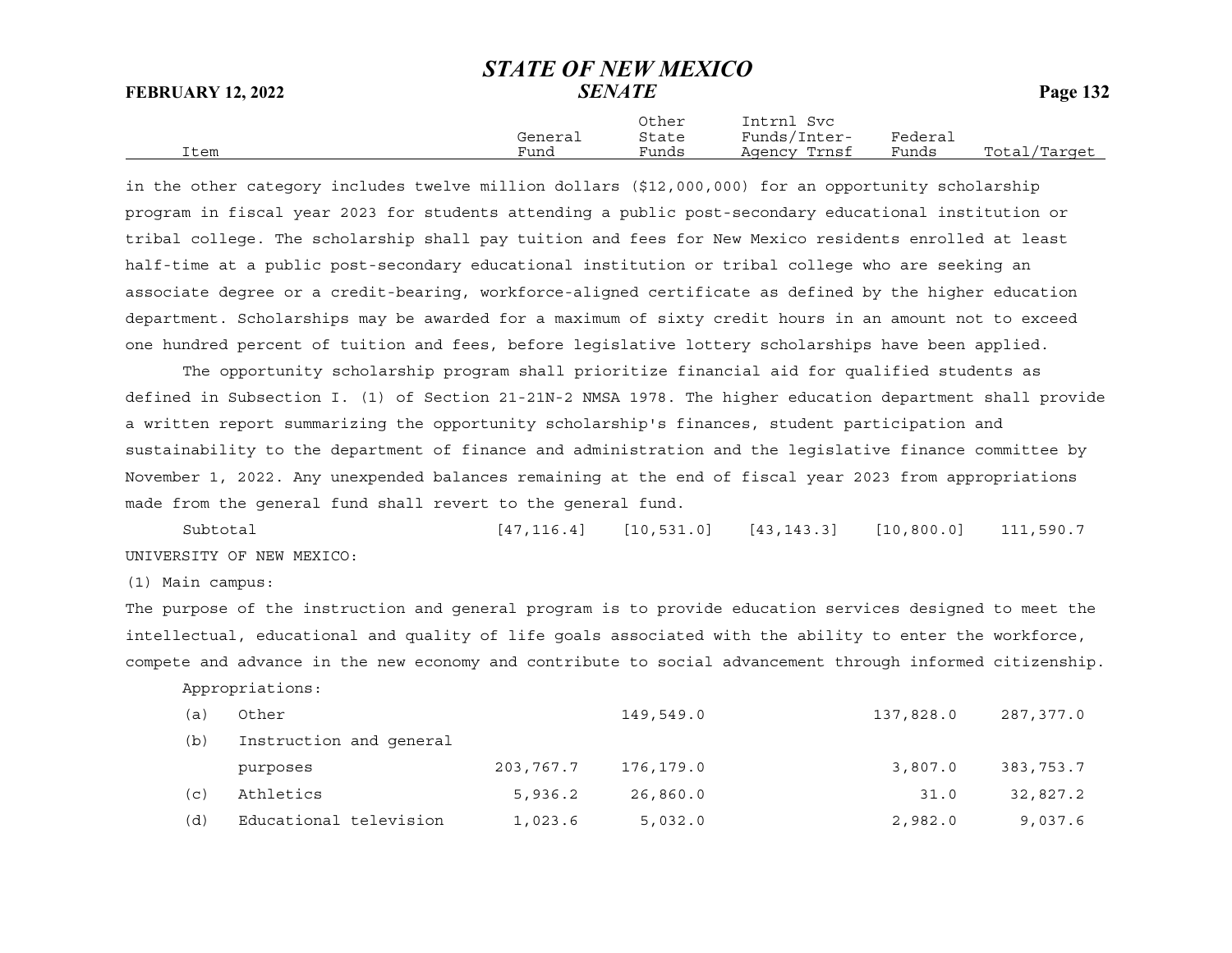| Item |                       |                 | General<br>Fund                                      | Other<br>State<br>Funds | Intrnl Svc<br>Funds/Inter-<br>Agency Trnsf                                                          | Federal<br>Funds | Total/Target |
|------|-----------------------|-----------------|------------------------------------------------------|-------------------------|-----------------------------------------------------------------------------------------------------|------------------|--------------|
| (e)  | Tribal education      |                 |                                                      |                         |                                                                                                     |                  |              |
|      | initiatives           |                 | 1,050.0                                              |                         |                                                                                                     |                  | 1,050.0      |
| (f)  | Teacher pipeline      |                 |                                                      |                         |                                                                                                     |                  |              |
|      | initiatives           |                 | 100.0                                                |                         |                                                                                                     |                  | 100.0        |
|      | Performance measures: |                 |                                                      |                         |                                                                                                     |                  |              |
|      | $(a)$ Output:         |                 | Number of students enrolled, by headcount            |                         |                                                                                                     |                  | 26,000       |
|      | $(b)$ Output:         |                 |                                                      |                         | Number of first-time freshmen enrolled who graduated from a                                         |                  |              |
|      |                       |                 | New Mexico high school by headcount                  |                         |                                                                                                     |                  | 2,500        |
|      | $(c)$ Output:         |                 | Number of credit hours delivered                     |                         |                                                                                                     |                  | 550,000      |
|      | (d) Output:           |                 |                                                      |                         | Number of unduplicated degree awards in the most recent                                             |                  |              |
|      |                       | academic year   |                                                      |                         |                                                                                                     |                  | 3,650        |
|      | (e) Outcome:          |                 | Percent of a cohort of first-time, full-time,        |                         |                                                                                                     |                  |              |
|      |                       |                 | degree-seeking freshmen who complete a baccalaureate |                         |                                                                                                     |                  |              |
|      |                       |                 | program within one hundred fifty percent of standard |                         |                                                                                                     |                  |              |
|      |                       | graduation time |                                                      |                         |                                                                                                     |                  | 60%          |
|      | $(f)$ Outcome:        |                 |                                                      |                         | Percent of first-time, full-time freshmen retained to the                                           |                  |              |
|      |                       | third semester  |                                                      |                         |                                                                                                     |                  | 83%          |
|      | (2) Gallup branch:    |                 |                                                      |                         |                                                                                                     |                  |              |
|      |                       |                 |                                                      |                         | The purpose of the instruction and general program at New Mexico's community colleges is to provide |                  |              |

credit and noncredit postsecondary education and training opportunities to New Mexicans so they have the skills to be competitive in the new economy and are able to participate in lifelong learning activities.

Appropriations:

| (a) | Other                   |         | 1,408.0 | 1,326.0 | 2,734.0  |
|-----|-------------------------|---------|---------|---------|----------|
| (b) | Instruction and general |         |         |         |          |
|     | purposes                | 8,994.6 | 5,220.0 | 83.0    | 14,297.6 |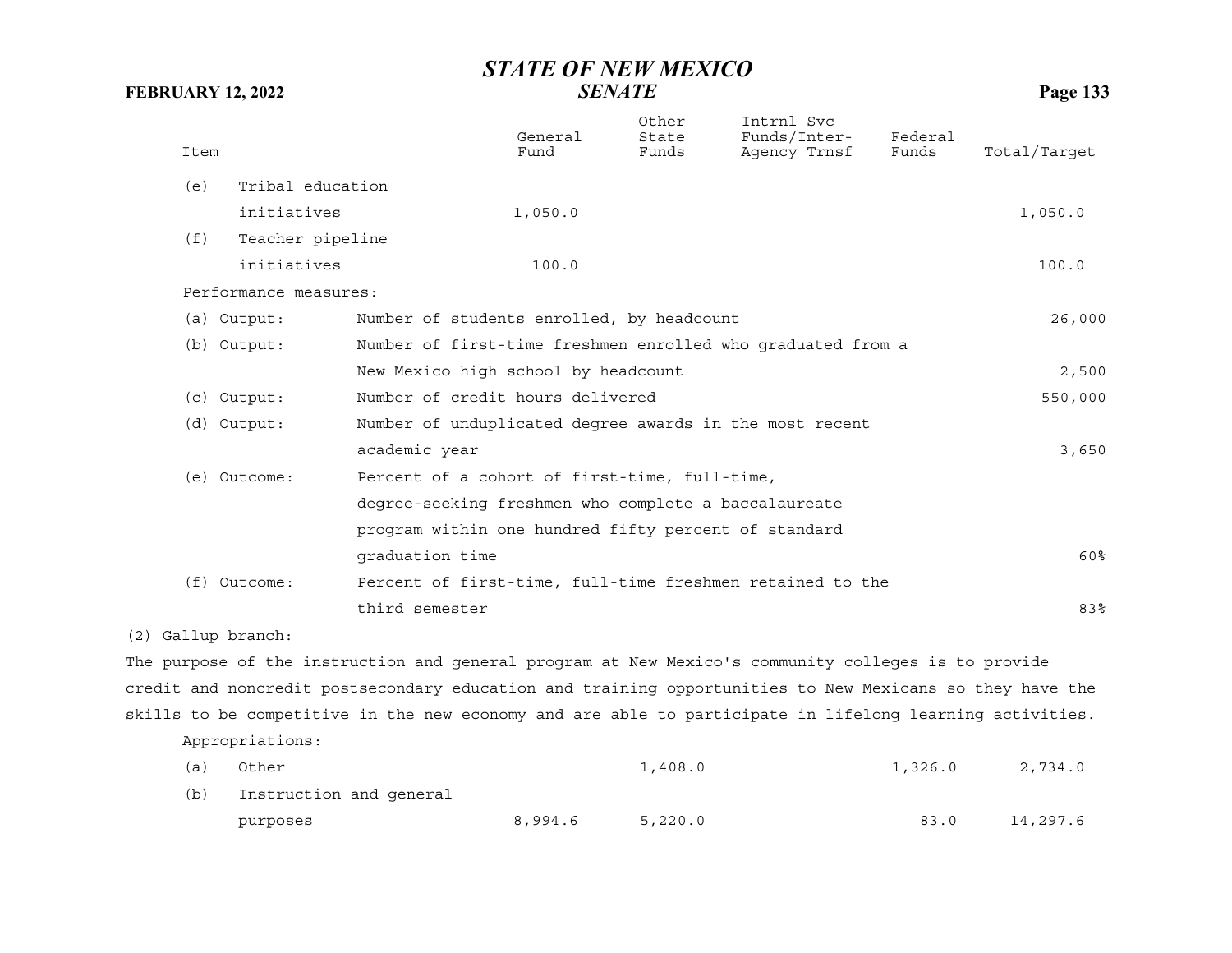| Item |                        |                                           | General<br>Fund | Other<br>State<br>Funds | Intrnl Svc<br>Funds/Inter-<br>Agency Trnsf                                                               | Federal<br>Funds | Total/Target |
|------|------------------------|-------------------------------------------|-----------------|-------------------------|----------------------------------------------------------------------------------------------------------|------------------|--------------|
| (c)  | Tribal education       |                                           |                 |                         |                                                                                                          |                  |              |
|      | initiatives            |                                           | 100.0           |                         |                                                                                                          |                  | 100.0        |
|      | Performance measures:  |                                           |                 |                         |                                                                                                          |                  |              |
|      | (a) Output:            | Number of students enrolled, by headcount |                 |                         |                                                                                                          |                  | 3,600        |
|      | (b) Output:            |                                           |                 |                         | Number of first-time freshmen enrolled who graduated from a                                              |                  |              |
|      |                        | New Mexico high school, by headcount      |                 |                         |                                                                                                          |                  | 138          |
|      | $(c)$ Output:          | Number of credit hours delivered          |                 |                         |                                                                                                          |                  | 35,542       |
|      | $(d)$ Output:          |                                           |                 |                         | Number of unduplicated awards conferred in the most recent                                               |                  |              |
|      |                        | academic year                             |                 |                         |                                                                                                          |                  | 270          |
|      | (e) Outcome:           |                                           |                 |                         | Percent of first-time, full-time freshmen retained to the                                                |                  |              |
|      |                        | third semester                            |                 |                         |                                                                                                          |                  | 60%          |
|      | $(f)$ Outcome:         |                                           |                 |                         | Percent of a cohort of first-time, full-time, degree- or                                                 |                  |              |
|      |                        |                                           |                 |                         | certificate-seeking community college students who complete                                              |                  |              |
|      |                        |                                           |                 |                         | an academic program within one hundred fifty percent of                                                  |                  |              |
|      |                        | standard graduation time                  |                 |                         |                                                                                                          |                  | 35%          |
|      | (3) Los Alamos branch: |                                           |                 |                         |                                                                                                          |                  |              |
|      |                        |                                           |                 |                         | The purpose of the instruction and general program at New Mexico's community colleges is to provide      |                  |              |
|      |                        |                                           |                 |                         | credit and noncredit postsecondary education and training opportunities to New Mexicans so they have the |                  |              |
|      |                        |                                           |                 |                         | skills to be competitive in the new economy and are able to participate in lifelong learning activities. |                  |              |
|      | Appropriations:        |                                           |                 |                         |                                                                                                          |                  |              |
| (a)  | Other                  |                                           |                 | 381.0                   |                                                                                                          | 856.0            | 1,237.0      |

| (a) | Other                   |         | 381.0   | 856.0 | 1,237.0 |
|-----|-------------------------|---------|---------|-------|---------|
| (b) | Instruction and general |         |         |       |         |
|     | purposes                | 1,975.4 | 2,717.0 | 481.0 | 5,173.4 |
|     | Performance measures:   |         |         |       |         |
|     |                         |         |         |       |         |

(a) Output: Number of students enrolled, by headcount 950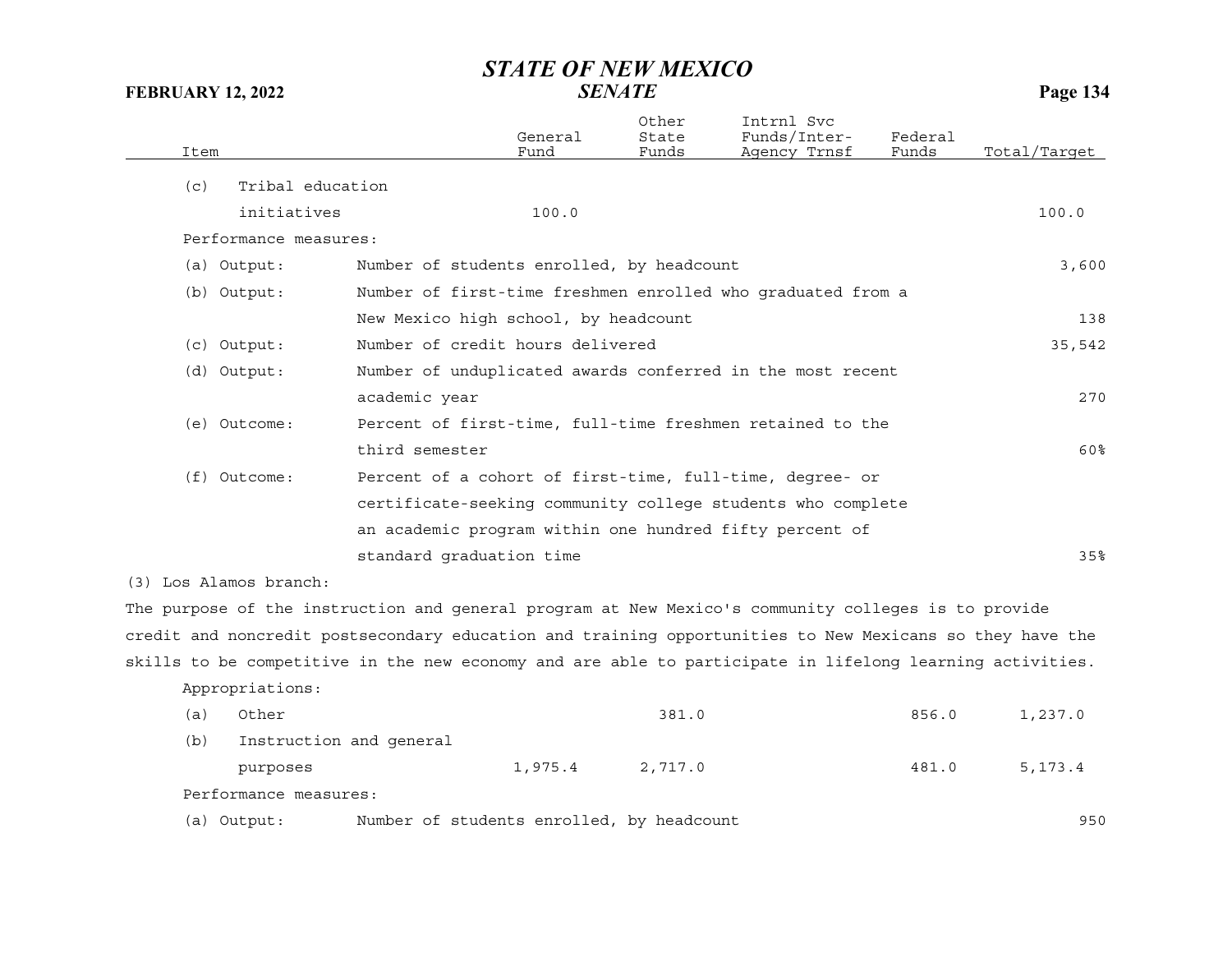| Item |                       |                                                      | General<br>Fund | Other<br>State<br>Funds | Intrnl Svc<br>Funds/Inter-<br>Agency Trnsf                                                               | Federal<br>Funds | Total/Target |
|------|-----------------------|------------------------------------------------------|-----------------|-------------------------|----------------------------------------------------------------------------------------------------------|------------------|--------------|
|      | (b) Output:           |                                                      |                 |                         | Number of first-time freshmen enrolled who graduated from a                                              |                  |              |
|      |                       | New Mexico high school, by headcount                 |                 |                         |                                                                                                          |                  | 182          |
|      | (c) Output:           | Number of credit hours delivered                     |                 |                         |                                                                                                          |                  | 13,000       |
|      | (d) Output:           |                                                      |                 |                         | Number of unduplicated awards conferred in the most recent                                               |                  |              |
|      |                       | academic year                                        |                 |                         |                                                                                                          |                  | 100          |
|      | (e) Outcome:          | Percent of a cohort of first-time, full-time,        |                 |                         |                                                                                                          |                  |              |
|      |                       |                                                      |                 |                         | degree-seeking community college students who complete an                                                |                  |              |
|      |                       | academic program within one hundred fifty percent of |                 |                         |                                                                                                          |                  |              |
|      |                       | standard graduation time                             |                 |                         |                                                                                                          |                  | 35%          |
|      | (f) Outcome:          |                                                      |                 |                         | Percent of first-time, full-time freshmen retained to the                                                |                  |              |
|      |                       | third semester                                       |                 |                         |                                                                                                          |                  | 60%          |
|      | (4) Valencia branch:  |                                                      |                 |                         |                                                                                                          |                  |              |
|      |                       |                                                      |                 |                         | The purpose of the instruction and general program at New Mexico's community colleges is to provide      |                  |              |
|      |                       |                                                      |                 |                         | credit and noncredit postsecondary education and training opportunities to New Mexicans so they have the |                  |              |
|      |                       |                                                      |                 |                         | skills to be competitive in the new economy and are able to participate in lifelong learning activities. |                  |              |
|      | Appropriations:       |                                                      |                 |                         |                                                                                                          |                  |              |
| (a)  | Other                 |                                                      |                 | 614.7                   |                                                                                                          | 2,227.5          | 2,842.2      |
| (b)  |                       | Instruction and general                              |                 |                         |                                                                                                          |                  |              |
|      | purposes              |                                                      | 5,969.6         | 4,908.8                 |                                                                                                          | 61.6             | 10,940.0     |
|      | Performance measures: |                                                      |                 |                         |                                                                                                          |                  |              |
|      | (a) Output:           | Number of students enrolled, by headcount            |                 |                         |                                                                                                          |                  | 3,700        |
|      | (b) Output:           |                                                      |                 |                         | Number of first-time freshmen enrolled who graduated from a                                              |                  |              |
|      |                       | New Mexico high school, by headcount                 |                 |                         |                                                                                                          |                  | 254          |
|      | $(c)$ Output:         | Number of credit hours delivered                     |                 |                         |                                                                                                          |                  | 30,000       |
|      | (d) Output:           |                                                      |                 |                         | Number of unduplicated awards conferred in the most recent                                               |                  |              |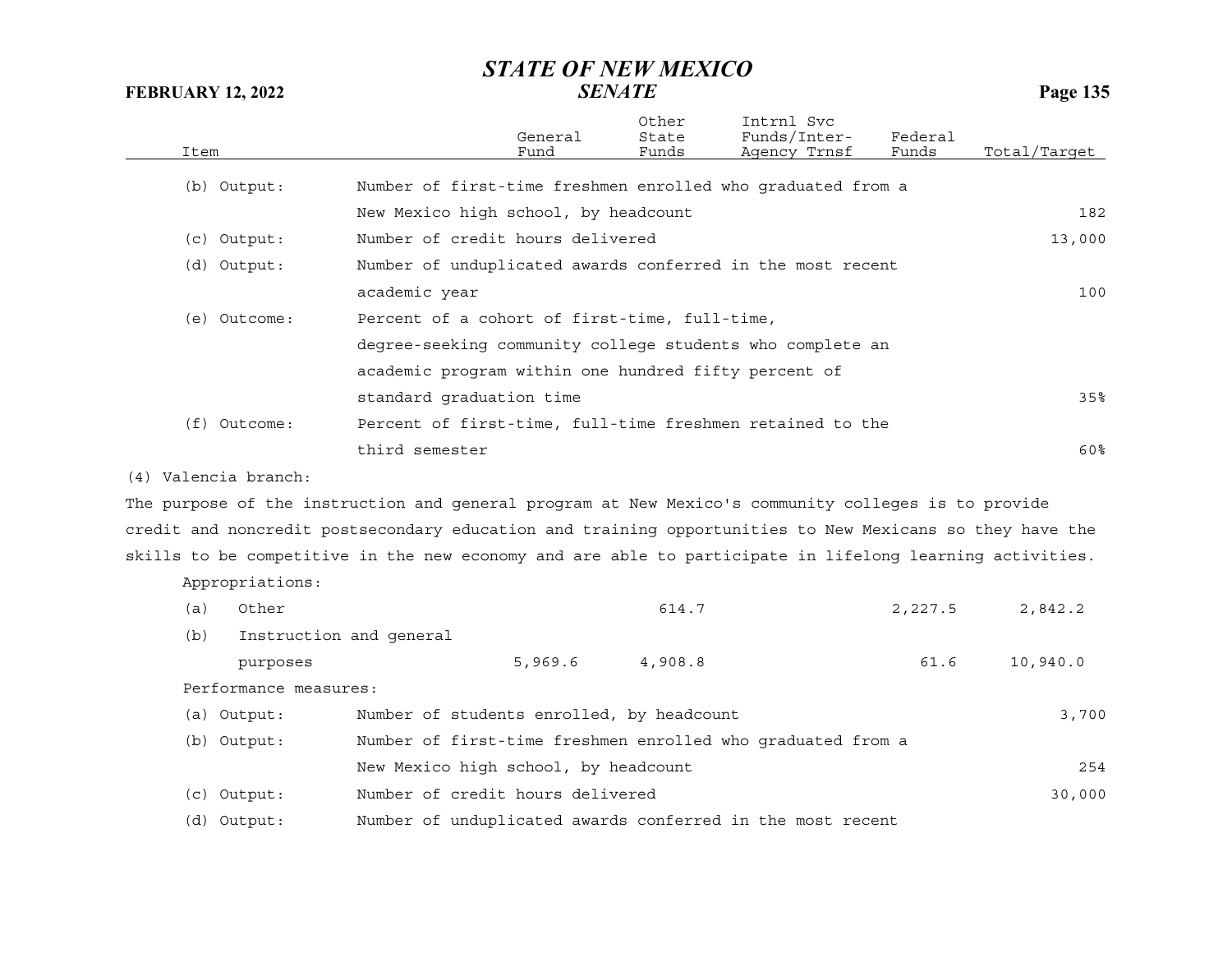| Item                                                                                                     |                                           | General<br>Fund | Other<br>State<br>Funds | Intrnl Svc<br>Funds/Inter-<br>Agency Trnsf                  | Federal<br>Funds | Total/Target |
|----------------------------------------------------------------------------------------------------------|-------------------------------------------|-----------------|-------------------------|-------------------------------------------------------------|------------------|--------------|
|                                                                                                          | academic year                             |                 |                         |                                                             |                  | 132          |
| (e) Outcome:                                                                                             |                                           |                 |                         | Percent of a cohort of first-time, full-time, degree- or    |                  |              |
|                                                                                                          |                                           |                 |                         | certificate-seeking community college students who complete |                  |              |
|                                                                                                          |                                           |                 |                         | an academic program within one hundred fifty percent of     |                  |              |
|                                                                                                          | standard graduation time                  |                 |                         |                                                             |                  | 35%          |
| (f) Outcome:                                                                                             |                                           |                 |                         | Percent of first-time, full-time freshmen retained to the   |                  |              |
|                                                                                                          | third semester                            |                 |                         |                                                             |                  | 60%          |
|                                                                                                          |                                           |                 |                         |                                                             |                  |              |
| (5) Taos branch:                                                                                         |                                           |                 |                         |                                                             |                  |              |
| The purpose of the instruction and general program at New Mexico's community colleges is to provide      |                                           |                 |                         |                                                             |                  |              |
| credit and noncredit postsecondary education and training opportunities to New Mexicans so they have the |                                           |                 |                         |                                                             |                  |              |
| skills to be competitive in the new economy and are able to participate in lifelong learning activities. |                                           |                 |                         |                                                             |                  |              |
| Appropriations:                                                                                          |                                           |                 |                         |                                                             |                  |              |
| Other<br>(a)                                                                                             |                                           |                 | 1,334.3                 |                                                             | 2,580.9          | 3,915.2      |
| Instruction and general<br>(b)                                                                           |                                           |                 |                         |                                                             |                  |              |
| purposes                                                                                                 |                                           | 3,948.5         | 3,716.7                 |                                                             | 33.7             | 7,698.9      |
| Performance measures:                                                                                    |                                           |                 |                         |                                                             |                  |              |
| (a) Output:                                                                                              | Number of students enrolled, by headcount |                 |                         |                                                             |                  | 2,051        |
| (b) Output:                                                                                              |                                           |                 |                         | Number of first-time freshmen enrolled who graduated from a |                  |              |
|                                                                                                          | New Mexico high school, by headcount      |                 |                         |                                                             |                  | 133          |
| (c) Output:                                                                                              | Number of credit hours delivered          |                 |                         |                                                             |                  | 15,382       |
| (d) Output:                                                                                              |                                           |                 |                         | Number of unduplicated awards conferred in the most recent  |                  |              |
|                                                                                                          | academic year                             |                 |                         |                                                             |                  | 165          |
| (e) Outcome:                                                                                             |                                           |                 |                         | Percent of first-time, full-time freshmen retained to the   |                  |              |
|                                                                                                          | third semester                            |                 |                         |                                                             |                  | 60%          |
| $(f)$ Outcome:                                                                                           |                                           |                 |                         | Percent of a cohort of first-time, full-time, degree- or    |                  |              |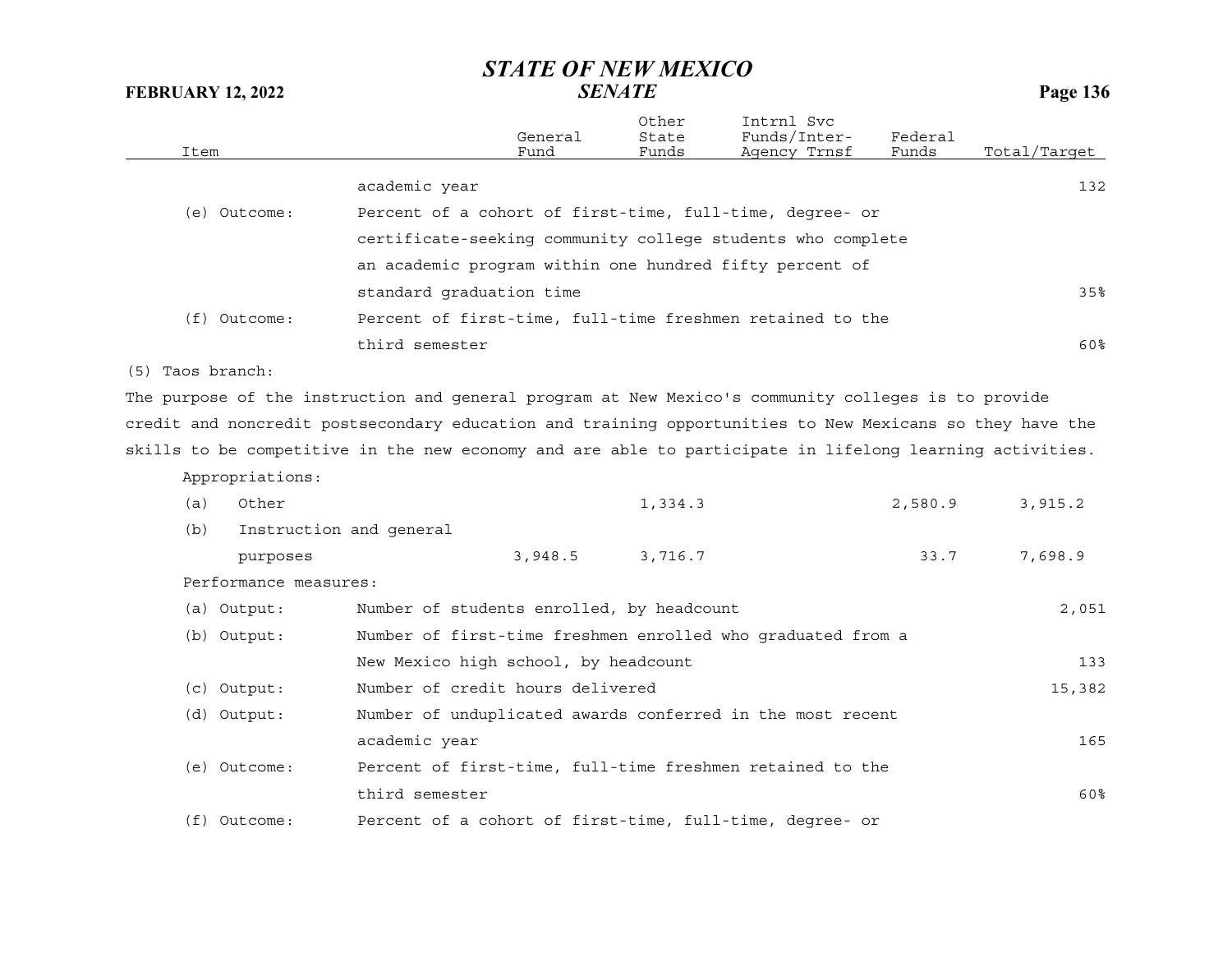| Item |                                           | General<br>Fund | Other<br>State<br>Funds | Intrnl Svc<br>Funds/Inter-<br>Agency Trnsf                  | Federal<br>Funds | Total/Target |
|------|-------------------------------------------|-----------------|-------------------------|-------------------------------------------------------------|------------------|--------------|
|      |                                           |                 |                         |                                                             |                  |              |
|      |                                           |                 |                         | certificate-seeking community college students who complete |                  |              |
|      |                                           |                 |                         | an academic program within one hundred fifty percent of     |                  |              |
|      | standard graduation time                  |                 |                         |                                                             |                  | 35%          |
|      | (6) Research and public service projects: |                 |                         |                                                             |                  |              |
|      | Appropriations:                           |                 |                         |                                                             |                  |              |
| (a)  | Graduation, reality and                   |                 |                         |                                                             |                  |              |
|      | dual-role skills                          | 150.0           |                         |                                                             |                  | 150.0        |
| (b)  | Chicano and chicana                       |                 |                         |                                                             |                  |              |
|      | studies                                   | 325.0           |                         |                                                             |                  | 325.0        |
| (c)  | Veterans student services                 | 228.0           |                         |                                                             |                  | 228.0        |
| (d)  | African American student                  |                 |                         |                                                             |                  |              |
|      | services                                  | 171.6           |                         |                                                             |                  | 171.6        |
| (e)  | Native American studies                   | 250.0           |                         |                                                             |                  | 250.0        |
| (f)  | Judicial selection                        | 47.7            |                         |                                                             |                  | 47.7         |
| (g)  | Judicial education center                 | 364.8           |                         |                                                             |                  | 364.8        |
| (h)  | Southwest research center                 | 737.6           |                         |                                                             |                  | 737.6        |
| (i)  | Substance abuse program                   | 66.0            |                         |                                                             |                  | 66.0         |
| (j)  | Resource geographic                       |                 |                         |                                                             |                  |              |
|      | information system                        | 59.3            |                         |                                                             |                  | 59.3         |
| (k)  | Southwest Indian law clinic               | 185.4           |                         |                                                             |                  | 185.4        |
| (1)  | Geospatial and population                 |                 |                         |                                                             |                  |              |
|      | studies/bureau of business                |                 |                         |                                                             |                  |              |
|      | and economic research                     | 346.2           |                         |                                                             |                  | 346.2        |
| (m)  | New Mexico historical                     |                 |                         |                                                             |                  |              |
|      | review                                    | 42.0            |                         |                                                             |                  | 42.0         |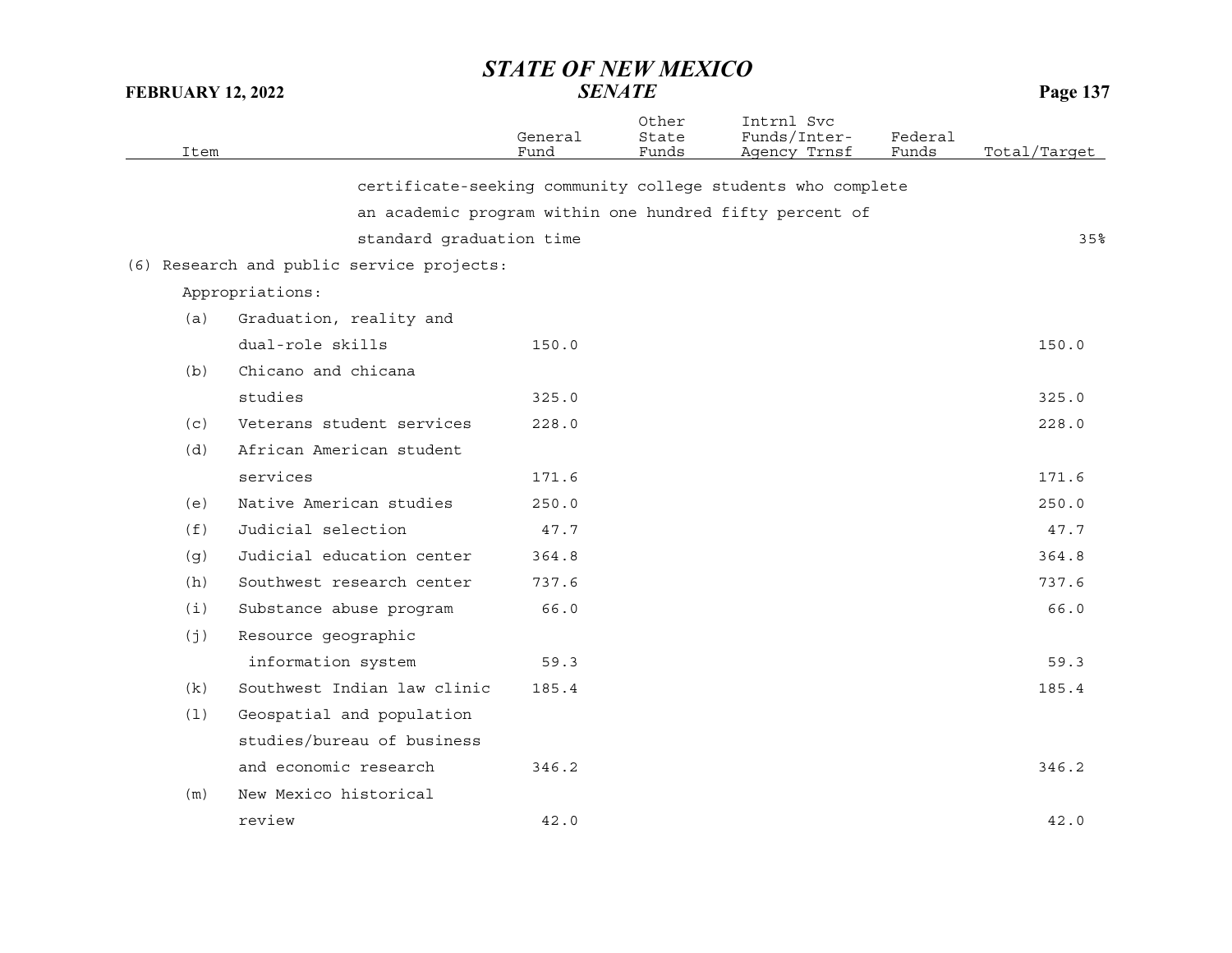## *STATE OF NEW MEXICO*

Total/Tarqet

# **FEBRUARY 12, 2022** *SENATE* **Page 138** Other Intrnl Svc General State Funds/Inter- Federal

| (n)  | Ibero-American education  | 78.8  | 78.8  |
|------|---------------------------|-------|-------|
| (0)  | Manufacturing engineering |       |       |
|      | program                   | 494.4 | 494.4 |
| (p)  | Wildlife law education    | 85.9  | 85.9  |
| (q)  | Africana studies          | 273.5 | 273.5 |
| (r)  | Disabled student services | 160.6 | 160.6 |
| (s)  | Minority student services |       |       |
|      | $-$ UNM                   | 944.3 | 944.3 |
| (t)  | Community-based education | 503.6 | 503.6 |
| (u)  | Corrine Wolfe children's  |       |       |
|      | law center                | 151.7 | 151.7 |
| (v)  | Mock trial program and    |       |       |
|      | high school forensics     | 261.6 | 261.6 |
| (w)  | Utton transboundary       |       |       |
|      | resources center          | 397.2 | 397.2 |
| (x)  | Student mentoring program | 258.0 | 258.0 |
| (y)  | Land grant studies        | 115.4 | 115.4 |
| (z)  | Gallup branch - nurse     |       |       |
|      | expansion                 | 180.6 | 180.6 |
| (aa) | Valencia branch - nurse   |       |       |
|      | expansion                 | 146.5 | 146.5 |
| (bb) | Taos branch - nurse       |       |       |
|      | expansion                 | 210.4 | 210.4 |
| (cc) | Gallup branch - workforce |       |       |
|      | development programs      | 182.4 | 182.4 |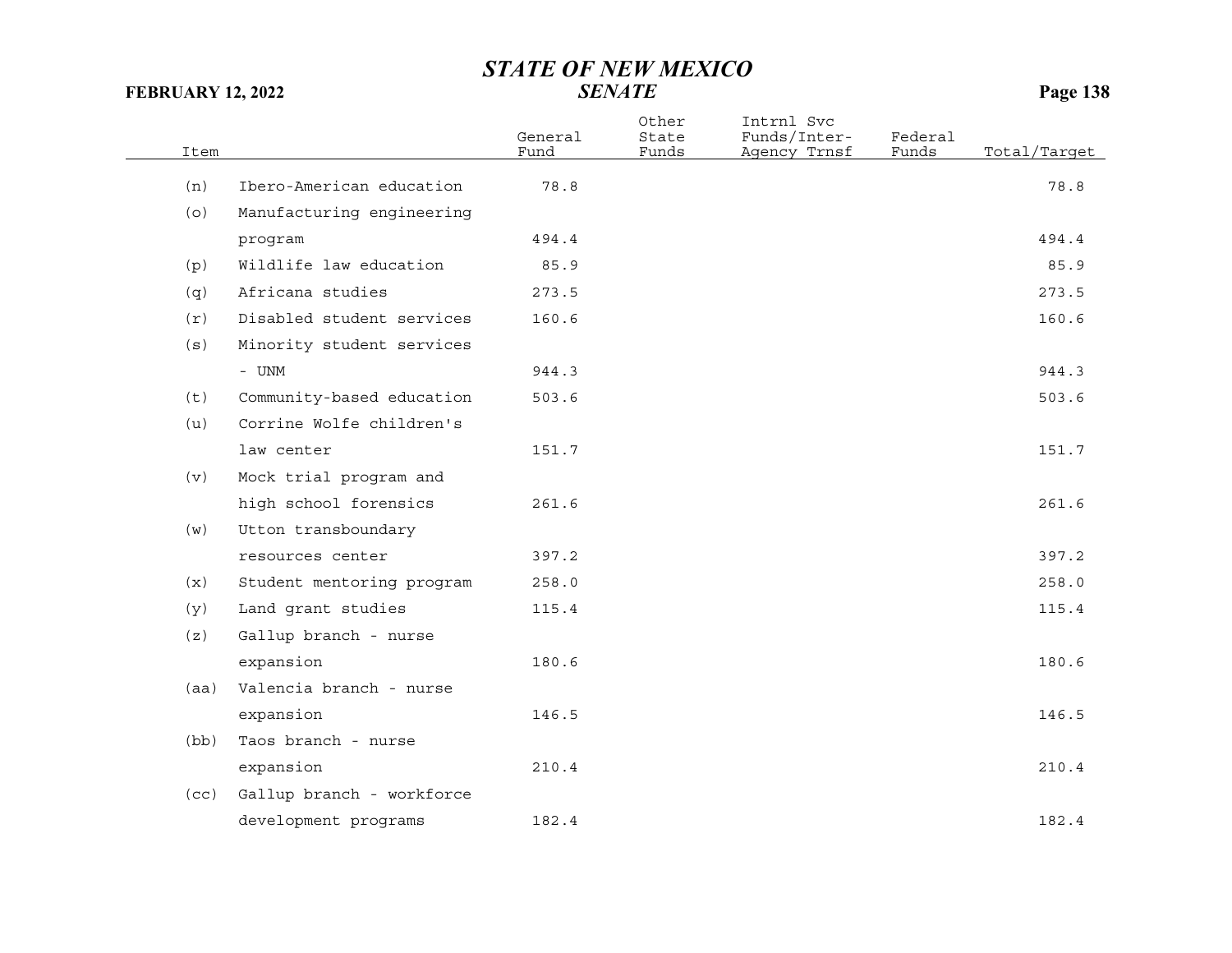|           |                             |                                                                                                           | General  | Other<br>State | Intrnl Svc<br>Funds/Inter-                              | Federal   |              |
|-----------|-----------------------------|-----------------------------------------------------------------------------------------------------------|----------|----------------|---------------------------------------------------------|-----------|--------------|
| Item      |                             |                                                                                                           | Fund     | Funds          | Agency Trnsf                                            | Funds     | Total/Target |
| (dd)      | University of New Mexico    |                                                                                                           |          |                |                                                         |           |              |
|           | press                       |                                                                                                           | 238.4    |                |                                                         |           | 238.4        |
| (ee)      | American Indian summer      |                                                                                                           |          |                |                                                         |           |              |
|           | bridge program              |                                                                                                           | 250.0    |                |                                                         |           | 250.0        |
| (f f)     | Economics department        |                                                                                                           | 125.0    |                |                                                         |           | 125.0        |
| (gg)      |                             | Natural heritage New Mexico                                                                               |          |                |                                                         |           |              |
|           | database                    |                                                                                                           | 50.0     |                |                                                         |           | 50.0         |
|           | (7) Health sciences center: |                                                                                                           |          |                |                                                         |           |              |
|           |                             | The purpose of the institution and general program of the university of New Mexico health sciences center |          |                |                                                         |           |              |
|           |                             | is to provide educational, clinical and research support for the advancement of the health of all New     |          |                |                                                         |           |              |
| Mexicans. |                             |                                                                                                           |          |                |                                                         |           |              |
|           | Appropriations:             |                                                                                                           |          |                |                                                         |           |              |
| (a)       | Other                       |                                                                                                           |          | 422,300.0      |                                                         | 150,300.0 | 572,600.0    |
| (b)       | Instruction and general     |                                                                                                           |          |                |                                                         |           |              |
|           | purposes                    |                                                                                                           | 66,582.5 | 67,917.2       | 581.5                                                   | 4,000.0   | 139,081.2    |
|           |                             | The internal service funds/interagency transfers appropriation to the health sciences center of the       |          |                |                                                         |           |              |
|           |                             | university of New Mexico in the instruction and general purposes category includes five hundred eighty-   |          |                |                                                         |           |              |
|           |                             | one thousand five hundred dollars (\$581,500) from the tobacco settlement program fund.                   |          |                |                                                         |           |              |
|           | Performance measures:       |                                                                                                           |          |                |                                                         |           |              |
|           | (a) Output:                 | Pass rate of medical school students on United States                                                     |          |                |                                                         |           |              |
|           |                             |                                                                                                           |          |                | medical licensing examination, step two clinical skills |           |              |
|           |                             | exam, on first attempt                                                                                    |          |                |                                                         |           | 96%          |
|           | (b) Outcome:                | Percent of nursing graduates passing the requisite                                                        |          |                |                                                         |           |              |
|           |                             | licensure exam on first attempt                                                                           |          |                |                                                         |           | 80%          |
|           |                             | (8) Health sciences center research and public service projects:                                          |          |                |                                                         |           |              |
|           |                             |                                                                                                           |          |                |                                                         |           |              |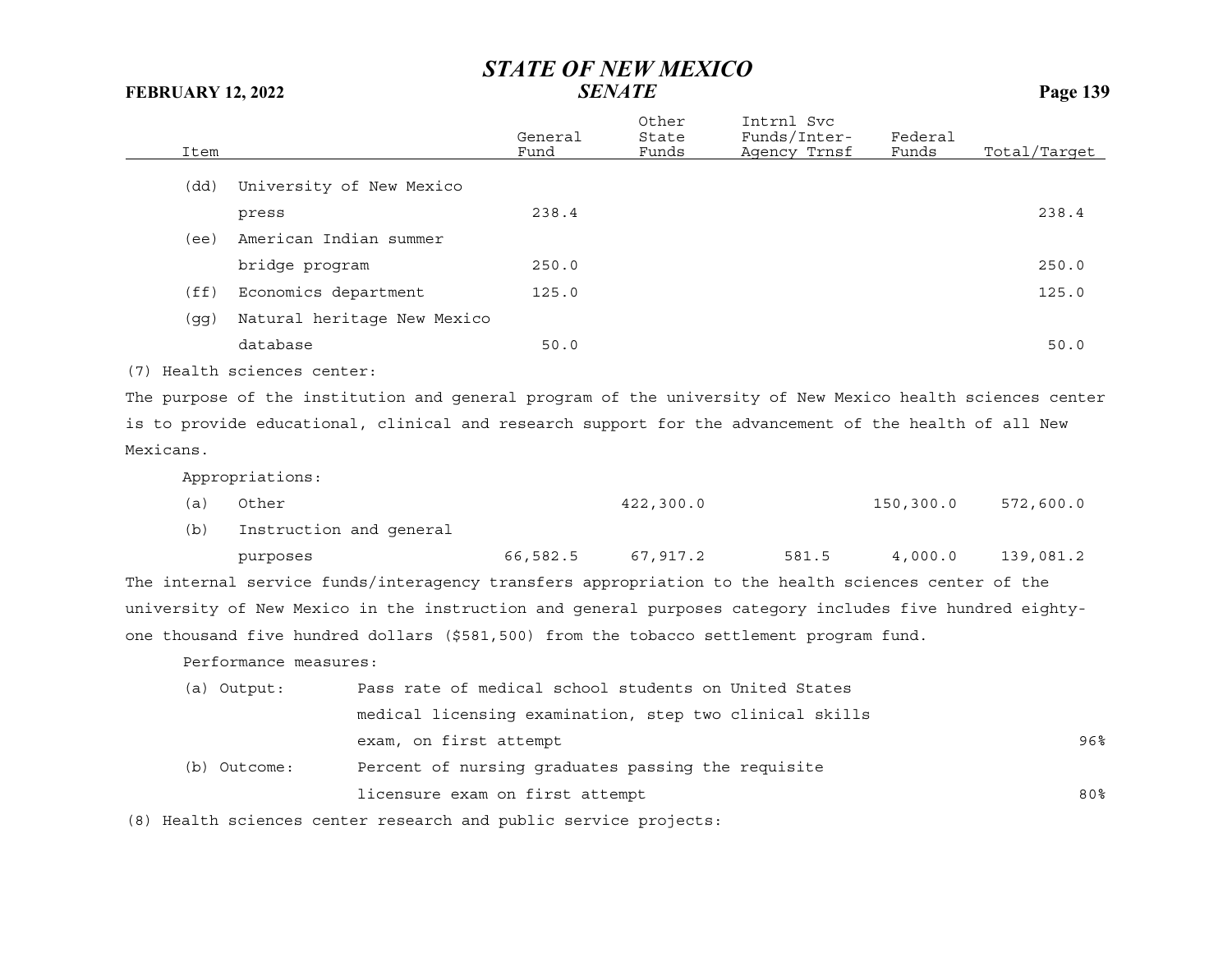| Item |                           | General<br>Fund | Other<br>State<br>Funds | Intrnl Svc<br>Funds/Inter-<br>Agency Trnsf | Federal<br>Funds | Total/Target |
|------|---------------------------|-----------------|-------------------------|--------------------------------------------|------------------|--------------|
|      | Appropriations:           |                 |                         |                                            |                  |              |
| (a)  | <b>ENLACE</b>             | 812.2           |                         |                                            |                  | 812.2        |
| (b)  | New Mexico bioscience     |                 |                         |                                            |                  |              |
|      | authority                 | 286.9           |                         |                                            |                  | 286.9        |
| (c)  | Graduate medical          |                 |                         |                                            |                  |              |
|      | education/residencies     | 1,997.2         |                         |                                            |                  | 1,997.2      |
| (d)  | Office of medical         |                 |                         |                                            |                  |              |
|      | investigator              | 6,341.6         | 6, 300.0                |                                            | 50.0             | 12,691.6     |
| (e)  | Native American suicide   |                 |                         |                                            |                  |              |
|      | prevention                | 88.1            |                         |                                            |                  | 88.1         |
| (f)  | Minority student services |                 |                         |                                            |                  |              |
|      | - HSC                     | 166.8           |                         |                                            |                  | 166.8        |
| (g)  | Children's psychiatric    |                 |                         |                                            |                  |              |
|      | hospital                  | 7,479.0         | 12,900.0                |                                            |                  | 20,379.0     |
| (h)  | Carrie Tingley hospital   | 5,752.6         | 16,501.4                |                                            |                  | 22, 254.0    |
| (i)  | Newborn intensive care    | 3,025.4         | 50.0                    |                                            | 190.3            | 3,265.7      |
| (j)  | Pediatric oncology        | 1,177.7         | 171.3                   |                                            |                  | 1,349.0      |
| (k)  | Poison and drug           |                 |                         |                                            |                  |              |
|      | information center        | 1,628.7         | 415.8                   |                                            | 701.0            | 2,745.5      |
| (1)  | Medical residents         |                 | 40, 100.0               |                                            | 7,400.0          | 47,500.0     |
| (m)  | Cancer center             | 5,907.9         | 3,622.4                 | 2,277.6                                    | 13,900.0         | 25,707.9     |
| (n)  | Genomics, biocomputing    |                 |                         |                                            |                  |              |
|      | and environmental health  |                 |                         |                                            |                  |              |
|      | research                  |                 | 1,115.6                 |                                            | 7,080.0          | 8,195.6      |
| (o)  | Trauma specialty          |                 |                         |                                            |                  |              |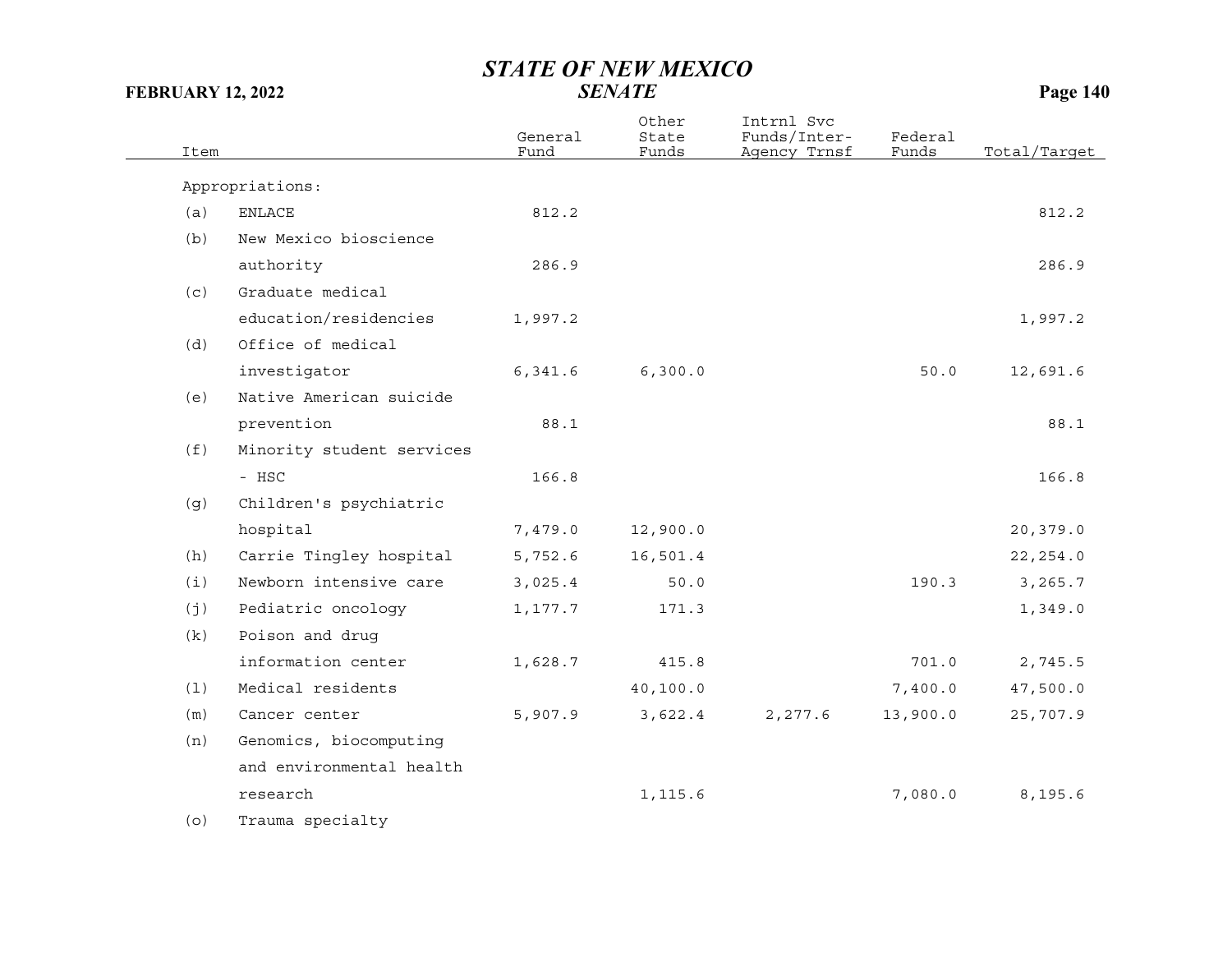| Item |                          | General<br>Fund | Other<br>State<br>Funds | Intrnl Svc<br>Funds/Inter-<br>Agency Trnsf | Federal<br>Funds | Total/Target |
|------|--------------------------|-----------------|-------------------------|--------------------------------------------|------------------|--------------|
|      | education                |                 | 171.3                   |                                            |                  | 171.3        |
| (p)  | Pediatrics specialty     |                 |                         |                                            |                  |              |
|      | education                |                 | 171.3                   |                                            |                  | 171.3        |
| (q)  | Native American health   |                 |                         |                                            |                  |              |
|      | center                   | 240.5           |                         |                                            |                  | 240.5        |
| (r)  | Nurse expansion - UNM    | 951.6           |                         |                                            |                  | 951.6        |
| (s)  | Graduate nurse education | 1,653.1         |                         |                                            |                  | 1,653.1      |
| (t)  | Child abuse evaluation   |                 |                         |                                            |                  |              |
|      | center                   | 138.6           |                         |                                            |                  | 138.6        |
| (u)  | Hepatitis community      |                 |                         |                                            |                  |              |
|      | health outcomes          | 6,037.5         |                         |                                            |                  | 6,037.5      |
| (v)  | Comprehensive movement   |                 |                         |                                            |                  |              |
|      | disorders clinic         | 273.5           |                         |                                            |                  | 273.5        |
| (w)  | OMI grief services       | 202.6           |                         |                                            |                  | 202.6        |
| (x)  | Physician assistant      |                 |                         |                                            |                  |              |
|      | program and nurse        |                 |                         |                                            |                  |              |
|      | practitioners            | 2,000.0         |                         |                                            |                  | 2,000.0      |
| (y)  | Office of diversity,     |                 |                         |                                            |                  |              |
|      | equity and inclusion     | 125.6           |                         |                                            |                  | 125.6        |

The internal service funds/interagency transfers appropriation to the health sciences center research and public service projects of the university of New Mexico include two million two hundred seventy-seven thousand six hundred dollars (\$2,277,600) from the tobacco settlement program fund.

Subtotal [353,817.1] [949,656.8] [2,859.1] [335,919.0] 1,642,252.0 NEW MEXICO STATE UNIVERSITY:

(1) Main campus: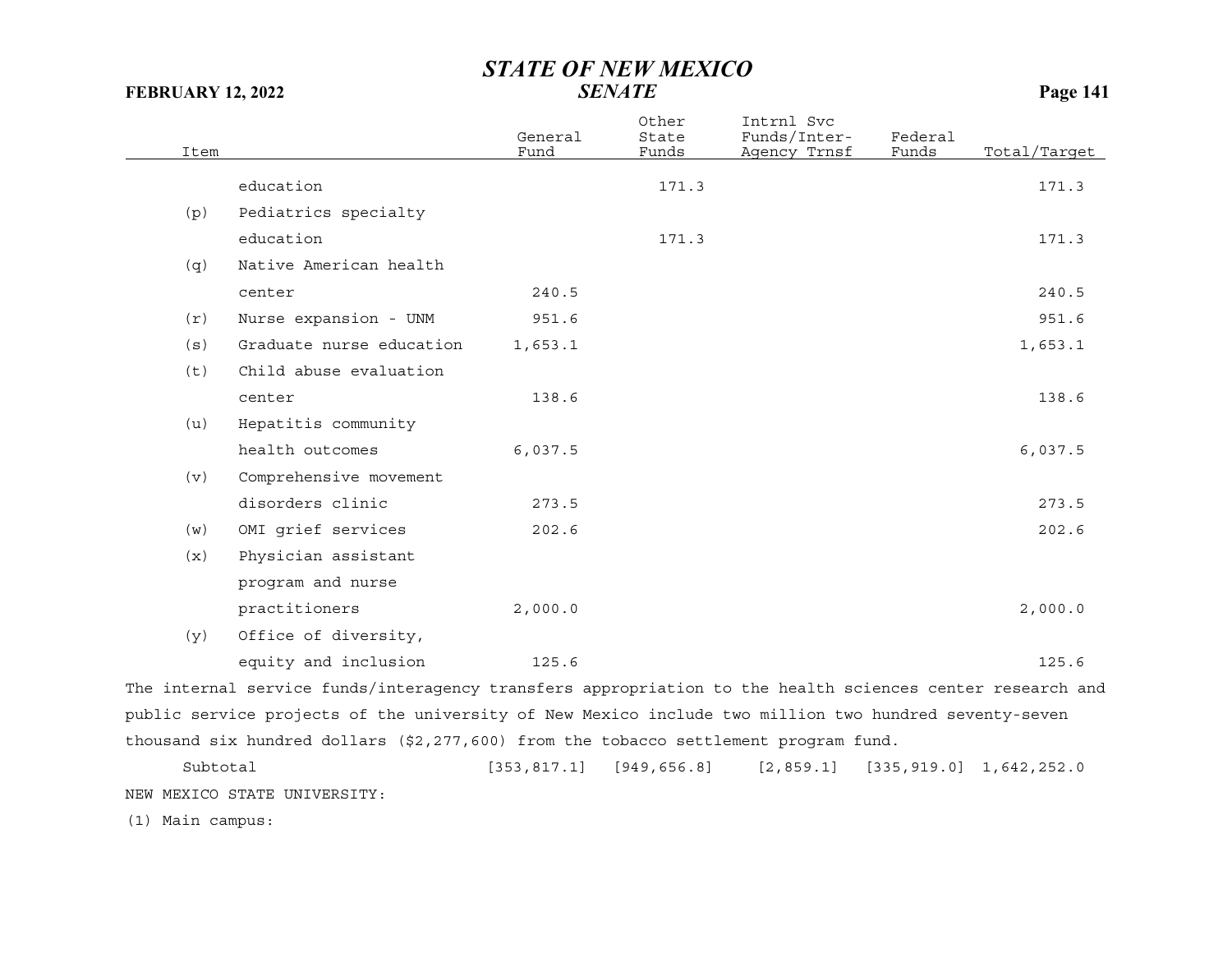| Item |                         |                                                                                                           | General<br>Fund | Other<br>State<br>Funds | Intrnl Svc<br>Funds/Inter-<br>Agency Trnsf                  | Federal<br>Funds | Total/Target |
|------|-------------------------|-----------------------------------------------------------------------------------------------------------|-----------------|-------------------------|-------------------------------------------------------------|------------------|--------------|
|      |                         | The purpose of the instruction and general program is to provide education services designed to meet the  |                 |                         |                                                             |                  |              |
|      |                         | intellectual, educational and quality of life goals associated with the ability to enter the workforce,   |                 |                         |                                                             |                  |              |
|      |                         | compete and advance in the new economy and contribute to social advancement through informed citizenship. |                 |                         |                                                             |                  |              |
|      | Appropriations:         |                                                                                                           |                 |                         |                                                             |                  |              |
| (a)  | Other                   |                                                                                                           |                 | 62,700.0                |                                                             | 95,000.0         | 157,700.0    |
| (b)  | Instruction and general |                                                                                                           |                 |                         |                                                             |                  |              |
|      | purposes                |                                                                                                           | 125,957.9       | 120,000.0               |                                                             | 5,000.0          | 250,957.9    |
| (c)  | Athletics               |                                                                                                           | 5,677.6         | 13,300.0                |                                                             | 100.0            | 19,077.6     |
| (d)  | Educational television  |                                                                                                           | 970.3           | 1,100.0                 |                                                             |                  | 2,070.3      |
| (e)  | Tribal education        |                                                                                                           |                 |                         |                                                             |                  |              |
|      | initiatives             |                                                                                                           | 200.0           |                         |                                                             |                  | 200.0        |
| (f)  | Teacher pipeline        |                                                                                                           |                 |                         |                                                             |                  |              |
|      | initiatives             |                                                                                                           | 250.0           |                         |                                                             |                  | 250.0        |
|      | Performance measures:   |                                                                                                           |                 |                         |                                                             |                  |              |
|      | (a) Output:             | Number of students enrolled, by headcount                                                                 |                 |                         |                                                             |                  | 16,250       |
|      | (b) Output:             |                                                                                                           |                 |                         | Number of first-time freshmen enrolled who graduated from a |                  |              |
|      |                         | New Mexico high school, by headcount                                                                      |                 |                         |                                                             |                  | 1,850        |
|      | $(c)$ Output:           | Number of credit hours delivered                                                                          |                 |                         |                                                             |                  | 391,000      |
|      | (d) Output:             |                                                                                                           |                 |                         | Number of unduplicated degree awards in the most recent     |                  |              |
|      |                         | academic year                                                                                             |                 |                         |                                                             |                  | 3,300        |
|      | (e) Outcome:            | Percent of a cohort of first-time, full-time,                                                             |                 |                         |                                                             |                  |              |
|      |                         | degree-seeking freshmen who complete a baccalaureate                                                      |                 |                         |                                                             |                  |              |
|      |                         | program within one hundred fifty percent of standard                                                      |                 |                         |                                                             |                  |              |
|      |                         | graduation time                                                                                           |                 |                         |                                                             |                  | 60%          |
|      | $(f)$ Outcome:          |                                                                                                           |                 |                         | Percent of first-time, full-time freshmen retained to the   |                  |              |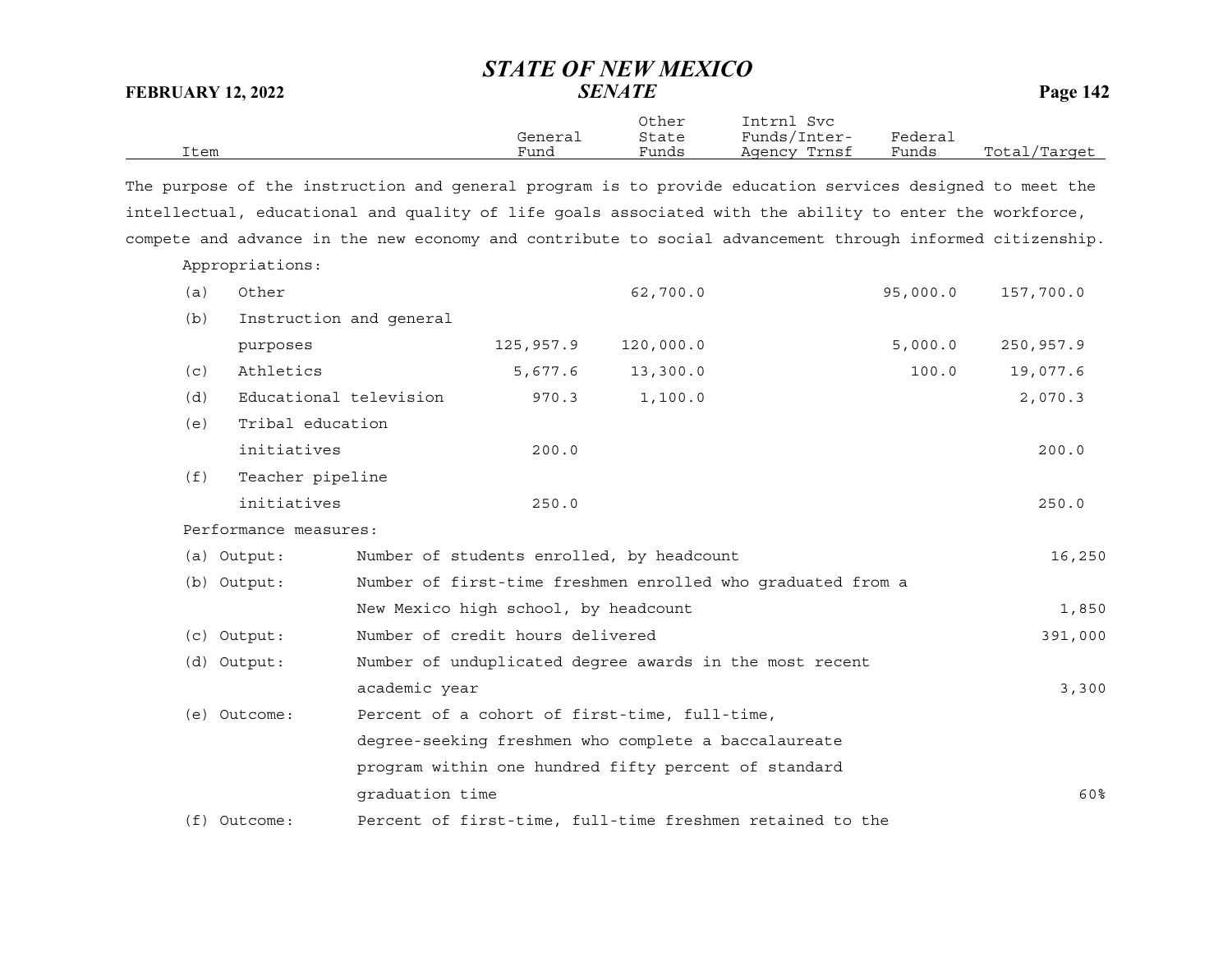| Item |                        |                                           | General<br>Fund | Other<br>State<br>Funds | Intrnl Svc<br>Funds/Inter-<br>Agency Trnsf                                                               | Federal<br>Funds | Total/Target |
|------|------------------------|-------------------------------------------|-----------------|-------------------------|----------------------------------------------------------------------------------------------------------|------------------|--------------|
|      |                        | third semester                            |                 |                         |                                                                                                          |                  | 83%          |
|      | (2) Alamogordo branch: |                                           |                 |                         |                                                                                                          |                  |              |
|      |                        |                                           |                 |                         | The purpose of the instruction and general program at New Mexico's community colleges is to provide      |                  |              |
|      |                        |                                           |                 |                         | credit and noncredit postsecondary education and training opportunities to New Mexicans so they have the |                  |              |
|      |                        |                                           |                 |                         | skills to be competitive in the new economy and are able to participate in lifelong learning activities. |                  |              |
|      | Appropriations:        |                                           |                 |                         |                                                                                                          |                  |              |
| (a)  | Other                  |                                           |                 | 900.0                   |                                                                                                          | 2,900.0          | 3,800.0      |
| (b)  |                        | Instruction and general                   |                 |                         |                                                                                                          |                  |              |
|      | purposes               |                                           | 7,333.1         | 3,600.0                 |                                                                                                          | 400.0            | 11,333.1     |
|      | Performance measures:  |                                           |                 |                         |                                                                                                          |                  |              |
|      | (a) Output:            | Number of students enrolled, by headcount |                 |                         |                                                                                                          |                  | 2,000        |
|      | (b) Output:            |                                           |                 |                         | Number of first-time freshmen enrolled who graduated from a                                              |                  |              |
|      |                        | New Mexico high school, by headcount      |                 |                         |                                                                                                          |                  | 100          |
|      | $(c)$ Output:          | Number of credit hours delivered          |                 |                         |                                                                                                          |                  | 14,500       |
|      | (d) Output:            |                                           |                 |                         | Number of unduplicated awards conferred in the most recent                                               |                  |              |
|      |                        | academic year                             |                 |                         |                                                                                                          |                  | 135          |
|      | (e) Outcome:           |                                           |                 |                         | Percent of a cohort of first-time, full-time, degree- or                                                 |                  |              |
|      |                        |                                           |                 |                         | certificate-seeking community college students who complete                                              |                  |              |
|      |                        |                                           |                 |                         | an academic program within one hundred fifty percent of                                                  |                  |              |
|      |                        | standard graduation time                  |                 |                         |                                                                                                          |                  | 35%          |
|      | $(f)$ Outcome:         |                                           |                 |                         | Percent of first-time, full-time freshmen retained to the                                                |                  |              |
|      |                        | third semester                            |                 |                         |                                                                                                          |                  | 60%          |

#### (3) Carlsbad branch:

The purpose of the instruction and general program at New Mexico's community colleges is to provide credit and noncredit postsecondary education and training opportunities to New Mexicans so they have the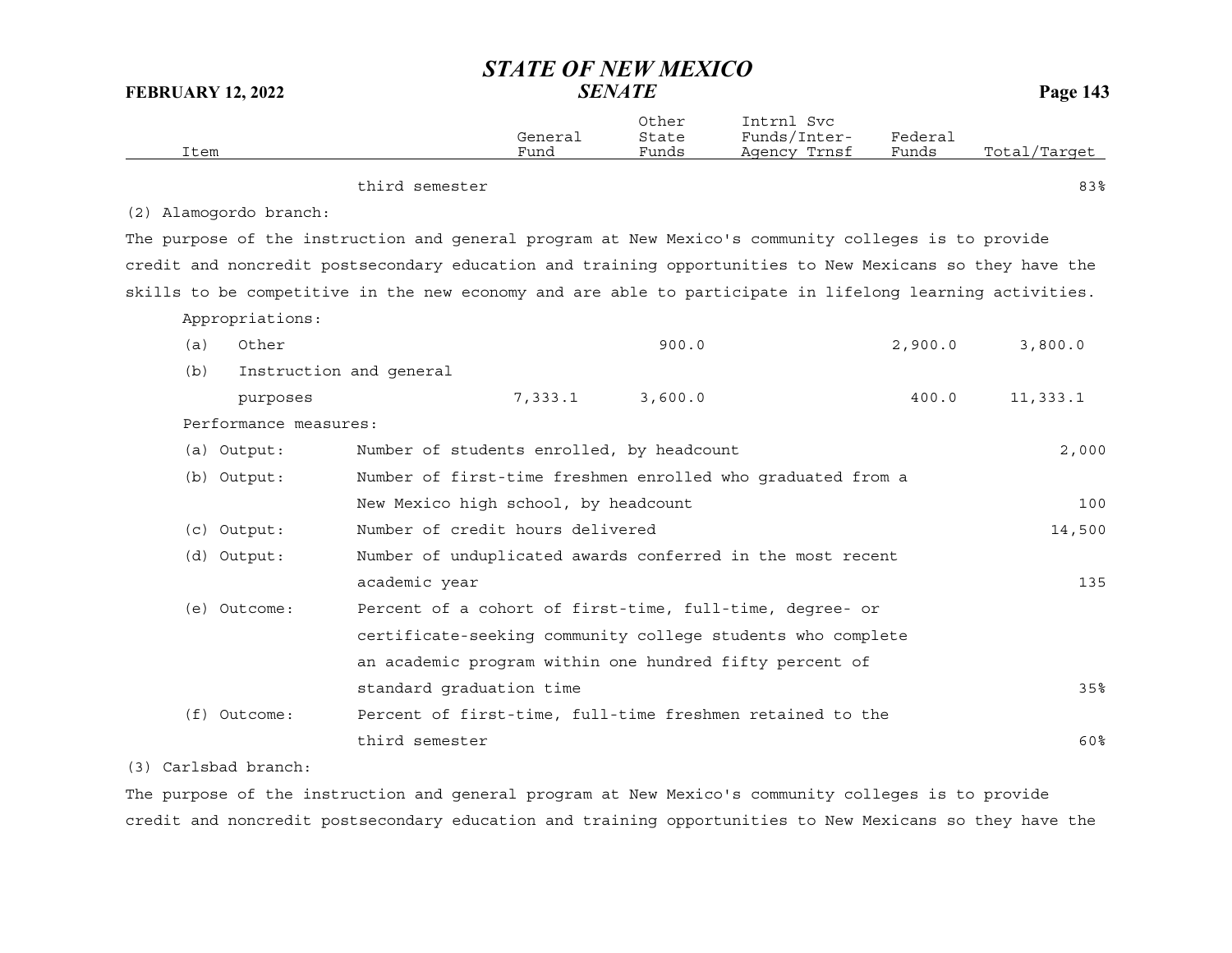| Item                  | General<br>Fund                                                                                          | Other<br>State<br>Funds | Intrnl Svc<br>Funds/Inter-<br>Agency Trnsf | Federal<br>Funds | Total/Tarqet |
|-----------------------|----------------------------------------------------------------------------------------------------------|-------------------------|--------------------------------------------|------------------|--------------|
|                       | skills to be competitive in the new economy and are able to participate in lifelong learning activities. |                         |                                            |                  |              |
| Appropriations:       |                                                                                                          |                         |                                            |                  |              |
| Other<br>(a)          |                                                                                                          | 1,000.0                 |                                            | 1,500.0          | 2,500.0      |
| (b)                   | Instruction and general                                                                                  |                         |                                            |                  |              |
| purposes              | 4,370.5                                                                                                  | 14,000.0                |                                            | 2,000.0          | 20,370.5     |
| Performance measures: |                                                                                                          |                         |                                            |                  |              |
| (a) Output:           | Number of students enrolled, by headcount                                                                |                         |                                            |                  | 1,500        |
| (b) Output:           | Number of first-time freshmen enrolled who graduated from a                                              |                         |                                            |                  |              |
|                       | New Mexico high school, by headcount                                                                     |                         |                                            |                  | 197          |
| $(c)$ Output:         | Number of credit hours delivered                                                                         |                         |                                            |                  | 26,332       |
| (d) Output:           | Number of awards conferred within the most recent academic                                               |                         |                                            |                  |              |
|                       | year                                                                                                     |                         |                                            |                  | 160          |
| (e) Outcome:          | Percent of a cohort of first-time, full-time,                                                            |                         |                                            |                  |              |
|                       | degree-seeking freshmen who complete an associate's program                                              |                         |                                            |                  |              |
|                       | within one hundred fifty percent of standard graduation time                                             |                         |                                            |                  | 35%          |
| $(f)$ Outcome:        | Percent of first-time, full-time freshmen retained to the                                                |                         |                                            |                  |              |
|                       | third semester                                                                                           |                         |                                            |                  | 60%          |
| (4) Dona Ana branch:  |                                                                                                          |                         |                                            |                  |              |
|                       | The purpose of the instruction and general program at New Mexico's community colleges is to provide      |                         |                                            |                  |              |
|                       | credit and noncredit postsecondary education and training opportunities to New Mexicans so they have the |                         |                                            |                  |              |
|                       | skills to be competitive in the new economy and are able to participate in lifelong learning activities. |                         |                                            |                  |              |
| Appropriations:       |                                                                                                          |                         |                                            |                  |              |
| Other<br>(a)          |                                                                                                          | 4,500.0                 |                                            | 15,200.0         | 19,700.0     |
| (b)                   | Instruction and general                                                                                  |                         |                                            |                  |              |

purposes 24,266.7 18,700.0 3,900.0 46,866.7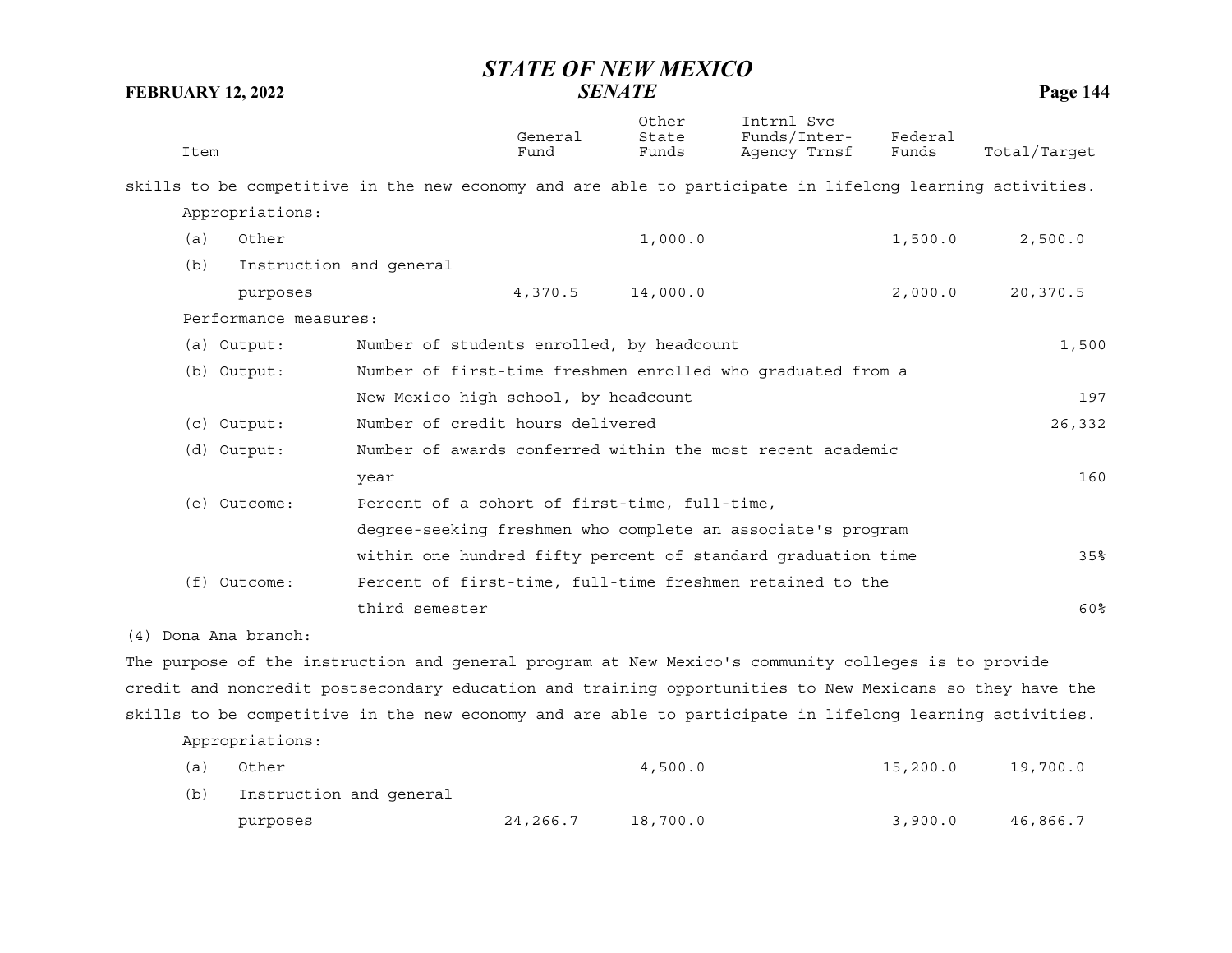| Item               |                         |                                                                                                          | General<br>Fund | Other<br>State<br>Funds | Intrnl Svc<br>Funds/Inter-<br>Agency Trnsf | Federal<br>Funds | Total/Target |
|--------------------|-------------------------|----------------------------------------------------------------------------------------------------------|-----------------|-------------------------|--------------------------------------------|------------------|--------------|
|                    | Performance measures:   |                                                                                                          |                 |                         |                                            |                  |              |
|                    | (a) Output:             | Number of students enrolled, by headcount                                                                |                 |                         |                                            |                  | 9,600        |
|                    | (b) Output:             | Number of first-time freshmen enrolled who graduated from a                                              |                 |                         |                                            |                  |              |
|                    |                         | New Mexico high school, by headcount                                                                     |                 |                         |                                            |                  | 1,595        |
|                    | $(c)$ Output:           | Number of credit hours delivered                                                                         |                 |                         |                                            |                  | 130,000      |
|                    | (d) Output:             | Number of unduplicated awards conferred in the most recent                                               |                 |                         |                                            |                  |              |
|                    |                         | academic year                                                                                            |                 |                         |                                            |                  | 1,200        |
|                    | (e) Outcome:            | Percent of a cohort of first-time, part-time, degree- or                                                 |                 |                         |                                            |                  |              |
|                    |                         | certificate-seeking community college students who complete                                              |                 |                         |                                            |                  |              |
|                    |                         | an academic program within one hundred fifty percent of                                                  |                 |                         |                                            |                  |              |
|                    |                         | standard graduation time                                                                                 |                 |                         |                                            |                  | 35%          |
|                    | $(f)$ Outcome:          | Percent of first-time, full-time freshmen retained to the                                                |                 |                         |                                            |                  |              |
|                    |                         | third semester                                                                                           |                 |                         |                                            |                  | 60%          |
| (5) Grants branch: |                         |                                                                                                          |                 |                         |                                            |                  |              |
|                    |                         | The purpose of the instruction and general program at New Mexico's community colleges is to provide      |                 |                         |                                            |                  |              |
|                    |                         | credit and noncredit postsecondary education and training opportunities to New Mexicans so they have the |                 |                         |                                            |                  |              |
|                    |                         | skills to be competitive in the new economy and are able to participate in lifelong learning activities. |                 |                         |                                            |                  |              |
|                    | Appropriations:         |                                                                                                          |                 |                         |                                            |                  |              |
| (a)                | Other                   |                                                                                                          |                 | 400.0                   |                                            | 1,700.0          | 2,100.0      |
| (b)                | Instruction and general |                                                                                                          |                 |                         |                                            |                  |              |
|                    | purposes                |                                                                                                          | 3,599.9         | 1,700.0                 |                                            | 1,200.0          | 6,499.9      |

(c) Tribal education

initiatives 100.0 100.0

Performance measures:

(a) Output: Number of students enrolled, by headcount (a) 00 minutes (1,500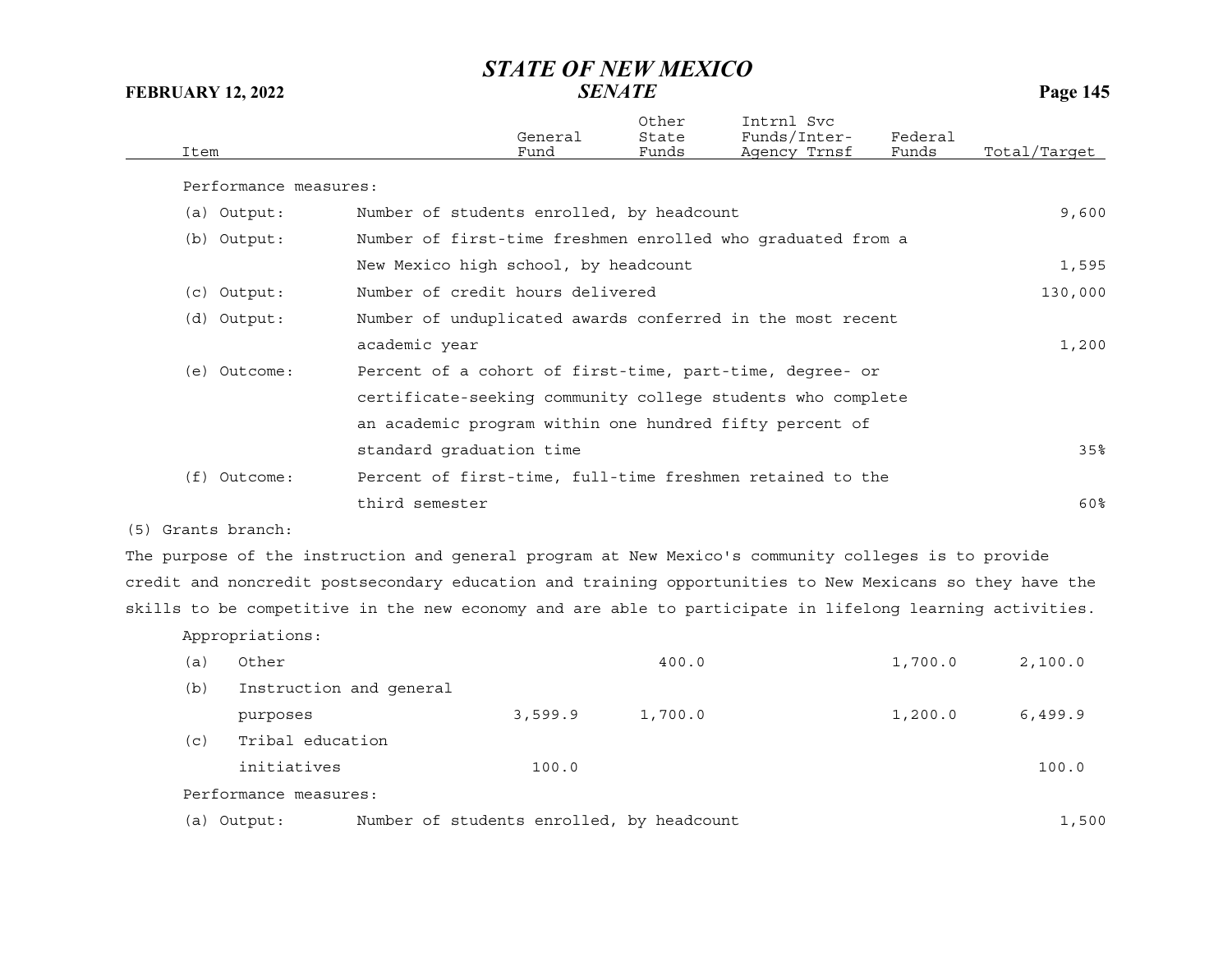|     | Item                               |                                                      | General<br>Fund | Other<br>State<br>Funds | Intrnl Svc<br>Funds/Inter-<br>Agency Trnsf                  | Federal<br>Funds | Total/Target |
|-----|------------------------------------|------------------------------------------------------|-----------------|-------------------------|-------------------------------------------------------------|------------------|--------------|
|     | (b) Output:                        |                                                      |                 |                         | Number of first-time freshmen enrolled who graduated from a |                  |              |
|     |                                    | New Mexico high school, by headcount                 |                 |                         |                                                             |                  | 110          |
|     | (c) Output:                        | Number of credit hours delivered                     |                 |                         |                                                             |                  | 8,500        |
|     | (d) Output:                        |                                                      |                 |                         | Number of unduplicated awards conferred in the most recent  |                  |              |
|     |                                    | academic year                                        |                 |                         |                                                             |                  | 50           |
|     | (e) Outcome:                       | Percent of a cohort of first-time, full-time,        |                 |                         |                                                             |                  |              |
|     |                                    |                                                      |                 |                         | degree-seeking freshman students who complete an associate  |                  |              |
|     |                                    | program within one hundred fifty percent of standard |                 |                         |                                                             |                  |              |
|     |                                    | graduation time                                      |                 |                         |                                                             |                  | 35%          |
|     | (f) Outcome:                       |                                                      |                 |                         | Percent of first-time, full-time freshmen retained to the   |                  |              |
|     |                                    | third semester                                       |                 |                         |                                                             |                  | 60%          |
|     | (6) Department of agriculture:     |                                                      |                 |                         |                                                             |                  |              |
|     | Appropriations:                    |                                                      |                 |                         |                                                             |                  |              |
| (a) |                                    | Department of agriculture                            | 13,160.4        | 6,000.0                 |                                                             | 3,700.0          | 22,860.4     |
|     |                                    | (7) Agricultural experiment station:                 |                 |                         |                                                             |                  |              |
|     | Appropriations:                    |                                                      |                 |                         |                                                             |                  |              |
| (a) |                                    | Agricultural experiment                              |                 |                         |                                                             |                  |              |
|     | station                            |                                                      | 15,081.6        | 20,000.0                |                                                             | 17,000.0         | 52,081.6     |
|     | (8) Cooperative extension service: |                                                      |                 |                         |                                                             |                  |              |
|     | Appropriations:                    |                                                      |                 |                         |                                                             |                  |              |
| (a) |                                    | Cooperative extension                                |                 |                         |                                                             |                  |              |
|     | service                            |                                                      | 13,631.3        | 4,900.0                 |                                                             | 9,100.0          | 27,631.3     |
|     |                                    | (9) Research and public service projects:            |                 |                         |                                                             |                  |              |
|     | Appropriations:                    |                                                      |                 |                         |                                                             |                  |              |
|     |                                    |                                                      |                 |                         |                                                             |                  | 711.8        |
| (a) | Autism program                     |                                                      | 711.8           |                         |                                                             |                  |              |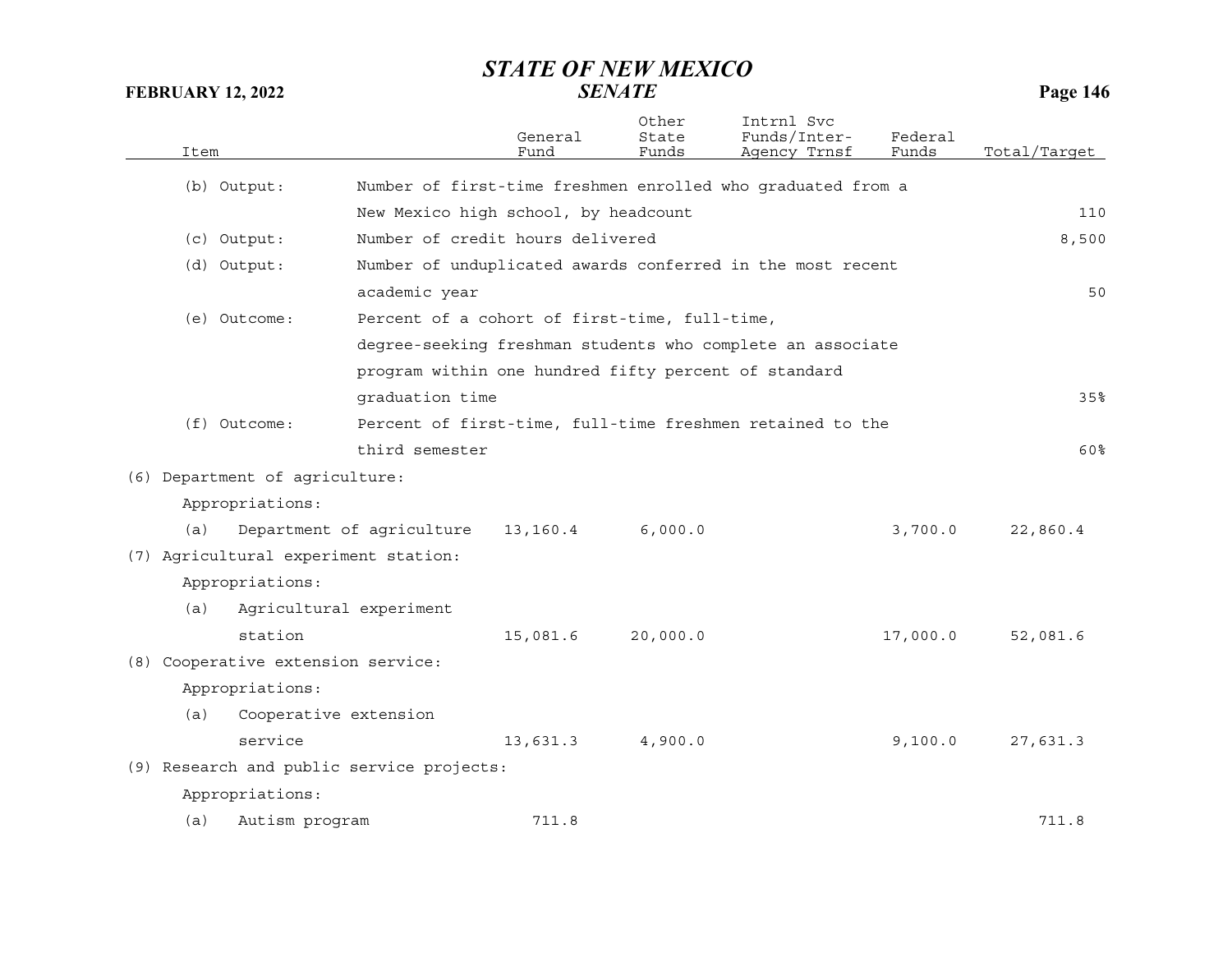| Item |                           | General<br>Fund | Other<br>State<br>Funds | Intrnl Svc<br>Funds/Inter-<br>Agency Trnsf | Federal<br>Funds | Total/Target |
|------|---------------------------|-----------------|-------------------------|--------------------------------------------|------------------|--------------|
|      |                           |                 |                         |                                            |                  |              |
| (b)  | Sunspot solar observatory |                 |                         |                                            |                  |              |
|      | consortium                | 352.6           |                         |                                            | 500.0            | 852.6        |
| (c)  | STEM alliance for         |                 |                         |                                            |                  |              |
|      | minority participation    | 292.8           |                         |                                            | 1,500.0          | 1,792.8      |
| (d)  | Mental health nurse       |                 |                         |                                            |                  |              |
|      | practitioner              | 940.0           |                         |                                            |                  | 940.0        |
| (e)  | Water resource research   |                 |                         |                                            |                  |              |
|      | institute                 | 1,039.7         | 100.0                   |                                            | 1,300.0          | 2,439.7      |
| (f)  | Indian resources          |                 |                         |                                            |                  |              |
|      | development               | 255.7           |                         |                                            |                  | 255.7        |
| (g)  | Manufacturing sector      |                 |                         |                                            |                  |              |
|      | development program       | 621.7           |                         |                                            |                  | 621.7        |
| (h)  | Arrowhead center for      |                 |                         |                                            |                  |              |
|      | business development      | 321.5           | 1,000.0                 |                                            | 1,300.0          | 2,621.5      |
| (i)  | Nurse expansion - NMSU    | 846.2           |                         |                                            |                  | 846.2        |
| (j)  | Alliance teaching and     |                 |                         |                                            |                  |              |
|      | learning advancement      | 143.8           |                         |                                            |                  | 143.8        |
| (k)  | College assistance        |                 |                         |                                            |                  |              |
|      | migrant program           | 289.5           |                         |                                            | 600.0            | 889.5        |
| (1)  | Veterans center - NMSU    | 45.6            |                         |                                            |                  | 45.6         |
| (m)  | Carlsbad branch -         |                 |                         |                                            |                  |              |
|      | manufacturing sector      |                 |                         |                                            |                  |              |
|      | development program       | 214.6           |                         |                                            |                  | 214.6        |
| (n)  | Carlsbad branch - nurse   |                 |                         |                                            |                  |              |
|      | expansion                 | 102.4           |                         |                                            |                  | 102.4        |
|      |                           |                 |                         |                                            |                  |              |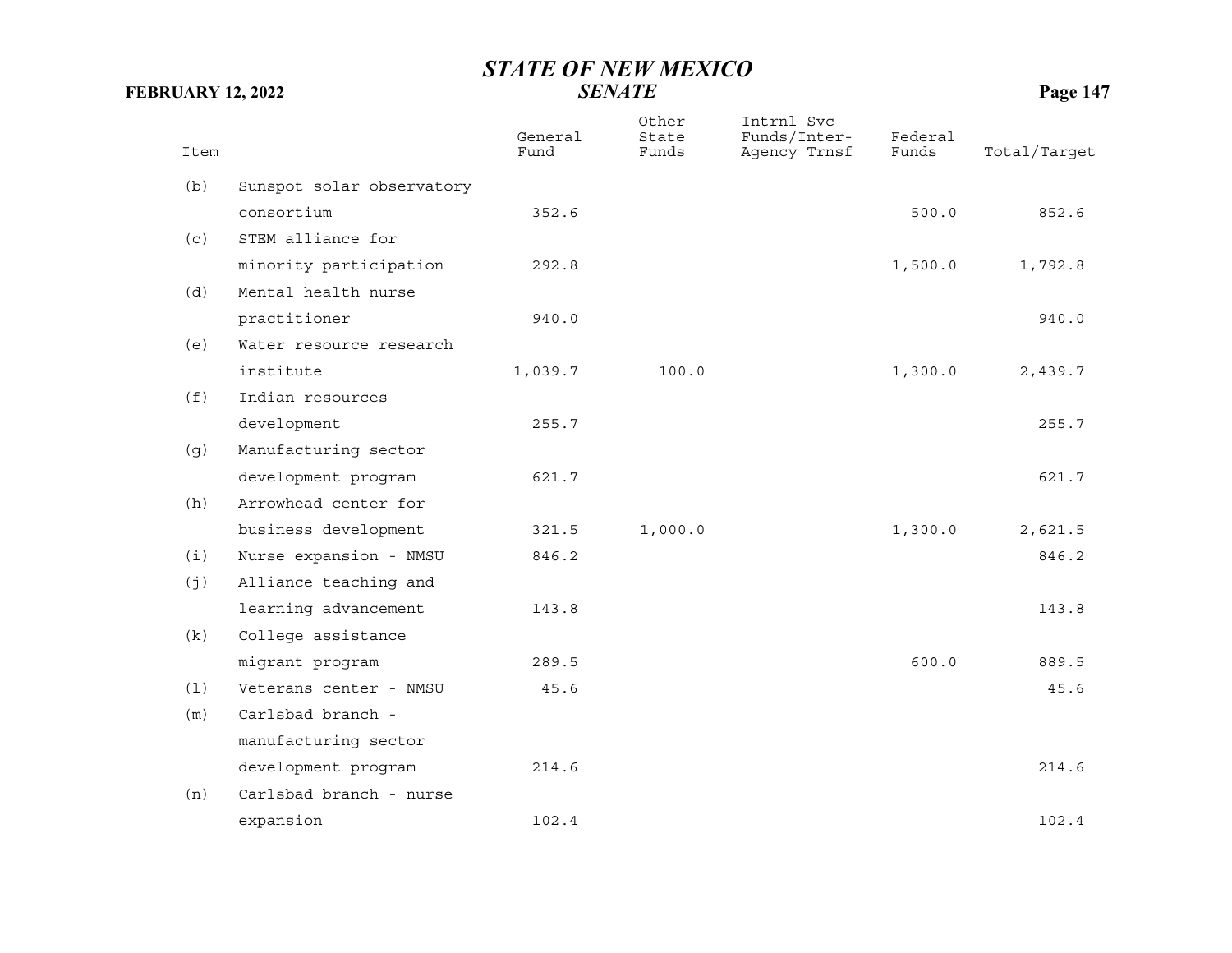|                  |                                                                                                           | General<br>Fund | Other<br>State                            | Intrnl Svc<br>Funds/Inter-                                 | Federal      | Total/Target |
|------------------|-----------------------------------------------------------------------------------------------------------|-----------------|-------------------------------------------|------------------------------------------------------------|--------------|--------------|
| Item             |                                                                                                           |                 | Funds                                     | Agency Trnsf                                               | Funds        |              |
| (O)              | Dona Ana branch - dental                                                                                  |                 |                                           |                                                            |              |              |
|                  | hygiene program                                                                                           | 279.0           |                                           |                                                            |              | 279.0        |
| (p)              | Dona Ana branch - nurse                                                                                   |                 |                                           |                                                            |              |              |
|                  | expansion                                                                                                 | 275.9           |                                           |                                                            |              | 275.9        |
| (q)              | Sustainable agriculture                                                                                   |                 |                                           |                                                            |              |              |
|                  | center of excellence                                                                                      | 232.8           |                                           |                                                            |              | 232.8        |
| (r)              | Anna age eight institute                                                                                  | 1,199.6         |                                           |                                                            |              | 1,199.6      |
| Subtotal         |                                                                                                           | [222, 764.5]    | [273, 900.0]                              |                                                            | [163, 900.0] | 660,564.5    |
|                  | NEW MEXICO HIGHLANDS UNIVERSITY:                                                                          |                 |                                           |                                                            |              |              |
| (1) Main campus: |                                                                                                           |                 |                                           |                                                            |              |              |
|                  | The purpose of the instruction and general program is to provide education services designed to meet the  |                 |                                           |                                                            |              |              |
|                  | intellectual, educational and quality of life goals associated with the ability to enter the workforce,   |                 |                                           |                                                            |              |              |
|                  | compete and advance in the new economy and contribute to social advancement through informed citizenship. |                 |                                           |                                                            |              |              |
|                  | Appropriations:                                                                                           |                 |                                           |                                                            |              |              |
| (a)              | Other                                                                                                     |                 | 13,500.0                                  |                                                            | 9,500.0      | 23,000.0     |
| (b)              | Instruction and general                                                                                   |                 |                                           |                                                            |              |              |
|                  | purposes                                                                                                  | 29,919.9        | 12,216.7                                  |                                                            | 172.5        | 42,309.1     |
| (c)              | Athletics                                                                                                 | 2,385.1         | 500.0                                     |                                                            |              | 2,885.1      |
| (d)              | Tribal education                                                                                          |                 |                                           |                                                            |              |              |
|                  | initiatives                                                                                               | 200.0           |                                           |                                                            |              | 200.0        |
| (e)              | Teacher pipeline                                                                                          |                 |                                           |                                                            |              |              |
|                  | initiatives                                                                                               | 250.0           |                                           |                                                            |              | 250.0        |
|                  | Performance measures:                                                                                     |                 |                                           |                                                            |              |              |
|                  | (a) Output:                                                                                               |                 | Number of students enrolled, by headcount |                                                            |              | 7,100        |
|                  | (b) Output:                                                                                               |                 |                                           | Number of first-time freshmen enrolled, who graduated from |              |              |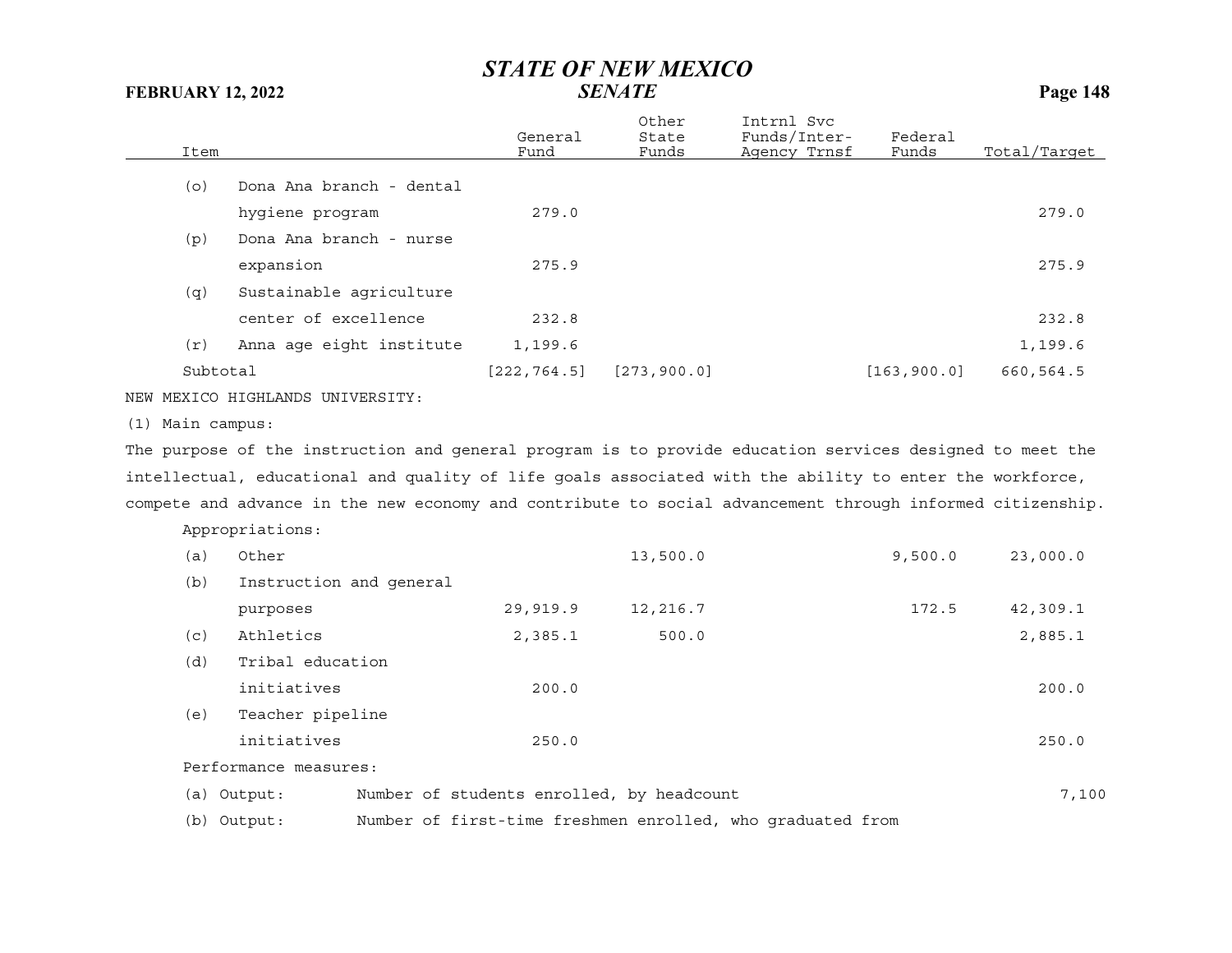| Item |                        |                                           | General<br>Fund                               | Other<br>State<br>Funds | Intrnl Svc<br>Funds/Inter-<br>Agency Trnsf                | Federal<br>Funds | Total/Target |
|------|------------------------|-------------------------------------------|-----------------------------------------------|-------------------------|-----------------------------------------------------------|------------------|--------------|
|      |                        |                                           | a New Mexico high school, by headcount        |                         |                                                           |                  | 231          |
|      | (c) Output:            |                                           | Number of credit hours delivered              |                         |                                                           |                  | 74,000       |
|      | (d) Output:            |                                           |                                               |                         | Number of unduplicated degree awards in the most recent   |                  |              |
|      |                        | academic year                             |                                               |                         |                                                           |                  | 825          |
|      | (e) Output:            |                                           | Percent of a cohort of first-time, full-time, |                         |                                                           |                  |              |
|      |                        |                                           |                                               |                         | degree-seeking freshmen who complete a baccalaureate      |                  |              |
|      |                        |                                           |                                               |                         | program within one hundred fifty percent of standard      |                  |              |
|      |                        | graduation time                           |                                               |                         |                                                           |                  | 40%          |
|      | (f) Outcome:           |                                           |                                               |                         | Percent of first-time, full-time freshmen retained to the |                  |              |
|      |                        | third semester                            |                                               |                         |                                                           |                  | 65%          |
|      |                        | (2) Research and public service projects: |                                               |                         |                                                           |                  |              |
|      | Appropriations:        |                                           |                                               |                         |                                                           |                  |              |
| (a)  | Native American social |                                           |                                               |                         |                                                           |                  |              |
|      | work institute         |                                           | 209.9                                         |                         |                                                           |                  | 209.9        |
| (b)  |                        | Advanced placement test                   |                                               |                         |                                                           |                  |              |
|      | assistance - Highlands |                                           | 198.6                                         |                         |                                                           |                  | 198.6        |
| (c)  |                        | Minority student services                 |                                               |                         |                                                           |                  |              |
|      | - Highlands            |                                           | 487.7                                         |                         |                                                           |                  | 487.7        |
| (d)  | Forest and watershed   |                                           |                                               |                         |                                                           |                  |              |
|      | institute              |                                           | 428.9                                         |                         |                                                           |                  | 428.9        |
| (e)  | Nurse expansion - HU   |                                           | 200.3                                         |                         |                                                           |                  | 200.3        |
| (f)  | Acequia and land grant |                                           |                                               |                         |                                                           |                  |              |
|      | education              |                                           | 45.6                                          |                         |                                                           |                  | 45.6         |
| (g)  | Doctor of nurse        |                                           |                                               |                         |                                                           |                  |              |
|      | practitioner expansion |                                           | 155.0                                         |                         |                                                           |                  | 155.0        |
|      |                        |                                           |                                               |                         |                                                           |                  |              |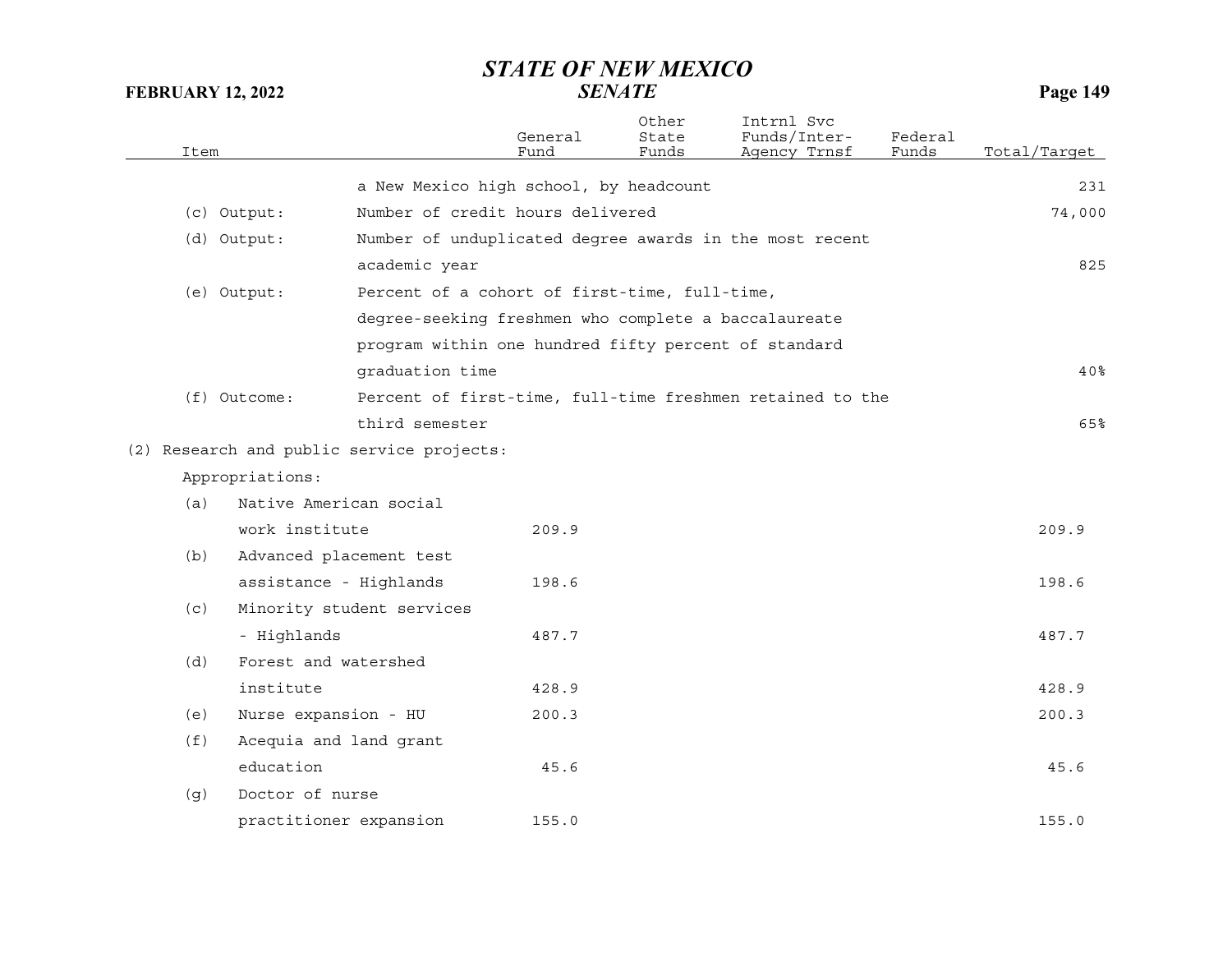| Item               |                                                                                                           | General<br>Fund                      | Other<br>State<br>Funds                   | Intrnl Svc<br>Funds/Inter-<br>Agency Trnsf                  | Federal<br>Funds | Total/Tarqet |
|--------------------|-----------------------------------------------------------------------------------------------------------|--------------------------------------|-------------------------------------------|-------------------------------------------------------------|------------------|--------------|
|                    |                                                                                                           |                                      |                                           |                                                             |                  |              |
| (h)                | Center for professional                                                                                   |                                      |                                           |                                                             |                  |              |
|                    | development and career                                                                                    |                                      |                                           |                                                             |                  |              |
|                    | readiness                                                                                                 | 159.6                                |                                           |                                                             |                  | 159.6        |
| (i)                | Center for excellence in                                                                                  |                                      |                                           |                                                             |                  |              |
|                    | social work                                                                                               | 250.0                                |                                           |                                                             |                  | 250.0        |
| (j)                | Improve retention and                                                                                     |                                      |                                           |                                                             |                  |              |
|                    | completion of underserved                                                                                 |                                      |                                           |                                                             |                  |              |
|                    | students                                                                                                  | 50.0                                 |                                           |                                                             |                  | 50.0         |
| Subtotal           |                                                                                                           | [34, 940.6]                          | [26, 216.7]                               |                                                             | [9,672.5]        | 70,829.8     |
|                    | WESTERN NEW MEXICO UNIVERSITY:                                                                            |                                      |                                           |                                                             |                  |              |
| $(1)$ Main campus: |                                                                                                           |                                      |                                           |                                                             |                  |              |
|                    | The purpose of the instruction and general program is to provide education services designed to meet the  |                                      |                                           |                                                             |                  |              |
|                    | intellectual, educational and quality of life goals associated with the ability to enter the workforce,   |                                      |                                           |                                                             |                  |              |
|                    | compete and advance in the new economy and contribute to social advancement through informed citizenship. |                                      |                                           |                                                             |                  |              |
|                    | Appropriations:                                                                                           |                                      |                                           |                                                             |                  |              |
| (a)                | Other                                                                                                     |                                      | 5,800.0                                   |                                                             | 6, 300.0         | 12,100.0     |
| (b)                | Instruction and general                                                                                   |                                      |                                           |                                                             |                  |              |
|                    | purposes                                                                                                  | 20,683.3                             | 13,100.0                                  |                                                             | 200.0            | 33,983.3     |
| (c)                | Athletics                                                                                                 | 2,468.9                              | 1,100.0                                   |                                                             |                  | 3,568.9      |
| (d)                | Teacher pipeline                                                                                          |                                      |                                           |                                                             |                  |              |
|                    | initiatives                                                                                               | 250.0                                |                                           |                                                             |                  | 250.0        |
|                    | Performance measures:                                                                                     |                                      |                                           |                                                             |                  |              |
|                    | (a) Output:                                                                                               |                                      | Number of students enrolled, by headcount |                                                             |                  | 4,000        |
|                    | (b) Output:                                                                                               |                                      |                                           | Number of first-time freshmen enrolled who graduated from a |                  |              |
|                    |                                                                                                           | New Mexico high school, by headcount |                                           |                                                             |                  | 330          |
|                    |                                                                                                           |                                      |                                           |                                                             |                  |              |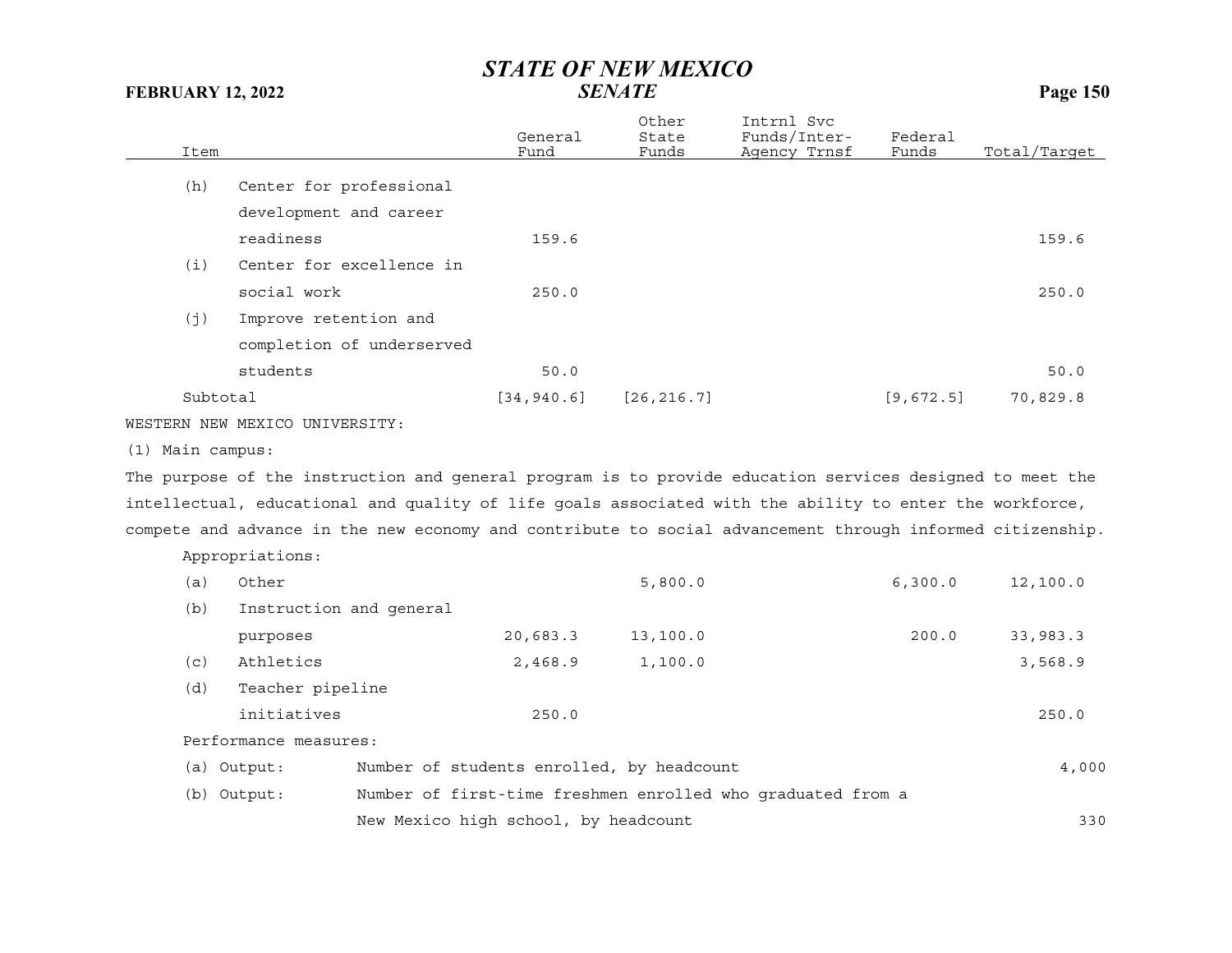| Item     |                   |                                                      | General<br>Fund                                      | Other<br>State<br>Funds | Intrnl Svc<br>Funds/Inter-<br>Agency Trnsf                | Federal<br>Funds | Total/Target |
|----------|-------------------|------------------------------------------------------|------------------------------------------------------|-------------------------|-----------------------------------------------------------|------------------|--------------|
|          | (c) Output:       | Number of credit hours delivered                     |                                                      |                         |                                                           |                  | 63,000       |
|          | (d) Output:       |                                                      |                                                      |                         | Number of unduplicated degree awards in the most recent   |                  |              |
|          |                   | academic year                                        |                                                      |                         |                                                           |                  | 700          |
|          | (e) Output:       | Percent of a cohort of first-time, full-time,        |                                                      |                         |                                                           |                  |              |
|          |                   |                                                      | degree-seeking freshmen who complete a baccalaureate |                         |                                                           |                  |              |
|          |                   |                                                      |                                                      |                         |                                                           |                  |              |
|          |                   | program within one hundred fifty percent of standard |                                                      |                         |                                                           |                  | 40%          |
|          |                   | graduation time                                      |                                                      |                         |                                                           |                  |              |
|          | (f) Outcome:      |                                                      |                                                      |                         | Percent of first-time, full-time freshmen retained to the |                  |              |
|          |                   | third semester                                       |                                                      |                         |                                                           |                  | 65%          |
|          |                   | (2) Research and public service projects:            |                                                      |                         |                                                           |                  |              |
|          | Appropriations:   |                                                      |                                                      |                         |                                                           |                  |              |
| (a)      |                   | Instructional television                             | 66.0                                                 |                         |                                                           |                  | 66.0         |
| (b)      |                   | Truth or Consequences and                            |                                                      |                         |                                                           |                  |              |
|          |                   | Deming nurse expansion                               | 282.0                                                |                         |                                                           |                  | 282.0        |
| (c)      |                   | Pharmacy and phlebotomy                              |                                                      |                         |                                                           |                  |              |
|          | programs          |                                                      | 91.2                                                 |                         |                                                           |                  | 91.2         |
| (d)      | Web-based teacher |                                                      |                                                      |                         |                                                           |                  |              |
|          | licensure         |                                                      | 117.8                                                |                         |                                                           |                  | 117.8        |
| (e)      |                   | Nurse expansion - WNMU                               | 900.3                                                |                         |                                                           |                  | 900.3        |
| (f)      |                   | Early childhood center                               | 280.5                                                |                         |                                                           |                  | 280.5        |
| (g)      |                   | Early childhood center of                            |                                                      |                         |                                                           |                  |              |
|          | excellence        |                                                      | 250.0                                                |                         |                                                           |                  | 250.0        |
| (h)      |                   | Deming campus instruction                            |                                                      |                         |                                                           |                  |              |
|          | and general       |                                                      | 175.0                                                |                         |                                                           |                  | 175.0        |
| Subtotal |                   |                                                      | [25, 565.0]                                          | [20, 000.0]             |                                                           | [6, 500.0]       | 52,065.0     |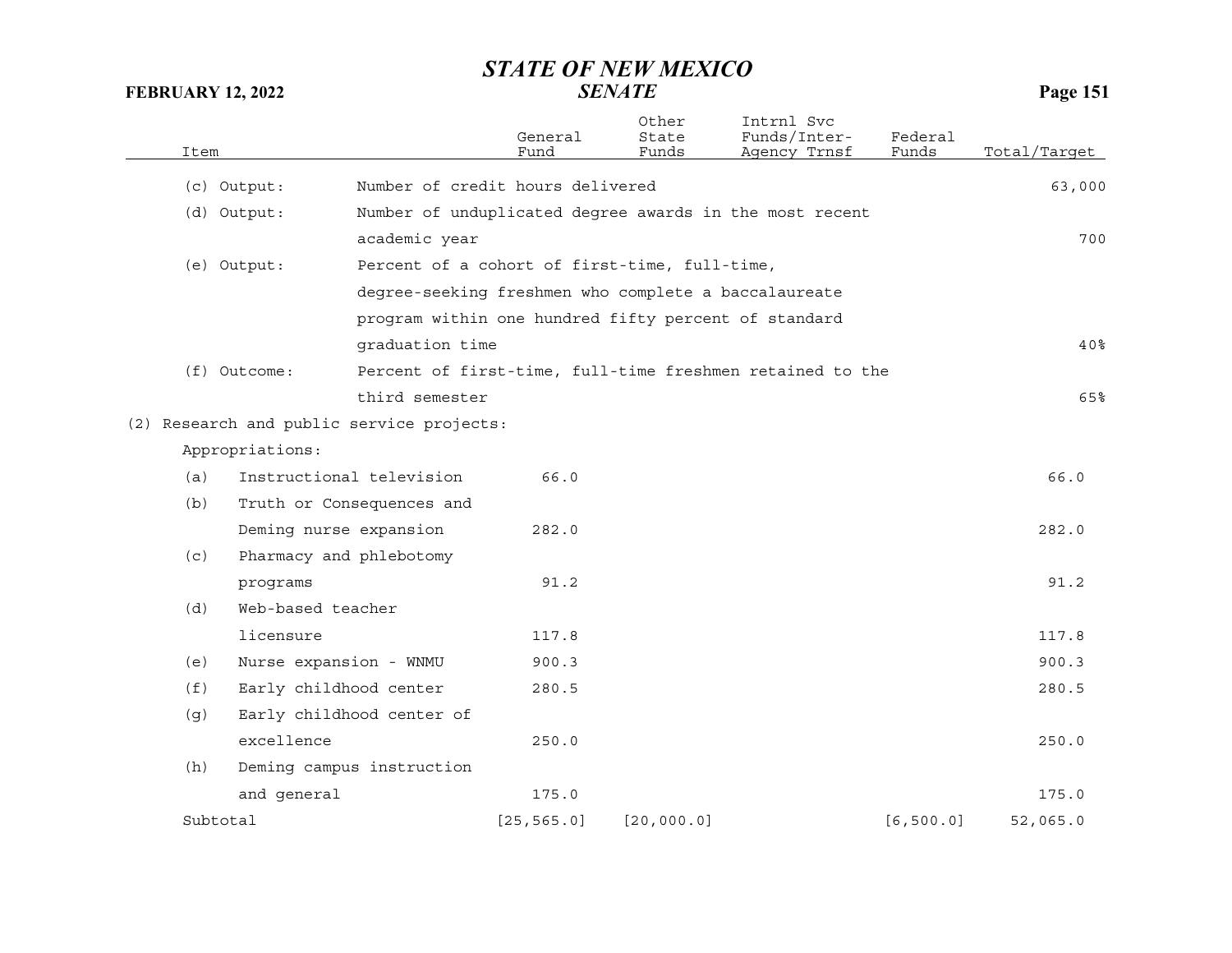|      |         | Other | Intrnl<br>Svc |         |              |
|------|---------|-------|---------------|---------|--------------|
|      | General | State | Funds/Inter-  | Federai |              |
| Item | Fund    | Funds | Agency Trnsf  | Funds   | Total/Target |

EASTERN NEW MEXICO UNIVERSITY:

(1) Main campus:

The purpose of the instruction and general program is to provide education services designed to meet the intellectual, educational and quality of life goals associated with the ability to enter the workforce, compete and advance in the new economy and contribute to social advancement through informed citizenship.

Appropriations:

| (a) | Other                   |                 |                                      | 13,000.0                                                    | 27,000.0 | 40,000.0        |
|-----|-------------------------|-----------------|--------------------------------------|-------------------------------------------------------------|----------|-----------------|
| (b) | Instruction and general |                 |                                      |                                                             |          |                 |
|     | purposes                |                 | 33,696.3                             | 21,500.0                                                    | 2,500.0  | 57,696.3        |
| (c) | Athletics               |                 | 2,356.3                              | 2,700.0                                                     | 15.0     | 5,071.3         |
| (d) | Educational television  |                 | 988.7                                | 1,350.0                                                     | 10.0     | 2,348.7         |
| (e) | Teacher pipeline        |                 |                                      |                                                             |          |                 |
|     | initiatives             |                 | 250.0                                |                                                             |          | 250.0           |
|     | Performance measures:   |                 |                                      |                                                             |          |                 |
|     | $(a)$ Output:           |                 |                                      | Number of students enrolled, by headcount                   |          | 7,300           |
|     | (b) Output:             |                 |                                      | Number of first-time freshmen enrolled who graduated from a |          |                 |
|     |                         |                 | New Mexico high school, by headcount |                                                             |          | 385             |
|     | (c) Output:             |                 | Number of credit hours delivered     |                                                             |          | 110,000         |
|     | (d) Output:             |                 |                                      | Number of unduplicated degree awards in the most recent     |          |                 |
|     |                         | academic year   |                                      |                                                             |          | 1,050           |
|     | (e) Output:             |                 |                                      | Percent of a cohort of first-time, full-time,               |          |                 |
|     |                         |                 |                                      | degree-seeking freshmen who complete a baccalaureate        |          |                 |
|     |                         |                 |                                      | program within one hundred fifty percent of standard        |          |                 |
|     |                         | graduation time |                                      |                                                             |          | 40 <sup>8</sup> |
|     | $(f)$ Outcome:          |                 |                                      | Percent of first-time, full-time freshmen retained to the   |          |                 |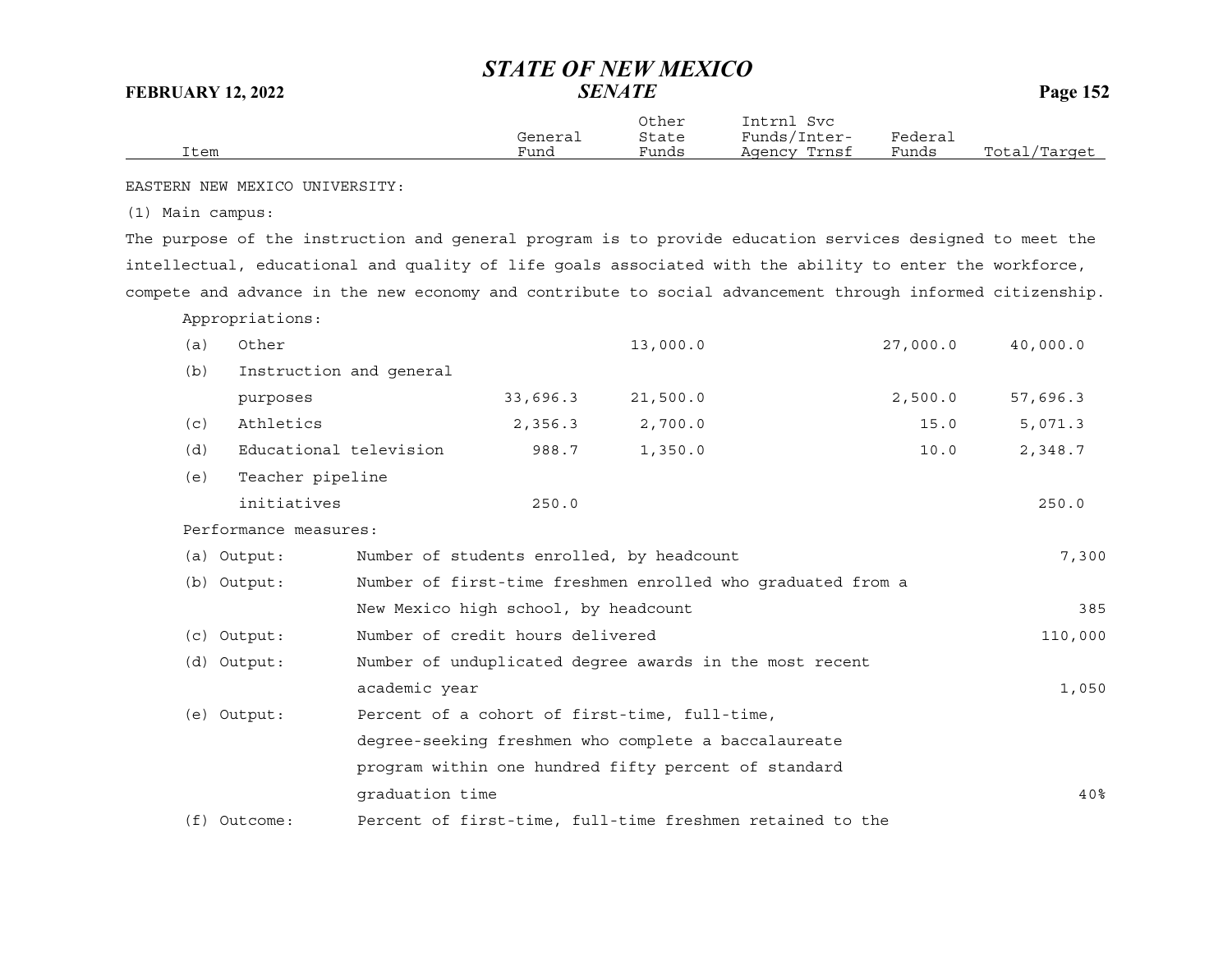| Item                |                         | General<br>Fund                                                                                          | Other<br>State<br>Funds | Intrnl Svc<br>Funds/Inter-<br>Agency Trnsf | Federal<br>Funds | Total/Target |
|---------------------|-------------------------|----------------------------------------------------------------------------------------------------------|-------------------------|--------------------------------------------|------------------|--------------|
|                     |                         | third semester                                                                                           |                         |                                            |                  | 65%          |
| (2) Roswell branch: |                         |                                                                                                          |                         |                                            |                  |              |
|                     |                         | The purpose of the instruction and general program at New Mexico's community colleges is to provide      |                         |                                            |                  |              |
|                     |                         | credit and noncredit postsecondary education and training opportunities to New Mexicans so they have the |                         |                                            |                  |              |
|                     |                         | skills to be competitive in the new economy and are able to participate in lifelong learning activities. |                         |                                            |                  |              |
| Appropriations:     |                         |                                                                                                          |                         |                                            |                  |              |
| (a)                 | Other                   |                                                                                                          | 1,642.6                 |                                            | 4, 414.7         | 6,057.3      |
| (b)                 | Instruction and general |                                                                                                          |                         |                                            |                  |              |
|                     | purposes                | 12,204.0                                                                                                 | 3,240.5                 |                                            | 1,710.0          | 17, 154.5    |
|                     | Performance measures:   |                                                                                                          |                         |                                            |                  |              |
| (a) Output:         |                         | Number of students enrolled, by headcount                                                                |                         |                                            |                  | 2,650        |
| (b) Output:         |                         | Number of first-time freshmen enrolled who graduated from a                                              |                         |                                            |                  |              |
|                     |                         | New Mexico high school, by headcount                                                                     |                         |                                            |                  | 315          |
| $(c)$ Output:       |                         | Number of credit hours delivered                                                                         |                         |                                            |                  | 34,000       |
| (d) Output:         |                         | Number of unduplicated awards conferred in the most recent                                               |                         |                                            |                  |              |
|                     |                         | academic year                                                                                            |                         |                                            |                  | 400          |
| (e) Outcome:        |                         | Percent of a cohort of first-time, full-time,                                                            |                         |                                            |                  |              |
|                     |                         | degree-seeking community college students who complete an                                                |                         |                                            |                  |              |
|                     |                         | academic program within one hundred fifty percent of                                                     |                         |                                            |                  |              |
|                     |                         | standard graduation time                                                                                 |                         |                                            |                  | 35%          |
| $(f)$ Outcome:      |                         | Percent of first-time, full-time freshmen retained to the                                                |                         |                                            |                  |              |
|                     |                         | third semester                                                                                           |                         |                                            |                  | 60%          |

### (3) Ruidoso branch:

The purpose of the instruction and general program at New Mexico's community colleges is to provide credit and noncredit postsecondary education and training opportunities to New Mexicans so they have the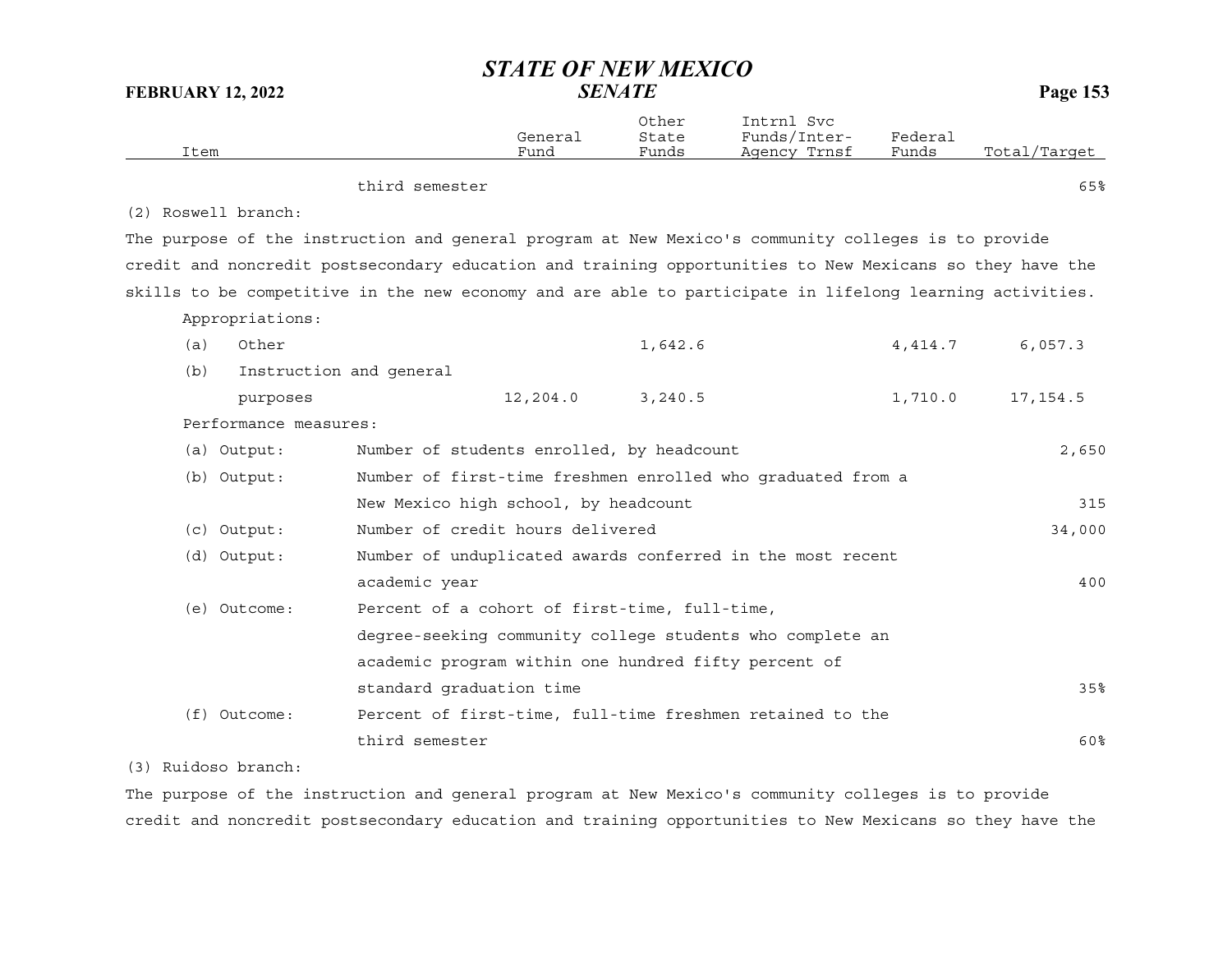| Item           |                          |                                                      | General<br>Fund | Other<br>State<br>Funds | Intrnl Svc<br>Funds/Inter-<br>Agency Trnsf                                                               | Federal<br>Funds | Total/Target |
|----------------|--------------------------|------------------------------------------------------|-----------------|-------------------------|----------------------------------------------------------------------------------------------------------|------------------|--------------|
|                |                          |                                                      |                 |                         |                                                                                                          |                  |              |
|                |                          |                                                      |                 |                         | skills to be competitive in the new economy and are able to participate in lifelong learning activities. |                  |              |
|                | Appropriations:          |                                                      |                 |                         |                                                                                                          |                  |              |
| (a)            | Other                    |                                                      |                 | 300.0                   |                                                                                                          | 2,300.0          | 2,600.0      |
| (b)            | Instruction and general  |                                                      |                 |                         |                                                                                                          |                  |              |
|                | purposes                 |                                                      | 2,137.2         | 2,000.0                 |                                                                                                          | 300.0            | 4,437.2      |
|                | Performance measures:    |                                                      |                 |                         |                                                                                                          |                  |              |
| (a) Output:    |                          | Number of students enrolled, by headcount            |                 |                         |                                                                                                          |                  | 901          |
| (b) Output:    |                          |                                                      |                 |                         | Number of first-time freshmen enrolled who graduated from a                                              |                  |              |
|                |                          | New Mexico high school, by headcount                 |                 |                         |                                                                                                          |                  | 32           |
| (c) Output:    |                          | Number of credit hours delivered                     |                 |                         |                                                                                                          |                  | 8,361        |
| (d) Output:    |                          |                                                      |                 |                         | Number of unduplicated awards conferred in the most recent                                               |                  |              |
|                |                          | academic year                                        |                 |                         |                                                                                                          |                  | 75           |
| (e) Outcome:   |                          | Percent of a cohort of first-time, full-time,        |                 |                         |                                                                                                          |                  |              |
|                |                          |                                                      |                 |                         | degree-seeking community college students who complete an                                                |                  |              |
|                |                          | academic program within one hundred fifty percent of |                 |                         |                                                                                                          |                  |              |
|                |                          | standard graduation time                             |                 |                         |                                                                                                          |                  | 35%          |
| $(f)$ Outcome: |                          |                                                      |                 |                         | Percent of first-time, full-time freshmen retained to the                                                |                  |              |
|                |                          | third semester                                       |                 |                         |                                                                                                          |                  | 60%          |
|                |                          | (4) Research and public service projects:            |                 |                         |                                                                                                          |                  |              |
|                | Appropriations:          |                                                      |                 |                         |                                                                                                          |                  |              |
| (a)            | Blackwater draw site and |                                                      |                 |                         |                                                                                                          |                  |              |
|                | museum                   |                                                      | 85.8            | 40.0                    |                                                                                                          |                  | 125.8        |
| (b)            | Student success programs |                                                      | 380.2           |                         |                                                                                                          |                  | 380.2        |
| (c)            | Nurse expansion - ENMU   |                                                      | 308.3           |                         |                                                                                                          |                  | 308.3        |
| (d)            | At-risk student tutoring |                                                      | 204.8           |                         |                                                                                                          |                  | 204.8        |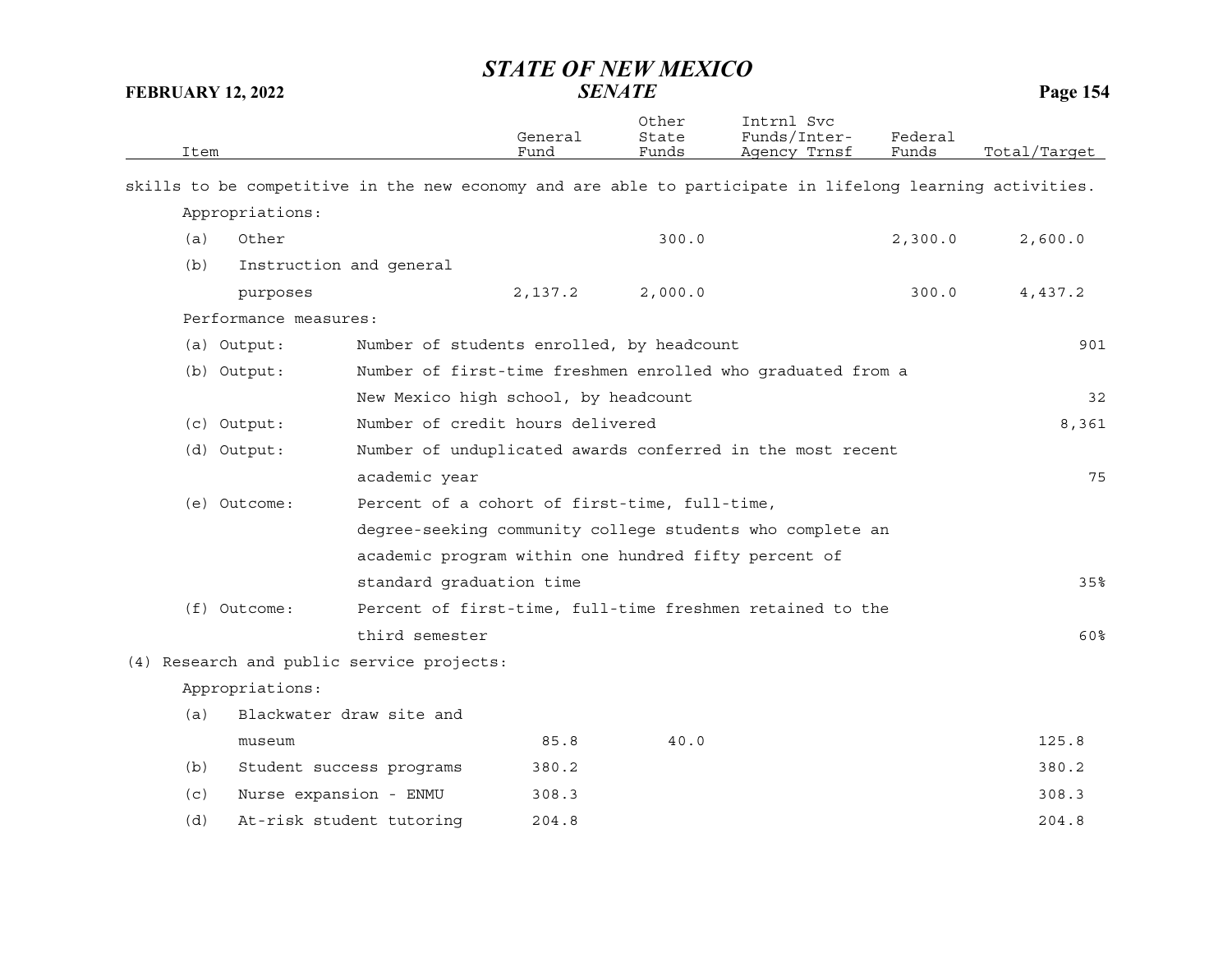| Item     |                           | General<br>Fund | Other<br>State<br>Funds | Intrnl Svc<br>Funds/Inter-<br>Agency Trnsf | Federal<br>Funds | Total/Target |
|----------|---------------------------|-----------------|-------------------------|--------------------------------------------|------------------|--------------|
|          |                           |                 |                         |                                            |                  |              |
| (e)      | Allied health             | 129.8           |                         |                                            |                  | 129.8        |
| (f)      | Roswell branch - nurse    |                 |                         |                                            |                  |              |
|          | expansion                 | 332.2           |                         |                                            |                  | 332.2        |
| (g)      | Roswell branch - airframe |                 |                         |                                            |                  |              |
|          | mechanics                 | 68.5            |                         |                                            |                  | 68.5         |
| (h)      | Roswell branch - special  |                 |                         |                                            |                  |              |
|          | services program          | 108.1           |                         |                                            |                  | 108.1        |
| (i)      | Teacher education         |                 |                         |                                            |                  |              |
|          | preparation program       | 182.4           |                         |                                            |                  | 182.4        |
| (j)      | Greyhound promise         | 91.2            |                         |                                            |                  | 91.2         |
| (k)      | Youth challenge           | 91.2            |                         |                                            |                  | 91.2         |
| (1)      | Nursing program           | 178.6           |                         |                                            |                  | 178.6        |
| Subtotal |                           | [53, 793.6]     | [45, 773.1]             |                                            | [38, 249.7]      | 137,816.4    |

NEW MEXICO INSTITUTE OF MINING AND TECHNOLOGY:

(1) Main campus:

The purpose of the instruction and general program is to provide education services designed to meet the intellectual, educational and quality of life goals associated with the ability to enter the workforce, compete and advance in the new economy and contribute to social advancement through informed citizenship.

Appropriations:

| (a) | Other                   |          | 18,400.0 | 18,000.0 | 36,400.0 |
|-----|-------------------------|----------|----------|----------|----------|
| (b) | Instruction and general |          |          |          |          |
|     | purposes                | 29,973.6 | 23,000.0 |          | 52,973.6 |
| (c) | Teacher pipeline        |          |          |          |          |
|     | initiatives             | 50.0     |          |          | 50.0     |
|     |                         |          |          |          |          |

Performance measures: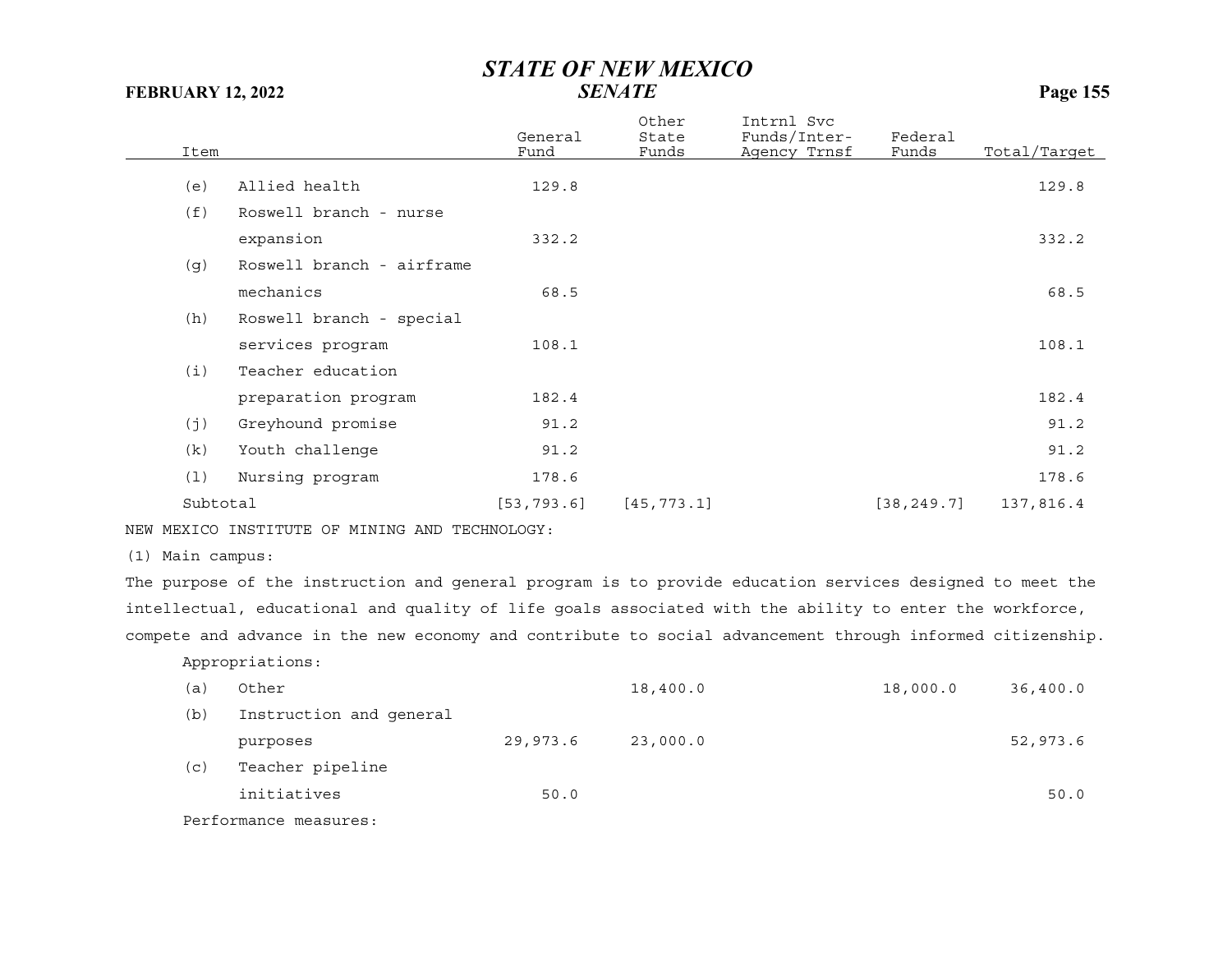| Item                       |                                                                                                           | General<br>Fund                                      | Other<br>State<br>Funds | Intrnl Svc<br>Funds/Inter-<br>Agency Trnsf                  | Federal<br>Funds | Total/Target |
|----------------------------|-----------------------------------------------------------------------------------------------------------|------------------------------------------------------|-------------------------|-------------------------------------------------------------|------------------|--------------|
| (a) Output:                |                                                                                                           | Number of students enrolled, by headcount            |                         |                                                             |                  | 1,900        |
| (b) Output:                |                                                                                                           |                                                      |                         | Number of first-time freshmen enrolled who graduated from a |                  |              |
|                            |                                                                                                           | New Mexico high school, by headcount                 |                         |                                                             |                  | 300          |
| $(c)$ Output:              |                                                                                                           | Number of credit hours delivered                     |                         |                                                             |                  | 46,500       |
| (d) Output:                |                                                                                                           |                                                      |                         | Number of unduplicated awards conferred in the most recent  |                  |              |
|                            | academic year                                                                                             |                                                      |                         |                                                             |                  | 370          |
| (e) Output:                |                                                                                                           | Percent of a cohort of first-time, full-time,        |                         |                                                             |                  |              |
|                            |                                                                                                           | degree-seeking freshmen who complete a baccalaureate |                         |                                                             |                  |              |
|                            |                                                                                                           | program within one hundred fifty percent of standard |                         |                                                             |                  |              |
|                            | graduation time                                                                                           |                                                      |                         |                                                             |                  | 60%          |
| (f) Outcome:               |                                                                                                           |                                                      |                         | Percent of first-time, full-time freshmen retained to the   |                  |              |
|                            | third semester                                                                                            |                                                      |                         |                                                             |                  | 83%          |
| (2) Bureau of mine safety: |                                                                                                           |                                                      |                         |                                                             |                  |              |
| Appropriations:            |                                                                                                           |                                                      |                         |                                                             |                  |              |
| (a)                        | Bureau of mine safety                                                                                     | 303.9                                                |                         |                                                             | 300.0            | 603.9        |
|                            | (3) Bureau of geology and mineral resources:                                                              |                                                      |                         |                                                             |                  |              |
| Appropriations:            |                                                                                                           |                                                      |                         |                                                             |                  |              |
| (a)                        | Bureau of geology and                                                                                     |                                                      |                         |                                                             |                  |              |
|                            | mineral resources                                                                                         | 4,280.1                                              | 1,035.0                 |                                                             | 1,300.0          | 6,615.1      |
|                            | The general fund appropriation to the bureau of geology and mineral resources program of the New Mexico   |                                                      |                         |                                                             |                  |              |
|                            | institute of mining and technology includes one hundred thousand dollars (\$100,000) from federal Mineral |                                                      |                         |                                                             |                  |              |
| Leasing Act receipts.      |                                                                                                           |                                                      |                         |                                                             |                  |              |

(4) Petroleum recovery research center:

Appropriations:

(a) Petroleum recovery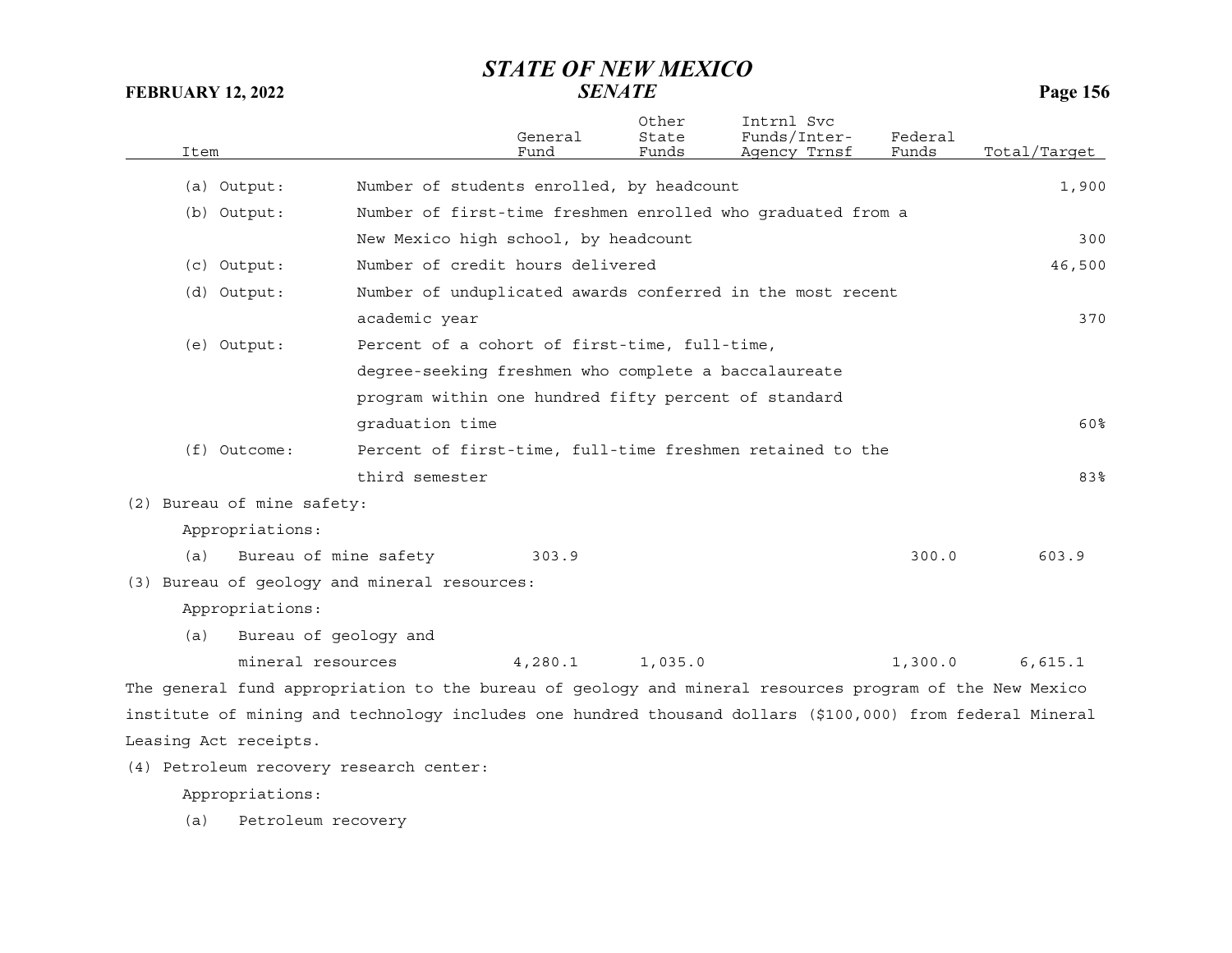|          | Item |                                           | General<br>Fund | Other<br>State<br>Funds | Intrnl Svc<br>Funds/Inter-<br>Agency Trnsf | Federal<br>Funds | Total/Target |
|----------|------|-------------------------------------------|-----------------|-------------------------|--------------------------------------------|------------------|--------------|
|          |      |                                           |                 |                         |                                            |                  |              |
|          |      | research center                           | 1,759.0         | 636.0                   |                                            | 7,400.0          | 9,795.0      |
|          |      | (5) Geophysical research center:          |                 |                         |                                            |                  |              |
|          |      | Appropriations:                           |                 |                         |                                            |                  |              |
|          | (a)  | Geophysical research                      |                 |                         |                                            |                  |              |
|          |      | center                                    | 1,035.3         | 1,100.0                 |                                            | 1,900.0          | 4,035.3      |
|          |      | (6) Research and public service projects: |                 |                         |                                            |                  |              |
|          |      | Appropriations:                           |                 |                         |                                            |                  |              |
|          | (a)  | Energetic materials                       |                 |                         |                                            |                  |              |
|          |      | research center                           | 826.7           | 5,600.0                 |                                            | 28,500.0         | 34,926.7     |
|          | (b)  | Science and engineering                   |                 |                         |                                            |                  |              |
|          |      | fair                                      | 190.8           |                         |                                            |                  | 190.8        |
|          | (c)  | Institute for complex                     |                 |                         |                                            |                  |              |
|          |      | additive systems analysis                 | 1,121.7         | 2,000.0                 |                                            | 4,450.0          | 7,571.7      |
|          | (d)  | Cave and karst research                   | 336.2           | 62.0                    |                                            | 584.0            | 982.2        |
|          | (e)  | Homeland security center                  | 488.7           |                         |                                            | 3,300.0          | 3,788.7      |
|          | (f)  | Cybersecurity center of                   |                 |                         |                                            |                  |              |
|          |      | excellence                                | 366.4           | 260.0                   |                                            | 350.0            | 976.4        |
|          | (g)  | Rural economic                            |                 |                         |                                            |                  |              |
|          |      | development                               | 32.8            |                         |                                            |                  | 32.8         |
|          | (h)  | Chemical engineering                      |                 |                         |                                            |                  |              |
|          |      | student assistanceships                   | 79.3            |                         |                                            |                  | 79.3         |
|          | (i)  | New Mexico mathematics,                   |                 |                         |                                            |                  |              |
|          |      | engineering and science                   |                 |                         |                                            |                  |              |
|          |      | achievement                               | 1,052.2         |                         |                                            |                  | 1,052.2      |
| Subtotal |      | [41, 896.7]                               | [52, 093.0]     |                         | [66, 084.0]                                | 160,073.7        |              |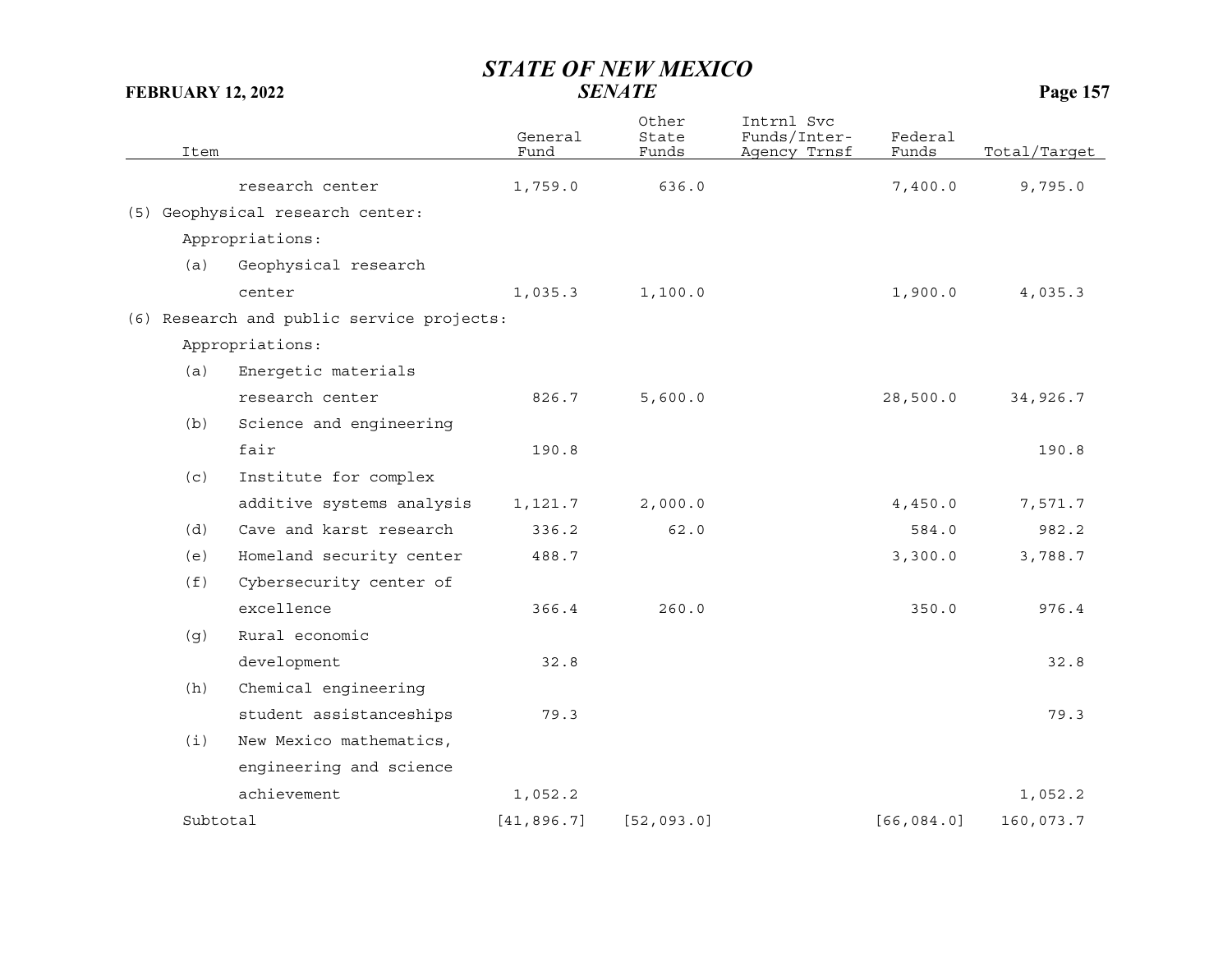|      | General | Other<br>State | Intrnl<br>Svc<br>Funds/Inter- | Federal |              |
|------|---------|----------------|-------------------------------|---------|--------------|
| Item | Fund    | Funds          | Agency Trnsf                  | Funds   | Total/Tarqet |

NORTHERN NEW MEXICO COLLEGE:

(1) Main campus:

The purpose of the instruction and general program is to provide education services designed to meet the intellectual, educational and quality of life goals associated with the ability to enter the workforce, compete and advance in the new economy and contribute to social advancement through informed citizenship.

Appropriations:

| (a) | Other                                                                      |                                                           | 5,300.0 | 5,800.0 | 11,100.0  |  |  |
|-----|----------------------------------------------------------------------------|-----------------------------------------------------------|---------|---------|-----------|--|--|
| (b) | Instruction and general                                                    |                                                           |         |         |           |  |  |
|     | purposes                                                                   | 10,612.5                                                  | 6,800.0 | 5,700.0 | 23, 112.5 |  |  |
| (c) | Athletics                                                                  | 524.2                                                     | 200.0   |         | 724.2     |  |  |
| (d) | Teacher pipeline                                                           |                                                           |         |         |           |  |  |
|     | initiatives                                                                | 250.0                                                     |         |         | 250.0     |  |  |
|     | Performance measures:                                                      |                                                           |         |         |           |  |  |
|     | (a) Output:                                                                | Number of students enrolled, by headcount                 |         |         | 1,510     |  |  |
|     | Number of first-time freshmen enrolled who graduated from a<br>(b) Output: |                                                           |         |         |           |  |  |
|     |                                                                            | New Mexico high school, by headcount                      |         |         |           |  |  |
|     | $(c)$ Output:                                                              | Number of credit hours delivered                          | 23,700  |         |           |  |  |
|     | (d) Output:                                                                | Number of unduplicated degree awards in the most recent   |         |         |           |  |  |
|     |                                                                            | academic year                                             |         |         | 80        |  |  |
|     | (e) Output:                                                                | Percent of a cohort of first-time, full-time,             |         |         |           |  |  |
|     |                                                                            | degree-seeking freshmen who complete a baccalaureate      |         |         |           |  |  |
|     |                                                                            | program within one hundred fifty percent of standard      |         |         |           |  |  |
|     |                                                                            | graduation time                                           |         |         | 40%       |  |  |
| (f) | Outcome:                                                                   | Percent of first-time, full-time freshmen retained to the |         |         |           |  |  |
|     |                                                                            | third semester                                            |         |         | 65%       |  |  |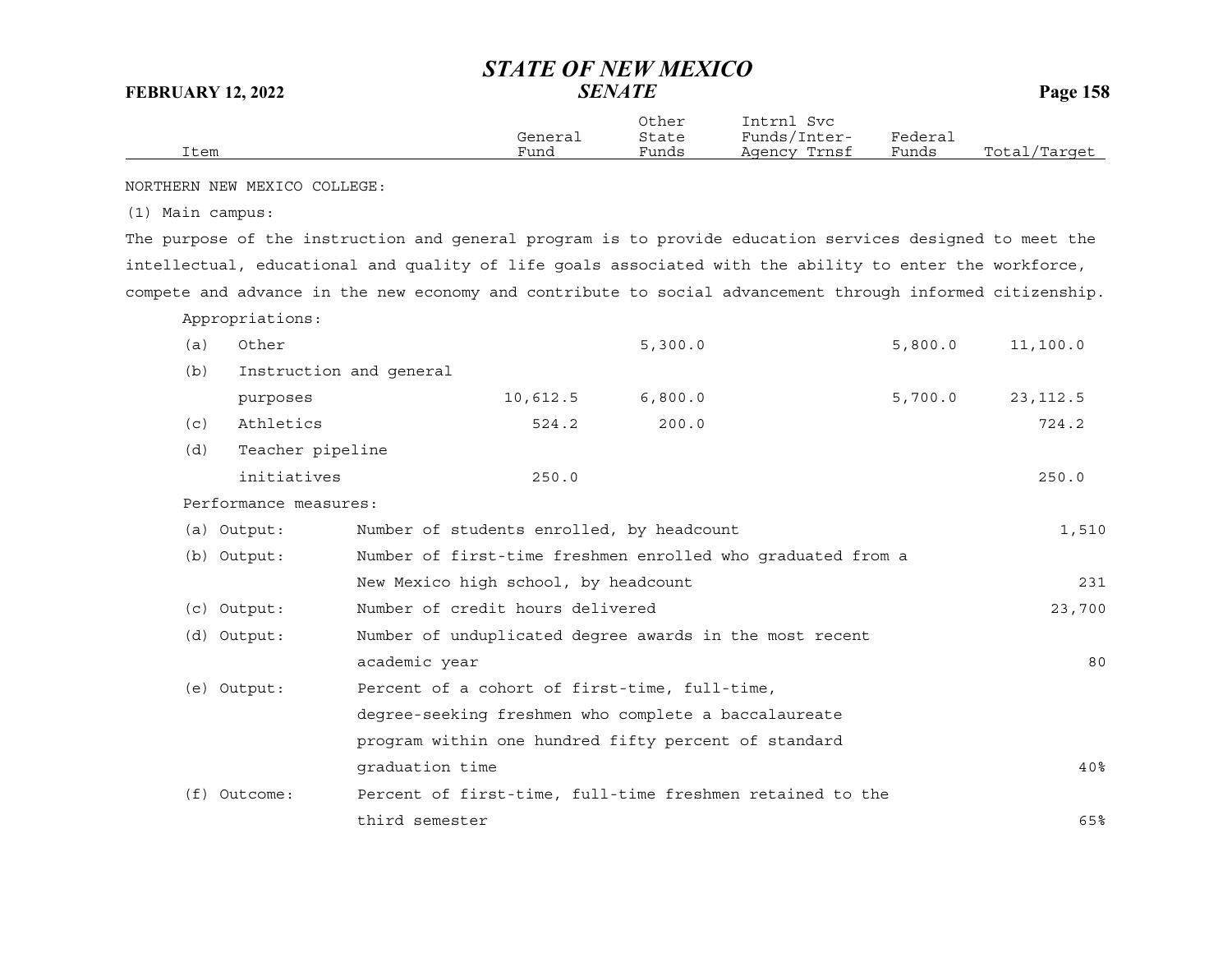| Item |                                       | General<br>Fund | Other<br>State<br>Funds | Intrnl Svc<br>Funds/Inter-<br>Agency Trnsf | Federal<br>Funds | Total/Target |
|------|---------------------------------------|-----------------|-------------------------|--------------------------------------------|------------------|--------------|
| (2)  | Research and public service projects: |                 |                         |                                            |                  |              |
|      | Appropriations:                       |                 |                         |                                            |                  |              |
| (a)  | Nurse expansion - NNMU                | 376.0           |                         |                                            |                  | 376.0        |
| (b)  | Science, technology,                  |                 |                         |                                            |                  |              |
|      | engineering, arts and                 |                 |                         |                                            |                  |              |
|      | math initiative - NNMU                | 125.2           |                         |                                            |                  | 125.2        |
| (c)  | Veterans center - NNMU                | 116.8           |                         |                                            |                  | 116.8        |
| (d)  | Academic program                      |                 |                         |                                            |                  |              |
|      | evaluation                            | 45.6            |                         |                                            |                  | 45.6         |
| (e)  | Native American student               |                 |                         |                                            |                  |              |
|      | center                                | 150.0           |                         |                                            |                  | 150.0        |
|      | Subtotal                              | [12, 200.3]     | [12, 300.0]             |                                            | [11, 500.0]      | 36,000.3     |
|      |                                       |                 |                         |                                            |                  |              |

SANTA FE COMMUNITY COLLEGE:

(1) Main campus:

The purpose of the instruction and general program at New Mexico's community colleges is to provide credit and noncredit postsecondary education and training opportunities to New Mexicans so they have the skills to be competitive in the new economy and are able to participate in lifelong learning activities.

Appropriations:

| (a) | Other                                                                      |                                           |          | 1,374.0  |  | 15,477.0 | 16,851.0 |  |  |
|-----|----------------------------------------------------------------------------|-------------------------------------------|----------|----------|--|----------|----------|--|--|
| (b) | Instruction and general                                                    |                                           |          |          |  |          |          |  |  |
|     | purposes                                                                   |                                           | 11,068.6 | 26,473.0 |  | 3,300.0  | 40,841.6 |  |  |
|     | Performance measures:                                                      |                                           |          |          |  |          |          |  |  |
|     | (a) Output:                                                                | Number of students enrolled, by headcount |          |          |  |          | 5,900    |  |  |
|     | Number of first-time freshmen enrolled who graduated from a<br>(b) Output: |                                           |          |          |  |          |          |  |  |
|     | New Mexico high school, by headcount                                       |                                           |          |          |  | 186      |          |  |  |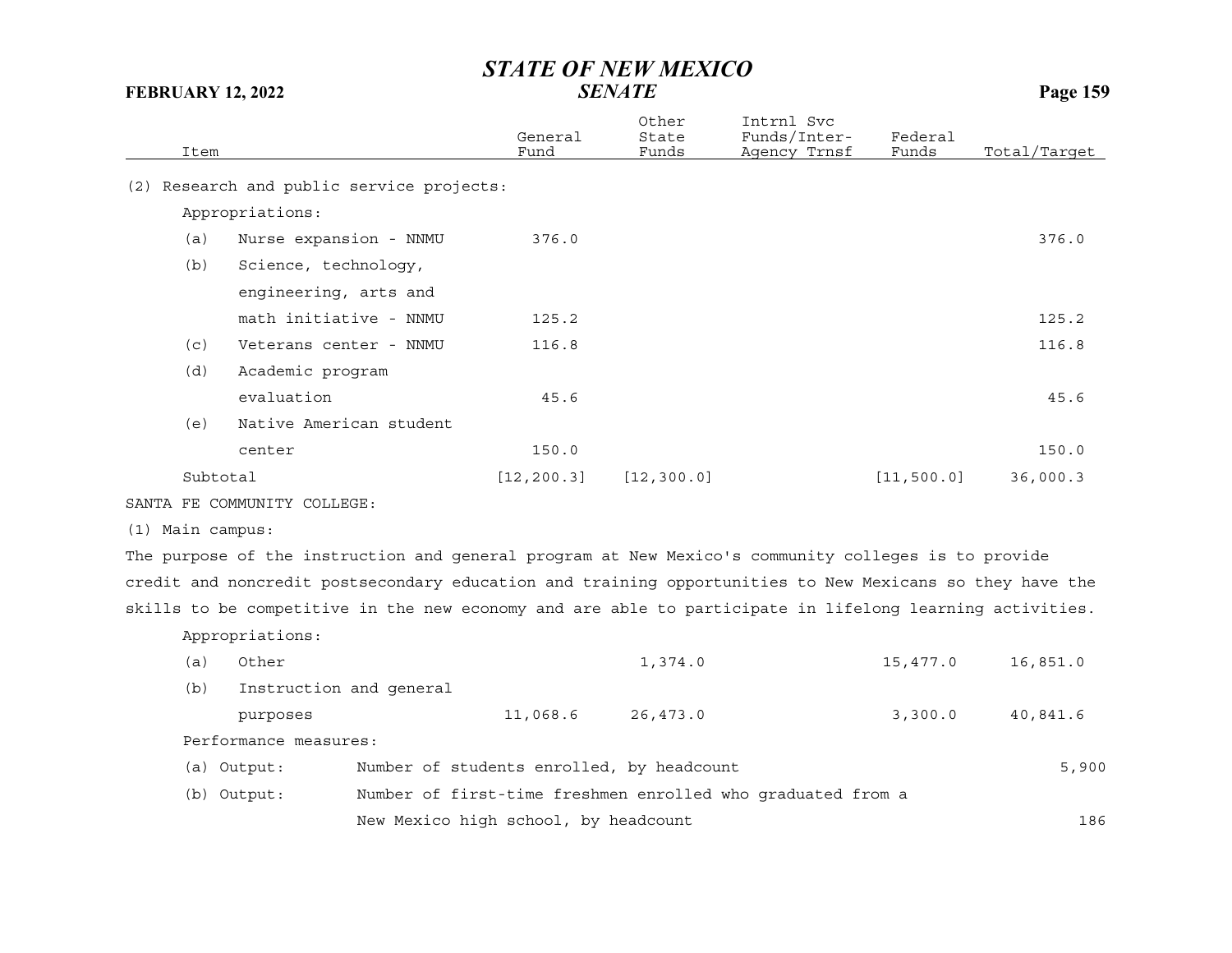| Item             |                                       |                                                                 | General<br>Fund                  | Other<br>State<br>Funds | Intrnl Svc<br>Funds/Inter-<br>Agency Trnsf                                                             | Federal<br>Funds | Total/Tarqet |
|------------------|---------------------------------------|-----------------------------------------------------------------|----------------------------------|-------------------------|--------------------------------------------------------------------------------------------------------|------------------|--------------|
|                  | (c) Output:                           |                                                                 | Number of credit hours delivered |                         |                                                                                                        |                  | 53,400       |
|                  | (d) Output:                           |                                                                 |                                  |                         | Number of unduplicated awards conferred in the most recent                                             |                  |              |
|                  |                                       | academic year                                                   |                                  |                         |                                                                                                        |                  | 535          |
|                  | (e) Outcome:                          |                                                                 |                                  |                         | Percent of a cohort of first-time, full-time, degree- or                                               |                  |              |
|                  |                                       |                                                                 |                                  |                         | certificate-seeking community college students who complete                                            |                  |              |
|                  |                                       |                                                                 |                                  |                         | an academic program within one hundred fifty percent of                                                |                  |              |
|                  |                                       | standard graduation time                                        |                                  |                         |                                                                                                        |                  | 35%          |
|                  | $(f)$ Outcome:                        |                                                                 |                                  |                         | Percent of first-time, full-time freshmen retained to the                                              |                  |              |
|                  |                                       | third semester                                                  |                                  |                         |                                                                                                        |                  | 60%          |
|                  |                                       | (2) Research and public service projects:                       |                                  |                         |                                                                                                        |                  |              |
|                  | Appropriations:                       |                                                                 |                                  |                         |                                                                                                        |                  |              |
| (a)              |                                       | First born, home visiting                                       |                                  |                         |                                                                                                        |                  |              |
|                  |                                       | and technical assistance                                        | 235.0                            |                         |                                                                                                        |                  | 235.0        |
| (b)              |                                       | Teacher education expansion                                     | 136.8                            |                         |                                                                                                        |                  | 136.8        |
| (c)              | Small business                        |                                                                 |                                  |                         |                                                                                                        |                  |              |
|                  | development centers                   |                                                                 | 3,953.1                          |                         |                                                                                                        | 1,646.0          | 5,599.1      |
| (d)              | Nurse expansion - SFCC                |                                                                 | 439.4                            |                         |                                                                                                        |                  | 439.4        |
| (e)              | EMS mental health                     |                                                                 |                                  |                         |                                                                                                        |                  |              |
|                  | resiliency pilot                      |                                                                 | 91.2                             |                         |                                                                                                        |                  | 91.2         |
|                  |                                       |                                                                 |                                  |                         | The general fund appropriation to the small business development centers includes one hundred thousand |                  |              |
|                  |                                       | dollars (\$100,000) for the international business accelerator. |                                  |                         |                                                                                                        |                  |              |
|                  | Subtotal                              |                                                                 | [15, 924.1]                      | [27, 847.0]             |                                                                                                        | [20, 423.0]      | 64, 194. 1   |
|                  | CENTRAL NEW MEXICO COMMUNITY COLLEGE: |                                                                 |                                  |                         |                                                                                                        |                  |              |
|                  |                                       |                                                                 |                                  |                         |                                                                                                        |                  |              |
| (1) Main campus: |                                       |                                                                 |                                  |                         |                                                                                                        |                  |              |

The purpose of the instruction and general program at New Mexico's community colleges is to provide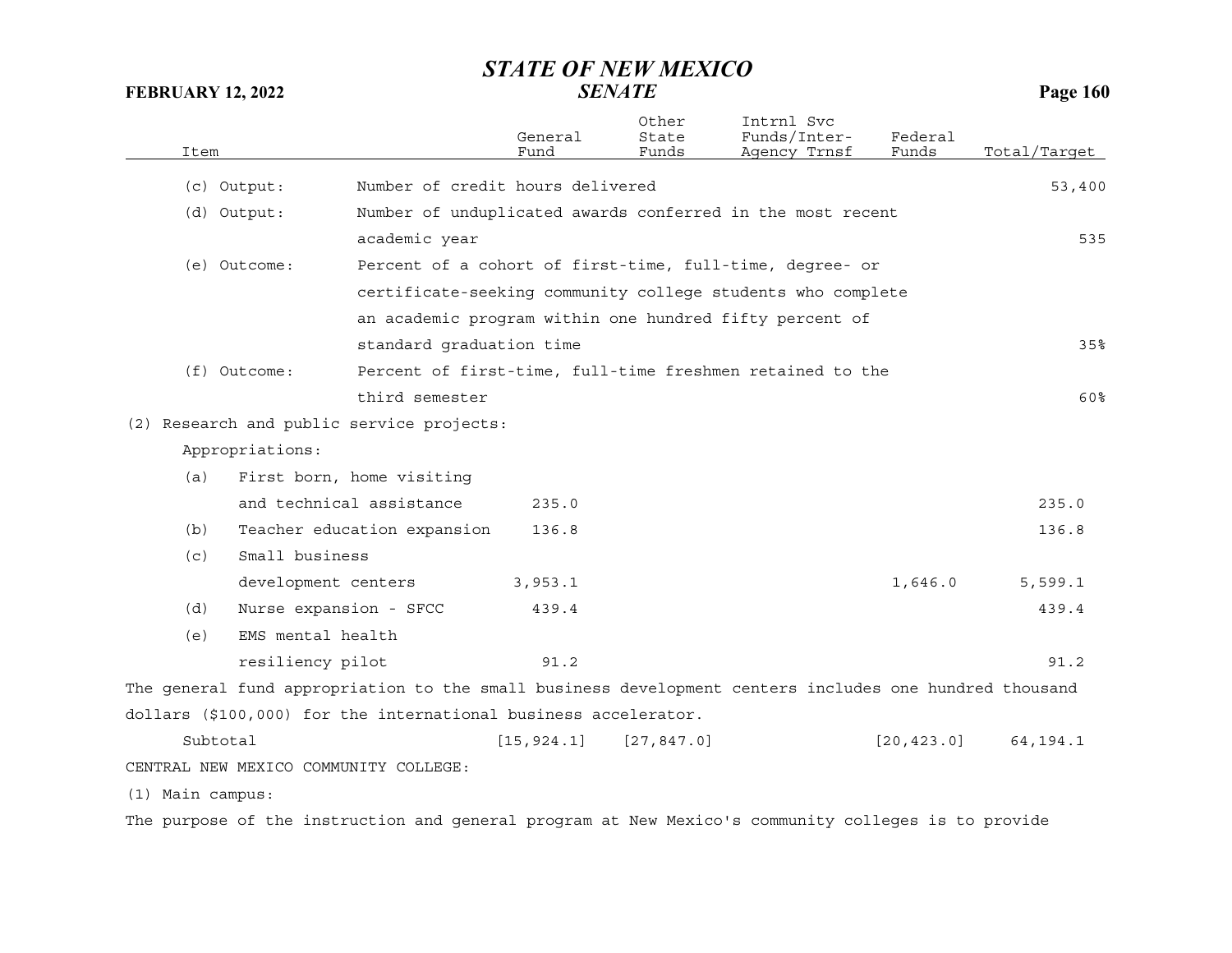|                                                                                                          |                                                             | General     | Other<br>State | Intrnl Svc<br>Funds/Inter- | Federal     |              |  |
|----------------------------------------------------------------------------------------------------------|-------------------------------------------------------------|-------------|----------------|----------------------------|-------------|--------------|--|
| Item                                                                                                     |                                                             | Fund        | Funds          | Agency Trnsf               | Funds       | Total/Target |  |
| credit and noncredit postsecondary education and training opportunities to New Mexicans so they have the |                                                             |             |                |                            |             |              |  |
| skills to be competitive in the new economy and are able to participate in lifelong learning activities. |                                                             |             |                |                            |             |              |  |
| Appropriations:                                                                                          |                                                             |             |                |                            |             |              |  |
| Other<br>(a)                                                                                             |                                                             |             | 6,500.0        |                            | 22,900.0    | 29,400.0     |  |
| (b)                                                                                                      | Instruction and general                                     |             |                |                            |             |              |  |
| purposes                                                                                                 |                                                             | 64,090.3    | 94,000.0       |                            | 3,900.0     | 161,990.3    |  |
| Performance measures:                                                                                    |                                                             |             |                |                            |             |              |  |
| (a) Output:                                                                                              | Number of students enrolled, by headcount                   |             |                |                            |             | 32,500       |  |
| Number of first-time freshmen enrolled who graduated from a<br>(b) Output:                               |                                                             |             |                |                            |             |              |  |
| New Mexico high school, by headcount                                                                     |                                                             |             |                |                            |             |              |  |
| (c) Output:                                                                                              | Number of credit hours delivered                            |             |                |                            |             |              |  |
| Number of unduplicated awards conferred in the most recent<br>(d) Output:                                |                                                             |             |                |                            |             |              |  |
|                                                                                                          | academic year                                               |             |                |                            |             | 8,000        |  |
| (e) Outcome:                                                                                             | Percent of a cohort of first-time, full-time, degree- or    |             |                |                            |             |              |  |
|                                                                                                          | certificate-seeking community college students who complete |             |                |                            |             |              |  |
|                                                                                                          | an academic program within one hundred fifty percent of     |             |                |                            |             |              |  |
|                                                                                                          | standard graduation time                                    |             |                |                            |             | 35%          |  |
| (f) Outcome:                                                                                             | Percent of first-time, full-time freshmen retained to the   |             |                |                            |             |              |  |
|                                                                                                          | third semester                                              |             |                |                            |             | 60%          |  |
| (2) Research and public service projects:                                                                |                                                             |             |                |                            |             |              |  |
| Appropriations:                                                                                          |                                                             |             |                |                            |             |              |  |
| (a)<br>Nurse expansion - CNM                                                                             |                                                             | 268.8       |                |                            |             | 268.8        |  |
| Subtotal                                                                                                 |                                                             | [64, 359.1] | [100, 500.0]   |                            | [26, 800.0] | 191,659.1    |  |
| LUNA COMMUNITY COLLEGE:                                                                                  |                                                             |             |                |                            |             |              |  |
| (1) Main campus:                                                                                         |                                                             |             |                |                            |             |              |  |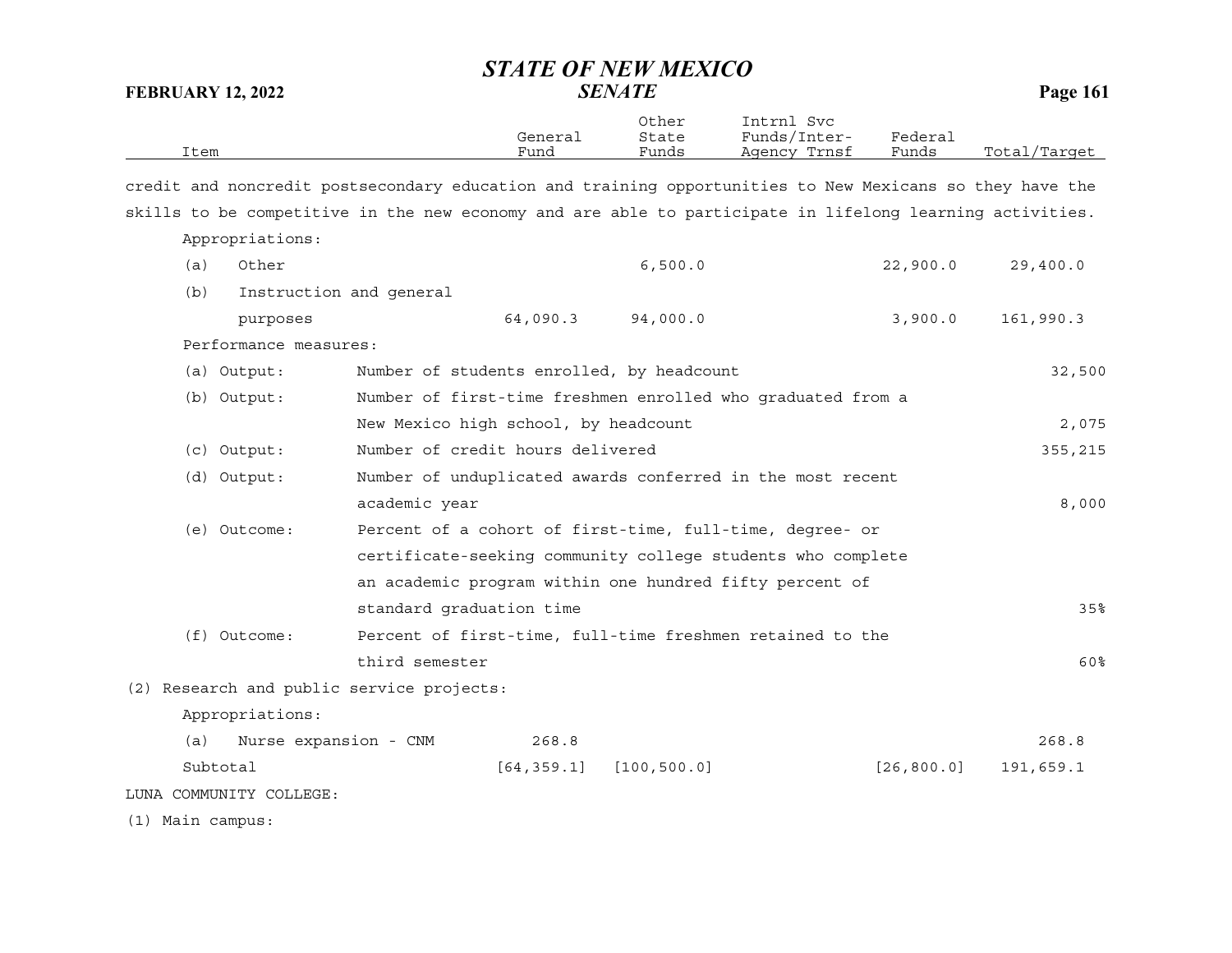| Item |                       |                                                                                                          | General<br>Fund                                             | Other<br>State<br>Funds | Intrnl Svc<br>Funds/Inter-<br>Agency Trnsf                  | Federal<br>Funds | Total/Target |  |
|------|-----------------------|----------------------------------------------------------------------------------------------------------|-------------------------------------------------------------|-------------------------|-------------------------------------------------------------|------------------|--------------|--|
|      |                       | The purpose of the instruction and general program at New Mexico's community colleges is to provide      |                                                             |                         |                                                             |                  |              |  |
|      |                       | credit and noncredit postsecondary education and training opportunities to New Mexicans so they have the |                                                             |                         |                                                             |                  |              |  |
|      |                       | skills to be competitive in the new economy and are able to participate in lifelong learning activities. |                                                             |                         |                                                             |                  |              |  |
|      | Appropriations:       |                                                                                                          |                                                             |                         |                                                             |                  |              |  |
| (a)  | Other                 |                                                                                                          |                                                             | 1,808.3                 |                                                             | 58.3             | 1,866.6      |  |
| (b)  |                       | Instruction and general                                                                                  |                                                             |                         |                                                             |                  |              |  |
|      | purposes              |                                                                                                          | 7,002.1                                                     | 87.1                    |                                                             | 182.1            | 7,271.3      |  |
| (c)  | Athletics             |                                                                                                          | 458.0                                                       |                         |                                                             |                  | 458.0        |  |
|      | Performance measures: |                                                                                                          |                                                             |                         |                                                             |                  |              |  |
|      | (a) Output:           | Number of students enrolled, by headcount                                                                |                                                             |                         |                                                             |                  | 1,536        |  |
|      | (b) Output:           |                                                                                                          | Number of first-time freshmen enrolled who graduated from a |                         |                                                             |                  |              |  |
|      |                       | New Mexico high school, by headcount                                                                     |                                                             |                         |                                                             |                  | 120          |  |
|      | (c) Output:           | Number of credit hours delivered                                                                         |                                                             |                         |                                                             |                  | 13,800       |  |
|      | (d) Output:           |                                                                                                          |                                                             |                         | Number of unduplicated awards conferred in the most recent  |                  |              |  |
|      |                       | academic year                                                                                            |                                                             |                         |                                                             |                  | 154          |  |
|      | (e) Outcome:          |                                                                                                          |                                                             |                         | Percent of a cohort of first-time, full-time, degree- or    |                  |              |  |
|      |                       |                                                                                                          |                                                             |                         | certificate-seeking community college students who complete |                  |              |  |
|      |                       |                                                                                                          |                                                             |                         | an academic program within one hundred fifty percent of     |                  |              |  |
|      |                       | standard graduation time                                                                                 |                                                             |                         |                                                             |                  | 35%          |  |
|      | (f) Outcome:          |                                                                                                          |                                                             |                         | Percent of first-time, full-time freshmen retained to the   |                  |              |  |
|      |                       | third semester                                                                                           |                                                             |                         |                                                             |                  | 60%          |  |
|      |                       | (2) Research and public service projects:                                                                |                                                             |                         |                                                             |                  |              |  |
|      | Appropriations:       |                                                                                                          |                                                             |                         |                                                             |                  |              |  |
| (a)  |                       | Nurse expansion - Luna Tech                                                                              | 251.0                                                       |                         |                                                             |                  | 251.0        |  |
| (b)  | Student retention and |                                                                                                          |                                                             |                         |                                                             |                  |              |  |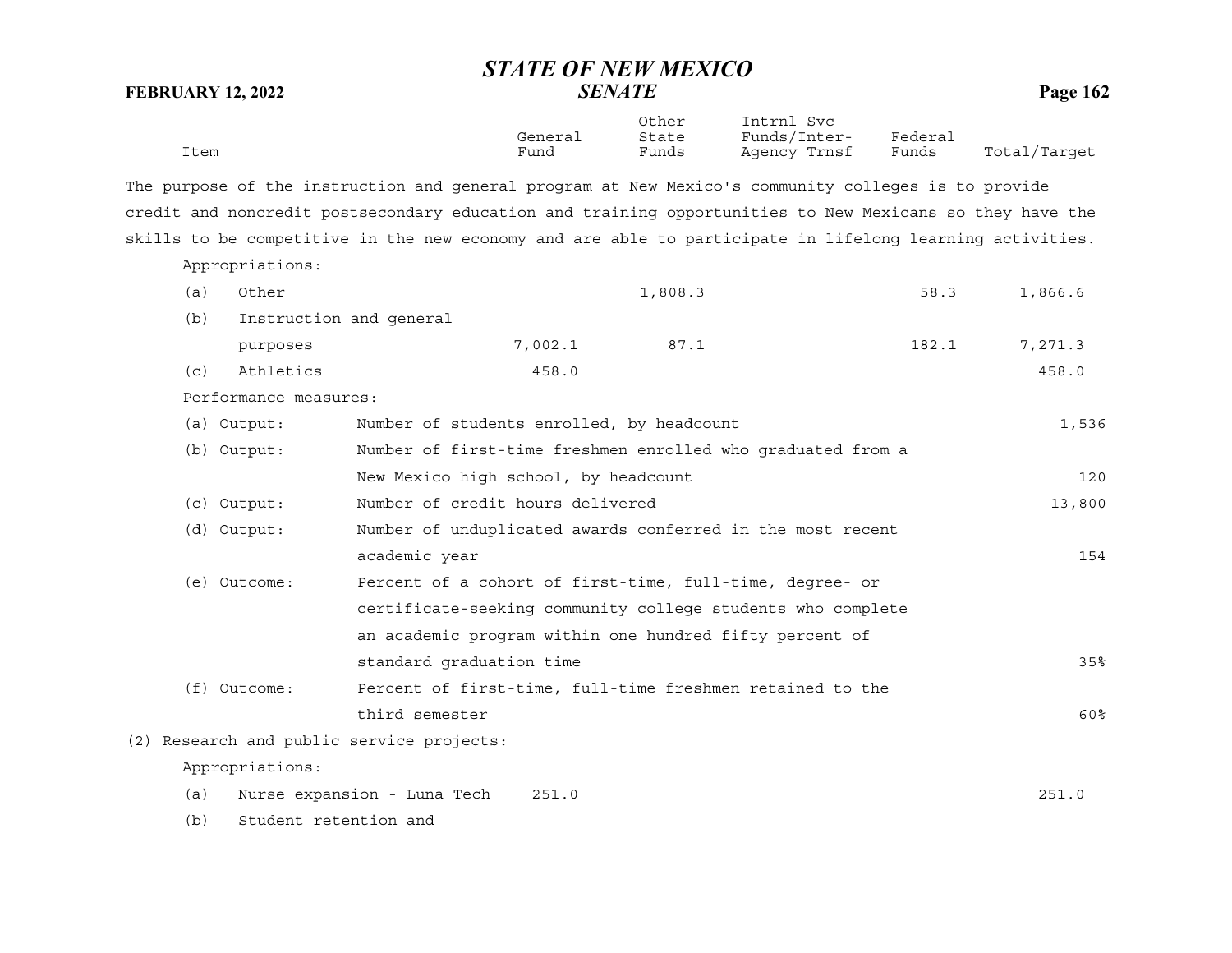| Item             |                              |                                           | General<br>Fund | Other<br>State<br>Funds | Intrnl Svc<br>Funds/Inter-<br>Agency Trnsf                                                               | Federal<br>Funds | Total/Target |
|------------------|------------------------------|-------------------------------------------|-----------------|-------------------------|----------------------------------------------------------------------------------------------------------|------------------|--------------|
|                  | completion                   |                                           | 483.8           |                         |                                                                                                          |                  | 483.8        |
| (c)              | Rough rider student          |                                           |                 |                         |                                                                                                          |                  |              |
|                  | support services             |                                           | 150.0           |                         |                                                                                                          |                  | 150.0        |
| Subtotal         |                              |                                           | [8, 344.9]      | [1, 895.4]              |                                                                                                          | [240.4]          | 10,480.7     |
|                  | MESALANDS COMMUNITY COLLEGE: |                                           |                 |                         |                                                                                                          |                  |              |
| (1) Main campus: |                              |                                           |                 |                         |                                                                                                          |                  |              |
|                  |                              |                                           |                 |                         | The purpose of the instruction and general program at New Mexico's community colleges is to provide      |                  |              |
|                  |                              |                                           |                 |                         | credit and noncredit postsecondary education and training opportunities to New Mexicans so they have the |                  |              |
|                  |                              |                                           |                 |                         | skills to be competitive in the new economy and are able to participate in lifelong learning activities. |                  |              |
|                  | Appropriations:              |                                           |                 |                         |                                                                                                          |                  |              |
| (a)              | Other                        |                                           |                 | 242.2                   |                                                                                                          | 842.9            | 1,085.1      |
| (b)              |                              | Instruction and general                   |                 |                         |                                                                                                          |                  |              |
|                  | purposes                     |                                           | 4,298.1         | 116.4                   |                                                                                                          | 87.9             | 4,502.4      |
| (c)              | Athletics                    |                                           | 209.9           |                         |                                                                                                          |                  | 209.9        |
|                  | Performance measures:        |                                           |                 |                         |                                                                                                          |                  |              |
|                  | $(a)$ Output:                | Number of students enrolled, by headcount |                 |                         |                                                                                                          |                  | 1,100        |
|                  | (b) Output:                  |                                           |                 |                         | Number of first-time freshmen enrolled who graduated from a                                              |                  |              |
|                  |                              | New Mexico high school, by headcount      |                 |                         |                                                                                                          |                  | 93           |
|                  | $(c)$ Output:                | Number of credit hours delivered          |                 |                         |                                                                                                          |                  | 10,800       |
|                  | (d) Output:                  |                                           |                 |                         | Number of unduplicated awards conferred in the most recent                                               |                  |              |
|                  |                              | academic year                             |                 |                         |                                                                                                          |                  | 250          |
|                  | (e) Outcome:                 |                                           |                 |                         | Percent of a cohort of first-time, full-time, degree- or                                                 |                  |              |
|                  |                              |                                           |                 |                         | certificate-seeking community college students who complete                                              |                  |              |
|                  |                              |                                           |                 |                         | an academic program within one hundred fifty percent of                                                  |                  |              |
|                  |                              | standard graduation time                  |                 |                         |                                                                                                          |                  | 35%          |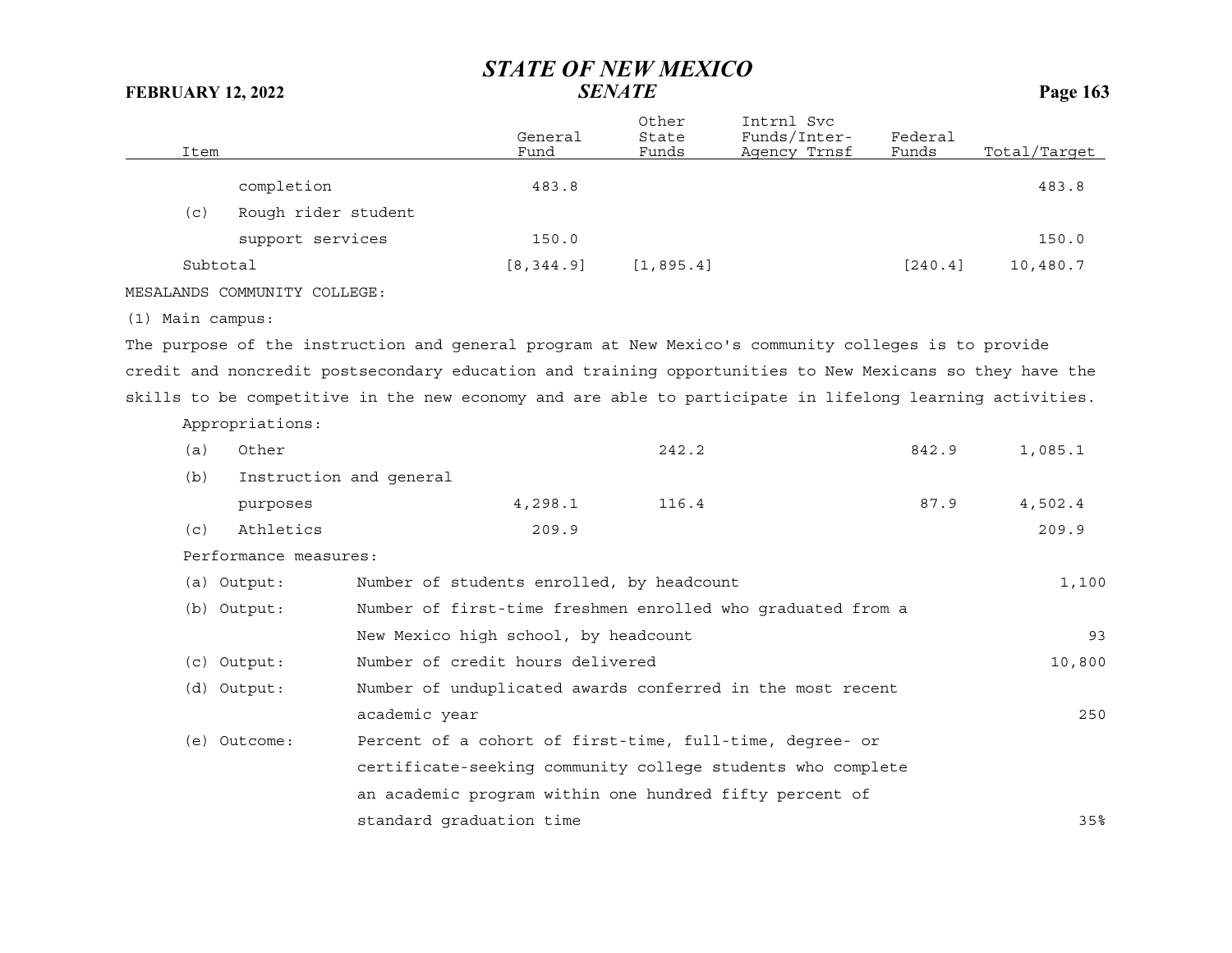| Item                                                                                                     |                         | General<br>Fund                           | Other<br>State<br>Funds | Intrnl Svc<br>Funds/Inter-<br>Agency Trnsf                  | Federal<br>Funds | Total/Target |
|----------------------------------------------------------------------------------------------------------|-------------------------|-------------------------------------------|-------------------------|-------------------------------------------------------------|------------------|--------------|
| $(f)$ Outcome:                                                                                           |                         |                                           |                         | Percent of first-time, full-time freshmen retained to the   |                  |              |
|                                                                                                          | third semester          |                                           |                         |                                                             |                  | 60%          |
| (2) Research and public service projects:                                                                |                         |                                           |                         |                                                             |                  |              |
| Appropriations:                                                                                          |                         |                                           |                         |                                                             |                  |              |
| (a)                                                                                                      | Wind training center    | 103.8                                     |                         |                                                             |                  | 103.8        |
| Subtotal                                                                                                 |                         | [4, 611.8]                                | [358.6]                 |                                                             | [930.8]          | 5,901.2      |
| NEW MEXICO JUNIOR COLLEGE:                                                                               |                         |                                           |                         |                                                             |                  |              |
| (1) Main campus:                                                                                         |                         |                                           |                         |                                                             |                  |              |
| The purpose of the instruction and general program at New Mexico's community colleges is to provide      |                         |                                           |                         |                                                             |                  |              |
| credit and noncredit postsecondary education and training opportunities to New Mexicans so they have the |                         |                                           |                         |                                                             |                  |              |
| skills to be competitive in the new economy and are able to participate in lifelong learning activities. |                         |                                           |                         |                                                             |                  |              |
| Appropriations:                                                                                          |                         |                                           |                         |                                                             |                  |              |
| Other<br>(a)                                                                                             |                         |                                           | 3,600.0                 |                                                             | 2,000.0          | 5,600.0      |
| (b)                                                                                                      | Instruction and general |                                           |                         |                                                             |                  |              |
| purposes                                                                                                 |                         | 6, 106.3                                  | 15,000.0                |                                                             | 450.0            | 21,556.3     |
| Athletics<br>(c)                                                                                         |                         | 530.8                                     |                         |                                                             |                  | 530.8        |
| Performance measures:                                                                                    |                         |                                           |                         |                                                             |                  |              |
| $(a)$ Output:                                                                                            |                         | Number of students enrolled, by headcount |                         |                                                             |                  | 3,250        |
| (b) Output:                                                                                              |                         |                                           |                         | Number of first-time freshmen enrolled who graduated from a |                  |              |
|                                                                                                          |                         | New Mexico high school, by headcount      |                         |                                                             |                  | 497          |
| $(c)$ Output:                                                                                            |                         | Number of credit hours delivered          |                         |                                                             |                  | 41,748       |
| (d) Output:                                                                                              |                         |                                           |                         | Number of unduplicated awards conferred in the most recent  |                  |              |
|                                                                                                          | academic year           |                                           |                         |                                                             |                  | 313          |
| (e) Outcome:                                                                                             |                         |                                           |                         | Percent of a cohort of first-time, full-time, degree- or    |                  |              |
|                                                                                                          |                         |                                           |                         | certificate-seeking community college students who complete |                  |              |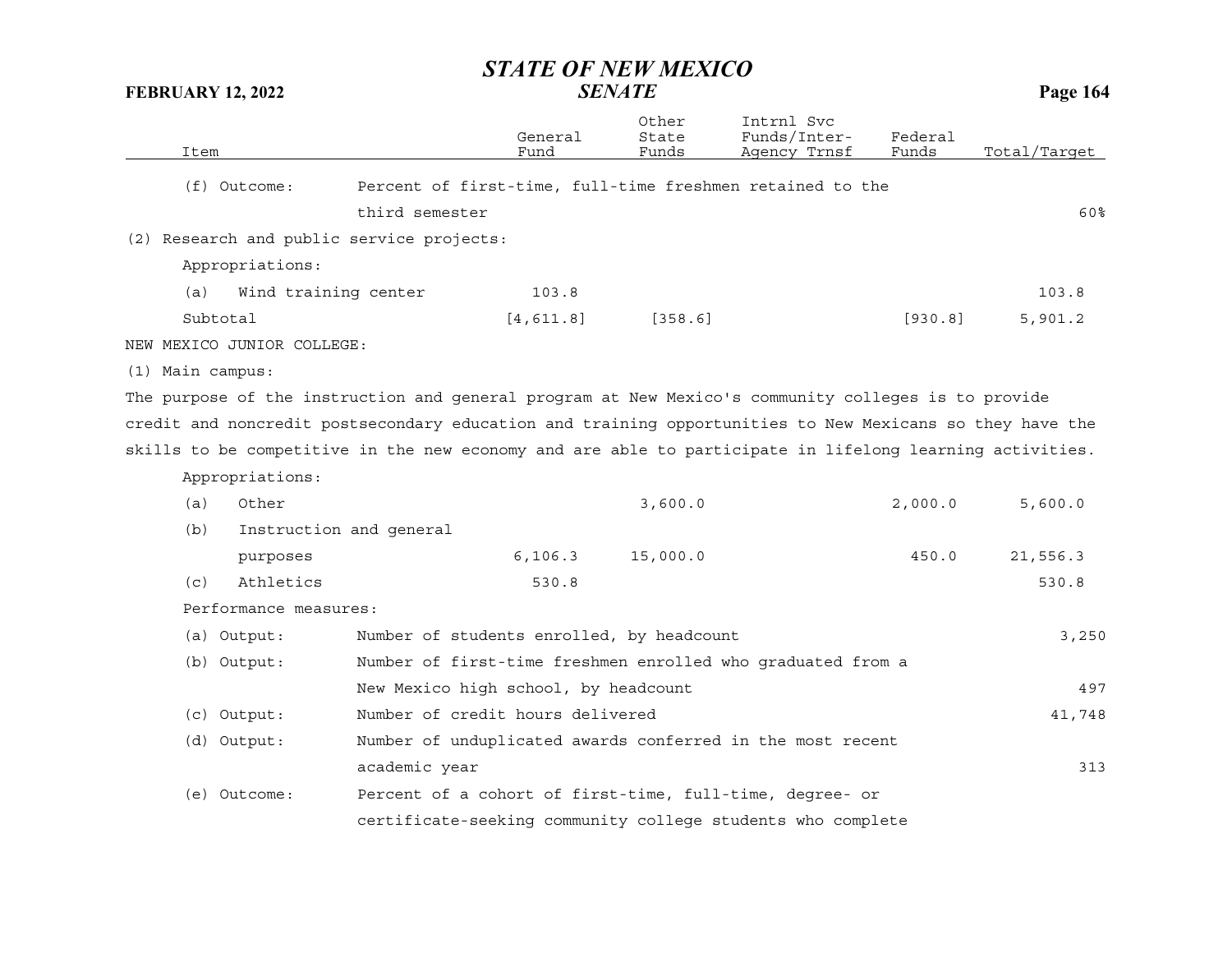| Item                                                                                                     |                          | General<br>Fund | Other<br>State<br>Funds | Intrnl Svc<br>Funds/Inter-<br>Agency Trnsf                | Federal<br>Funds | Total/Tarqet |
|----------------------------------------------------------------------------------------------------------|--------------------------|-----------------|-------------------------|-----------------------------------------------------------|------------------|--------------|
|                                                                                                          |                          |                 |                         |                                                           |                  |              |
|                                                                                                          |                          |                 |                         | an academic program within one hundred fifty percent of   |                  |              |
|                                                                                                          | standard graduation time |                 |                         |                                                           |                  | 35%          |
| (f) Outcome:                                                                                             |                          |                 |                         | Percent of first-time, full-time freshmen retained to the |                  |              |
|                                                                                                          | third semester           |                 |                         |                                                           |                  | 60%          |
| (2) Research and public service projects:                                                                |                          |                 |                         |                                                           |                  |              |
| Appropriations:                                                                                          |                          |                 |                         |                                                           |                  |              |
| (a)<br>Oil and gas management                                                                            |                          |                 |                         |                                                           |                  |              |
| program                                                                                                  |                          | 156.2           |                         |                                                           |                  | 156.2        |
| Nurse expansion - NMJC<br>(b)                                                                            |                          | 281.9           |                         |                                                           |                  | 281.9        |
| (c)<br>Lea county distance                                                                               |                          |                 |                         |                                                           |                  |              |
| education consortium                                                                                     |                          | 26.6            |                         |                                                           |                  | 26.6         |
| Subtotal                                                                                                 |                          | [7, 101.8]      | [18, 600.0]             |                                                           | [2, 450.0]       | 28, 151.8    |
| SAN JUAN COLLEGE:                                                                                        |                          |                 |                         |                                                           |                  |              |
| (1) Main campus:                                                                                         |                          |                 |                         |                                                           |                  |              |
| The purpose of the instruction and general program at New Mexico's community colleges is to provide      |                          |                 |                         |                                                           |                  |              |
| credit and noncredit postsecondary education and training opportunities to New Mexicans so they have the |                          |                 |                         |                                                           |                  |              |
| skills to be competitive in the new economy and are able to participate in lifelong learning activities. |                          |                 |                         |                                                           |                  |              |
| Appropriations:                                                                                          |                          |                 |                         |                                                           |                  |              |
| Other<br>(a)                                                                                             |                          |                 | 14,000.0                |                                                           | 22,000.0         | 36,000.0     |
| (b)<br>Instruction and general                                                                           |                          |                 |                         |                                                           |                  |              |
| purposes                                                                                                 |                          | 25, 415.9       | 34,000.0                |                                                           | 6,000.0          | 65,415.9     |
| Tribal education<br>(c)                                                                                  |                          |                 |                         |                                                           |                  |              |
| initiatives                                                                                              |                          | 100.0           |                         |                                                           |                  | 100.0        |
| Performance measures:                                                                                    |                          |                 |                         |                                                           |                  |              |

(a) Output: Number of students enrolled, by headcount 8,400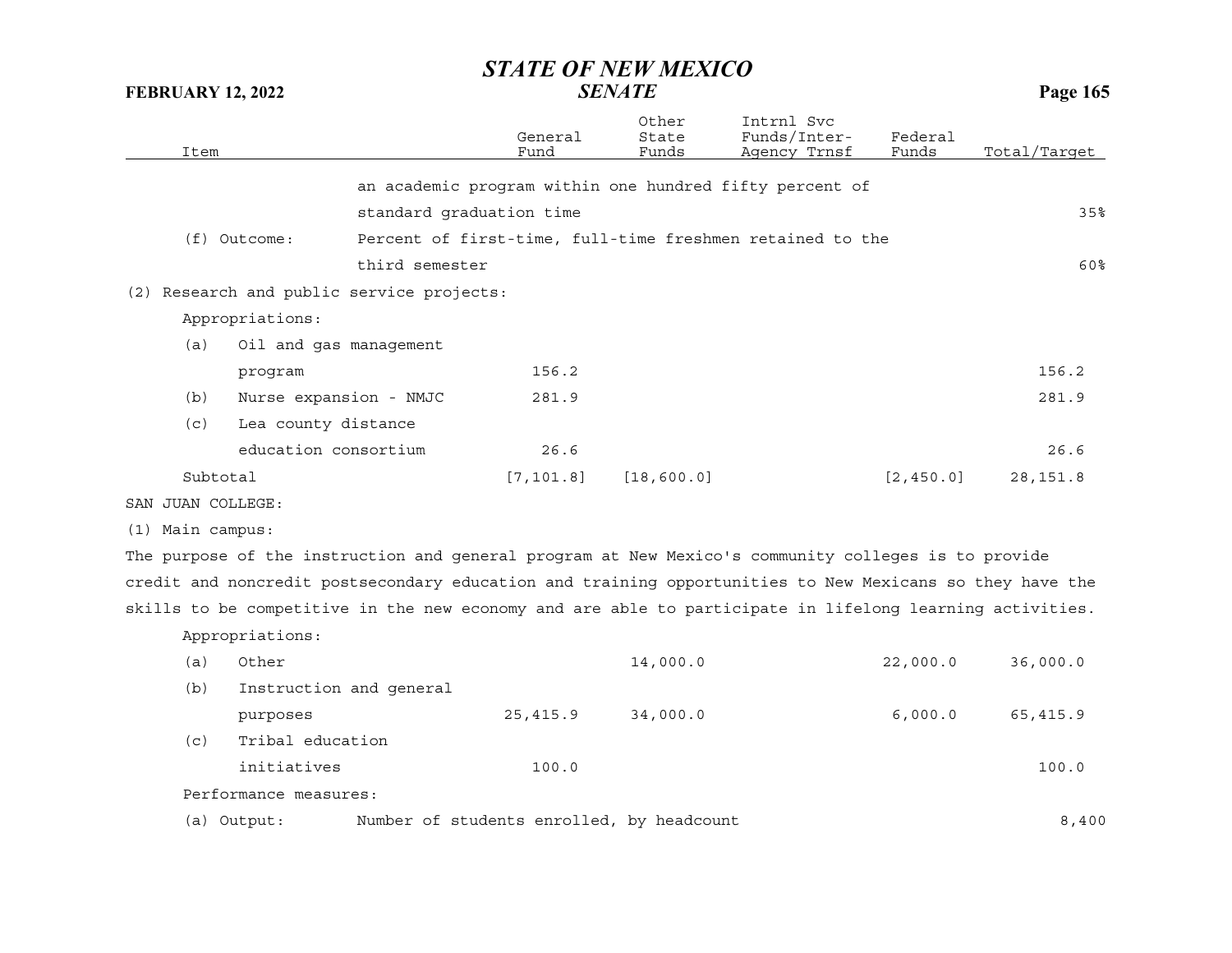| Item |                                           |                                      | General<br>Fund | Other<br>State<br>Funds | Intrnl Svc<br>Funds/Inter-<br>Agency Trnsf                  | Federal<br>Funds | Total/Target |
|------|-------------------------------------------|--------------------------------------|-----------------|-------------------------|-------------------------------------------------------------|------------------|--------------|
|      | (b) Output:                               |                                      |                 |                         | Number of first-time freshmen enrolled who graduated from a |                  |              |
|      |                                           | New Mexico high school, by headcount |                 |                         |                                                             |                  | 400          |
|      | $(c)$ Output:                             | Number of credit hours delivered     |                 |                         |                                                             |                  | 112,000      |
|      | (d) Output:                               |                                      |                 |                         | Number of unduplicated awards conferred in the most recent  |                  |              |
|      |                                           | academic year                        |                 |                         |                                                             |                  | 1,000        |
|      | (e) Outcome:                              |                                      |                 |                         | Percent of a cohort of first-time, full-time, degree- or    |                  |              |
|      |                                           |                                      |                 |                         | certificate-seeking community college students who complete |                  |              |
|      |                                           |                                      |                 |                         | an academic program within one hundred fifty percent of     |                  |              |
|      |                                           | standard graduation time             |                 |                         |                                                             |                  | 35%          |
|      | $(f)$ Outcome:                            |                                      |                 |                         | Percent of first-time, full-time freshmen retained to the   |                  |              |
|      |                                           | third semester                       |                 |                         |                                                             |                  | 60%          |
|      | (2) Research and public service projects: |                                      |                 |                         |                                                             |                  |              |
|      | Appropriations:                           |                                      |                 |                         |                                                             |                  |              |
| (a)  | Dental hygiene program                    |                                      | 159.6           |                         |                                                             |                  | 159.6        |
| (b)  | Nurse expansion - SJC                     |                                      | 235.0           |                         |                                                             |                  | 235.0        |
| (c)  | Renewable energy center                   |                                      |                 |                         |                                                             |                  |              |
|      | of excellence                             |                                      | 328.0           |                         |                                                             |                  | 328.0        |
|      | Subtotal                                  |                                      | [26, 238.5]     | [48,000.0]              |                                                             | [28,000.0]       | 102,238.5    |
|      | CLOVIS COMMUNITY COLLEGE:                 |                                      |                 |                         |                                                             |                  |              |
|      |                                           |                                      |                 |                         |                                                             |                  |              |

(1) Main campus:

The purpose of the instruction and general program at New Mexico's community colleges is to provide credit and noncredit postsecondary education and training opportunities to New Mexicans so they have the skills to be competitive in the new economy and are able to participate in lifelong learning activities. Appropriations:

| (a)<br>Other | 500.0 | 5,900.0 | 6,400.0<br>. |
|--------------|-------|---------|--------------|
|--------------|-------|---------|--------------|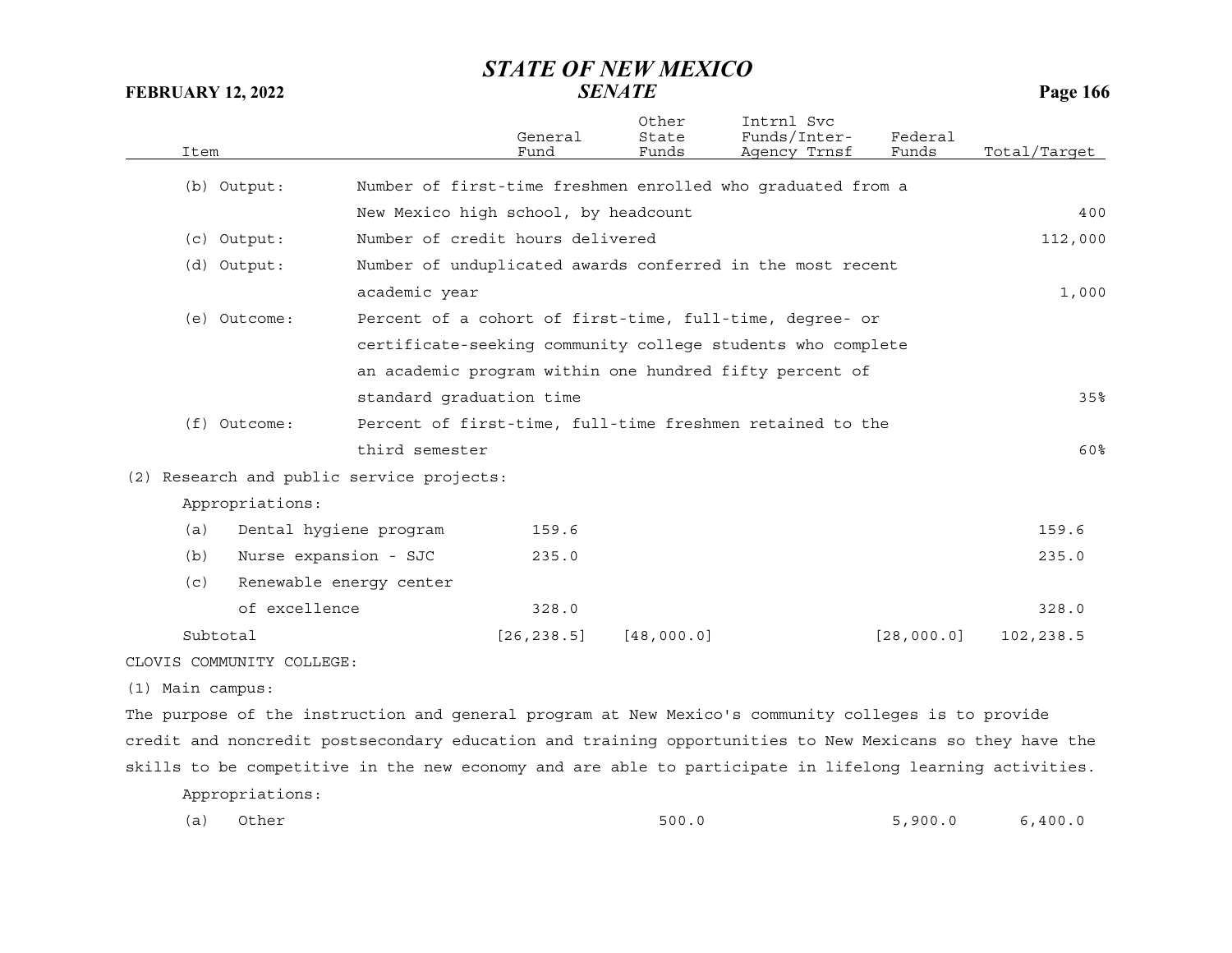| Item |                                |                                           | General<br>Fund                           | Other<br>State<br>Funds | Intrnl Svc<br>Funds/Inter-<br>Agency Trnsf                  | Federal<br>Funds | Total/Target |
|------|--------------------------------|-------------------------------------------|-------------------------------------------|-------------------------|-------------------------------------------------------------|------------------|--------------|
| (b)  |                                | Instruction and general                   |                                           |                         |                                                             |                  |              |
|      | purposes                       |                                           | 10,324.4                                  | 5,500.0                 |                                                             | 1,200.0          | 17,024.4     |
|      | Performance measures:          |                                           |                                           |                         |                                                             |                  |              |
|      | (a) Output:                    |                                           | Number of students enrolled, by headcount |                         |                                                             |                  | 4,200        |
|      | (b) Output:                    |                                           |                                           |                         | Number of first-time freshmen enrolled who graduated from a |                  |              |
|      |                                |                                           | New Mexico high school, by headcount      |                         |                                                             |                  | 111          |
|      | (c) Output:                    |                                           | Number of credit hours delivered          |                         |                                                             |                  | 38,790       |
|      | (d) Output:                    |                                           |                                           |                         | Number of unduplicated awards conferred in the most recent  |                  |              |
|      |                                | academic year                             |                                           |                         |                                                             |                  | 450          |
|      | (e) Outcome:                   |                                           |                                           |                         | Percent of a cohort of first-time, full-time, degree- or    |                  |              |
|      |                                |                                           |                                           |                         | certificate-seeking community college students who complete |                  |              |
|      |                                |                                           |                                           |                         | an academic program within one hundred fifty percent of     |                  |              |
|      |                                | standard graduation time                  |                                           |                         |                                                             |                  | 35%          |
|      | $(f)$ Outcome:                 |                                           |                                           |                         | Percent of first-time, full-time freshmen retained to the   |                  |              |
|      |                                | third semester                            |                                           |                         |                                                             |                  | 60%          |
|      |                                | (2) Research and public service projects: |                                           |                         |                                                             |                  |              |
|      | Appropriations:                |                                           |                                           |                         |                                                             |                  |              |
| (a)  | Nurse expansion - CCC          |                                           | 356.5                                     |                         |                                                             |                  | 356.5        |
| (b)  | HVAC program                   |                                           | 100.0                                     |                         |                                                             |                  | 100.0        |
|      | Subtotal                       |                                           | [10, 780.9]                               | [6,000.0]               |                                                             | [7, 100.0]       | 23,880.9     |
|      | NEW MEXICO MILITARY INSTITUTE: |                                           |                                           |                         |                                                             |                  |              |
|      |                                |                                           |                                           |                         |                                                             |                  |              |

(1) Main campus:

The purpose of the New Mexico military institute program is to provide college-preparatory instruction for students in a residential, military environment culminating in a high school diploma or associates degree.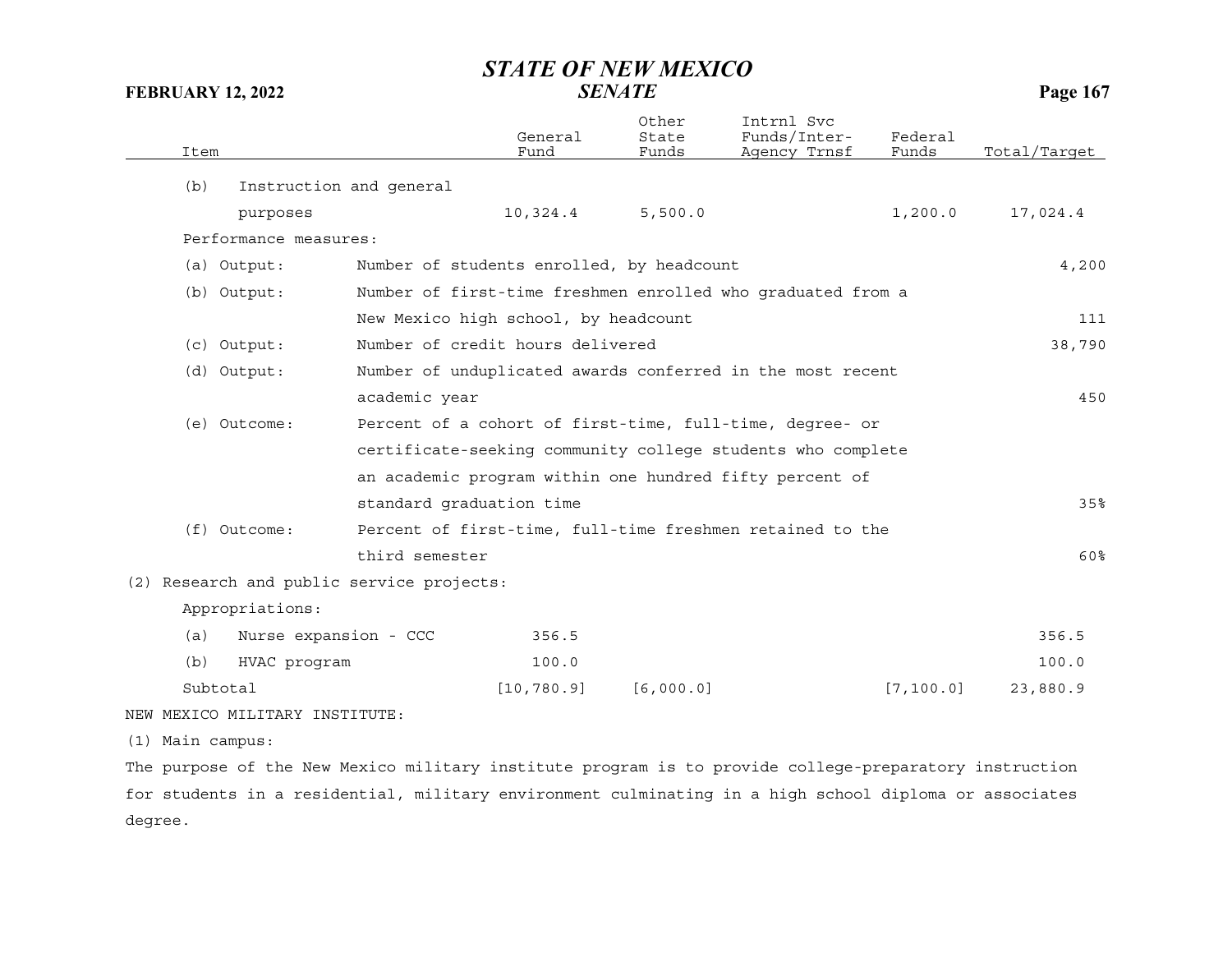|                  | Item     |                       |                                                        | General<br>Fund | Other<br>State<br>Funds | Intrnl Svc<br>Funds/Inter-<br>Agency Trnsf                                                              | Federal<br>Funds | Total/Target |
|------------------|----------|-----------------------|--------------------------------------------------------|-----------------|-------------------------|---------------------------------------------------------------------------------------------------------|------------------|--------------|
|                  |          | Appropriations:       |                                                        |                 |                         |                                                                                                         |                  |              |
|                  | (a)      | Other                 |                                                        |                 | 8, 299.0                |                                                                                                         | 1, 133.0         | 9,432.0      |
|                  | (b)      |                       | Instruction and general                                |                 |                         |                                                                                                         |                  |              |
|                  |          |                       |                                                        |                 |                         |                                                                                                         |                  |              |
|                  |          | purposes              |                                                        | 1,592.2         | 31,647.0                |                                                                                                         | 233.0            | 33, 472.2    |
|                  | (c)      | Athletics             |                                                        | 323.2           | 441.0                   |                                                                                                         |                  | 764.2        |
|                  |          | Performance measures: |                                                        |                 |                         |                                                                                                         |                  |              |
|                  |          | (a) Outcome:          | Average American college testing composite score for   |                 |                         |                                                                                                         |                  |              |
|                  |          |                       | graduating high school seniors                         |                 |                         |                                                                                                         |                  | 22           |
|                  |          | (b) Outcome:          |                                                        |                 |                         | Proficiency profile reading scores for graduating college                                               |                  |              |
|                  |          |                       | sophomores                                             |                 |                         |                                                                                                         |                  | 115          |
|                  |          |                       | (2) Research and public service projects:              |                 |                         |                                                                                                         |                  |              |
|                  |          | Appropriations:       |                                                        |                 |                         |                                                                                                         |                  |              |
|                  | (a)      | Knowles legislative   |                                                        |                 |                         |                                                                                                         |                  |              |
|                  |          | scholarship program   |                                                        | 1,353.7         |                         |                                                                                                         |                  | 1,353.7      |
|                  | Subtotal |                       |                                                        | [3, 269.1]      | [40, 387.0]             |                                                                                                         | [1, 366.0]       | 45,022.1     |
|                  |          |                       | NEW MEXICO SCHOOL FOR THE BLIND AND VISUALLY IMPAIRED: |                 |                         |                                                                                                         |                  |              |
| (1) Main campus: |          |                       |                                                        |                 |                         |                                                                                                         |                  |              |
|                  |          |                       |                                                        |                 |                         | The purpose of the New Mexico school for the blind and visually impaired program is to provide the      |                  |              |
|                  |          |                       |                                                        |                 |                         | training, support and resources necessary to prepare blind and visually impaired children of New Mexico |                  |              |
|                  |          |                       |                                                        |                 |                         |                                                                                                         |                  |              |
|                  |          |                       |                                                        |                 |                         | to participate fully in their families, communities and workforce and to lead independent, productive   |                  |              |
| lives.           |          |                       |                                                        |                 |                         |                                                                                                         |                  |              |
|                  |          | Appropriations:       |                                                        |                 |                         |                                                                                                         |                  |              |
|                  | (a)      |                       | Instruction and general                                |                 |                         |                                                                                                         |                  |              |
|                  |          | purposes              |                                                        | 1,345.9         | 16,850.0                |                                                                                                         | 350.0            | 18,545.9     |
|                  |          | Performance measures: |                                                        |                 |                         |                                                                                                         |                  |              |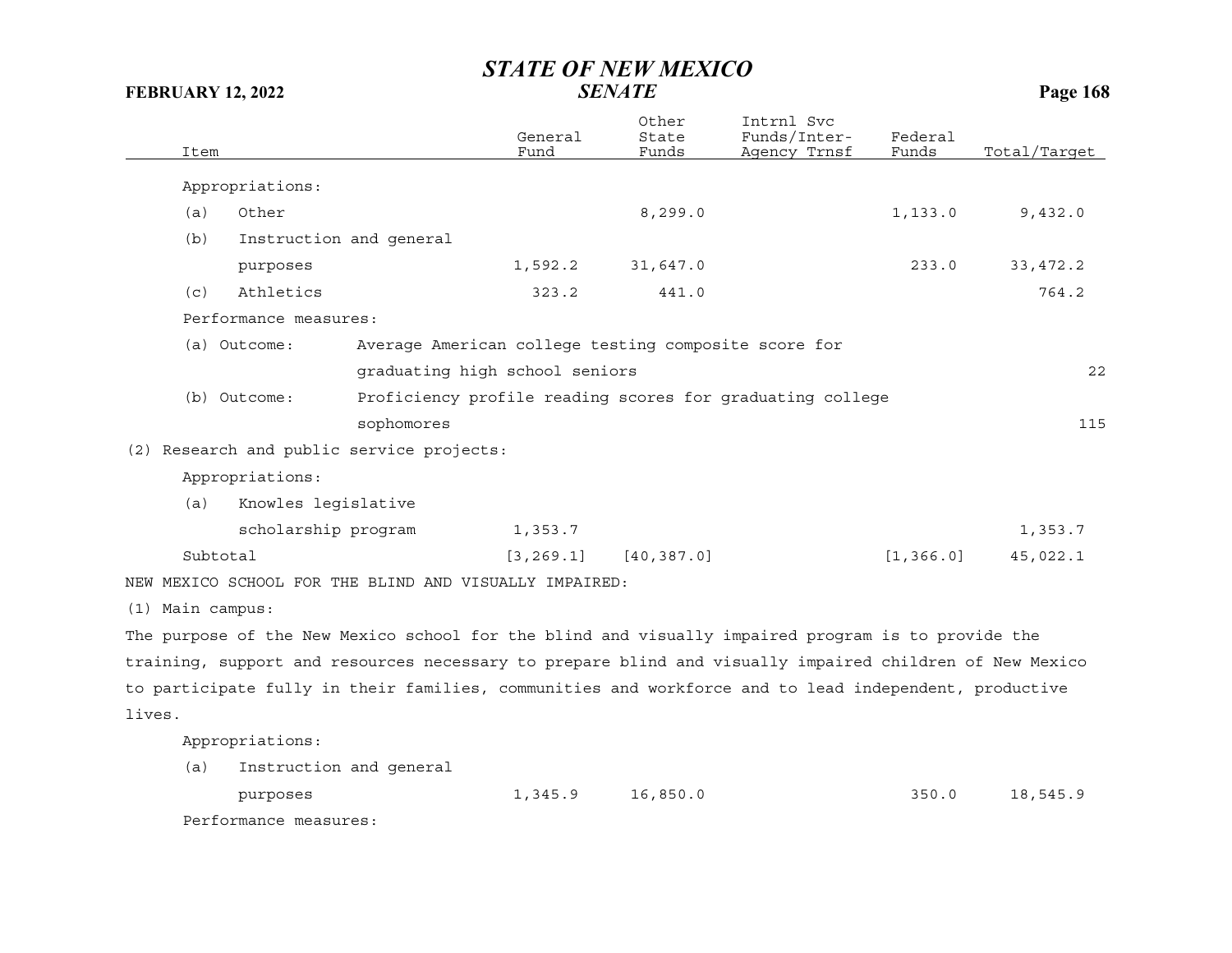|                    | Item     |                                 |                                                   | General<br>Fund | Other<br>State<br>Funds | Intrnl Svc<br>Funds/Inter-<br>Agency Trnsf                                                                | Federal<br>Funds | Total/Target |
|--------------------|----------|---------------------------------|---------------------------------------------------|-----------------|-------------------------|-----------------------------------------------------------------------------------------------------------|------------------|--------------|
|                    |          | (a) Output:                     |                                                   |                 |                         | Number of New Mexico teachers who complete a personnel                                                    |                  |              |
|                    |          |                                 |                                                   |                 |                         | preparation program to become a teacher of the visually                                                   |                  |              |
|                    |          |                                 | impaired                                          |                 |                         |                                                                                                           |                  | 20           |
|                    |          |                                 | (2) Research and public service projects:         |                 |                         |                                                                                                           |                  |              |
|                    |          | Appropriations:                 |                                                   |                 |                         |                                                                                                           |                  |              |
|                    | (a)      | Early childhood center          |                                                   | 340.2           |                         |                                                                                                           |                  | 340.2        |
|                    | (b)      | Low vision clinic               |                                                   |                 |                         |                                                                                                           |                  |              |
|                    |          | programs                        |                                                   | 104.4           |                         |                                                                                                           |                  | 104.4        |
|                    | Subtotal |                                 |                                                   | [1, 790.5]      | [16, 850.0]             |                                                                                                           | [350.0]          | 18,990.5     |
|                    |          | NEW MEXICO SCHOOL FOR THE DEAF: |                                                   |                 |                         |                                                                                                           |                  |              |
| $(1)$ Main campus: |          |                                 |                                                   |                 |                         |                                                                                                           |                  |              |
|                    |          |                                 |                                                   |                 |                         | The purpose of the New Mexico school for the deaf program is to provide a school-based comprehensive,     |                  |              |
|                    |          |                                 |                                                   |                 |                         | fully accessible and language-rich learning environment for its students who are deaf and hard-of-hearing |                  |              |
|                    |          |                                 |                                                   |                 |                         | and to work collaboratively with families, agencies and communities throughout the state to meet the      |                  |              |
|                    |          |                                 |                                                   |                 |                         | unique communication, language and learning needs of children and youth who are deaf and hard-of-hearing. |                  |              |
|                    |          | Appropriations:                 |                                                   |                 |                         |                                                                                                           |                  |              |
|                    | (a)      |                                 | Instruction and general                           |                 |                         |                                                                                                           |                  |              |
|                    |          | purposes                        |                                                   | 4,319.8         | 12,100.0                |                                                                                                           | 300.0            | 16,719.8     |
|                    |          | Performance measures:           |                                                   |                 |                         |                                                                                                           |                  |              |
|                    |          | (a) Outcome:                    | Rate of transition to postsecondary education,    |                 |                         |                                                                                                           |                  |              |
|                    |          |                                 |                                                   |                 |                         | vocational-technical training school, junior colleges, work                                               |                  |              |
|                    |          |                                 |                                                   |                 |                         | training or employment for graduates based on a three-year                                                |                  |              |
|                    |          |                                 | rolling average                                   |                 |                         |                                                                                                           |                  | 95%          |
|                    |          | (b) Outcome:                    |                                                   |                 |                         | Percent of first-year signers who demonstrate improvement                                                 |                  |              |
|                    |          |                                 | in American sign language based on fall or spring |                 |                         |                                                                                                           |                  |              |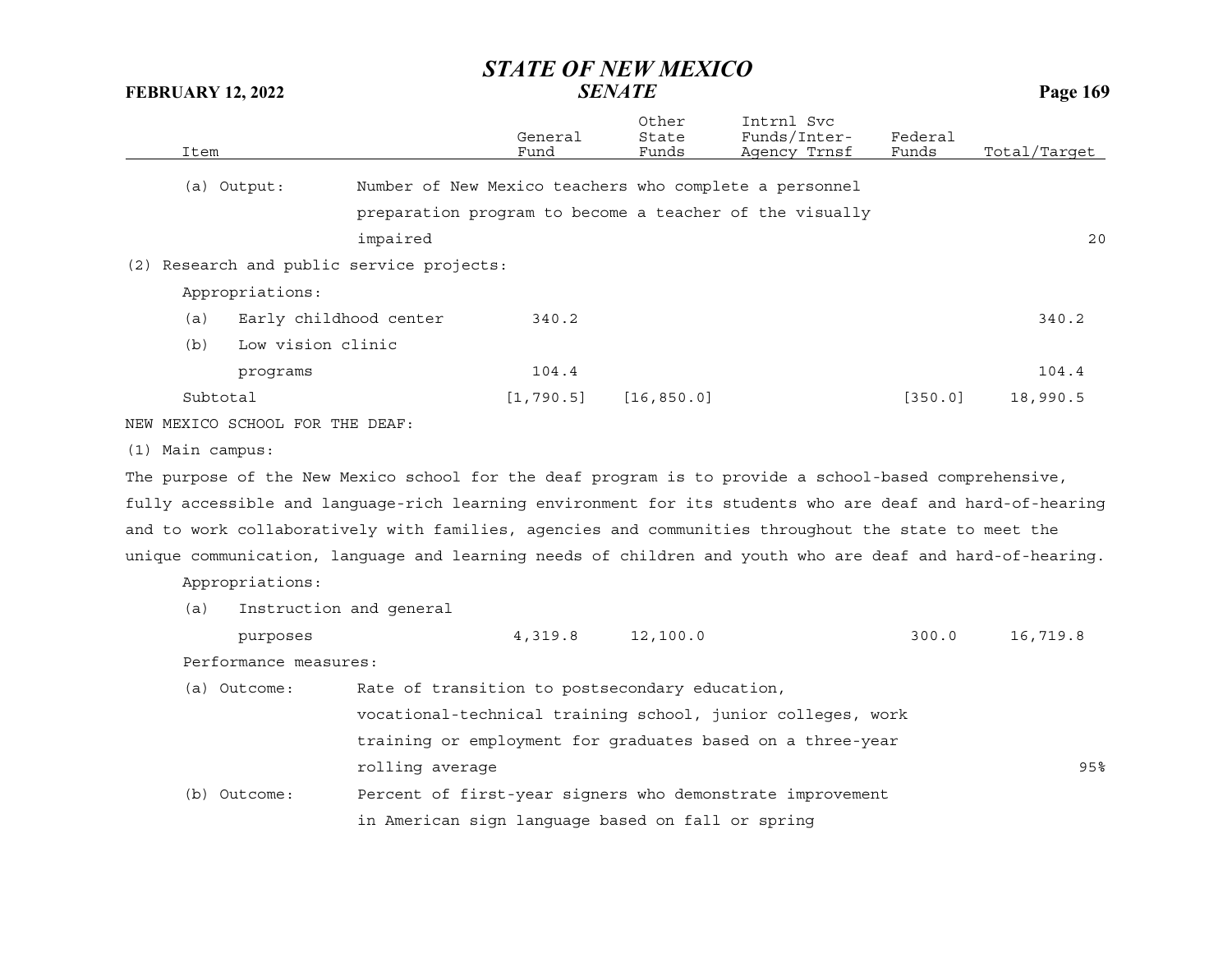| Item                                      | General<br>Fund | Other<br>State<br>Funds | Intrnl Svc<br>Funds/Inter-<br>Agency Trnsf | Federal<br>Funds | Total/Target |
|-------------------------------------------|-----------------|-------------------------|--------------------------------------------|------------------|--------------|
| assessments                               |                 |                         |                                            |                  | 100%         |
| (2) Research and public service projects: |                 |                         |                                            |                  |              |
| Appropriations:                           |                 |                         |                                            |                  |              |
| Statewide outreach services<br>(a)        | 215.7           |                         |                                            |                  | 215.7        |
| Subtotal                                  | [4, 535.5]      | [12, 100.0]             |                                            | [300.0]          | 16,935.5     |
| TOTAL HIGHER EDUCATION                    | 939,050.4       | 1,663,008.6             | 46,002.4                                   | 730,585.4        | 3,378,646.8  |
|                                           | к.              | PUBLIC SCHOOL SUPPORT   |                                            |                  |              |

Except as otherwise provided, unexpended balances of appropriations made in this subsection shall not revert at the end of fiscal year 2023. PUBLIC SCHOOL SUPPORT:

(1) State equalization guarantee distribution:

The purpose of public school support is to carry out the mandate to establish and maintain a uniform system of free public schools sufficient for the education of, and open to, all the children of school age in the state.

Appropriations:

| (a) Other<br>3,684,078.0<br>3,673,711.4 10,366.6 |  |
|--------------------------------------------------|--|
|--------------------------------------------------|--|

The rate of distribution of the state equalization guarantee distribution shall be based on a program unit value determined by the secretary of public education. The secretary of public education shall establish a preliminary unit value to establish budgets for the 2022-2023 school year and then, on verification of the number of units statewide for fiscal year 2023 but no later than January 31, 2023, the secretary of public education may adjust the program unit value. In setting the preliminary unit value and the final unit value in January, the public education department shall consult with the department of finance and administration, legislative finance committee and legislative education study committee.

The general fund appropriation to the state equalization guarantee distribution includes seventy-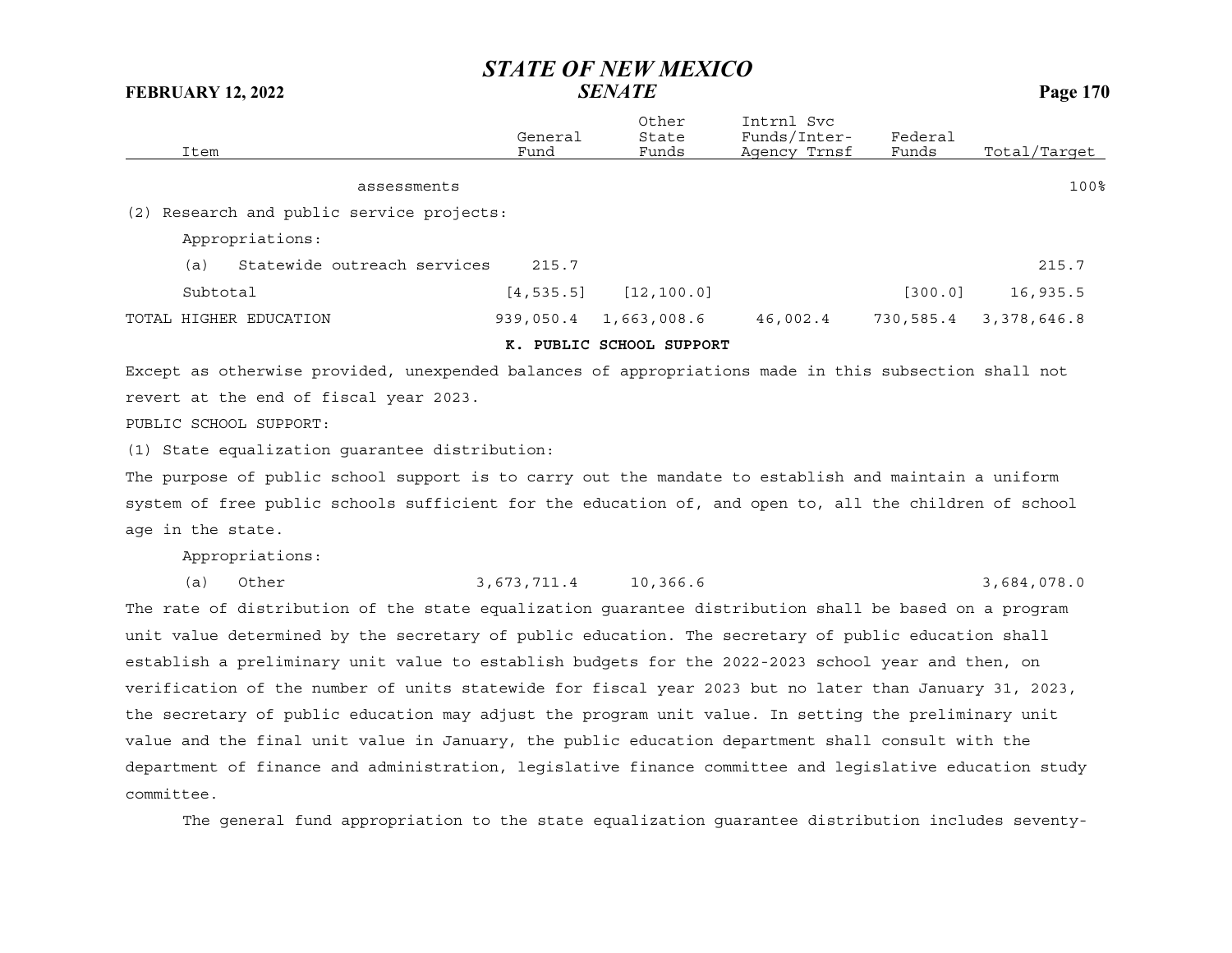|      |         | Other | Intrnl<br>Svc |         |              |
|------|---------|-------|---------------|---------|--------------|
|      | General | State | Funds/Inter-  | Federai |              |
| Item | Fund    | Funds | Agency Trnsf  | Funds   | Total/Target |

six million seven hundred sixty-eight thousand two hundred dollars (\$76,768,200) contingent on enactment of Senate Bill 1 or similar legislation in the second session of the fifty-fifth legislature amending the School Personnel Act to increase teacher and administrator minimum salary levels. The secretary of public education shall ensure that during fiscal year 2023 no full-time level one teacher receives a base salary less than fifty thousand dollars (\$50,000), no full-time level two teacher receives a base salary less than sixty thousand dollars (\$60,000), no full-time level three-A teacher receives a base salary less than seventy thousand dollars (\$70,000) and no full-time level three-B school principal or level three-B assistant school principal receives a base salary less than seventy thousand dollars (\$70,000) multiplied by the applicable responsibility factor as defined in Subsection B of Section 22-10A-2 NMSA 1978.

The secretary of public education shall ensure that during fiscal year 2023 no full-time level one teacher in a K-5 plus school receives a salary less than fifty-six thousand nine hundred forty-four dollars (\$56,944), no full-time level two teacher in a K-5 plus school receives a salary less than sixtyeight thousand three hundred thirty-three dollars (\$68,333) and no full-time level three-A teacher in a K-5 plus school receives a salary less than seventy-nine thousand seven hundred twenty-two dollars (\$79,722).

The secretary of public education shall ensure that during fiscal year 2023 no full-time level one teacher in an extended learning time program receives a salary less than fifty-two thousand seven hundred seventy-seven dollars (\$52,777), no full-time level two teacher in an extended learning time program receives a salary less than sixty-three thousand three hundred thirty-three dollars (\$63,333) and no full-time level three-A teacher in an extended learning time program receives a salary less than seventythree thousand eight hundred eighty-eight dollars (\$73,888).

The general fund appropriation to the state equalization guarantee distribution includes sufficient funding to provide all affected employees an hourly salary of at least fifteen dollars (\$15.00).

The general fund appropriation to the state equalization guarantee distribution includes one hundred one million thirty-six thousand dollars (\$101,036,000) to provide an average four percent salary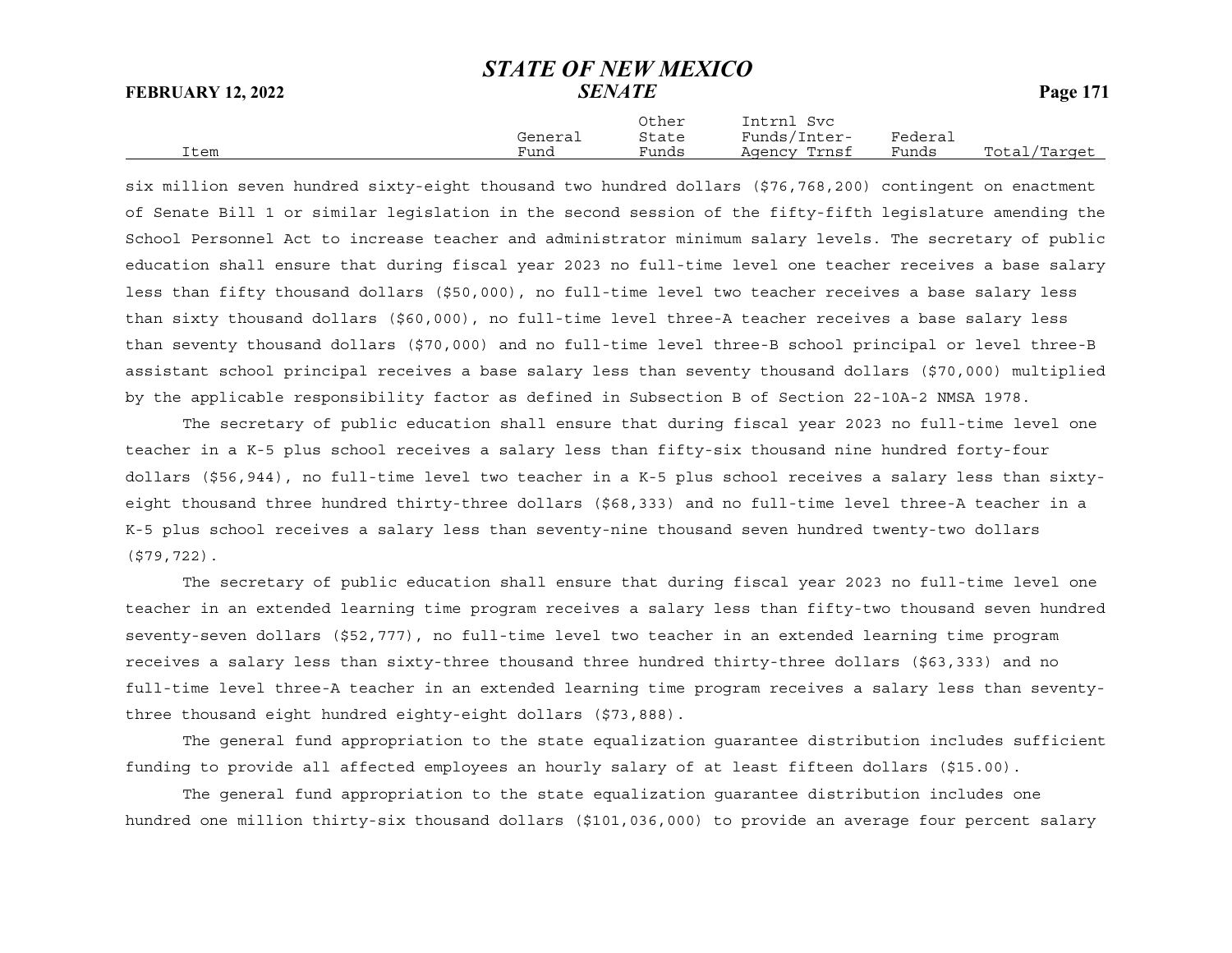Other Intrnl Svc General State Funds/Inter- Federal Item Fund Funds Agency Trnsf Funds Total/Target

increase to all public school personnel. The secretary of public education shall not approve the operating budget of a school district or charter school that does not provide an average four percent salary increase for all public school personnel.

The state equalization guarantee distribution includes ten million ninety-two thousand three hundred dollars (\$10,092,300) from the general fund to provide targeted salary increases for hard-tostaff positions that provide instructional support or social services to students.

A school district or charter school shall not pay an increase of more than six percent for group health insurance premium increases that take effect in fiscal year 2023.

The general fund appropriation to the state equalization guarantee distribution includes twenty million seventy-eight thousand five hundred dollars (\$20,078,500) to provide incumbents in positions covered by a pension plan created under the Educational Retirement Act a one percent employer-paid pension contribution increase contingent on enactment of legislation in the second session of the fiftyfifth legislature increasing employer-paid pension contributions.

The state equalization guarantee distribution includes ninety-five million dollars (\$95,000,000) from the general fund for in-person extended learning time programs pursuant to Section 22-8-23.10 NMSA 1978. The secretary of public education shall consider those extended learning time programs eligible for state financial support and the amount of state funding available for extended learning time programs and determine, in consultation with the department of finance and administration, the programs and consequent numbers of students in extended learning time programs that will be used to calculate the number of additional program units for extended learning time programs. Any amount of the ninety-five million dollar (\$95,000,000) general fund appropriation that is not distributed through the extended learning time program factor, calculated by multiplying the final program unit value set for the 2022-2023 school year by the total extended learning time program units and subtracting that product from ninety-five million dollars (\$95,000,000), shall revert to the public education reform fund.

Provided students participate in the academic assessment program pursuant to Section 22-2C-4 NMSA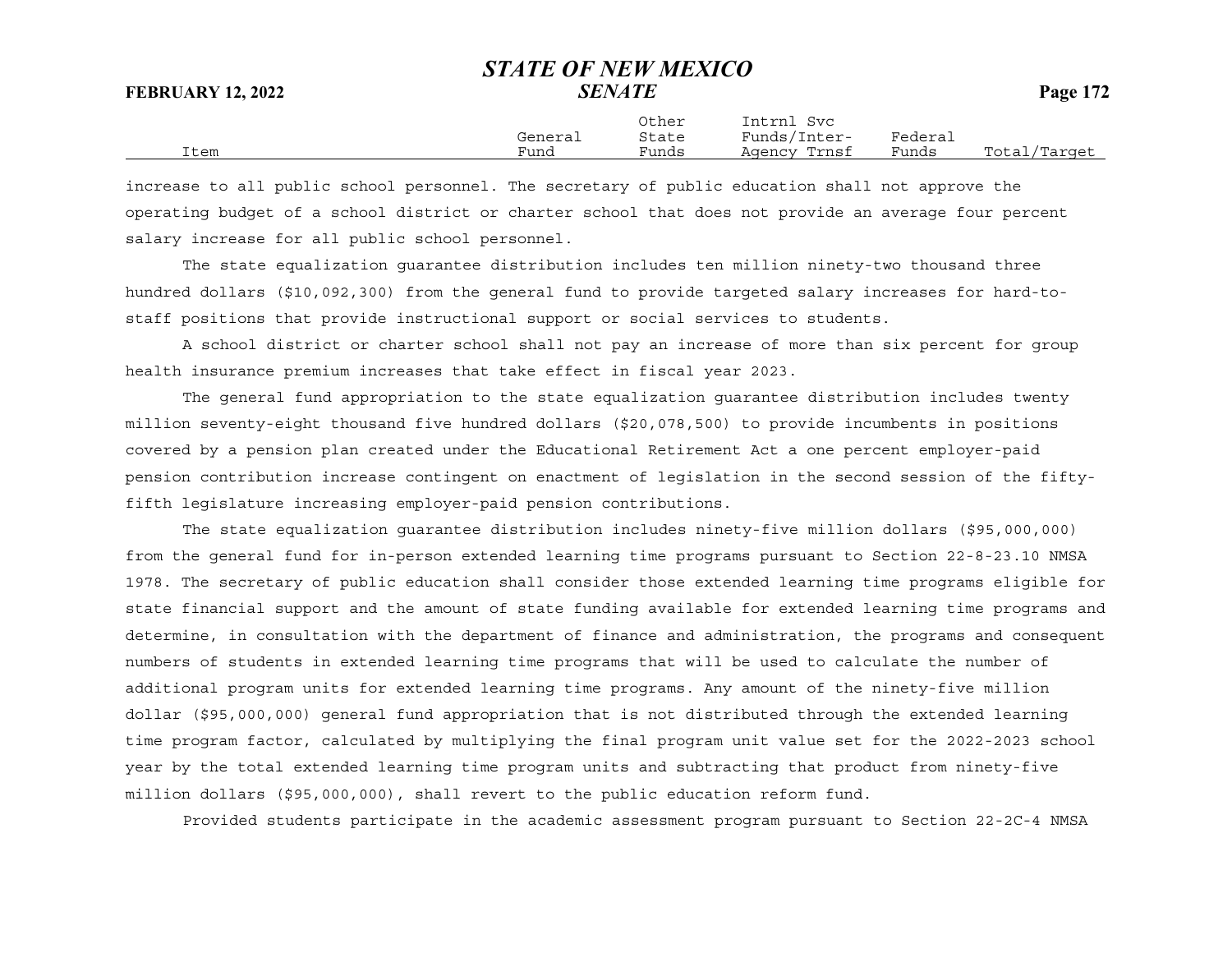|      |         | Other | Intrnl Svc   |         |              |
|------|---------|-------|--------------|---------|--------------|
|      | General | State | Funds/Inter- | Federal |              |
| Item | Fund    | Funds | Agency Trnsf | Funds   | Total/Target |

1978 and with department approval, up to thirty hours of instruction provided to students by a tribal government office that oversees education programs within a federally recognized Indian nation, tribe or pueblo located wholly or partially in New Mexico and has entered into a formal agreement with the school shall be deemed to be time in a school-directed program and is part of the instructional day for those students.

The general fund appropriation to the state equalization guarantee distribution includes sixty-four million twenty-seven thousand five hundred dollars (\$64,027,500) to provide an additional average three percent salary increase for all public school personnel who work in a K-5 plus school pursuant to the K-5 Plus Act or an extended learning time program pursuant to Section 22-8-23.10 NMSA 1978 for the 2022-2023 school year. The secretary of public education shall consider the costs of implementing an average three percent salary increase for all public school personnel who work in a K-5 plus school or extended learning time program and distribute the sixty-four million twenty-seven thousand five hundred dollar (\$64,027,500) appropriation to school districts and charter schools in proportion to each school district's and charter school's share of the total statewide program cost. If a school district or charter school does not have a K-5 plus school or extended learning time program, the school district's or charter school's proportionate share of the sixty-four million twenty-seven thousand five hundred dollar (\$64,027,500) general fund appropriation to the state equalization guarantee distribution for the additional average three percent salary increase shall revert to the public education reform fund.

The general fund appropriation to the state equalization guarantee distribution includes one hundred nineteen million eight hundred ninety-five thousand nine hundred dollars (\$119,895,900) for K-5 plus programs pursuant to the K-5 Plus Act. The secretary of public education shall consider those K-5 plus programs eligible for state financial support and the amount of state funding available for K-5 plus programs and determine, in consultation with the department of finance and administration, the programs and consequent numbers of students in K-5 plus programs that will be used to calculate the number of additional program units for K-5 plus programs. Any amount of the one hundred nineteen million eight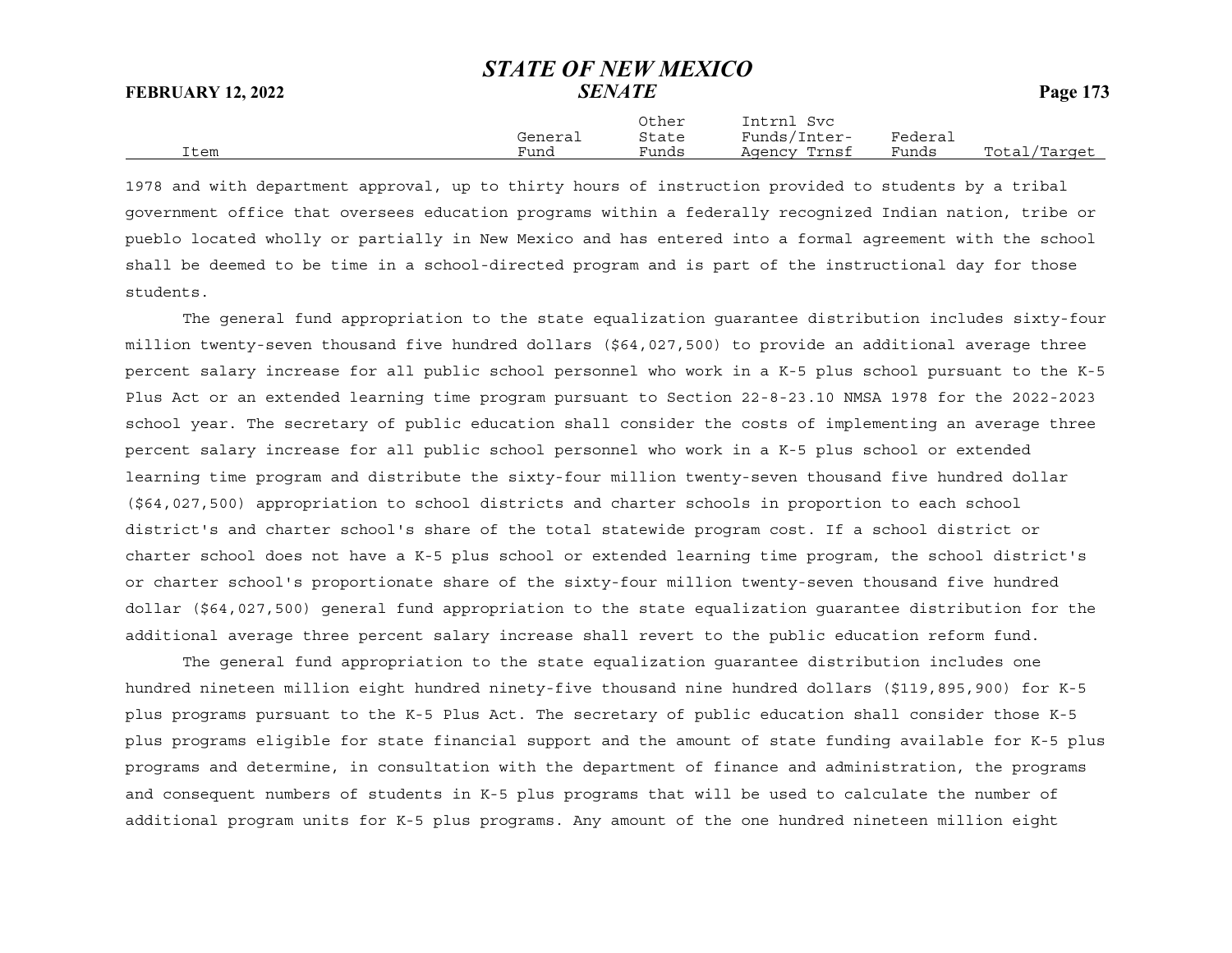Other Intrnl Svc General State Funds/Inter- Federal Item Fund Funds Agency Trnsf Funds Total/Target

hundred ninety-five thousand nine hundred dollar (\$119,895,900) appropriation that is not distributed through the K-5 plus program factor, calculated by multiplying the final program unit value set for the 2022-2023 school year by the total K-5 plus program units and subtracting that product from one hundred nineteen million eight hundred ninety-five thousand nine hundred dollars (\$119,895,900), may be used for extended learning time programs. Any remaining, unused amounts of the appropriation shall be transferred to the public education reform fund.

For fiscal year 2023, if the program cost made available is insufficient to meet the level of state support required by the special education maintenance of effort requirements of Part B of the federal Individuals with Disabilities Education Act, the public education department shall reduce the program cost and state equalization guarantee distribution appropriation in an amount sufficient to cover the projected shortfall and distribute that amount to school districts and charter schools in proportion to each school district's and charter school's share of the total statewide program cost to meet the level of support required by Part B of the federal Individuals with Disabilities Education Act for fiscal year 2023. The public education department shall reset the final unit value and recalculate each school district's and charter school's program cost for fiscal year 2023.

The general fund appropriation to the state equalization guarantee distribution includes fortythree million dollars (\$43,000,000) for school districts and charter schools to purchase culturally and linguistically appropriate instructional materials for eligible students, including dual-credit instructional materials and educational technology.

The general fund appropriation to the state equalization guarantee distribution includes twenty-one million dollars (\$21,000,000) for school districts and charter schools to meet requirements of Section 22-10A-9 NMSA 1978, create an educational plan pursuant to Section 22-8-6 NMSA 1978 and provide targeted and ongoing professional development focused on case management, tutoring, data-guided instruction, coaching or other evidence-based practices that improve student outcomes.

The general fund appropriation to the state equalization guarantee distribution includes eight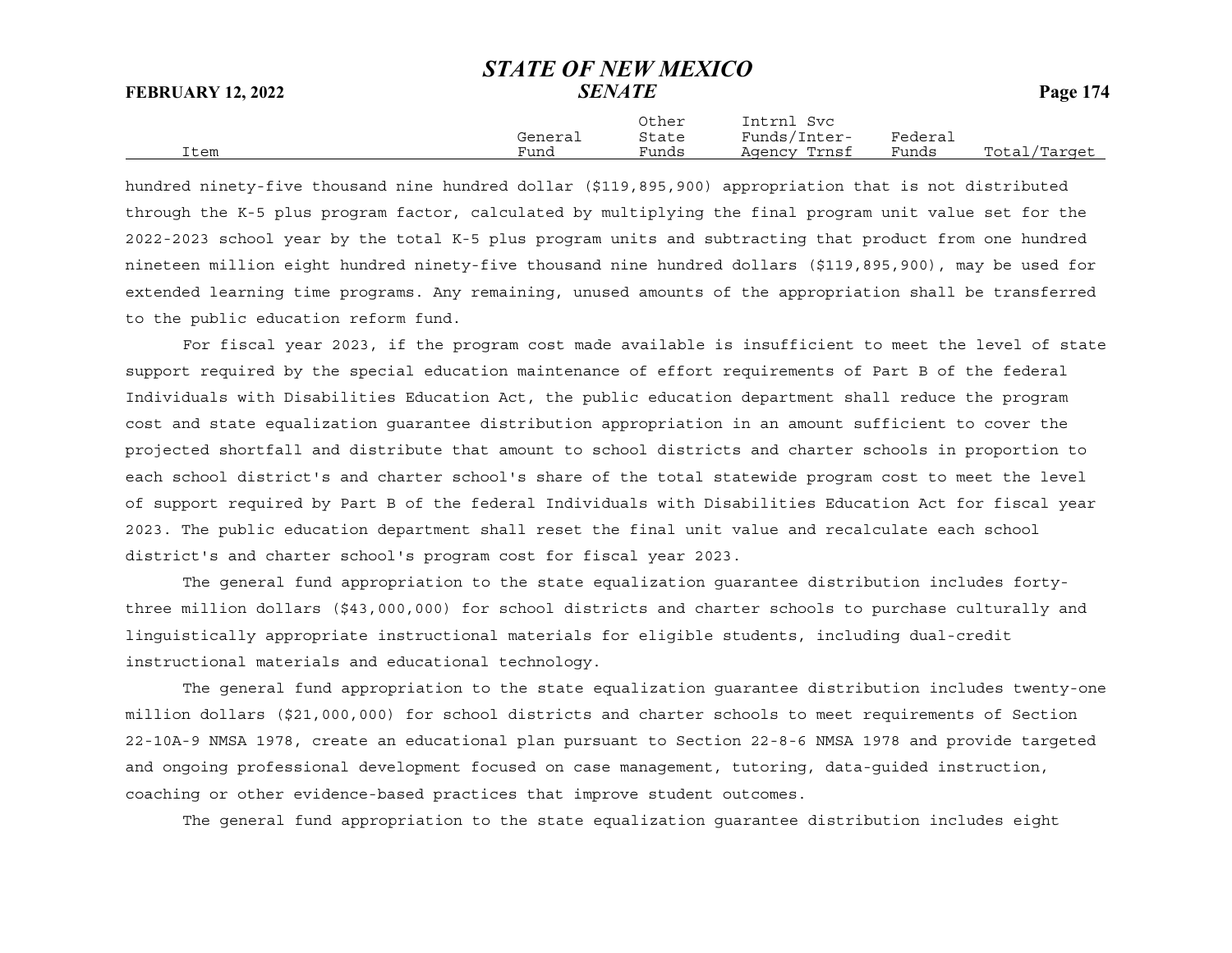$Tn+vn \log$ 

|                |              | utner | nt rn<br><b>SVC</b> |                                 |                  |
|----------------|--------------|-------|---------------------|---------------------------------|------------------|
|                | ~<br>General | State | Funds/<br>Inter-    | ${}^{\rm F}$ edera ${}_{\rm L}$ |                  |
| ` + ∩m<br>ᆂᄂᄂᄖ | Funa         | Funds | Trnsf<br>Agency     | Funds                           | Total<br>'Target |

million dollars (\$8,000,000) for school districts and charter schools to provide evidence-based structured literacy interventions and develop literacy collaborative models that lead to improved reading and writing achievement of students in kindergarten through fifth grade.

The public education department shall not approve the operating budget of any school district or charter school to operate a four-day school week during the 2022-2023 school year that did not provide a four-day school week during the 2021-2022 school year.

The public education department shall monitor and review the operating budgets of school districts and charter schools to ensure the school district or charter school is prioritizing available funds to those functions most likely to improve student outcomes. If a school district or charter school submits a fiscal year 2023 operating budget that, in the opinion of the secretary of public education, fails to prioritize funds as described in this paragraph, the secretary of public education shall, prior to approving the school district's or charter school's fiscal year 2023 budget, direct the school district or charter school to revise its submitted budget or shall make such revisions as required to meet the requirements of this paragraph.

The general fund appropriation to the public school fund shall be reduced by the amounts transferred to the public school fund from the current school fund and from federal Mineral Leasing Act receipts otherwise unappropriated.

The other state funds appropriation to the state equalization guarantee distribution includes balances received by the public education department pursuant to Section 66-5-44 NMSA 1978.

Any unexpended balances in the authorized distributions remaining at the end of fiscal year 2023 from appropriations made from the general fund shall revert to the general fund.

Performance measures:

(a) Outcome: Eighth-grade math achievement gap between economically disadvantaged students and all other students, in percentage points  $4\frac{1}{8}$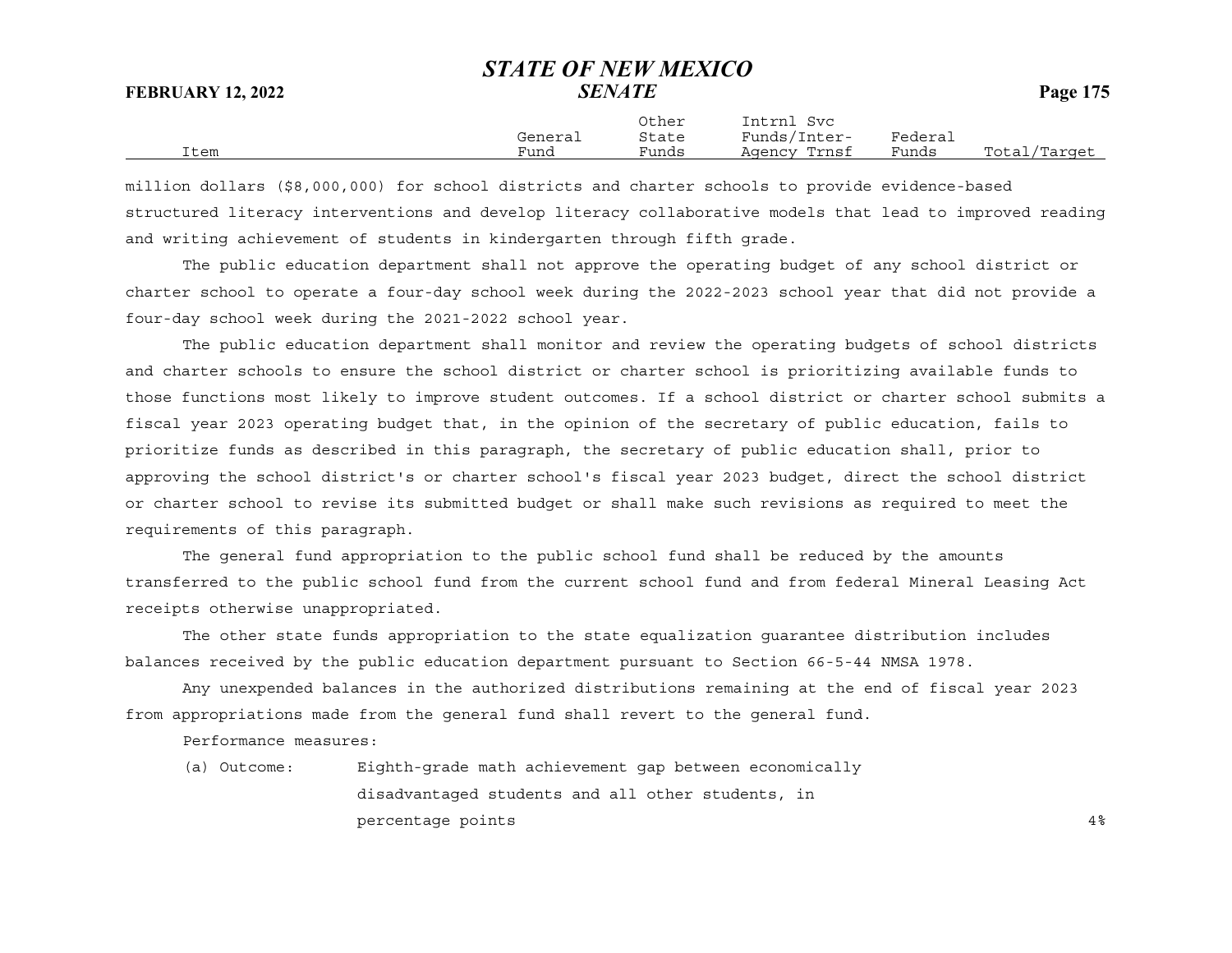| Item             | General<br>Fund                                              | Other<br>State<br>Funds | Intrnl Svc<br>Funds/Inter-<br>Agency Trnsf | Federal<br>Funds | Total/Tarqet |
|------------------|--------------------------------------------------------------|-------------------------|--------------------------------------------|------------------|--------------|
| (b) Outcome:     | Fourth-grade reading achievement gap between economically    |                         |                                            |                  |              |
|                  | disadvantaged students and all other students, in            |                         |                                            |                  |              |
|                  | percentage points                                            |                         |                                            |                  | $2\,$        |
| (c) Outcome:     | Percent of fourth-grade students who achieve proficiency or  |                         |                                            |                  |              |
|                  | above on the standards-based assessment in reading           |                         |                                            |                  | 35%          |
| (d) Outcome:     | Percent of fourth-grade students who achieve proficiency or  |                         |                                            |                  |              |
|                  | above on the standards-based assessment in mathematics       |                         |                                            |                  | 35%          |
| (e) Outcome:     | Percent of eighth-grade students who achieve proficiency or  |                         |                                            |                  |              |
|                  | above on the standards-based assessment in reading           |                         |                                            |                  | 35%          |
| (f) Outcome:     | Percent of eighth-grade students who achieve proficiency or  |                         |                                            |                  |              |
|                  | above on the standards-based assessment in mathematics       |                         |                                            |                  | 35%          |
| (g) Quality:     | Current four-year cohort graduation rate using shared        |                         |                                            |                  |              |
|                  | accountability                                               |                         |                                            |                  | $80\%$       |
| (h) Explanatory: | Percent of dollars budgeted by districts with fewer than     |                         |                                            |                  |              |
|                  | 750 members for instructional support, budget categories     |                         |                                            |                  |              |
|                  | 1000, 2100 and 2200                                          |                         |                                            |                  |              |
| (i) Explanatory: | Percent of dollars budgeted by districts with 750 members    |                         |                                            |                  |              |
|                  | or greater for instructional support, budget categories      |                         |                                            |                  |              |
|                  | 1000, 2100 and 2200                                          |                         |                                            |                  |              |
| (j) Explanatory: | Percent of dollars budgeted by charter schools for           |                         |                                            |                  |              |
|                  | instructional support, budget categories 1000, 2100 and 2200 |                         |                                            |                  |              |
| (k) Outcome:     | Percent of economically disadvantaged eighth-grade students  |                         |                                            |                  |              |
|                  | who achieve proficiency or above on the standards-based      |                         |                                            |                  |              |
|                  | assessment in mathematics                                    |                         |                                            |                  | 35%          |
| $(1)$ Outcome:   | Percent of economically disadvantaged eighth-grade students  |                         |                                            |                  |              |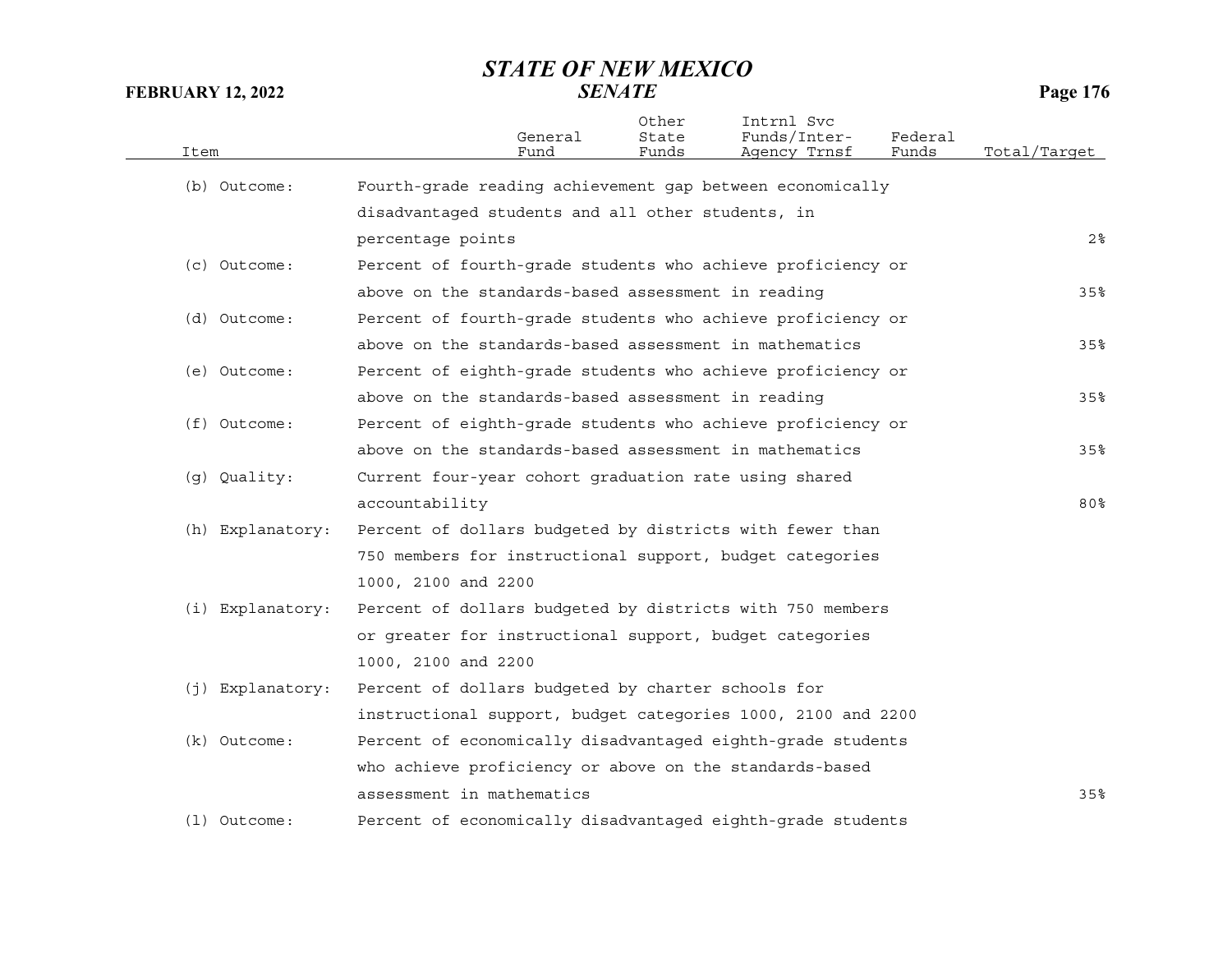| Item |                                  |                                                      | General<br>Fund | Other<br>State<br>Funds | Intrnl Svc<br>Funds/Inter-<br>Agency Trnsf                                                               | Federal<br>Funds | Total/Target    |
|------|----------------------------------|------------------------------------------------------|-----------------|-------------------------|----------------------------------------------------------------------------------------------------------|------------------|-----------------|
|      |                                  |                                                      |                 |                         | who achieve proficiency or above on the standards-based                                                  |                  |                 |
|      |                                  | assessment in reading                                |                 |                         |                                                                                                          |                  | 35%             |
|      | (m) Outcome:                     |                                                      |                 |                         |                                                                                                          |                  |                 |
|      |                                  |                                                      |                 |                         | Percent of economically disadvantaged fourth-grade students                                              |                  |                 |
|      |                                  |                                                      |                 |                         | who achieve proficiency or above on the standards-based                                                  |                  |                 |
|      |                                  | assessment in reading                                |                 |                         |                                                                                                          |                  | 35%             |
|      | (n) Outcome:                     |                                                      |                 |                         | Percent of economically disadvantaged fourth-grade students                                              |                  |                 |
|      |                                  |                                                      |                 |                         | who achieve proficiency or above on the standards-based                                                  |                  |                 |
|      |                                  | assessment in mathematics                            |                 |                         |                                                                                                          |                  | 35%             |
|      | (o) Outcome:                     |                                                      |                 |                         | Percent of recent New Mexico high school graduates who take                                              |                  |                 |
|      |                                  | remedial courses in higher education at two-year and |                 |                         |                                                                                                          |                  |                 |
|      |                                  | four-year schools                                    |                 |                         |                                                                                                          |                  | 30 <sup>8</sup> |
|      | (p) Explanatory:                 |                                                      |                 |                         | Percent of funds generated by the at-risk index associated                                               |                  |                 |
|      |                                  | with at-risk services                                |                 |                         |                                                                                                          |                  |                 |
|      | $(q)$ Outcome:                   |                                                      |                 |                         | Chronic absenteeism rate among students in middle school                                                 |                  | 10 <sup>8</sup> |
|      | $(r)$ Outcome:                   |                                                      |                 |                         | Chronic absenteeism rate among students in high school                                                   |                  | 10 <sup>8</sup> |
|      | $(s)$ Outcome:                   |                                                      |                 |                         | Chronic absenteeism rate among students in elementary school                                             |                  | 10%             |
|      | (2) Transportation distribution: |                                                      |                 |                         |                                                                                                          |                  |                 |
|      | Appropriations:                  |                                                      |                 |                         |                                                                                                          |                  |                 |
| (a)  | Other                            |                                                      | 114,671.2       | 3,034.7                 |                                                                                                          |                  | 117,705.9       |
|      |                                  |                                                      |                 |                         | The transportation distribution includes three million one hundred seventy-five thousand six hundred     |                  |                 |
|      |                                  |                                                      |                 |                         | dollars (\$3,175,600) from the general fund for transportation of students to extended learning time     |                  |                 |
|      |                                  |                                                      |                 |                         | programs. If a school district or state-chartered charter school does not transport students to extended |                  |                 |
|      |                                  |                                                      |                 |                         | learning time programs, the school district's or state-chartered charter school's proportionate share of |                  |                 |

appropriation to the transportation distribution for extended learning time programs shall revert to the

the three million one hundred seventy-five thousand six hundred dollar (\$3,175,600) general fund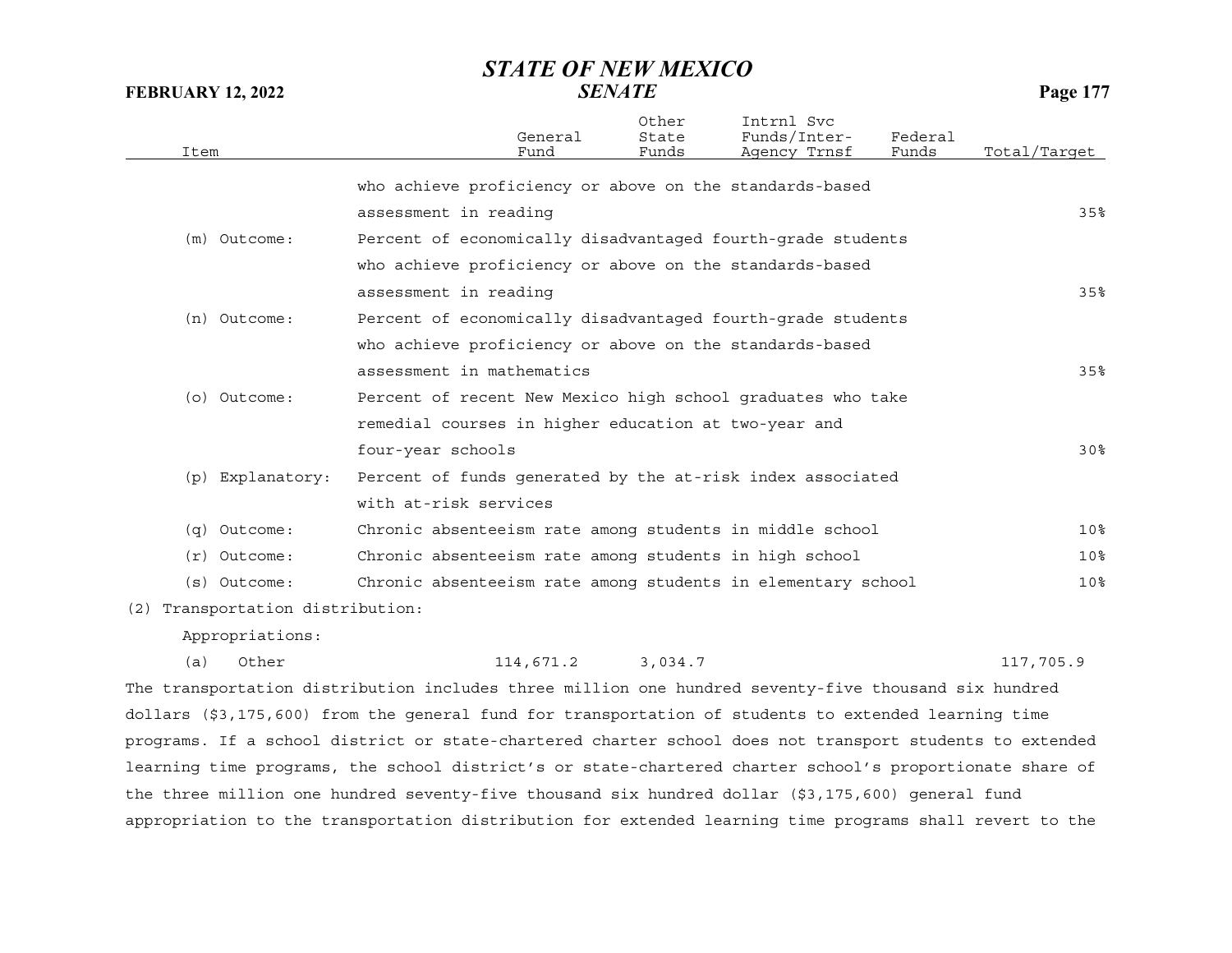|  |  | <b>Pag</b> |
|--|--|------------|
|  |  |            |

|      | General | Other<br>State | Intrnl<br>Svc<br>Funds/Inter- | Federai |              |
|------|---------|----------------|-------------------------------|---------|--------------|
| Item | Fund    | Funds          | Agency Trnsf                  | Funds   | Total/Target |

public education reform fund.

The transportation distribution includes eight hundred ninety-nine thousand two hundred dollars (\$899,200) from the general fund and three million thirty-four thousand seven hundred dollars (\$3,034,700) from the public education reform fund for transportation of students to K-5 plus programs. If a school district or state-chartered charter school does not transport students to K-5 plus programs, the school district's or state-chartered charter school's proportionate share of the three million nine hundred thirty-three thousand nine hundred dollar (\$3,933,900) general fund and public education reform fund appropriations to the transportation distribution for K-5 plus programs may be used to transport students to and from extended learning time programs. Any remaining, unused amounts of the appropriations shall revert to the public education reform fund.

The general fund appropriation to the transportation distribution includes one million six hundred fifty-two thousand three hundred dollars (\$1,652,300) to provide an average four percent salary increase to all public school transportation personnel. The secretary of public education shall not approve the operating budget of a school district or charter school that does not provide an average four percent salary increase for all public school transportation personnel.

(3) Supplemental distribution:

Appropriations:

- (a) Out-of-state tuition 315.0 315.0 315.0
- (b) Emergency supplemental 2,000.0 2,000.0

The secretary of public education shall not distribute any emergency supplemental funds to a school district or charter school that is not in compliance with the Audit Act or that has cash and invested reserves, other resources or any combination thereof equaling five percent or more of their operating budget.

Any unexpended balances in the supplemental distribution of the public education department remaining at the end of fiscal year 2023 from appropriations made from the general fund shall revert to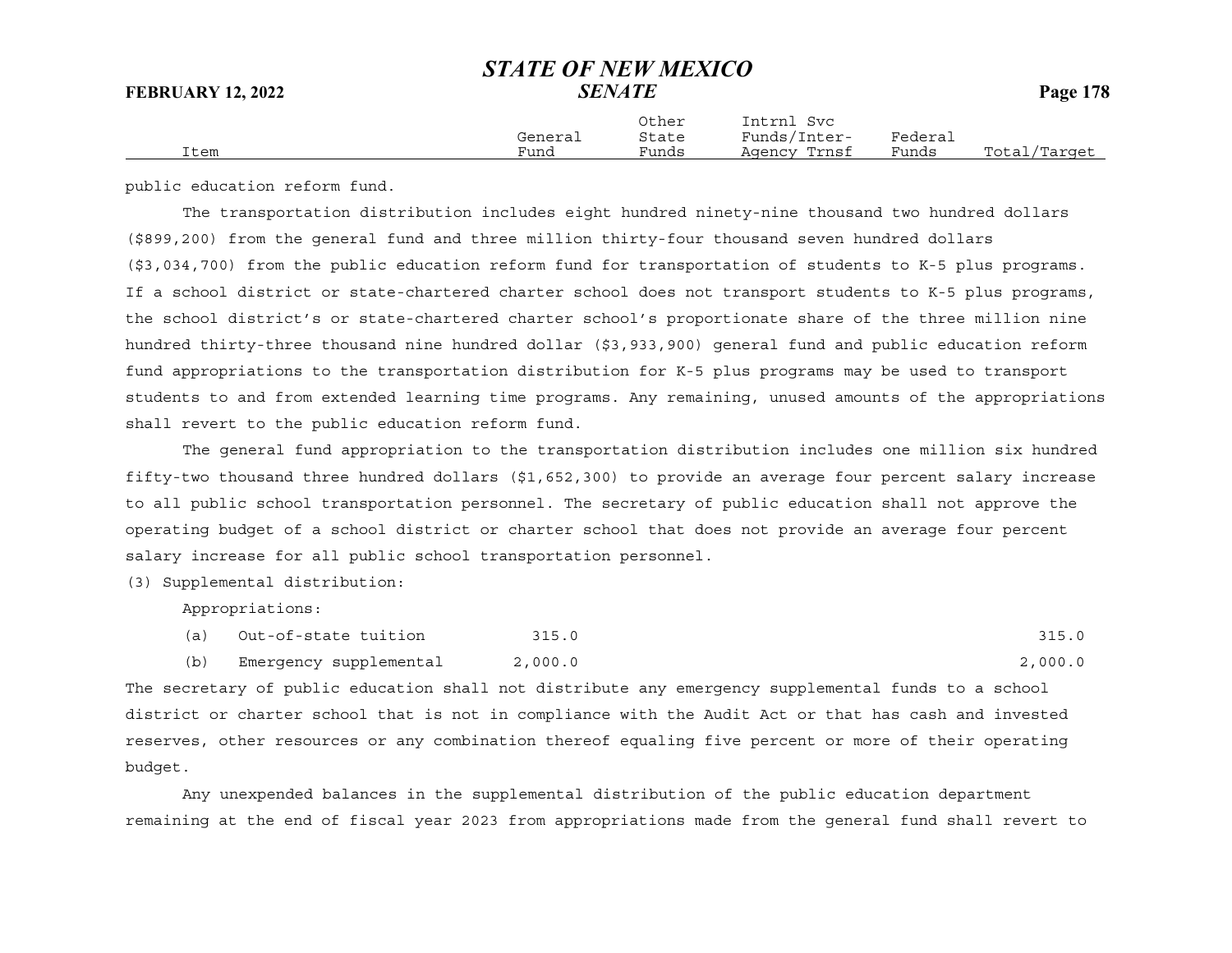| <b>FEBRUARY 12, 2022</b>                                                                                   | <b>SENATE</b>                                                                                 |                         |                                            |                  | Page 179                                 |  |
|------------------------------------------------------------------------------------------------------------|-----------------------------------------------------------------------------------------------|-------------------------|--------------------------------------------|------------------|------------------------------------------|--|
| Item                                                                                                       | General<br>Fund                                                                               | Other<br>State<br>Funds | Intrnl Svc<br>Funds/Inter-<br>Agency Trnsf | Federal<br>Funds | Total/Target                             |  |
| the general fund.                                                                                          |                                                                                               |                         |                                            |                  |                                          |  |
| (4) Federal flow through:                                                                                  |                                                                                               |                         |                                            |                  |                                          |  |
| Appropriations:                                                                                            |                                                                                               |                         |                                            |                  |                                          |  |
| Other<br>(a)                                                                                               |                                                                                               |                         |                                            | 486,300.0        | 486,300.0                                |  |
| (5) Indian education fund:                                                                                 |                                                                                               |                         |                                            |                  |                                          |  |
| Appropriations:                                                                                            |                                                                                               |                         |                                            |                  |                                          |  |
| (a)<br>Other                                                                                               | 14,988.6                                                                                      |                         |                                            |                  | 14,988.6                                 |  |
| The general fund appropriation to the Indian education fund includes fourteen million nine hundred         |                                                                                               |                         |                                            |                  |                                          |  |
| eighty-eight thousand six hundred dollars (\$14,988,600) to meet requirements of the Indian Education Act. |                                                                                               |                         |                                            |                  |                                          |  |
| The secretary of public education, in collaboration with the assistant secretary for Indian education,     |                                                                                               |                         |                                            |                  |                                          |  |
| shall develop a methodology to allocate the fourteen million nine hundred eighty-eight thousand six        |                                                                                               |                         |                                            |                  |                                          |  |
| hundred dollar (\$14,988,600) general fund appropriation to tribal education departments, tribal           |                                                                                               |                         |                                            |                  |                                          |  |
| libraries, Native American language programs, school districts and charter schools based on operational    |                                                                                               |                         |                                            |                  |                                          |  |
| needs and student enrollment.                                                                              |                                                                                               |                         |                                            |                  |                                          |  |
| (6) Standards-based assessments:                                                                           |                                                                                               |                         |                                            |                  |                                          |  |
| Appropriations:                                                                                            |                                                                                               |                         |                                            |                  |                                          |  |
| (a)<br>Other                                                                                               | 7,236.0                                                                                       |                         |                                            |                  | 7,236.0                                  |  |
| Any unexpended balances in the standards-based assessments appropriation remaining at the end of fiscal    |                                                                                               |                         |                                            |                  |                                          |  |
| year 2023 from appropriations made from the general fund shall revert to the general fund.                 |                                                                                               |                         |                                            |                  |                                          |  |
| Subtotal                                                                                                   | [3, 812, 922.2]                                                                               | [13, 401.3]             |                                            |                  | $[486, 300.0]$ 4, 312, 623.5             |  |
| TOTAL PUBLIC SCHOOL SUPPORT                                                                                | 3,812,922.2                                                                                   | 13,401.3                |                                            | 486,300.0        | 4, 312, 623.5                            |  |
| GRAND TOTAL FISCAL YEAR 2023                                                                               |                                                                                               |                         |                                            |                  |                                          |  |
| APPROPRIATIONS                                                                                             | 8,289,636.7 4,785,863.3                                                                       |                         |                                            |                  | 746, 523.2 10, 017, 170.7 23, 839, 193.9 |  |
| Section 5.                                                                                                 | <b>SPECIAL APPROPRIATIONS.</b> --The following amounts are appropriated from the general fund |                         |                                            |                  |                                          |  |
| or other funds as indicated for the purposes specified. Unless otherwise indicated, the appropriation may  |                                                                                               |                         |                                            |                  |                                          |  |

# *STATE OF NEW MEXICO*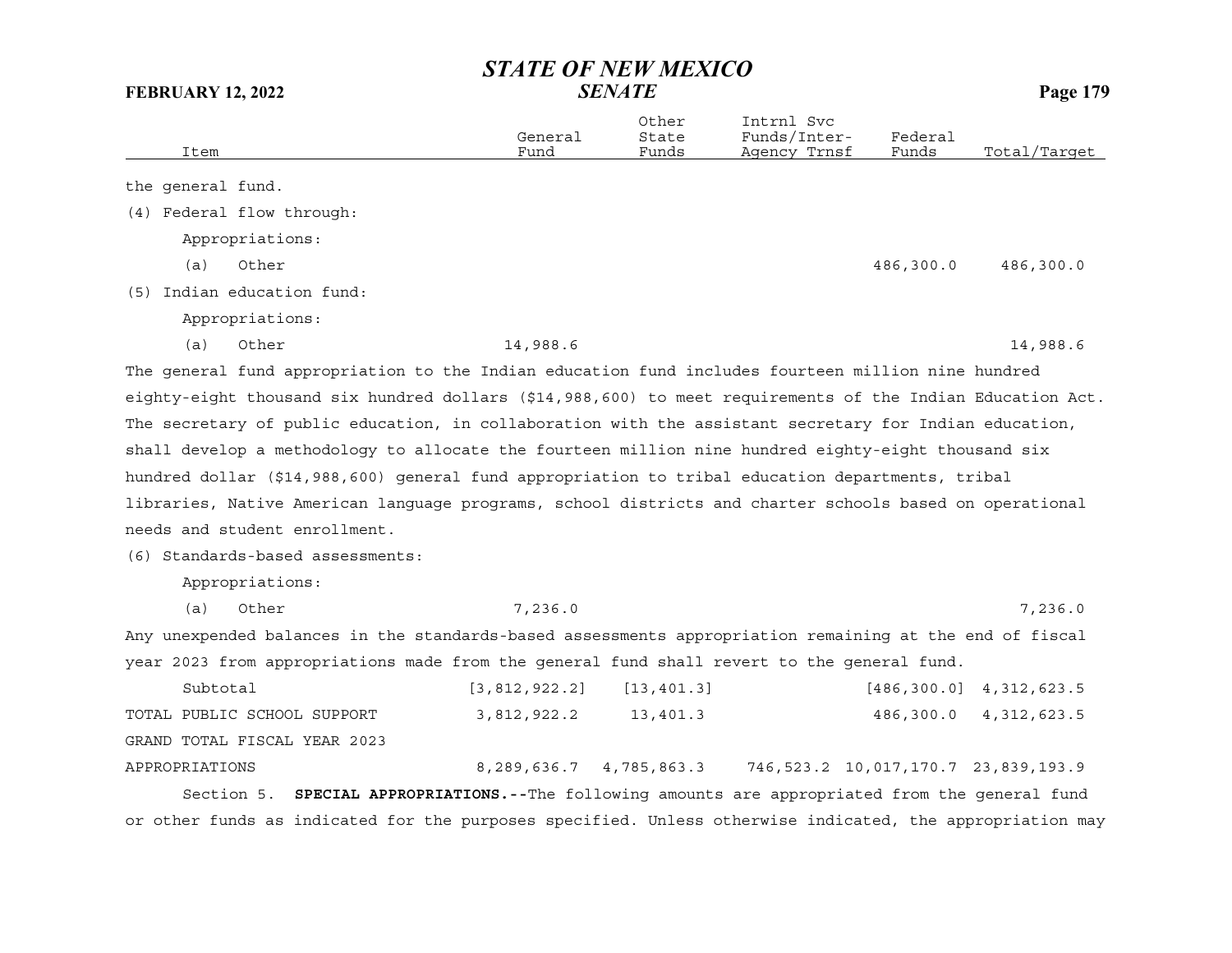| Item                                                                                                       | General<br>Fund | Other<br>State<br>Funds | Intrnl Svc<br>Funds/Inter-<br>Agency Trnsf | Federal<br>Funds | Total/Target |
|------------------------------------------------------------------------------------------------------------|-----------------|-------------------------|--------------------------------------------|------------------|--------------|
| be expended in fiscal years 2022 and 2023. Unless otherwise indicated, any unexpended balances of the      |                 |                         |                                            |                  |              |
| appropriations remaining at the end of fiscal year 2023 shall revert to the appropriate fund.              |                 |                         |                                            |                  |              |
|                                                                                                            |                 |                         |                                            |                  |              |
| LEGISLATIVE COUNCIL SERVICE<br>(1)                                                                         |                 | 2,000.0                 |                                            |                  | 2,000.0      |
| For capitol security systems and operations. The appropriation is from legislative cash balances.          |                 |                         |                                            |                  |              |
| LEGISLATURE<br>(2)                                                                                         |                 | 4,000.0                 |                                            |                  | 4,000.0      |
| For capitol building system upgrades and renovations. The other state funds appropriation includes two     |                 |                         |                                            |                  |              |
| million dollars (\$2,000,000) from the capital maintenance fund and two million dollars (\$2,000,000) from |                 |                         |                                            |                  |              |
| legislative cash balances.                                                                                 |                 |                         |                                            |                  |              |
| ADMINISTRATIVE OFFICE<br>(3)                                                                               |                 |                         |                                            |                  |              |
| OF THE COURTS                                                                                              | 465.0           |                         |                                            |                  | 465.0        |
| For vehicles and equipment for district courts.                                                            |                 |                         |                                            |                  |              |
| ADMINISTRATIVE OFFICE<br>(4)                                                                               |                 |                         |                                            |                  |              |
| OF THE COURTS                                                                                              | 850.0           |                         |                                            |                  | 850.0        |
| For a unified appropriation for magistrate court security personnel.                                       |                 |                         |                                            |                  |              |
| (5)<br>ADMINISTRATIVE OFFICE                                                                               |                 |                         |                                            |                  |              |
| OF THE COURTS                                                                                              | 1,200.0         |                         |                                            |                  | 1,200.0      |
| For magistrate court security equipment.                                                                   |                 |                         |                                            |                  |              |
| ADMINISTRATIVE OFFICE<br>(6)                                                                               |                 |                         |                                            |                  |              |
| OF THE COURTS                                                                                              |                 |                         |                                            |                  |              |
| The period of time for expending the five hundred sixty-four thousand dollars (\$564,000) from the general |                 |                         |                                            |                  |              |

fund and nine hundred thirty-four thousand dollars (\$934,000) from other state funds in Subsection 13 of Section 5 of Chapter 83 of Laws 2020 for the administrative office of the courts moving and related costs is extended through fiscal year 2023. The other state funds appropriation is from the consumer settlement fund at the office of the attorney general.

(7) ADMINISTRATIVE OFFICE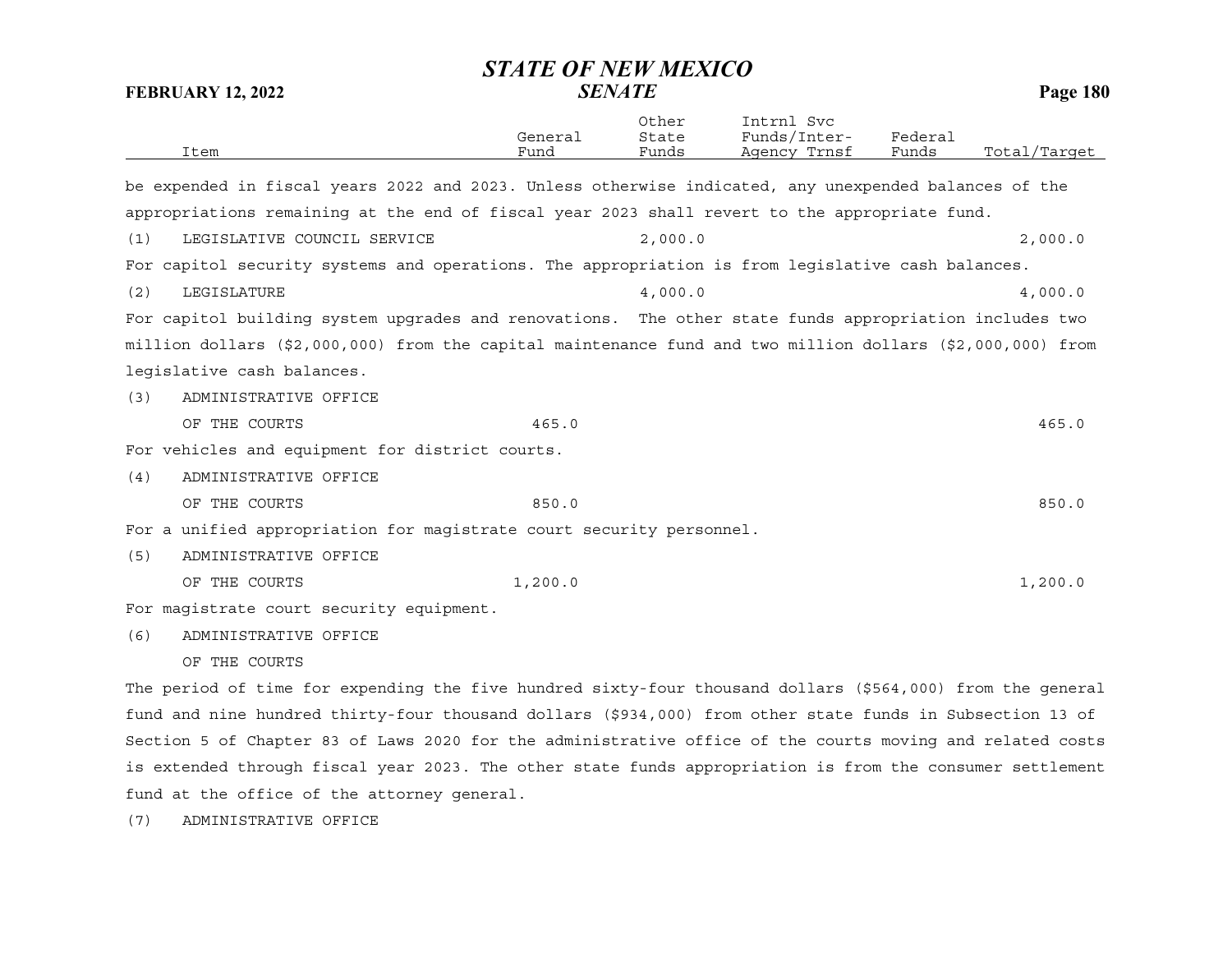|      | General | Other<br>State | Intrnl<br>Svc<br>Funds/Inter- | Federal |              |
|------|---------|----------------|-------------------------------|---------|--------------|
| Item | Funa    | Funds          | Agency Trnsf                  | Funds   | Total/Tarqet |

### OF THE COURTS

The period of time for expending the one hundred thousand dollars (\$100,000) appropriated from the general fund in Subsection 7 of Section 5 of Chapter 83 of Laws 2020 for a pro tem judge in McKinley county to clear driving-while-intoxicated case backlog is extended through fiscal year 2023.

(8) ADMINISTRATIVE OFFICE

## OF THE COURTS

The period of time for expending the one million dollars (\$1,000,000) appropriated from the developmental disabilities planning council in Subsection 5 of Section 5 of Chapter 73 of Laws 2018 for reforming the New Mexico guardianship system is extended through fiscal year 2023.

(9) ADMINISTRATIVE OFFICE

OF THE COURTS

The period of time for expending two hundred forty-seven thousand six hundred dollars (\$247,600) appropriated from the general fund in Paragraph (1) of Subsection B of Section 2 of Chapter 140 of Laws 2021 for courthouse security equipment and personnel, expenses related to the coronavirus disease 2019, case backlog, alternative dispute resolution and settlement programs, updating electronic records and data entry statewide is extended through fiscal year 2023.

(10) ADMINISTRATIVE OFFICE

OF THE COURTS

The period of time for expending two hundred seventy thousand dollars (\$270,000) appropriated from the general fund in Subsection 14 of Section 5 of Chapter 137 of Laws 2021 to replace cameras in detention centers and the judicial information division is extended through fiscal year 2023.

(11) ADMINISTRATIVE OFFICE

OF THE COURTS

The period of time for expending the four hundred thousand dollars (\$400,000) appropriated from the general fund in Subsection 10 of Section 5 of Chapter 83 of Laws 2020 to implement a statewide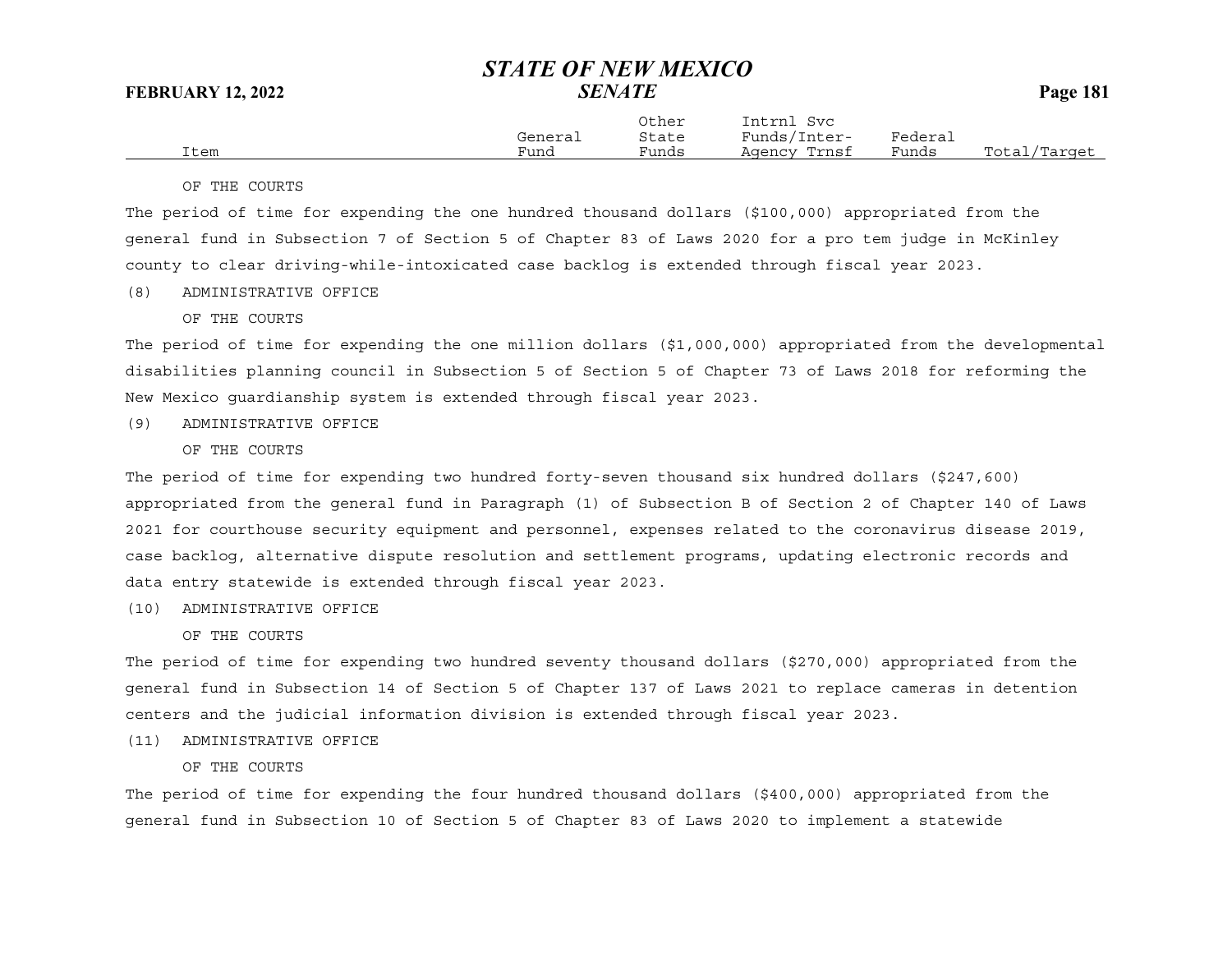|      | General | Other<br>State | Intrnl<br>Svc<br>Funds/Inter- | Federal |              |
|------|---------|----------------|-------------------------------|---------|--------------|
| Item | Fund    | Funds          | Agency Trnsf                  | Funds   | Total/Target |

information management system for problem-solving courts is extended through fiscal year 2023.

## (12) ADMINISTRATIVE OFFICE

OF THE COURTS

Up to five hundred thousand dollars (\$500,000) in unexpended balances in the special court services program in the court-appointed attorneys category remaining at the end of the fiscal year 2022 from appropriations made from the general fund or indirect federal funds authorized by Title IV-E of the Social Security Act shall not revert and may be expended in fiscal year 2023 to support legal representation in child welfare cases.

(13) ADMINISTRATIVE OFFICE

OF THE COURTS

The period of time for expending the five hundred thousand dollars (\$500,000) appropriated from the general fund to the administrative office of the courts in Subsection C of Section 2 of Chapter 1 of Laws 2021, 1st Special Session to address expungement of arrest and conviction records for certain cannabisrelated offenses is extended through fiscal year 2023.

(14) ADMINISTRATIVE OFFICE

OF THE COURTS

The period of time for expending the one million dollars (\$1,000,000) appropriated from the general fund in Subsection 9 of Section 5 of Chapter 83 of Laws 2020 for a unified appropriation for magistrate court security personnel, later reduced to eight hundred thousand dollars (\$800,000) in Subsection 2 of Section 7A of Chapter 5 of Laws 2020, 1st Special Session is extended through fiscal year 2023.

- (15) ADMINISTRATIVE OFFICE
	- OF THE COURTS

The period of time for expending the eighty thousand dollars (\$80,000) appropriated from the general fund in Subsection 11 of Section 5 of Chapter 83 of Laws 2020 for temporary relocation and renovation costs for the magistrate court in Grant county is extended through fiscal year 2023.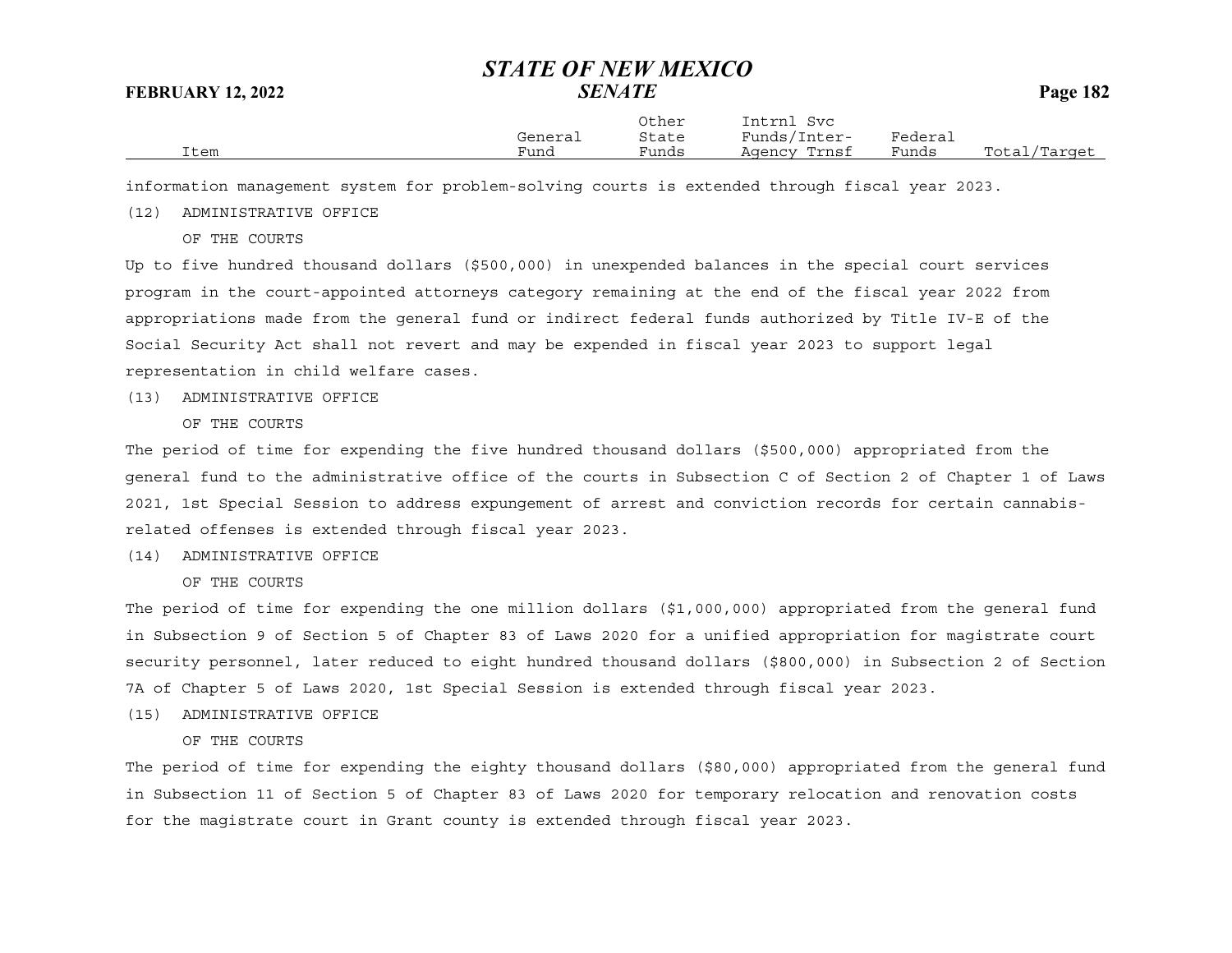|      | Item                                                                                                      | General<br>Fund | Other<br>State<br>Funds | Intrnl Svc<br>Funds/Inter-<br>Agency Trnsf | Federal<br>Funds | Total/Target |
|------|-----------------------------------------------------------------------------------------------------------|-----------------|-------------------------|--------------------------------------------|------------------|--------------|
| (16) | ADMINISTRATIVE OFFICE                                                                                     |                 |                         |                                            |                  |              |
|      | OF THE COURTS                                                                                             | 648.0           |                         |                                            |                  | 648.0        |
|      | To develop and provide reqular training to local pretrial programs, courts and staff.                     |                 |                         |                                            |                  |              |
| (17) | SECOND JUDICIAL                                                                                           |                 |                         |                                            |                  |              |
|      | DISTRICT COURT                                                                                            |                 |                         | 488.4                                      |                  | 488.4        |
|      | For the foreclosure settlement program. The internal service funds/interagency transfers appropriation to |                 |                         |                                            |                  |              |

the second judicial district court includes four hundred eighty-eight thousand four hundred dollars (\$488,400) from the mortgage regulatory fund of the regulation and licensing department for foreclosure mediation. Any unexpended balances in the second judicial district court program from the mortgage regulatory fund at the end of fiscal year 2023 shall revert to the mortgage regulatory fund.

### (18) THIRTEENTH JUDICIAL

DISTRICT COURT 209.9 209.9

For the foreclosure settlement program. The internal service funds/interagency transfers appropriation to the thirteenth judicial district court includes two hundred nine thousand nine hundred dollars (\$209,900) from the mortgage regulatory fund of the regulation and licensing department for foreclosure mediation. Any unexpended balances in the thirteenth judicial district court program from the mortgage regulatory fund at the end of the fiscal year 2023 shall revert to the mortgage regulatory fund.

(19) SECOND JUDICIAL

## DISTRICT ATTORNEY

The period of time for expending the six hundred thousand dollars (\$600,000) appropriated from the general fund in Subsection 13 of Section 5 of Chapter 73 of Laws 2018 for a data-driven prosecution pilot program, the six hundred thousand dollars (\$600,000) appropriated from the general fund in Subsection 14 of Section 5 of Chapter 73 of Laws 2018 for case prosecution and the eight hundred thousand dollars (\$800,000) appropriated from the general fund in Subsection 15 of Section 5 of Chapter 73 of Laws 2018 to address case backlog is extended through fiscal year 2023 and the appropriations may be used for other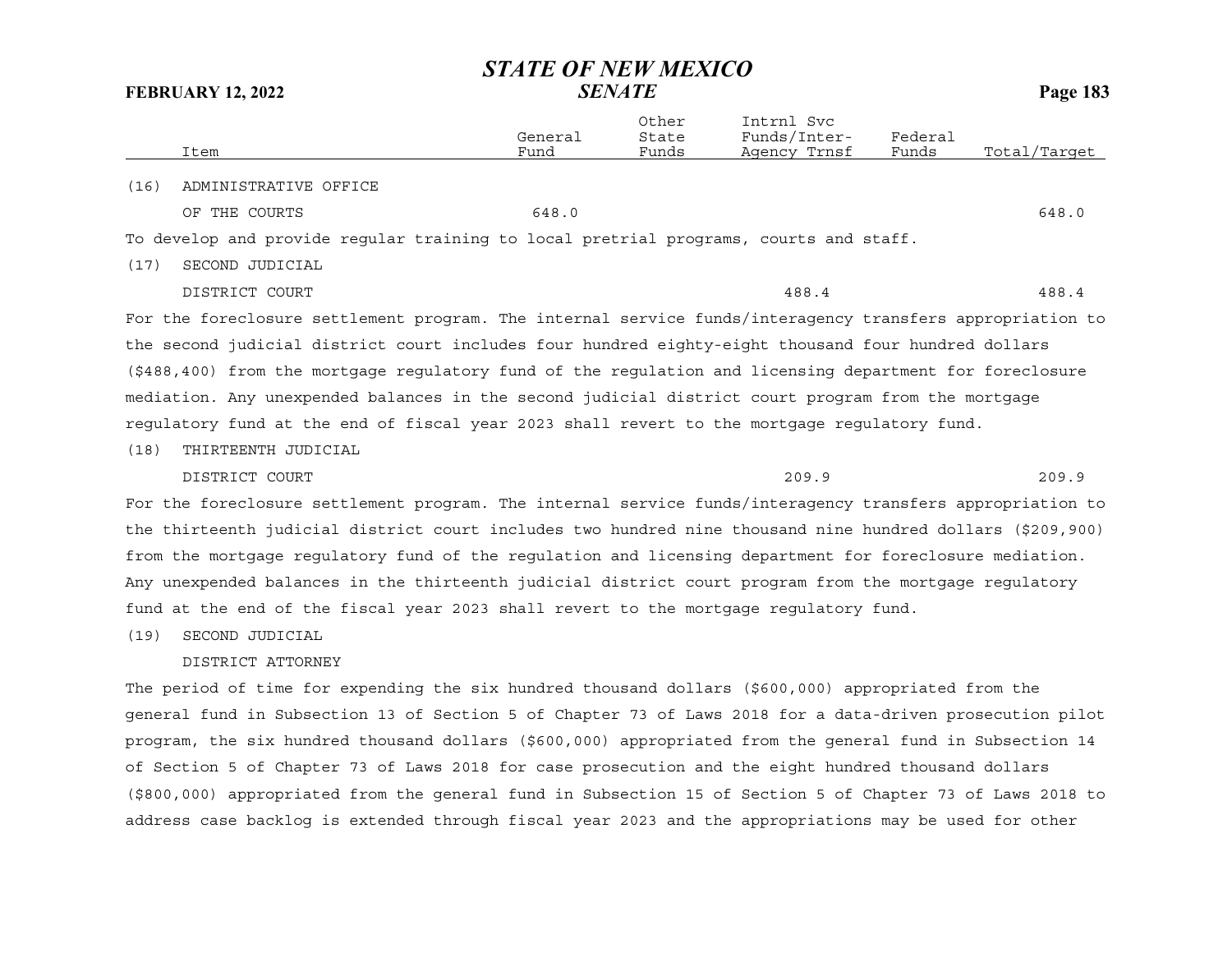|      | General | Other<br>State | Intrnl<br>Svc<br>Funds/Inter- | Federal |              |
|------|---------|----------------|-------------------------------|---------|--------------|
| Item | Fund    | Funds          | Agency Trnsf                  | Funds   | Total/Target |

purposes.

(20) ADMINISTRATIVE OFFICE

### OF THE DISTRICT ATTORNEYS

Any unexpended balances remaining at the end of fiscal year 2022 from revenues received in fiscal year 2022 and prior years by a district attorney from any Native American tribe, pueblo or political subdivision pursuant to a contract, memorandum of understanding, joint powers agreement or grant shall not revert and shall remain with the recipient district attorney's office for expenditure in fiscal year 2023. Prior to November 1, 2022, the administrative office of the district attorneys shall provide the department of finance and administration and the legislative finance committee a detailed report documenting the amount of all funds received from Native American tribes, pueblos and political subdivisions pursuant to a contract, memorandum of understanding, joint powers agreement or grant that do not revert at the end of fiscal year 2022 for each of the district attorneys and the administrative office of the district attorneys.

## (21) ADMINISTRATIVE OFFICE

OF THE DISTRICT ATTORNEYS

Any unexpended balances remaining at the end of fiscal year 2022 from revenues received in fiscal year 2022 and prior years by a district attorney or the administrative office of the district attorneys from the United States department of justice pursuant to the southwest border prosecution initiative shall not revert and shall remain with the recipient district attorney's office for expenditure in fiscal year 2023. Prior to November 1, 2022, the administrative office of the district attorneys shall provide to the department of finance and administration and the legislative finance committee a detailed report documenting the amount of all southwest border prosecution initiative funds that do not revert at the end of fiscal year 2022 for each of the district attorneys and the administrative office of the district attorneys.

(22) LAW OFFICES OF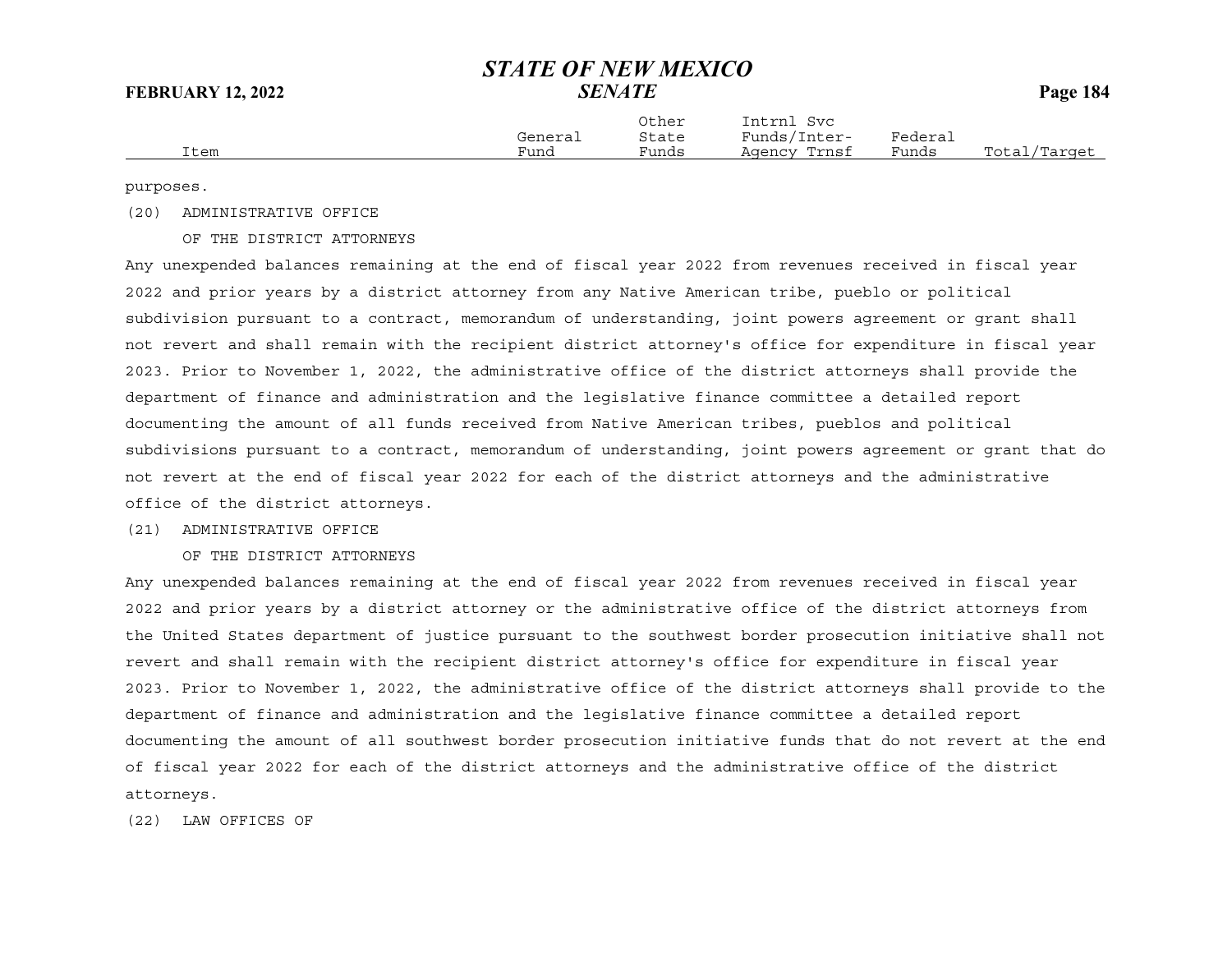|      |                                                                                                           | General | Other<br>State | Intrnl Svc<br>Funds/Inter- | Federal |              |
|------|-----------------------------------------------------------------------------------------------------------|---------|----------------|----------------------------|---------|--------------|
|      | Item                                                                                                      | Fund    | Funds          | Agency Trnsf               | Funds   | Total/Target |
|      | THE PUBLIC DEFENDER                                                                                       | 200.0   |                |                            |         | 200.0        |
|      | For backlogged jury trials.                                                                               |         |                |                            |         |              |
| (23) | ATTORNEY GENERAL                                                                                          |         |                | 4,288.5                    |         | 4,288.5      |
|      | To address harms to the state and its communities resulting from the Gold King mine release. The internal |         |                |                            |         |              |
|      | service funds/interagency transfers appropriation is from the consumer settlement fund.                   |         |                |                            |         |              |
| (24) | ATTORNEY GENERAL                                                                                          |         |                |                            |         |              |
|      | The period of time for expending the six million four hundred thousand dollars (\$6,400,000) appropriated |         |                |                            |         |              |
|      | from the consumer settlement fund in Subsection 23 of Section 5 of Chapter 137 of Laws 2021 for defending |         |                |                            |         |              |
|      | the Rio Grande compact is extended through fiscal year 2023.                                              |         |                |                            |         |              |
| (25) | ATTORNEY GENERAL                                                                                          |         | 1,000.0        |                            |         | 1,000.0      |
|      | To provide enhanced prosecutorial training and expertise for cases of sexual violence including human     |         |                |                            |         |              |
|      | trafficking and murdered and missing indigenous people. The other state funds appropriation is from the   |         |                |                            |         |              |
|      | consumer settlement fund.                                                                                 |         |                |                            |         |              |
| (26) | ATTORNEY GENERAL                                                                                          |         | 1,000.0        |                            |         | 1,000.0      |
|      | For litigation of the tobacco master settlement agreement. The other state funds appropriation is from    |         |                |                            |         |              |
|      | the consumer settlement fund.                                                                             |         |                |                            |         |              |
| (27) | ATTORNEY GENERAL                                                                                          | 2,000.0 | 2,000.0        |                            |         | 4,000.0      |
|      | For litigation of the Rio Grande compact. The other state funds appropriation is from the consumer        |         |                |                            |         |              |
|      | settlement fund.                                                                                          |         |                |                            |         |              |
| (28) | TAXATION AND REVENUE                                                                                      |         |                |                            |         |              |
|      | <b>DEPARTMENT</b>                                                                                         | 3,000.0 |                |                            |         | 3,000.0      |
|      | The state board of finance may approve a transfer from the appropriation contingency fund to the taxation |         |                |                            |         |              |
|      | and revenue department up to three million dollars (\$3,000,000), contingent on certification by the      |         |                |                            |         |              |
|      | secretary of the department of finance and administration that enactment of legislation of the second     |         |                |                            |         |              |
|      | session of the fifty-fifth legislature resulted in significant changes to the tax code or the motor       |         |                |                            |         |              |
|      |                                                                                                           |         |                |                            |         |              |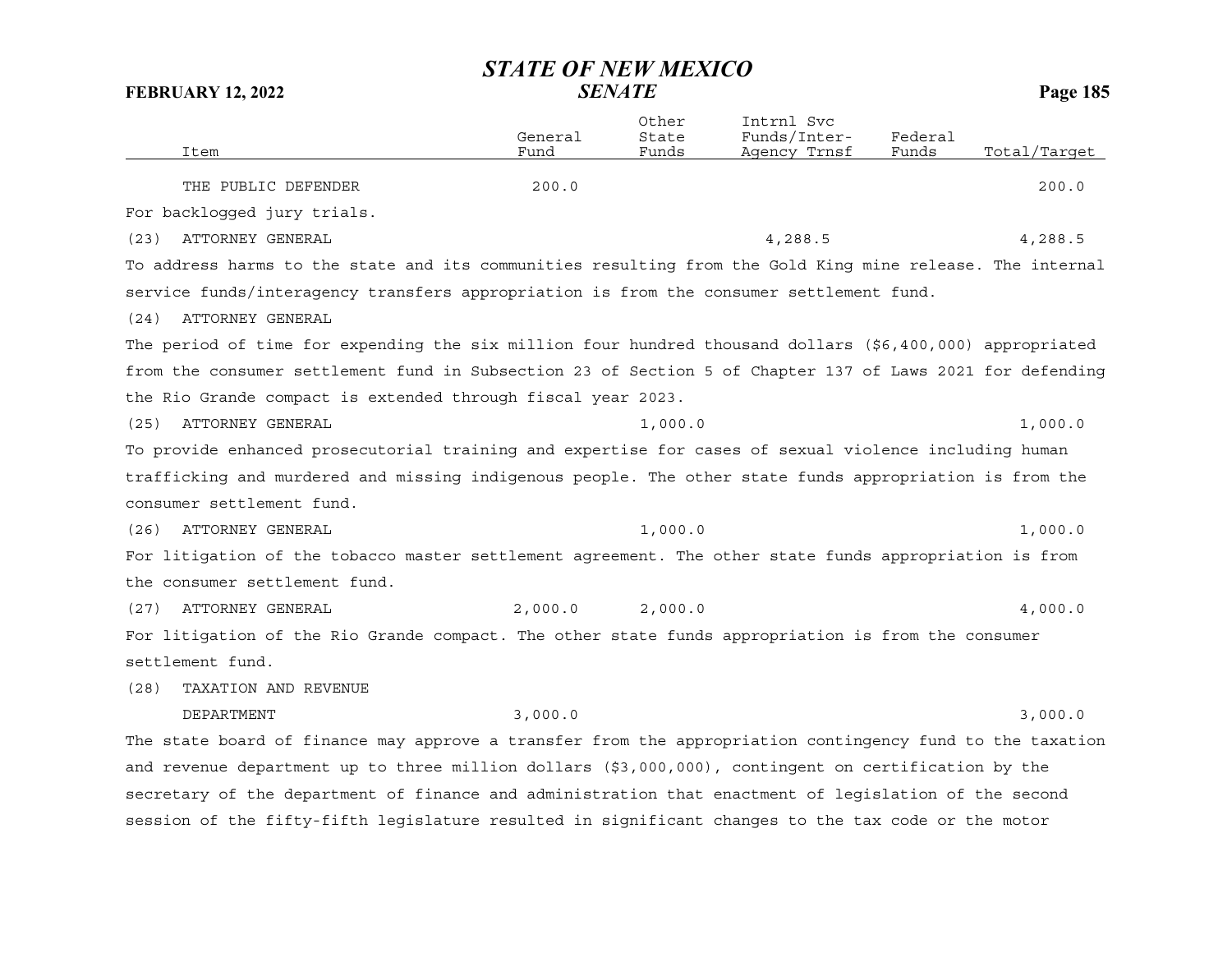| <b>STATE OF NEW MEXICO</b><br><b>SENATE</b><br>Page 186<br><b>FEBRUARY 12, 2022</b> |                                                                                                           |                 |                         |                                            |                  |              |
|-------------------------------------------------------------------------------------|-----------------------------------------------------------------------------------------------------------|-----------------|-------------------------|--------------------------------------------|------------------|--------------|
|                                                                                     | Item                                                                                                      | General<br>Fund | Other<br>State<br>Funds | Intrnl Svc<br>Funds/Inter-<br>Agency Trnsf | Federal<br>Funds | Total/Target |
|                                                                                     |                                                                                                           |                 |                         |                                            |                  |              |
|                                                                                     | vehicle code and that no other funding is available to implement the changes.                             |                 |                         |                                            |                  |              |
| (29)                                                                                | ADMINISTRATIVE HEARINGS OFFICE                                                                            | 150.0           |                         |                                            |                  | 150.0        |
|                                                                                     | To develop a case management system.                                                                      |                 |                         |                                            |                  |              |
| (30)                                                                                | DEPARTMENT OF FINANCE                                                                                     |                 |                         |                                            |                  |              |
|                                                                                     | AND ADMINISTRATION                                                                                        | 330.0           |                         |                                            |                  | 330.0        |
|                                                                                     | For infant surrender safety devices statewide. The appropriation is contingent on enactment of House Bill |                 |                         |                                            |                  |              |
|                                                                                     | 137 or similar legislation of the second session of the fifty-fifth legislature.                          |                 |                         |                                            |                  |              |
| (31)                                                                                | DEPARTMENT OF FINANCE                                                                                     |                 |                         |                                            |                  |              |
|                                                                                     | AND ADMINISTRATION                                                                                        | 3,500.0         |                         |                                            |                  | 3,500.0      |
|                                                                                     | For contract management and federal grants administration initiatives.                                    |                 |                         |                                            |                  |              |
| (32)                                                                                | DEPARTMENT OF FINANCE                                                                                     |                 |                         |                                            |                  |              |
|                                                                                     | AND ADMINISTRATION                                                                                        | 1,500.0         |                         |                                            |                  | 1,500.0      |
|                                                                                     | For grants management for local governments and local councils of government.                             |                 |                         |                                            |                  |              |
| (33)                                                                                | DEPARTMENT OF FINANCE                                                                                     |                 |                         |                                            |                  |              |
|                                                                                     | AND ADMINISTRATION                                                                                        | 1,000.0         |                         |                                            |                  | 1,000.0      |
|                                                                                     | For grants to local governments to match federal infrastructure and other funding.                        |                 |                         |                                            |                  |              |
| (34)                                                                                | DEPARTMENT OF FINANCE                                                                                     |                 |                         |                                            |                  |              |
|                                                                                     | AND ADMINISTRATION                                                                                        | 24,000.0        |                         |                                            |                  | 24,000.0     |
|                                                                                     | For statewide hunger initiatives.                                                                         |                 |                         |                                            |                  |              |
| (35)                                                                                | DEPARTMENT OF FINANCE                                                                                     |                 |                         |                                            |                  |              |
|                                                                                     | AND ADMINISTRATION                                                                                        | 2,000.0         |                         |                                            |                  | 2,000.0      |
|                                                                                     | To the land grant assistance fund contingent on enactment of legislation of the second session of the     |                 |                         |                                            |                  |              |
|                                                                                     | fifty-fifth legislature creating the fund.                                                                |                 |                         |                                            |                  |              |
| (36)                                                                                | DEPARTMENT OF FINANCE                                                                                     |                 |                         |                                            |                  |              |
|                                                                                     | AND ADMINISTRATION                                                                                        | 5,000.0         |                         |                                            |                  | 5,000.0      |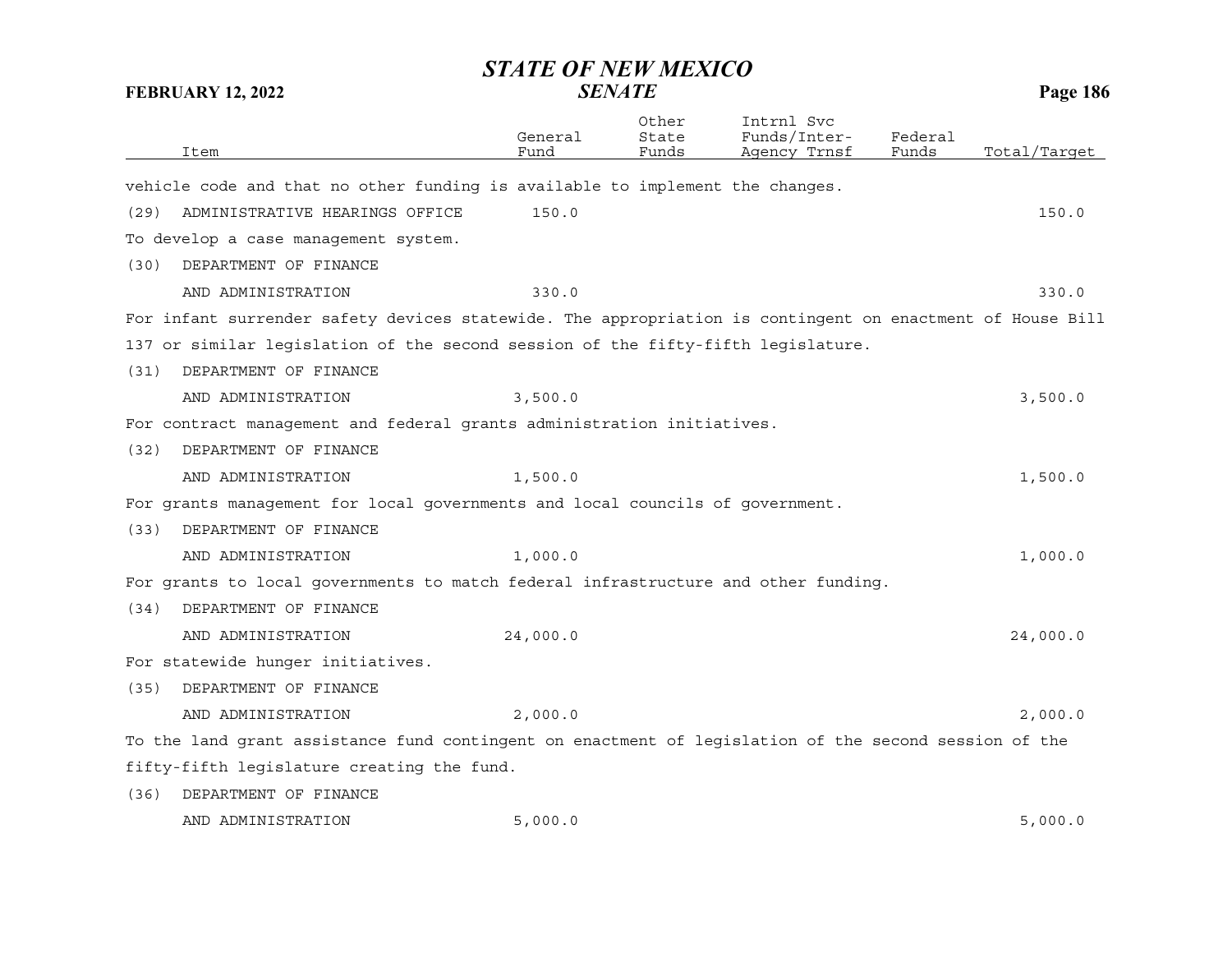|                                                                                                           | <b>STATE OF NEW MEXICO</b> |                         |                                            |                  |              |
|-----------------------------------------------------------------------------------------------------------|----------------------------|-------------------------|--------------------------------------------|------------------|--------------|
| <b>FEBRUARY 12, 2022</b>                                                                                  |                            | <b>SENATE</b>           |                                            |                  | Page 187     |
| Item                                                                                                      | General<br>Fund            | Other<br>State<br>Funds | Intrnl Svc<br>Funds/Inter-<br>Agency Trnsf | Federal<br>Funds | Total/Target |
| For local law enforcement police officer retention stipends. The appropriation is contingent on enactment |                            |                         |                                            |                  |              |
| of House Bill 86 or similar legislation of the second session of the fifty-fifth legislature creating the |                            |                         |                                            |                  |              |
| law enforcement retention fund.                                                                           |                            |                         |                                            |                  |              |
| DEPARTMENT OF FINANCE<br>(37)                                                                             |                            |                         |                                            |                  |              |
| AND ADMINISTRATION                                                                                        | 300.0                      |                         |                                            |                  | 300.0        |
| To the local government division of the department of finance and administration to allocate to the city  |                            |                         |                                            |                  |              |
| of Gallup to renovate red rock park for expenditure through fiscal year 2024.                             |                            |                         |                                            |                  |              |
| (38)<br>GENERAL SERVICES DEPARTMENT                                                                       | 1,300.0                    |                         |                                            |                  | 1,300.0      |
| To purchase vehicles.                                                                                     |                            |                         |                                            |                  |              |
| NEW MEXICO SENTENCING<br>(39)                                                                             |                            |                         |                                            |                  |              |
| COMMISSION                                                                                                | 2,000.0                    |                         |                                            |                  | 2,000.0      |
| For grants awarded under the Crime Reduction Grant Act. The general fund appropriation is contingent on   |                            |                         |                                            |                  |              |
| enactment of House Bill 84 or similar legislation of the second session of the fifty-fifth legislature.   |                            |                         |                                            |                  |              |
| NEW MEXICO SENTENCING<br>(40)                                                                             |                            |                         |                                            |                  |              |
| COMMISSION                                                                                                |                            |                         |                                            |                  |              |
| The period of time for expending the five hundred thousand (\$500,000) appropriated from the consumer     |                            |                         |                                            |                  |              |
| settlement fund at the office of the attorney general in Subsection 38 of Section 5 of Chapter 137 of     |                            |                         |                                            |                  |              |
| Laws 2021 to study and redraft the Criminal Code and other criminal statutes is extended through fiscal   |                            |                         |                                            |                  |              |
| year 2023.                                                                                                |                            |                         |                                            |                  |              |
| SECRETARY OF STATE<br>(41)                                                                                | 100.0                      |                         |                                            |                  | 100.0        |
| For the purchase and installation of servers to support the technology systems of the secretary of        |                            |                         |                                            |                  |              |
| state's office.                                                                                           |                            |                         |                                            |                  |              |
| SECRETARY OF STATE<br>(42)                                                                                | 170.0                      |                         |                                            |                  | 170.0        |
| To purchase replacement scanners for mail-in ballot tabulators.                                           |                            |                         |                                            |                  |              |
| SECRETARY OF STATE<br>(43)                                                                                | 80.0                       |                         |                                            |                  | 80.0         |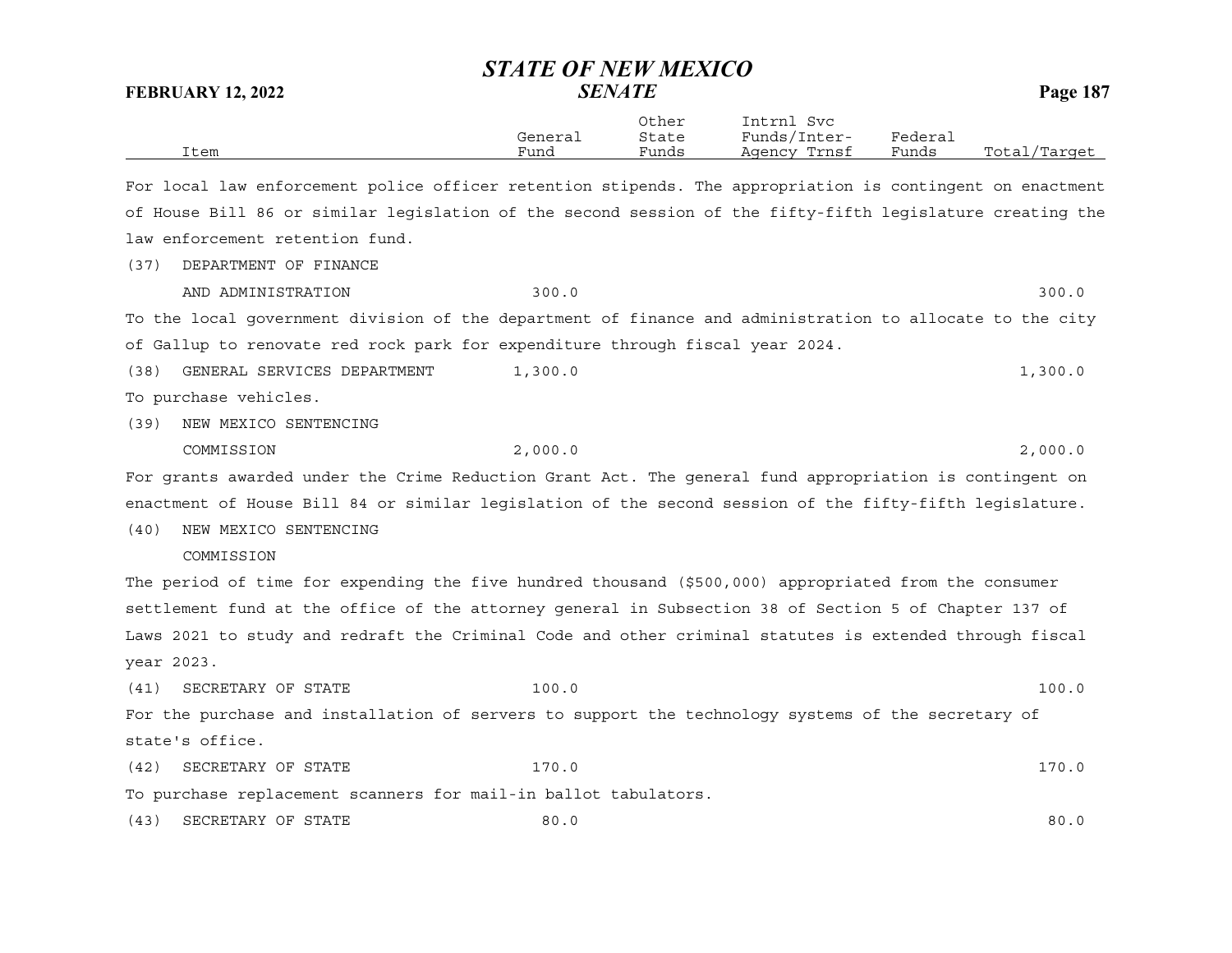|      |         | Other | Intrnl<br>Svc |         |              |
|------|---------|-------|---------------|---------|--------------|
|      | General | State | Funds/Inter-  | Federai |              |
| Item | Fund    | Funds | Agency Trnsf  | Funds   | Total/Target |
|      |         |       |               |         |              |

For converting permanent records to microfilm.

(44) SECRETARY OF STATE

The period of time for expending the three million forty-six thousand eight hundred dollars (\$3,046,800) appropriated from the general fund in Subsection 40 of Section 5 of Chapter 137 of Laws 2021 to conduct and administer a special election is extended through fiscal year 2023 and can be used for costs related to the 2022 primary election.

(45) SECRETARY OF STATE 100.0 100.0

For enhancements to the statewide election reporting and voter information system.

(46) PUBLIC EMPLOYEE LABOR

RELATIONS BOARD 25.0 25.0

For website, telecommunications costs, furniture and information technology needs.

(47) STATE TREASURER 400.0 400.0 400.0 400.0 400.0 400.0 400.0 400.0 400.0 400.0 400.0 400.0 400.0 400.0 400.0 400.0 400.0 400.0 400.0 400.0 400.0 400.0 400.0 400.0 400.0 400.0 400.0 400.0 400.0 400.0 400.0 400.0 400.0 400

For the work and save program. The appropriation shall only be used for programs that are optional for participants.

(48) TOURISM DEPARTMENT 300.0 300.0

For the New Mexico bowl.

(49) TOURISM DEPARTMENT 350.0 350.0

For branded partnerships between New Mexico true and special olympics.

(50) ECONOMIC DEVELOPMENT

DEPARTMENT 250.0 250.0

To the economic development division of the economic development department for a collaborative marketing effort with local and regional economic development organizations in certified communities.

(51) ECONOMIC DEVELOPMENT

DEPARTMENT 6,000.0 6,000.0

To the development training fund for the job training incentive program. Any unexpended balances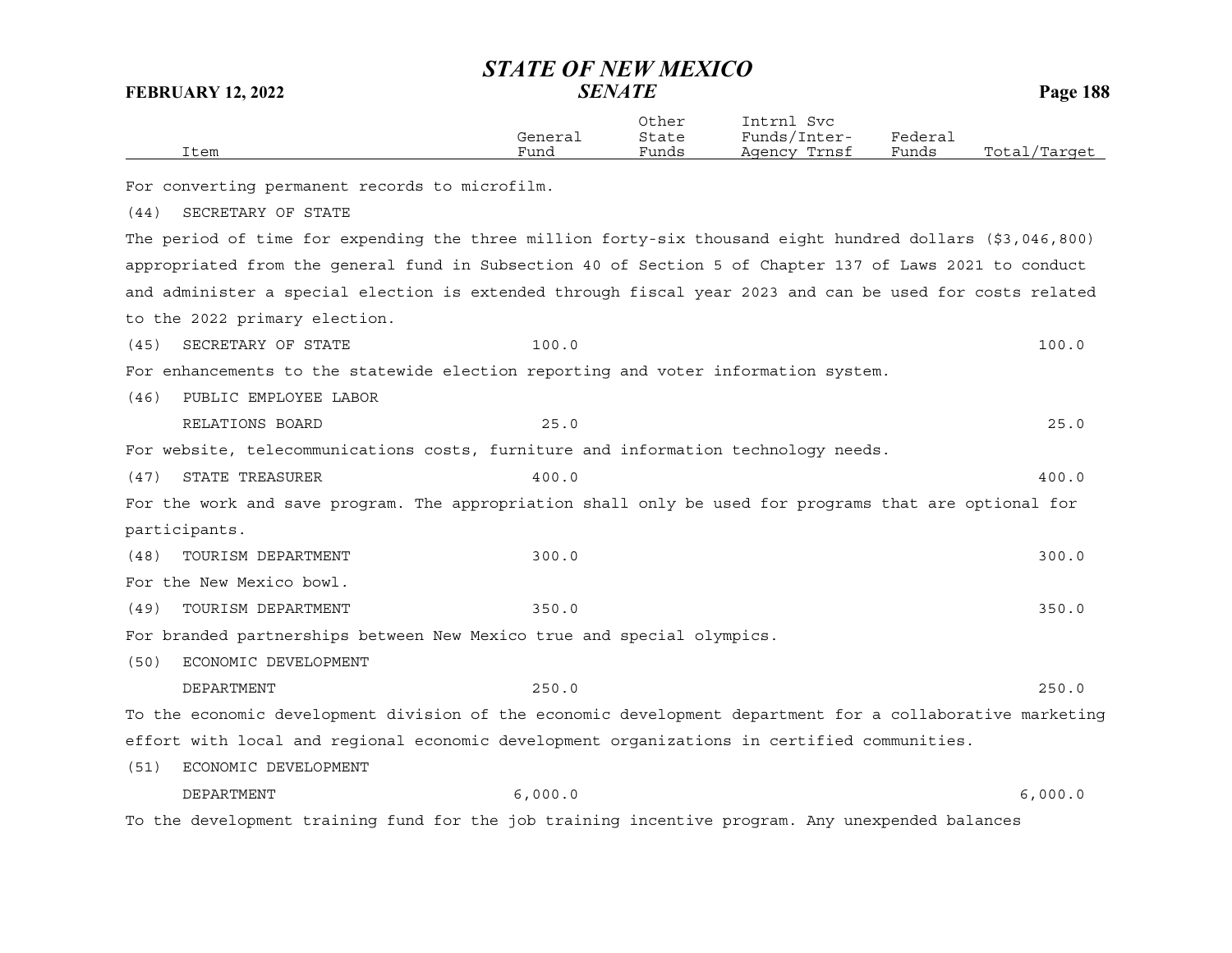|      | General | Other<br>State | Intrnl<br>Svc<br>Funds/I<br>Inter- | ${}_{\rm \texttt{Federau}}$ |                  |
|------|---------|----------------|------------------------------------|-----------------------------|------------------|
| Item | Funo    | Funds          | Trnsf<br>Agency                    | Funds                       | Total<br>/Target |
|      |         |                |                                    |                             |                  |

remaining at the end of fiscal year 2023 shall not revert and may be expended in future fiscal years.

(52) ECONOMIC DEVELOPMENT

DEPARTMENT

The outdoor recreation division of the economic development department shall work to expand and construct the Rio Grande trail in conjunction with the Rio Grande trail commission.

- (53) ECONOMIC DEVELOPMENT
- DEPARTMENT 50,000.0 50,000.0 To the local economic development act fund for economic development projects pursuant to the Local

Economic Development Act. Any unexpended balances remaining at the end of fiscal year 2023 shall not revert and may be expended in future fiscal years.

(54) REGULATION AND LICENSING

DEPARTMENT 811.1 811.1

To purchase vehicles for the construction industries program. The other state funds appropriation is from the mortgage regulatory fund.

(55) REGULATION AND LICENSING

DEPARTMENT 700.0 700.0

To purchase vehicles and equipment for the cannabis control program. The other state funds appropriation is from the mortgage regulatory fund.

(56) PUBLIC REGULATION COMMISSION 150.0 150.0

For furniture for the Bokum building.

(57) OFFICE OF THE SUPERINTENDENT

OF INSURANCE 300.0 150.0 150.0 150.0 150.0 300.0

For a joint study with the human services department, in consultation with the appropriate stakeholders, on the enactment of behavioral health parity legislation congruent with federal law and its impact on the availability of behavioral health services provided by medicaid and other providers, medicaid and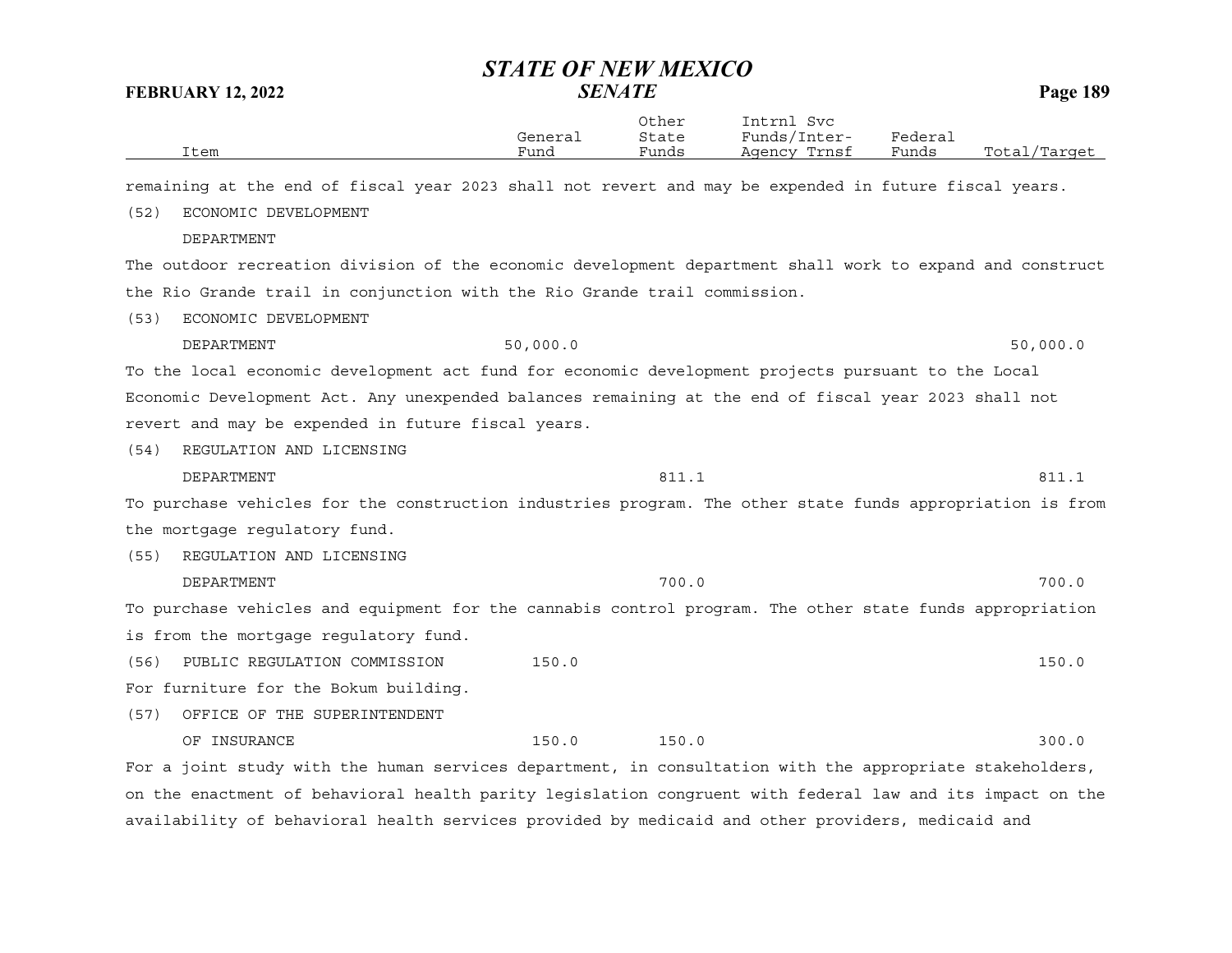| <b>FEBRUARY 12, 2022</b>                                                                                  |                 | ыліе VI New Mexico<br><b>SENATE</b> |                                            |                  | Page 190     |
|-----------------------------------------------------------------------------------------------------------|-----------------|-------------------------------------|--------------------------------------------|------------------|--------------|
| Item                                                                                                      | General<br>Fund | Other<br>State<br>Funds             | Intrnl Svc<br>Funds/Inter-<br>Agency Trnsf | Federal<br>Funds | Total/Target |
| commercial managed care organizations and their subcontractors and rates of compensation paid to          |                 |                                     |                                            |                  |              |
| behavioral health providers. The other state funds appropriation is from the insurance operating fund at  |                 |                                     |                                            |                  |              |
| the office of superintendent of insurance.                                                                |                 |                                     |                                            |                  |              |
| OFFICE OF THE SUPERINTENDENT<br>(58)                                                                      |                 |                                     |                                            |                  |              |
| OF INSURANCE                                                                                              |                 | 28,000.0                            |                                            |                  | 28,000.0     |
| For premium and cost-sharing reductions for New Mexico health insurance exchange enrollees and medicaid   |                 |                                     |                                            |                  |              |
| transition premium buy-downs for exchange eligible consumers. The other state funds appropriation is from |                 |                                     |                                            |                  |              |
| the health care affordability fund.                                                                       |                 |                                     |                                            |                  |              |
| OFFICE OF THE SUPERINTENDENT<br>(59)                                                                      |                 |                                     |                                            |                  |              |
| OF INSURANCE                                                                                              |                 | 30,000.0                            |                                            |                  | 30,000.0     |
| For reduction of health insurance premiums for small businesses and their employees. The other state      |                 |                                     |                                            |                  |              |
| funds appropriation is from the health care affordability fund.                                           |                 |                                     |                                            |                  |              |
| STATE RACING COMMISSION<br>(60)                                                                           | 500.0           |                                     |                                            |                  | 500.0        |
| For payment of charges associated with the federal Horseracing Integrity and Safety Act contingent on     |                 |                                     |                                            |                  |              |
| receiving notice from the federal government that such expenditures must be paid.                         |                 |                                     |                                            |                  |              |
| CULTURAL AFFAIRS DEPARTMENT<br>(61)                                                                       | 350.0           |                                     |                                            |                  | 350.0        |
| For continuation and expansion of the New Mexico historic women marker initiative.                        |                 |                                     |                                            |                  |              |
| CULTURAL AFFAIRS DEPARTMENT<br>(62)                                                                       | 200.0           |                                     |                                            |                  | 200.0        |
| For staff and other costs to open and operate the New Mexico museum of art Vladem contemporary.           |                 |                                     |                                            |                  |              |
| (63)<br>NEW MEXICO LIVESTOCK BOARD                                                                        | 217.0           |                                     |                                            |                  | 217.0        |
| For server replacement to allow for software updates and continued technical support.                     |                 |                                     |                                            |                  |              |
| ENERGY, MINERALS AND<br>(64)                                                                              |                 |                                     |                                            |                  |              |
| NATURAL RESOURCES DEPARTMENT                                                                              | 10,000.0        |                                     |                                            |                  | 10,000.0     |
| To implement a community energy efficiency program in underserved communities.                            |                 |                                     |                                            |                  |              |
| (65)<br>ENERGY, MINERALS AND                                                                              |                 |                                     |                                            |                  |              |

*STATE OF NEW MEXICO*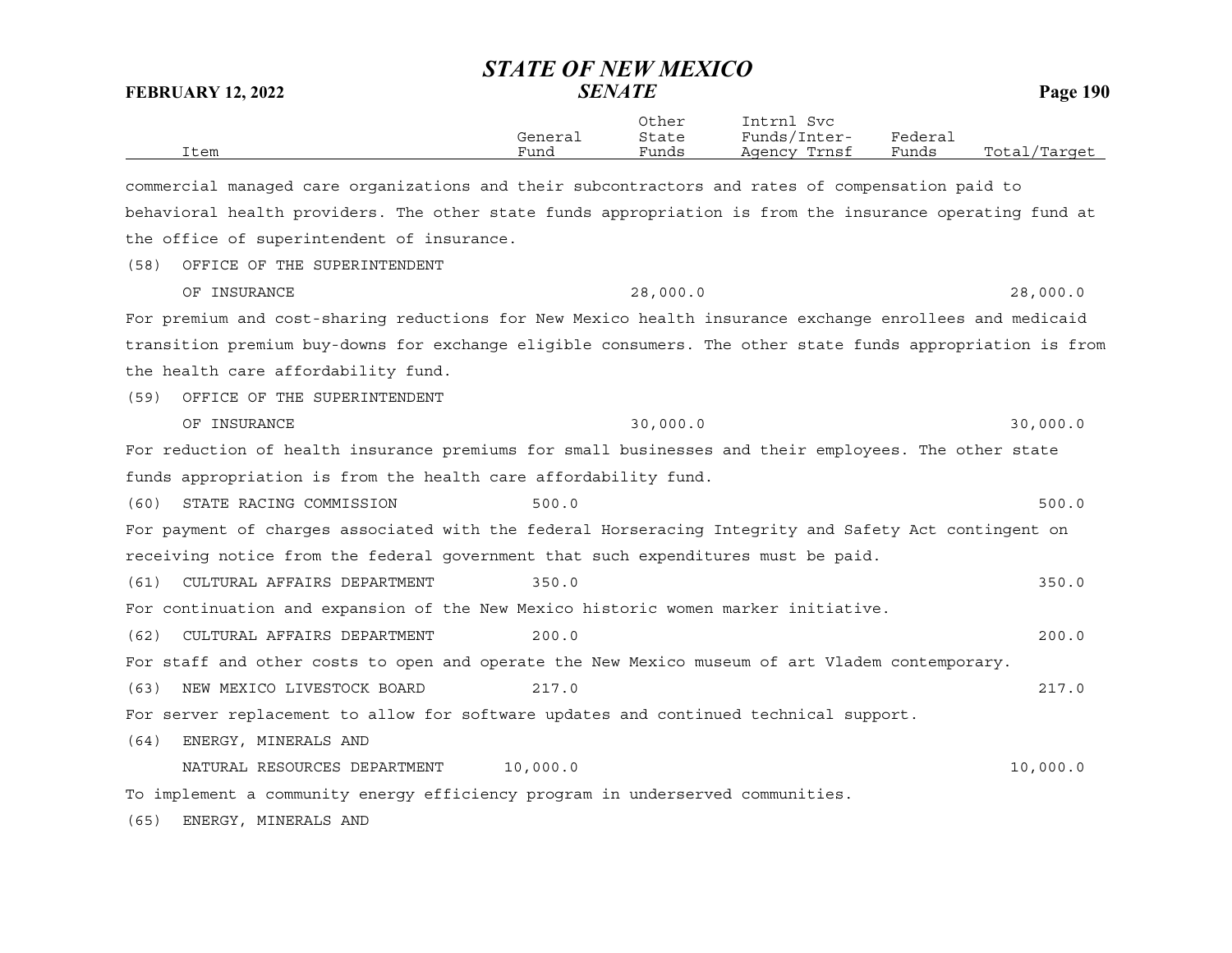| Item                                                                                                      | General<br>Fund | Other<br>State<br>Funds | Intrnl Svc<br>Funds/Inter-<br>Agency Trnst | Federal<br>Funds | Total/Target |
|-----------------------------------------------------------------------------------------------------------|-----------------|-------------------------|--------------------------------------------|------------------|--------------|
|                                                                                                           |                 |                         |                                            |                  |              |
| NATURAL RESOURCES DEPARTMENT                                                                              | 350.0           |                         |                                            |                  | 350.0        |
| For the purchase of 141 acres of private land to expand the area of coyote creek state park.              |                 |                         |                                            |                  |              |
| (66)<br>ENERGY, MINERALS AND                                                                              |                 |                         |                                            |                  |              |
| NATURAL RESOURCES DEPARTMENT                                                                              | 250.0           |                         |                                            |                  | 250.0        |
| For the replacement of agency vehicles and emergency response radios.                                     |                 |                         |                                            |                  |              |
| (67)<br>ENERGY, MINERALS AND                                                                              |                 |                         |                                            |                  |              |
| NATURAL RESOURCES DEPARTMENT                                                                              |                 | 7,000.0                 |                                            |                  | 7,000.0      |
| For forest and watershed management projects. The other state funds appropriation is from the forest land |                 |                         |                                            |                  |              |
| protection revolving fund.                                                                                |                 |                         |                                            |                  |              |
| YOUTH CONSERVATION CORPS<br>(68)                                                                          |                 | 1,000.0                 |                                            |                  | 1,000.0      |
| To the youth conservation corps to enter into cooperative procurement agreements with other state         |                 |                         |                                            |                  |              |
| agencies for youth employment programs upon legislative review of project plans submitted by the agency.  |                 |                         |                                            |                  |              |
| The other state funds appropriation is from the youth conservation corps fund.                            |                 |                         |                                            |                  |              |
| STATE ENGINEER<br>(69)                                                                                    | 350.0           |                         |                                            |                  | 350.0        |
| To develop a fifty-year water plan.                                                                       |                 |                         |                                            |                  |              |
| STATE ENGINEER<br>(70)                                                                                    |                 |                         |                                            |                  |              |
| The period of time for expending the two million five hundred thousand dollars (\$2,500,000) from the     |                 |                         |                                            |                  |              |
| general fund and two million eight hundred seventy-five thousand dollars (\$2,875,000) from other state   |                 |                         |                                            |                  |              |
| funds in Subsection 59 of Section 5 of Chapter 137 of Laws 2021 for interstate water litigation costs is  |                 |                         |                                            |                  |              |
| extended through fiscal year 2023. The other state funds appropriation is from the consumer settlement    |                 |                         |                                            |                  |              |
| fund at the office of the attorney general.                                                               |                 |                         |                                            |                  |              |
| STATE ENGINEER<br>(71)                                                                                    | 500.0           |                         |                                            |                  | 500.0        |
| For Jicarilla Apache nation water lease for San Juan river strategic water reserve for compact            |                 |                         |                                            |                  |              |
| compliance.                                                                                               |                 |                         |                                            |                  |              |
| (72)<br>STATE ENGINEER                                                                                    | 500.0           |                         |                                            |                  | 500.0        |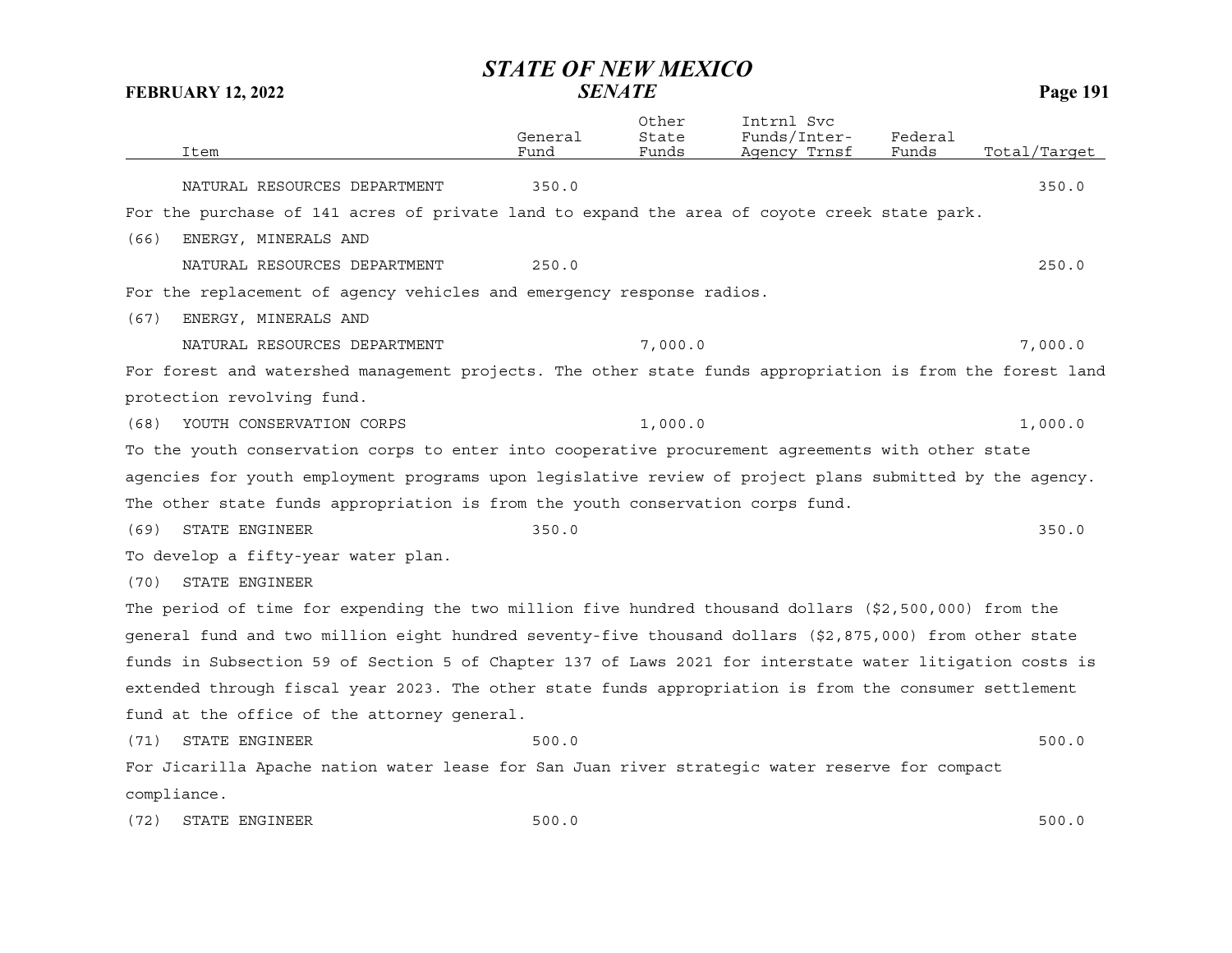|      |                                                                                                           | General | Other<br>State | Intrnl Svc<br>Funds/Inter- | Federal |              |
|------|-----------------------------------------------------------------------------------------------------------|---------|----------------|----------------------------|---------|--------------|
|      | Item                                                                                                      | Fund    | Funds          | Agency Trnsf               | Funds   | Total/Target |
|      | For implementation of the 2019 Water Data Act.                                                            |         |                |                            |         |              |
| (73) | STATE ENGINEER                                                                                            | 750.0   |                |                            |         | 750.0        |
|      | For water litigation, litigation avoidance and compliance activities related to the Colorado river        |         |                |                            |         |              |
|      | interstate compacts and related agreements.                                                               |         |                |                            |         |              |
| (74) | STATE ENGINEER                                                                                            | 6,000.0 |                |                            |         | 6,000.0      |
|      | For litigation, mediation or settlement of interstate compact litigation for expenditure in fiscal years  |         |                |                            |         |              |
|      | 2022, 2023 and 2024.                                                                                      |         |                |                            |         |              |
| (75) | STATE ENGINEER                                                                                            | 2,000.0 |                |                            |         | 2,000.0      |
|      | For implementation of the 2003 Pecos settlement agreement or drought relief activities on the Pecos river |         |                |                            |         |              |
|      | in fiscal years 2022, 2023 and 2024.                                                                      |         |                |                            |         |              |
| (76) | COMMISSION ON THE                                                                                         |         |                |                            |         |              |
|      | STATUS OF WOMEN                                                                                           |         |                |                            |         |              |
|      | The period of time for expending the one hundred thousand dollars (\$100,000) appropriated from the       |         |                |                            |         |              |

general fund in Section 17 of Chapter 278 of Laws 2019 to fund the commission on the status of women pursuant to Section 28-3-2 NMSA 1978, the fifty thousand dollars (\$50,000) appropriated from the general fund in Section 58 of Chapter 278 of Laws 2019 for operational expenses, the fifty-five thousand dollars (\$55,000) appropriated from the general fund in Section 13 of Chapter 279 of Laws 2019 for operational expenses and the eighty thousand dollars (\$80,000) appropriated from the general fund in Section 48 of Chapter 279 of Laws 2019 for operational expenses is extended through fiscal year 2023.

(77) EARLY CHILDHOOD EDUCATION

AND CARE DEPARTMENT

The period of time for expending the two million dollars (\$2,000,000) appropriated from other state funds in Subsection 63 Section 5 of Chapter 137 of Laws 2021 for endowed early childhood positions, including those necessary for increasing the number of indigenous and bilingual early childhood educators, at New Mexico public and tribal institutions of higher education is extended through fiscal year 2024.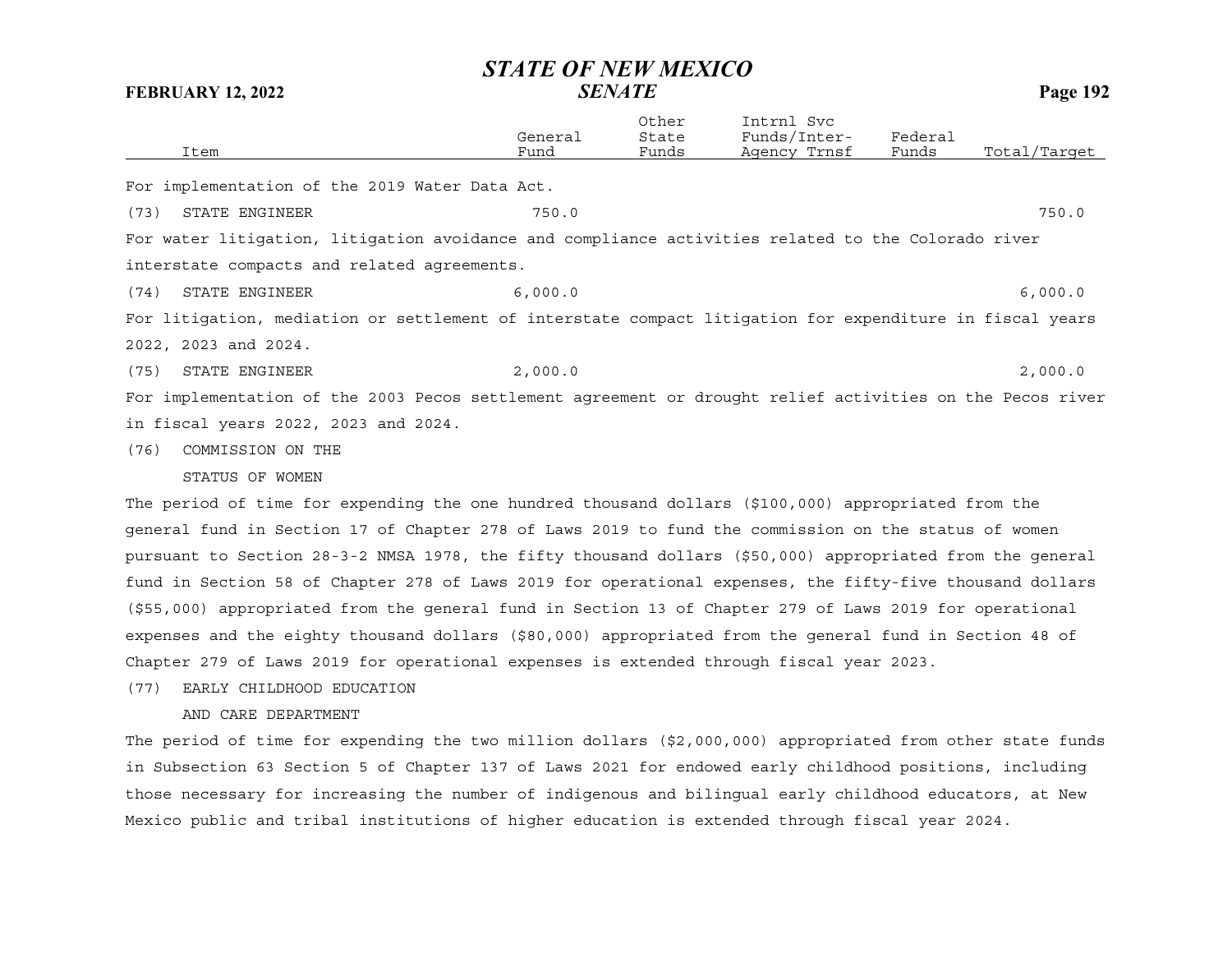|      | General | Other<br>State | Intrnl<br>Svc<br>Funds/Inter- | Federal |              |
|------|---------|----------------|-------------------------------|---------|--------------|
| Item | Fund    | Funds          | Agency Trnsf                  | Funds   | Total/Tarqet |

(78) EARLY CHILDHOOD EDUCATION

AND CARE DEPARTMENT

The period of time for expending the five million dollars (\$5,000,000) appropriated from other state funds in Subsection 62 Section 5 of Chapter 137 of Laws 2021 for endowed early childhood positions at New Mexico public and tribal institutions of higher education is extended through fiscal year 2024.

(79) AGING AND LONG-TERM

SERVICES DEPARTMENT 600.0 600.0 600.0 600.0 600.0 600.0 600.0 600.0 600.0 600.0 600.0 600.0 600.0 600.0 600.0 600.0 600.0 600.0 600.0 600.0 600.0 600.0 600.0 600.0 600.0 600.0 600.0 600.0 600.0 600.0 600.0 600.0 600.0 600.

For advancements to aging network providers.

(80) HUMAN SERVICES DEPARTMENT

Any unexpended balances attributable to the federal matching increase from section 9817 of the American Rescue Plan Act of 2021 accrued by the medical assistance program of the human services department remaining at the end of fiscal year 2021 and fiscal year 2022 from appropriations made from the general fund shall not revert and may be expended in fiscal year 2022 through fiscal year 2025 to support reinvestment in the expansion, enhancement or strengthening of home and community-based services as required in section 9817 of the American Rescue Plan Act of 2021, including eliminating the wait list for the 1915(c) developmental disabilities medicaid waivers and implementing the temporary home and community-based services provider economic recovery payments.

(81) HUMAN SERVICES DEPARTMENT 8,453.9 8,453.9

For the supplemental nutrition assistance program's settlement payment of the federal overpayment claim, for enrollment information technology system and payment accuracy enhancements and for client services improvements.

(82) DEPARTMENT OF HEALTH 4,000.0 4,000 4,000 4,000 4,000 4,000 4,000 4,000 4,000 4,000 4,000 4,000 4,000 4,000 4,000 4,000 4,000 4,000 4,000 4,000 4,000 4,000 4,000 4,000 4,000 4,000 4,000 4,000 4,000 4,000 4,000 4,000 4,

For operational and maintenance needs in all facilities.

(83) DEPARTMENT OF HEALTH

Forty million dollars (\$40,000,000) is appropriated from the general fund operating reserve to plan,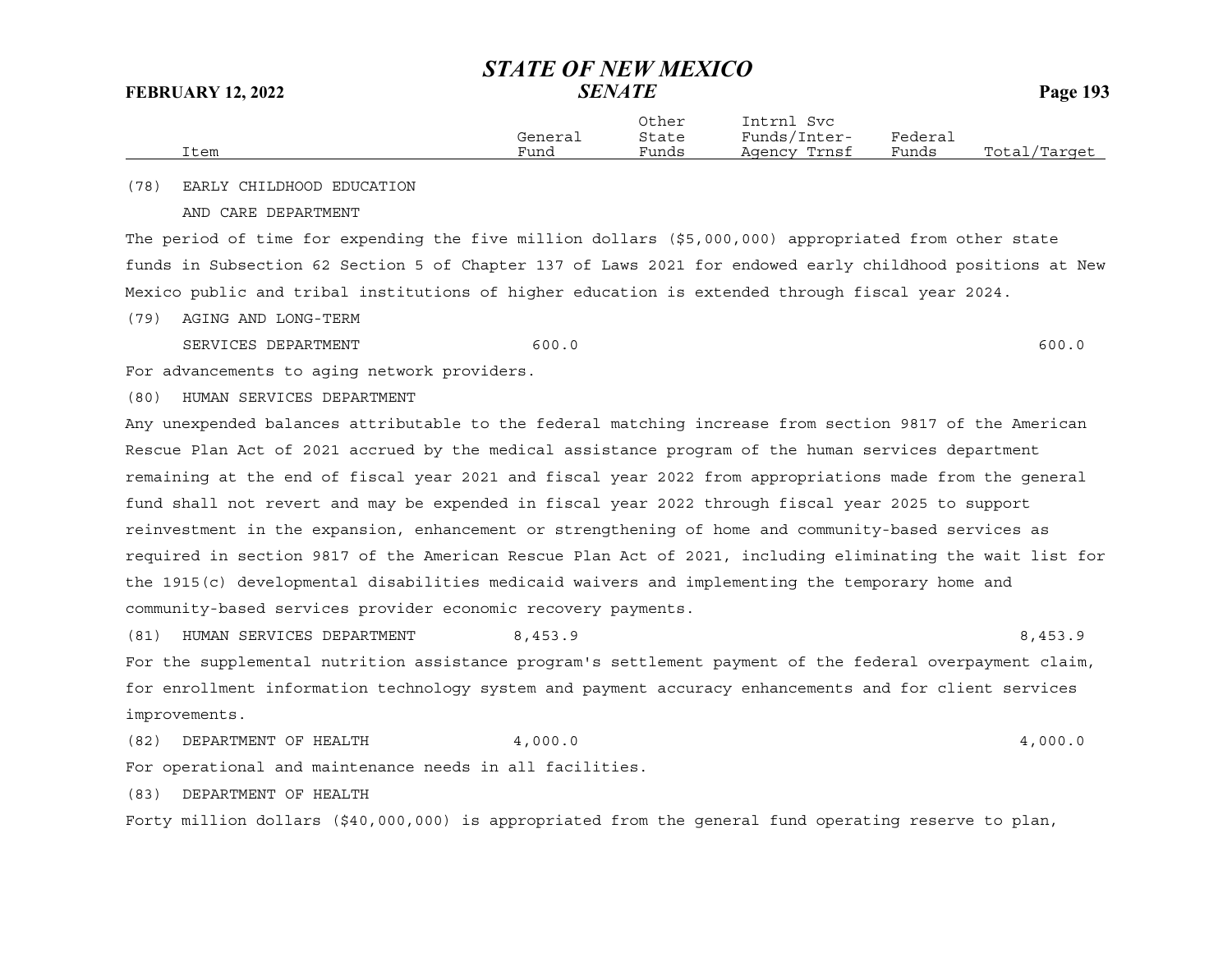Other Intrnl Svc General State Funds/Inter- Federal Item Fund Funds Agency Trnsf Funds Total/Target

design, furnish and upgrade a new veterans' home on the New Mexico veterans' home campus in Truth or Consequences, contingent on the department of health submitting an application for a match from the federal department of veterans' affairs and agreement to reimburse operating reserves upon receipt of federal funds.

## (84) DEPARTMENT OF HEALTH

Any unexpended fund balances in the developmental disabilities support program of the department of health from appropriations made from the general fund for fiscal year 2019, fiscal year 2020 and fiscal 2021 shall not revert and shall be expended in fiscal year 2023 through fiscal year 2025 to eliminate the wait list for the home and community based waiver services 1915(c) developmental disability waivers and other expenditures in the developmental disabilities medicaid waiver program of the department of health. (85) DEPARTMENT OF ENVIRONMENT 450.0 450.0 To address ozone pollution generated outside of New Mexico and transported into the state. (86) DEPARTMENT OF ENVIRONMENT 300.0 300.0 To provide technical assistance on worker compensation claims related to exposure to radioactive materials and to implement radioactive material licensing requirements. (87) DEPARTMENT OF ENVIRONMENT 525.0 525.0 To develop and implement initiatives that protect the public from exposure to per- and poly-fluorinated alkyl substances. (88) DEPARTMENT OF ENVIRONMENT 250.0 250.0 To develop a surface water discharge permitting program and to cover costs for computer-based examinations for water utility operators. (89) DEPARTMENT OF ENVIRONMENT 150.0 150.0 150.0 For state's twenty percent cost share for cleanup of the Pecos mine and the El Molino operable units.

(90) DEPARTMENT OF ENVIRONMENT 250.0 250.0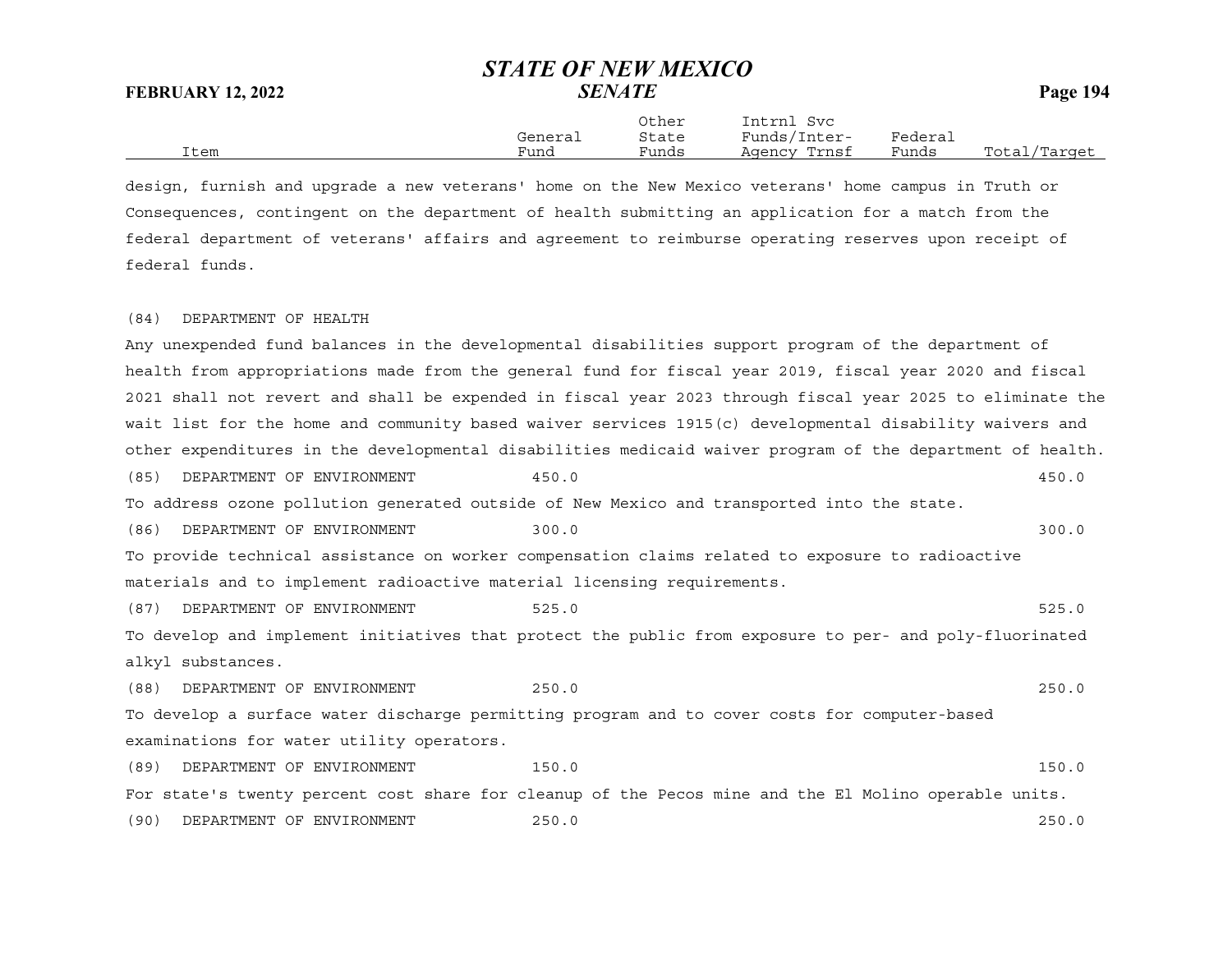|      |                                                                                                          | General | Other<br>State | Intrnl Svc<br>Funds/Inter- | Federal |              |
|------|----------------------------------------------------------------------------------------------------------|---------|----------------|----------------------------|---------|--------------|
|      | Item                                                                                                     | Fund    | Funds          | Agency Trnsf               | Funds   | Total/Target |
|      | For uranium mine remediation and cleanup.                                                                |         |                |                            |         |              |
| (91) | OFFICE OF THE NATURAL                                                                                    |         |                |                            |         |              |
|      | RESOURCES TRUSTEE                                                                                        |         | 500.0          |                            |         | 500.0        |
|      | To increase the damage assessment and restoration revolving fund to pursue emerging natural resource     |         |                |                            |         |              |
|      | injury claims against responsible parties. The other state funds appropriation is from the consumer      |         |                |                            |         |              |
|      | settlement fund.                                                                                         |         |                |                            |         |              |
| (92) | CHILDREN, YOUTH AND                                                                                      |         |                |                            |         |              |
|      | FAMILIES DEPARTMENT                                                                                      | 500.0   |                |                            |         | 500.0        |
|      | For domestic violence treatment programs statewide.                                                      |         |                |                            |         |              |
| (93) | CHILDREN, YOUTH AND                                                                                      |         |                |                            |         |              |
|      | FAMILIES DEPARTMENT                                                                                      |         |                |                            |         |              |
|      | The period of time for expending the one million dollars (\$1,000,000) appropriated in Subsection 102 of |         |                |                            |         |              |
|      | Section 5 of Chapter 83 of Laws 2020 for behavioral health programs for continuing the multi-systemic    |         |                |                            |         |              |
|      | expansion project is extended through fiscal year 2023.                                                  |         |                |                            |         |              |
| (94) | DEPARTMENT OF MILITARY                                                                                   |         |                |                            |         |              |
|      | AFFAIRS                                                                                                  | 250.0   |                |                            | 750.0   | 1,000.0      |
|      | To address building repair needs and other program start-up costs related to the initiation of a job     |         |                |                            |         |              |
|      | challenge academy program. The general fund appropriation to the department of military affairs is       |         |                |                            |         |              |
|      | contingent on certification by the department of finance and administration that federal matching funds  |         |                |                            |         |              |
|      | of at least seven hundred fifty thousand dollars (\$750,000) have been secured.                          |         |                |                            |         |              |
| (95) | CORRECTIONS DEPARTMENT                                                                                   |         |                |                            |         |              |
|      | The period of time for expending the twenty-two million dollars (\$22,000,000) appropriated from the     |         |                |                            |         |              |
|      | penitentiary income fund in Subsection 104 of Section 5 of Chapter 83 of Laws 2020 for hepatitis c       |         |                |                            |         |              |
|      | treatment and planning is extended through fiscal year 2023.                                             |         |                |                            |         |              |
| (96) | CRIME VICTIMS REPARATION                                                                                 |         |                |                            |         |              |
|      |                                                                                                          |         |                |                            |         |              |
|      |                                                                                                          |         |                |                            |         |              |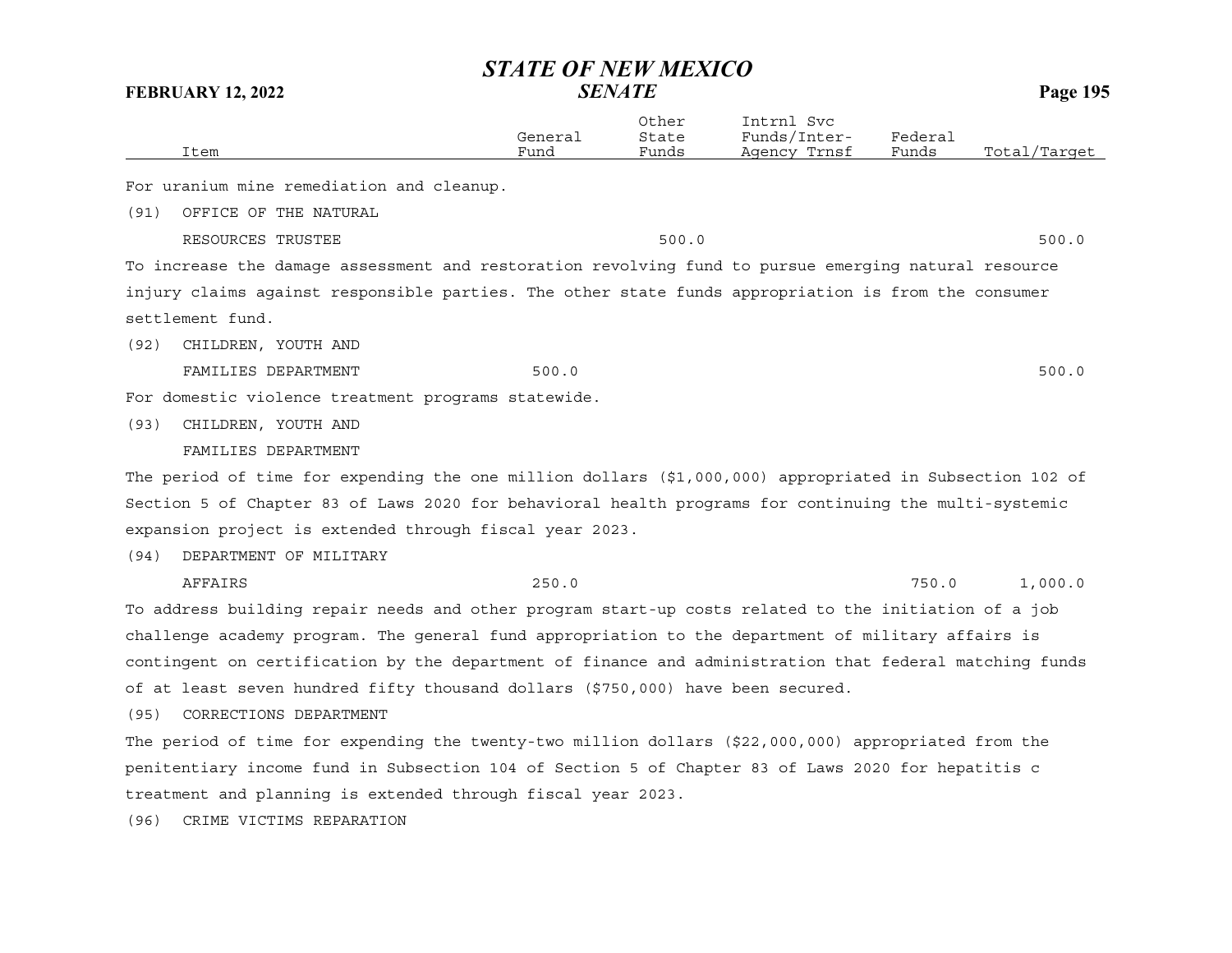|                                                                                                         | General | Other<br>State | Intrnl Svc<br>Funds/Inter- | Federal |              |
|---------------------------------------------------------------------------------------------------------|---------|----------------|----------------------------|---------|--------------|
| Item                                                                                                    | Fund    | Funds          | Agency Trnsf               | Funds   | Total/Target |
| COMMISSION                                                                                              | 1,000.0 |                |                            |         | 1,000.0      |
| For services for victims of sexual assault.                                                             |         |                |                            |         |              |
| DEPARTMENT OF PUBLIC SAFETY<br>(97)                                                                     | 892.8   |                |                            |         | 892.8        |
| For advanced training initiatives for commissioned New Mexico state police officers.                    |         |                |                            |         |              |
| DEPARTMENT OF PUBLIC SAFETY<br>(98)                                                                     | 562.5   |                |                            |         | 562.5        |
| To purchase in-car cameras and body cameras.                                                            |         |                |                            |         |              |
| DEPARTMENT OF PUBLIC SAFETY<br>(99)                                                                     |         |                |                            |         |              |
| The period of time for expending the three hundred fifty thousand dollars (\$350,000) appropriated from |         |                |                            |         |              |
| the general fund in Subsection 111 of Section 5 of Chapter 83 of Laws 2020 for a data-sharing project   |         |                |                            |         |              |
| with the administrative office of the courts is extended through fiscal year 2023.                      |         |                |                            |         |              |
| (100) DEPARTMENT OF PUBLIC SAFETY                                                                       | 400.0   |                |                            |         | 400.0        |
| To purchase license plate readers and mobile units for the New Mexico state police.                     |         |                |                            |         |              |
| (101) DEPARTMENT OF PUBLIC SAFETY                                                                       |         |                |                            |         |              |
| The period of time for expending the one hundred thousand dollars (\$100,000) appropriated from the     |         |                |                            |         |              |
| general fund in Subsection 98 of Section 5 of Chapter 73 of Laws 2018 to maintain a flash roll for      |         |                |                            |         |              |
| criminal investigations by the New Mexico state police is extended through fiscal year 2024. Any        |         |                |                            |         |              |
| unexpended balances from this appropriation remaining at the end of fiscal year 2024 shall not revert.  |         |                |                            |         |              |
| (102) DEPARTMENT OF PUBLIC SAFETY                                                                       | 250.0   |                |                            |         | 250.0        |
| To conduct a police officer job task analysis for the New Mexico law enforcement academy board.         |         |                |                            |         |              |
| (103) DEPARTMENT OF PUBLIC SAFETY                                                                       | 9,000.0 |                |                            |         | 9,000.0      |
| To purchase and equip law enforcement vehicles.                                                         |         |                |                            |         |              |
| (104) DEPARTMENT OF PUBLIC SAFETY                                                                       | 168.5   |                |                            |         | 168.5        |
| To purchase drones and laser mapping systems for crime scene and crash scene mapping for the New Mexico |         |                |                            |         |              |
| state police.                                                                                           |         |                |                            |         |              |
|                                                                                                         |         |                |                            |         |              |

(105) DEPARTMENT OF TRANSPORTATION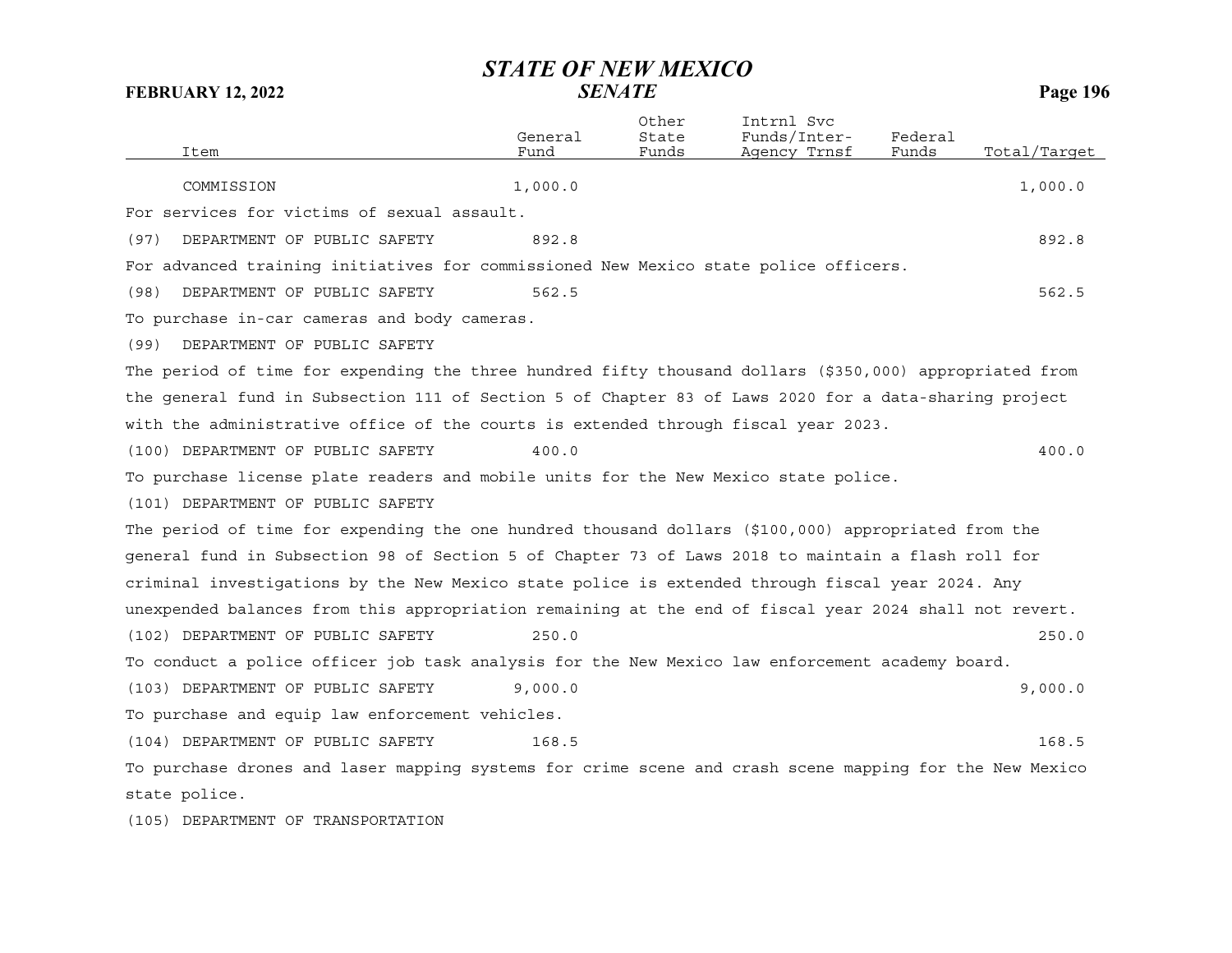|      |         | Other | Intrnl<br>Svc   |         |                  |
|------|---------|-------|-----------------|---------|------------------|
|      | General | State | Funds/Inter-    | Federai |                  |
| Item | Funa    | Funds | Trnsf<br>Agency | Funds   | Total<br>/Target |

Any unencumbered balances in the project design and construction program, the highway operations program and the modal program of the department of transportation remaining at the end of fiscal year 2022 from appropriations made from other state funds and federal funds shall not revert and shall be expended in fiscal year 2023. (106) PUBLIC EDUCATION DEPARTMENT  $1,250.0$   $1,250.0$ To increase salaries for teachers who hold a Native American language and culture certificate. The other state funds appropriation is from the public education reform fund. (107) PUBLIC EDUCATION DEPARTMENT  $10,000.0$ For career technical education initiatives and equipment. The other state funds appropriation is from the public education reform fund. Any unexpended balances remaining at the end of fiscal year 2023 from this appropriation shall revert to the career technical education fund. (108) PUBLIC EDUCATION DEPARTMENT 8,000.0 8,000.0 8,000 8,000.0 For community school and family engagement initiatives. The other state funds appropriation is from the public education reform fund. Any unexpended balances remaining at the end of fiscal year 2023 from this appropriation shall revert to the community schools fund. (109) PUBLIC EDUCATION DEPARTMENT  $10,000.0$ For emergency educational technology and information technology staffing needs at New Mexico public schools. The other state funds appropriation is from the public education reform fund. (110) PUBLIC EDUCATION DEPARTMENT 2,000.0 2,000.0 For an educator evaluation system. The other state funds appropriation is from the public education reform fund.(111) PUBLIC EDUCATION DEPARTMENT 30,000.0 30,000 30,000.0 To the state-support reserve fund. If, for fiscal year 2020, the secretary of public education determines that a final decision by the United States department of education prohibits the deduction of payments to

school districts and charter schools commonly known as "impact aid funds," pursuant to 20 U.S.C. 7701 et.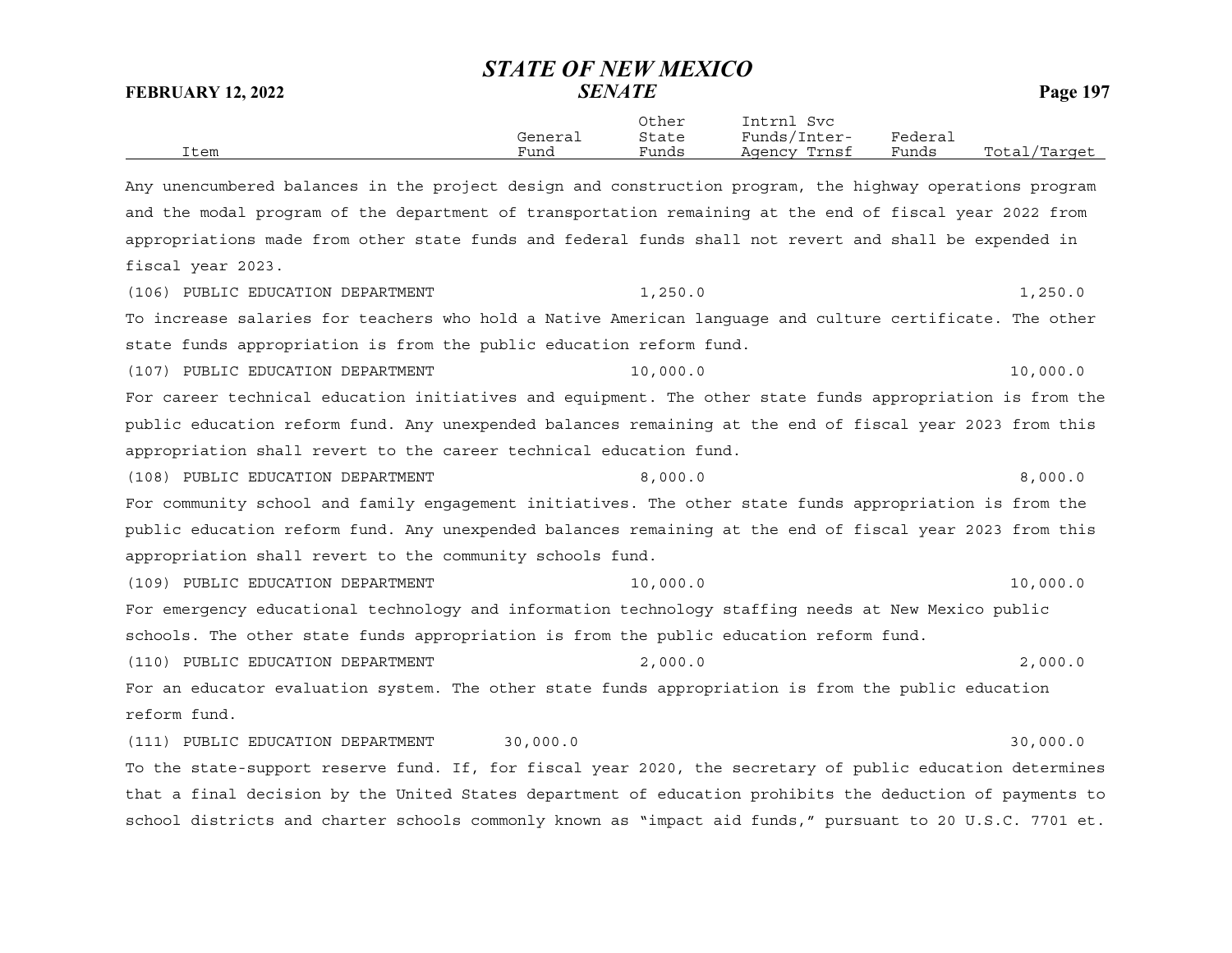| Item                                                                                                     | General<br>Fund | Other<br>State<br>Funds | Intrnl Svc<br>Funds/Inter-<br>Agency Trnsf | Federal<br>Funds | Total/Target |
|----------------------------------------------------------------------------------------------------------|-----------------|-------------------------|--------------------------------------------|------------------|--------------|
| seq., and formerly known as "PL874 funds," the state board of finance shall approve a transfer from the  |                 |                         |                                            |                  |              |
| state-support reserve fund to make payments to school districts and charter schools that receive impact  |                 |                         |                                            |                  |              |
| aid and are affected by the decision.                                                                    |                 |                         |                                            |                  |              |
|                                                                                                          |                 |                         |                                            |                  |              |
| (112) PUBLIC EDUCATION DEPARTMENT                                                                        |                 | 500.0                   |                                            |                  | 500.0        |
| To support implementation of the Hispanic Education Act, including programs to foster parental           |                 |                         |                                            |                  |              |
| engagement, provide culturally and linguistically relevant materials and curricula and evaluate          |                 |                         |                                            |                  |              |
| educational programs that impact the academic success of Hispanic students. The other state funds        |                 |                         |                                            |                  |              |
| appropriation is from the public education reform fund.                                                  |                 |                         |                                            |                  |              |
| (113) PUBLIC EDUCATION DEPARTMENT                                                                        |                 | 21,000.0                |                                            |                  | 21,000.0     |
| For K-12 plus and extended learning time program planning grants and incentives. The other state funds   |                 |                         |                                            |                  |              |
| appropriation is from the public education reform fund.                                                  |                 |                         |                                            |                  |              |
| (114) PUBLIC EDUCATION DEPARTMENT                                                                        |                 | 22, 183.8               |                                            |                  | 22, 183.8    |
| For K-12 plus programs. The other state funds appropriation is from the public education reform fund.    |                 |                         |                                            |                  |              |
| (115) PUBLIC EDUCATION DEPARTMENT                                                                        |                 | 1,551.0                 |                                            |                  | 1,551.0      |
| For transportation of students to K-12 plus programs. The other state funds appropriation is from the    |                 |                         |                                            |                  |              |
| public education reform fund.                                                                            |                 |                         |                                            |                  |              |
| (116) PUBLIC EDUCATION DEPARTMENT                                                                        | 500.0           |                         |                                            |                  | 500.0        |
| For legal fees related to defending the state in Martinez v. state of New Mexico No. D-101-CV-2014-00793 |                 |                         |                                            |                  |              |
| and Yazzie v. state of New Mexico No. D-101-CV-2014-02224.                                               |                 |                         |                                            |                  |              |
| (117) PUBLIC EDUCATION DEPARTMENT                                                                        |                 | 1,500.0                 |                                            |                  | 1,500.0      |
| To assist school districts and charter schools in performing risk-based vulnerability management and     |                 |                         |                                            |                  |              |
| penetration testing to identify, deter, protect against, detect, remediate and respond to cyber threats  |                 |                         |                                            |                  |              |
| and ransomware. The office of the chief information security officer of the department of information    |                 |                         |                                            |                  |              |
| technology will act in an oversight capacity and serve to certify cyber security projects. The other     |                 |                         |                                            |                  |              |
| state funds appropriation is from the public education reform fund.                                      |                 |                         |                                            |                  |              |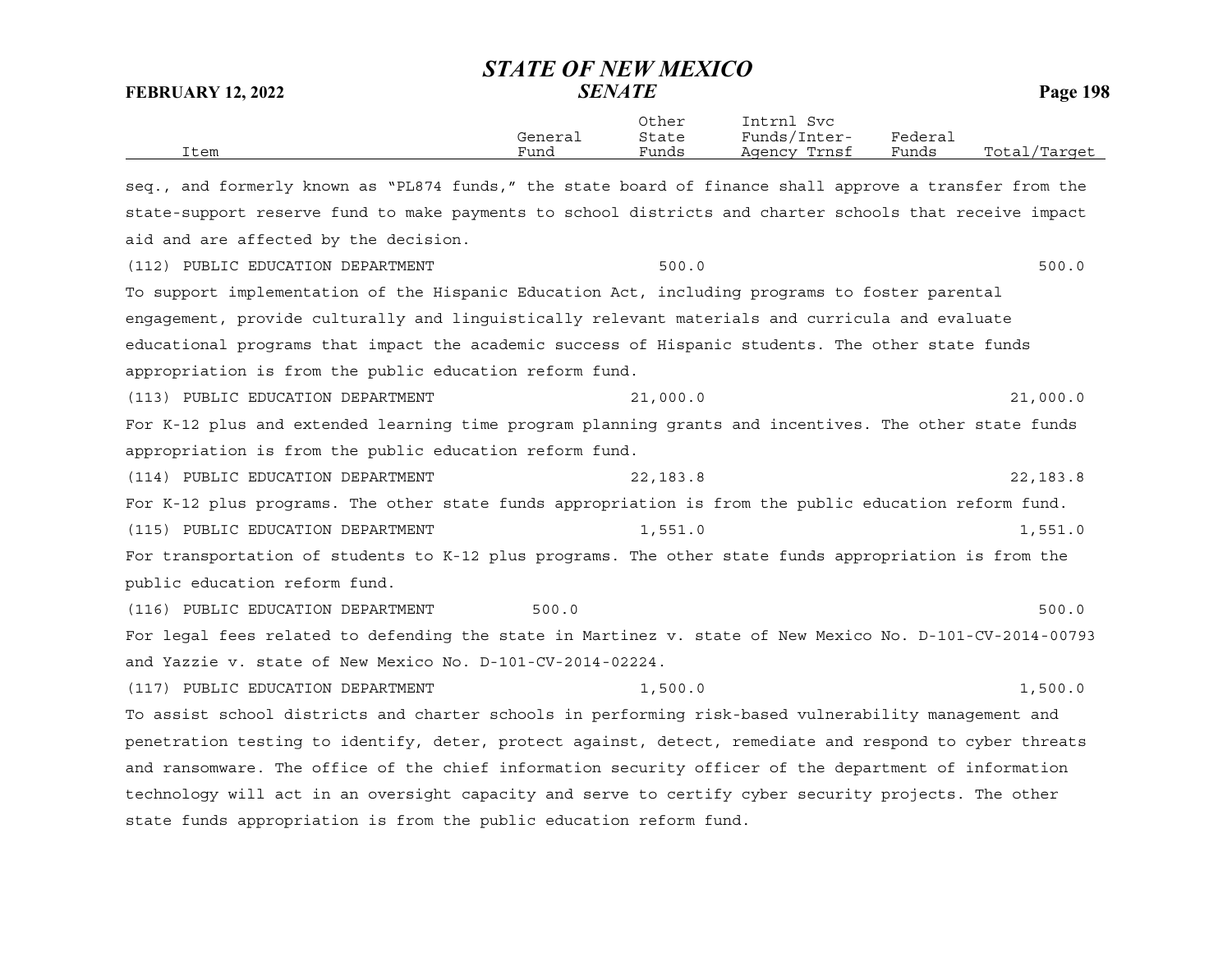| Item                                                                                                      | General<br>Fund | Other<br>State<br>Funds | Intrnl Svc<br>Funds/Inter-<br>Agency Trnsf | Federal<br>Funds | Total/Target |
|-----------------------------------------------------------------------------------------------------------|-----------------|-------------------------|--------------------------------------------|------------------|--------------|
| (118) PUBLIC EDUCATION DEPARTMENT                                                                         |                 | 1,000.0                 |                                            |                  | 1,000.0      |
| For safety and statewide deployment of mobile panic buttons at public schools. The other state funds      |                 |                         |                                            |                  |              |
| appropriation is from the public school capital outlay fund.                                              |                 |                         |                                            |                  |              |
| (119) PUBLIC EDUCATION DEPARTMENT                                                                         |                 | 1,000.0                 |                                            |                  | 1,000.0      |
| For the statewide financial reporting system pursuant to Section 22-8-13.3 NMSA 1978. The other state     |                 |                         |                                            |                  |              |
| funds appropriation is from the public education reform fund.                                             |                 |                         |                                            |                  |              |
| (120) PUBLIC EDUCATION DEPARTMENT                                                                         |                 | 6,000.0                 |                                            |                  | 6,000.0      |
| For stipends to student teachers for time spent teaching in a New Mexico public school as required by     |                 |                         |                                            |                  |              |
| Subsection C of Section 22-10A-6 NMSA 1978. The other state funds appropriation is from the public        |                 |                         |                                            |                  |              |
| education reform fund.                                                                                    |                 |                         |                                            |                  |              |
| (121) PUBLIC EDUCATION DEPARTMENT                                                                         |                 | 15,500.0                |                                            |                  | 15,500.0     |
| For teacher residency programs pursuant to the Teacher Residency Act, including one million dollars       |                 |                         |                                            |                  |              |
| (\$1,000,000) for teacher recruitment pilots and programs to improve the teacher workforce pipeline. The  |                 |                         |                                            |                  |              |
| other state funds appropriation is from the public education reform fund.                                 |                 |                         |                                            |                  |              |
| (122) PUBLIC EDUCATION DEPARTMENT                                                                         |                 | 13,310.3                |                                            |                  | 13,310.3     |
| For tribal and rural community-based extended learning programs. The other state funds appropriation is   |                 |                         |                                            |                  |              |
| from the public education reform fund.                                                                    |                 |                         |                                            |                  |              |
| (123) PUBLIC EDUCATION DEPARTMENT                                                                         | 2,000.0         |                         |                                            |                  | 2,000.0      |
| For planning, design and construction of tribal libraries through fiscal year 2024. Any unexpended        |                 |                         |                                            |                  |              |
| balances remaining at the end of fiscal year 2024 shall revert to the general fund.                       |                 |                         |                                            |                  |              |
| (124) PUBLIC SCHOOL FACILITIES                                                                            |                 |                         |                                            |                  |              |
| AUTHORITY                                                                                                 |                 | 10,000.0                |                                            |                  | 10,000.0     |
| To the charter school revolving loan fund contingent on enactment of House Bill 43 or similar legislation |                 |                         |                                            |                  |              |
| in the second session of the fifty-fifth legislature creating a charter school revolving loan fund. The   |                 |                         |                                            |                  |              |
| other state funds appropriation is from the public school capital outlay fund.                            |                 |                         |                                            |                  |              |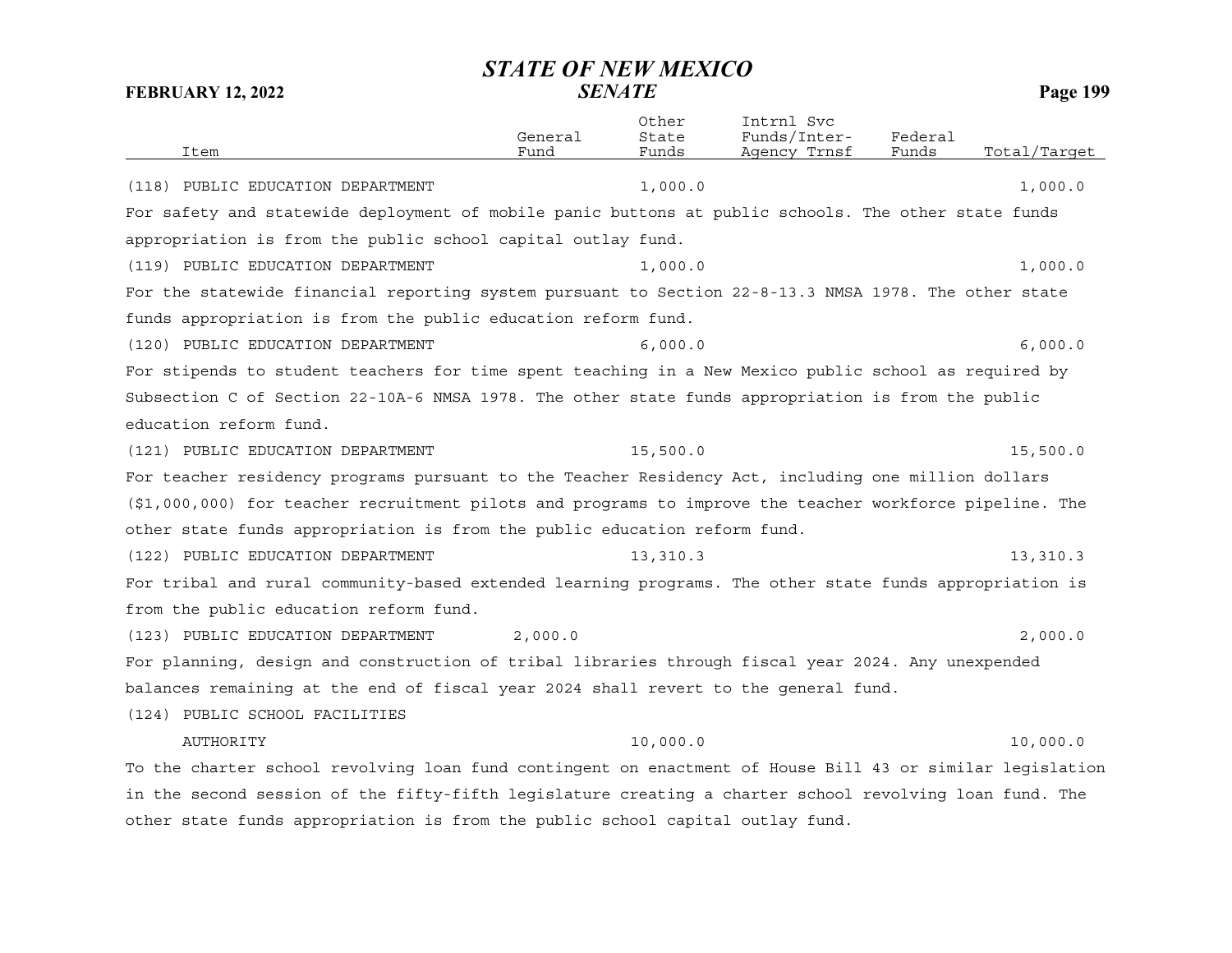| Item                                                                                                      | General<br>Fund | Other<br>State<br>Funds | Intrnl Svc<br>Funds/Inter-<br>Agency Trnsf | Federal<br>Funds | Total/Target |
|-----------------------------------------------------------------------------------------------------------|-----------------|-------------------------|--------------------------------------------|------------------|--------------|
| (125) PUBLIC SCHOOL FACILITIES                                                                            |                 |                         |                                            |                  |              |
| <b>AUTHORITY</b>                                                                                          |                 | 478.6                   |                                            |                  | 478.6        |
| For staff and operational costs. The other state funds appropriation is from the public school capital    |                 |                         |                                            |                  |              |
| outlay fund.                                                                                              |                 |                         |                                            |                  |              |
| (126) HIGHER EDUCATION DEPARTMENT                                                                         | 8,000.0         |                         |                                            |                  | 8,000.0      |
| For distribution to the higher education institutions of New Mexico for building renewal and replacement. |                 |                         |                                            |                  |              |
| A report of building renewal and replacement transfers must be submitted to the higher education          |                 |                         |                                            |                  |              |
| department before funding is released. In the event of a transfer of building renewal and replacement     |                 |                         |                                            |                  |              |
| funding to cover institutional salaries, funding shall not be released to the higher education            |                 |                         |                                            |                  |              |
| institution.                                                                                              |                 |                         |                                            |                  |              |
| (127) HIGHER EDUCATION DEPARTMENT                                                                         |                 | 50,000.0                |                                            |                  | 50,000.0     |
| For endowed faculty positions in educator preparation programs at New Mexico public and tribal higher     |                 |                         |                                            |                  |              |
| education institutions. The higher education department must obtain certification from each higher        |                 |                         |                                            |                  |              |
| education institution that the endowment revenue will supplement and not supplant spending at the         |                 |                         |                                            |                  |              |
| institution's educator preparation program before making an endowment award. The other state funds        |                 |                         |                                            |                  |              |
| appropriation is from the public education reform fund.                                                   |                 |                         |                                            |                  |              |
| (128) HIGHER EDUCATION DEPARTMENT                                                                         |                 | 4,000.0                 |                                            |                  | 4,000.0      |
| For the higher education department to pay colleges for successfully completed dual-credit courses that   |                 |                         |                                            |                  |              |
| are accepted by higher education institutions toward the degree requirements of an accredited academic    |                 |                         |                                            |                  |              |
| program. The other state funds appropriation is from the public education reform fund.                    |                 |                         |                                            |                  |              |
| (129) HIGHER EDUCATION DEPARTMENT                                                                         |                 | 500.0                   |                                            |                  | 500.0        |
| For scholarships for the grow your own teacher program. The other state funds appropriation is from the   |                 |                         |                                            |                  |              |
| grow your own teachers fund.                                                                              |                 |                         |                                            |                  |              |
| (130) HIGHER EDUCATION DEPARTMENT                                                                         | 1,700.0         |                         |                                            |                  | 1,700.0      |
| To assist public postsecondary educational institutions in performing risk-based vulnerability management |                 |                         |                                            |                  |              |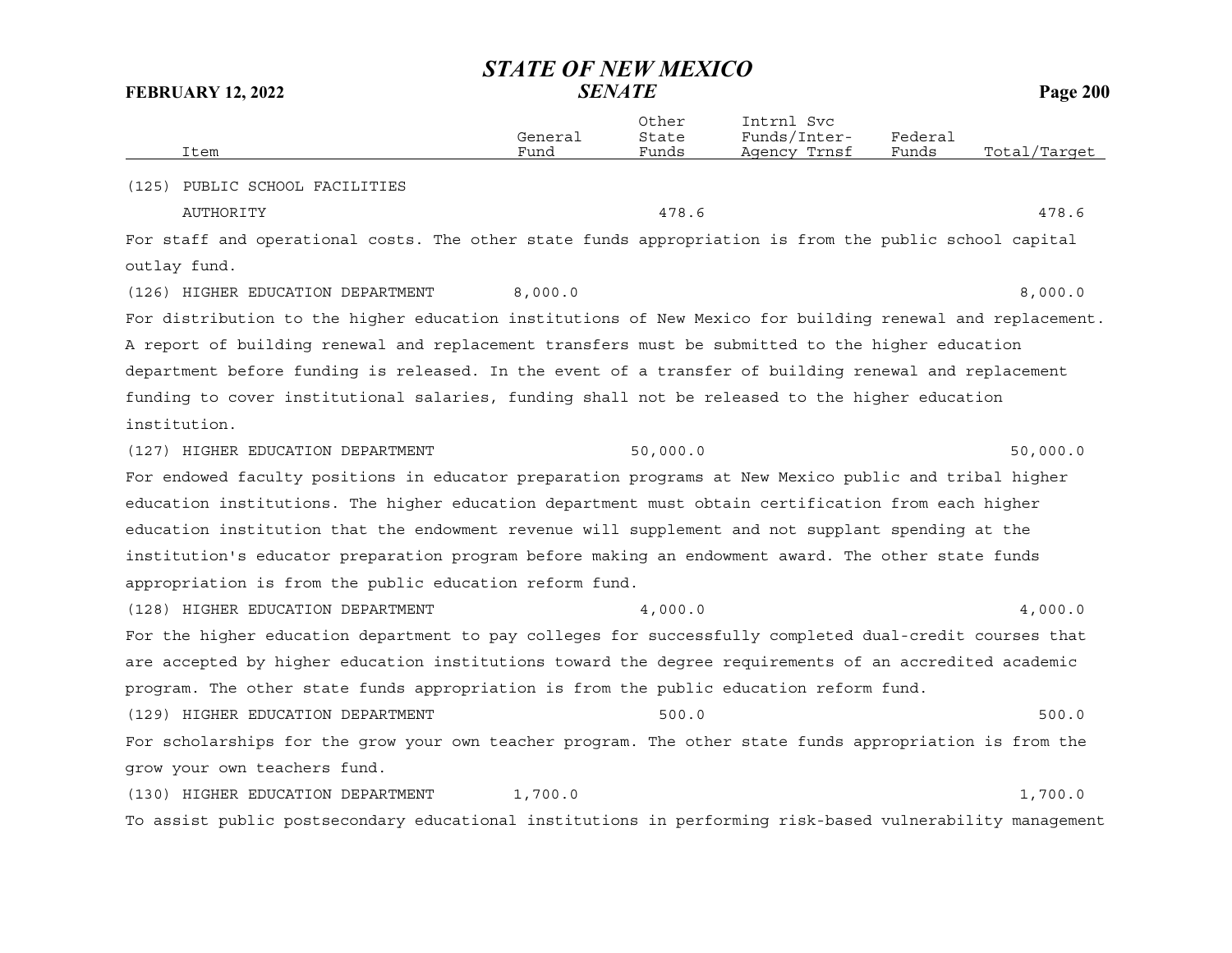| Item                                                                                                      | General<br>Fund | Other<br>State<br>Funds | Intrnl Svc<br>Funds/Inter-<br>Agency Trnsf | Federal<br>Funds | Total/Target |
|-----------------------------------------------------------------------------------------------------------|-----------------|-------------------------|--------------------------------------------|------------------|--------------|
| and penetration testing to identify, deter, protect against, detect, remediate and respond to cyber       |                 |                         |                                            |                  |              |
| threats and ransomware. The office of the chief information security officer of the department of         |                 |                         |                                            |                  |              |
|                                                                                                           |                 |                         |                                            |                  |              |
| information technology will act in an oversight capacity and serve to certify cyber security projects.    |                 |                         |                                            |                  |              |
| (131) HIGHER EDUCATION DEPARTMENT                                                                         | 5,000.0         |                         |                                            |                  | 5,000.0      |
| For the higher education endowment fund. The higher education department shall require a fifty percent    |                 |                         |                                            |                  |              |
| match of any awards from recipient institutions of higher education.                                      |                 |                         |                                            |                  |              |
| (132) HIGHER EDUCATION DEPARTMENT                                                                         |                 | 15,000.0                |                                            |                  | 15,000.0     |
| For expanding enrollment in and graduation from nursing programs at public higher education institutions. |                 |                         |                                            |                  |              |
| The other state funds appropriation is from the higher education program development enhancement fund.    |                 |                         |                                            |                  |              |
| (133) HIGHER EDUCATION DEPARTMENT                                                                         | 250.0           |                         |                                            |                  | 250.0        |
| For teacher education consortium activities at public higher education institutions.                      |                 |                         |                                            |                  |              |
| (134) HIGHER EDUCATION DEPARTMENT                                                                         |                 | 20,000.0                |                                            |                  | 20,000.0     |
| To provide matching funds to state research universities to support innovative applied research that      |                 |                         |                                            |                  |              |
| advances knowledge and creates new products and production processes in the fields of agriculture,        |                 |                         |                                            |                  |              |
| biotechnology, biomedicine energy, materials science, microelectronics, water resources, aerospace,       |                 |                         |                                            |                  |              |
| telecommunications, manufacturing science and similar research areas. The other state funds appropriation |                 |                         |                                            |                  |              |
| is from the technology enhancement fund.                                                                  |                 |                         |                                            |                  |              |
| (135) UNIVERSITY OF NEW MEXICO                                                                            | 500.0           |                         |                                            |                  | 500.0        |
| To support infrastructure for the statewide human papillomavirus pap registry.                            |                 |                         |                                            |                  |              |
| (136) UNIVERSITY OF NEW MEXICO                                                                            | 2,500.0         |                         |                                            |                  | 2,500.0      |
| To finish, equip and furnish the college of nursing and college of population health buildings.           |                 |                         |                                            |                  |              |
| (137) UNIVERSITY OF NEW MEXICO                                                                            | 500.0           |                         |                                            |                  | 500.0        |
| For operational costs at the office of the medical investigator.                                          |                 |                         |                                            |                  |              |
| (138) NEW MEXICO STATE UNIVERSITY                                                                         | 2,000.0         |                         |                                            |                  | 2,000.0      |
| To the agricultural experiment station for repairs and renovations at agricultural science centers.       |                 |                         |                                            |                  |              |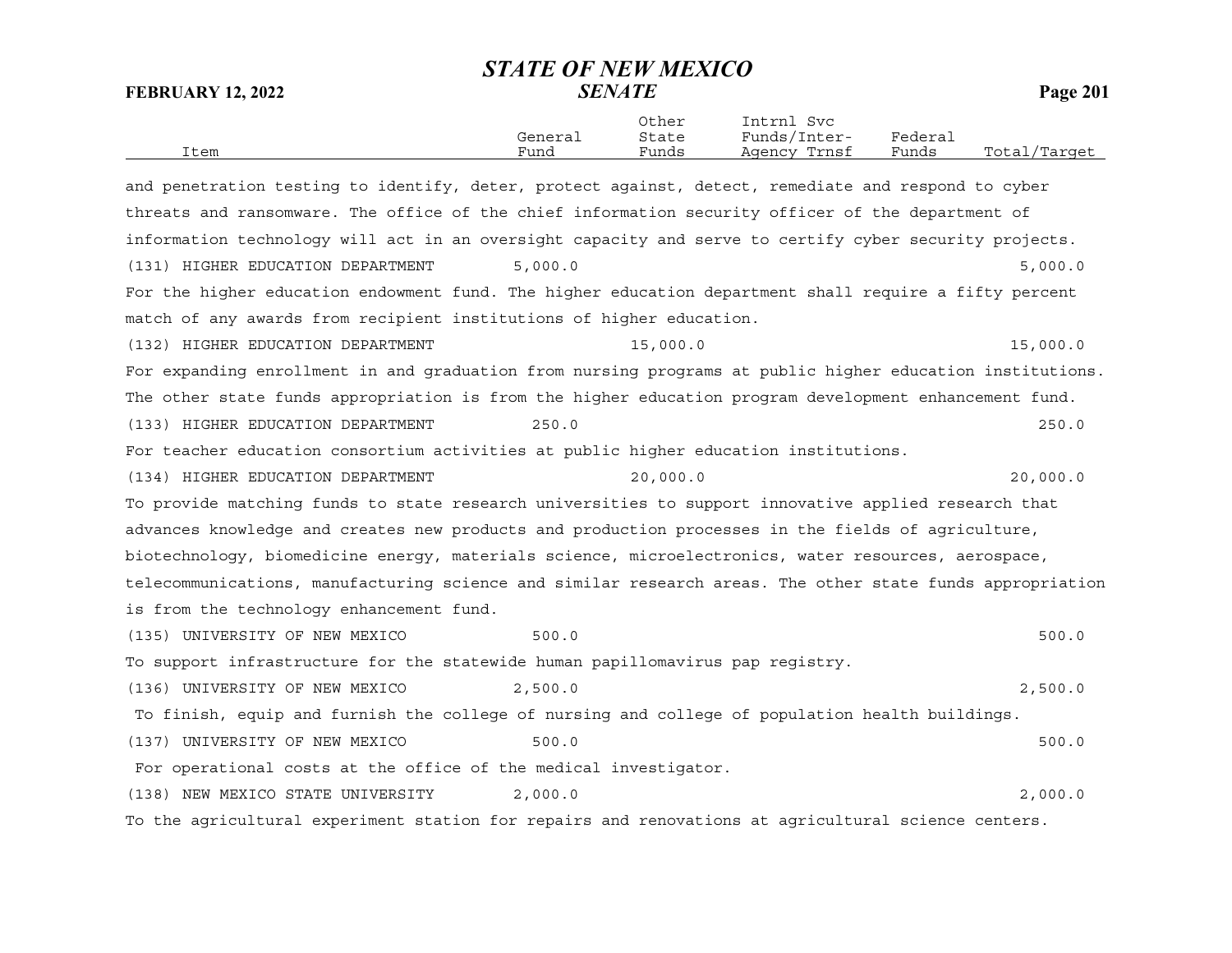| Item                                                                                                      | General<br>Fund | Other<br>State<br>Funds | Intrnl Svc<br>Funds/Inter-<br>Agency Trnsf | Federal<br>Funds | Total/Target |
|-----------------------------------------------------------------------------------------------------------|-----------------|-------------------------|--------------------------------------------|------------------|--------------|
|                                                                                                           |                 |                         |                                            |                  |              |
| (139) NEW MEXICO STATE UNIVERSITY                                                                         | 200.0           |                         |                                            |                  | 200.0        |
| To support the rodeo team.                                                                                |                 |                         |                                            |                  |              |
| (140) NEW MEXICO STATE UNIVERSITY                                                                         | 1,000.0         |                         |                                            |                  | 1,000.0      |
| To the agricultural experiment station for weather stations.                                              |                 |                         |                                            |                  |              |
| (141) NEW MEXICO HIGHLANDS UNIVERSITY                                                                     | 1,000.0         |                         |                                            |                  | 1,000.0      |
| For comprehensive financial aid including stipends for students in nursing education programs.            |                 |                         |                                            |                  |              |
| (142) NEW MEXICO HIGHLANDS UNIVERSITY                                                                     |                 | 1,000.0                 |                                            |                  | 1,000.0      |
| To develop and implement a program that provides training and professional development for current        |                 |                         |                                            |                  |              |
| teachers, comprehensive financial aid including stipends for students in teacher preparation programs and |                 |                         |                                            |                  |              |
| licensing opportunities for educational assistants. The other state funds appropriation is from the       |                 |                         |                                            |                  |              |
| public education reform fund.                                                                             |                 |                         |                                            |                  |              |
| (143) WESTERN NEW MEXICO UNIVERSITY                                                                       | 1,000.0         |                         |                                            |                  | 1,000.0      |
| For comprehensive financial aid including stipends for students in nursing education programs.            |                 |                         |                                            |                  |              |
| (144) WESTERN NEW MEXICO UNIVERSITY                                                                       |                 | 1,000.0                 |                                            |                  | 1,000.0      |
| To develop and implement a program that provides training and professional development for current        |                 |                         |                                            |                  |              |
| teachers, comprehensive financial aid including stipends for students in teacher preparation programs and |                 |                         |                                            |                  |              |
| licensing opportunities for educational assistants. The other state funds appropriation is from the       |                 |                         |                                            |                  |              |
| public education reform fund.                                                                             |                 |                         |                                            |                  |              |
| (145) EASTERN NEW MEXICO UNIVERSITY                                                                       | 1,000.0         |                         |                                            |                  | 1,000.0      |
| For comprehensive financial aid including stipends for students in nursing education programs.            |                 |                         |                                            |                  |              |
| (146) EASTERN NEW MEXICO UNIVERSITY                                                                       |                 | 1,000.0                 |                                            |                  | 1,000.0      |
| To develop and implement a program that provides training and professional development for current        |                 |                         |                                            |                  |              |
| teachers, comprehensive financial aid including stipends for students in teacher preparation programs and |                 |                         |                                            |                  |              |
| licensing opportunities for educational assistants. The other state funds appropriation is from the       |                 |                         |                                            |                  |              |
| public education reform fund.                                                                             |                 |                         |                                            |                  |              |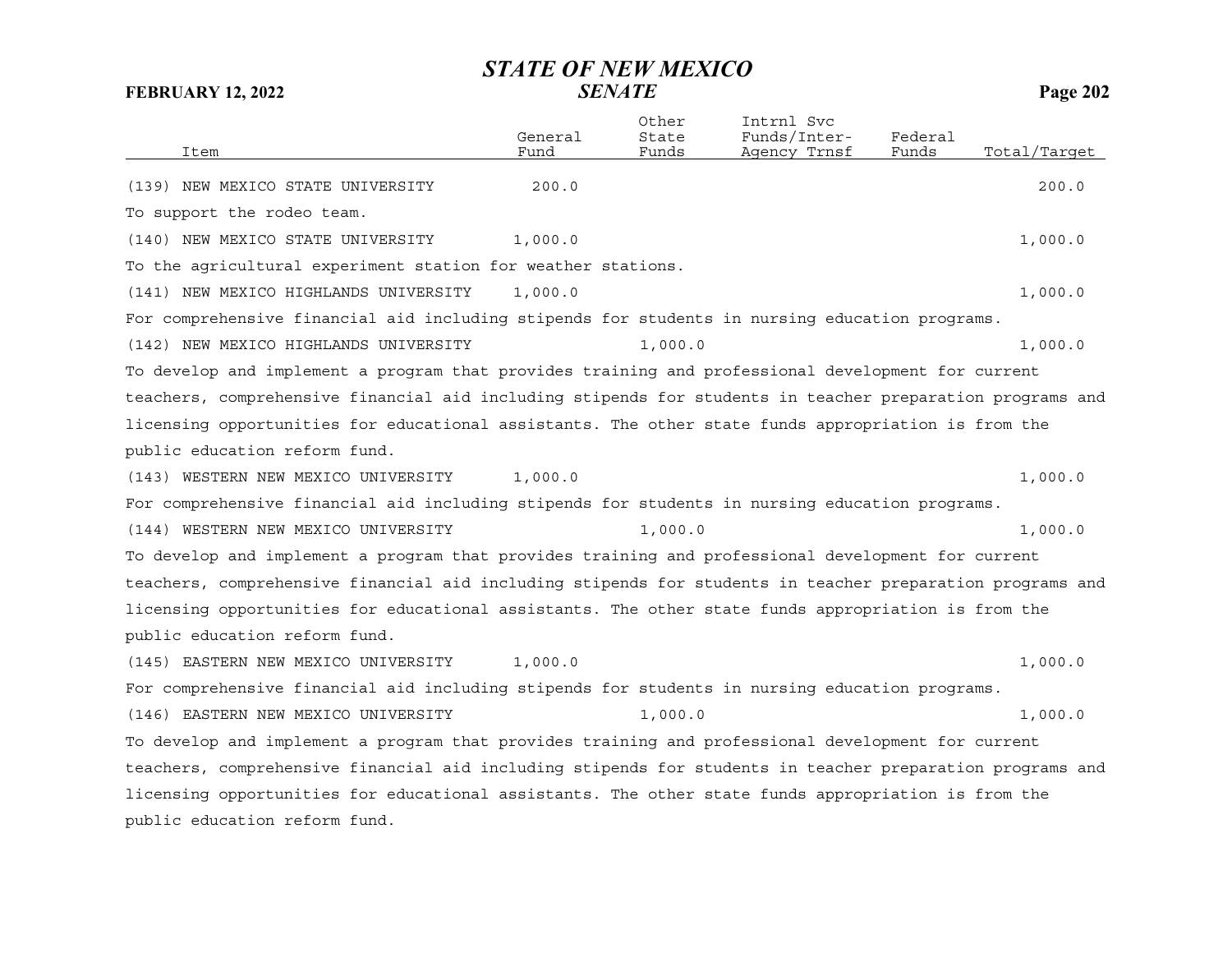| Item                                                                                                      | General<br>Fund | Other<br>State<br>Funds | Intrnl Svc<br>Funds/Inter-<br>Agency Trnsf | Federal<br>Funds | Total/Target |
|-----------------------------------------------------------------------------------------------------------|-----------------|-------------------------|--------------------------------------------|------------------|--------------|
| (147) EASTERN NEW MEXICO UNIVERSITY                                                                       | 400.0           |                         |                                            |                  | 400.0        |
| For a soccer program.                                                                                     |                 |                         |                                            |                  |              |
| (148) SAN JUAN COLLEGE                                                                                    | 1,000.0         |                         |                                            |                  | 1,000.0      |
| For comprehensive financial aid including stipends for students in nursing education programs.            |                 |                         |                                            |                  |              |
| (149) SAN JUAN COLLEGE                                                                                    |                 | 1,000.0                 |                                            |                  | 1,000.0      |
| To develop and implement a program that provides training and professional development for current        |                 |                         |                                            |                  |              |
| teachers, comprehensive financial aid including stipends for students in teacher preparation programs and |                 |                         |                                            |                  |              |
| licensing opportunities for educational assistants. The other state funds appropriation is from the       |                 |                         |                                            |                  |              |
| public education reform fund.                                                                             |                 |                         |                                            |                  |              |
| (150) COMPUTER SYSTEMS ENHANCEMENT FUND 64,056.8                                                          |                 |                         |                                            |                  | 64,056.8     |
| For transfer to the computer systems enhancement fund for system replacements or enhancements.            |                 |                         |                                            |                  |              |
| TOTAL SPECIAL APPROPRIATIONS                                                                              | 280,094.5       | 296,934.8               | 4,986.8                                    | 750.0            | 582,766.1    |
| Section 6. SUPPLEMENTAL AND DEFICIENCY APPROPRIATIONS.--The following amounts are appropriated            |                 |                         |                                            |                  |              |
| from the general fund or other funds as indicated for expenditure in fiscal year 2022 for the purposes    |                 |                         |                                            |                  |              |
| specified. Disbursement of these amounts shall be subject to certification by the agency to the           |                 |                         |                                            |                  |              |
| department of finance and administration and the legislative finance committee that no other funds are    |                 |                         |                                            |                  |              |
| available in fiscal year 2022 for the purpose specified and approval by the department of finance and     |                 |                         |                                            |                  |              |
| administration. Any unexpended balances remaining at the end of fiscal year 2022 shall revert to the      |                 |                         |                                            |                  |              |
| appropriate fund.                                                                                         |                 |                         |                                            |                  |              |
| ADMINISTRATIVE OFFICE<br>(1)                                                                              |                 |                         |                                            |                  |              |
| OF THE COURTS                                                                                             | 33.5            |                         |                                            |                  | 33.5         |
| For a safe exchange and supervised visitation program in the ninth judicial district court.               |                 |                         |                                            |                  |              |
| THIRD JUDICIAL DISTRICT COURT<br>(2)                                                                      | 70.4            |                         |                                            |                  | 70.4         |
| For security at Dona Ana magistrate court.                                                                |                 |                         |                                            |                  |              |
| THIRD JUDICIAL DISTRICT COURT<br>(3)                                                                      | 36.8            |                         |                                            |                  | 36.8         |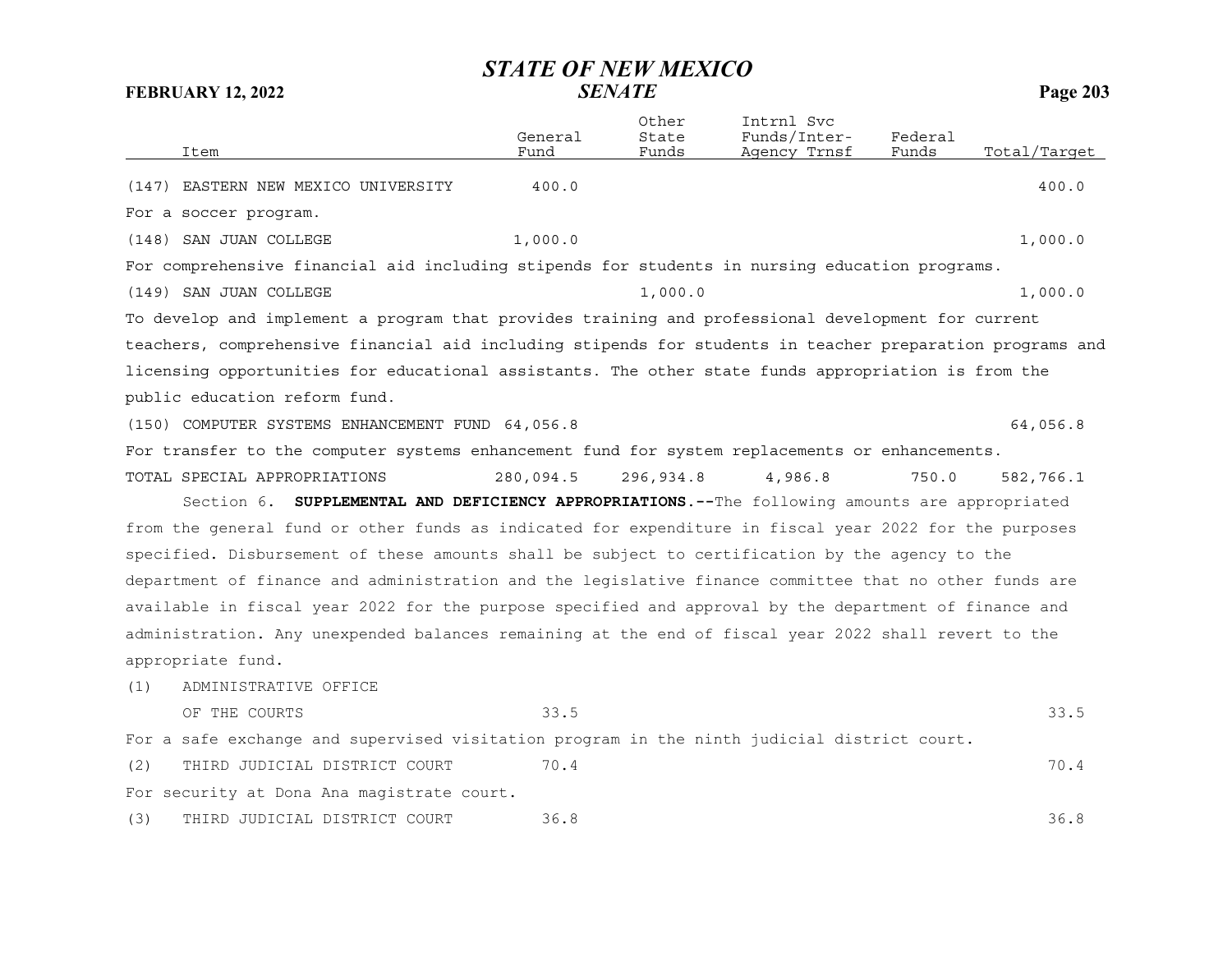| Item                                                                                                      | General<br>Fund | Other<br>State<br>Funds | Intrnl Svc<br>Funds/Inter-<br>Agency Trnsf | Federal<br>Funds | Total/Target |
|-----------------------------------------------------------------------------------------------------------|-----------------|-------------------------|--------------------------------------------|------------------|--------------|
| For shortfalls related to the consolidation of magistrate courts in Dona Ana county.                      |                 |                         |                                            |                  |              |
| STATE AUDITOR<br>(4)                                                                                      | 39.0            |                         |                                            |                  | 39.0         |
| For personal services and employee benefits to support the conservatorship review program.                |                 |                         |                                            |                  |              |
| TAXATION AND REVENUE DEPARTMENT<br>(5)                                                                    | 436.0           |                         |                                            |                  | 436.0        |
| For shortfalls in operating expenses in program support.                                                  |                 |                         |                                            |                  |              |
| GENERAL SERVICES DEPARTMENT<br>(6)                                                                        |                 | 10,000.0                |                                            |                  | 10,000.0     |
| For shortfalls in the other category for health benefit claims in the employee group health benefits      |                 |                         |                                            |                  |              |
| program. The other state funds appropriation is contingent on the federal emergency management agency not |                 |                         |                                            |                  |              |
| covering coronavirus-related costs. The other state funds appropriation is from the health care           |                 |                         |                                            |                  |              |
| affordability fund.                                                                                       |                 |                         |                                            |                  |              |
| SECRETARY OF STATE<br>(7)                                                                                 | 150.0           |                         |                                            |                  | 150.0        |
| For a shortfall in the administration and operations program of the secretary of state.                   |                 |                         |                                            |                  |              |
| SECRETARY OF STATE<br>(8)                                                                                 | 1,500.0         |                         |                                            |                  | 1,500.0      |
| To notify voters of updates to their registration as a result of redistricting.                           |                 |                         |                                            |                  |              |
| (9)<br>REGULATION AND LICENSING                                                                           |                 |                         |                                            |                  |              |
| <b>DEPARTMENT</b>                                                                                         | 150.0           |                         |                                            |                  | 150.0        |
| For a projected shortfall in the personal services and employee benefits category in the construction     |                 |                         |                                            |                  |              |
| industries program.                                                                                       |                 |                         |                                            |                  |              |
| PUBLIC REGULATION COMMISSION<br>(10)                                                                      | 300.0           |                         |                                            |                  | 300.0        |
| For shortfalls in the personal services and employee benefits category, contractual services category and |                 |                         |                                            |                  |              |
| other costs category.                                                                                     |                 |                         |                                            |                  |              |
| OFFICE OF THE SUPERINTENDENT<br>(11)                                                                      |                 |                         |                                            |                  |              |
| OF INSURANCE                                                                                              |                 | 250.0                   |                                            |                  | 250.0        |
| To replenish operation funds. The other state funds appropriation is from the health care affordability   |                 |                         |                                            |                  |              |
| fund.                                                                                                     |                 |                         |                                            |                  |              |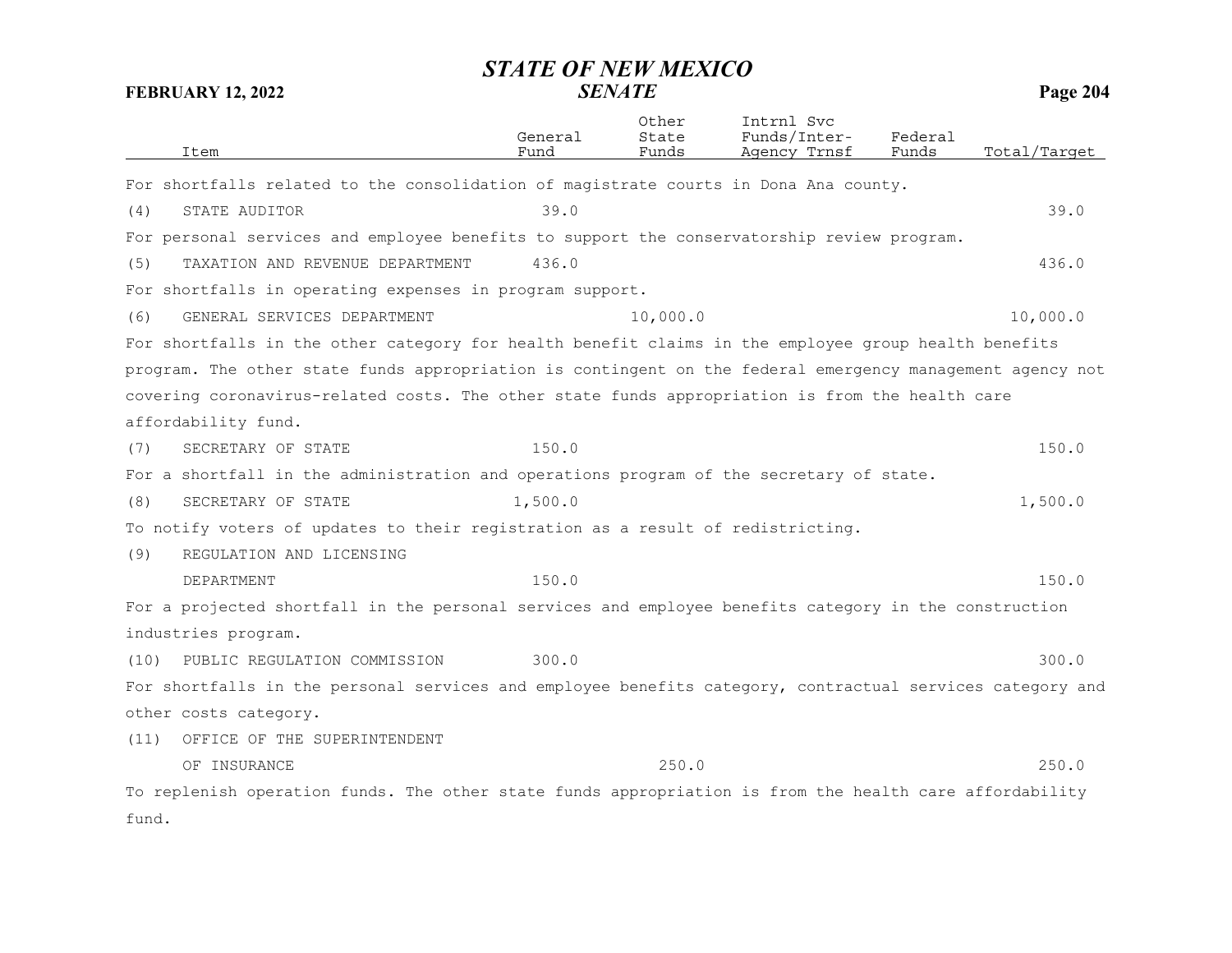|         | Item                                                                                                      | General<br>Fund | Other<br>State<br>Funds | Intrnl Svc<br>Funds/Inter-<br>Agency Trnsf | Federal<br>Funds | Total/Target |
|---------|-----------------------------------------------------------------------------------------------------------|-----------------|-------------------------|--------------------------------------------|------------------|--------------|
| (12)    | NEW MEXICO STATE FAIR                                                                                     | 458.9           |                         |                                            |                  | 458.9        |
|         | For prior year shortfalls due to the coronavirus disease 2019.                                            |                 |                         |                                            |                  |              |
| (13)    | GAMING CONTROL BOARD                                                                                      | 100.0           |                         |                                            |                  | 100.0        |
|         | For fiscal year 2021 operating shortfalls in all categories due to governor exempt appointments and       |                 |                         |                                            |                  |              |
|         | underfunded operational expenses.                                                                         |                 |                         |                                            |                  |              |
| (14)    | STATE RACING COMMISSION                                                                                   | 17.0            |                         |                                            |                  | 17.0         |
|         | For prior year budget deficits.                                                                           |                 |                         |                                            |                  |              |
| (15)    | BOARD OF VETERINARY MEDICINE                                                                              | 80.0            |                         |                                            |                  | 80.0         |
|         | For fiscal year 2022 expenses associated with the board of veterinary medicine administrative office.     |                 |                         |                                            |                  |              |
| (16)    | BOARD OF VETERINARY MEDICINE                                                                              | 125.0           |                         |                                            |                  | 125.0        |
|         | For fiscal year 2021 expenses associated with the board of veterinary medicine administrative office.     |                 |                         |                                            |                  |              |
| (17)    | SPACEPORT AUTHORITY                                                                                       | 1,000.0         |                         |                                            |                  | 1,000.0      |
|         | For shortfalls in the personal services and employee benefits and contractual services categories.        |                 |                         |                                            |                  |              |
| (18)    | INTERTRIBAL CEREMONIAL OFFICE                                                                             | 400.0           |                         |                                            |                  | 400.0        |
|         | To plan, coordinate and develop the intertribal ceremonial event, in collaboration with local government. |                 |                         |                                            |                  |              |
|         | Two hundred thousand dollars (\$200,000) of the general fund appropriation shall be allocated to McKinley |                 |                         |                                            |                  |              |
|         | county for local contracts.                                                                               |                 |                         |                                            |                  |              |
| (19)    | HUMAN SERVICES DEPARTMENT                                                                                 | 2,325.0         |                         |                                            |                  | 2,325.0      |
|         | To facilitate the planning and implementation of the 988 crisis now behavioral health crisis response     |                 |                         |                                            |                  |              |
| system. |                                                                                                           |                 |                         |                                            |                  |              |
| (20)    | HUMAN SERVICES DEPARTMENT                                                                                 |                 | 13,979.0                |                                            | 60, 615.5        | 74,594.5     |
|         | To fund costs in the medicaid program. The other state funds appropriation is from the health care        |                 |                         |                                            |                  |              |
|         | affordability fund.                                                                                       |                 |                         |                                            |                  |              |
| (21)    | DEPARTMENT OF HEALTH                                                                                      | 370.0           |                         |                                            |                  | 370.0        |
|         | For personal services and employee benefits related costs in the scientific laboratory division to avoid  |                 |                         |                                            |                  |              |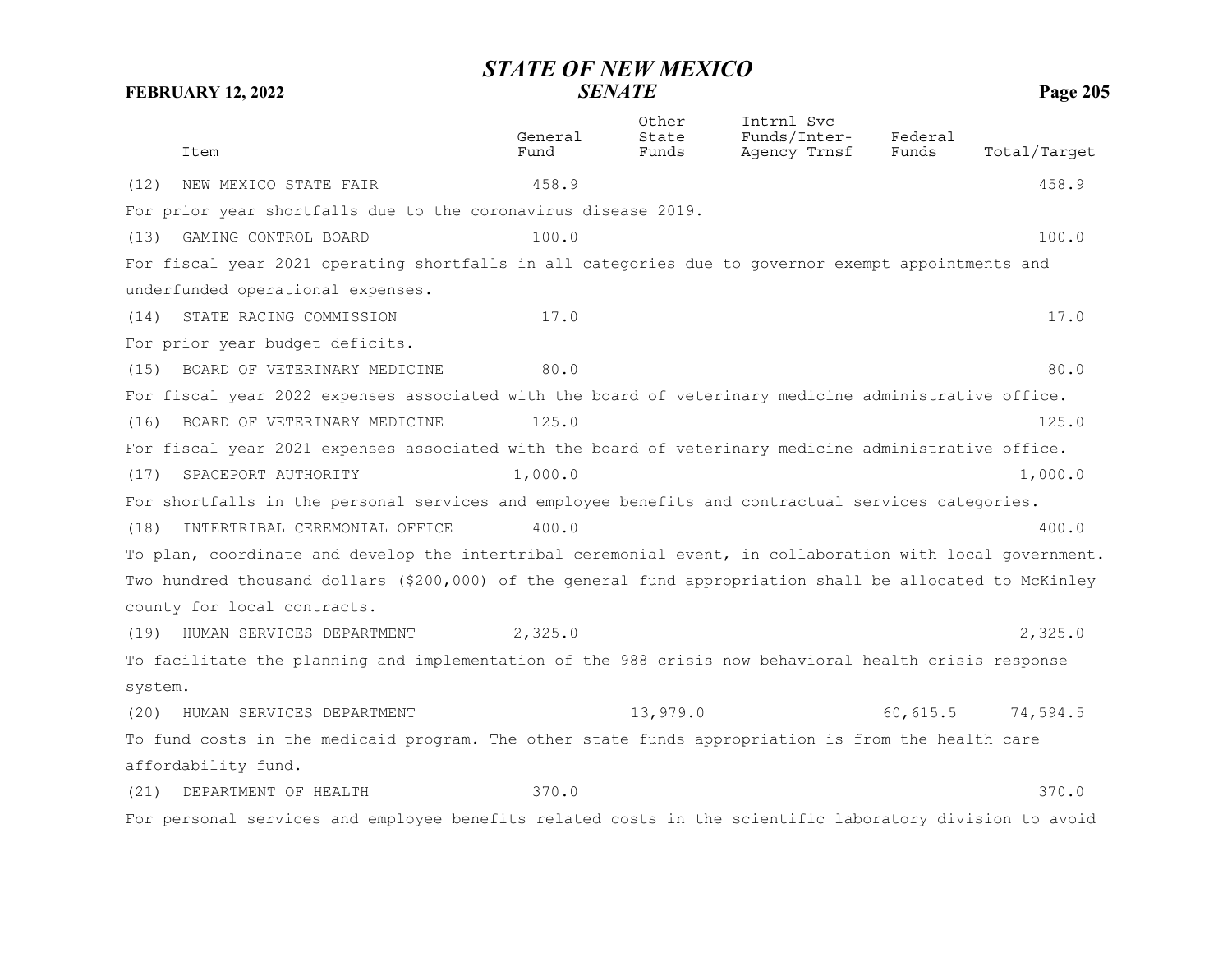|      | Item                                                                                                      | General<br>Fund | Other<br>State<br>Funds | Intrnl Svc<br>Funds/Inter-<br>Agency Trnsf | Federal<br>Funds | Total/Target |
|------|-----------------------------------------------------------------------------------------------------------|-----------------|-------------------------|--------------------------------------------|------------------|--------------|
|      | a budget shortfall.                                                                                       |                 |                         |                                            |                  |              |
| (22) | DEPARTMENT OF HEALTH                                                                                      | 558.0           |                         |                                            |                  | 558.0        |
|      | For the lease of an automated medication dispensing system supporting decentralized medication management |                 |                         |                                            |                  |              |
|      | in the facilities management division.                                                                    |                 |                         |                                            |                  |              |
| (23) | DEPARTMENT OF HEALTH                                                                                      | 1,000.0         |                         |                                            |                  | 1,000.0      |
|      | For receivership costs.                                                                                   |                 |                         |                                            |                  |              |
| (24) | DEPARTMENT OF MILITARY AFFAIRS                                                                            | 175.0           |                         |                                            |                  | 175.0        |
|      | For legal settlements.                                                                                    |                 |                         |                                            |                  |              |
|      | TOTAL SUPPLEMENTAL AND                                                                                    |                 |                         |                                            |                  |              |
|      | DEFICIENCY APPROPRIATIONS                                                                                 | 9,324.6         | 24,229.0                |                                            | 60, 615.5        | 94,169.1     |

Section 7. **INFORMATION TECHNOLOGY APPROPRIATIONS.--**The following amounts are appropriated from the computer systems enhancement fund, or other funds as indicated, for the purposes specified. Unless otherwise indicated, the appropriation may be expended in fiscal years 2022, 2023 and 2024. Unless otherwise indicated, any unexpended balances remaining at the end of fiscal year 2024 shall revert to the computer systems enhancement fund or other funds as indicated. For each executive branch agency project, the state chief information officer shall certify compliance with the project certification process prior to the allocation of fifty-nine million one hundred forty-two thousand eight hundred dollars (\$59,142,800) by the department of finance and administration from the funds for the purposes specified. The judicial information systems council shall certify compliance to the department of finance and administration for judicial branch projects. For executive branch agencies, all hardware and software purchases funded through appropriations made in Sections 4, 5, 6 and 7 of this act shall be procured using consolidated purchasing led by the state chief information officer and state purchasing division to achieve economies of scale and to provide the state with the best unit price.

(1) ADMINISTRATIVE OFFICE

OF THE COURTS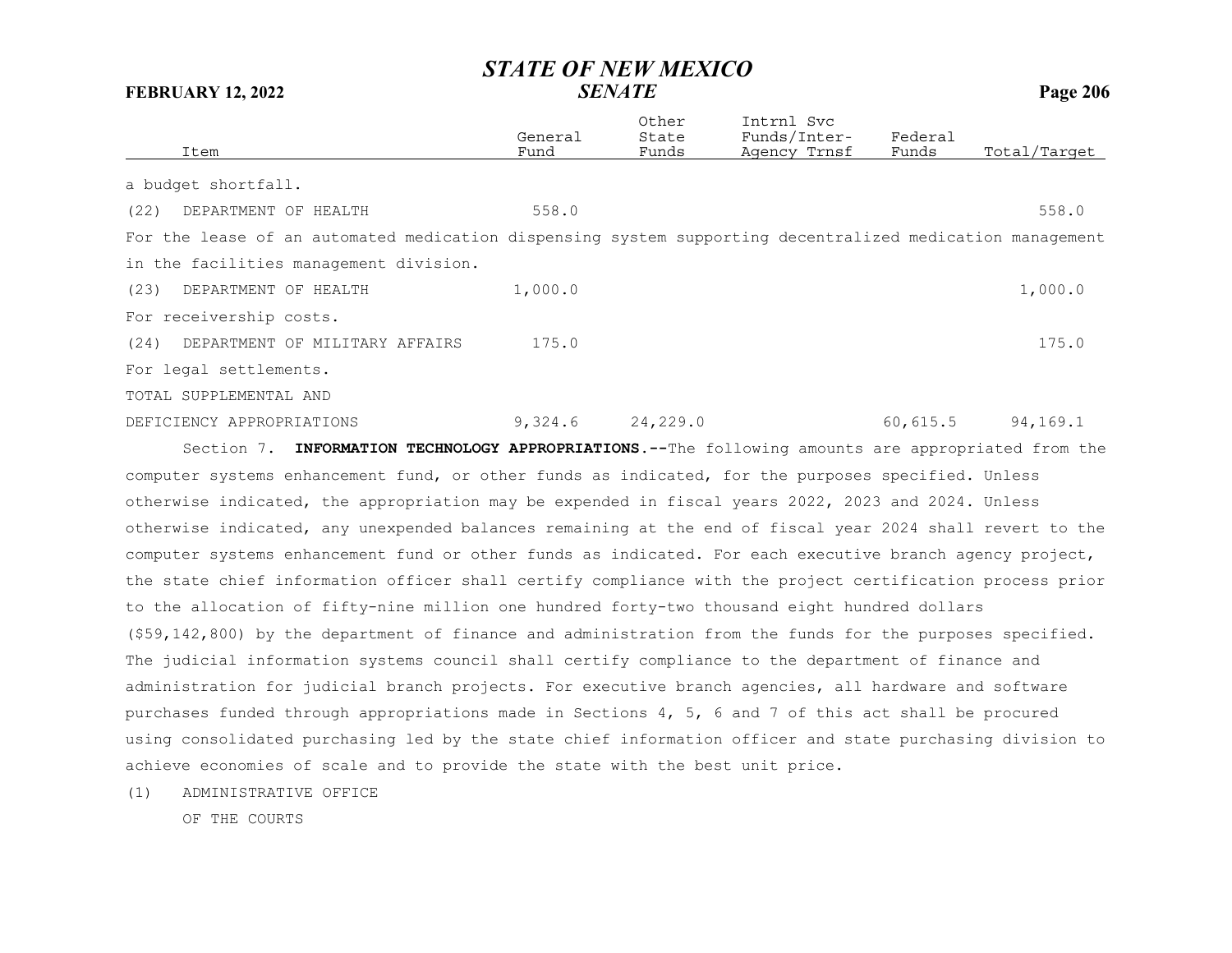|     | Item                                                                                                    | General<br>Fund | Other<br>State<br>Funds | Intrnl Svc<br>Funds/Inter-<br>Agency Trnsf | Federal<br>Funds | Total/Target |
|-----|---------------------------------------------------------------------------------------------------------|-----------------|-------------------------|--------------------------------------------|------------------|--------------|
|     | The period of time for expending the one hundred twelve thousand six hundred dollars (\$112,600)        |                 |                         |                                            |                  |              |
|     | appropriated from the general fund in Subsection 2 of Section 7 of Chapter 83 of Laws of 2020 to        |                 |                         |                                            |                  |              |
|     | implement an integrated electronic court notices solution for the court's case management system is     |                 |                         |                                            |                  |              |
|     | extended through fiscal year 2023.                                                                      |                 |                         |                                            |                  |              |
| (2) | ADMINISTRATIVE OFFICE OF THE                                                                            |                 |                         |                                            |                  |              |
|     | DISTRICT ATTORNEYS                                                                                      |                 | 170.0                   | 2,564.0                                    |                  | 2,734.0      |
|     | To purchase an enterprise comprehensive case management system through a competitive bid process. The   |                 |                         |                                            |                  |              |
|     | other state funds appropriation is from district attorney fund balances.                                |                 |                         |                                            |                  |              |
| (3) | LAW OFFICES OF THE                                                                                      |                 |                         |                                            |                  |              |
|     | PUBLIC DEFENDER                                                                                         |                 | 631.4                   |                                            |                  | 631.4        |
|     | For an advanced online production and reporting system. The other state funds appropriation is from the |                 |                         |                                            |                  |              |
|     | public defender automation fund.                                                                        |                 |                         |                                            |                  |              |
| (4) | LAW OFFICES OF THE                                                                                      |                 |                         |                                            |                  |              |
|     | PUBLIC DEFENDER                                                                                         |                 |                         | 2,350.0                                    |                  | 2,350.0      |
|     | For a scanning and survivable storage project.                                                          |                 |                         |                                            |                  |              |
| (5) | TAXATION AND REVENUE                                                                                    |                 |                         |                                            |                  |              |
|     | DEPARTMENT                                                                                              |                 |                         | 4,772.0                                    |                  | 4,772.0      |
|     | To implement a holistic compliance and collections analytics system.                                    |                 |                         |                                            |                  |              |
| (6) | TAXATION AND REVENUE                                                                                    |                 |                         |                                            |                  |              |
|     | <b>DEPARTMENT</b>                                                                                       |                 |                         | 802.2                                      |                  | 802.2        |
|     | To continue the implementation of the correspondence automation project.                                |                 |                         |                                            |                  |              |
| (7) | TAXATION AND REVENUE                                                                                    |                 |                         |                                            |                  |              |
|     | DEPARTMENT                                                                                              |                 |                         | 814.0                                      |                  | 814.0        |
|     | To implement a governance, risk and compliance system to consolidate governance across the taxation and |                 |                         |                                            |                  |              |
|     | revenue department.                                                                                     |                 |                         |                                            |                  |              |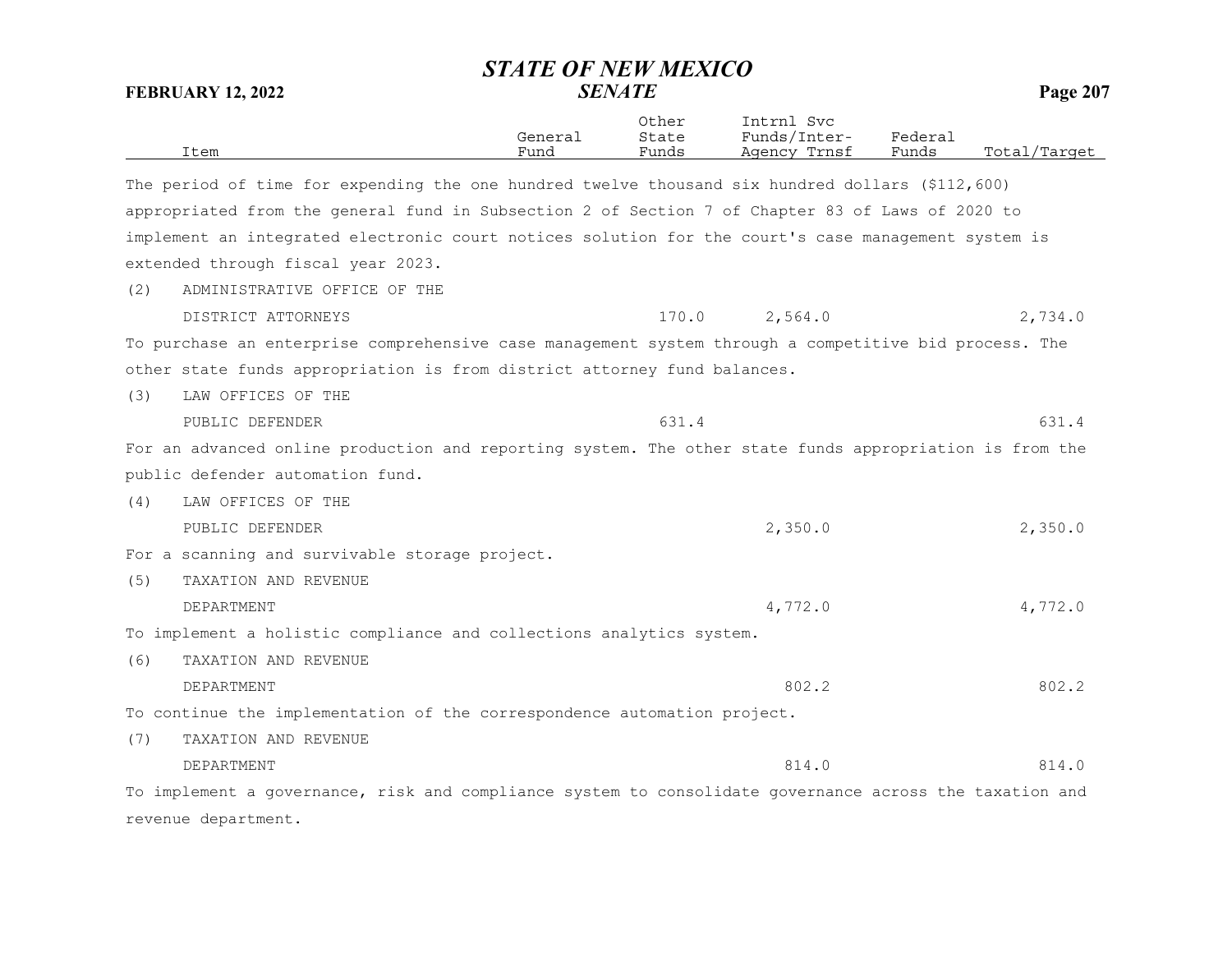|      |         | Other | Intrnl<br>Svc    |                       |                  |
|------|---------|-------|------------------|-----------------------|------------------|
|      | General | State | Funds/<br>Inter- | ${}_{\text{Federau}}$ |                  |
| Item | Fund    | Funds | Trnsf<br>Agency  | Funds                 | Total<br>'Target |

(8) DEPARTMENT OF FINANCE

AND ADMINISTRATION

The period of time for expending the five hundred thousand dollars (\$500,000) appropriated from the computer systems enhancement fund in Subsection 9 of Section 7 of Chapter 271 of Laws 2019 for the implementation of a property tax module in the local government budget management system is extended through fiscal year 2023.

### (9) DEPARTMENT OF FINANCE

AND ADMINISTRATION

The period of time for expending the one million two hundred fifty thousand dollars (\$1,250,000) appropriated from the computer systems enhancement fund in Subsection 8 of Section 7 of Chapter 73 of Laws 2018 for the implementation of an enterprise budget system is extended through fiscal year 2023.

(10) DEPARTMENT OF FINANCE

AND ADMINISTRATION

The period of time for expending the four million dollars (\$4,000,000) appropriated from the computer systems enhancement fund in Subsection 10 of Section 7 of Chapter 271 of Laws 2019 for the implementation of an enterprise budget system is extended through fiscal year 2023.

(11) GENERAL SERVICES DEPARTMENT

The period of time for expending the one million nine hundred thousand dollars (\$1,900,000) appropriated in Subsection 9 of Section 7 of Chapter 83 of Laws 2020 to configure and implement the strategic sourcing module in the statewide human resource accounting and reporting system is extended through fiscal year 2023. The appropriation is contingent on the general services department's coordination with the department of information technology to ensure configuration meets the general services department's business requirements.

## (12) SECRETARY OF STATE

The period of time for expending the one million dollars (\$1,000,000) appropriated from the computer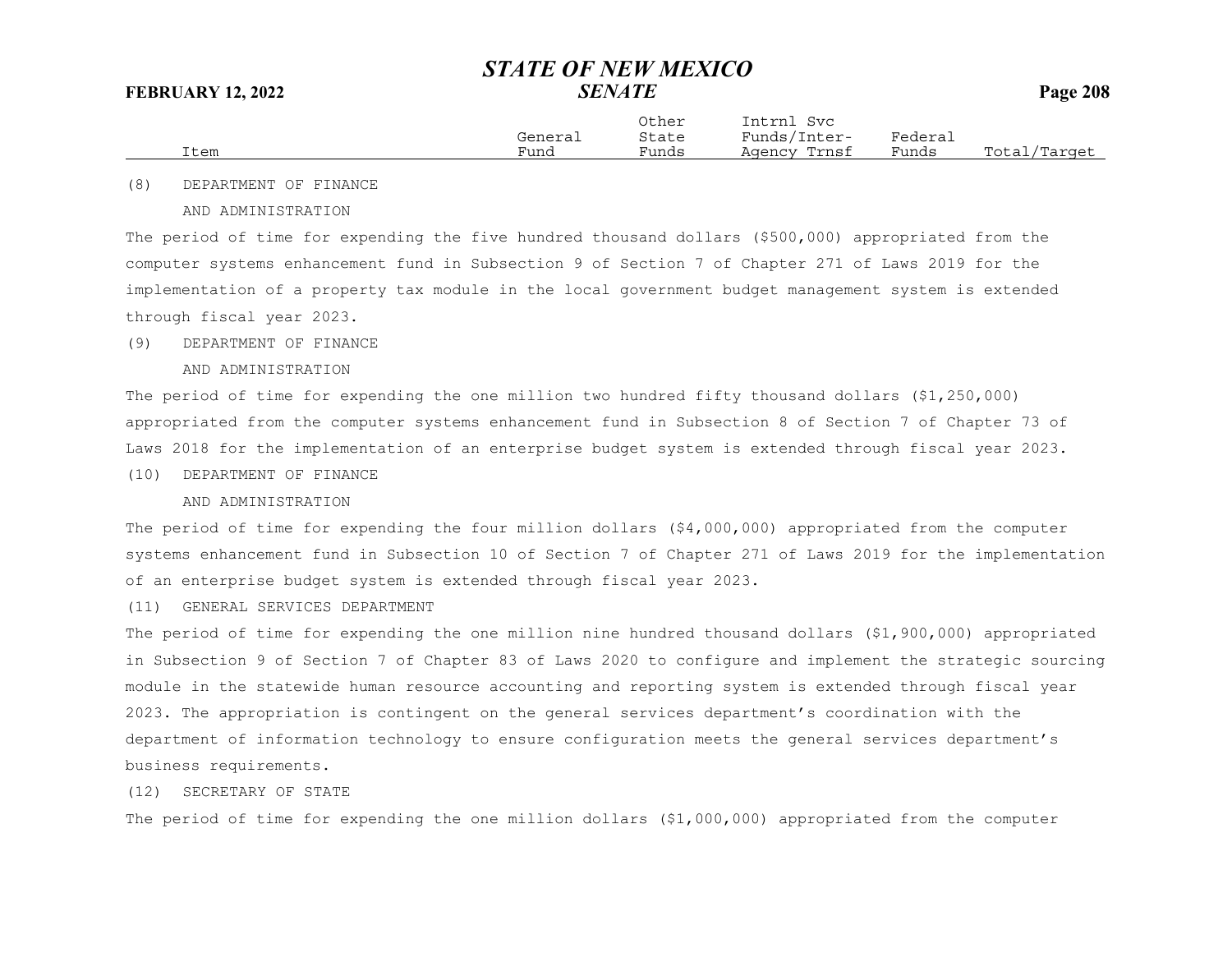| <b>FEBRUARY 12, 2022</b>                                                                                  | STATE OF NEW MEXICO | <b>SENATE</b>           |                                            |                  | Page 209     |
|-----------------------------------------------------------------------------------------------------------|---------------------|-------------------------|--------------------------------------------|------------------|--------------|
| Item                                                                                                      | General<br>Fund     | Other<br>State<br>Funds | Intrnl Svc<br>Funds/Inter-<br>Agency Trnsf | Federal<br>Funds | Total/Tarqet |
| systems enhancement fund in Subsection 10 of Section 7 of Chapter 83 of Laws 2020 for the business filing |                     |                         |                                            |                  |              |
| software initiation and planning phases is extended through fiscal year 2023 and can be used for          |                     |                         |                                            |                  |              |
| implementation costs.                                                                                     |                     |                         |                                            |                  |              |
| SECRETARY OF STATE<br>(13)                                                                                |                     |                         | 2,504.0                                    |                  | 2,504.0      |
| For the implementation of a commercial off-the-shelf business filing software solution.                   |                     |                         |                                            |                  |              |
| MEDICAL BOARD<br>(14)                                                                                     |                     | 1,311.2                 |                                            |                  | 1,311.2      |
| To modernize licensing software. The other state funds appropriation is from the New Mexico board of      |                     |                         |                                            |                  |              |
| medical examiners fund.                                                                                   |                     |                         |                                            |                  |              |
| (15) GAMING CONTROL BOARD                                                                                 |                     |                         |                                            |                  |              |
| The period of time for expending the two million five hundred thousand dollars (\$2,500,000) appropriated |                     |                         |                                            |                  |              |
| from the computer systems enhancement fund in Subsection 15 of Section 7 of Chapter 83 of Laws 2020 to    |                     |                         |                                            |                  |              |
| purchase and implement a gaming central monitoring system is extended through fiscal year 2023. The board |                     |                         |                                            |                  |              |
| shall implement the new system no later than June 30, 2023.                                               |                     |                         |                                            |                  |              |
| CULTURAL AFFAIRS DEPARTMENT<br>(16)                                                                       |                     |                         |                                            |                  |              |
| The period of time for expending the three hundred fifty thousand dollars (\$350,000) appropriated from   |                     |                         |                                            |                  |              |
| the computer systems enhancement fund in Subsection 17 of Section 7 of Chapter 271 of Laws 2019 to        |                     |                         |                                            |                  |              |
| upgrade hardware and software and implement an enterprise content management system for digital delivery  |                     |                         |                                            |                  |              |
| to improve museum exhibition content is extended through fiscal year 2023.                                |                     |                         |                                            |                  |              |
| (17)<br>ENERGY, MINERALS AND                                                                              |                     |                         |                                            |                  |              |
| NATURAL RESOURCES DEPARTMENT                                                                              |                     |                         | 550.0                                      |                  | 550.0        |
| To implement the statewide human resources, accounting and management reporting system asset management   |                     |                         |                                            |                  |              |
| module. The appropriation is contingent on the energy, minerals and natural resources department's        |                     |                         |                                            |                  |              |
| completion and approval of a project business case for fiscal year 2023 by the department of information  |                     |                         |                                            |                  |              |
| technology.                                                                                               |                     |                         |                                            |                  |              |
| (18)<br>COMMISSIONER OF PUBLIC LANDS                                                                      |                     | 2,000.0                 |                                            |                  | 2,000.0      |

*STATE OF NEW MEXICO*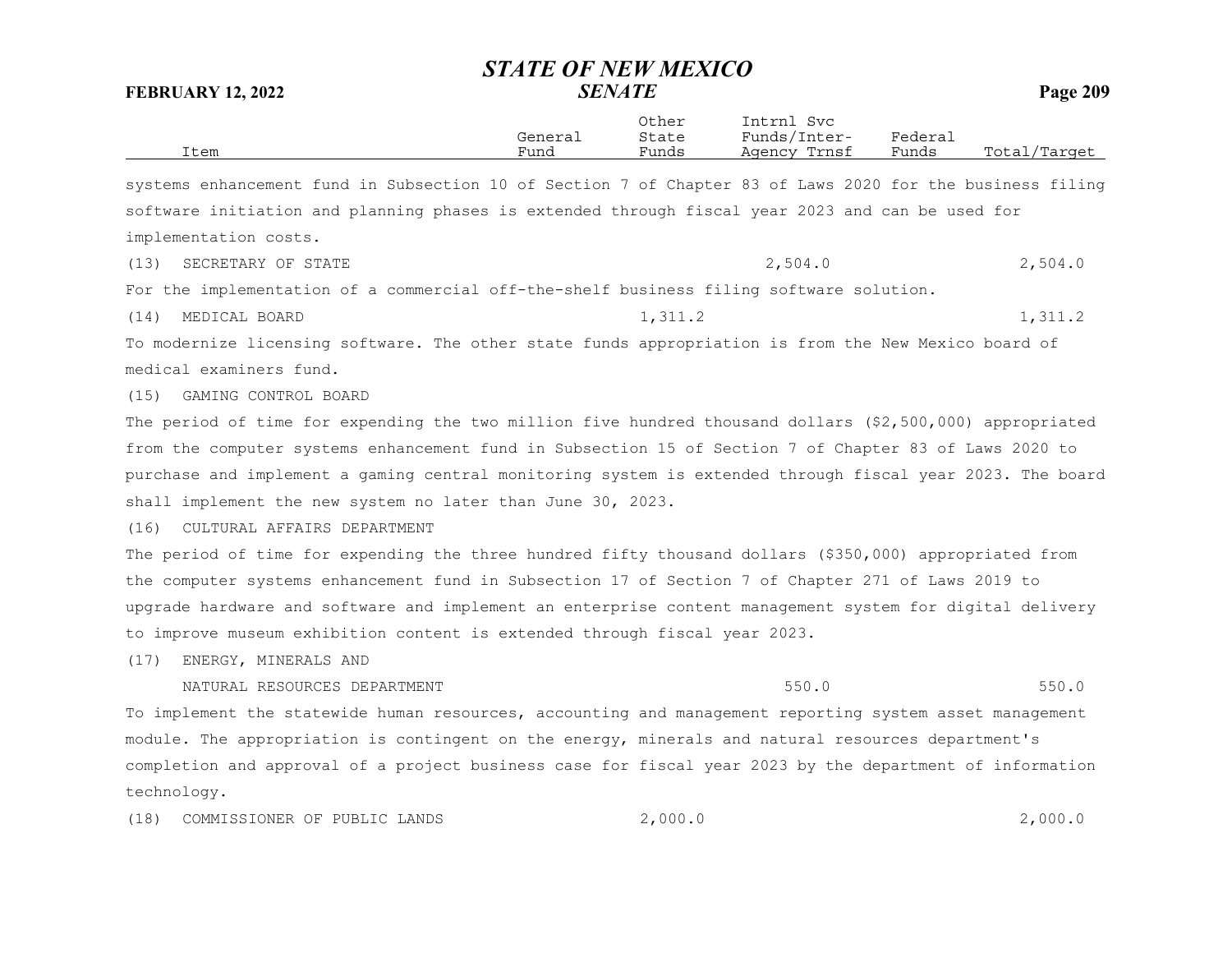|      |         | Other | Intrnl<br>Svc |         |                   |
|------|---------|-------|---------------|---------|-------------------|
|      | General | State | Funds/Inter-  | Federai |                   |
| Item | Fund    | Funds | Agency Trnsf  | Funds   | Total,<br>/Target |
|      |         |       |               |         |                   |

To continue the modernization of the regulation and licensing permitting and inspection software and for the addition of renewable energy project financial management and support capabilities. The other state funds appropriation is from the state lands maintenance fund.

(19) COMMISSIONER OF PUBLIC LANDS

The period of time for expending the one million four hundred fifty thousand dollars (\$1,450,000) appropriated from the state lands maintenance fund in Subsection 18 of Section 7 of Chapter 83 of Laws 2020 to purchase and install hardware and software for satellite imagery analysis is extended through fiscal year 2023.

(20) STATE ENGINEER 1,817.4 1,817.4

To modernize and replace the existing water rights adjudication tracking system.

(21) AGING AND LONG-TERM

### SERVICES DEPARTMENT

The period of time for expending the two hundred eighty thousand three hundred dollars (\$280,300) appropriated from the computer systems enhancement fund and the two million two hundred ninety-one thousand six hundred dollars (\$2,291,600) appropriated from federal funds in Subsection 21 of Section 7 of Chapter 83 of Laws 2020 to continue the implementation of the medicaid management information system replacement project is extended through fiscal year 2023.

(22) HUMAN SERVICES DEPARTMENT 4,875.2 9,463.7 14,338.9 To continue to enhance or replace the current child support enforcement system.

(23) HUMAN SERVICES DEPARTMENT (23) 8,400.0 68,041.5 76,441.5 To continue the implementation phase of the medicaid management information system replacement project.

(24) HUMAN SERVICES DEPARTMENT

The period of time for expending the one million seven hundred eighty-three thousand six hundred dollars (\$1,783,600) appropriated from the computer systems enhancement fund in Subsection 21 of Section 7 of Chapter 271 of Laws 2019 as extended in Subsection 13 of Section 7 of Chapter 137 of Laws 2021 to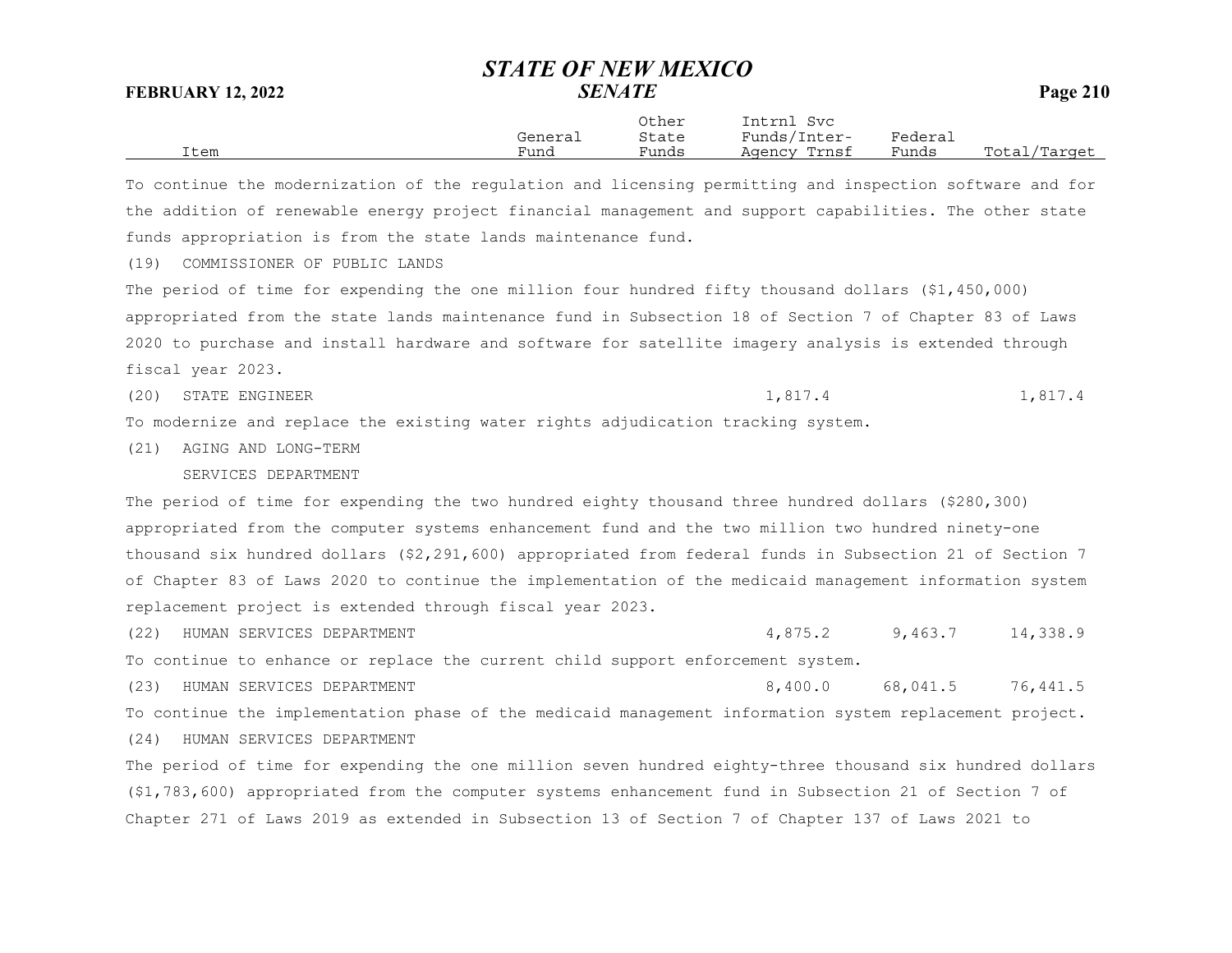|      | General | Other<br>State | Intrnl<br>Svc<br>Funds/Inter- | Federai |              |
|------|---------|----------------|-------------------------------|---------|--------------|
| Item | Fund    | Funds          | Agency Trnsf                  | Funds   | Total/Target |

continue the implementation of the child support enforcement replacement project is extended through fiscal year 2023.

## (25) HUMAN SERVICES DEPARTMENT

The period of time for expending the one million two hundred fifty-five thousand six hundred dollars (\$1,255,600) appropriated from the computer systems enhancement fund in Subsection 22 of Section 7 of Chapter 271 of Laws 2019 as extended in Subsection 14 of Section 7 of Chapter 137 of Laws 2021 to continue the implementation of the medicaid management information system replacement project is extended through fiscal year 2023.

### (26) HUMAN SERVICES DEPARTMENT

The period of time for expending the two million eight hundred thirty-two thousand five hundred dollars (\$2,832,500) appropriated from the computer systems enhancement fund in Subsection 22 of Section 7 of Chapter 83 of Laws 2020 to continue the implementation of the child support enforcement replacement project is extended through fiscal year 2023.

### (27) HUMAN SERVICES DEPARTMENT

The period of time for expending the four million one hundred four thousand one hundred dollars (\$4,104,100) appropriated from the computer systems enhancement fund in Subsection 23 of Section 7 of Chapter 83 of Laws 2020 to continue the implementation of the medicaid management information system replacement project is extended through fiscal year 2023.

### (28) HUMAN SERVICES DEPARTMENT

The period of time for expending the six million eight hundred one thousand nine hundred dollars (\$6,801,900) appropriated from the computer systems enhancement fund in Subsection 21 of Section 7 of Chapter 73 of Laws 2018 as extended in Subsection 26 of Section 7 of Chapter 83 of Laws 2020 as extended in Subsection 15 of Section 7 of Chapter 137 of Laws 2021 to continue the implementation of the medicaid management information system replacement project is extended through fiscal year 2023.

(29) DEPARTMENT OF HEALTH 2,000.0 2,000.0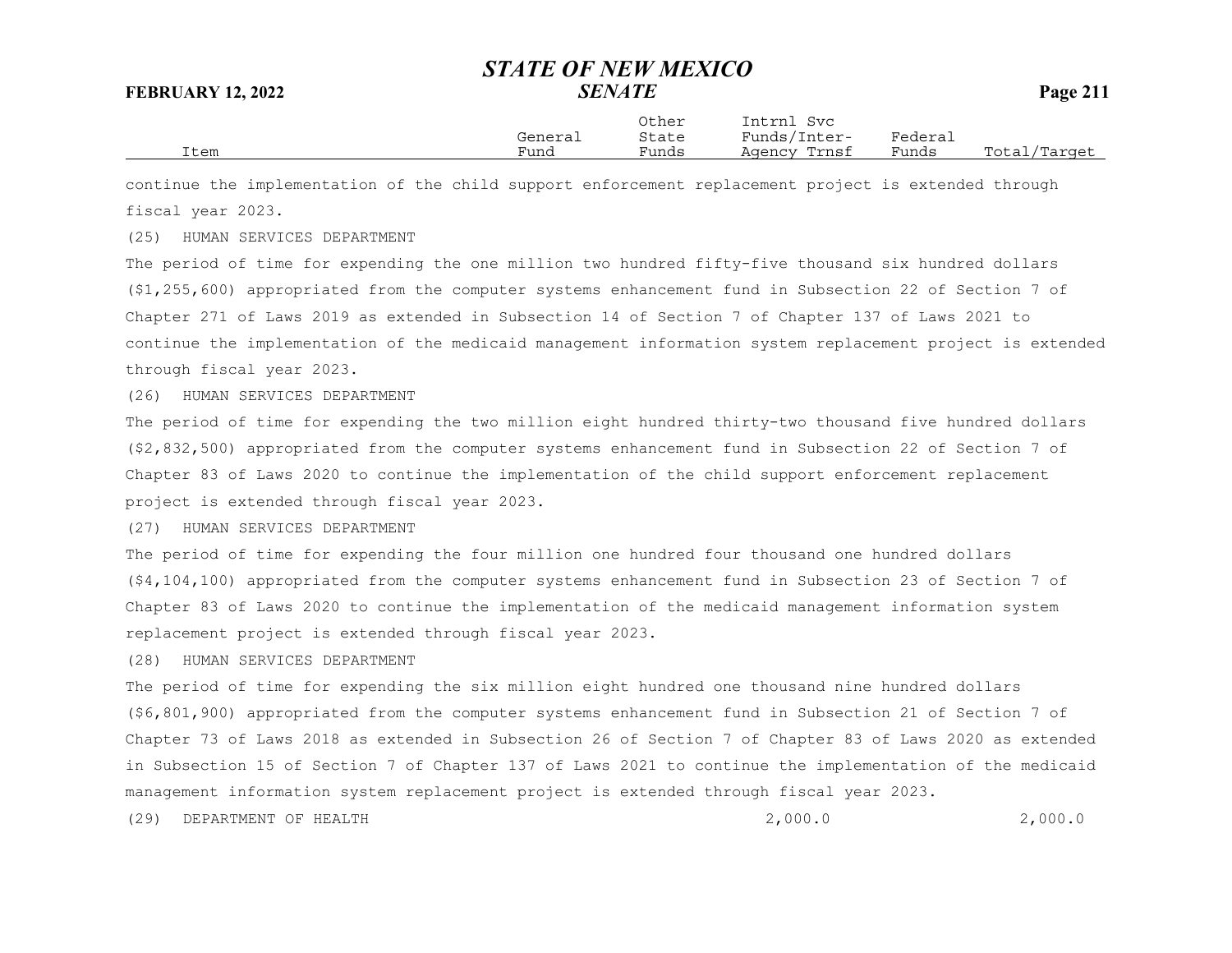| Item                                                                              | General<br>Fund | Other<br>State<br>Funds | Intrnl Svc<br>Funds/Inter-<br>Agency Trnsf | Federal<br>Funds | Total/Tarqet |
|-----------------------------------------------------------------------------------|-----------------|-------------------------|--------------------------------------------|------------------|--------------|
|                                                                                   |                 |                         |                                            |                  |              |
| To implement a client data management system.                                     |                 |                         |                                            |                  |              |
| (30)<br>DEPARTMENT OF HEALTH                                                      |                 |                         | 10,750.0                                   |                  | 10,750.0     |
| To continue the implementation of an enterprise electronic health records system. |                 |                         |                                            |                  |              |
| (31)<br>DEPARTMENT OF HEALTH                                                      |                 |                         | 500.0                                      |                  | 500.0        |
|                                                                                   |                 |                         |                                            |                  |              |

For planning and initiation of a facilities centralized reporting system.

(32) DEPARTMENT OF HEALTH

The period of time for expending the two million one hundred thousand dollars (\$2,100,000) appropriated from the computer systems enhancement fund in Subsection 27 of Section 7 of Chapter 271 of Laws 2019 to continue the implementation of an integrated document management system and upgrade the vital records database is extended through fiscal year 2023.

(33) DEPARTMENT OF HEALTH

The period of time for expending the two million four hundred thousand dollars (\$2,400,000) appropriated from the computer systems enhancement fund in Subsection 10 of Section 7 of Chapter 135 of Laws 2017 as extended in Subsection 25 of Section 7 of Chapter 271 of Laws of 2019 as extended in Subsection 33 of Chapter 83 of Laws 2020 to continue the implementation of the developmental disabilities client management support system is extended through fiscal year 2023.

(34) DEPARTMENT OF HEALTH

The period of time for expending the two million seven hundred fifty thousand dollars (\$2,750,000) appropriated from the computer systems enhancement fund Subsection 26 of Section 7 of Chapter 73 of Laws 2018 as extended in Subsection 34 of Section 7 of Chapter 83 of Laws 2020 to purchase and implement an integrated document management system and upgrade the vital records database is extended through fiscal year 2023.

(35) DEPARTMENT OF HEALTH

The period of time for expending the two hundred thousand dollars (\$200,000) appropriated from the computer systems enhancement fund in Subsection 22 of Section 7 of Chapter 73 of Laws 2018 as extended in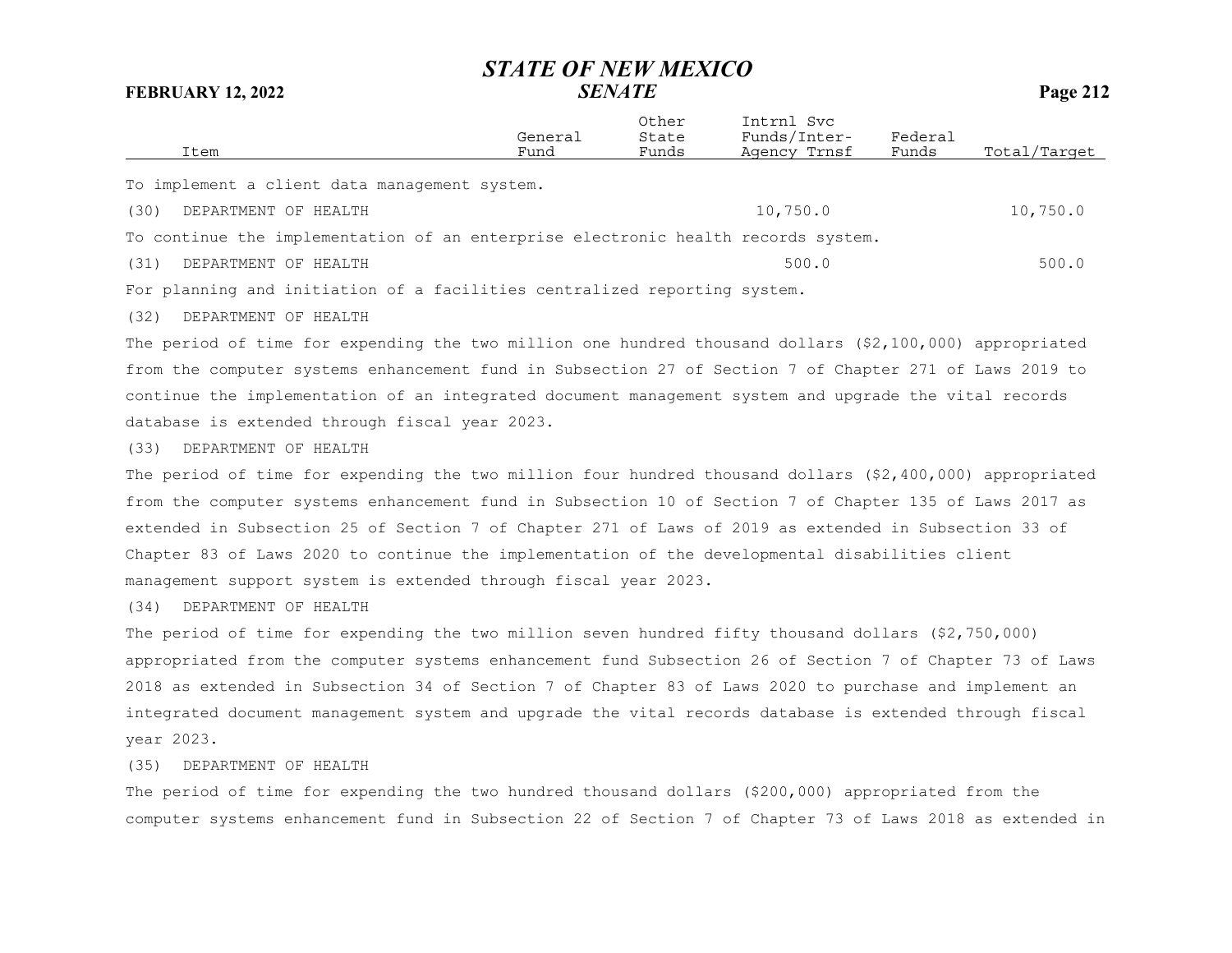|      |         | Other | Intrnl<br>Svc |         |              |
|------|---------|-------|---------------|---------|--------------|
|      | General | State | Funds/Inter-  | Federai |              |
| Item | $F$ una | Funds | Agency Trnsf  | Funds   | Total/Tarqet |

Subsection 30 of Section 7 of Chapter 83 of Laws 2020 to continue to upgrade the children's medical services medicaid provider enrollment system to integrate with the human services department's medicaid management information system replacement project is extended through fiscal year 2023.

(36) DEPARTMENT OF HEALTH

The period of time for expending the two hundred thousand dollars (\$200,000) appropriated from the computer systems enhancement fund in Subsection 25 of Section 7 of Chapter 73 of Laws 2018 as extended in Subsection 29 of Section 7 of Chapter 83 of Laws 2020 to continue to purchase and implement a commercial off-the-shelf incident management system is extended through fiscal year 2023.

(37) DEPARTMENT OF HEALTH

The period of time for expending the three million five hundred thousand dollars (\$3,500,000) appropriated from the computer systems enhancement fund in Subsection 28 of Section 7 of Chapter 83 of Laws 2020 to purchase and implement an enterprise electronic healthcare records system for public health offices statewide is extended through fiscal year 2023.

(38) DEPARTMENT OF HEALTH

The period of time for expending the three hundred fifty thousand dollars (\$350,000) appropriated from the computer systems enhancement fund in Subsection 23 of Section 7 of Chapter 73 of Laws 2018 as extended in Subsection 31 of Section 7 of Chapter 83 of Laws 2020 to continue to purchase hardware and software to implement a facilities licensing system is extended through fiscal year 2023.

(39) DEPARTMENT OF HEALTH

The period of time for expending the four hundred forty thousand dollars (\$440,000) appropriated from the computer systems enhancement fund in Subsection 26 of Section 7 of Chapter 271 of Laws 2019 to integrate toxicology instrumentation data into the department of health's laboratory information system is extended through fiscal year 2023.

(40) DEPARTMENT OF HEALTH

The period of time for expending the four million dollars (\$4,000,000) appropriated from the computer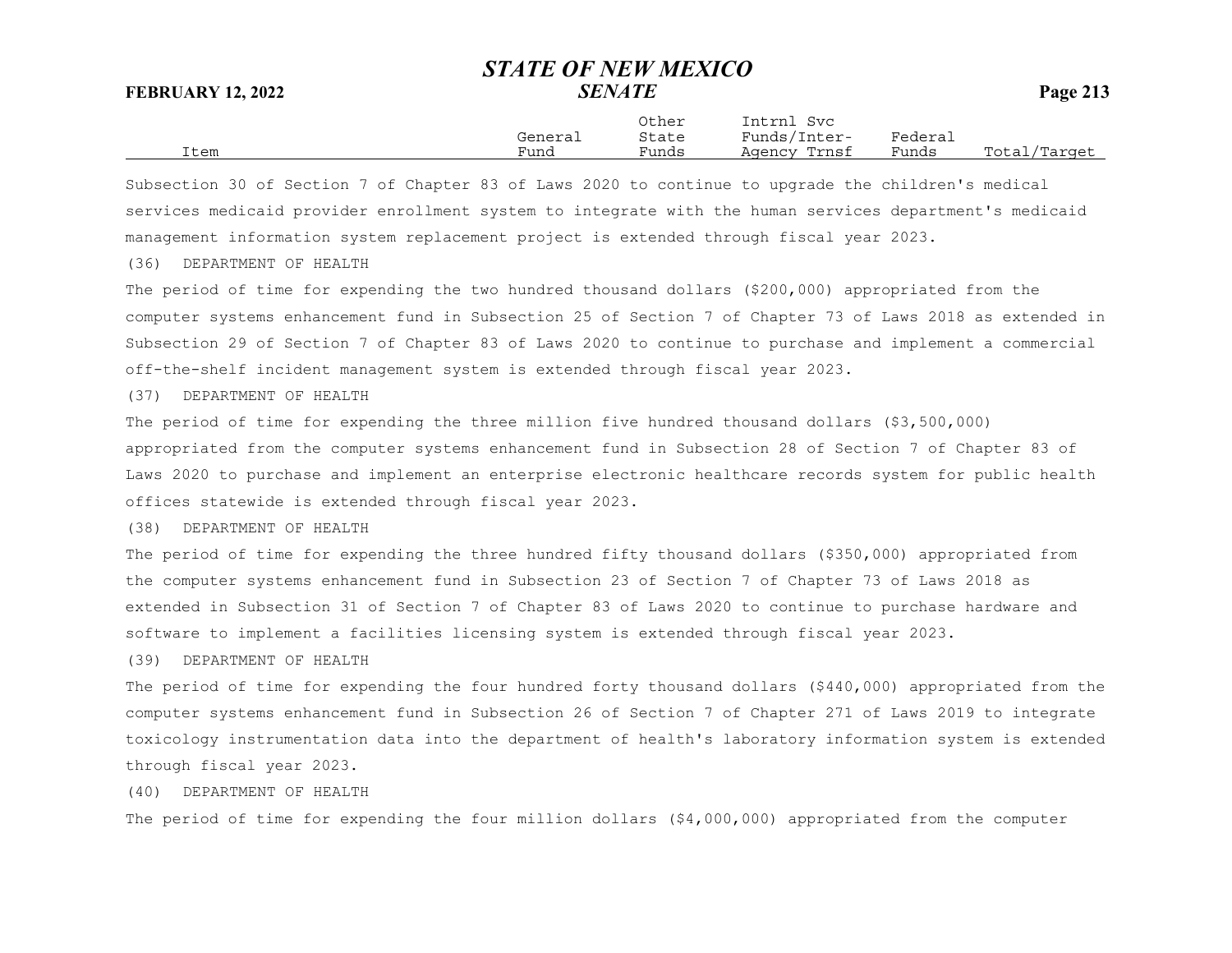|      |         | Other | Intrnl<br>Svc |         |              |
|------|---------|-------|---------------|---------|--------------|
|      | General | State | Funds/Inter-  | Federai |              |
| Item | Fund    | Funds | Agency Trnsf  | Funds   | Total/Target |

systems enhancement fund in Subsection 24 of Section 7 of Chapter 271 of Laws 2019 to purchase and implement an enterprise electronic healthcare records system for public health offices is extended through fiscal year 2023.

(41) DEPARTMENT OF HEALTH

The period of time for expending the nine hundred thousand dollars (\$900,000) appropriated from the computer systems enhancement fund in Subsection 23 of Section 7 of Chapter 271 of Laws 2019 as extended in Subsection 22 of Section 7 of Chapter 137 of Laws 2021 for the initiation and planning phase to implement a database for healthcare cost data is extended through fiscal year 2023.

(42) DEPARTMENT OF HEALTH

The period of time for expending the nine hundred thousand dollars (\$900,000) appropriated from the computer systems enhancement fund in Subsection 27 of Section 7 of Chapter 83 of Laws 2020 for the initiation and planning phase to implement a database for healthcare cost data is extended through fiscal year 2023.

(43) DEPARTMENT OF ENVIRONMENT (2000) SOULD SUB-SERVICE SOULD SOULD SOULD SOULD SOULD SOULD SOULD

To implement a document digitization and management system.

(44) CHILDREN, YOUTH AND

FAMILIES DEPARTMENT

The period of time for expending the seven million dollars (\$7,000,000) appropriated from the computer systems enhancement fund in Subsection 37 of Section 7 of Chapter 83 of Laws 2020 to continue the modernization of the comprehensive child welfare information system is extended through fiscal year 2023. (45) CORRECTIONS DEPARTMENT (45) (45) 6,238.0

To continue the implementation of an electronic health record system with a commercial off-the-shelf solution.

(46) DEPARTMENT OF PUBLIC SAFETY 1,990.0 1,990.0 1,990.0 To purchase and implement enhanced cybersecurity hardware and software for the criminal justice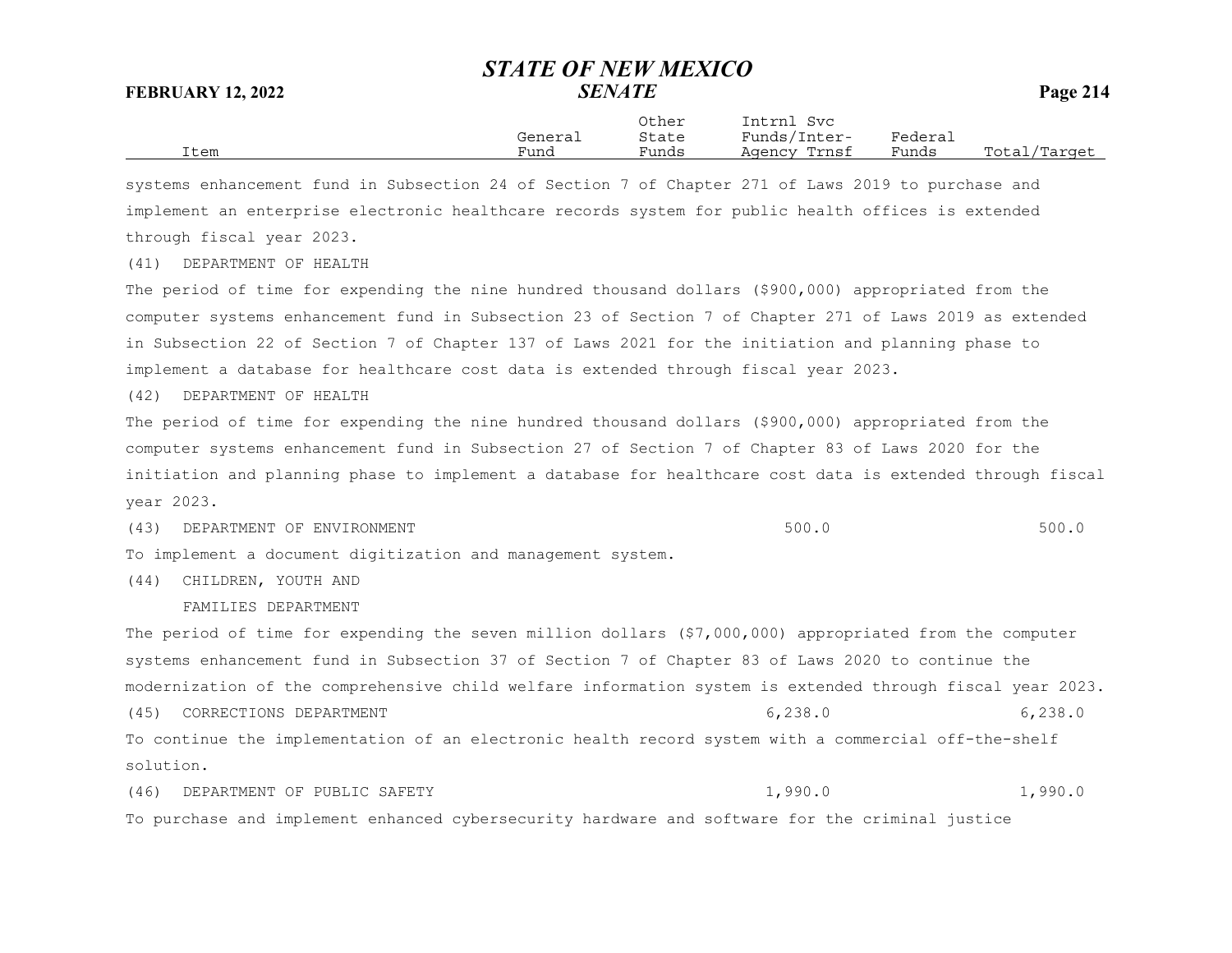|      | Item                                                                                                      | General<br>Fund | Other<br>State<br>Funds | Intrnl Svc<br>Funds/Inter-<br>Agency Trnsf | Federal<br>Funds | Total/Target |
|------|-----------------------------------------------------------------------------------------------------------|-----------------|-------------------------|--------------------------------------------|------------------|--------------|
|      | information services network.                                                                             |                 |                         |                                            |                  |              |
| (47) | DEPARTMENT OF PUBLIC SAFETY                                                                               |                 |                         | 3,380.0                                    |                  | 3,380.0      |
|      | To implement an intelligence-led policing and public safety system.                                       |                 |                         |                                            |                  |              |
| (48) | DEPARTMENT OF PUBLIC SAFETY                                                                               |                 |                         |                                            |                  |              |
|      | The period of time for expending the five million four hundred sixty-five thousand dollars (\$5,465,000)  |                 |                         |                                            |                  |              |
|      | appropriated from other state funds in Subsection 43 of Section 7 of Chapter 83 of Laws 2020 Second       |                 |                         |                                            |                  |              |
|      | Session to continue the implementation of a commercial off-the-shelf records management system is         |                 |                         |                                            |                  |              |
|      | extended through fiscal year 2023.                                                                        |                 |                         |                                            |                  |              |
| (49) | DEPARTMENT OF PUBLIC SAFETY                                                                               |                 |                         |                                            |                  |              |
|      | The period of time for expending the three million dollars (\$3,000,000) appropriated from other state    |                 |                         |                                            |                  |              |
|      | funds in Subsection 41 of Section 7 of Chapter 83 of Laws 2020 Second Session to upgrade the computer     |                 |                         |                                            |                  |              |
|      | aided dispatch system is extended through fiscal year 2023.                                               |                 |                         |                                            |                  |              |
| (50) | PUBLIC EDUCATION DEPARTMENT                                                                               |                 |                         |                                            |                  |              |
|      | The period of time for expending the two hundred fifty-four thousand three hundred dollars (\$254,300)    |                 |                         |                                            |                  |              |
|      | appropriated from the public education reform fund in Subsection 45 of Section 7 of Chapter 83 of Laws    |                 |                         |                                            |                  |              |
|      | 2020 to develop and implement an integrated data exchange system for educator preparation programs is     |                 |                         |                                            |                  |              |
|      | extended through fiscal year 2023.                                                                        |                 |                         |                                            |                  |              |
| (51) | PUBLIC EDUCATION DEPARTMENT                                                                               |                 |                         |                                            |                  |              |
|      | The period of time for expending the one million five hundred fifty-eight thousand four hundred dollars   |                 |                         |                                            |                  |              |
|      | (\$1,558,400) appropriated from the public education reform fund in Subsection 46 of Section 7 of Chapter |                 |                         |                                            |                  |              |
|      | 83 of Laws 2020 to develop and implement a consolidated grant management system is extended through       |                 |                         |                                            |                  |              |
|      | fiscal year 2023.                                                                                         |                 |                         |                                            |                  |              |
| (52) | HIGHER EDUCATION DEPARTMENT                                                                               |                 |                         | 3,250.0                                    | 1,000.0          | 4,250.0      |
|      | For a commercial off-the-shelf longitudinal data system.                                                  |                 |                         |                                            |                  |              |
| (53) | HIGHER EDUCATION DEPARTMENT                                                                               |                 |                         | 6,000.0                                    |                  | 6,000.0      |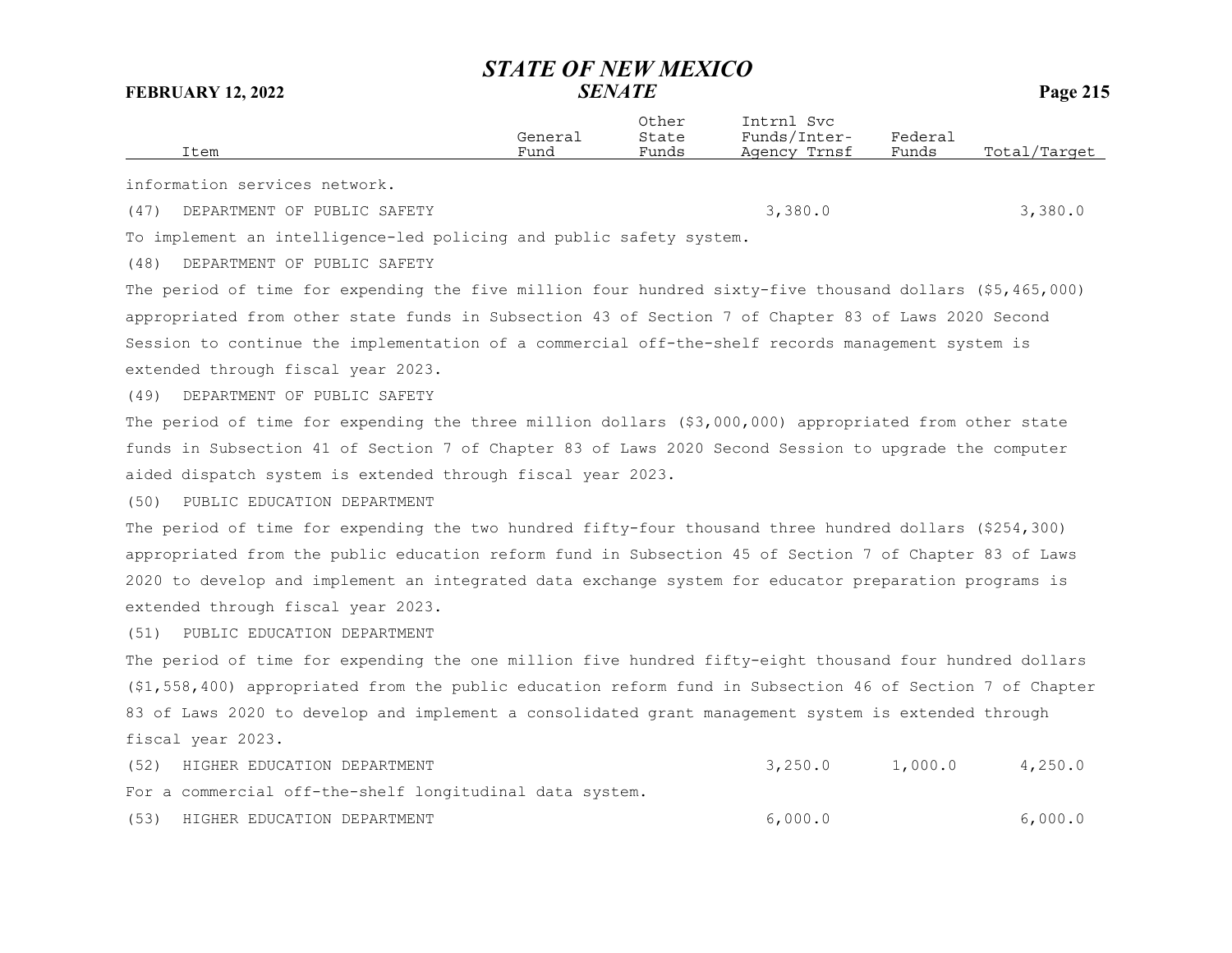| Item                                                       | General<br>Fund | Other<br>State<br>Funds | Intrnl Svc<br>Funds/Inter-<br>Agency Trnsf | Federal<br>Funds | Total/Target |
|------------------------------------------------------------|-----------------|-------------------------|--------------------------------------------|------------------|--------------|
| For a shared services enterprise resource planning system. |                 |                         |                                            |                  |              |
| TOTAL INFORMATION TECHNOLOGY APPROPRIATIONS                |                 | 4,112.6                 | 64,056.8                                   | 78,505.2         | 146,674.6    |

### Section 8. **COMPENSATION APPROPRIATIONS.--**

A. Thirty-one million five hundred fifty-nine thousand four hundred dollars (\$31,559,400) is appropriated from the general fund to the department of finance and administration for fiscal year 2022 to provide a salary increase of three percent to each employee in a budgeted position who has completed their probationary period subject to satisfactory job performance or for another purpose authorized in this section. Police officers of the department of public safety shall be exempt from the requirement to complete their probationary period. The salary increase shall be effective the first full pay period after April 1, 2022 and distributed as follows:

(1) ninety-eight thousand nine hundred dollars (\$98,900) for permanent legislative employees, including permanent employees of the legislative council service, legislative finance committee, legislative education study committee, legislative building services, house and senate, house and senate chief clerks' offices and house and senate leadership;

(2) one million four hundred seventy-two thousand seven hundred dollars (\$1,472,700) for judicial permanent employees including magistrate judges, elected district attorneys, district attorney permanent employees, public defender department permanent employees, judicial hearing officers and judicial special commissioners, excluding supreme court justices, court of appeals judges, district court judges and metropolitan court judges;

(3) one hundred sixty-nine thousand nine hundred dollars (\$169,900) for supreme court justices, court of appeals judges, district court judges and metropolitan court judges;

(4) four million seven hundred two thousand eight hundred dollars (\$4,702,800) for incumbents in agencies governed by the State Personnel Act, the New Mexico state police career pay system, attorney general employees, workers' compensation judges and executive exempt employees;

(5) five million eight hundred ninety-two thousand nine hundred dollars (\$5,892,900) to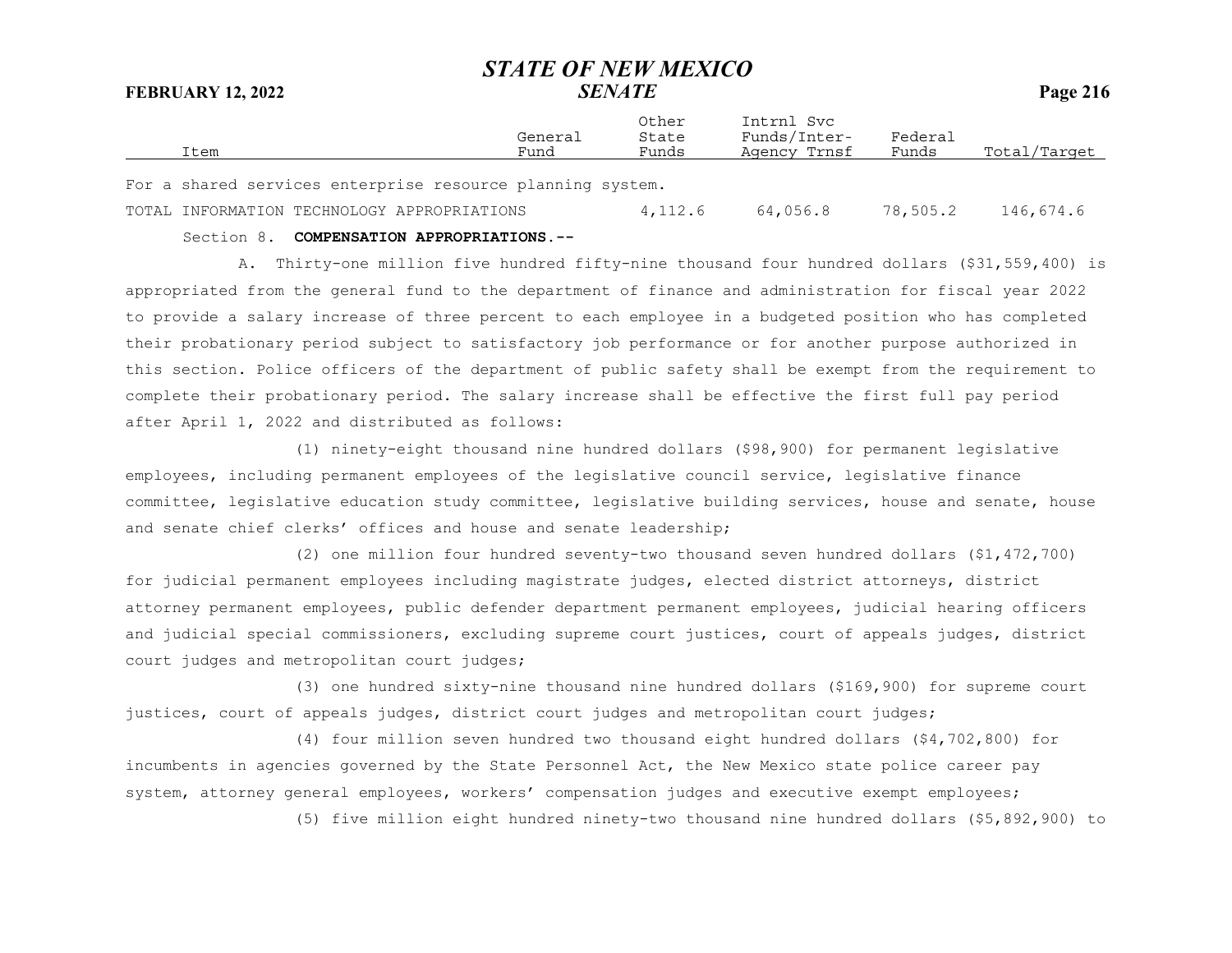Other Intrnl Svc General State Funds/Inter- Federal Item Fund Funds Agency Trnsf Funds Total/Target

the higher education department for nonstudent faculty and staff of two-year and four-year public postsecondary educational institutions, New Mexico military institute, New Mexico school for the blind and visually impaired and New Mexico school for the deaf;

(6) nineteen million two hundred twenty-two thousand two hundred dollars (\$19,222,200) to the public education department for public school employees. The funds shall be distributed in accordance to the proportion of state equalization guarantee funding received by each school district and charter school. School districts and charter schools may distribute the equivalent of one quarter of the three percent in the form of employee retention stipends to each returning employee no later than August 2022.

B. One hundred thirty-five million eight hundred dollars (\$135,000,800) is appropriated from the general fund to the department of finance and administration for fiscal year 2023 to pay all costs attributable to the general fund of providing an average salary increase of four percent, in addition to the continuation of increases appropriated in Subsection A, to employees in budgeted positions who have completed their probationary period subject to satisfactory job performance. This appropriation includes sufficient funding to provide all affected employees an hourly salary of at least fifteen dollars (\$15.00). Police officers of the department of public safety shall be exempt from the requirement to complete their probationary period. The salary increases shall be effective the first full pay period after July 1, 2022 and distributed as follows:

(1) one million twenty-two thousand dollars (\$1,022,000) for permanent legislative employees, including permanent employees of the legislative council service, legislative finance committee, legislative education study committee, legislative building services, house and senate, house and senate chief clerks' offices and house and senate leadership;

(2) fifteen million two hundred twenty thousand six hundred dollars (\$15,220,600) for judicial permanent employees including magistrate judges, elected district attorneys, district attorney permanent employees, public defender department permanent employees, judicial hearing officers and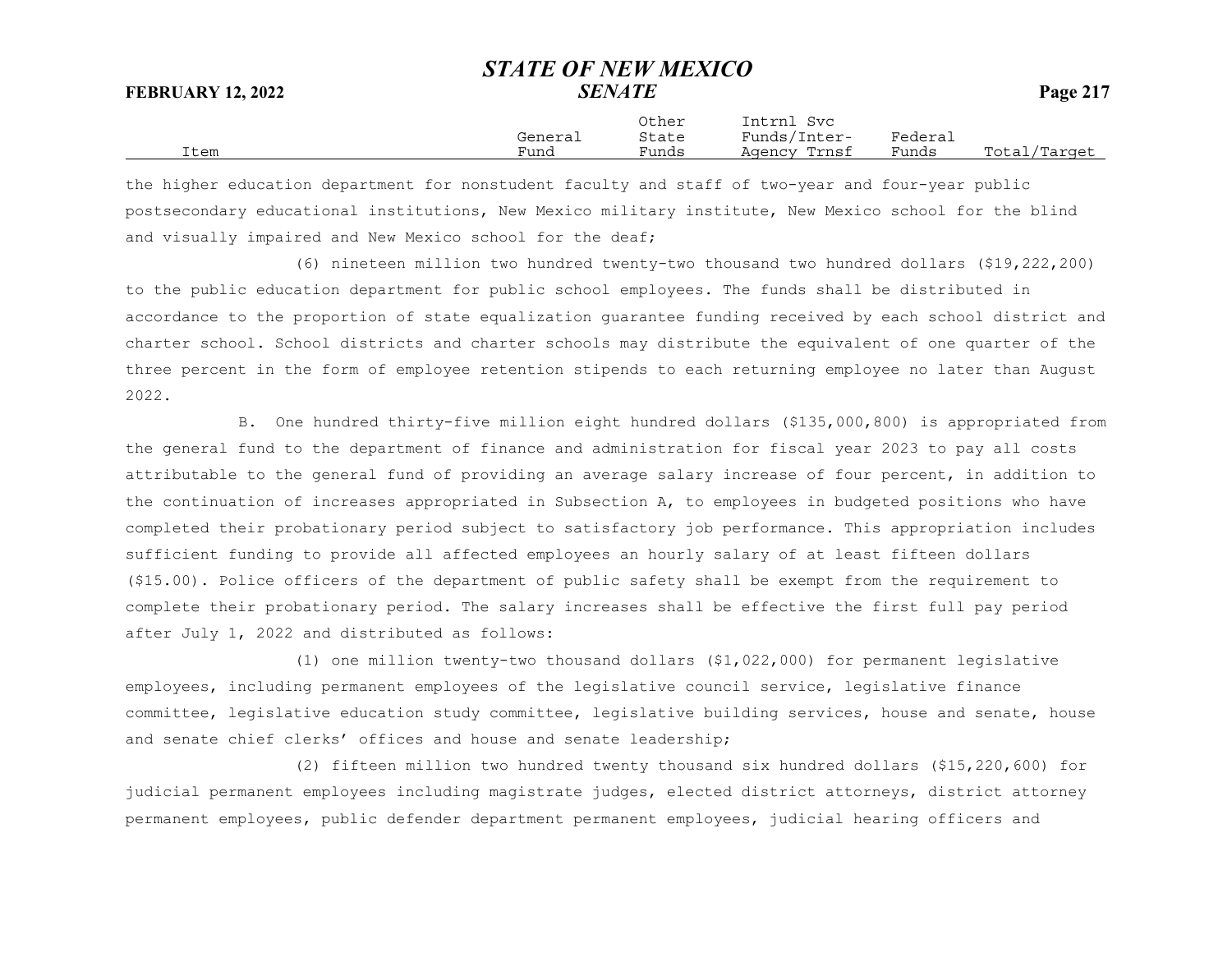Other Intrnl SvcGeneral State Funds/Inter- Federal<br>Fund Funds Agency-Trnsf Funds Item Fund Funds Agency Trnsf Funds Total/Target

judicial special commissioners, excluding supreme court justices, court of appeals judges, district court judges and metropolitan court judges; the appropriation includes sufficient funding for an additional three percent for elected district attorneys;

(3) one million six hundred ninety thousand eight hundred dollars (\$1,690,800) in combination with appropriations in Section 4 of this act to provide supreme court justices, court of appeals judges, district court judges and metropolitan court judges a salary increase of seventeen percent. An additional amount is included in Section 4 of this act to provide salary increases contingent on enactment of provisions of Senate Bill 2 or similar legislation of the second session of the fiftyfifth legislature increasing justice salaries;

(4) fifty-two million six hundred twenty-one thousand five hundred dollars (\$52,621,500) for incumbents in agencies governed by the State Personnel Act, the New Mexico state police career pay system, attorney general employees, workers' compensation judges and executive exempt employees; and

(5) sixty-four million four hundred forty-five thousand nine hundred dollars (\$64,445,900) to the higher education department for nonstudent faculty and staff of two-year and fouryear public postsecondary educational institutions, New Mexico military institute, New Mexico school for the blind and visually impaired and New Mexico school for the deaf.

C. Four million two hundred thirty thousand one hundred dollars (\$4,230,100) is appropriated from the general fund to the department of finance and administration for fiscal year 2023 to increase medical insurance premiums paid by employers on behalf of state employees covered by health plans managed by the general services department by five percent.

D. The department of finance and administration shall distribute a sufficient amount to each agency to provide the appropriate increases for those employees whose salaries are received as a result of the general fund appropriation in the General Appropriation Act of 2021 or 2022. Any unexpended balances remaining at the end of fiscal year 2023 shall revert to the general fund.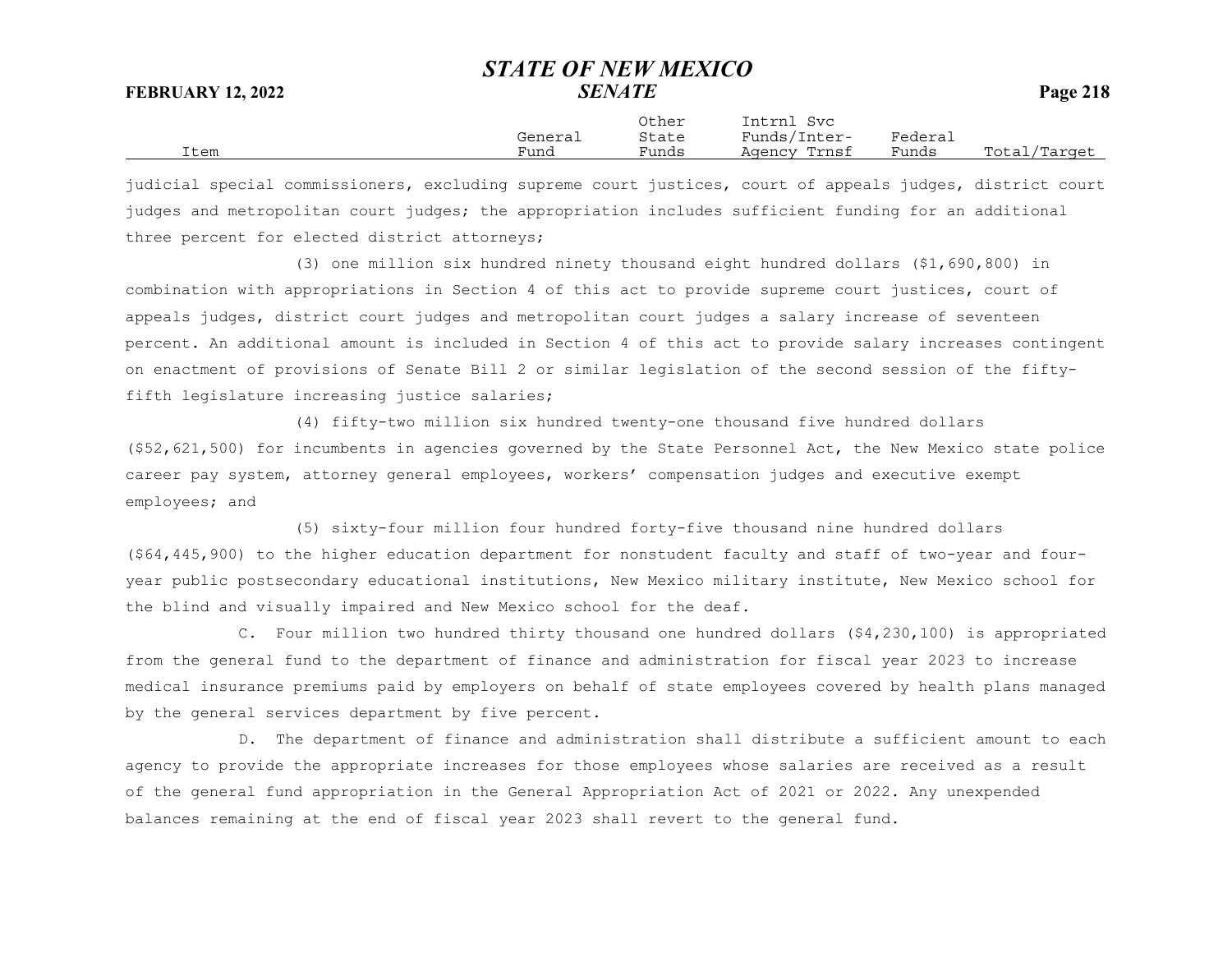|      |         | Other | Intrnl<br>Svc |         |              |
|------|---------|-------|---------------|---------|--------------|
|      | General | State | Funds/Inter-  | Federai |              |
| Item | Fund    | Funds | Agency Trnsf  | Funds   | Total/Target |

E. For those state employees whose salaries are referenced in or received as a result of nongeneral fund appropriations in the General Appropriation Act of 2021 or 2022, the department of finance and administration shall transfer from the appropriate fund to the appropriate agency the amount required for the salary increases equivalent to those provided for in this section. Such amounts are appropriated for expenditure in fiscal year 2022 and fiscal year 2023. Any unexpended balances remaining at the end of fiscal year 2023 shall revert to the appropriate fund.

F. Twelve million five hundred twelve thousand three hundred dollars (\$12,512,300) is appropriated from the general fund to the department of finance and administration in fiscal year 2023 to provide faculty and staff of two-year and four-year public postsecondary educational institutions, New Mexico military institute, New Mexico school for the blind and visually impaired and New Mexico school for the deaf covered by a pension plan created under the Educational Retirement Act the one percent employer-paid pension contribution increase authorized in Chapter 44 of Laws 2021 and an additional one percent increase, contingent on enactment of Senate Bill 36 or similar legislation of the second session of the fifty-fifth legislature increasing employer paid pension contributions. Any unexpended balances remaining at the end of fiscal year 2023 shall revert to the general fund.

Section 9. **SPECIAL TRANSPORTATION APPROPRIATIONS.--**The following amounts are appropriated from the general fund to the department of transportation for the purposes specified. Unless otherwise indicated, the appropriation may be expended in fiscal year 2022 and subsequent fiscal years. Unexpended balances of the appropriations remaining at the end of fiscal year 2025 shall revert to the appropriate fund.

(1) DEPARTMENT OF TRANSPORTATION 5,000.0 5,000 5,000 5,000 5,000 5,000 5,000 5,000 5,000 5,000 5,000 5,000 5,000 5,000 5,000 5,000 5,000 5,000 5,000 5,000 5,000 5,000 5,000 5,000 5,000 5,000 5,000 5,000 5,000 5,000 5,000 5 For essential air service for expenditure in fiscal years 2023 through 2025. (2) DEPARTMENT OF TRANSPORTATION 25,000.0 25,000.0 For the rural infrastructure accelerator grant program for interstate 40 and interstate 10 planning. (3) DEPARTMENT OF TRANSPORTATION 5,000.0 5,000 5,000 5,000 5,000 5,000 5,000 5,000 5,000 5,000 5,000 5,000 5,000 5,000 5,000 5,000 5,000 5,000 5,000 5,000 5,000 5,000 5,000 5,000 5,000 5,000 5,000 5,000 5,000 5,000 5,000 5 To plan, design, construct, renovate and equip upgrades to regional airports statewide, including one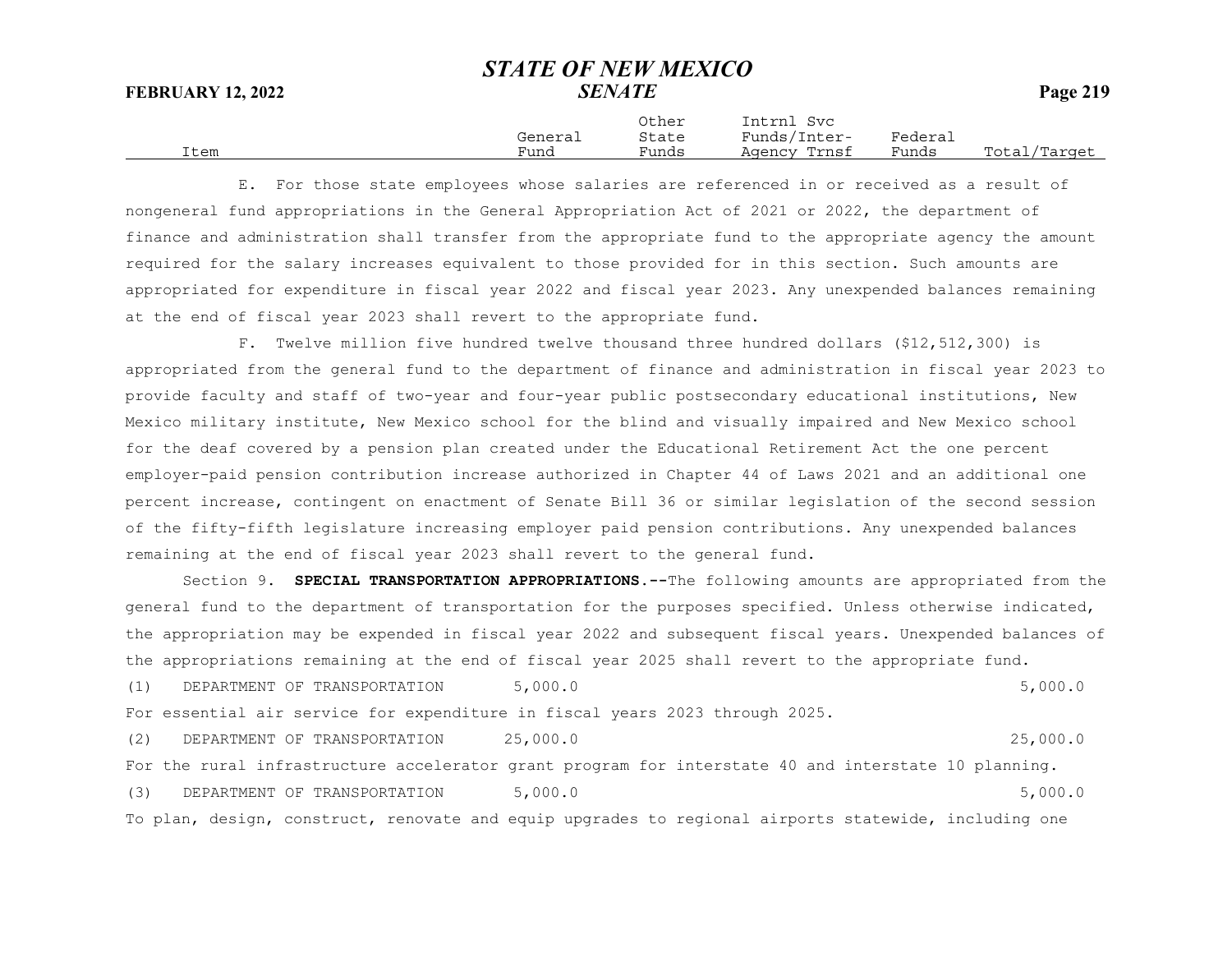|      |         | Other | Intrnl<br>Svc   |                             |                  |
|------|---------|-------|-----------------|-----------------------------|------------------|
|      | General | State | Funds/Inter-    | ${}_{\rm \texttt{Federau}}$ |                  |
| Item | Funa    | Funds | Trnsf<br>Aqency | Funds                       | Total<br>/Target |

million five hundred thousand dollars (\$1,500,000) for Grants airport in Cibola county. The appropriation in this section shall be used in combination with the appropriation made for the same purpose in Section 2(P) of Chapter 4 of Laws 2021 (2nd S.S.) for expenditure in fiscal years 2023 through 2025.

(4) DEPARTMENT OF TRANSPORTATION 9,000.0 9,000.0

To purchase equipment in transportation district offices statewide.

(5) DEPARTMENT OF TRANSPORTATION 60,000.0 60,000 60,000 60,000 60,000 60,000 60,000 60,000 60,000 60,000 60,000 60,000 60,000 60,000 60,000 60,000 60,000 60,000 60,000 60,000 60,000 60,000 60,000 60,000 60,000 60,000 60,00

To the transportation project fund for expenditure in fiscal years 2023 through 2025 to carry out the provisions of Section 67-3-78 NMSA 1978.

(6) DEPARTMENT OF TRANSPORTATION 247,500.0 247,500.0

For acquisition of rights-of-way, planning, design and construction and to match other state funds for projects. Appropriations made in this section may be used for projects including: interstate 40 corridor in McKinley and Cibola counties; a new state road in Santa Teresa in Dona Ana county; New Mexico highway 180 in Grant county; Bobby Foster road to Mesa del Sol in Bernalillo county; interstate 25 from Montgomery boulevard to Comanche road in Bernalillo county; Isleta boulevard in Bernalillo County; Paseo del Volcan in Sandoval and Bernalillo counties; New Mexico highway 4 in Sandoval county; an interchange at New Mexico Highway 6 and interstate 25 in Valencia county; Cerrillos road in Santa Fe county; Pinon Hills boulevard in San Juan county; and New Mexico highway 39 in Mosquero in Harding and San Miguel counties; and for other road construction and maintenance projects on state-managed roads. Up to twenty million dollars (\$20,000,000) may be used to address cost overruns on road projects. The appropriation includes ten million dollars (\$10,000,000) for planning, design and right-of-way acquisition for the preservation, rehabilitation, preventative maintenance, reconstruction and new construction of stateowned and tribal- and local-owned bridges.

(7) DEPARTMENT OF TRANSPORTATION 20,000.0 20,000.0 For statewide rest area improvements.

(8) DEPARTMENT OF TRANSPORTATION 2,000.0 2,000.0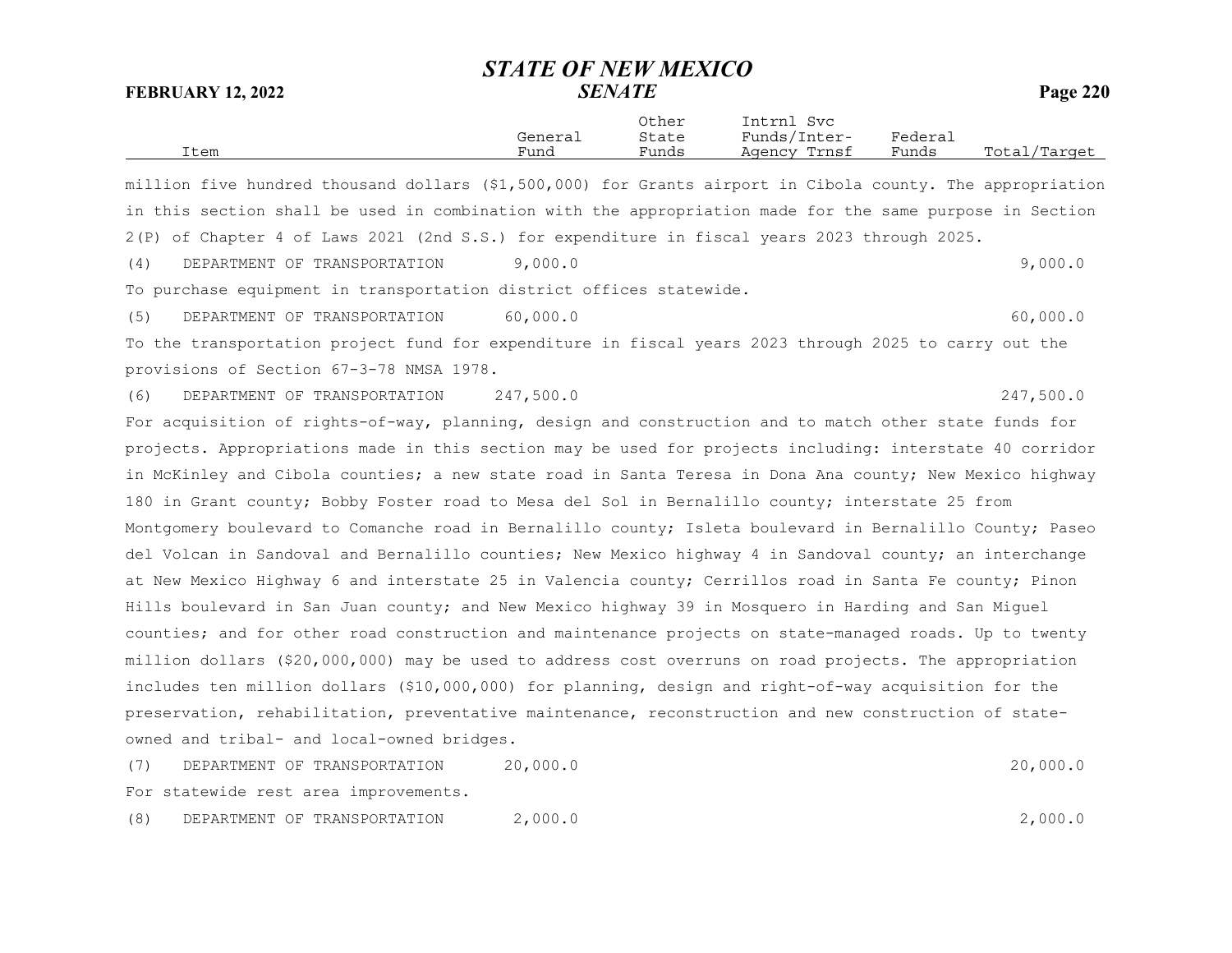| Item                                                                                                                   | General<br>Fund | Other<br>State<br>Funds | Intrnl Svc<br>Funds/Inter-<br>Agency Trnsf | Federal<br>Funds | Total/Target |
|------------------------------------------------------------------------------------------------------------------------|-----------------|-------------------------|--------------------------------------------|------------------|--------------|
| For design and construction of wildlife corridors to mitigate wildlife-vehicle collisions on state-                    |                 |                         |                                            |                  |              |
| managed roads.                                                                                                         |                 |                         |                                            |                  |              |
| TOTAL SPECIAL                                                                                                          |                 |                         |                                            |                  |              |
| TRANSPORTATION APPROPRIATIONS                                                                                          | 373,500.0       |                         |                                            |                  | 373,500.0    |
| Section 10. OTHER SPECIAL APPROPRIATIONS.--Unless otherwise indicated, the following amounts are                       |                 |                         |                                            |                  |              |
| appropriated from the one billion sixty-nine million one hundred seventy-five thousand dollars                         |                 |                         |                                            |                  |              |
| $(1,069,175,000)$ transferred to the appropriation contingency fund of the general fund in Section 1 of                |                 |                         |                                            |                  |              |
| Chapter 4 of Laws 2021 (2 <sup>nd</sup> S.S.) to the following agencies through fiscal year 2025. Any unexpended funds |                 |                         |                                            |                  |              |
| at the end of fiscal year 2025 shall revert to the general fund, unless otherwise indicated.                           |                 |                         |                                            |                  |              |
| ADMINISTRATIVE OFFICE OF<br>(1)                                                                                        |                 |                         |                                            |                  |              |
| THE COURTS                                                                                                             | 20,000.0        |                         |                                            |                  | 20,000.0     |
| For judges retirement solvency. The appropriation is from the general fund and not the appropriation                   |                 |                         |                                            |                  |              |
| contingency fund.                                                                                                      |                 |                         |                                            |                  |              |
| ADMINISTRATIVE OFFICE<br>(2)                                                                                           |                 |                         |                                            |                  |              |
| OF THE COURTS                                                                                                          | 500.0           |                         |                                            |                  | 500.0        |
| For pretrial services monitoring. The appropriation is from the general fund and not the appropriation                 |                 |                         |                                            |                  |              |
| contingency fund.                                                                                                      |                 |                         |                                            |                  |              |
| TAXATION AND REVENUE DEPARTMENT<br>(3)                                                                                 | 275.0           |                         |                                            |                  | 275.0        |
| To purchase and install a mail processing inserter. The appropriation is from the general fund and not                 |                 |                         |                                            |                  |              |
| the appropriation contingency fund.                                                                                    |                 |                         |                                            |                  |              |
| (4)<br>DEPARTMENT OF FINANCE                                                                                           |                 |                         |                                            |                  |              |
| AND ADMINISTRATION                                                                                                     | 5,000.0         |                         |                                            |                  | 5,000.0      |
| To implement conservation actions for species of greatest conservation need, including improvements to                 |                 |                         |                                            |                  |              |
| properties statewide.                                                                                                  |                 |                         |                                            |                  |              |
| (5)<br>DEPARTMENT OF FINANCE                                                                                           |                 |                         |                                            |                  |              |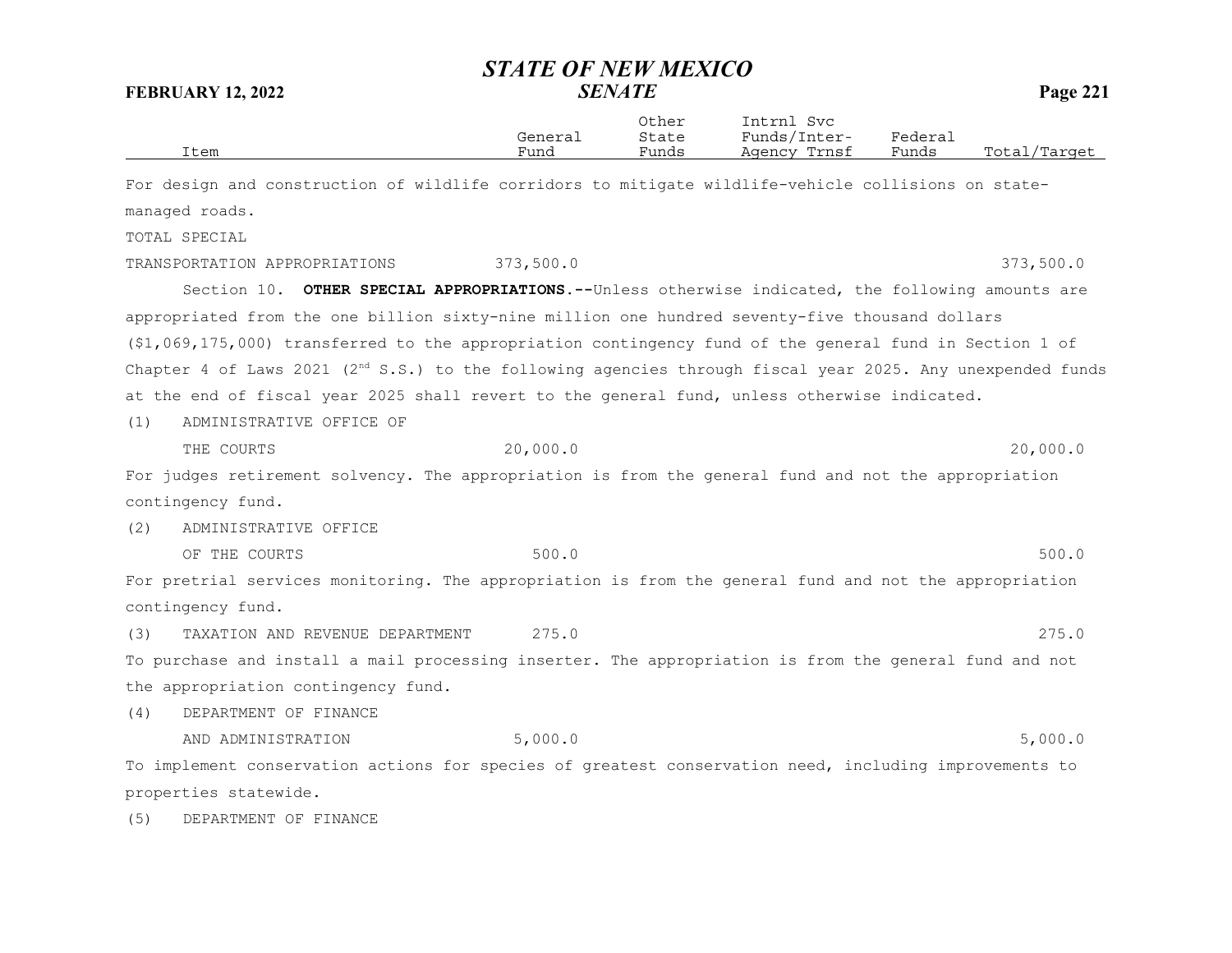|     | Item                                                            | General<br>Fund | Other<br>State<br>Funds | Intrnl Svc<br>Funds/Inter-<br>Agency Trnsf | Federal<br>Funds | Total/Target |
|-----|-----------------------------------------------------------------|-----------------|-------------------------|--------------------------------------------|------------------|--------------|
|     | AND ADMINISTRATION                                              | 8,000.0         |                         |                                            |                  | 8,000.0      |
|     | For cost overruns for state government capital outlay projects. |                 |                         |                                            |                  |              |
| (6) | DEPARTMENT OF FINANCE                                           |                 |                         |                                            |                  |              |
|     | AND ADMINISTRATION                                              | 5,000.0         |                         |                                            |                  | 5,000.0      |
|     |                                                                 |                 |                         |                                            |                  |              |

To plan, design, construct, renovate and make improvements to building 32 or the residential housing unit located at Navajo preparatory school in San Juan county.

(7) DEPARTMENT OF FINANCE

AND ADMINISTRATION 67,000.0 67,000.0 67,000 67,000 67,000 67,000 67,000 67,000 67,000 67,000 67,000 67,000 67,000 67,000 67,000 67,000 67,000 67,000 67,000 67,000 67,000 67,000 67,000 67,000 67,000 67,000 67,000 67,000 67,

For evidence-based criminal justice reform efforts and police recruitment and retention stipends. The department of finance and administration shall transfer nine million dollars (\$9,000,000) to the department of health to establish criteria for distribution of grants supporting violence intervention programs statewide, awarding no more than three million dollars (\$3,000,000) per year through fiscal year 2025. The department of finance and administration shall transfer four million dollars (\$4,000,000) to the administrative office of the courts to establish criteria for the distribution of grants supporting pretrial services statewide, awarding no more than one million three hundred forty thousand dollars (\$1,340,000) per year through fiscal year 2025. The four million dollars (\$4,000,000) for pretrial services includes sufficient funding for the administrative office of the courts to provide monitoring twenty-four hours per day, seven days per week. The department of finance and administration shall establish criteria for distribution of four million dollars (\$4,000,000) to law enforcement agencies to support community-oriented policing or other evidence-based forms of police training, awarding no more than one million three hundred forty thousand dollars (\$1,340,000) per year through fiscal year 2025. The appropriation to the department of finance and administration includes fifty million dollars (\$50,000,000) to distribute to local law enforcement agencies that use or intend to use communityoriented policing for officer recruitment or retention stipends, with no more than ten million dollars (\$10,000,000) distributed per fiscal year through fiscal year 2027, contingent on enactment of Senate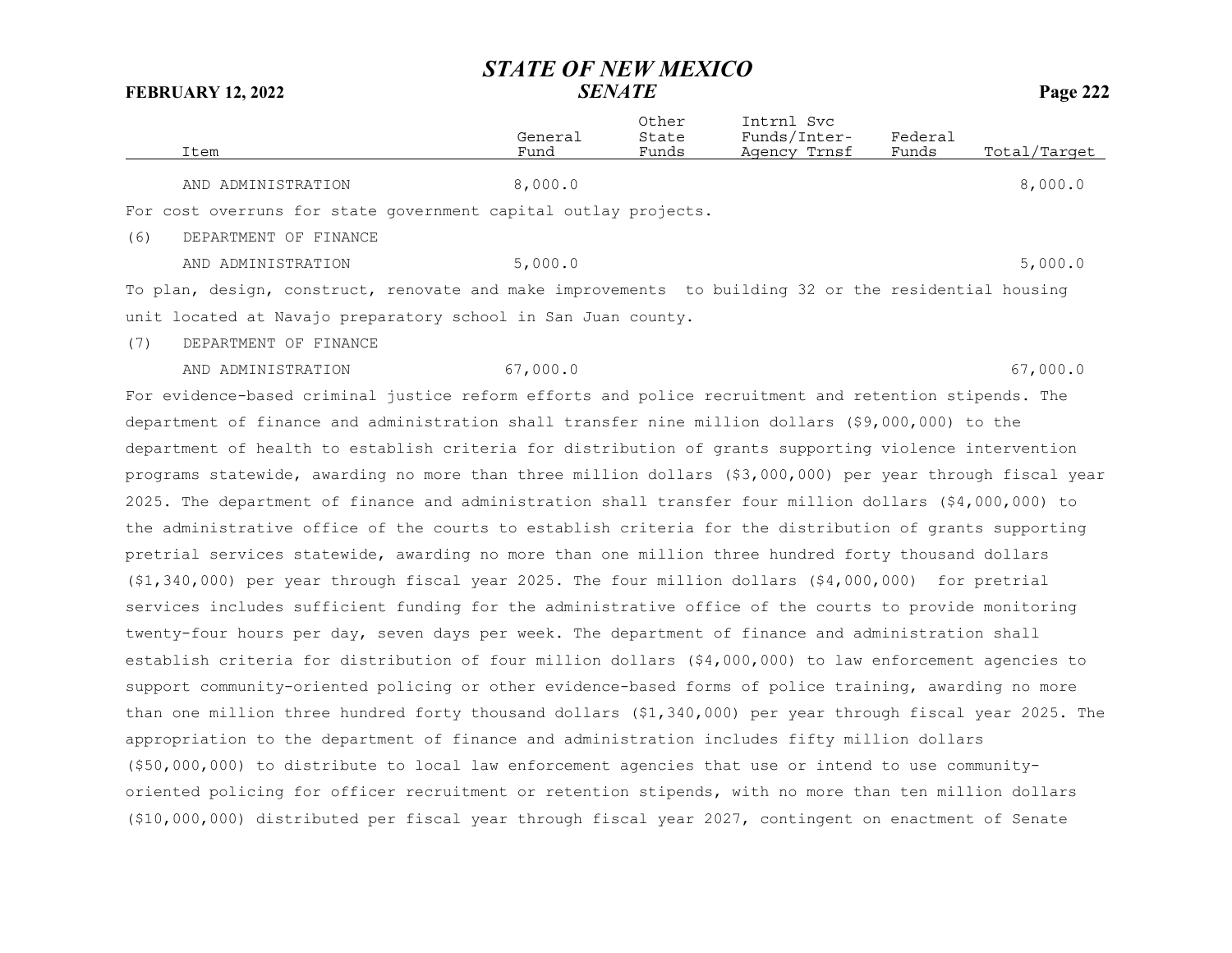|       | <b>FEBRUARY 12, 2022</b>                                                                                  | <b>SENATE</b>   |                         |                                            |                  | Page 223     |  |
|-------|-----------------------------------------------------------------------------------------------------------|-----------------|-------------------------|--------------------------------------------|------------------|--------------|--|
|       | Item                                                                                                      | General<br>Fund | Other<br>State<br>Funds | Intrnl Svc<br>Funds/Inter-<br>Agency Trnsf | Federal<br>Funds | Total/Target |  |
|       | Bill 231 of the second session of the fifty-fifth legislature establishing a program for local law        |                 |                         |                                            |                  |              |  |
|       | enforcement stipends. The appropriation is from the general fund and not the appropriation contingency    |                 |                         |                                            |                  |              |  |
| fund. |                                                                                                           |                 |                         |                                            |                  |              |  |
| (8)   | DEPARTMENT OF FINANCE                                                                                     |                 |                         |                                            |                  |              |  |
|       | AND ADMINISTRATION                                                                                        | 5,000.0         |                         |                                            |                  | 5,000.0      |  |
|       | For a green corridor in Taos, including road erosion control, water line repairs, wildfire risk           |                 |                         |                                            |                  |              |  |
|       | management and watershed management.                                                                      |                 |                         |                                            |                  |              |  |
| (9)   | DEPARTMENT OF FINANCE                                                                                     |                 |                         |                                            |                  |              |  |
|       | AND ADMINISTRATION                                                                                        | 10,000.0        |                         |                                            |                  | 10,000.0     |  |
|       | To provide housing assistance for homeless persons.                                                       |                 |                         |                                            |                  |              |  |
| (10)  | DEPARTMENT OF FINANCE                                                                                     |                 |                         |                                            |                  |              |  |
|       | AND ADMINISTRATION                                                                                        | 10,000.0        |                         |                                            |                  | 10,000.0     |  |
|       | For the New Mexico mortgage finance authority to acquire, build and rehabilitate, including               |                 |                         |                                            |                  |              |  |
|       | weatherization, affordable energy efficient housing, financing and other housing services statewide,      |                 |                         |                                            |                  |              |  |
|       | pursuant to the provisions of the New Mexico Housing Trust Fund Act and the Affordable Housing Act.       |                 |                         |                                            |                  |              |  |
| (11)  | DEPARTMENT OF FINANCE                                                                                     |                 |                         |                                            |                  |              |  |
|       | AND ADMINISTRATION                                                                                        | 10,000.0        |                         |                                            |                  | 10,000.0     |  |
|       | To the destination-based sourcing safety net fund. The appropriation is contingent on enactment of Senate |                 |                         |                                            |                  |              |  |
|       | Bill 137 or similar legislation of the second session of the fifty-fifth legislature creating the fund.   |                 |                         |                                            |                  |              |  |
| (12)  | DEPARTMENT OF FINANCE                                                                                     |                 |                         |                                            |                  |              |  |
|       | AND ADMINISTRATION                                                                                        | 125,000.0       |                         |                                            |                  | 125,000.0    |  |
|       | To the hydrogen hub project fund, contingent on enactment of House Bill 4 or similar legislation of the   |                 |                         |                                            |                  |              |  |
|       | second session of the fifty-fifth legislature creating the fund, for the New Mexico finance authority and |                 |                         |                                            |                  |              |  |
|       | New Mexico environment department public-private partnership hydrogen energy hubs. Up to five hundred     |                 |                         |                                            |                  |              |  |
|       | thousand dollars (\$500,000) may be expended for administrative costs at the New Mexico finance authority |                 |                         |                                            |                  |              |  |

# *STATE OF NEW MEXICO*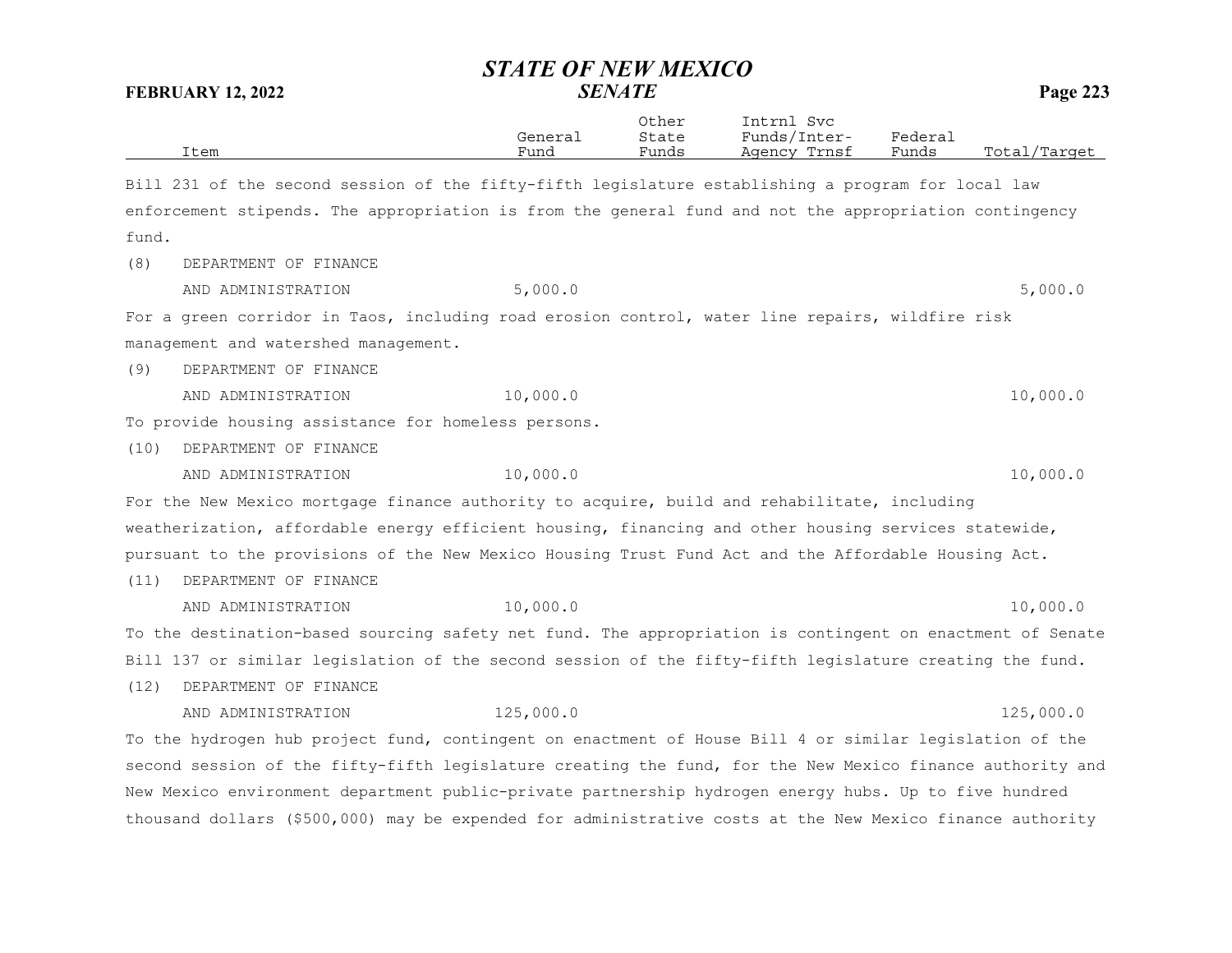|         | Item                                                                                                       | General<br>Fund | Other<br>State<br>Funds | Intrnl Svc<br>Funds/Inter-<br>Agency Trnsf | Federal<br>Funds | Total/Target |
|---------|------------------------------------------------------------------------------------------------------------|-----------------|-------------------------|--------------------------------------------|------------------|--------------|
|         | and up to five hundred thousand dollars (\$500,000) may be expended for administrative costs at the New    |                 |                         |                                            |                  |              |
|         | Mexico environment department.                                                                             |                 |                         |                                            |                  |              |
| (13)    | DEPARTMENT OF FINANCE                                                                                      |                 |                         |                                            |                  |              |
|         | AND ADMINISTRATION                                                                                         | 5,000.0         |                         |                                            |                  | 5,000.0      |
|         | To plan, design, construct, renovate and equip improvements at red rock park in Gallup in McKinley         |                 |                         |                                            |                  |              |
| county. |                                                                                                            |                 |                         |                                            |                  |              |
| (14)    | DEPARTMENT OF FINANCE                                                                                      |                 |                         |                                            |                  |              |
|         | AND ADMINISTRATION                                                                                         | 45,000.0        |                         |                                            |                  | 45,000.0     |
|         | To plan, design, furnish and equip regional recreation centers and quality of life projects statewide.     |                 |                         |                                            |                  |              |
|         | No more than twenty-seven million five hundred thousand dollars (\$27,500,000) of this appropriation shall |                 |                         |                                            |                  |              |
|         | be expended in a single fiscal year. Five million dollars (\$5,000,000) is from the general fund and the   |                 |                         |                                            |                  |              |
|         | remaining amount is from the appropriation contingency fund.                                               |                 |                         |                                            |                  |              |
| (15)    | DEPARTMENT OF FINANCE                                                                                      |                 |                         |                                            |                  |              |
|         | AND ADMINISTRATION                                                                                         | 20,000.0        |                         |                                            |                  | 20,000.0     |
|         | To plan, design, construct, renovate and make other infrastructure improvements at the Santa Teresa        |                 |                         |                                            |                  |              |
|         | airport in Dona Ana county.                                                                                |                 |                         |                                            |                  |              |
| (16)    | DEPARTMENT OF FINANCE                                                                                      |                 |                         |                                            |                  |              |
|         | AND ADMINISTRATION                                                                                         | 35,000.0        |                         |                                            |                  | 35,000.0     |
|         | To the venture capital program fund, contingent on enactment of House Bill 104 or similar legislation of   |                 |                         |                                            |                  |              |
|         | the second session of the fifty-fifth legislature creating the fund. The appropriation is from the         |                 |                         |                                            |                  |              |
|         | general fund and not the appropriation contingency fund.                                                   |                 |                         |                                            |                  |              |
| (17)    | PUBLIC SCHOOL INSURANCE AUTHORITY 15,000.0                                                                 |                 |                         |                                            |                  | 15,000.0     |
|         | For employee healthcare coronavirus disease 2019 costs and testing.                                        |                 |                         |                                            |                  |              |
| (18)    | GENERAL SERVICES DEPARTMENT                                                                                | 70,000.0        |                         |                                            |                  | 70,000.0     |
|         | To plan, design, construct, furnish and equip, including demolition of existing structures, an executive   |                 |                         |                                            |                  |              |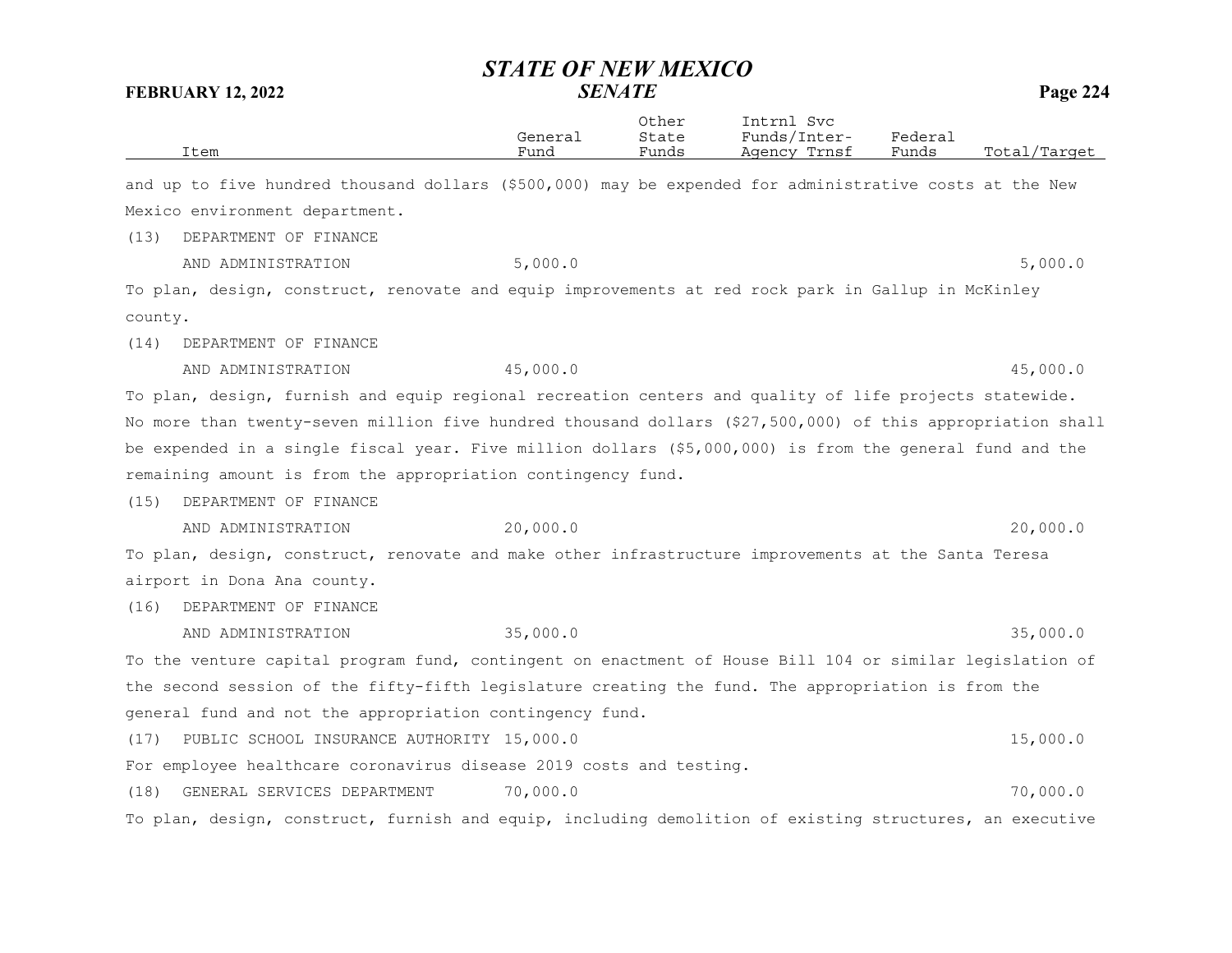|                                                                                                           | <b>STATE OF NEW MEXICO</b> |                         |                                            |                  | Page 225     |  |  |
|-----------------------------------------------------------------------------------------------------------|----------------------------|-------------------------|--------------------------------------------|------------------|--------------|--|--|
| <b>SENATE</b><br><b>FEBRUARY 12, 2022</b>                                                                 |                            |                         |                                            |                  |              |  |  |
| Item                                                                                                      | General<br>Fund            | Other<br>State<br>Funds | Intrnl Svc<br>Funds/Inter-<br>Agency Trnsf | Federal<br>Funds | Total/Target |  |  |
| office building in Santa Fe for expenditure through fiscal year 2025. The appropriation is from the       |                            |                         |                                            |                  |              |  |  |
| general fund and not the appropriation contingency fund.                                                  |                            |                         |                                            |                  |              |  |  |
| (19)<br>DEPARTMENT OF INFORMATION                                                                         |                            |                         |                                            |                  |              |  |  |
| TECHNOLOGY                                                                                                | 20,000.0                   |                         |                                            |                  | 20,000.0     |  |  |
| To plan, design and construct broadband projects and improve cybersecurity statewide. The appropriation   |                            |                         |                                            |                  |              |  |  |
| contains sufficient funding for development of a digital equity plan to reduce barriers to broadband and  |                            |                         |                                            |                  |              |  |  |
| leverage federal funding. The appropriation is from the general fund and not the appropriation            |                            |                         |                                            |                  |              |  |  |
| contingency fund.                                                                                         |                            |                         |                                            |                  |              |  |  |
| SECRETARY OF STATE<br>(20)                                                                                | 5,000.0                    |                         |                                            |                  | 5,000.0      |  |  |
| To the state election fund for costs to conduct elections statewide.                                      |                            |                         |                                            |                  |              |  |  |
| (21)<br>BORDER AUTHORITY                                                                                  | 9,500.0                    |                         |                                            |                  | 9,500.0      |  |  |
| To plan, design, appraise and acquire rights-of-way, manage construction of and construct flood control   |                            |                         |                                            |                  |              |  |  |
| improvements, including open channels, diversion berms, attenuation facilities, intake and outfall        |                            |                         |                                            |                  |              |  |  |
| structures at the Columbus port of entry located in Luna county through fiscal year 2025.                 |                            |                         |                                            |                  |              |  |  |
| (22)<br>TOURISM DEPARTMENT                                                                                | 5,000.0                    |                         |                                            |                  | 5,000.0      |  |  |
| For marketing and advertising, including local events promotion, in fiscal year 2023.                     |                            |                         |                                            |                  |              |  |  |
| (23)<br>ECONOMIC DEVELOPMENT                                                                              |                            |                         |                                            |                  |              |  |  |
| DEPARTMENT                                                                                                | 20,000.0                   |                         |                                            |                  | 20,000.0     |  |  |
| To the film division of the economic development department, to acquire property and to plan, design,     |                            |                         |                                            |                  |              |  |  |
| construct, renovate, equip and furnish studio facilities in Albuquerque in Bernalillo county.             |                            |                         |                                            |                  |              |  |  |
| (24)<br>ECONOMIC DEVELOPMENT                                                                              |                            |                         |                                            |                  |              |  |  |
| DEPARTMENT                                                                                                |                            | 70,000.0                |                                            |                  | 70,000.0     |  |  |
| To the opportunity enterprise revolving fund for business space development, contingent on enactment of   |                            |                         |                                            |                  |              |  |  |
| House Bill 7 or similar legislation of the second session of the fifty-fifth legislature. The other state |                            |                         |                                            |                  |              |  |  |
| funds appropriation includes the seventy million dollar (\$70,000,000) balance of the appropriation       |                            |                         |                                            |                  |              |  |  |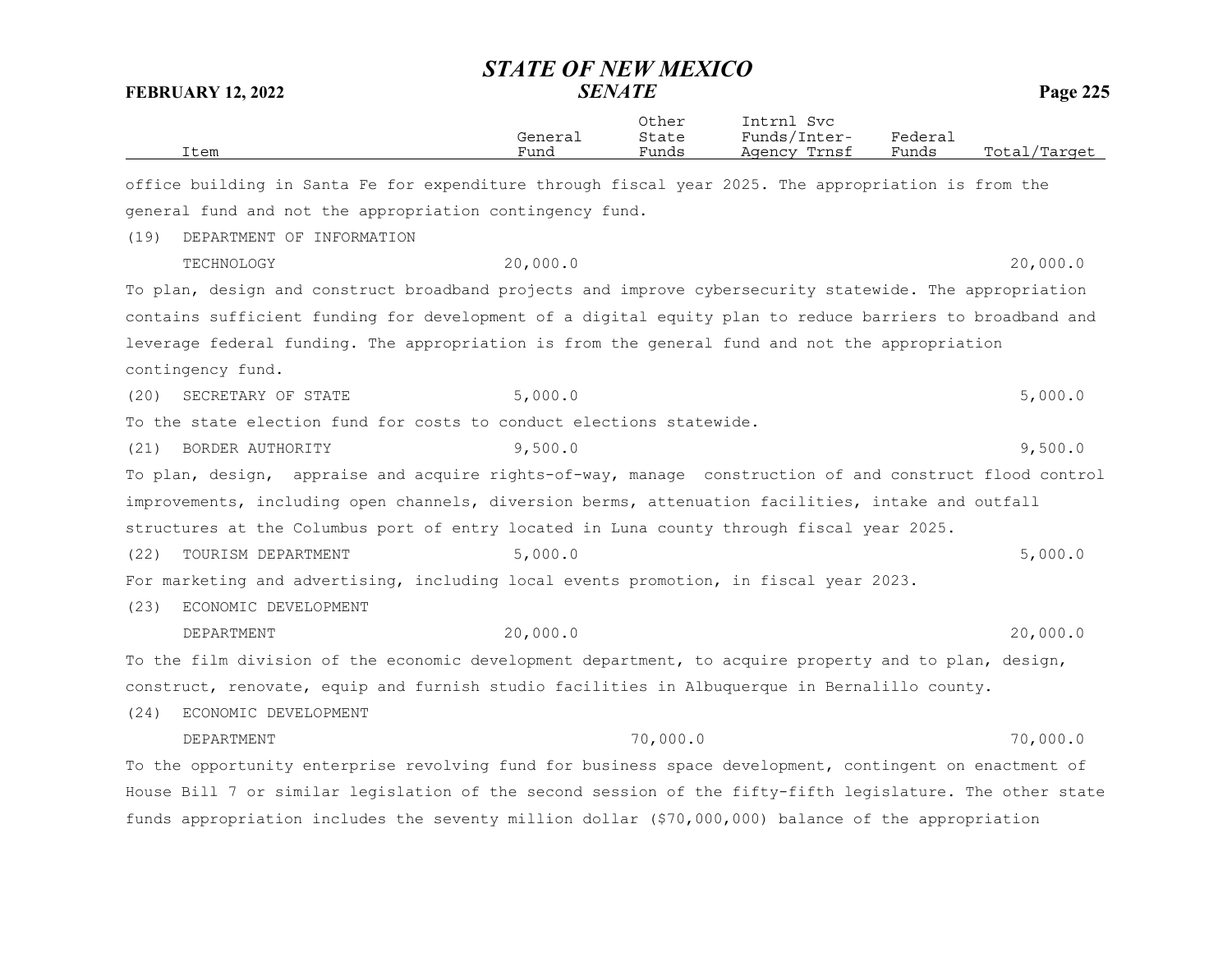Other Intrnl Svc General State Funds/Inter- Federal Item Fund Funds Agency Trnsf Funds Total/Target

contained in Section 11 of Chapter 3 of Laws 2021 to the economic development department which shall not be expended for the original purpose but is appropriated to the opportunity enterprise revolving fund, contingent on enactment of legislation of the second session of the fifty-fifth legislature creating the fund.

(25) NEW MEXICO STATE FAIR  $5,000.0$ 

For revenue lost to coronavirus disease 2019 public health orders.

(26) CUMBRES AND TOLTEC SCENIC

RAILROAD COMMISSION 3,000.0 3,000.0 3,000 3,000 3,000 3,000 3,000 3,000 3,000 3,000 3,000 3,000 3,000 3,000 3,000 3,000 5,000 5,000 5,000 5,000 5,000 5,000 5,000 5,000 5,000 5,000 5,000 5,000 5,000 5,000 5,000 5,000 5,000

For deferred railroad maintenance and prior-year shortfalls due to revenue lost to coronavirus disease 2019 public health orders. Five hundred sixty-six thousand dollars (\$566,000) of the appropriation is from the general fund and the remaining amount is from appropriation contingency fund.

(27) CULTURAL AFFAIRS DEPARTMENT 5,000.0 5,000 5,000 5,000.0

To plan, design, construct, improve, renovate, furnish and equip facilities and infrastructure, including fire suppression and mitigation, climate control, security systems and exhibits at museums, monuments and historic sites outside of Santa Fe county statewide.

(28) ENERGY, MINERALS AND

NATURAL RESOURCES DEPARTMENT 5,000.0 5,000 5,000 5,000.0

For wildfire prevention, readiness and firefighting equipment in the healthy forests program.

(29) STATE ENGINEER 32,000.0 32,000 and 32,000 and 32,000 32,000 32,000 and 32,000 and 32,000 and 32,000 and 32,000 and 32,000 and 32,000 and 32,000 and 32,000 and 32,000 and 32,000 and 32,000 and 32,000 and 32,000 and 32,

To the Indian water rights settlement fund to implement the state's portion of the Aamodt case settlement. The appropriation is from the general fund and not the appropriation contingency fund. Any unexpended balances in the Indian water rights settlement fund remaining at the end of fiscal year 2025 from this appropriation shall not revert to the general fund.

(30) STATE ENGINEER 5,000.0 5,000 5,000 5,000 5,000 5,000 5,000 5,000 5,000 5,000 5,000 5,000 5,000 5,000 5,000 5,000 5,000 5,000 5,000 5,000 5,000 5,000 5,000 5,000 5,000 5,000 5,000 5,000 5,000 5,000 5,000 5,000 5,000 5, To plan, engineer, design, construct or repair acequias or community ditches, for the purposes of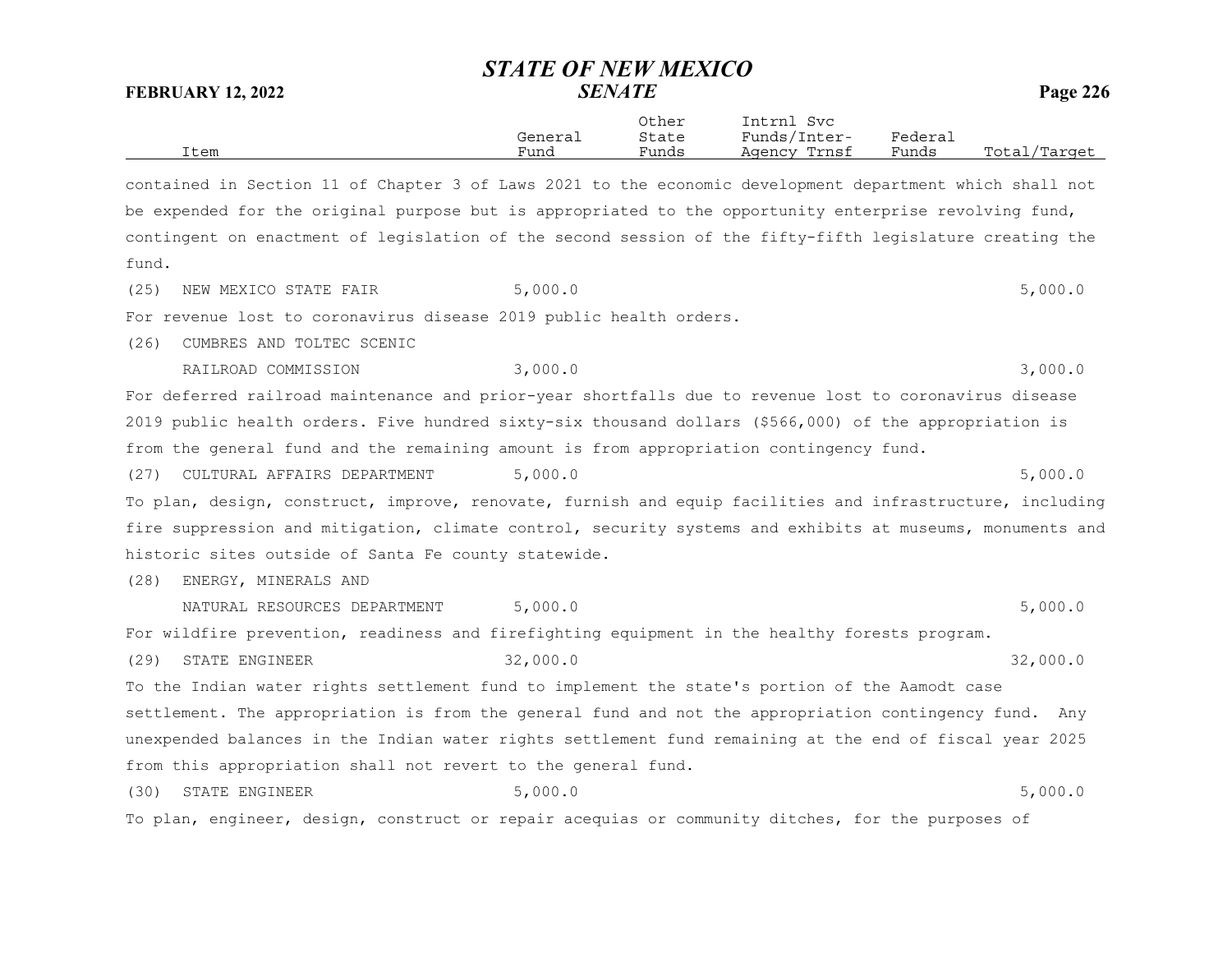| Item                                                                                                                | General<br>Fund | Other<br>State<br>Funds | Intrnl Svc<br>Funds/Inter-<br>Agency Trnsf | Federal<br>Funds | Total/Target |
|---------------------------------------------------------------------------------------------------------------------|-----------------|-------------------------|--------------------------------------------|------------------|--------------|
| restoration, repair, improvement of irrigation efficiency or protection from floods, including up to one            |                 |                         |                                            |                  |              |
| hundred thousand dollars (\$100,000) for administrative expenses. The appropriation is from the general             |                 |                         |                                            |                  |              |
| fund and not the appropriation contingency fund.                                                                    |                 |                         |                                            |                  |              |
| (31)<br>STATE ENGINEER                                                                                              | 10,000.0        |                         |                                            |                  | 10,000.0     |
| For dam rehabiliation statewide, including up to two hundred thousand dollars (\$200,000) for                       |                 |                         |                                            |                  |              |
| administrative costs and three million four hundred thousand dollars (\$3,400,000) for distribution to              |                 |                         |                                            |                  |              |
| Dona Ana county for the Gardner dam project.                                                                        |                 |                         |                                            |                  |              |
| (32)<br>STATE ENGINEER                                                                                              | 30, 300.0       |                         |                                            |                  | 30, 300.0    |
| For drought mitigation projects, including fifteen million dollars (\$15,000,000) for middle Rio Grande             |                 |                         |                                            |                  |              |
| dynamic fallowing, eight million dollars (\$8,000,000) for bridging Gallup public water systems until the           |                 |                         |                                            |                  |              |
| Navajo-Gallup water supply pipeline is operational and two million three hundred thousand dollars                   |                 |                         |                                            |                  |              |
| $(\frac{2}{300}, 000)$ for drought relief for the lower Pecos basin and other farming communities across the state. |                 |                         |                                            |                  |              |
| HUMAN SERVICES DEPARTMENT<br>(33)                                                                                   | 10,000.0        |                         |                                            |                  | 10,000.0     |
| To provide financial assistance of up to seven hundred fifty dollars (\$750) per household to low-income            |                 |                         |                                            |                  |              |
| state residents that do not qualify for other federal aid.                                                          |                 |                         |                                            |                  |              |
| HUMAN SERVICES DEPARTMENT<br>(34)                                                                                   | 20,000.0        |                         |                                            |                  | 20,000.0     |
| To develop providers, including startup costs, to implement evidence-based behavioral health services and           |                 |                         |                                            |                  |              |
| evidence-based community child welfare services that will be eligible for medicaid or federal Title IV-E            |                 |                         |                                            |                  |              |
| of the Social Security Act families first reimbursement. The human services department shall also work              |                 |                         |                                            |                  |              |
| with the children, youth and families department to develop evidence-based children's behavioral health             |                 |                         |                                            |                  |              |
| and evidence-based community child welfare services that are eligible for medicaid funding or federal               |                 |                         |                                            |                  |              |
| Title IV-E of the Social Security Act families first reimbursement.                                                 |                 |                         |                                            |                  |              |
| (35)<br>HUMAN SERVICES DEPARTMENT                                                                                   | 18,000.0        | 10,000.0                |                                            | 143,600.0        | 171,600.0    |
| For hospital and nursing home labor costs in response to coronavirus disease 2019, to be matched with one           |                 |                         |                                            |                  |              |
| hundred forty-three million six hundred thousand dollars (\$143,600,000) in federal medicaid revenue. The           |                 |                         |                                            |                  |              |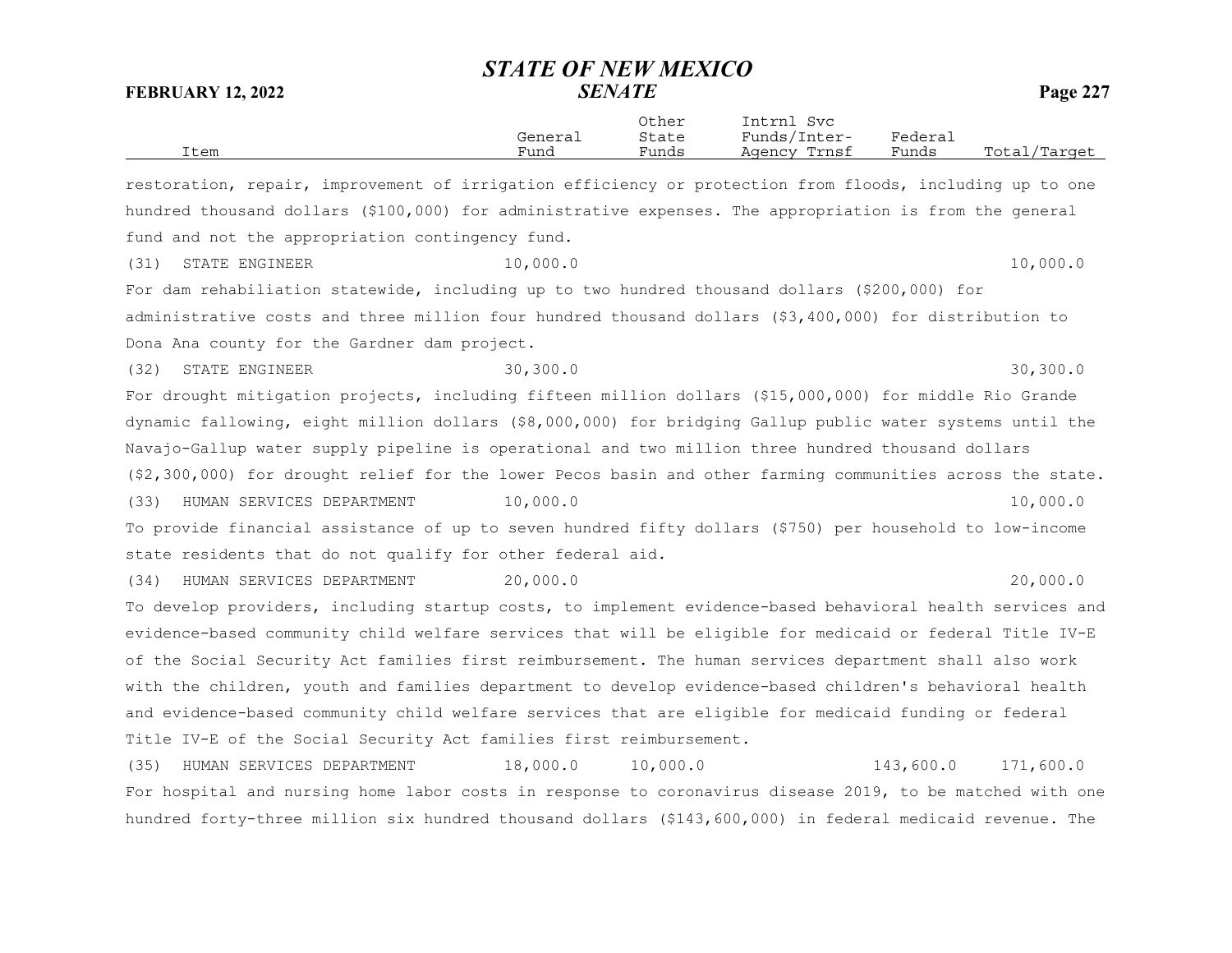Other Intrnl Svc General State Funds/Inter- Federal Item Fund Funds Agency Trnsf Funds Total/Target

other state funds appropriation is from the health care affordability fund and includes up to one million dollars (\$1,000,000) for federally qualified health centers to match federal medicaid funds or provide direct support for small rural primary healthcare centers for staffing costs. Eighteen million dollars (\$18,000,000) is from the general fund and not the appropriation contingency fund. (36) WORKFORCE SOLUTIONS DEPARTMENT 5,000.0 5,000 5,000 5,000 5,000 5,000 5,000 5,000 5,000 5,000 5,000 5,000 5,000 5,000 5,000 5,000 5,000 5,000 5,000 5,000 5,000 5,000 5,000 5,000 5,000 5,000 5,000 5,000 5,000 5,000 5,00 For evidence-based reemployment case management. (37) WORKFORCE SOLUTIONS DEPARTMENT 5,000.0 5,000 5,000 5,000 5,000 5,000 5,000 5,000 5,000 5,000 5,000 5,000 5,000 5,000 5,000 5,000 5,000 5,000 5,000 5,000 5,000 5,000 5,000 5,000 5,000 5,000 5,000 5,000 5,000 5,000 5,00 For youth reemployment services and apprenticeships. (38) DEPARTMENT OF ENVIRONMENT 10,000.0 10,000 1000.0 10,000.0 To grant to the eastern New Mexico water utility authority for the eastern New Mexico rural water system, including two hundred thousand dollars (\$200,000) to the environment department for administrative costs. The appropriation is from the general fund and not the appropriation contingency fund. (39) DEPARTMENT OF ENVIRONMENT 3,500.0 3,500 CONTROLLER 3,500 CONTROL 3,500 CONTROLLER SEA To grant to Santa Fe county to plan and construct a replacement Santa Fe county wastewater treatment facility at the Santa Fe opera. The appropriation is from the general fund and not the appropriation contingency fund. (40) PUBLIC EDUCATION DEPARTMENT 4,557.3 4,557.3 To plan, design, construct, furnish and equip dormitories at the New Mexico school for the arts in Santa Fe county. The appropriation is from the general fund and not the appropriation contingency fund. (41) HIGHER EDUCATION DEPARTMENT 3,500.0 3,500 3,500.0 For demolition of buildings at higher education institutions. (42) HIGHER EDUCATION DEPARTMENT 30,000.0 30,000 30,000.0 For endowed faculty teaching positions in nursing programs at New Mexico public and tribal institutions of higher education to expand enrollment and the number of graduates able to work in nursing. The higher education department must obtain certification from each higher education institution that the endowment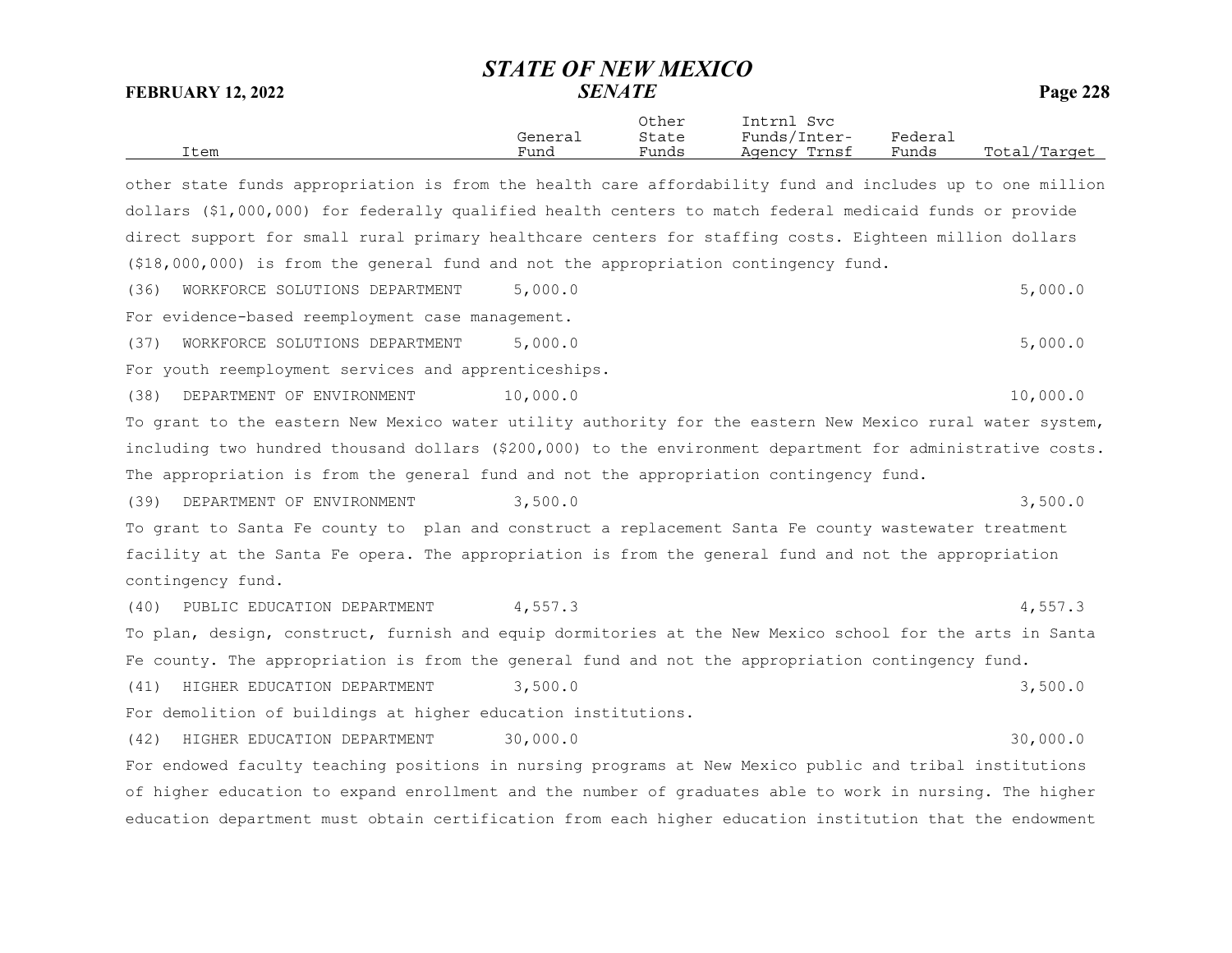|      |         | Other | Intrnl<br>Svc |         |              |
|------|---------|-------|---------------|---------|--------------|
|      | General | State | Funds/Inter-  | Federai |              |
| Item | Fund    | Funds | Agency Trnsf  | Funds   | Total/Target |

revenue will supplement and not supplant spending at the institution's nursing program before making an endowment award.

(43) HIGHER EDUCATION DEPARTMENT 50,000.0 50,000 50,000.0

For endowed faculty teaching positions in bachelor and master degree social worker programs at New Mexico public and tribal institutions of higher education to expand enrollment and the number of graduates able to work in the behavioral health, child welfare and school systems. The higher education department must obtain certification from each higher education institution that the endowment revenue will supplement and not supplant spending at the institution's social worker program before making an endowment award. (44) HIGHER EDUCATION DEPARTMENT 63,000.0 63,000 63,000.0 63,000 63,000 63,000 63,000 63,000 63,000 63,000 63,000 63,000 63,000 63,000 63,000 63,000 63,000 63,000 63,000 63,000 63,000 63,000 63,000 63,000 63,000 63,000 63,

For the opportunity scholarship program for students attending a public post-secondary educational institution or tribal college. The scholarship shall pay tuition and fees for New Mexico residents enrolled at least half-time at a public post-secondary educational institution or tribal college who are seeking an associate degree or a credit-bearing, workforce-aligned certificate as defined by the higher education department. Scholarships may be awarded for a maximum of sixty credit hours in an amount not to exceed one hundred percent of tuition and fees, before legislative lottery scholarships have been applied. The opportunity scholarship program shall prioritize financial aid for qualified students as defined in Subsection I. (1) of Section 21-21N-2 NMSA 1978. The higher education department shall provide a written report summarizing the opportunity scholarship's finances, student participation and sustainability to the department of finance and administration and the legislative finance committee by November 1, 2022.

(45) HIGHER EDUCATION DEPARTMENT 20,000.0 20,000.0 For work study for students in high-demand degree fields as determined by the higher education

department.

(46) UNIVERSITY OF NEW MEXICO 5,000.0 5,000 FOR SALE STORIES AND THE SERVICE STORIES OF STORIES AND THE STORIES For endowed positions in Native American studies programs. The higher education department must obtain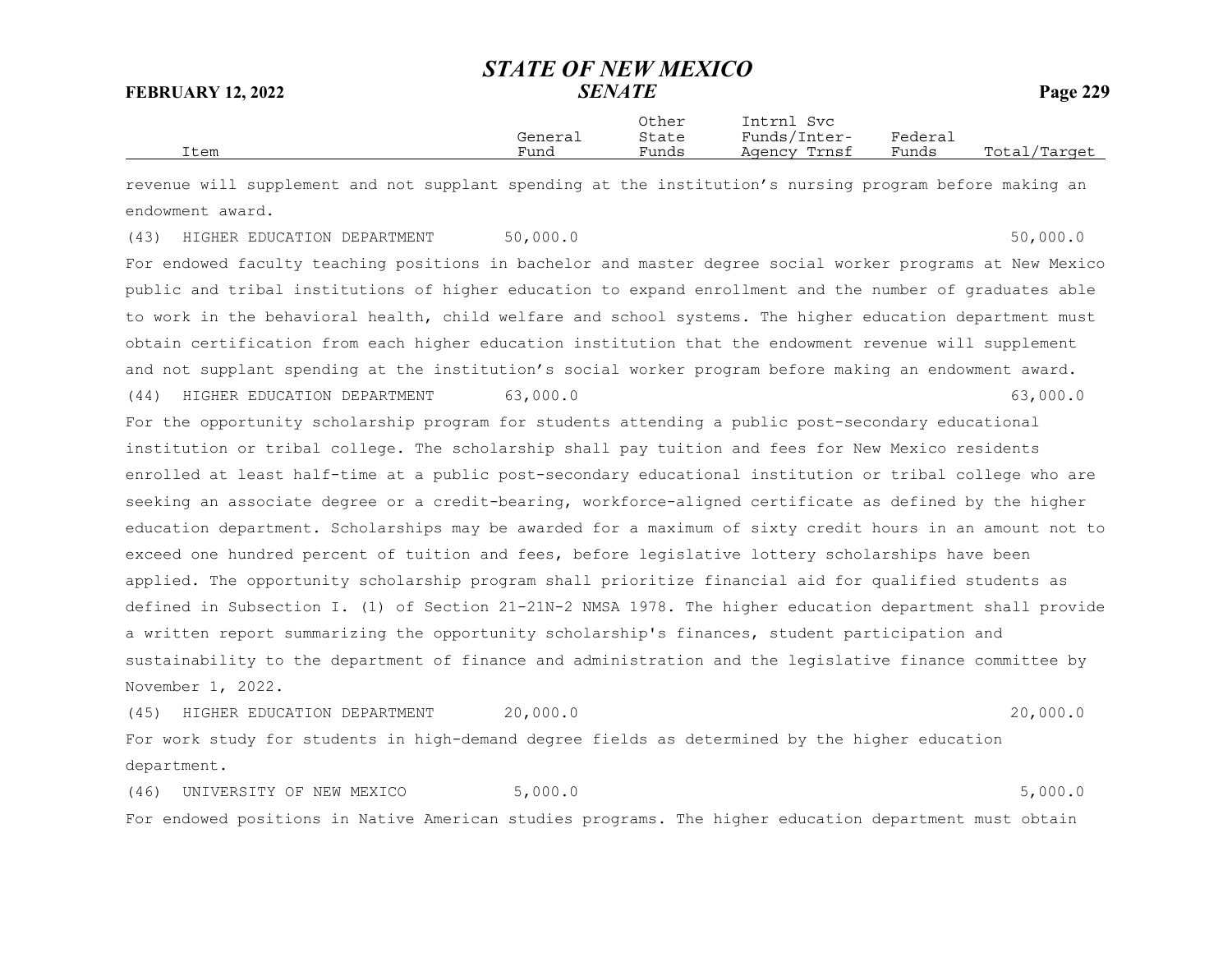|      | Item                                                                                                       | General<br>Fund | Other<br>State<br>Funds | Intrnl Svc<br>Funds/Inter-<br>Agency Trnsf | Federal<br>Funds | Total/Target |
|------|------------------------------------------------------------------------------------------------------------|-----------------|-------------------------|--------------------------------------------|------------------|--------------|
|      | certification from each higher education institution that the endowment revenue will supplement and not    |                 |                         |                                            |                  |              |
|      | supplant spending at the institution's Native American studies programs before making an endowment award.  |                 |                         |                                            |                  |              |
| (47) | UNIVERSITY OF NEW MEXICO                                                                                   | 10,000.0        |                         |                                            |                  | 10,000.0     |
|      | For salaries, operations, program development and a space utilization study for a school of public health  |                 |                         |                                            |                  |              |
|      | through fiscal year 2024.                                                                                  |                 |                         |                                            |                  |              |
| (48) | NEW MEXICO STATE UNIVERSITY                                                                                | 5,000.0         |                         |                                            |                  | 5,000.0      |
|      | For salaries, operations and program development for a school of public health through fiscal year 2024.   |                 |                         |                                            |                  |              |
| (49) | NEW MEXICO STATE UNIVERSITY                                                                                | 5,000.0         |                         |                                            |                  | 5,000.0      |
|      | To the New Mexico department of agriculture, including three million dollars (\$3,000,000) for soil and    |                 |                         |                                            |                  |              |
|      | water conservation districts, one million dollars (\$1,000,000) to continue the chile labor incentive      |                 |                         |                                            |                  |              |
|      | program and one million dollars (\$1,000,000) to fund vineyard restoration and provide rootstock for the   |                 |                         |                                            |                  |              |
|      | production of wine by New Mexico wineries. Three million dollars (\$3,000,000) of the appropriation is     |                 |                         |                                            |                  |              |
|      | from the general fund and the remaining amount is from the appropriation contingency fund.                 |                 |                         |                                            |                  |              |
|      | TOTAL FUND TRANSFERS                                                                                       | 878, 132.3      | 80,000.0                |                                            | 143,600.0        | 1,101,732.3  |
|      | Section 11. FUND TRANSFERS.--Unless otherwise noted, the following amounts are transferred from            |                 |                         |                                            |                  |              |
|      | the one billion sixty-nine million one hundred seventy-five thousand dollars (\$1,069,175,000) transferred |                 |                         |                                            |                  |              |
|      | to the appropriation contingency fund of the general fund in Section 1 of Chapter 4 of Laws 2021 (2nd      |                 |                         |                                            |                  |              |
|      | S.S.) to the following funds.                                                                              |                 |                         |                                            |                  |              |
| (1)  | PATIENTS' COMPENSATION                                                                                     |                 |                         |                                            |                  |              |
|      | FUND                                                                                                       | 30,000.0        |                         |                                            |                  | 30,000.0     |
|      | The transfer is from the general fund and not the appropriation contingency fund.                          |                 |                         |                                            |                  |              |
| (2)  | RURAL LIBRARIES                                                                                            |                 |                         |                                            |                  |              |
|      | ENDOWMENT FUND                                                                                             | 10,000.0        |                         |                                            |                  | 10,000.0     |
| (3)  | FOREST LAND PROTECTION                                                                                     |                 |                         |                                            |                  |              |
|      | REVOLVING FUND                                                                                             | 20,000.0        |                         |                                            |                  | 20,000.0     |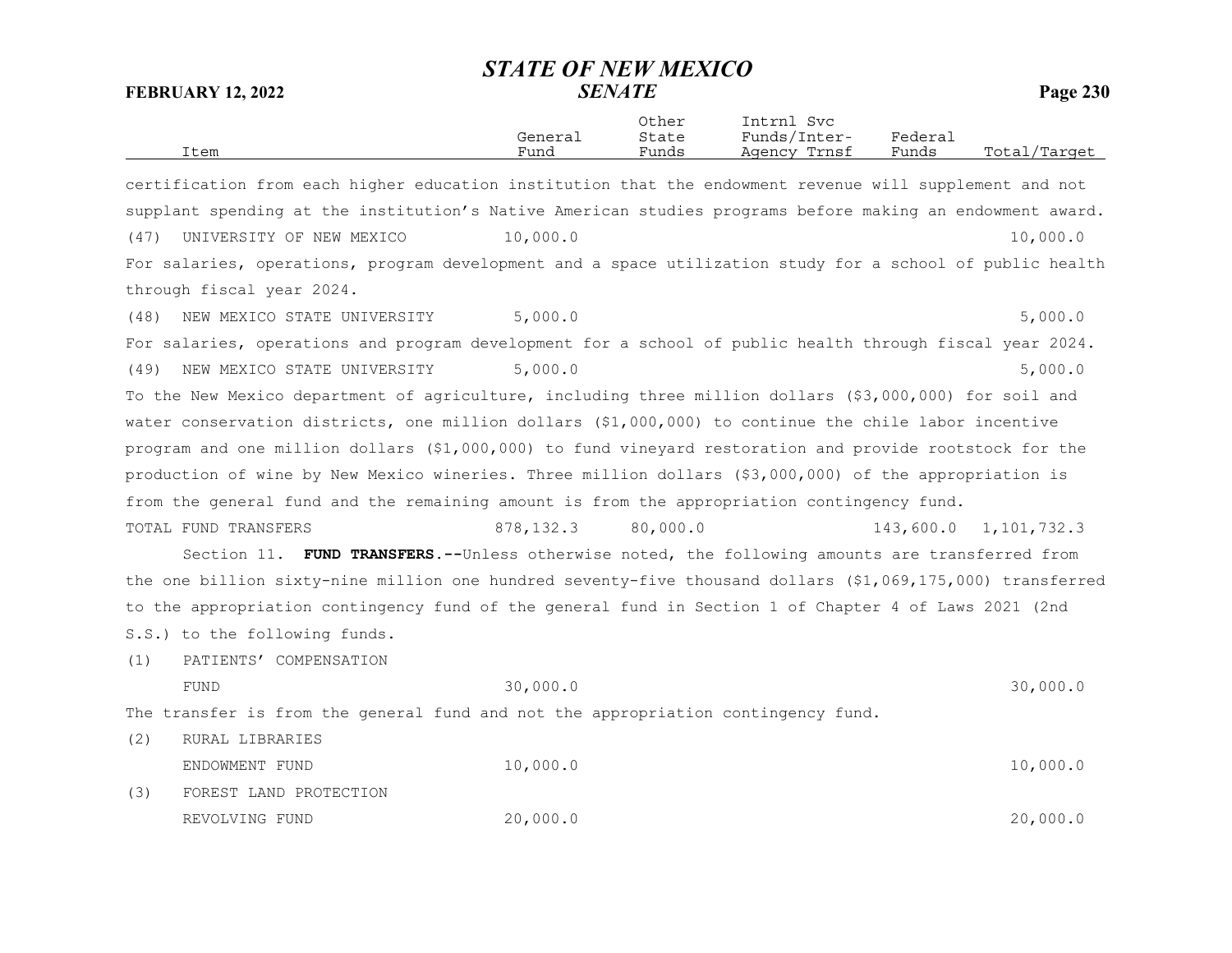*STATE OF NEW MEXICO***FEBRUARY 12, 2022** *SENATE* **Page 231** Other Intrnl Svc General State Funds/Inter- Federal Item Fund Funds Agency Trnsf Funds Total/Target The transfer is from the general fund and not the appropriation contingency fund. (4) LOTTERY TUITION FUND 130,000.0 130,000.0 The transfer shall be effective July 1, 2022. (5) TECHNOLOGY ENHANCEMENT FUND 45,000.0 45,000.0 To provide matching funds to state research universities to support innovative applied research that advances knowledge and creates new products and production processes in the fields of agriculture, biotechnology, biomedicine, energy, materials science, microelectronics, water resources, aerospace, telecommunications, manufacturing science and similar research areas. The transfer is from the general fund and not the appropriation contingency fund. (6) TEACHER PREPARATION AFFORDABILITY SCHOLARSHIP FUND 20.000.0 20.000.0 20.000.0 The other state funds appropriation is from the public education reform fund. (7) TEACHER LOAN REPAYMENT FUND 5,000.0 5,000.0 5,000.0 The other state funds appropriation is from the public education reform fund. TOTAL FUND TRANSFERS 235,000.0 25,000.0 260,000.0 Section 12. **ADDITIONAL FISCAL YEAR 2022 BUDGET ADJUSTMENT AUTHORITY.--**During fiscal year 2022,

subject to review and approval by the department of finance and administration, pursuant to Sections 6-3-23 through 6-3-25 NMSA 1978, in addition to the budget adjustment authority in the General Appropriation Act of 2021:

A. the state ethics commission may request budget increases up to thirty thousand dollars (\$30,000) from other state funds received from court ordered judgments or sanctions and settlement payments related to commission authorized civil actions for operating expenses;

B. the economic development department may request budget increases up to one million five hundred thousand dollars (\$1,500,000) from internal service funds/interagency transfers and other state funds from grants from local governments and federal agencies for the purpose of economic growth and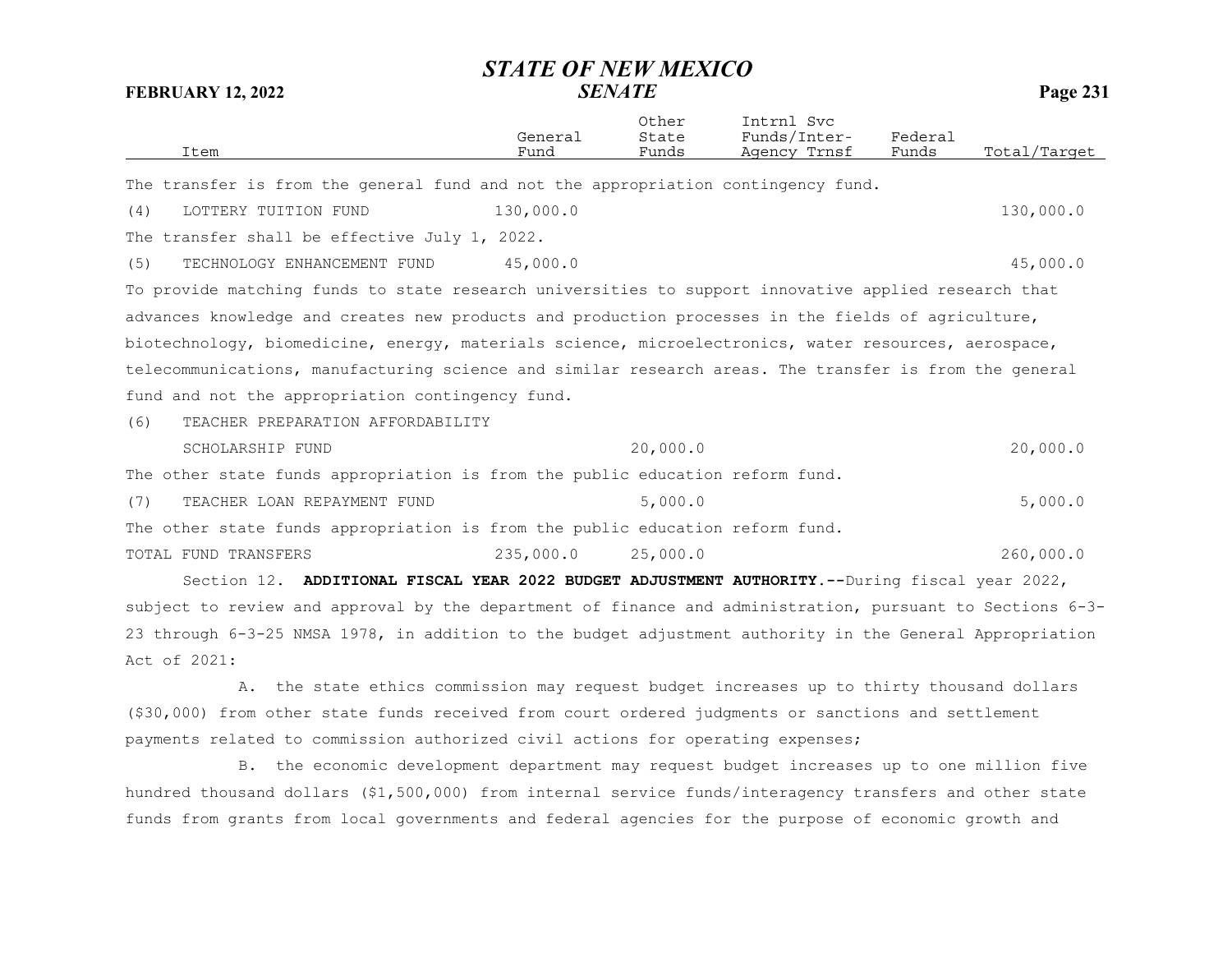|      | General | Other<br>State | Intrnl<br>Svc<br>Funds/Inter- | Federai |              |
|------|---------|----------------|-------------------------------|---------|--------------|
| Item | Fund    | Funds          | Agency Trnsf                  | Funds   | Total/Target |

related support services;

C. the public regulation commission may request transfers up to two hundred fifty thousand dollars (\$250,000) between programs;

D. the patient's compensation fund program of the office of superintendent of insurance may request budget increases from patient's compensation fund balances for patient compensation settlements and court-ordered payments;

E. the New Mexico racing commission may request budget increases up to six hundred thousand dollars (\$600,000) from the equine testing fund balance for the enhancement of the equine testing program;

F. the cultural affairs department may request transfers up to one million dollars (\$1,000,000) between programs;

G. the energy, minerals and natural resources department may request budget increases from internal service funds/interagency transfers from the department of environment, department of game and fish, homeland security and emergency management department and office of the state engineer from federal funds to allow programs to maximize the use of federal grants, the state parks program of the energy, minerals and natural resources department may request budget increases from internal service funds/interagency transfers from the department of transportation, youth conservation corps, tourism department, economic development department and department of game and fish from funds related to projects approved by the Rio Grande trail commission for Rio Grande trail projects, the oil and gas conservation program of the energy, minerals and natural resources department may request budget increases from internal service funds/interagency transfers from the department of environment for the water quality program and may request budget increases from internal service funds/interagency transfers, other state funds and fund balances from the Carlsbad brine well remediation fund for the continuedremediation of the Carlsbad brine well, the healthy forests program of the energy, minerals and natural resources department may request budget increases up to fifty thousand dollars (\$50,000) from other state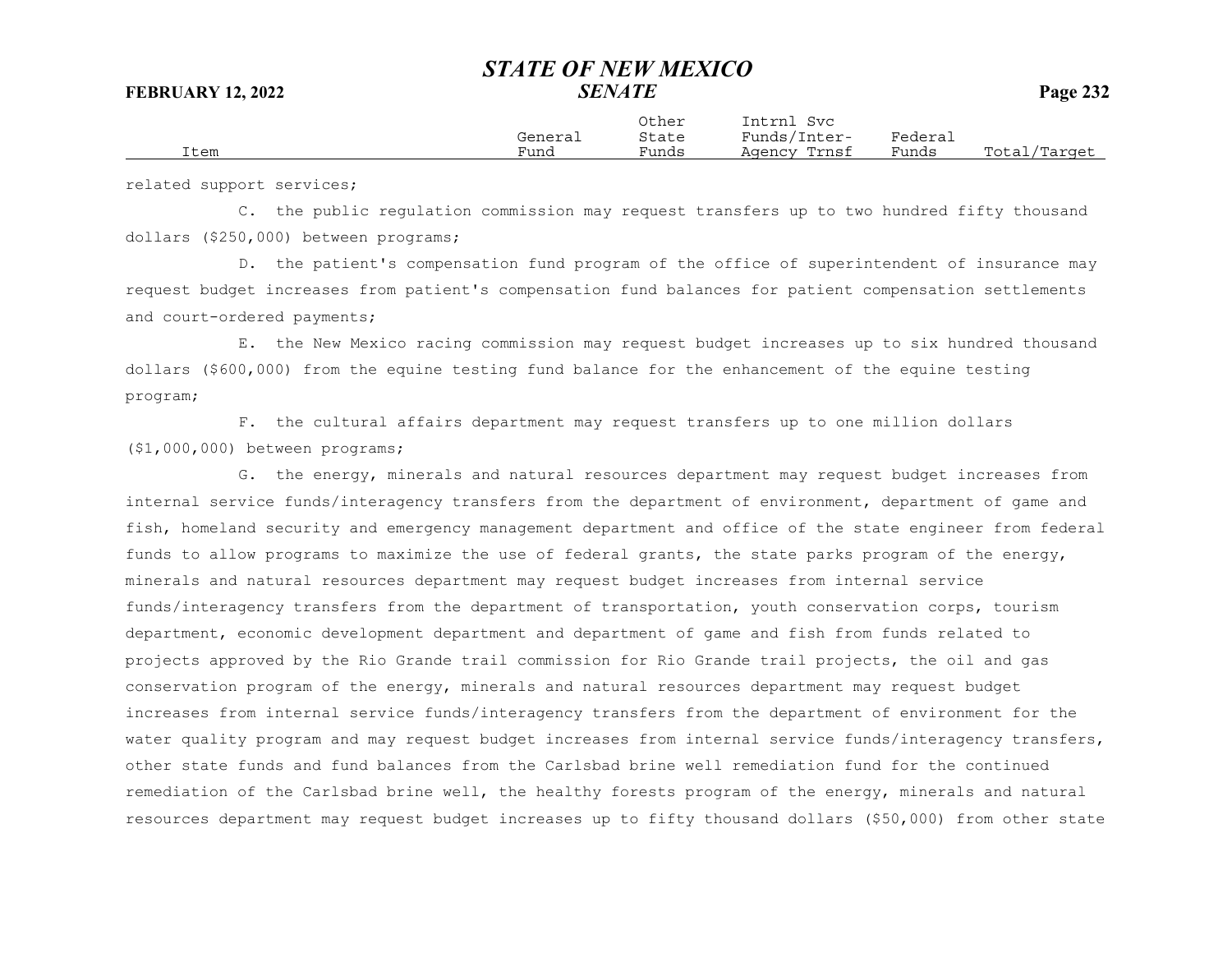Item Fund Funds Agency Trnsf Funds Total/Target

Other Intrnl SvcGeneral State Funds/Inter- Federal

funds for the inmate work camp program, the energy conservation and management program of the energy, minerals and natural resources department may request budget increases from internal service funds/interagency transfers and other state funds for project implementation and the mining and minerals program of the energy, minerals and natural resources department may request budget increases from other state funds in the coal and mining act fund up to sixty-five thousand dollars (\$65,000) for revenues collected in fiscal year 2022;

H. the intertribal ceremonial office may request budget increases up to one million dollars (\$1,000,000) from other state funds to grow the intertribal ceremonial event;

I. the commission for the blind may request budget increases from other state funds to contract with blind or visually impaired vendors to operate food services at the Kirtland air force base pursuant to the awarded federal contract;

J. the income support program of the human services department may request budget increases up to five million twenty-two thousand one hundred dollars (\$5,022,100) from the federal temporary assistance for needy families block grant to provide cash assistance to participants as defined in the New Mexico Works Act, including wage subsidies for participants, clothing allowances and diversion payments;

K. the independent living services program of the division of vocational rehabilitation may request budget increases up to two hundred thousand dollars (\$200,000) from other state funds for independent living services for the disabled;

L. the department of health may request budget increases from other state funds for coronavirus disease 2019 public health order fees and coronavirus disease 2019 testing reimbursement revenue and the health certification, licensing and oversight program of the department of health may request program transfers up to two hundred thousand dollars (\$200,000) from other programs to assist with the development and implementation of the incident management system;

M. the water protection program of the department of environment may request budget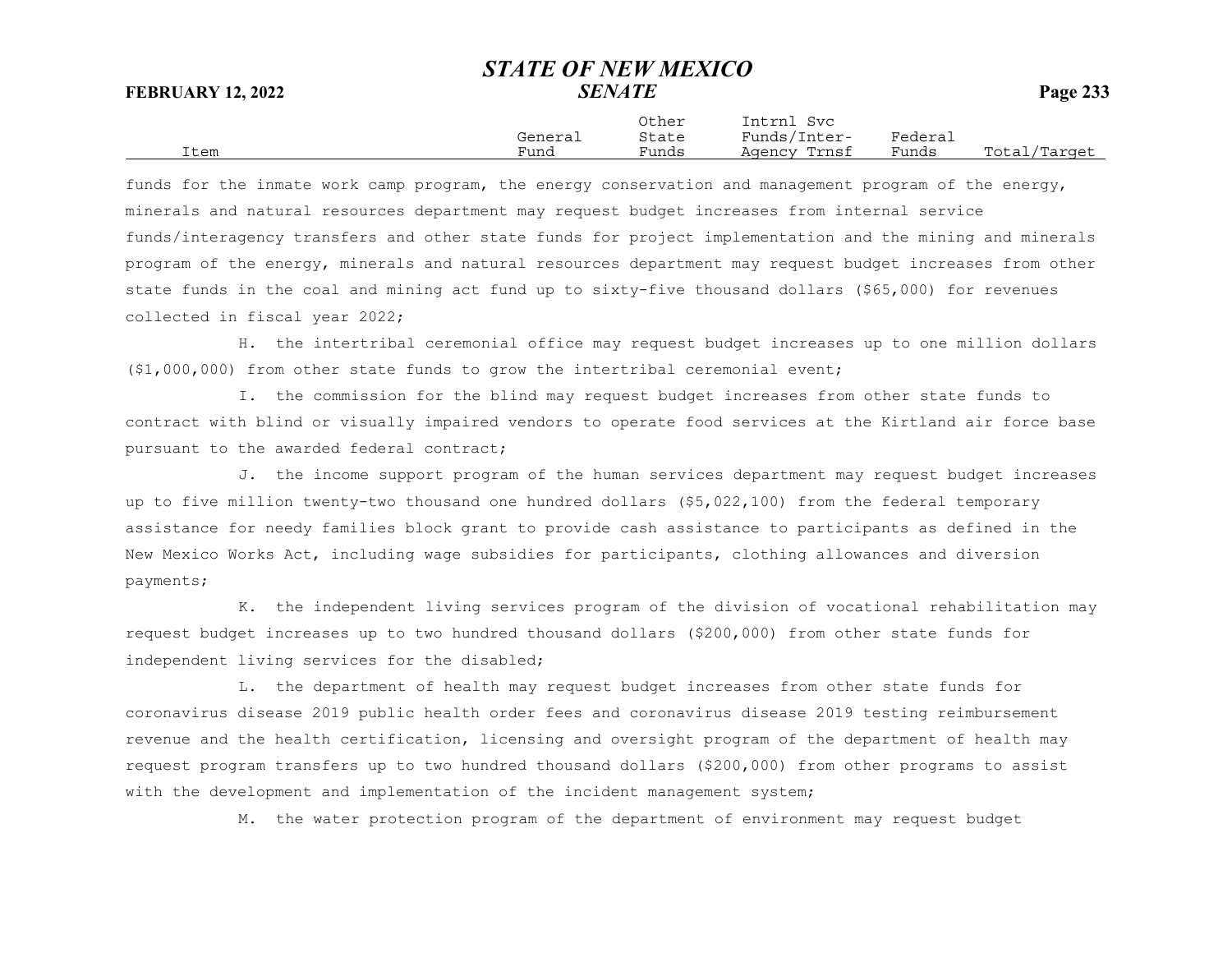|      |         | Other | Intrnl<br>Svc |         |              |
|------|---------|-------|---------------|---------|--------------|
|      | General | State | Funds/Inter-  | Federai |              |
| Item | Fund    | Funds | Agency Trnsf  | Funds   | Total/Target |

increases up to three hundred fifty thousand dollars (\$350,000) from other state funds and internal service funds/interagency transfers for providing technical or community services, may request budget increases from other state funds and internal service funds/interagency transfers up to the available balance from the rural infrastructure revolving loan fund and may request budget increases from other state funds and internal service funds/interagency transfers up to the available balance from the wastewater facility construction loan fund;

N. the corrections department may request program transfers up to one million five hundred thousand dollars (\$1,500,000) from the inmate management and control program to other programs for budget shortfalls;

O. the department of transportation may request budget increases up to thirty-five million dollars (\$35,000,000) from other state funds and fund balances to meet federal matching requirements, for debt service and related costs, intergovernmental agreements, lawsuits and construction- and maintenancerelated costs;

P. the student financial aid program of the higher education department may request budget increases up to nine million dollars (\$9,000,000) from other state funds to the legislative lottery tuition fund.

Section 13. **CERTAIN FISCAL YEAR 2023 BUDGET ADJUSTMENTS AUTHORIZED--**

A. As used in this section and Section 12 of the General Appropriation Act of 2022:

(1) "budget category" means an item or an aggregation of related items that represents the object of an appropriation. Budget categories include personal services and employee benefits, contractual services, other and other financing uses;

(2) "budget increase" means an approved increase in expenditures by an agency from a specific source;

(3) "category transfer" means an approved transfer of funds from one budget category to another budget category, provided that a category transfer does not include a transfer of funds between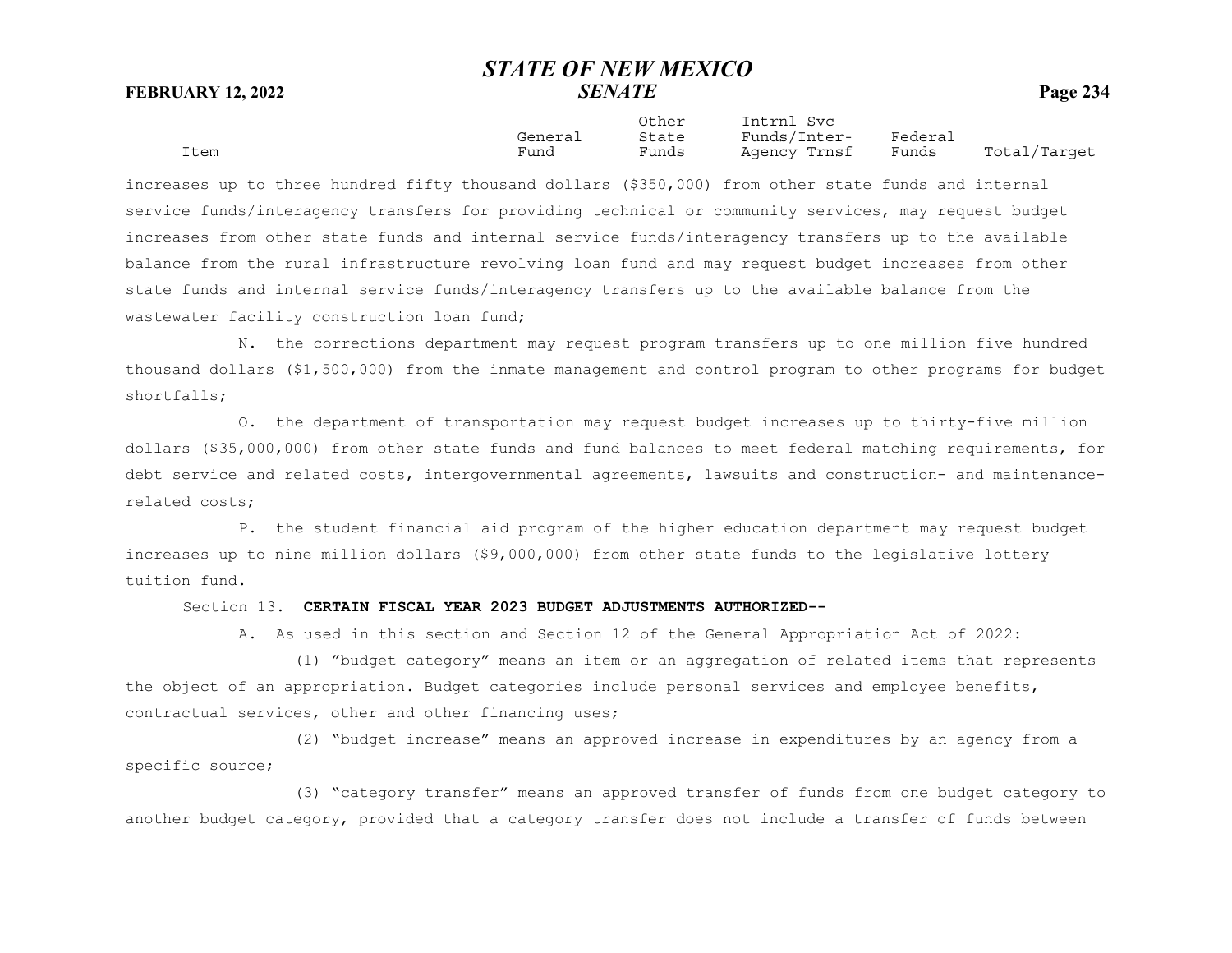|      | Generai | ortier<br>State | TUCTUT<br>5 V C<br>Funds/1<br>Inter- | ${}_{\rm \texttt{Federau}}$ |                  |
|------|---------|-----------------|--------------------------------------|-----------------------------|------------------|
| Item | Fund    | Funds           | Trnsf<br>Agency                      | Funds                       | Total<br>Target/ |

Other Intrnl Svc

divisions; and

(4) "program transfer" means an approved transfer of funds from one program of an agency to another program of that agency.

B. Pursuant to Sections 6-3-23 through 6-3-25 NMSA 1978, those budget adjustments specified in this section are authorized for fiscal year 2023.

C. In addition to the specific category transfers authorized in Subsection E of this section and unless a conflicting category transfer is authorized in Subsection E of this section, all agencies, including legislative agencies, may request category transfers among personal services and employee benefits, contractual services and other.

D. Unless a conflicting budget increase is authorized in Subsection E of this section, a program with internal service funds/interagency transfers appropriations that collects money in excess of those appropriated may request budget increases in an amount not to exceed five percent of its internal service funds/interagency transfers and a program with other state funds that collects money in excess of those appropriated may request budget increases in an amount not to exceed five percent of its other state funds contained in Section 4 of the General Appropriation Act of 2022. To track the five percent transfer limitation, agencies shall report cumulative budget adjustment request totals on each budget request submitted. The department of finance and administration shall certify agency reporting of these cumulative totals.

E. In addition to the budget authority otherwise provided in the General Appropriation Act of 2022, the following agencies may request specified budget adjustments:

(1) the New Mexico compilation commission may request budget increases from internal service funds/interagency transfers and other state funds for publishing expenses in fiscal year 2023;

(2) the third judicial district court may request budget increases up to thirty-six thousand dollars (\$36,000) from other state funds for the veterans treatment court program expenses and may request budget increases up to twenty thousand dollars (\$20,000) from other state funds for program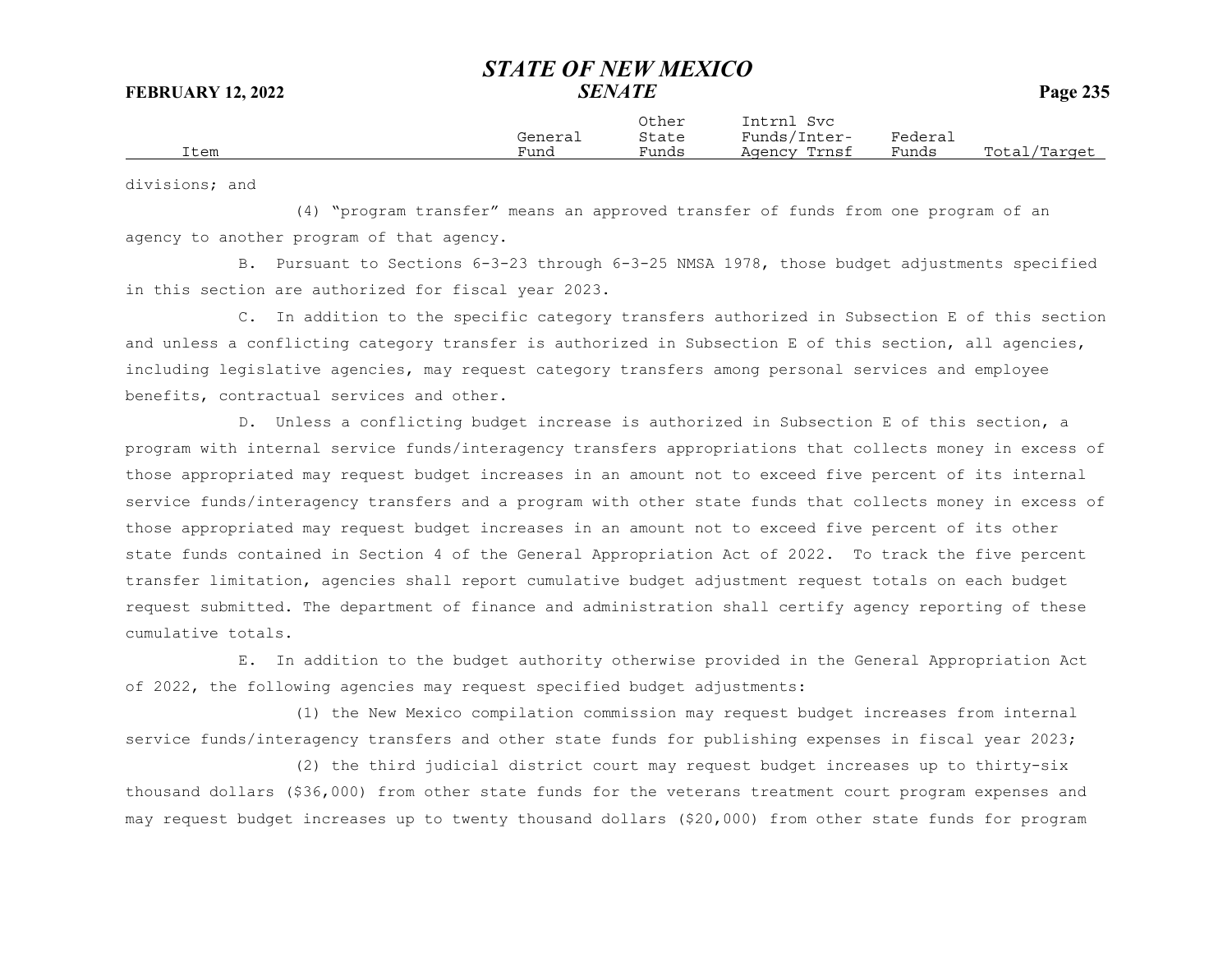|      |         | Other | Intrnl<br>Svc   |         |                  |
|------|---------|-------|-----------------|---------|------------------|
|      | General | State | Funds/Inter-    | Federai |                  |
| Item | Funa    | Funds | Trnsf<br>Agency | Funds   | Total<br>/Target |

revenues received from fees collected for alternative dispute resolution and mediation programs for operating expenses;

(3) the fifth judicial district court may request budget increases up to twenty-seven thousand dollars (\$27,000) from other state funds for the Lea family reunification drug court program for operating expenses and may request budget increases up to seventy thousand dollars (\$70,000) from other state funds from duplication fees for operating expenses;

(4) the second judicial district attorney may request budget increases up to one million dollars (\$1,000,000) from internal service funds/interagency transfers and other state funds from grants and local governments for case prosecution and related support services;

(5) the attorney general may request budget increases up to five hundred thousand dollars (\$500,000) from other state funds from the consumer settlement fund for operating expenses arising from complex investigative and litigation matters that are completely unforeseen;

(6) the state investment council may request budget increases from other state funds for investment-related management fees and to meet emergencies or unexpected physical plant failures that might impact the health and safety of workers or visitors to the agency;

(7) the administrative hearings office may request budget increases from other revenues in amounts not to exceed the amounts actually received from other state agencies for conducting and adjudicating administrative hearings for those agencies;

(8) the benefits, risk and program support programs of the public school insurance authority may request budget increases from internal service funds/interagency transfers, other state funds and fund balances for claims;

(9) the healthcare benefits administration program of the retiree health care authority may request budget increases from other state funds for claims;

(10) the educational retirement board may request budget increases from other state funds for investment-related asset management fees and to meet emergencies or unexpected physical plant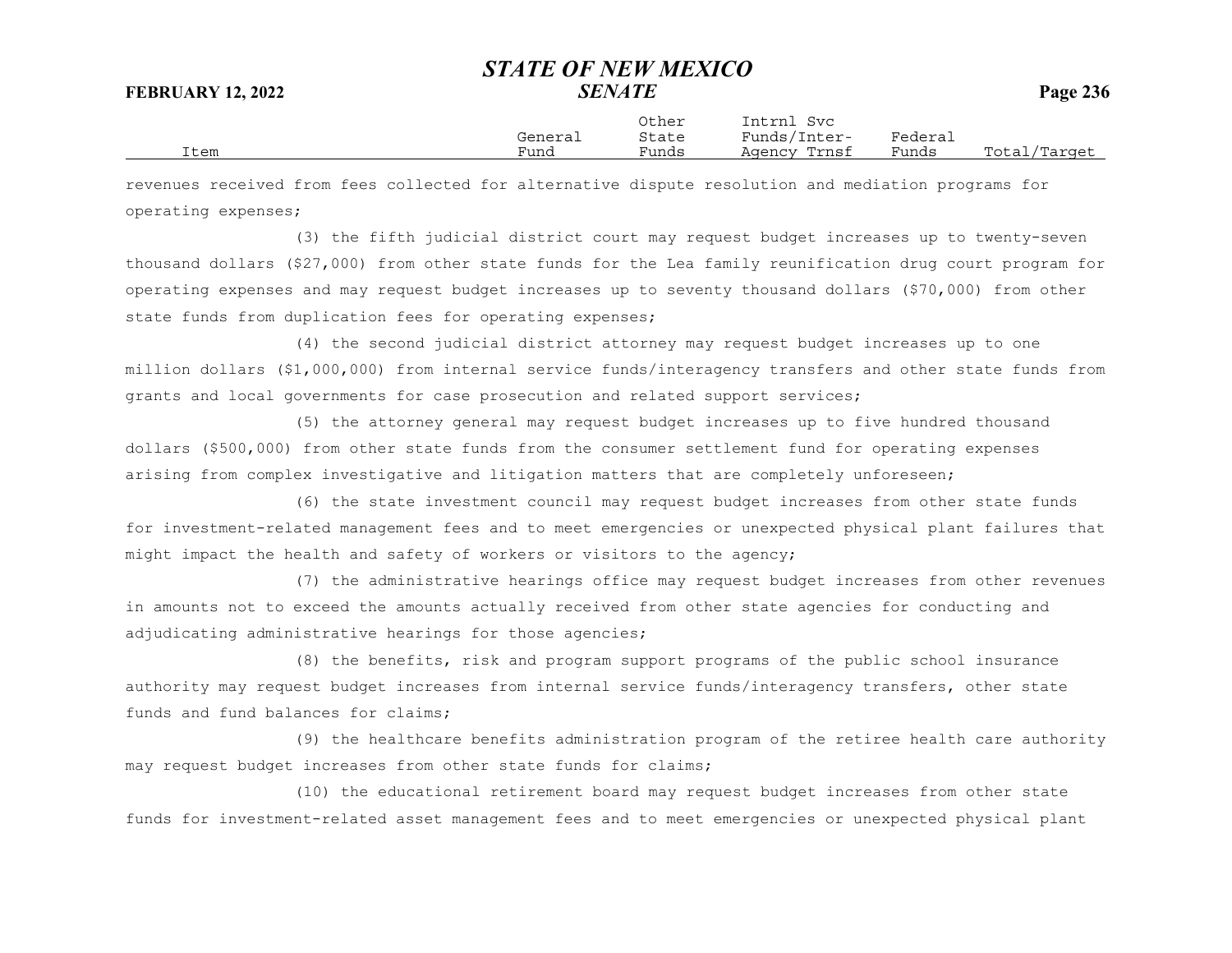|      |         | Other | Intrnl<br>Svc   |         |                  |
|------|---------|-------|-----------------|---------|------------------|
|      | General | State | Funds/Inter-    | Federai |                  |
| Item | Funa    | Funds | Trnsf<br>Agency | Funds   | Total<br>/Target |

failures that might impact the health and safety of workers or visitors to the agency;

(11) the New Mexico sentencing commission may request budget increases from fund balances for operating expenses and may request budget increases up to one hundred fifty thousand dollars (\$150,000) from other state funds for operating expenses;

(12) the department of information technology may request budget increases up to two million dollars (\$2,000,000) from other state funds from fund balances for telecommunication, information processing and the statewide human resources, accounting and management reporting system, may request budget increases up to ten percent of internal service funds/interagency transfers and other state funds appropriated in Section 4 of the General Appropriation Act of 2022 to support existing or new services and may request budget increases from fund balances up to the amount of depreciation expense, as reported in the notes to the financial statements of the agency's independent audit of the fiscal year ending June 30, 2022, to acquire and replace capital equipment and associated software used to provide enterprise services;

(13) the public employees retirement association may request budget increases from other state funds for investment-related asset management fees and to meet emergencies or unexpected physical plant failures that might impact the health and safety of workers or visitors to the agency;

(14) the state ethics commission may request budget increases up to thirty thousand dollars (\$30,000) from other state funds received from court ordered judgments or sanctions and settlement payments related to commission authorized civil actions for operating expenses;

(15) the marketing and promotion program of the tourism department may request budget increases up to five million dollars (\$5,000,000) from other state funds from cooperative marketing grant matches;

(16) the economic development department may request budget increases up to one million five hundred thousand dollars (\$1,500,000) from internal service funds/interagency transfers and other state funds from grants, local governments and federal agencies for the purpose of economic growth and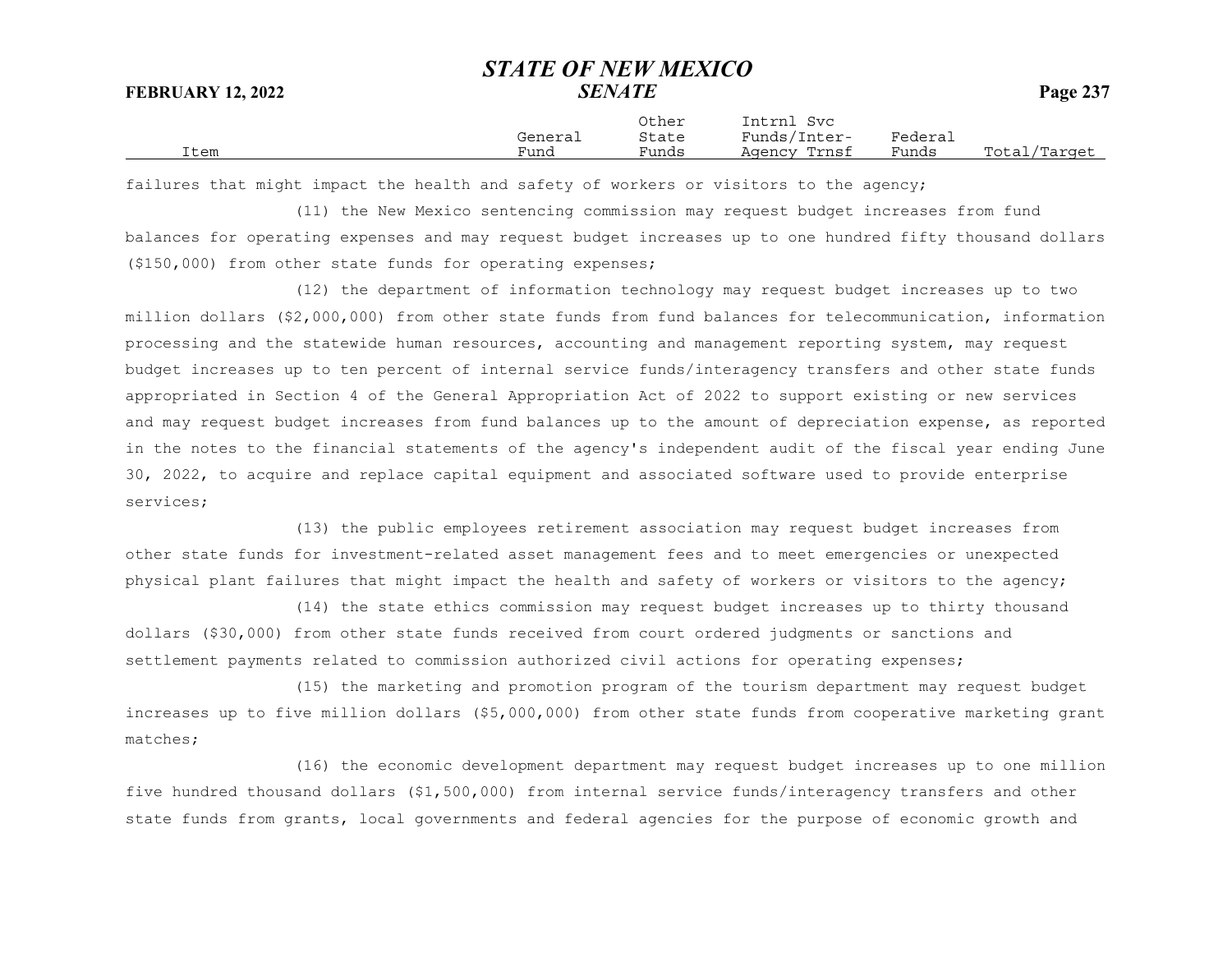| Other<br>General<br>State<br>Funds<br>Funa<br>Item | Intrnl<br>Svc<br>Funds/Inter-<br>Agency Trnsf | Federai<br>Funds | Total,<br>/Target |
|----------------------------------------------------|-----------------------------------------------|------------------|-------------------|
|----------------------------------------------------|-----------------------------------------------|------------------|-------------------|

related support services;

(17) the boards and commissions program of the regulation and licensing department may request additional budget increases in excess of those allowed under Section 13, Paragraph D of this Section, up to five percent from fees associated with various boards and commissions for operating expenses;

(18) the public regulation commission may request budget increases up to five hundred thousand dollars (\$500,000) from other state funds collected under the Community Solar Act for personnel and other expenses of the commission required to carry out provisions of the Community Solar Act and may request program transfers up to two hundred fifty thousand dollars (\$250,000) between programs;

(19) the patient's compensation fund program of the office of superintendent of insurance may request budget increases from patient's compensation fund balances for patient compensation settlements and court-ordered payments;

(20) the New Mexico medical board may request budget increases up to one hundred thousand dollars (\$100,000) from other state funds from licensing and renewal fees for the administrative hearing and litigation process;

(21) the board of nursing may request budget increases up to one hundred forty thousand dollars (\$140,000) from fund balances for personnel expenses and may request budget increases up to forty thousand dollars (\$40,000) from fund balances for other expenses;

(22) the New Mexico racing commission may request budget increases up to six hundred thousand dollars (\$600,000) from the equine testing fund balance for the enhancement of the equine testing program;

(23) the cultural affairs department may request budget increases up to seven hundred fifty thousand dollars (\$750,000) from other state funds from the cultural affairs department enterprise fund, the museum and historic sites program of the cultural affairs department may request budget increases up to seven hundred fifty thousand dollars (\$750,000) from other state funds, the library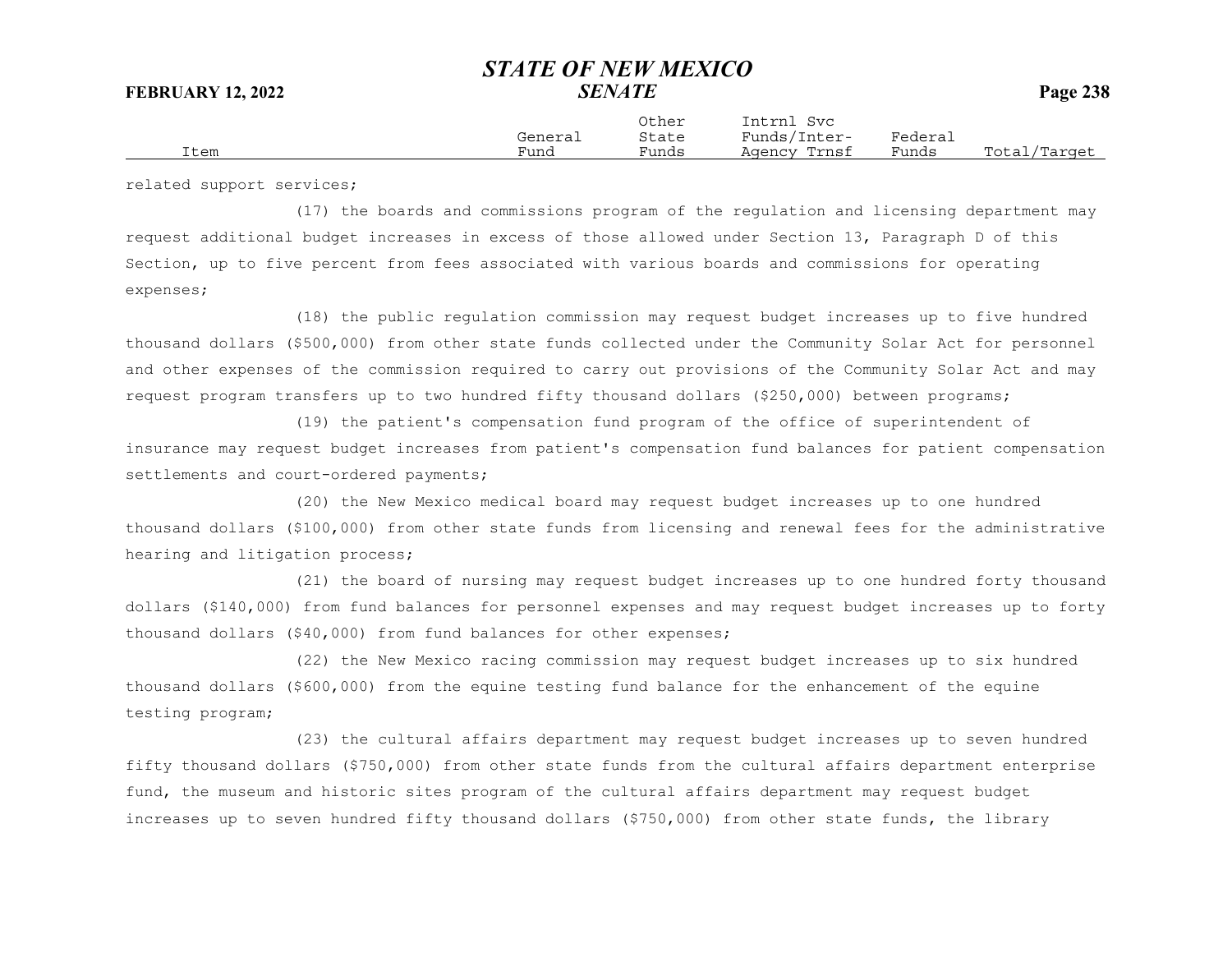|      |         | Other | Intrnl<br>Svc |         |              |
|------|---------|-------|---------------|---------|--------------|
|      | General | State | Funds/Inter-  | Federai |              |
| Item | Fund    | Funds | Agency Trnsf  | Funds   | Total/Target |

services program of the cultural affairs department may request budget increases from other state funds in the rural libraries program fund for rural library grants and the preservation program of the cultural affairs department may request budget increases up to two hundred thousand dollars (\$200,000) from other state funds for archaeological services or historic preservation services;

(24) the department of game and fish may request budget adjustments for capital project expenditures, may request budget increases up to five hundred thousand dollars (\$500,000) from other state funds from the game protection fund for emergencies and may request budget increases as a result of revenue received from other agencies for operating and capital expenses;

(25) the energy, minerals and natural resources department may request budget increases from internal service funds/interagency transfers from the department of environment, department of game and fish, homeland security and emergency management department and office of the state engineer from federal funds to allow programs to maximize the use of federal grants, the state parks program of the energy, minerals and natural resources department may request budget increases from internal service funds/interagency transfers from the department of transportation, youth conservation corps, tourism department, economic development department and department of game and fish from funds related to projects approved by the Rio Grande trail commission for Rio Grande trail projects, the oil and gas conservation program of the energy, minerals and natural resources department may request budget increases from internal service funds/interagency transfers from the department of environment for the water quality program and may request budget increases from internal service funds/interagency transfers, other state funds and fund balances from the Carlsbad brine well remediation fund for the continuedremediation of the Carlsbad brine well, the healthy forests program of the energy, minerals and natural resources department may request budget increases up to fifty thousand dollars (\$50,000) from other state funds for the inmate work camp program, the energy conservation and management program of the energy, minerals and natural resources department may request budget increases from internal service funds/interagency transfers and other state funds for project implementation and the mining and minerals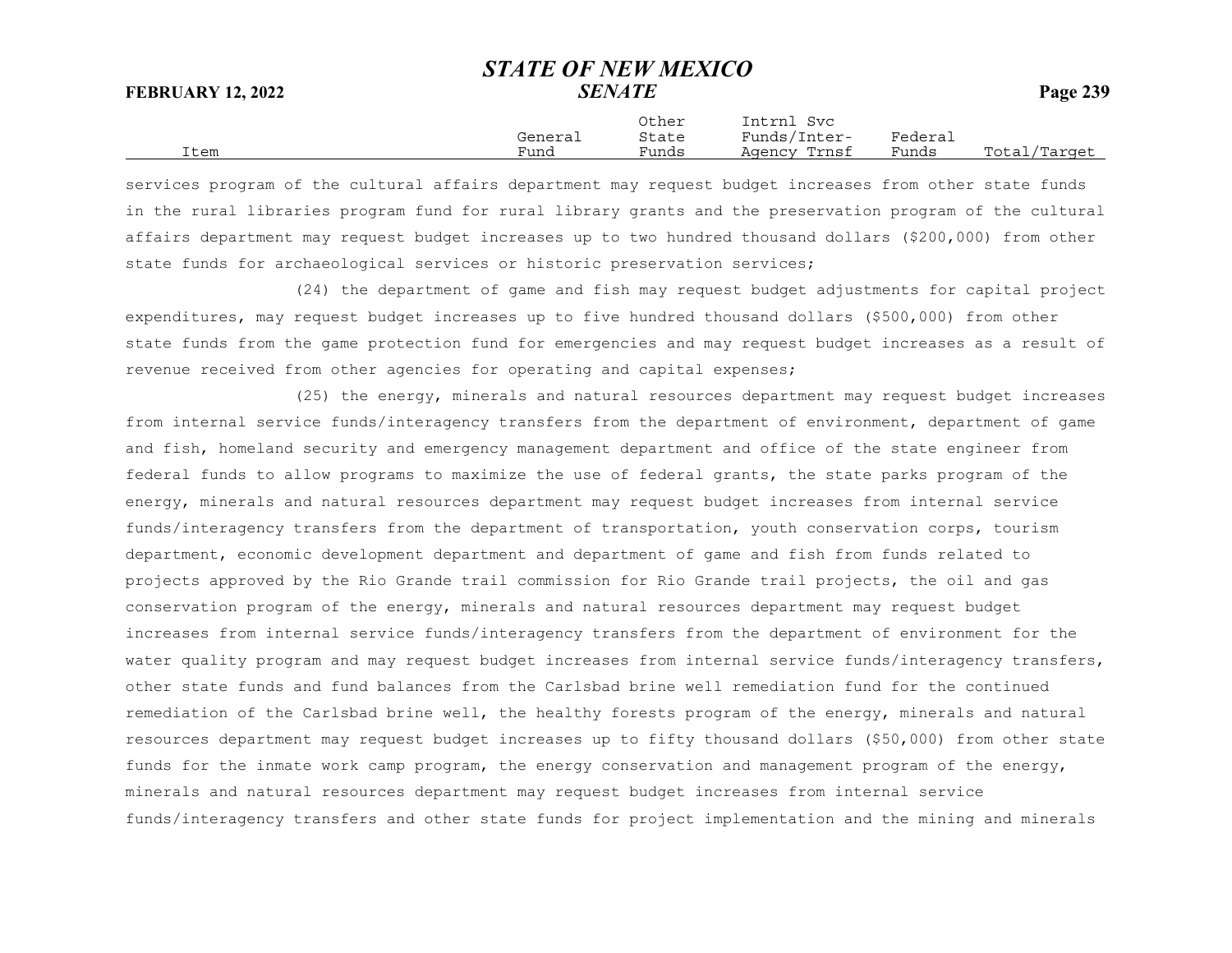Other Intrnl Svc General State Funds/Inter- Federal Item Fund Funds Agency Trnsf Funds Total/Target

program of the energy, minerals and natural resources department may request budget increases from other state funds in the coal and mining act fund up to sixty-five thousand dollars (\$65,000) for revenues collected in fiscal year 2023;

(26) the commissioner of public lands may request budget increases from other state funds to utilize bond recovery proceeds held in suspense to perform related remediation and reclamation work and may request budget increases up to five million dollars (\$5,000,000) from the state trust lands restoration and remediation fund to address surface damage, remediation of hazardous waste sites and watershed restoration on state trust lands;

(27) the interstate stream compact compliance and water development program of the state engineer may request budget increases up to five hundred thousand dollars (\$500,000) from the irrigation works construction fund for Elephant Butte channel and other Rio Grande river maintenance and restoration work, may request budget increases up to one million five hundred thousand dollars (\$1,500,000) from the New Mexico unit fund to meet water supply demands in the southwest water planning region of New Mexico, including costs associated with planning, evaluating and aiding development of potential shovel-ready non-New Mexico unit projects and supporting the ongoing shovel-ready non-New Mexico unit projects that have previously been approved and funded by the interstate stream commission pursuant to the 2004 Arizona Water Settlement Act, may request budget increases up to five hundred thousand dollars (\$500,000) from the irrigation works construction fund for operational and maintenance costs associated with the Pecos river settlement agreement and may request budget increases up to two hundred fifty thousand dollars (\$250,000) from the Ute construction fund for operational and maintenance requirements at the Ute reservoir;

(28) the commission for the blind may request transfers between the other category and the other financing uses category contingent on the inability of the division of vocational rehabilitation to match federal funds, may request budget increases from other state funds for the employment of blind or visually impaired persons pursuant to the federal Randolph-Sheppard Act, the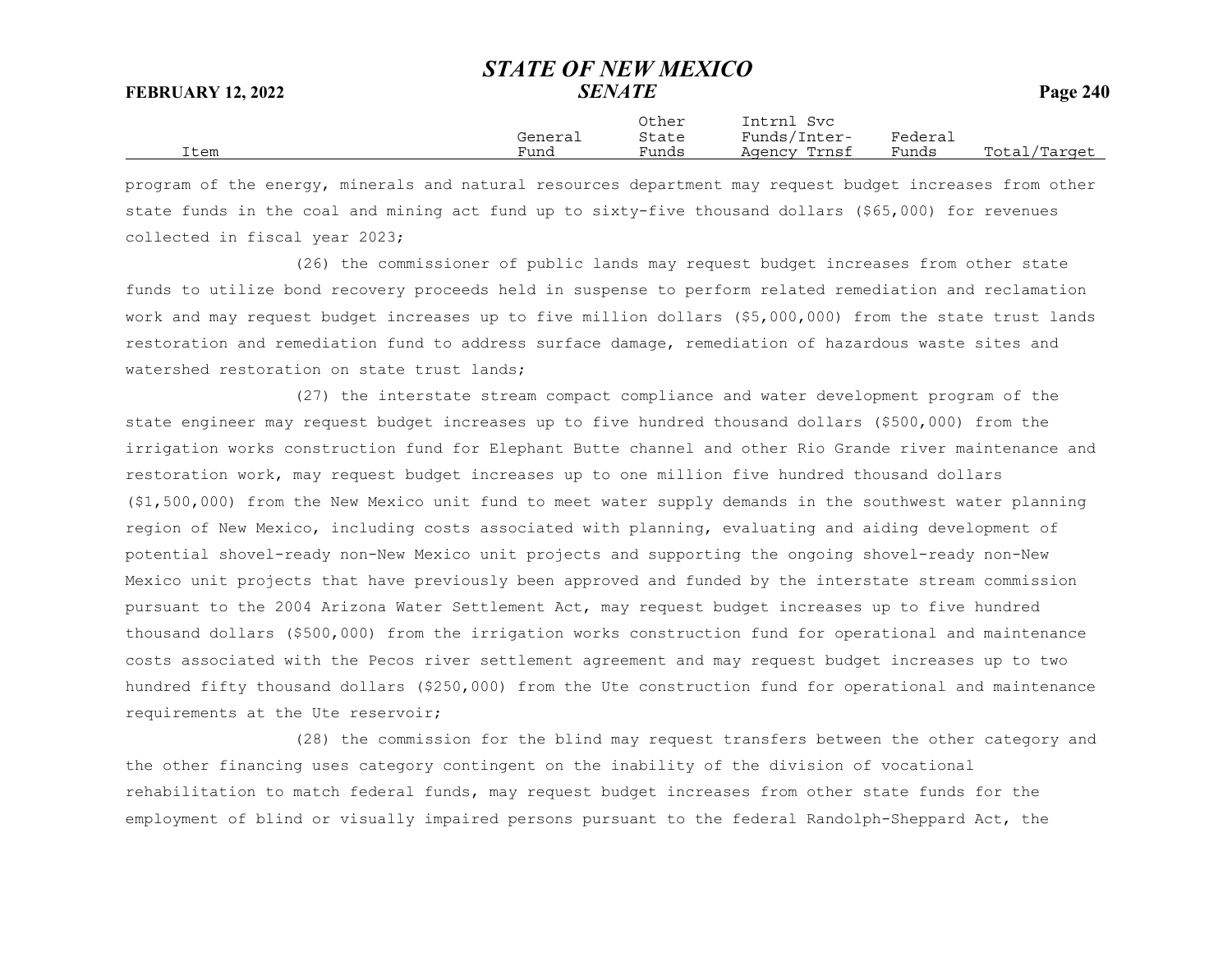|      |         | Other | Intrnl<br>Svc |         |              |
|------|---------|-------|---------------|---------|--------------|
|      | General | State | Funds/Inter-  | Federai |              |
| Item | Fund    | Funds | Agency Trnsf  | Funds   | Total/Target |

federal Javits-Wagner-O'Day Act or the federal ability one program, may request budget increases from other state funds to contract with blind or visually impaired vendors to operate food services at the federal law enforcement training center and Kirtland air force base and may request budget increases up to two hundred thousand dollars (\$200,000) from other state funds;

(29) the early childhood education and care department may request category transfers up to two million three hundred thousand dollars (\$2,300,000) from the other financing uses category to the contractual services category in the childcare assistance program of the early childhood education and care program, the support and intervention program of the early childhood education and care department may request category transfers between the other category and other financing uses category for the family, infant, toddler program, may request category transfers between the other category and other financing uses category for medicaid home visiting and the prekindergarten program of the early childhood education and care department may request category transfers between the other category and other financing uses category for public prekindergarten awards;

(30) the human services department may request program transfers between the medical assistance program and the medicaid behavioral health program;

(31) the division of vocational rehabilitation may request program transfers between the rehabilitation services program and the independent living services program;

(32) the miners' hospital of New Mexico may request budget increases from other state funds from fees from patient revenues for operating expenses;

(33) the health certification, licensing and oversight program of the department of health may request budget increases from other state funds from health facility license and certification fees pursuant to Subsection G of Section 24-1-5 NMSA 1978 and may request program transfers up to six hundred thousand dollars (\$600,000) from other programs to assist with the development and implementation of the incident management system and facilities licensing system replacement projects, the developmental disabilities support program of the department of health may request budget increases from other state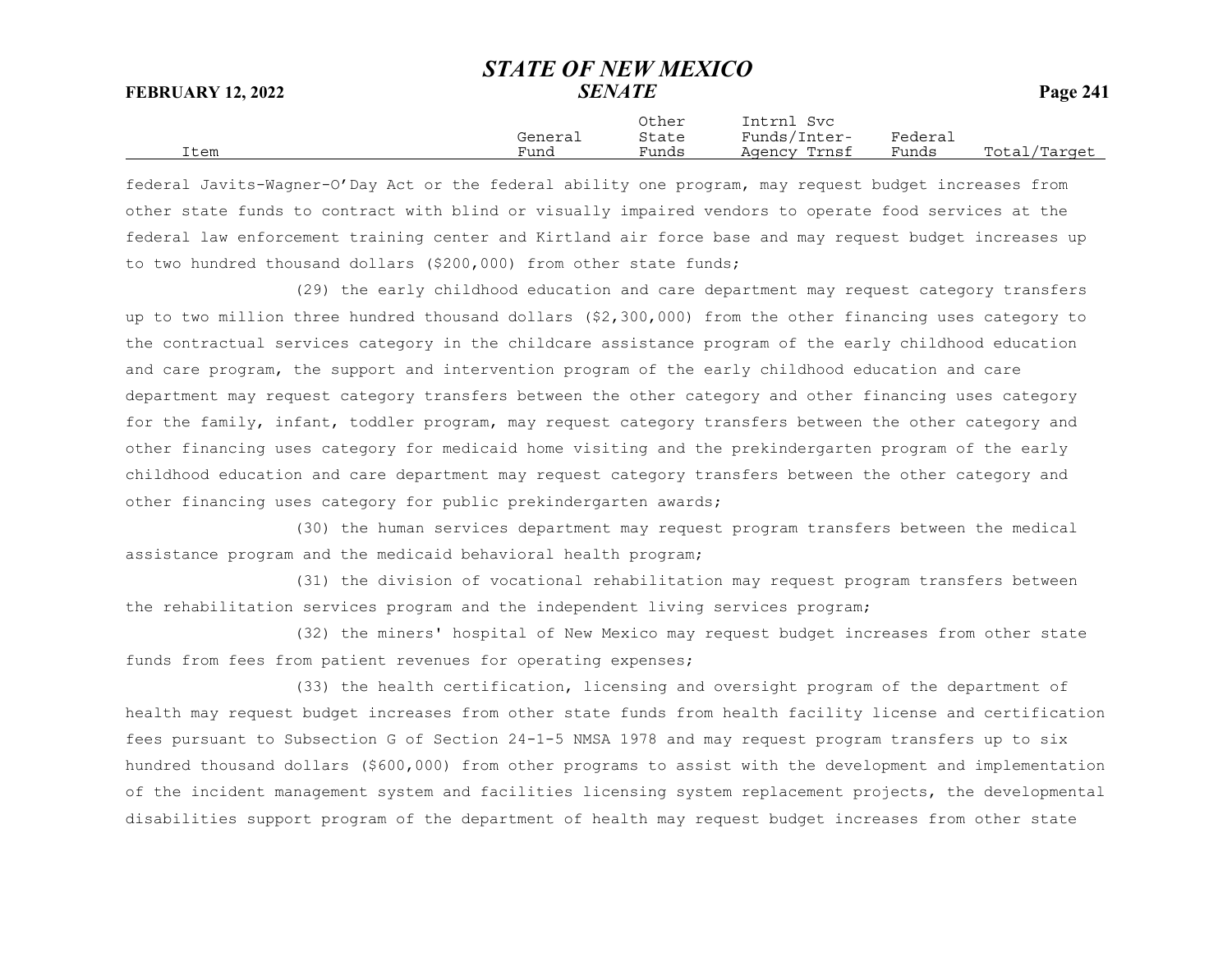|      |         | Other | Intrnl<br>Svc |         |              |
|------|---------|-------|---------------|---------|--------------|
|      | General | State | Funds/Inter-  | Federai |              |
| Item | Funa    | Funds | Agency Trnsf  | Funds   | Total/Target |

funds from private insurer payments, may request category transfers between all categories for the supports waiver and may request category transfers between all categories for developmental disabilities waiver services, the epidemiology and response program of the department of health may request budget increases from internal service funds/interagency transfers and other state funds from payments for prevention services, conducting health surveys and analyzing data, the laboratory services program of the department of health may request budget increases from internal service funds/interagency transfers and other state funds for operating expenses, the medical cannabis program of the department of health may request budget increases from internal service funds/interagency transfers from the regulation and licensing department for operating expenses and the department of health may request budget increases from other state funds for coronavirus disease 2019 public health order fees and coronavirus disease 2019 testing reimbursement revenue;

(34) the department of environment may request program transfers up to one million dollars (\$1,000,000) between programs, the water protection program of the department of environment may request budget increases up to three hundred fifty thousand dollars (\$350,000) from other state funds and internal service funds/interagency transfers for providing technical or community services and the resource protection division of the department of environment may request budget increases from other state funds and internal service funds/interagency transfers up to the available balance from the hazardous waste emergency fund for emergencies and may request budget increases from other state funds and internal service funds/interagency transfers up to the available balance from the corrective action fund for claims;

(35) the juvenile justice facilities program of the children, youth and families department may request budget increases up to six hundred thousand dollars (\$600,000) from other state funds for the juvenile continuum grant fund and the juvenile justice facilities program may request budget increases up to four hundred thousand dollars (\$400,000) from other state funds for the juvenile community corrections grant fund;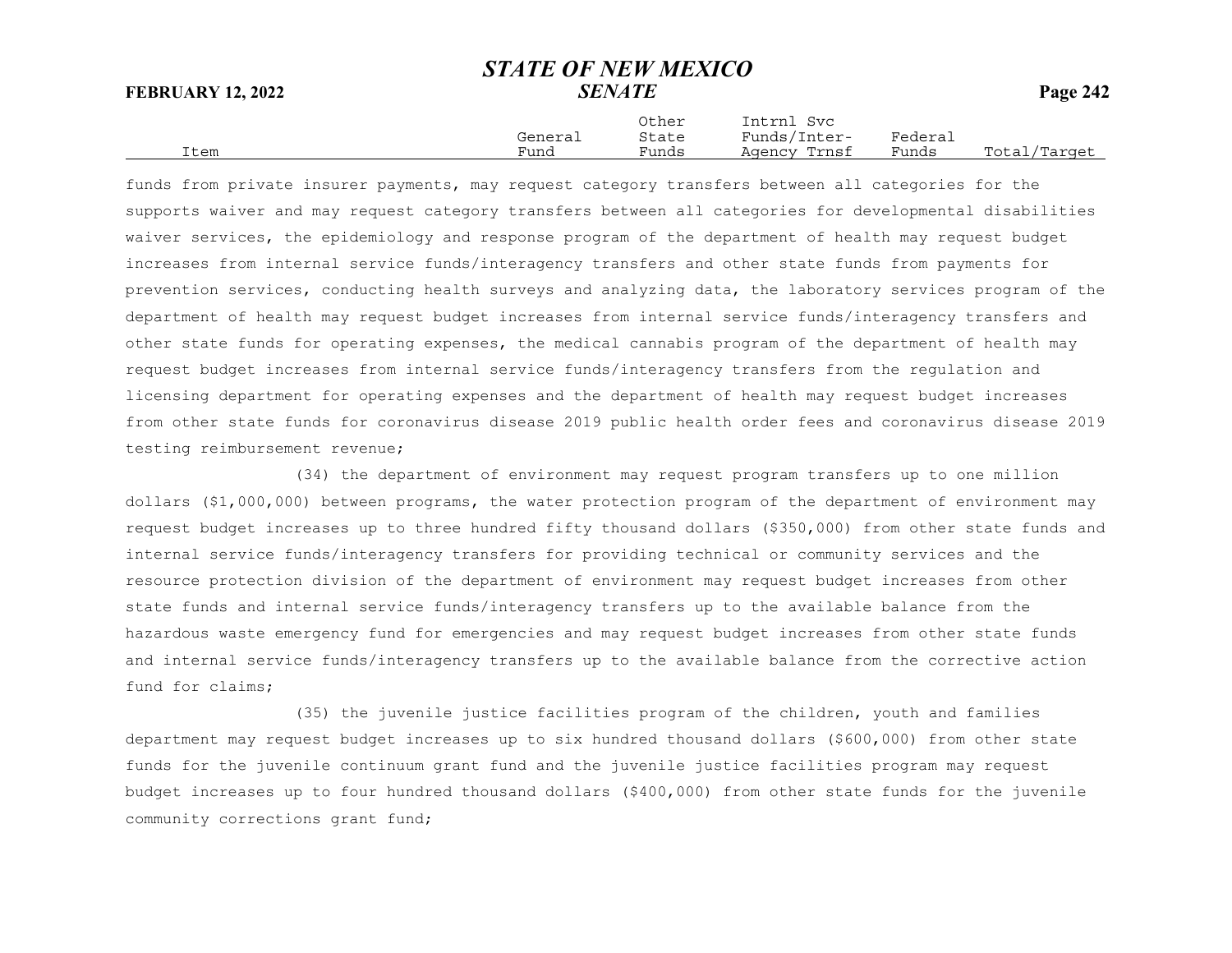|      |         | Other | Intrnl<br>Svc |         |              |
|------|---------|-------|---------------|---------|--------------|
|      | General | State | Funds/Inter-  | Federai |              |
| Item | Fund    | Funds | Agency Trnsf  | Funds   | Total/Target |

(36) the department of military affairs may request budget increases up to fifty thousand dollars (\$50,000) from other state funds from leases, land royalties, miscellaneous revenue, gifts or grants for support of national guard facility operations, maintenance and repair of the New Mexico youth challenge academy and the New Mexico national guard members family assistance fund;

(37) the inmate management and control program of the corrections department may request budget increases up to one million dollars (\$1,000,000) from internal service funds/interagency transfers and other state funds from inmate work crew program income for operating expenses;

(38) the department of transportation may request program transfers between the project design and construction program, highway operations program, business support program and modal program for costs related to engineering, construction, maintenance services and grants agreements, may request transfers into the personal services and employee benefits category for salary increases and the employer share of applicable taxes and retirement benefits, may request budget increases up to eighty-five million dollars (\$85,000,000) from other state funds and fund balances to meet federal matching requirements and for debt service and related costs, intergovernmental agreements, lawsuits and construction- and maintenance-related costs and may request budget increases up to sixty million dollars (\$60,000,000) from other state funds and fund balances to mitigate emergency road conditions in transportation district two.".

2. Renumber sections to correspond with these amendments.

3. Correct all typographical and grammatical errors, renumber and reletter all sections and subsections, adjust all totals and subtotals, adjust language accordingly and delete all bracketed material.